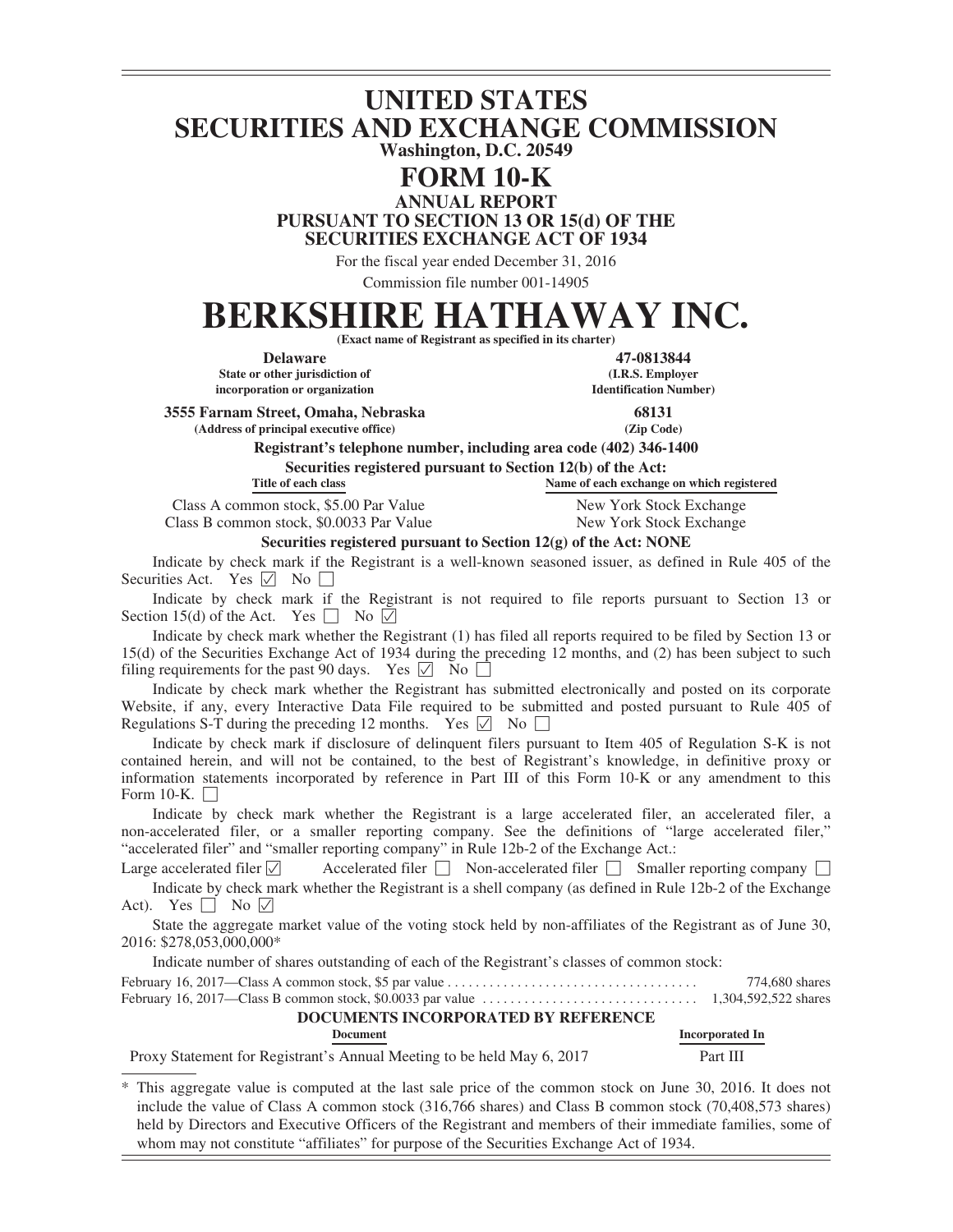# **Table of Contents**

# **Page No.**

| .,<br>۰.<br>×<br>× |  |
|--------------------|--|
|--------------------|--|

| Item 1.  |                                                                                  | $\mathbf{1}$ |
|----------|----------------------------------------------------------------------------------|--------------|
| Item 1A. |                                                                                  | 23           |
| Item 1B. |                                                                                  | 26           |
| Item 2.  |                                                                                  | 26           |
| Item 3.  |                                                                                  | 30           |
| Item 4.  |                                                                                  | 30           |
|          | Part II                                                                          |              |
| Item 5.  | Market for Registrant's Common Equity, Related Security Holder Matters and       |              |
|          |                                                                                  | 30           |
| Item 6.  |                                                                                  | 31           |
| Item 7.  | Management's Discussion and Analysis of Financial Condition and Results of       |              |
|          |                                                                                  | 32           |
| Item 7A. | Quantitative and Qualitative Disclosures About Market Risk                       | 62           |
| Item 8.  |                                                                                  | 63           |
|          | Consolidated Balance Sheets-                                                     |              |
|          |                                                                                  | 64           |
|          | Consolidated Statements of Earnings-                                             |              |
|          | Years Ended December 31, 2016, December 31, 2015, and December 31, 2014          | 66           |
|          | Consolidated Statements of Comprehensive Income-                                 |              |
|          | Years Ended December 31, 2016, December 31, 2015, and December 31, 2014          | 67           |
|          | Consolidated Statements of Changes in Shareholders' Equity-                      |              |
|          | Years Ended December 31, 2016, December 31, 2015, and December 31, 2014          | 67           |
|          | Consolidated Statements of Cash Flows-                                           |              |
|          | Years Ended December 31, 2016, December 31, 2015, and December 31, 2014          | 68           |
|          |                                                                                  | 69           |
| Item 9.  | <b>Changes in and Disagreements with Accountants on Accounting and Financial</b> |              |
|          |                                                                                  | 108          |
| Item 9A. |                                                                                  | 108          |
| Item 9B. |                                                                                  | 108          |
|          | Part III                                                                         |              |
| Item 10. | Directors, Executive Officers and Corporate Governance                           | 109          |
| Item 11. |                                                                                  | 109          |
| Item 12. | Security Ownership of Certain Beneficial Owners and Management and Related       |              |
|          |                                                                                  | 109          |
| Item 13. | Certain Relationships and Related Transactions and Director Independence         | 109          |
| Item 14. |                                                                                  | 109          |
|          | Part IV                                                                          |              |
| Item 15. |                                                                                  | 109          |
|          |                                                                                  | 110          |
|          |                                                                                  | 115          |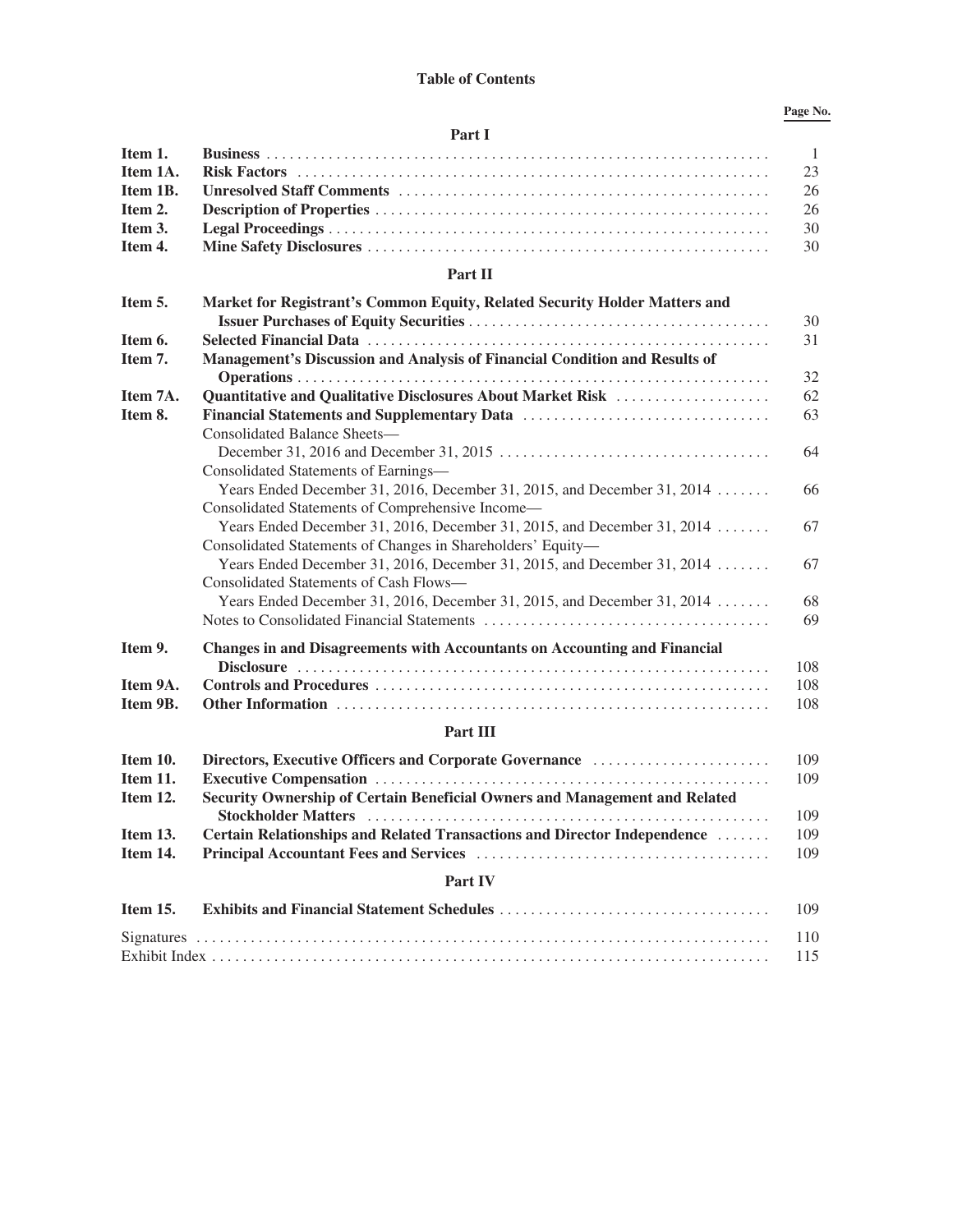# **Part I**

#### **Item 1. Business**

Berkshire Hathaway Inc. ("Berkshire," "Company" or "Registrant") is a holding company owning subsidiaries engaged in a number of diverse business activities. The most important of these are insurance businesses conducted on both a primary basis and a reinsurance basis, a freight rail transportation business and a group of utility and energy generation and distribution businesses. Berkshire also owns and operates a large number of other businesses engaged in a variety of activities, as identified herein. Berkshire is domiciled in the state of Delaware, and its corporate headquarters are located in Omaha, Nebraska.

Berkshire's operating businesses are managed on an unusually decentralized basis. There are essentially no centralized or integrated business functions (such as sales, marketing, purchasing, legal or human resources) and there is minimal involvement by Berkshire's corporate headquarters in the day-to-day business activities of the operating businesses. Berkshire's corporate office senior management participates in and is ultimately responsible for significant capital allocation decisions, investment activities and the selection of the Chief Executive to head each of the operating businesses. It also is responsible for establishing and monitoring Berkshire's corporate governance practices, including, but not limited to, communicating the appropriate "tone at the top" messages to its employees and associates, monitoring governance efforts, including those at the operating businesses, and participating in the resolution of governance-related issues as needed.

Berkshire and its consolidated subsidiaries employ approximately 367,700 people worldwide.

#### **Insurance and Reinsurance Businesses**

Berkshire's insurance and reinsurance business activities are conducted through numerous domestic and foreign-based insurance entities. Berkshire's insurance businesses provide insurance and reinsurance of property and casualty risks and also reinsure life, accident and health risks worldwide.

In direct insurance activities, the insurer assumes the risk of loss from persons or organizations that are directly subject to the risks. Such risks may relate to property, casualty (or liability), life, accident, health, financial or other perils that may arise from an insurable event. In reinsurance activities, the reinsurer assumes defined portions of risks that other direct insurers or reinsurers have assumed in their own insuring activities.

Reinsurance contracts are normally classified as treaty or facultative contracts. Treaty reinsurance refers to reinsurance coverage for all or a portion of a specified group or class of risks ceded by the direct insurer, while facultative reinsurance involves coverage of specific individual underlying risks. Reinsurance contracts are further classified as quota-share or excess. Under quota-share (proportional or pro-rata) reinsurance, the reinsurer shares proportionally in the original premiums and losses of the direct insurer or reinsurer. Excess (or non-proportional) reinsurance provides for the indemnification of the direct insurer or reinsurer for all or a portion of the loss in excess of an agreed upon amount or "retention." Both quota-share and excess reinsurance contracts may provide for aggregate limits of indemnification.

Insurance and reinsurance are generally subject to regulatory oversight throughout the world. Except for regulatory considerations, there are virtually no barriers to entry into the insurance and reinsurance industry. Competitors may be domestic or foreign, as well as licensed or unlicensed. The number of competitors within the industry is not known. Insurers and reinsurers compete on the basis of reliability, financial strength and stability, financial ratings, underwriting consistency, service, business ethics, price, performance, capacity, policy terms and coverage conditions.

Insurers based in the United States ("U.S.") are subject to regulation by their states of domicile and by those states in which they are licensed to write policies on an admitted basis. The primary focus of regulation is to assure that insurers are financially solvent and that policyholder interests are otherwise protected. States establish minimum capital levels for insurance companies and establish guidelines for permissible business and investment activities. States have the authority to suspend or revoke a company's authority to do business as conditions warrant. States regulate the payment of dividends by insurance companies to their shareholders and other transactions with affiliates. Dividends, capital distributions and other transactions of extraordinary amounts are subject to prior regulatory approval.

Insurers may market, sell and service insurance policies in the states where they are licensed. These insurers are referred to as admitted insurers. Admitted insurers are generally required to obtain regulatory approval of their policy forms and premium rates. Non-admitted insurance markets have developed to provide insurance that is otherwise unavailable through admitted insurers. Non-admitted insurance, often referred to as "excess and surplus" lines, is procured by either state-licensed surplus lines brokers who place risks with insurers not licensed in that state or by the insured party's direct procurement from non-admitted insurers. Non-admitted insurance is subject to considerably less regulation with respect to policy rates and forms. Reinsurers are normally not required to obtain regulatory approval of premium rates or reinsurance contracts.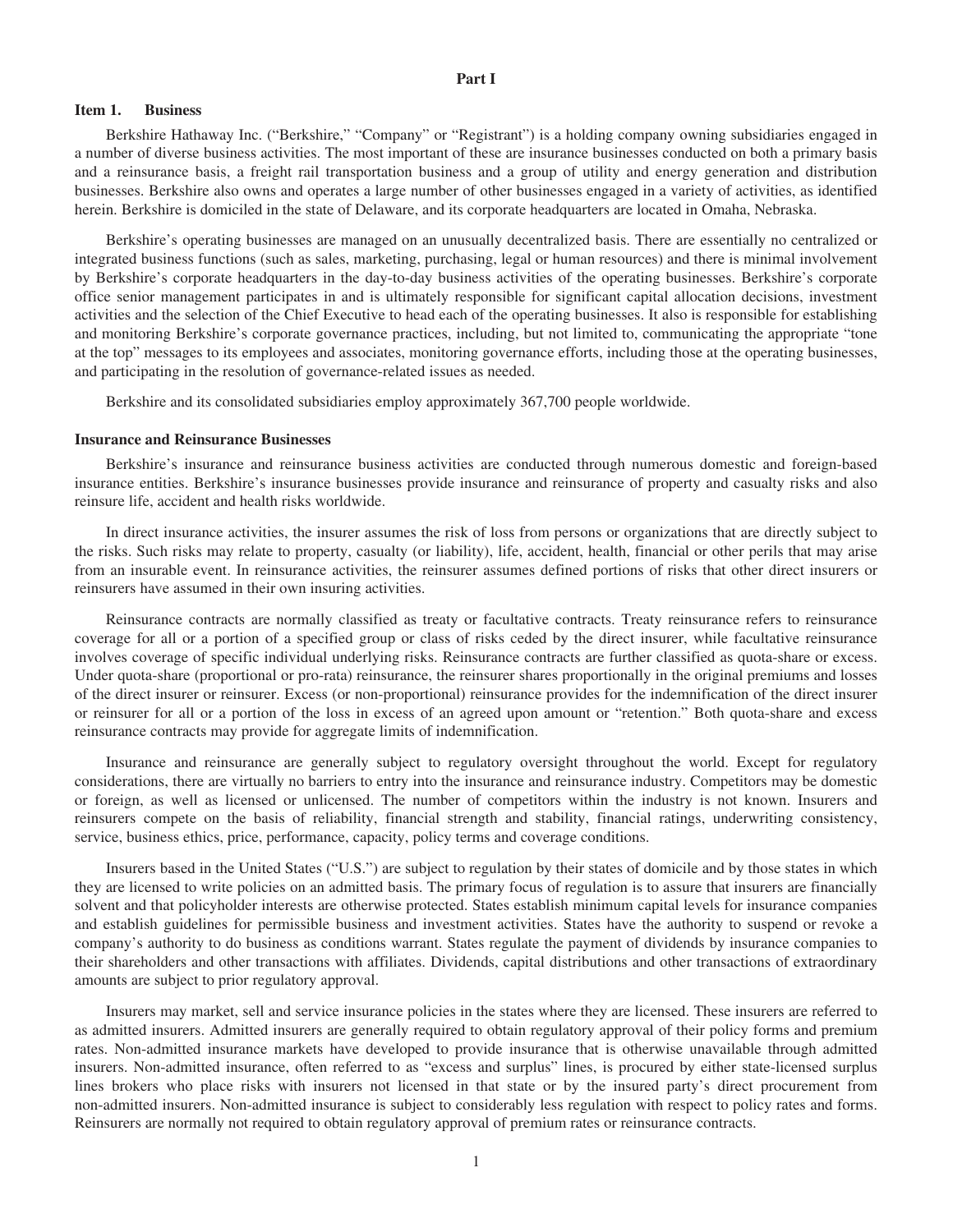The insurance regulators of every state participate in the National Association of Insurance Commissioners ("NAIC"). The NAIC adopts forms, instructions and accounting procedures for use by U.S. insurers and reinsurers in preparing and filing annual statutory financial statements. However, an insurer's state of domicile has ultimate authority over these matters. In addition to its activities relating to the annual statement, the NAIC develops or adopts statutory accounting principles, model laws, regulations and programs for use by its members. Such matters deal with regulatory oversight of solvency, risk management, compliance with financial regulation standards and risk-based capital reporting requirements.

Berkshire's insurance companies maintain capital strength at exceptionally high levels. This strength differentiates Berkshire's insurance companies from their competitors. Collectively, the aggregate statutory surplus of Berkshire's U.S. based insurers was approximately \$136 billion at December 31, 2016. Berkshire's major insurance subsidiaries are rated AA+ by Standard & Poor's and A++ (superior) by A.M. Best with respect to their financial condition and claims paying ability.

The Terrorism Risk Insurance Act of 2002 established within the Department of the Treasury a Terrorism Insurance Program ("Program") for commercial property and casualty insurers by providing federal reinsurance of insured terrorism losses. The Program currently extends to December 31, 2020 through other Acts, most recently the Terrorism Risk Insurance Program Reauthorization Act of 2015 (the "2015 TRIA Reauthorization"). Hereinafter these Acts are collectively referred to as TRIA. Under TRIA, the Department of the Treasury is charged with certifying "acts of terrorism." In 2017, coverage under TRIA occurs when the industry insured loss for certified events occurring during a calendar year exceeds \$140 million. Under the 2015 TRIA Reauthorization, the level of insured losses for certified events occurring during a calendar year required to trigger coverage under TRIA will increase annually by \$20 million per year until the level of insured losses required to trigger coverage reaches \$200 million in 2020. To be eligible for federal reinsurance, insurers must make available insurance coverage for acts of terrorism, by providing policyholders with clear and conspicuous notice of the amount of premium that will be charged for this coverage and of the federal share of any insured losses resulting from any act of terrorism. Assumed reinsurance is specifically excluded from TRIA participation. TRIA currently also excludes certain forms of direct insurance (such as personal and commercial auto, burglary, theft, surety and certain professional liability lines). Reinsurers are not required to offer terrorism coverage and are not eligible for federal reinsurance of terrorism losses.

In the event of a certified act of terrorism, the federal government will reimburse insurers (conditioned on their satisfaction of policyholder notification requirements) for 83% of their insured losses in excess of an insurance group's deductible. Under the 2015 TRIA Reauthorization, the federal government's reimbursement obligation will be reduced annually by 1% per year until the level of reimbursement is reduced to 80% in 2020. Under the Program, the deductible is 20% of the aggregate direct subject earned premium for relevant commercial lines of business in the immediately preceding calendar year. The aggregate deductible in 2017 for Berkshire's consolidated insurance and reinsurance businesses is expected to approximate \$1.1 billion. There is also an aggregate limit of \$100 billion on the amount of the federal government coverage for each TRIA year.

Regulation of the insurance industry outside of the United States is subject to the laws and regulations of each country in which an insurer has operations or writes premiums. Some jurisdictions impose comprehensive regulatory requirements on insurance businesses, such as in the United Kingdom, where insurers are subject to regulation by the Prudential Regulation Authority and the Financial Conduct Authority and in Germany where insurers are subject to regulation by the Federal Financial Supervisory Authority (BaFin). Other jurisdictions may impose fewer requirements. In certain foreign countries, reinsurers are also required to be licensed by governmental authorities. These licenses may be subject to modification, suspension or revocation dependent on such factors as amount and types of insurance liabilities and minimum capital and solvency tests. The violation of regulatory requirements may result in fines, censures and/or criminal sanctions in various jurisdictions.

Berkshire's insurance underwriting operations comprise the following sub-groups: (1) GEICO and its subsidiaries, (2) General Re and its subsidiaries, (3) Berkshire Hathaway Reinsurance Group and (4) Berkshire Hathaway Primary Group. Except for retroactive reinsurance and structured settlement and periodic payment annuity reinsurance products that generate significant amounts of up-front premiums along with estimated claims expected to be paid over very long periods of time (creating "float," see Investments section below), Berkshire expects to achieve a net underwriting profit over time and to reject inadequately priced risks. Underwriting profit is defined as earned premiums less associated incurred losses, loss adjustment expenses and underwriting and policy acquisition expenses. Underwriting profit does not include investment income earned from investments. Berkshire's insurance subsidiaries employ approximately 44,000 people. Additional information related to each of Berkshire's four underwriting groups follows.

**GEICO**—GEICO is headquartered in Chevy Chase, Maryland and its insurance subsidiaries consist of: Government Employees Insurance Company, GEICO General Insurance Company, GEICO Indemnity Company, GEICO Casualty Company, GEICO Advantage Insurance Company, GEICO Choice Insurance Company, GEICO Secure Insurance Company, GEICO County Mutual Insurance Company and GEICO Marine Insurance Company. These companies primarily offer private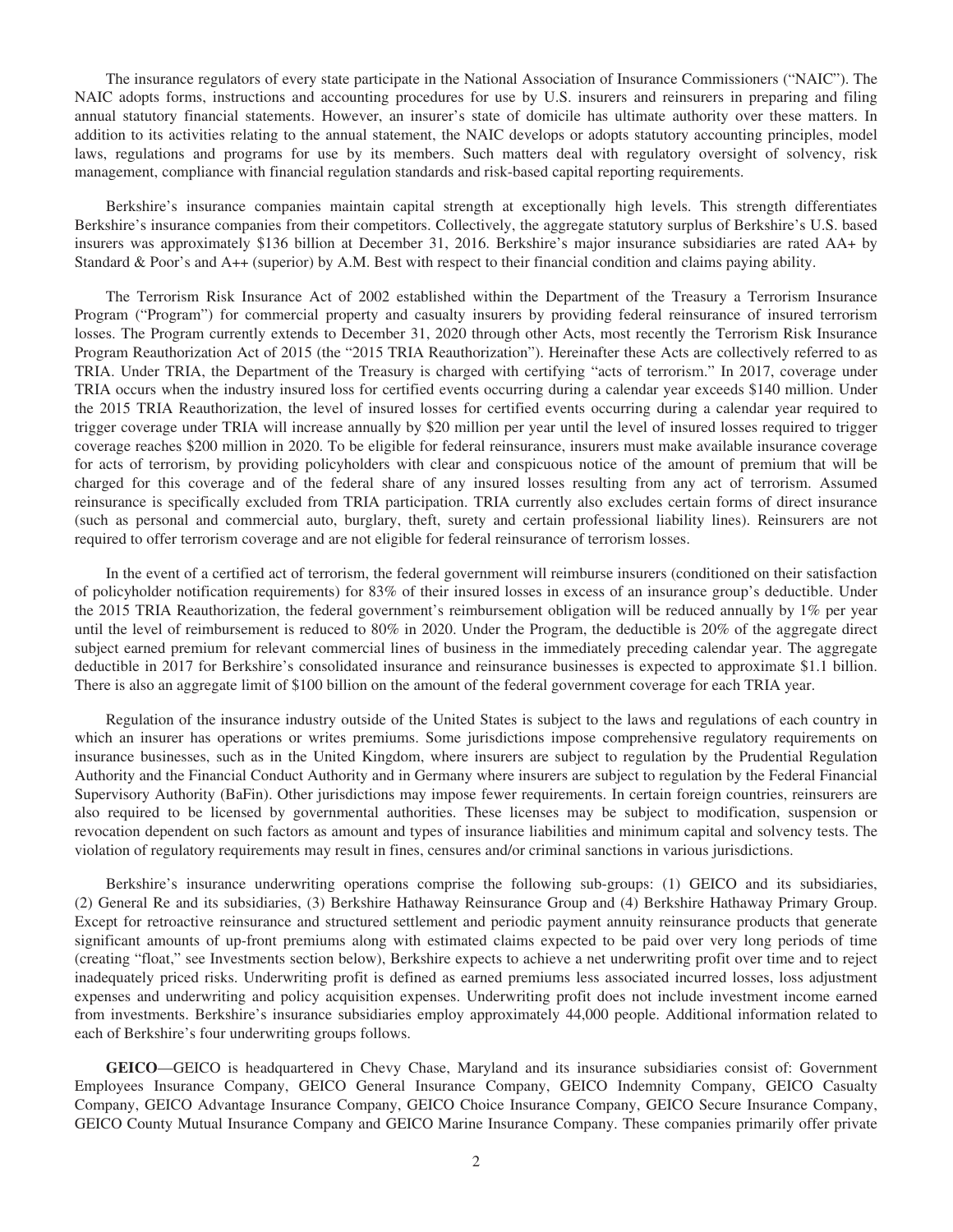passenger automobile insurance to individuals in all 50 states and the District of Columbia. In addition, GEICO insures motorcycles, all-terrain vehicles, recreational vehicles, boats and small commercial fleets and acts as an agent for other insurers who offer homeowners, renters, boat, life and identity management insurance to individuals to provide insurance and financial services for buyers who desire insurance coverages other than those offered by GEICO. GEICO markets its policies primarily through direct response methods in which applications for insurance are submitted directly to the companies via the Internet or by telephone.

GEICO competes for private passenger auto insurance customers with other companies that sell directly to the customer as well as with companies that use agency sales forces. The automobile insurance business is highly competitive in the areas of price and service. Some insurance companies may exacerbate price competition by selling their products for a period of time at less than adequate rates. GEICO will not knowingly follow that strategy. GEICO competes for private passenger automobile insurance customers in the preferred, standard and non-standard risk markets with other companies that sell directly to the customer as well as with companies that use agency sales forces, including State Farm, Allstate (including Esurance), Progressive and USAA. As a result of an aggressive advertising campaign and competitive rates, voluntary policies-in-force have increased about 38% over the past five years. GEICO was the second largest private passenger auto insurer in the United States in terms of premium volume in 2016. According to most recently published A.M. Best data, the five largest automobile insurers had a combined market share in 2015 of approximately 54%, with GEICO's market share being approximately 11.4%. Since the publication of that data, management believes that GEICO's current market share has grown to approximately 12%. Seasonal variations in GEICO's insurance business are not significant. However, extraordinary weather conditions or other factors may have a significant effect upon the frequency or severity of automobile claims.

Private passenger auto insurance is stringently regulated by state insurance departments. As a result, it is difficult for insurance companies to differentiate their products. Competition for private passenger automobile insurance, which is substantial, tends to focus on price and level of customer service provided. GEICO's cost-efficient direct response marketing methods and emphasis on customer satisfaction enable it to offer competitive rates and value to its customers. GEICO primarily uses its own claims staff to manage and settle claims. The name and reputation of GEICO is a material asset and management protects it and other service marks through appropriate registrations.

**General Re**—General Re Corporation ("General Re") is the holding company of General Reinsurance Corporation ("GRC") and its subsidiaries and affiliates. GRC's subsidiaries include General Reinsurance AG, ("GRAG"), a major international reinsurer based in Germany. General Re subsidiaries currently conduct business activities globally in 45 cities and provide insurance and reinsurance coverages throughout the world. General Re provides property/casualty insurance and reinsurance, life/health reinsurance and other reinsurance intermediary and risk management services, underwriting management and investment management services. General Re is one of the largest reinsurers in the world based on premium volume and shareholder capital.

#### *Property/Casualty Insurance and Reinsurance*

General Re's property/casualty reinsurance business in North America is conducted through GRC, which is domiciled in Delaware and licensed in the District of Columbia and all states but Hawaii, where it is an accredited reinsurer. Property/ casualty operations in North America are headquartered in Stamford, Connecticut, and are also conducted through 13 branch offices in the U.S. and Canada. Reinsurance activities are marketed directly to clients without involving a broker or intermediary. In 2016, approximately 41% of net written premiums in North America related to casualty reinsurance coverages and 41% related to property reinsurance coverages.

General Re's property/casualty business in North America also includes specialty insurers domiciled in Delaware. General Star is a specialty and surplus lines provider, underwriting a broad array of property, casualty and professional liability business through a select group of wholesale brokers, managing general underwriters and program administrators. Genesis is an alternative risk insurance provider, offering solutions for the unique needs of public entity, commercial and captive customers. In 2016, these specialty insurers represented approximately 18% of General Re's North American property/casualty net written premiums.

General Re's international property/casualty reinsurance business operations are conducted through internationally-based subsidiaries on a direct basis (without intermediaries) via General Reinsurance AG as well as several other General Re subsidiaries and branches in 18 countries. Coverages are written on both a quota-share and excess basis for multiple lines, including property, aviation and casualty. In 2016, international-based property/casualty operations principally wrote reinsurance on a direct basis in the form of treaties, with lesser amounts written on a facultative basis. International property/ casualty business is also written through brokers, primarily via Faraday, a wholly-owned subsidiary. Faraday owns the managing agent of Syndicate 435 at Lloyd's and provides capacity and participates in 100% of the results of Syndicate 435.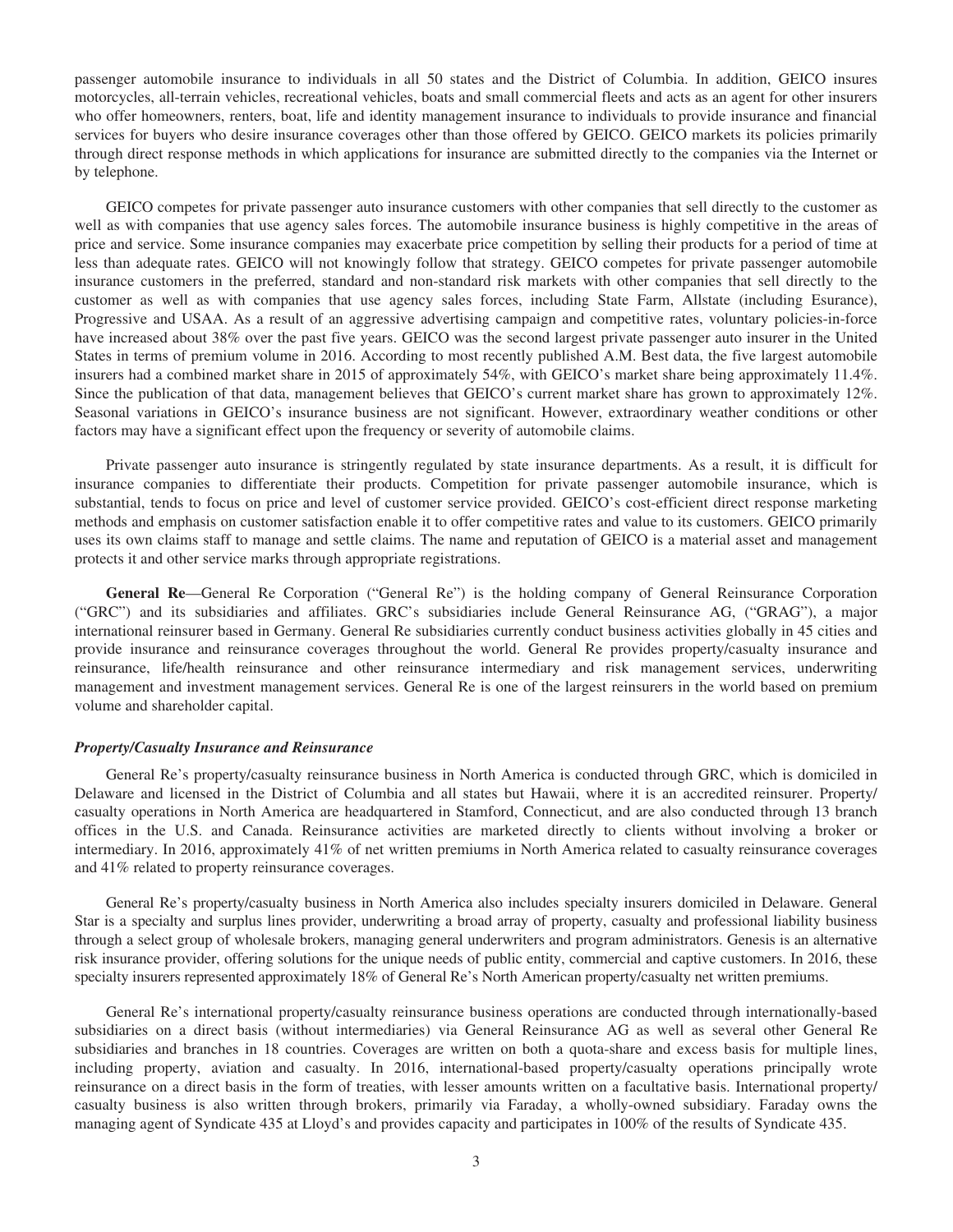# *Life/Health Reinsurance*

General Re's North American life/health business segments include life, disability, supplemental health, critical illness and long-term care. The international life/health business is segmented by geographic region and transacts business worldwide. The principal business segments include life, disability, critical illness, health and long-term care. The life/health business is marketed on a direct basis. In 2016, approximately 34% of life/health net premiums were written in the United States, 22% in Western Europe and the remaining 44% throughout the rest of the world.

**Berkshire Hathaway Reinsurance Group**—Berkshire Hathaway Reinsurance Group ("BHRG") operations are based in Stamford, Connecticut. Business activities are conducted through numerous subsidiaries, led by National Indemnity Company ("NICO") and Columbia Insurance Company ("Columbia"). BHRG provides principally excess and quota-share reinsurance to other property and casualty insurers and reinsurers. BHRG also offers life reinsurance and annuity contracts through Berkshire Hathaway Life Insurance Company of Nebraska ("BHLN").

The type and volume of insurance and reinsurance business written by BHRG is dependent on current market conditions, including prevailing premium rates and coverage terms. The level of BHRG's underwriting activities often fluctuates significantly from year to year depending on the perceived level of price adequacy in specific insurance and reinsurance markets as well as from the timing of particularly large reinsurance transactions.

BHRG underwrites traditional non-catastrophe property and casualty insurance and reinsurance, catastrophe excess-of-loss treaty and facultative reinsurance, and individual primary insurance policies on an excess-of-loss basis for primarily large or otherwise unusual discrete risks, referred to as "individual risk." BHRG periodically participates in underwriting placements with major brokers in the London Market through a wholly-owned subsidiary based in Great Britain. BHRG's business is written through intermediary brokers or directly with the insured or reinsured.

Effective July 1, 2015, NICO entered into a 10-year, 20% quota-share reinsurance agreement with Insurance Australia Group Limited ("IAG"). IAG is a large insurance group that currently writes multiple lines of business in Australia, New Zealand and other Asia Pacific countries.

BHRG periodically assumes risks under retroactive reinsurance contracts. Retroactive reinsurance contracts afford protection to ceding companies against the adverse development of claims arising from events that have already occurred and that are insured under policies issued in prior years. Coverage under such contracts is provided on an excess basis or for losses payable immediately after the inception of the contract. Coverage provided is normally subject to large aggregate limits of indemnification. Significant amounts of asbestos, environmental and latent injury claims may arise under these contracts.

In BHRG's retroactive reinsurance business, the concept of time-value-of-money is an important element in establishing prices and contract terms, since the payment of losses under the insurance contracts are often expected to occur over long time periods. Losses payable under these policies are normally expected to exceed premiums and therefore, produce underwriting losses. This business is accepted, in part, because of the large amounts of policyholder funds ("float") generated for investment, the economic benefit of which will be reflected through investment results in future periods.

In 2014, NICO entered into a reinsurance contract with Liberty Mutual Insurance Company ("LMIC"). Under the agreement, NICO reinsures substantially all of LMIC's unpaid losses and allocated loss adjustment expense liabilities related to (a) asbestos and environmental claims from policies incepting prior to 2005, and (b) workers' compensation claims occurrences arising prior to January 1, 2014, subject to an aggregate retention of approximately \$12.5 billion and subject to an aggregate limit of \$6.5 billion.

In January 2017, NICO entered into a retroactive reinsurance agreement with various subsidiaries of American International Group, Inc. (collectively, "AIG"). Under the agreement, NICO agreed to indemnify AIG for 80% of up to \$25 billion, excess of \$25 billion retained by AIG, of losses and allocated loss adjustment expenses with respect to certain commercial insurance loss events occurring in years prior to 2016 for a premium of about \$10 billion.

BHLN writes periodic payment annuity insurance policies and reinsures existing annuity-like obligations. Under these policies, it receives upfront premiums and makes a stream of annuity payments in the future and payment streams often extend for decades. Similar to retroactive reinsurance contracts, time-value-of money concepts are an important factor in establishing such premiums and underwriting losses are expected from the periodic accretion of time-value discounted liabilities. BHLN also writes reinsurance covering various forms of traditional life insurance. BHLN and its affiliates have also periodically reinsured certain guaranteed minimum death, income, and similar benefit coverages on closed-blocks of variable annuity reinsurance contracts.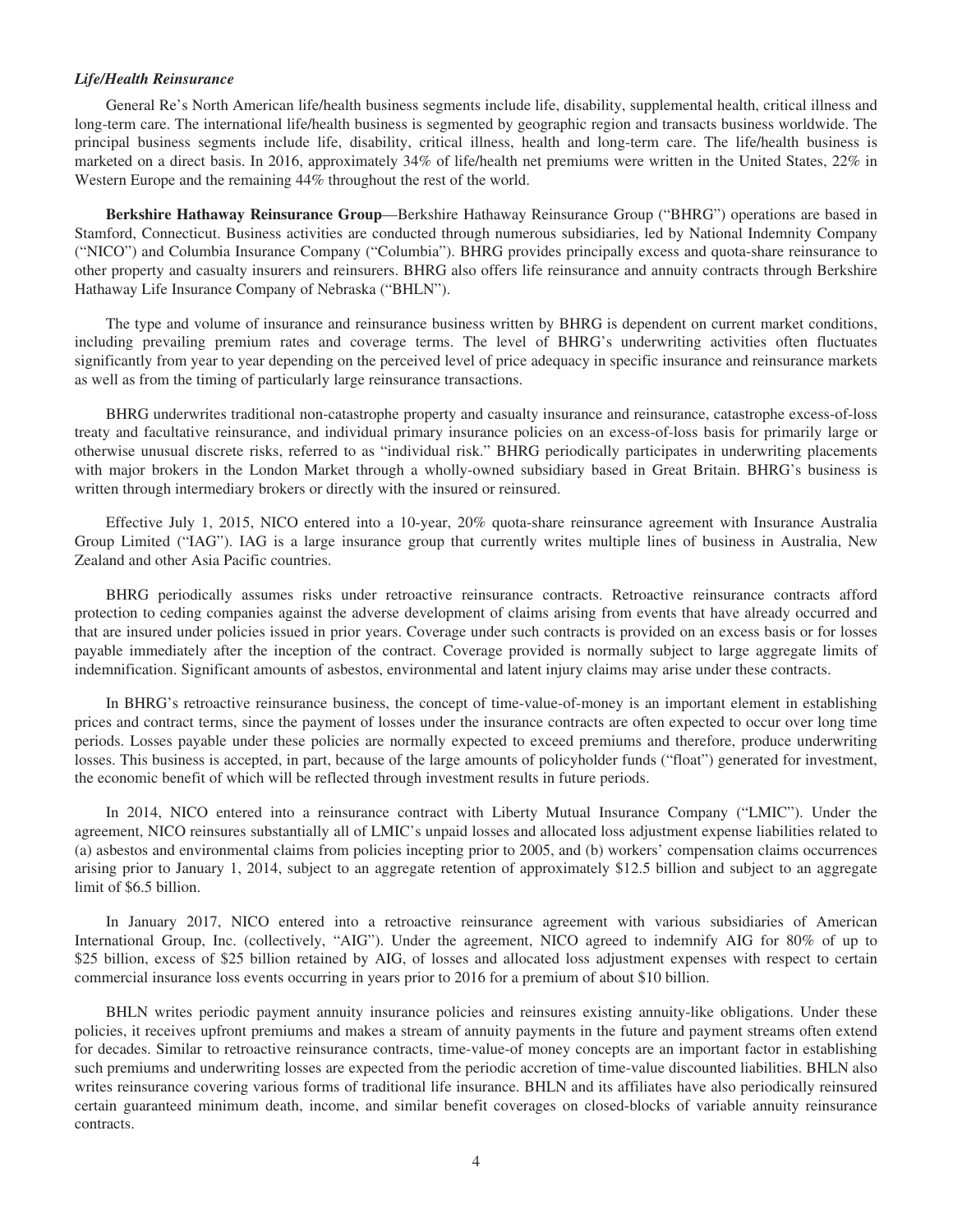**Berkshire Hathaway Primary Group**—The Berkshire Hathaway Primary Group ("BH Primary") is a collection of independently managed primary insurance operations that provide a wide variety of insurance coverages to policyholders located principally in the United States. These various operations are discussed below.

NICO and certain affiliates ("NICO Primary") underwrite motor vehicle and general liability insurance to commercial enterprises on both an admitted and excess and surplus basis. This business is written nationwide primarily through insurance agents and brokers and is based in Omaha, Nebraska.

The "Berkshire Hathaway Homestate Companies" ("BHHC") is a group of insurers offering standalone workers' compensation, commercial auto and commercial property coverages. BHHC has developed a national reach, with the ability to provide first-dollar and small to large deductible workers' compensation coverage to employers in all states, except those where coverage is available only through state operated workers' compensation funds. The volume of workers' compensation business written in recent years has grown significantly. BHHC serves a diverse client base. BHHC's business is generated primarily through independent agents and brokers.

MedPro Group ("MedPro") is a national leader in offering customized healthcare liability insurance, claims, patient safety and risk solutions to physicians, surgeons, dentists and other healthcare professionals, as well as hospitals, senior care and other healthcare facilities. MedPro has provided insurance coverage to protect healthcare providers against losses since 1899. Its insurance policies are distributed primarily through a nationwide network of appointed agents and brokers. MedPro recently began offering coverage options to healthcare providers in the United Kingdom, France and Singapore, as well as reinsurance options related to student health insurance programs.

U.S. Investment Corporation ("USIC") and its subsidiaries are specialty insurers that underwrite commercial, professional and personal lines of insurance on an admitted and excess and surplus basis. Policies are marketed in all 50 states and the District of Columbia through wholesale and retail insurance agents. USIC companies underwrite and market a wide variety of specialty insurance products.

Applied Underwriters, Inc. ("Applied") is a leading provider of payroll and insurance services to small and mid-sized employers. Applied, through its subsidiaries principally markets a product that bundles workers' compensation and other employment related insurance coverages and business services into a seamless package that is designed to reduce the risks and remove the burden of administrative and regulatory requirements faced by small to mid-sized employers. Applied also markets a workers' compensation product with a profit sharing component targeted to medium-sized employers.

WestGUARD Insurance Company and its subsidiaries (collectively, the Berkshire Hathaway GUARD Insurance Companies) provides commercial property and casualty insurance coverage to small and mid-sized businesses and is based in Wilkes-Barre, Pennsylvania. Central States Indemnity Company of Omaha, based in Omaha, Nebraska, primarily writes Medicare Supplement insurance and credit insurance.

Berkshire Hathaway Specialty Insurance ("BH Specialty") was formed in April 2013. BH Specialty provides primary and excess commercial property, casualty, healthcare professional liability, executive and professional lines, surety and travel insurance and other insurance. BH Specialty writes business on both an excess and surplus lines basis and an admitted basis in the U.S., and on a locally admitted basis outside the U.S. BH Specialty is based in Boston, Massachusetts, with regional offices currently in several cities in the U. S. and international offices in Australia, New Zealand, Hong Kong, Singapore, Canada, Germany, United Kingdom and Macau. BH Specialty currently intends to further expand its operations. BH Specialty writes business through wholesale and retail insurance brokers, as well as managing general agents.

### **Property and casualty loss liabilities**

Berkshire's property and casualty insurance companies establish liabilities for estimated unpaid losses and loss adjustment expenses with respect to claims occurring on or before the balance sheet date. Such estimates include provisions for reported claims or case estimates, provisions for incurred-but-not-reported claims and legal and administrative costs to settle claims. The estimates of unpaid losses and amounts recoverable under reinsurance are established and continually reviewed by using a variety of actuarial, statistical and analytical techniques. Reference is made to Note 14 to the Consolidated Financial Statements included in Item 8 and "Critical Accounting Policies," included in Item 7 of this Report.

**Investments**—Invested assets of insurance businesses derive from shareholder capital as well as funds provided from policyholders through insurance and reinsurance business ("float"). Float is the approximate amount of net policyholder funds generated through underwriting activities that is available for investment. The major components of float are unpaid losses and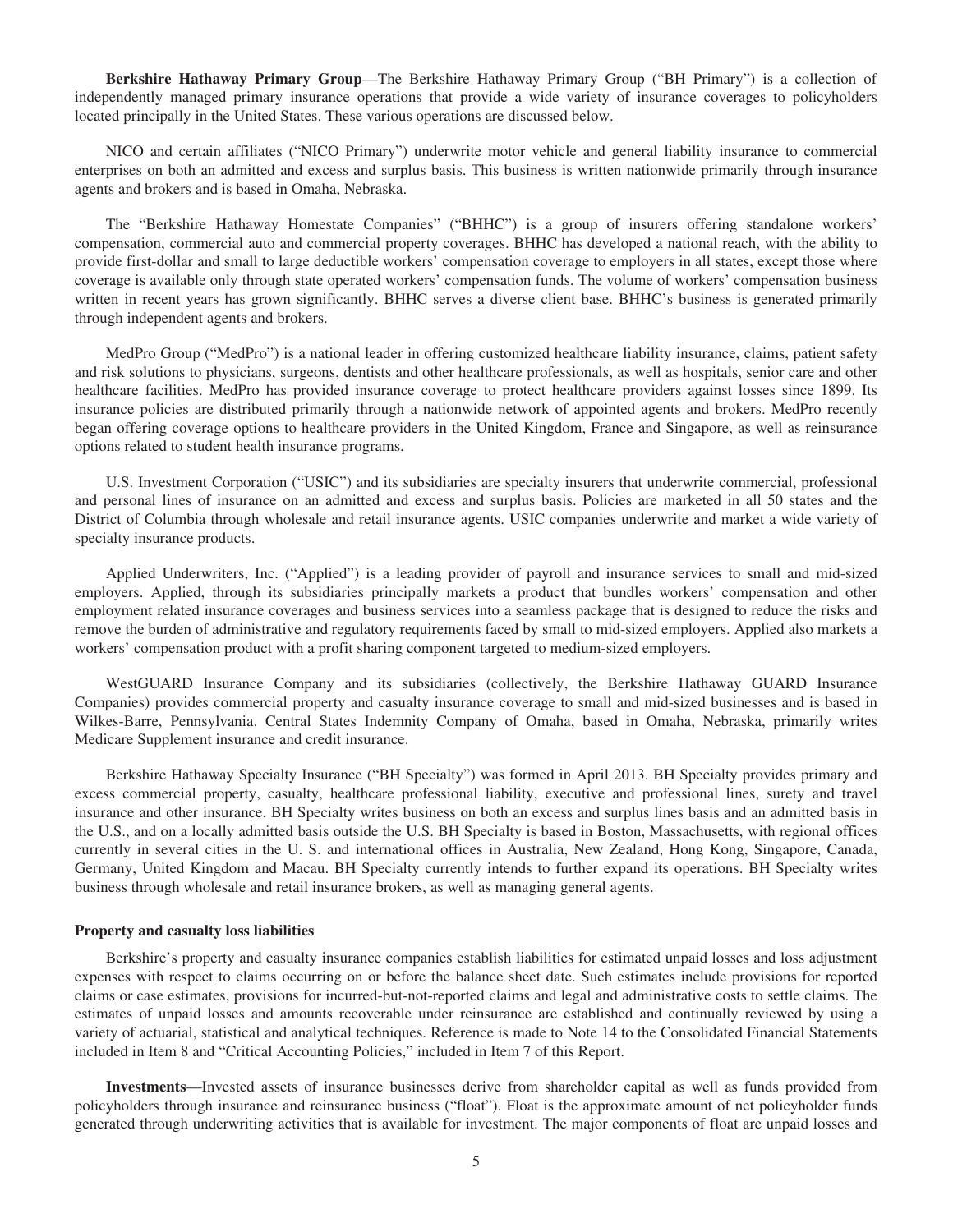loss adjustment expenses, life, annuity and health benefit liabilities, unearned premiums and other policyholder liabilities less premium and reinsurance receivables, deferred policy acquisition costs and deferred charges on reinsurance contracts. On a consolidated basis, float has grown from approximately \$70 billion at the end of 2011 to approximately \$91 billion at the end of 2016, primarily through internal growth. BHRG and General Re accounted for approximately 69% of the consolidated float as of December 31, 2016. Over the past five years, Berkshire's cost of float was negative, as insurance businesses produced net underwriting gains.

Investments of insurance subsidiaries include a very large portfolio of publicly-traded equity securities, which are concentrated in relatively few issuers, as well as fixed maturity securities and cash and short-term investments. Investment portfolios are primarily managed by Berkshire's corporate headquarters. Generally, there are no targeted investment allocation rates established by management with respect to investment activities. However, investment portfolios have historically included a much greater proportion of equity investments than is customary in the insurance industry.

#### **Railroad Business—Burlington Northern Santa Fe**

Burlington Northern Santa Fe, LLC ("BNSF") is based in Fort Worth, Texas, and through BNSF Railway Company operates one of the largest railroad systems in North America. BNSF had approximately 42,000 employees at the end of 2016.

In serving the Midwest, Pacific Northwest, Western, Southwestern and Southeastern regions and ports of the United States, BNSF transports a range of products and commodities derived from manufacturing, agricultural and natural resource industries. Over half of freight revenues are covered by contractual agreements of varying durations, while the balance is subject to common carrier published prices or quotations offered by BNSF. BNSF's financial performance is influenced by, among other things, general and industry economic conditions at the international, national and regional levels. BNSF's primary routes, including trackage rights, allow it to access major cities and ports in the western and southern United States as well as parts of Canada and Mexico. In addition to major cities and ports, BNSF efficiently serves many smaller markets by working closely with approximately 200 shortline railroads. BNSF has also entered into marketing agreements with other rail carriers, expanding the marketing reach for each railroad and their customers. For the year ending December 31, 2016, approximately 35% of freight revenues were derived from consumer products, 25% from industrial products, 22% from agricultural products and 18% from coal.

# *Regulatory Matters*

BNSF is subject to federal, state and local laws and regulations generally applicable to all of its businesses. Rail operations are subject to the regulatory jurisdiction of the Surface Transportation Board ("STB") of the United States Department of Transportation ("DOT"), the Federal Railroad Administration of the DOT, the Occupational Safety and Health Administration ("OSHA"), as well as other federal and state regulatory agencies and Canadian regulatory agencies for operations in Canada. The STB has jurisdiction over disputes and complaints involving certain rates, routes and services, the sale or abandonment of rail lines, applications for line extensions and construction, and the merger with or acquisition of control of rail common carriers. The outcome of STB proceedings can affect the profitability of BNSF's business.

The DOT and OSHA have jurisdiction under several federal statutes over a number of safety and health aspects of rail operations, including the transportation of hazardous materials. State agencies regulate some aspects of rail operations with respect to health and safety in areas not otherwise preempted by federal law. BNSF Railway is required to transport these commodities to the extent of its common carrier obligation.

#### *Environmental Matters*

BNSF's rail operations, as well as those of its competitors, are also subject to extensive federal, state and local environmental regulation covering discharges to water, air emissions, toxic substances and the generation, handling, storage, transportation and disposal of waste and hazardous materials. This regulation has the effect of increasing the cost and liabilities associated with rail operations. Environmental risks are also inherent in rail operations, which frequently involve transporting chemicals and other hazardous materials.

Many of BNSF's land holdings are and have been used for industrial or transportation-related purposes or leased to commercial or industrial companies whose activities may have resulted in discharges onto the property. As a result, BNSF is now subject to, and will from time to time continue to be subject to, environmental cleanup and enforcement actions. In particular, the federal Comprehensive Environmental Response, Compensation and Liability Act ("CERCLA"), also known as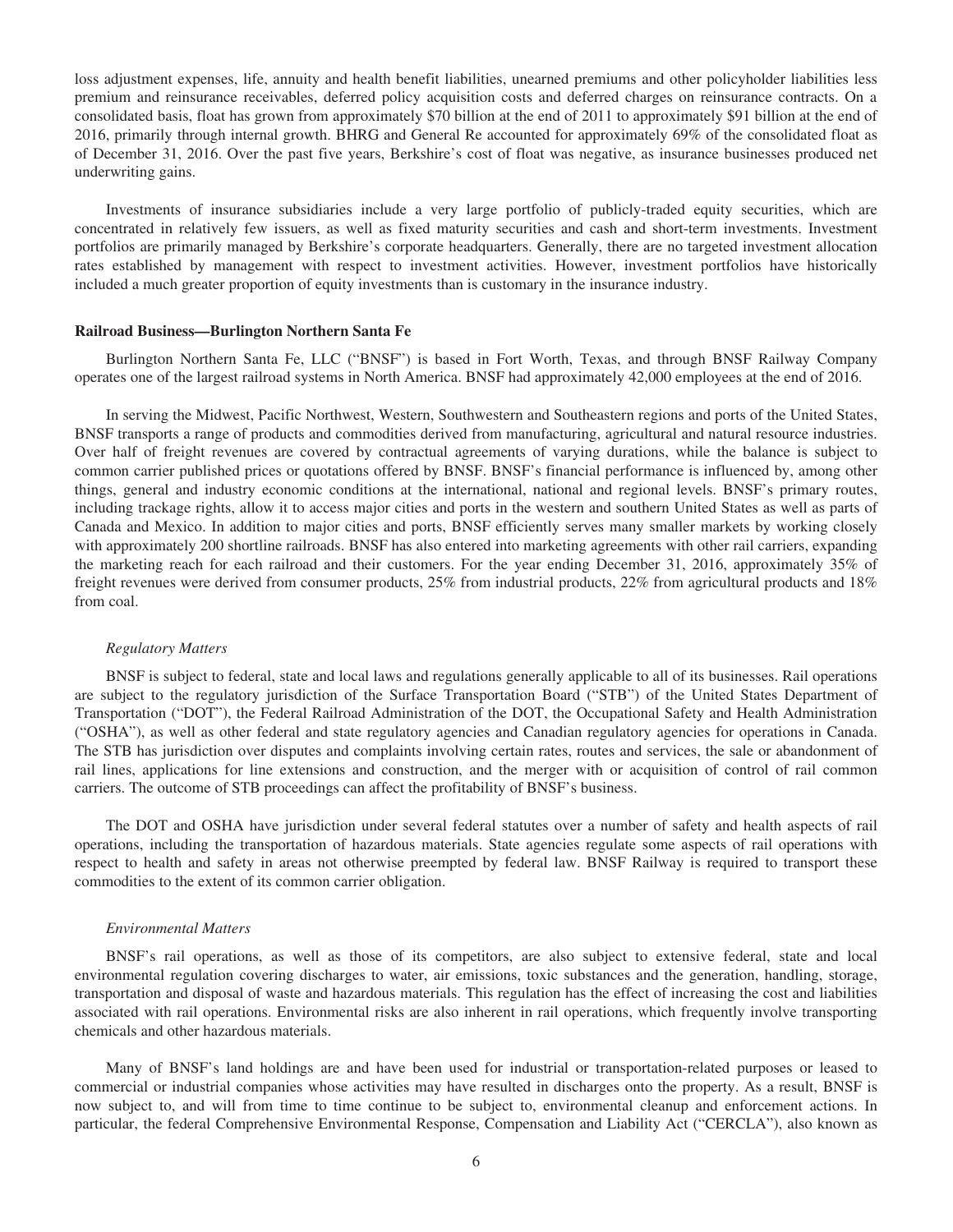the Superfund law, generally imposes joint and several liabilities for the cleanup and enforcement costs on current and former owners and operators of a site, without regard to fault or the legality of the original conduct. Accordingly, BNSF may be responsible under CERCLA and other federal and state statutes for all or part of the costs to clean up sites at which certain substances may have been released by BNSF, its current lessees, former owners or lessees of properties, or other third parties. BNSF may also be subject to claims by third parties for investigation, cleanup, restoration or other environmental costs under environmental statutes or common law with respect to properties they own that have been impacted by BNSF operations.

#### *Competition*

The business environment in which BNSF operates is highly competitive. Depending on the specific market, deregulated motor carriers and other railroads, as well as river barges, ships and pipelines in certain markets, may exert pressure on price and service levels. The presence of advanced, high service truck lines with expedited delivery, subsidized infrastructure and minimal empty mileage continues to affect the market for non-bulk, time-sensitive freight. The potential expansion of longer combination vehicles could further encroach upon markets traditionally served by railroads. In order to remain competitive, BNSF and other railroads seek to develop and implement operating efficiencies to improve productivity.

As railroads streamline, rationalize and otherwise enhance their franchises, competition among rail carriers intensifies. BNSF's primary rail competitor in the Western region of the United States is the Union Pacific Railroad Company. Other Class I railroads and numerous regional railroads and motor carriers also operate in parts of the same territories served by BNSF. Based on weekly reporting by the Association of American Railroads, BNSF's share of the western United States rail traffic in 2016 was approximately 50.1%.

#### **Utilities and Energy Businesses—Berkshire Hathaway Energy**

Berkshire currently owns approximately 90% of the outstanding common stock of Berkshire Hathaway Energy Company (or "BHE"). BHE is a global energy company with subsidiaries that generate, transmit, store, distribute and supply energy. BHE's businesses are managed as separate operating units. BHE's domestic regulated energy interests are comprised of four regulated utility companies serving approximately 4.7 million retail customers, two interstate natural gas pipeline companies with approximately 16,400 miles of pipeline and a design capacity of approximately 7.9 billion cubic feet of natural gas per day and ownership interests in electricity transmission businesses. BHE's Great Britain electricity distribution subsidiaries serve about 3.9 million electricity end-users and its electricity transmission-only business in Alberta, Canada serves approximately 85% of Alberta, Canada's population. BHE's interests also include a diversified portfolio of independent power projects, the second-largest residential real estate brokerage firm in the United States, and one of the largest residential real estate brokerage franchise networks in the United States. BHE employs approximately 21,000 people in connection with its various operations.

#### *General Matters*

PacifiCorp is a regulated electric utility company headquartered in Oregon, serving electric customers in portions of Utah, Oregon, Wyoming, Washington, Idaho and California. The combined service territory's diverse regional economy ranges from rural, agricultural and mining areas to urban, manufacturing and government service centers. No single segment of the economy dominates the combined service territory, which helps mitigate PacifiCorp's exposure to economic fluctuations. In addition to retail sales, PacifiCorp sells electricity on a wholesale basis.

MidAmerican Energy Company ("MEC") is a regulated electric and natural gas utility company headquartered in Iowa, serving electric and natural gas customers primarily in Iowa and also in portions of Illinois, South Dakota and Nebraska. MEC has a diverse customer base consisting of urban and rural residential customers and a variety of commercial and industrial customers. In addition to retail sales and natural gas transportation, MEC sells electricity principally to markets operated by regional transmission organizations and natural gas on a wholesale basis.

NV Energy, Inc. ("NV Energy"), acquired by BHE on December 19, 2013, is an energy holding company headquartered in Nevada, primarily consisting of two regulated utility subsidiaries, Nevada Power Company ("Nevada Power") and Sierra Pacific Power Company ("Sierra Pacific") (collectively, the "Nevada Utilities"). Nevada Power serves electric customers in southern Nevada and Sierra Pacific serves electric and natural gas customers in northern Nevada. The Nevada Utilities' combined service territory's economy includes gaming, mining, recreation, warehousing, manufacturing and governmental services. In addition to retail sales and natural gas transportation, the Nevada Utilities sell electricity and natural gas on a wholesale basis.

As vertically integrated utilities, BHE's domestic utilities own approximately 27,600 net megawatts of generation capacity in operation and under construction. There are seasonal variations in these businesses that are principally related to the use of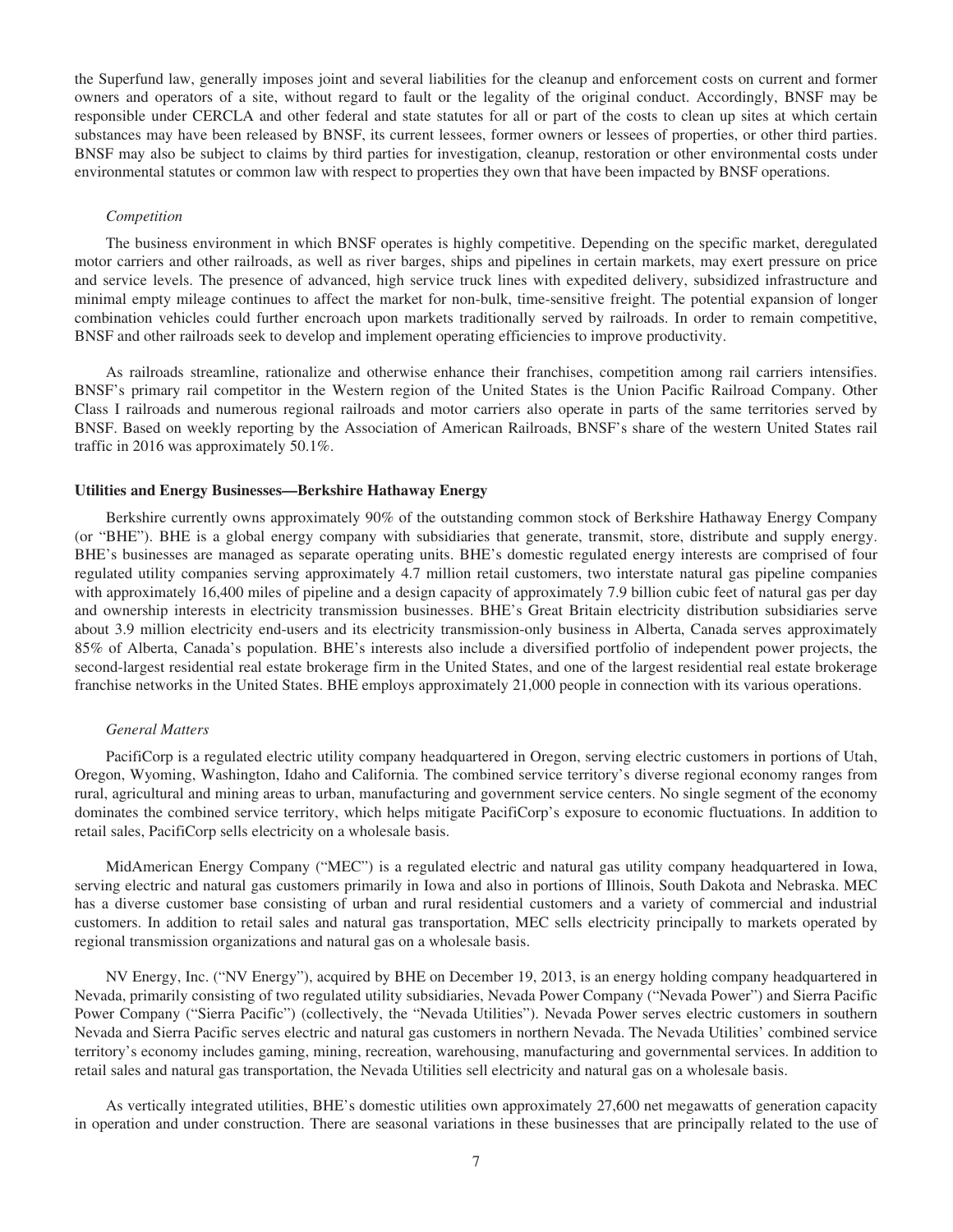electricity for air conditioning and natural gas for heating. Typically, regulated electric revenues are higher in the summer months, while regulated natural gas revenues are higher in the winter months.

The Great Britain utilities consist of Northern Powergrid (Northeast) Limited and Northern Powergrid (Yorkshire) plc, which own a substantial electricity distribution network that delivers electricity to end-users in northeast England in an area covering approximately 10,000 square miles. The distribution companies primarily charge supply companies regulated tariffs for the use of their distribution systems.

BHE acquired AltaLink L.P. ("AltaLink") on December 1, 2014. AltaLink is a regulated electric transmission-only utility company headquartered in Calgary, Alberta. AltaLink connects generation plants to major load centers, cities and large industrial plants throughout its 87,000 square mile service territory. AltaLink receives all of its regulated transmission tariffs from the Alberta Electric System Operator ("AESO") based on tariffs approved by the Alberta Utilities Commission ("AUC").

The natural gas pipelines consist of Northern Natural Gas Company ("Northern Natural") and Kern River Gas Transmission Company ("Kern River"). Northern Natural, based in Nebraska, owns the largest interstate natural gas pipeline system in the United States, as measured by pipeline miles, reaching from west Texas to Michigan's Upper Peninsula. Northern Natural's pipeline system consists of approximately 14,700 miles of natural gas pipelines. Northern Natural's extensive pipeline system, which is interconnected with many interstate and intrastate pipelines in the national grid system, has access to supplies from multiple major supply basins and provides transportation services to utilities and numerous other customers. Northern Natural also operates three underground natural gas storage facilities and two liquefied natural gas storage peaking units. Northern Natural's pipeline system experiences significant seasonal swings in demand and revenue, with the highest demand typically occurring during the months of November through March.

Kern River, based in Utah, owns an interstate natural gas pipeline system that consists of approximately 1,700 miles and extends from supply areas in the Rocky Mountains to consuming markets in Utah, Nevada and California. Kern River transports natural gas for electric and natural gas distribution utilities, major oil and natural gas companies or affiliates of such companies, electric generating companies, energy marketing and trading companies, and financial institutions.

BHE Renewables is based in Iowa and owns interests in independent power projects having approximately 4,000 net megawatts of generation capacity that are in service or under construction in California, Illinois, Nebraska, Texas, New York, Arizona, Minnesota, Kansas, Hawaii and the Philippines. These independent power projects sell power generated primarily from solar, wind, geothermal and hydro sources under long-term contracts.

# *Regulatory Matters*

PacifiCorp, MEC and the Nevada Utilities are subject to comprehensive regulation by various federal, state and local agencies. The Federal Energy Regulatory Commission ("FERC") is an independent agency with broad authority to implement provisions of the Federal Power Act, the Natural Gas Act, the Energy Policy Act of 2005 and other federal statutes. The FERC regulates rates for wholesale sales of electricity; transmission of electricity, including pricing and regional planning for the expansion of transmission systems; electric system reliability; utility holding companies; accounting and records retention; securities issuances; construction and operation of hydroelectric facilities; and other matters. The FERC also has the enforcement authority to assess civil penalties of up to \$1.2 million per day per violation of rules, regulations and orders issued under the Federal Power Act. MEC is also subject to regulation by the Nuclear Regulatory Commission pursuant to the Atomic Energy Act of 1954, as amended, with respect to its 25% ownership of the Quad Cities Nuclear Station.

With certain limited exceptions, BHE's domestic utilities have an exclusive right to serve retail customers within their service territories and, in turn, have an obligation to provide service to those customers. In some jurisdictions, certain classes of customers may choose to purchase all or a portion of their energy from alternative energy suppliers, and in some jurisdictions retail customers can generate all or a portion of their own energy. Historically, state regulatory commissions have established retail electric and natural gas rates on a cost-of-service basis, which are designed to allow a utility an opportunity to recover what each state regulatory commission deems to be the utility's reasonable costs of providing services, including a fair opportunity to earn a reasonable return on its investments based on its cost of debt and equity. The retail electric rates of PacifiCorp, MEC and the Nevada Utilities are generally based on the cost of providing traditional bundled services, including generation, transmission and distribution services.

Northern Powergrid (Northeast) and Northern Powergrid (Yorkshire) each charge fees for the use of their distribution systems that are controlled by a formula prescribed by the British electricity regulatory body, the Gas and Electricity Markets Authority. The current eight-year price control period runs from April 1, 2015 through March 31, 2023.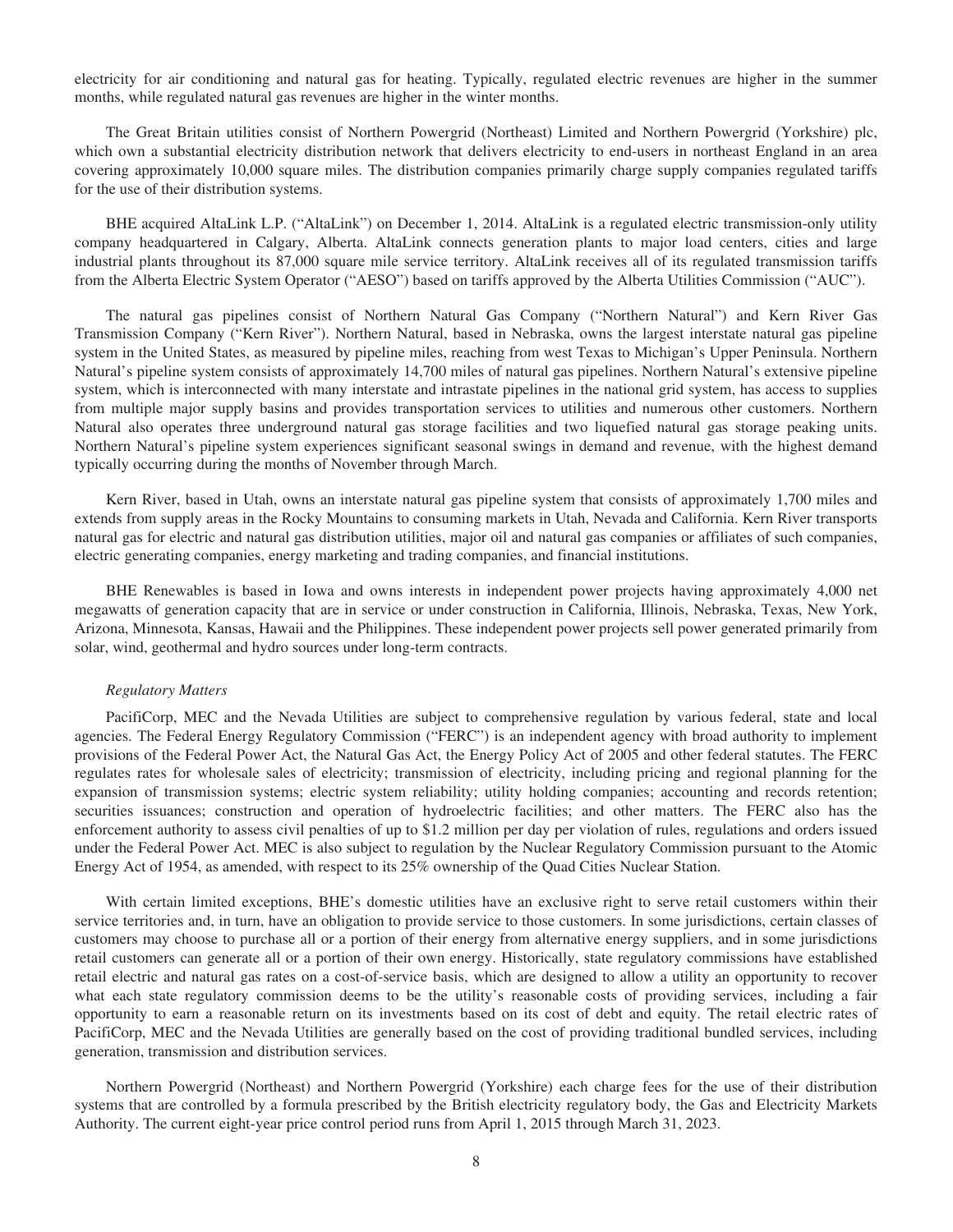AltaLink is regulated by the AUC, pursuant to the Electric Utilities Act (Alberta), the Public Utilities Act (Alberta), the Alberta Utilities Commission Act (Alberta) and the Hydro and Electric Energy Act (Alberta). The AUC is an independent quasijudicial agency with broad authority that may impact many of AltaLink's activities, including its tariffs, rates, construction, operations and financing. Under the Electric Utilities Act, AltaLink prepares and files applications with the AUC for approval of tariffs to be paid by the AESO for the use of its transmission facilities, and the terms and conditions governing the use of those facilities. The AESO is the independent system operator in Alberta, Canada that oversees Alberta's integrated electrical system ("AIES") and wholesale electricity market. The AESO is responsible for directing the safe, reliable and economic operation of the AIES, including long-term transmission system planning.

The natural gas pipelines are subject to regulation by various federal, state and local agencies. The natural gas pipeline and storage operations of Northern Natural and Kern River are regulated by the FERC pursuant to the Natural Gas Act and the Natural Gas Policy Act of 1978. Under this authority, the FERC regulates, among other items, (a) rates, charges, terms and conditions of service and (b) the construction and operation of interstate pipelines, storage and related facilities, including the extension, expansion or abandonment of such facilities. Interstate natural gas pipeline companies are also subject to regulations administrated by the Office of Pipeline Safety within the Pipeline and Hazardous Materials Safety Administration, an agency within the DOT. Federal pipeline safety regulations are issued pursuant to the Natural Gas Pipeline Safety Act of 1968, as amended, which establishes safety requirements in the design, construction, operation and maintenance of interstate natural gas pipeline facilities.

#### *Environmental Matters*

BHE and its energy businesses are subject to federal, state, local and foreign laws and regulations regarding air and water quality, renewable portfolio standards, emissions performance standards, climate change, coal combustion byproduct disposal, hazardous and solid waste disposal, protected species and other environmental matters that have the potential to impact current and future operations. In addition to imposing continuing compliance obligations, these laws and regulations, such as the Federal Clean Air Act, provide regulators with the authority to levy substantial penalties for noncompliance, including fines, injunctive relief and other sanctions.

The Federal Clean Air Act, as well as state laws and regulations impacting air emissions, provides a framework for protecting and improving the nation's air quality and controlling sources of air emissions. These laws and regulations continue to be promulgated and implemented and will impact the operation of BHE's generating facilities and require them to reduce emissions at those facilities to comply with the requirements.

Renewable portfolio standards have been established by certain state governments and generally require electricity providers to obtain a minimum percentage of their power from renewable energy resources by a certain date. Utah, Oregon, Washington, California, Iowa and Nevada have adopted renewable portfolio standards. In addition, the potential adoption of state or federal clean energy standards, which include low-carbon, non-carbon and renewable electricity generating resources, may also impact electricity generators and natural gas providers.

In December 2015, an international agreement was negotiated by 195 nations to create a universal framework for coordinated action on climate change in what is referred to as the Paris Agreement. The Paris Agreement reaffirms the goal of limiting global temperature increase well below 2 degrees Celsius, while urging efforts to limit the increase to 1.5 degrees Celsius; establishes commitments by all parties to make nationally determined contributions and pursue domestic measures aimed at achieving the commitments; commits all countries to submit emissions inventories and report regularly on their emissions and progress made in implementing and achieving their nationally determined commitments; and commits all countries to submit new commitments every five years, with the expectation that the commitments will get more aggressive. In the context of the Paris Agreement, the United States agreed to reduce greenhouse gas emissions 26% to 28% by 2025 from 2005 levels. The Paris Agreement formally entered into force November 4, 2016.

Supporting the United States' commitment under the Paris Agreement is the Clean Power Plan, finalized by the U.S. Environmental Protection Agency ("EPA") in August 2015. The Clean Power Plan established the Best System of Emission Reduction for fossil-fueled power plants to include: (a) heat rate improvements; (b) increased utilization of existing combinedcycle natural gas-fueled generating facilities; and (c) increased deployment of new and incremental non-carbon generation placed in service after 2012. Applying the Best System of Emission Reduction, the EPA established uniform subcategory specific emission performance rates of 771 pounds per megawatt hour for natural gas combined cycle units and 1,305 pounds per megawatt hour for coal-fueled generating units and utilized these emission rates to establish the applicable state-by-state emission rates. The final Clean Power Plan compliance obligations begin in 2022, and extend through 2030. When fully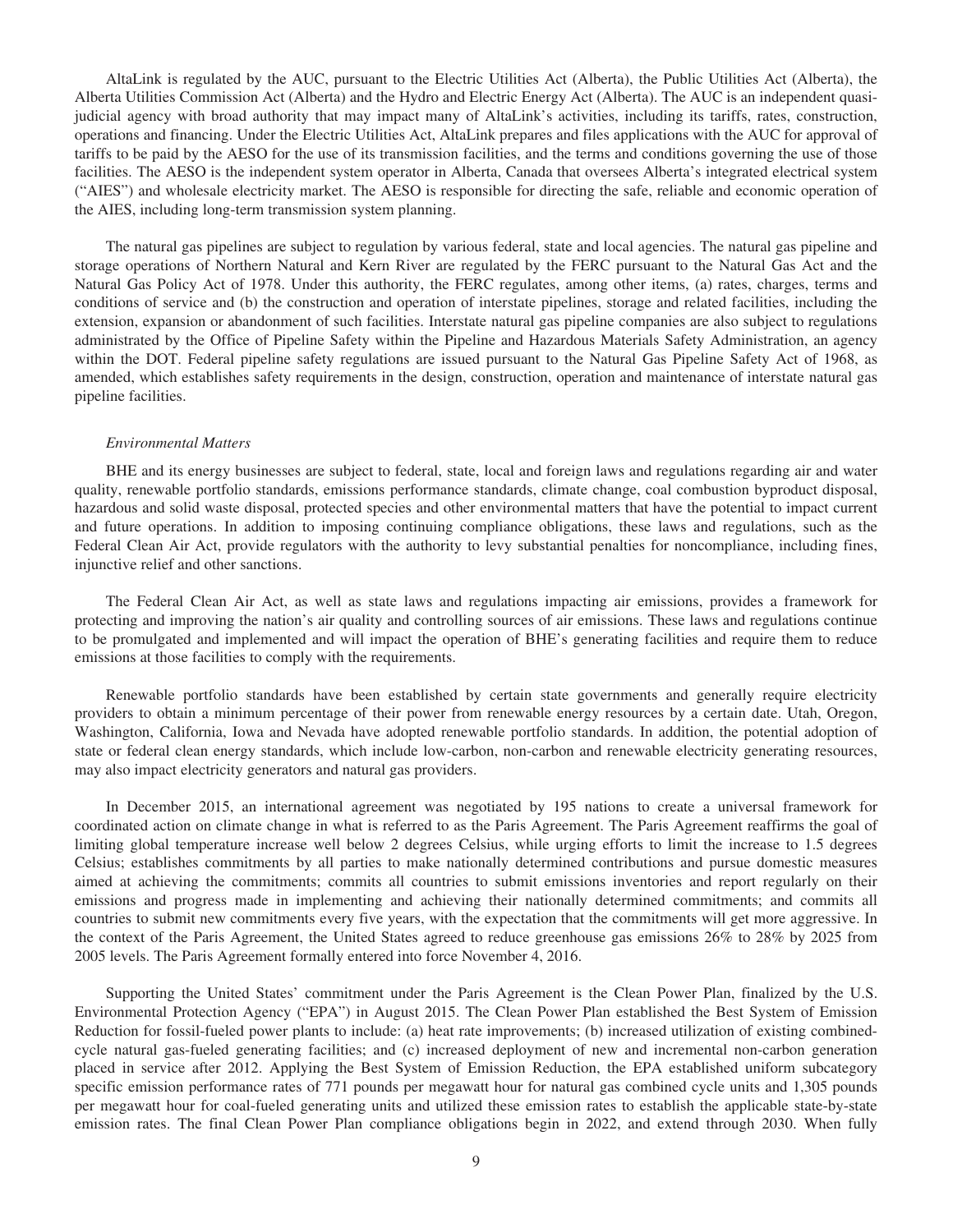implemented the rule would achieve an overall reduction in carbon dioxide emissions from existing fossil-fueled electric generating units of 32% below 2005 levels. The final Clean Power Plan provides states the option to implement rate-based plans that limit the pounds per megawatt hour their effected generating units can emit or mass-based plans that limit the total tons of emissions from affected sources as well as to allow their affected units to engage in emission trading in either a mass- or ratebased plan. States were required under the final rule to submit initial plans to the EPA by September 6, 2016. However, on February 9, 2016, the United States Supreme Court ordered that the EPA's emission guidelines for existing sources be stayed pending the disposition of the challenges to the rule in the D.C. Circuit Court of Appeals and any action on a writ of certiorari before the United States Supreme Court. The case has been fully briefed and oral argument was held before the D.C. Circuit Court of Appeals on September 27, 2016; the court has not yet issued its decision. The full impacts of the final rule or the federal plan on BHE and its energy subsidiaries cannot be determined until the outcome of the pending litigation and subsequent appeals, the outcome of any issues should the case be remanded for further action by the EPA, the development and implementation of state plans, and finalization of the federal plan.

BHE continues to take actions to mitigate greenhouse gas emissions. For example, as of December 31, 2016, BHE has invested \$19 billion in solar, wind, geothermal and biomass generation.

#### *Non-Energy Businesses*

BHE also owns HomeServices of America, Inc. ("HomeServices"), the second-largest residential real estate brokerage firm in the United States. In addition to providing traditional residential real estate brokerage services, HomeServices offers other integrated real estate services, including mortgage originations and mortgage banking, title and closing services, property and casualty insurance, home warranties, relocation services and other home-related services. It operates under 38 brand names with over 29,000 agents in nearly 540 brokerage offices in 28 states.

In October 2012, HomeServices acquired a 66.7% interest in one of the largest residential real estate brokerage franchise networks in the United States, which offers and sells independently owned and operated residential real estate brokerage franchises. HomeServices' franchise network currently includes over 375 franchisees in over 1,500 brokerage offices in 47 states with over 46,000 agents under three brand names. In exchange for certain fees, HomeServices provides the right to use the Berkshire Hathaway HomeServices, Prudential or Real Living brand names and other related service marks, as well as providing orientation programs, training and consultation services, advertising programs and other services.

HomeServices' principal sources of revenue are dependent on residential real estate sales, which are generally higher in the second and third quarters of each year. This business is highly competitive and subject to the general real estate market conditions.

#### **Manufacturing Businesses**

Berkshire's numerous and diverse manufacturing businesses are grouped into three categories: (1) industrial products, (2) building products and (3) consumer products. Berkshire's industrial products businesses manufacture specialty chemicals, metal cutting tools, components for aerospace and power generation applications and a variety of other products primarily for industrial use. The building products group produces flooring products, insulation, roofing and engineered products, building and engineered components, paint and coatings and bricks and masonry products that are primarily used in building and construction applications. The consumer products group manufactures recreational vehicles, alkaline batteries, various apparel products, jewelry and custom picture framing products. Information concerning these activities follows.

#### *Industrial products*

#### Lubrizol Corporation

The Lubrizol Corporation ("Lubrizol") is a specialty chemical company that produces and supplies technologies for the global transportation, industrial, oilfield and consumer markets. Lubrizol currently operates in two business sectors: (1) Lubrizol Additives, which includes engine additives, driveline additives and industrial specialties products; and (2) Lubrizol Advanced Materials, which includes personal and home care, engineered polymers, performance coatings, and life science solutions.

Lubrizol's products are used in a broad range of applications including engine oils, transmission fluids, gear oils, specialty driveline lubricants, fuel additives, refineries and oilfields, pipelines, metalworking fluids, compressor lubricants, greases for transportation and industrial applications, over-the-counter pharmaceutical products, performance coatings, personal care products, sporting goods and plumbing and fire sprinkler systems. Lubrizol is an industry leader in many of the markets in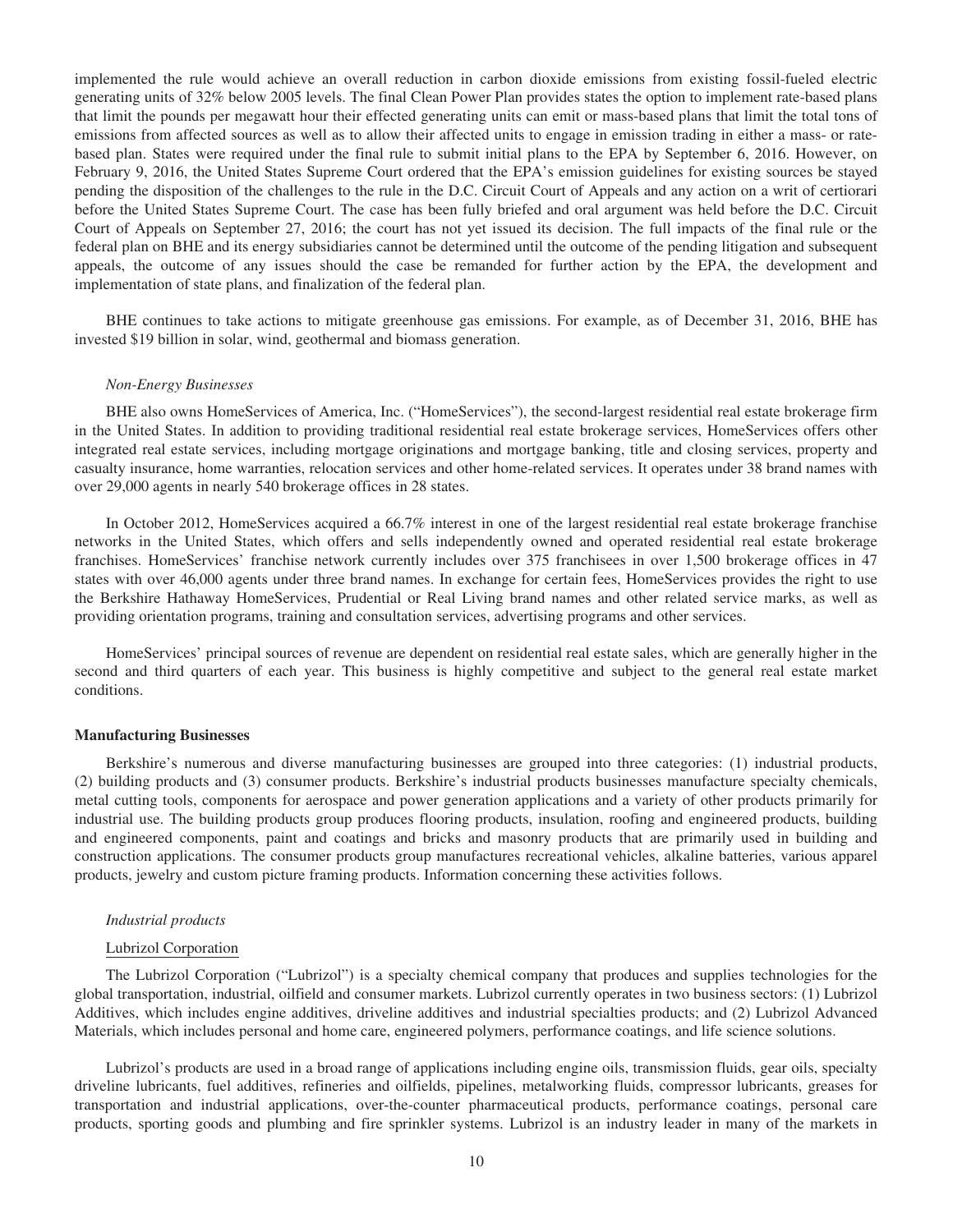which it competes. Its principal lubricant additives competitors are Infineum International Ltd., Chevron Oronite Company and Afton Chemical Corporation. The advanced materials industry is highly fragmented with a variety of competitors in each product line. Principal oilfield chemicals competitors include Nalco Energy Services, Baker Hughes Inc., Schlumberger Ltd., and Halliburton Company.

From a base of approximately 3,240 patents, Lubrizol uses its technological leadership position in product development and formulation expertise to improve the quality, value and performance of its products, as well as to help minimize the environmental impact of those products. Lubrizol uses many specialty and commodity chemical raw materials in its manufacturing processes and uses base oil in processing and blending additives. Raw materials are primarily feedstocks derived from petroleum and petrochemicals and, generally, are obtainable from several sources. The materials that Lubrizol chooses to purchase from a single source typically are subject to long-term supply contracts to ensure supply reliability. Lubrizol operates facilities in 32 countries (including production facilities in 19 countries and laboratories in 15 countries).

Lubrizol markets its products worldwide through a direct sales organization and sales agents and distributors. Lubrizol's customers principally consist of major global and regional oil companies and industrial and consumer products companies that are located in more than 120 countries. Some of its largest customers also may be suppliers. In 2016, no single customer accounted for more than 10% of Lubrizol's consolidated revenues. Lubrizol continues to implement a multi-year phased investment plan to upgrade operations, ensure compliance with health, safety and environmental requirements and increase global manufacturing capacity.

Lubrizol is subject to foreign, federal, state and local laws to protect the environment and limit manufacturing waste and emissions. The company believes that its policies, practices and procedures are designed to limit the risk of environmental damage and consequent financial liability. Nevertheless, the operation of manufacturing plants entails ongoing environmental risks, and significant costs or liabilities could be incurred in the future.

# IMC International Metalworking Companies

Berkshire acquired an 80% interest in IMC International Metalworking Companies B.V. ("IMC") in 2006. On April 29, 2013, Berkshire acquired the remaining 20% noncontrolling interests of IMC. Through its subsidiaries, IMC is one of the world's three largest multinational manufacturers of consumable precision carbide metal cutting tools for applications in a broad range of industrial end markets. IMC's principal brand names include *ISCAR*®, *TaeguTec*®, *Ingersoll*®, *Tungaloy*®, *Unitac*®, *UOP*®, *It.te.di*®, *Tool—Flo*® and *Outiltec*®. IMC's manufacturing facilities are located mainly in Israel, United States, Germany, Italy, France, Switzerland, South Korea, China, India, Japan and Brazil.

IMC has five primary product lines: milling tools, gripping tools, turning/thread tools, drilling tools and tooling. The main products are split within each product line between consumable cemented tungsten carbide inserts and steel tool holders. Inserts comprise the vast majority of sales and earnings. Metal cutting inserts are used by industrial manufacturers to cut metals and are consumed during their use in cutting applications. IMC manufactures hundreds of types of highly engineered inserts within each product line that are tailored to maximize productivity and meet the technical requirements of customers. IMC's staff of scientists and engineers continuously develop and innovate products that address its end user's needs and requirements.

IMC's global sales and marketing network has representatives in virtually every major manufacturing center around the world staffed with highly skilled engineers and technical personnel. IMC's customer base is very diverse, with its primary customers being large, multinational businesses in the automotive, aerospace, engineering and machinery industries. IMC operates a regional central warehouse system with locations in Israel, United States, Belgium, Korea, Japan and Brazil. Additional small quantities of products are maintained at local IMC offices in order to provide on-time customer support and inventory management.

IMC competes in the metal cutting tools segment of the global metalworking tools market. The segment includes hundreds of participants who range from small, private manufacturers of specialized products for niche applications and markets to larger, global multinational businesses (such as Sandvik and Kennametal, Inc.) with a wide assortment of products and extensive distribution networks. Other manufacturing companies such as Kyocera, Mitsubishi, Sumitomo and Korloy also play a significant role in the cutting tool market.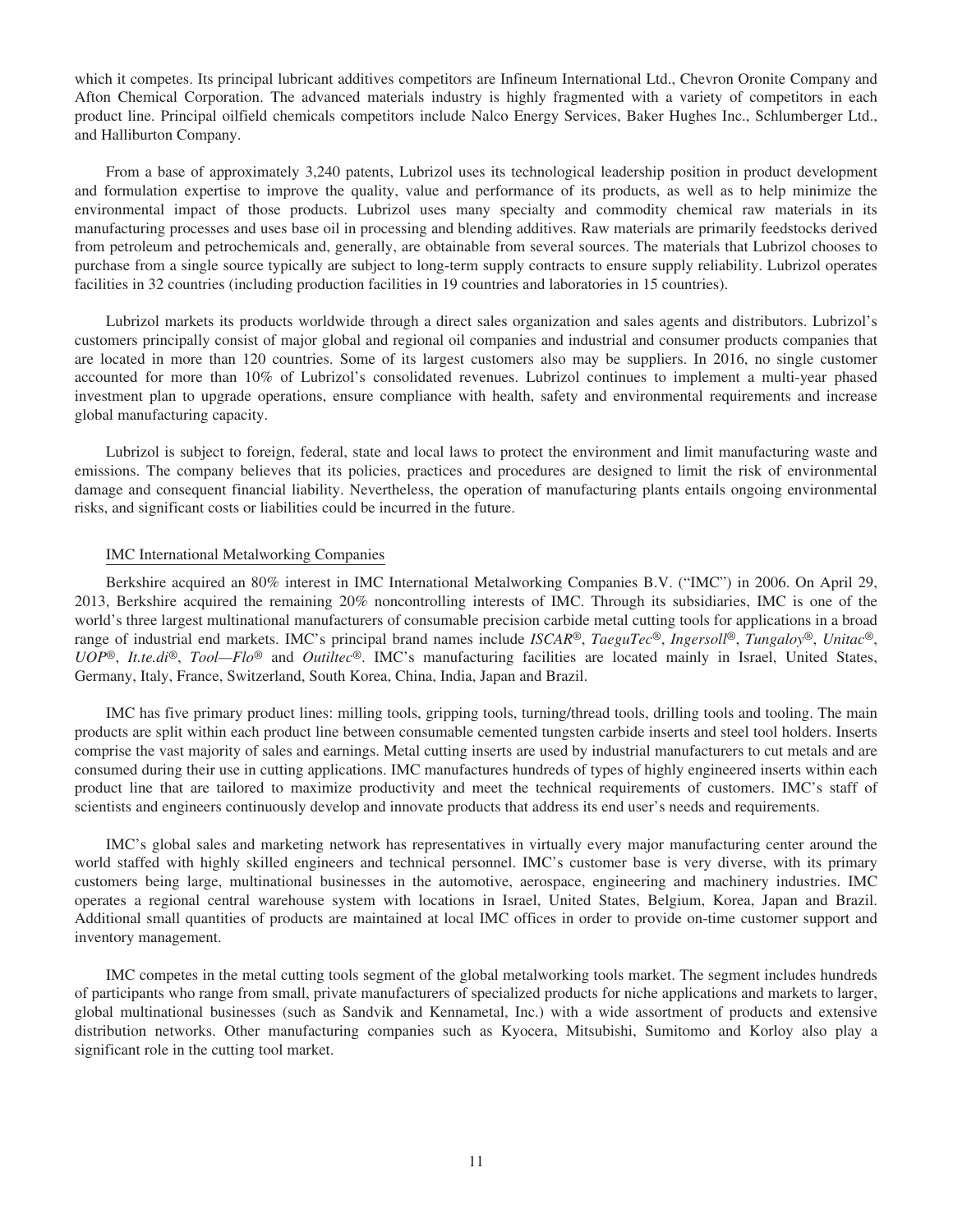# Precision Castparts

Berkshire acquired Precision Castparts Corp. ("PCC") on January 29, 2016. PCC manufactures complex metal components and products, provides high-quality investment castings, forgings, fasteners/fastener systems and aerostructures for critical aerospace and power and energy applications. PCC also provides seamless pipe for coal-fired, industrial gas turbine ("IGT") and nuclear power plants; downhole casing, clad pipe, fittings and various mill forms in a variety of nickel and steel alloys for severe-service oil and gas environments; investment castings and forgings for general industrial, armament, medical and other applications; nickel and titanium alloys in all standard mill forms from large ingots and billets to plate, foil, sheet, strip, tubing, bar, rod, extruded shapes, rod-in-coil, wire and welding consumables, as well as cobalt alloys, for the aerospace, chemical processing, oil and gas, pollution control and other industries; revert management solutions; fasteners for automotive and general industrial markets; specialty alloys for the investment casting and forging industries; heat treating and destructive testing services for the investment cast products and forging industries; refiner plates, screen cylinders and other products for the pulp and paper industry; grinder pumps and affiliated components for low-pressure sewer systems; critical auxiliary equipment and gas monitoring systems for the power generation industry; and metalworking tools for the fastener market and other applications.

Investment casting technology involves a multi-step process that uses ceramic molds in the manufacture of metal components with more complex shapes, closer tolerances and finer surface finishes than parts manufactured using other casting methods. PCC uses this process to manufacture products for aircraft engines, IGT and other aeroderivative engines, airframes, medical implants, armament, unmanned aerial vehicles and other industrial applications. PCC also manufactures high temperature carbon and ceramic composite components, including ceramic matrix composites, for use in next-generation aerospace engines.

PCC uses forging processes to manufacture components for the aerospace and power generation markets, including seamless pipe for coal-fired, industrial gas turbine and nuclear power plants, and downhole casings and clad pipe for severe service oil and gas markets. PCC manufactures high-performance, nickel-based alloys used to produce forged components for aerospace and non-aerospace applications in such markets as oil and gas, chemical processing and pollution control. The titanium products are used to manufacture components for the commercial and military aerospace, power generation, energy, and industrial end markets.

PCC is also a leading developer and manufacturer of highly engineered fasteners, fastener systems, aerostructures and precision components, primarily for critical aerospace applications. These products are produced for the aerospace and power and energy markets, as well as for construction, automotive, heavy truck farm machinery, mining and construction equipment, shipbuilding, machine tools, medical equipment, appliances and recreation markets.

The majority of sales to customers are individual purchase orders generated from long-term agreements. Most orders are subject to termination by the customer upon payment of the cost of work in process, plus a related profit factor. PCC typically does not experience significant order cancellations, although periodically it receives requests for delays in delivery schedules.

PCC is subject to substantial competition in all of its markets. Components and similar products may be produced by competitors using either the same types of manufacturing processes or other forms of manufacturing. Although PCC believes its manufacturing processes, technology and experience provide advantages to its customers, such as high quality, competitive prices and physical properties that often meet more stringent demands, alternative forms of manufacturing can be used to produce many of the same components and products. Despite intense competition, PCC is a leading supplier in most of its principal markets. Several factors, including long-standing customer relationships, technical expertise, state-of-the-art facilities and dedicated employees, aid PCC in maintaining competitive advantages.

A number of raw materials in its products, including certain metals such as nickel, titanium, cobalt, tantalum and molybdenum, are found in only a few parts of the world. These metals are required for the alloys used in manufactured products. The availability and costs of these metals may be influenced by private or governmental cartels, changes in world politics, labor relations between the metal producers and their work forces, and/or unstable governments in exporting nations and inflation.

# Marmon Holdings

Berkshire currently owns 99.75% of Marmon Holdings, Inc. ("Marmon"), a holding company comprised of four autonomous companies consisting of fifteen diverse business sectors and approximately 175 independent manufacturing and service businesses. Marmon operates approximately 370 manufacturing, distribution and service facilities, which are located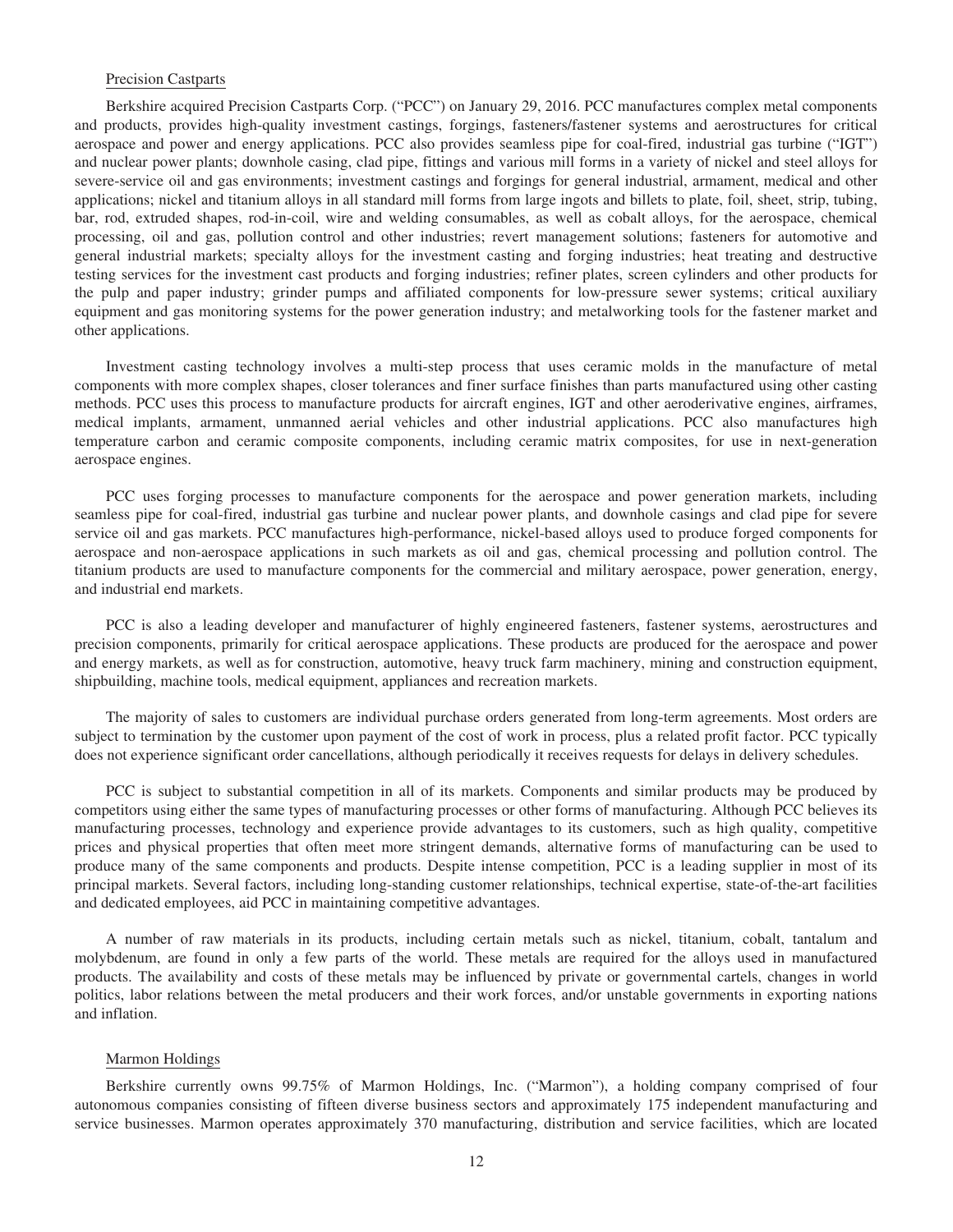primarily in the United States, as well as in 22 other countries worldwide. Marmon's transportation equipment manufacturing, repair and leasing businesses (UTLX Company) discussed in the Finance and Financial Products businesses section of this Item. Marmon's other diversified manufacturing and service operations are referred to as "Marmon manufacturing" and discussed further below.

Marmon manufacturing includes Marmon Engineered Components Company ("Engineered Components"), Marmon Food, Beverage & Water Technologies Company ("Food, Beverage & Water"), Marmon Retail & Highway Technologies Company ("Retail & Highway") and the Engineered Wire & Cable operations within Marmon Energy Services Company ("Energy Services"). The *Engineered Wire & Cable* sector supplies electrical and electronic wire and cable for energy related markets and other industries.

Engineered Components includes: *Metals Distribution/Services and Wire Products—*provides specialty metal pipe, tubing, beams and related value-added services to markets such as construction, aerospace, industrial, and many others, and electrical building wire for residential, commercial and industrial buildings; *Tubing & Fitting*—supplies copper tube for the plumbing, HVAC and refrigeration markets, and aluminum tubing, brass fittings and valves for many commercial and industrial applications; and *Industrial Products—*provides construction fasteners, fastener coatings, custom-machined aluminum and brass forgings for construction, recreation and other industries, hand and arm protective wear, portable lighting equipment for mining and safety markets, and overhead electrification equipment for mass transit systems.

Food, Beverage & Water includes: *Foodservice Technologies—*supplies commercial food equipment for restaurants, fast food chains and hotels; *Beverage Technologies—*produces beverage dispensing and cooling equipment for foodservice retailers as well as on-shelf management systems for single-serve beverages and a wide range of pre-tooled stock solutions for in-store applications; and *Water Technologies*—manufactures and markets residential water softening, purification and refrigeration filtration systems, treatment systems for industrial markets including power generation, oil and gas, chemical, and pulp and paper, gear drives for irrigation systems and cooling towers, and air-cooled heat exchangers.

Retail & Highway includes: *Retail Store Equipment*—provides shelving systems, merchandising solutions, shopping carts, and other related services to retail stores in addition to material handling and security carts and automation equipment for several other industries; *Retail Science*—delivers retail market solutions to brands and retailers including merchandising displays, in-store digital merchandising and marketing programs; *Retail Products*—supplies a variety of products through the home center and other retail channels, including extension cords, work and garden gloves, and air compressors along with related tools and accessories; *Automotive Solutions*—serves the light vehicle automotive aftermarket industry primarily with clutches and engine mounts; and *Highway Technologies*—serves the heavy-duty highway transportation industry with fifth wheel coupling solutions, trailers, wheel-end products such as brake drums, undercarriage products such as severe duty axles and suspension systems, and truck modification services.

# Other industrial products

CTB International Corp. ("CTB"), headquartered in Milford, Indiana, is a leading global designer, manufacturer and marketer of a wide range of agricultural systems and solutions for preserving grain, producing poultry, pigs and eggs, and for processing poultry, fish, vegetables and other foods. CTB operates from facilities located around the globe and supports customers through a worldwide network of independent distributors and dealers.

CTB competes with a variety of manufacturers and suppliers, many of which offer only a limited number of the products offered by CTB and two of which offer products across many of CTB's product lines. Competition is based on the price, value, reputation, quality and design of the products offered and the customer service provided by distributors, dealers and manufacturers of the products. CTB's leading brand names, distribution network, diversified product line, product support and high-quality products enable it to compete effectively. CTB manufactures its products primarily from galvanized steel, steel wire, stainless steel and polymer materials and supplies of these materials have been sufficient in recent years.

The Scott Fetzer companies are a diversified group of businesses that manufacture, distribute, service and finance a wide variety of products for residential, industrial and institutional use. The most significant of these businesses are Kirby home care systems and related businesses.

On February 26, 2014, Berkshire acquired a global supplier of pipeline flow improver products from Phillips 66. The business, headquartered in Houston, Texas, was initially named Lubrizol Specialty Products, Inc. and in 2016 was renamed LiquidPower Specialty Products Inc.

Berkshire's industrial products manufacturers employ approximately 70,000 persons.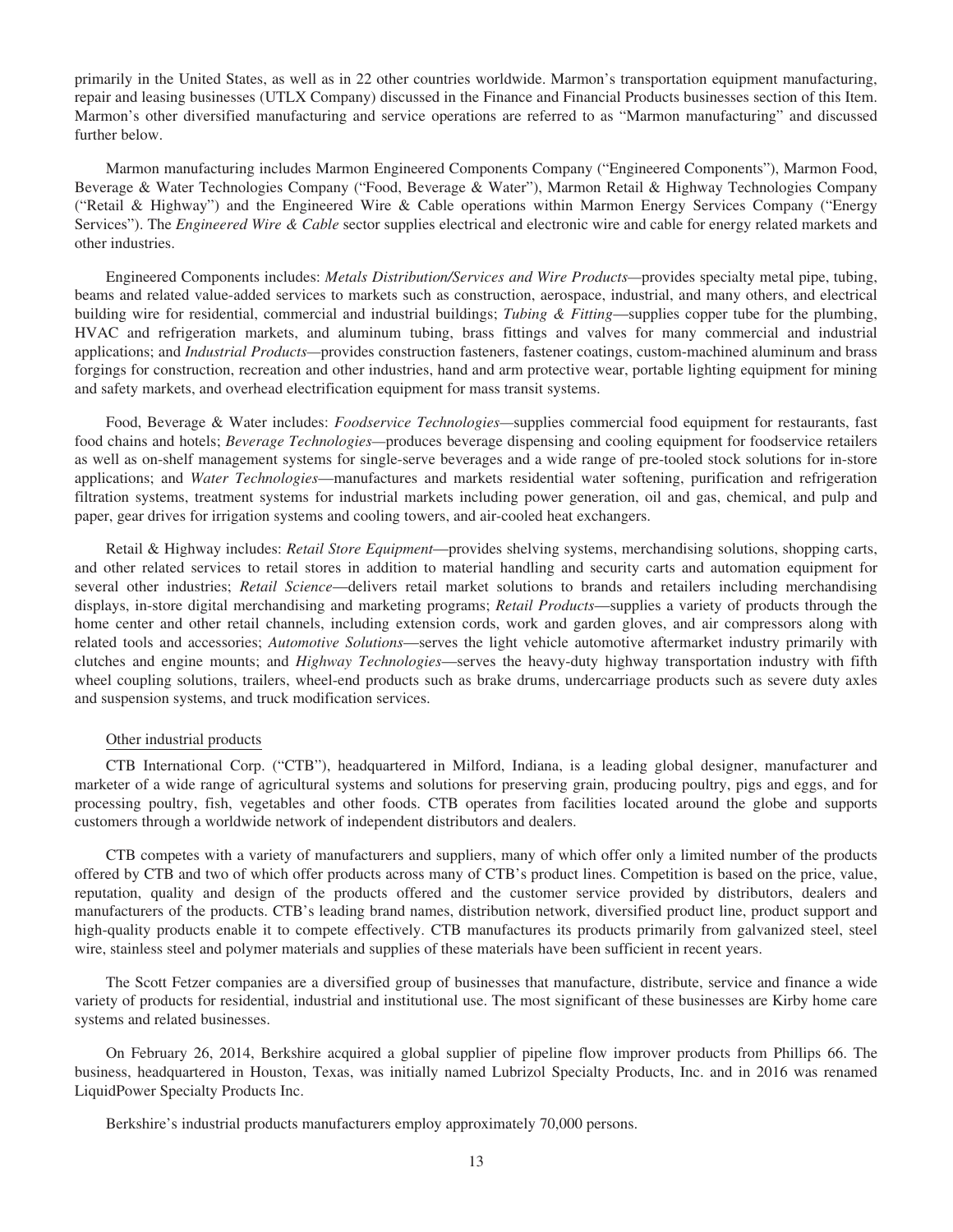# *Building Products*

## Shaw Industries

Shaw Industries Group, Inc. ("Shaw"), headquartered in Dalton, Georgia, is the world's largest carpet manufacturer based on both revenue and volume of production. Shaw designs and manufactures over 3,800 styles of tufted carpet, laminate and wood flooring for residential and commercial use under about 30 brand and trade names and under certain private labels. Shaw also provides installation services and sells ceramic and vinyl tile along with sheet vinyl. Shaw's manufacturing operations are fully integrated from the processing of raw materials used to make fiber through the finishing of carpet. Shaw's carpet and hard surface products are sold in a broad range of patterns, colors and textures. Shaw operates Shaw Sports Turf and Southwest Greens International, LLC which provide synthetic sports turf, golf greens and landscape turf products. During 2014, Shaw exited the woven rug business. In 2016, Shaw acquired USFloors, Inc. which is a leading innovator and marketer of woodplastic composite flooring, as well as cork, bamboo and hardwood products.

Shaw products are sold wholesale to over 30,000 retailers, distributors and commercial users throughout the United States, Canada and Mexico and are also exported to various overseas markets. Shaw's wholesale products are marketed domestically by over 2,600 salaried and commissioned sales personnel directly to retailers and distributors and to large national accounts. Shaw's seven carpet, four hard surface and one sample full-service distribution facilities and 25 redistribution centers, along with centralized management information systems, enable it to provide prompt and efficient delivery of its products to both its retail customers and wholesale distributors.

Substantially all carpet manufactured by Shaw is tufted carpet made from nylon, polypropylene and polyester. In the tufting process, yarn is inserted by multiple needles into a synthetic backing, forming loops, which may be cut or left uncut, depending on the desired texture or construction. During 2016, Shaw processed approximately 99% of its requirements for carpet yarn in its own yarn processing facilities. The availability of raw materials continues to be good but costs are impacted by petro-chemical and natural gas price changes. Raw material cost changes are periodically factored into selling prices to customers.

The floor covering industry is highly competitive with more than 100 companies engaged in the manufacture and sale of carpet in the United States and numerous manufacturers engaged in hard surface floor covering production and sales. According to industry estimates, carpet accounts for approximately 50% of the total United States consumption of all flooring types. The principal competitive measures within the floor covering industry are quality, style, price and service.

# Johns Manville

Johns Manville ("JM") is a leading manufacturer and marketer of premium-quality products for building insulation, mechanical insulation, industrial insulation, commercial roofing and roof insulation, as well as fibers and nonwovens for commercial, industrial and residential applications. JM serves markets that include aerospace, automotive and transportation, air handling, appliance, HVAC, pipe insulation, filtration, waterproofing, building, flooring, interiors and wind energy. Fiberglass is the basic material in a majority of JM's products, although JM also manufactures a significant portion of its products with other materials to satisfy the broader needs of its customers. Raw materials are readily available in sufficient quantities from various sources for JM to maintain and expand its current production levels. JM regards its patents and licenses as valuable, however it does not consider any of its businesses to be materially dependent on any single patent or license. JM is headquartered in Denver, Colorado, and operates 43 manufacturing facilities in North America, Europe and China and conducts research and development at its technical center in Littleton, Colorado and at other facilities in the U.S. and Europe.

The basic material in a significant number of JM's products is fiber glass, made from proprietary organic and acrylic-based formaldehyde-free agents to bind many of its glass fibers. JM's products contain materials other than fiber glass, including various chemical and petro-chemical-based materials used in roofing and other specialized products. JM uses recycled material when available and suitable to satisfy the broader needs of its customers. The raw materials used in these various products are readily available in sufficient quantities from various sources for JM to maintain and expand its current production levels.

JM's operations are subject to a variety of federal, state and local environmental laws and regulations. These laws and regulations regulate the discharge of materials into the air, land and water and govern the use and disposal of hazardous substances. The most relevant of the federal laws include are the Clean Air Act, the Clean Water Act, the Toxic Substances Control Act, the Resource Conservation and Recovery Act and the Comprehensive Environmental Response, Compensation and Liability Act of 1980, which are administered by the EPA. In 2015, the EPA revised the hazardous air pollutant rules for the wool fiber glass and mineral wool manufacturing industries. While the new rules implement new emission standards, they are not expected to require material expenditures by JM to meet the compliance dates in 2017.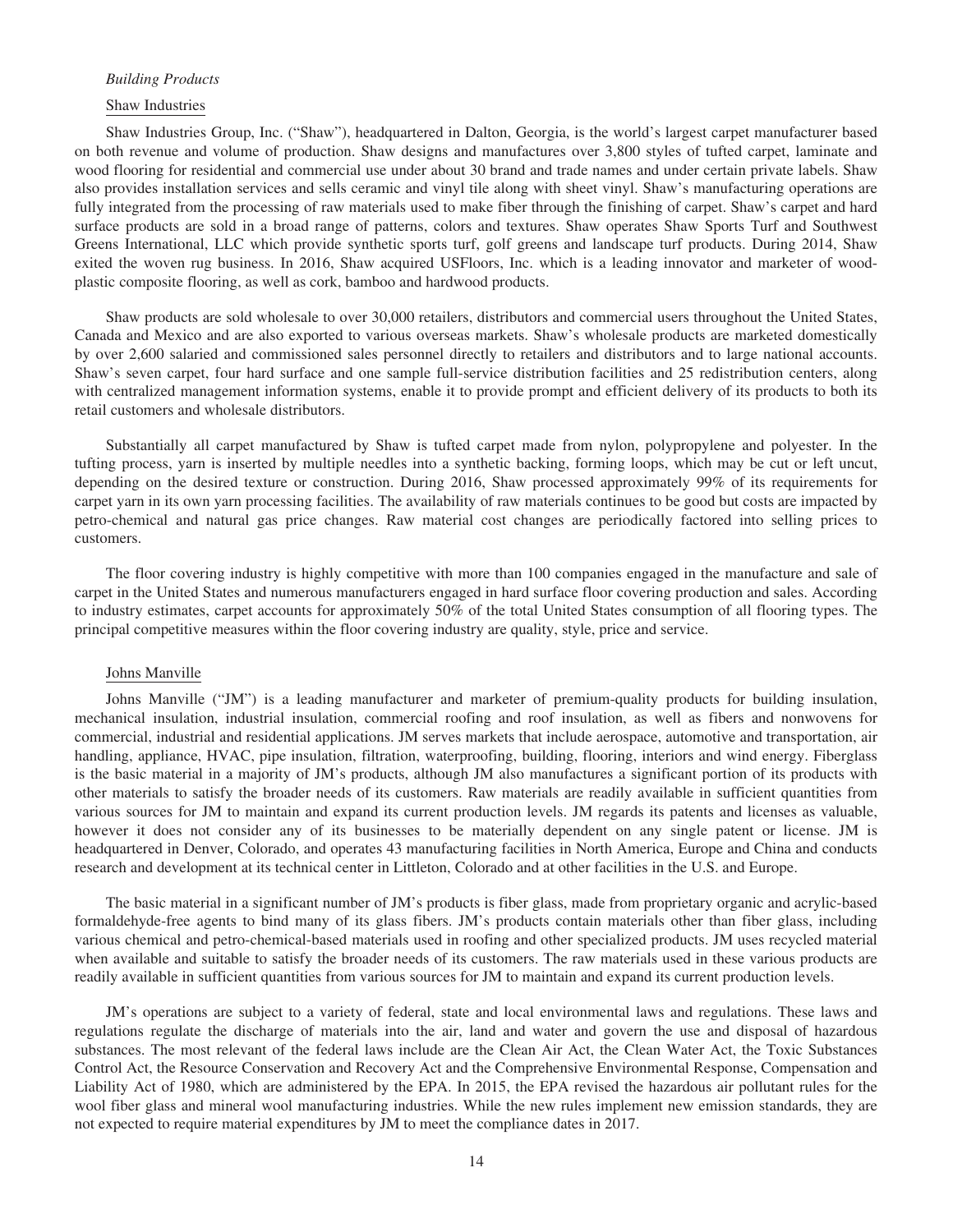JM sells its products through a wide variety of channels including contractors, distributors, retailers, manufacturers and fabricators. JM operates in a highly competitive market, with competitors comprised primarily of several large global and national manufacturers and smaller regional manufacturers. JM holds leadership positions in the key markets that it serves. JM's products compete primarily on the basis of value, product differentiation and customization and breadth of product line. Sales of JM's products are moderately seasonal due to increases in construction activity that typically occur in the second and third quarters of the calendar year. JM is seeing a trend in customer purchasing decisions being determined based on the sustainable and energy efficient attributes of its products, services and operations.

#### MiTek Industries

MiTek Industries, Inc. ("MiTek"), based in Chesterfield, Missouri, operates in three separate markets: residential, commercial and industrial. MiTek operates worldwide with sales in over 100 countries and with manufacturing facilities and/or sales/engineering offices located in 21 countries. MiTek has completed a number of bolt-on acquisitions in the past five (5) years, intended to diversify product offerings and reducing the impact of the cyclical global housing markets.

In the residential market MiTek is the world's leading supplier of engineered connector products, construction hardware, engineering software and services and computer-driven manufacturing machinery to the truss component market of the building components industry. MiTek's primary customers are component manufacturers who manufacture prefabricated roof and floor trusses and wall panels for the residential building market. MiTek also sells construction hardware to commercial distributors and do-it-yourself retail stores under the USP® Structural Connectors name.

MiTek's commercial market business includes products and services sold to the commercial construction industry. Product offering include curtain wall systems (Benson Industries, Inc.), anchoring systems for masonry and stone (Hohmann & Barnard, Inc.), light gauge steel framing products (Aegis Metal Framing Division of MiTek USA, Inc.), engineering services for a proprietary high-performance steel frame connection (SidePlate Systems, Inc.) and a comprehensive range of round, rectangular, oval and spiral ductwork for the ventilation market (M&M Manufacturing, Inc.).

MiTek's industrial market business includes: automated machinery for the battery manufacturing industry (TBS Engineering, Ltd.), highly customized air handling systems sold to commercial, institutional and industrial markets (TMI Climate Solutions, Inc.), design and supply of Nuclear Safety Related HVAC systems and components (Ellis & Watts Global Industries, Inc.), energy recovery and dehumidification systems for commercial applications (Heat-Pipe Technology, Inc.) and pre-engineered and pre-fabricated custom structural mezzanines and platforms for distribution and manufacturing facilities (Cubic Designs, Inc.).

A significant raw material used is hot dipped galvanized sheet steel. While supplies are presently adequate, variations in supply have historically occurred, producing significant variations in cost and availability.

# Benjamin Moore

Benjamin Moore & Co. ("Benjamin Moore"), headquartered in Montvale, New Jersey, is a leading formulator, manufacturer and retailer of a broad range of architectural coatings, available principally in the United States and Canada. Products include water-based and solvent-based general-purpose coatings (paints, stains and clear finishes) for use by the consumers, contractors and industrial and commercial users. Products are marketed under various registered brand names, including, but not limited to, *Aura®, Natura®, Regal Select*®, *Ultra Spec*®, *MoorGard®, ben®, Eco Spec®, Coronado®, Corotech®, Insl-x®* and *Lenmar®.*

Benjamin Moore relies primarily on an independent dealer network for distribution of its products. Benjamin Moore's distribution network includes over 3,300 independent retailers currently representing over 5,000 storefronts in the United States and Canada. The independent dealer channel offers a broad array of products including *Benjamin Moore®, Coronado®* and *Insl-x®* brands and other competitor coatings, wall coverings, window treatments and sundries. In addition, Benjamin Moore operates an on-line "pick up in store" program, which allows consumers to place orders via an e-commerce site or for national accounts and government agencies via its customer information center. These orders may be picked up at the customer's nearest dealer.

Benjamin Moore competes with numerous manufacturers, distributors and paint, coatings and related products retailers. Product quality, product innovation, breadth of product line, technical expertise, service and price determine the competitive advantage. Competitors include other paint and decorating stores, mass merchandisers, home centers, independent hardware stores, hardware chains and manufacturer-operated direct outlets, such as Sherwin-Williams Company, PPG Industries, Inc., The Valspar Corporation, The Home Depot, Inc. and Lowe's Companies.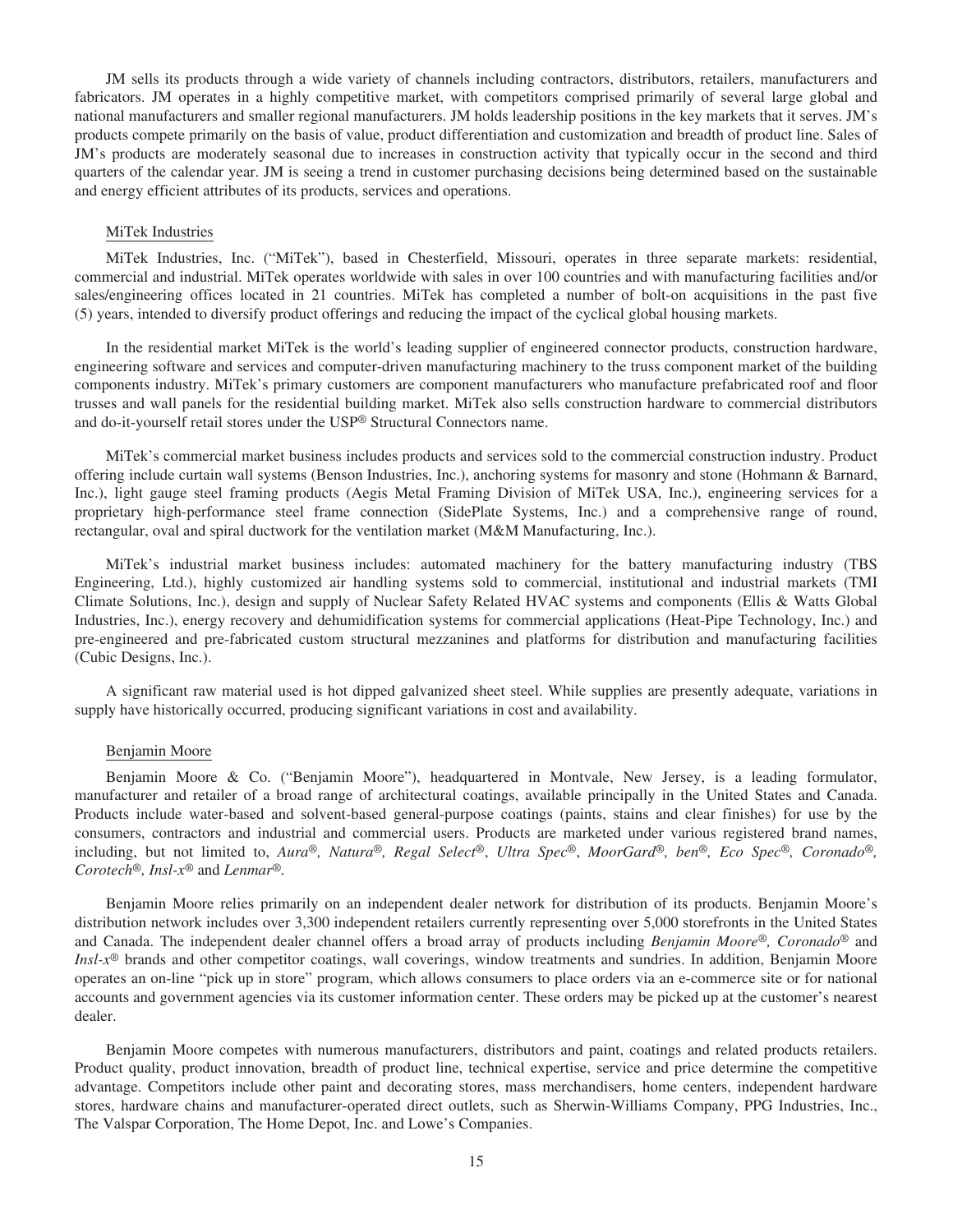The most significant raw materials in Benjamin Moore products are titanium dioxide, solvents, and epoxy and other resins. Historically, these materials have been generally available, with pricing and availability subject to fluctuation.

## Acme Brick

Acme Brick Company ("Acme") headquartered in Fort Worth, Texas, manufactures and distributes clay bricks (*Acme Brick*®), concrete block (*Featherlite*) and cut limestone *(Texas Quarries).* In addition, Acme and its subsidiaries distribute a number of other building products of other manufacturers, including floor and wall tile, wood flooring and other masonry products. Products are sold primarily in the South Central and South Eastern United States through company-operated sales offices. Acme distributes products primarily to homebuilders and masonry and general contractors.

Acme and its affiliates operate 26 clay brick manufacturing facilities at 22 sites located in eight states, six concrete block facilities in Texas and two stone fabrication facilities located in Texas and Alabama. In addition, Acme and its subsidiaries operate a glass block fabrication facility, a concrete bagging facility and a stone burnishing facility, all located in Texas. The demand for Acme's products is seasonal, with higher sales in the warmer weather months, and is subject to the level of construction activity, which is cyclical. Acme also owns and leases properties and mineral rights that supply raw materials used in many of its manufactured products. Acme's raw materials supply is believed to be adequate.

The brick industry is subject to the EPA's Maximum Achievable Control Technology Rule (MACT Rule) finalized in October of 2015 with a deadline for compliance of December 31, 2018. Key elements of the MACT Rule include emission limits established certain hazardous air pollutants and acidic gases. The MACT Rule also establishes work practices for "periodic" kilns, including using a designed firing time and temperature for each product, labeling maximum loads, keeping a log of each load, and developing and implementing inspection and maintenance procedures. While many of Acme's facilities are in compliance, additional capital expenditures may be required to bring other facilities into compliance by the deadline.

Berkshire's building products manufacturers employ approximately 38,000 people.

#### *Consumer Products*

# Apparel

Fruit of the Loom ("FOL") is headquartered in Bowling Green, Kentucky. FOL is primarily a manufacturer and distributor of basic apparel, underwear, casualwear, athletic apparel and hardgoods. Products, under the *Fruit of the Loom®* and *JERZEES®* labels are primarily sold in the mass merchandise, mid-tier chains and wholesale markets. In the Vanity Fair Brands product line, *Vassarette®* and *Curvation®* are sold in the mass merchandise market, while *Vanity Fair®* and *Lily of France®* products are sold to mid-tier chains and department stores. FOL also markets and sells athletic uniforms, apparel, sports equipment and balls to team dealers; collegiate licensed tee shirts and fleecewear to college bookstores; and athletic apparel, sports equipment and balls to sporting goods retailers under the *Russell Athletic®* and *Spalding®* brands. Additionally, *Spalding®* markets and sells balls in the mass merchandise market and dollar store channels. In 2016, approximately 41% of FOL's sales were to Wal-Mart. In 2015, FOL exited an unprofitable intimate apparel business in Europe.

FOL generally performs its own knitting, cloth finishing, cutting, sewing and packaging for apparel. For the North American market which comprised about 85% of FOL's net sales in 2016, the majority of its cloth manufacturing was performed in Honduras. Labor-intensive cutting, sewing and packaging operations are located in lower labor cost facilities in Central America and the Caribbean. For the European market, products are either sourced from third-party contractors in Europe or Asia or sewn in Morocco from textiles internally produced in Morocco. FOL's bras, athletic equipment, sporting goods and other athletic apparel lines are generally sourced from third-party contractors located primarily in Asia.

U.S. grown cotton and polyester fibers are the main raw materials used in the manufacturing of FOL's apparel products and are purchased from a limited number of third-party suppliers. Additionally in 2015, FOL entered into an agreement with one key supplier to provide the majority of FOL's yarn. Management currently believes there are readily available alternative sources of raw materials and yarn. However, if relationships with suppliers cannot be maintained or delays occur in obtaining alternative sources of supply, production could be adversely affected, which could have a corresponding adverse effect on results of operations. Additionally, raw materials are subject to price volatility caused by weather, supply conditions, government regulations, economic climate and other unpredictable factors. FOL has secured contracts to purchase cotton, either directly or through the yarn suppliers, to meet the majority of its production plans for 2017. FOL's markets are highly competitive, consisting of many domestic and foreign manufacturers and distributors. Competition is generally based upon product features, quality, customer service and price.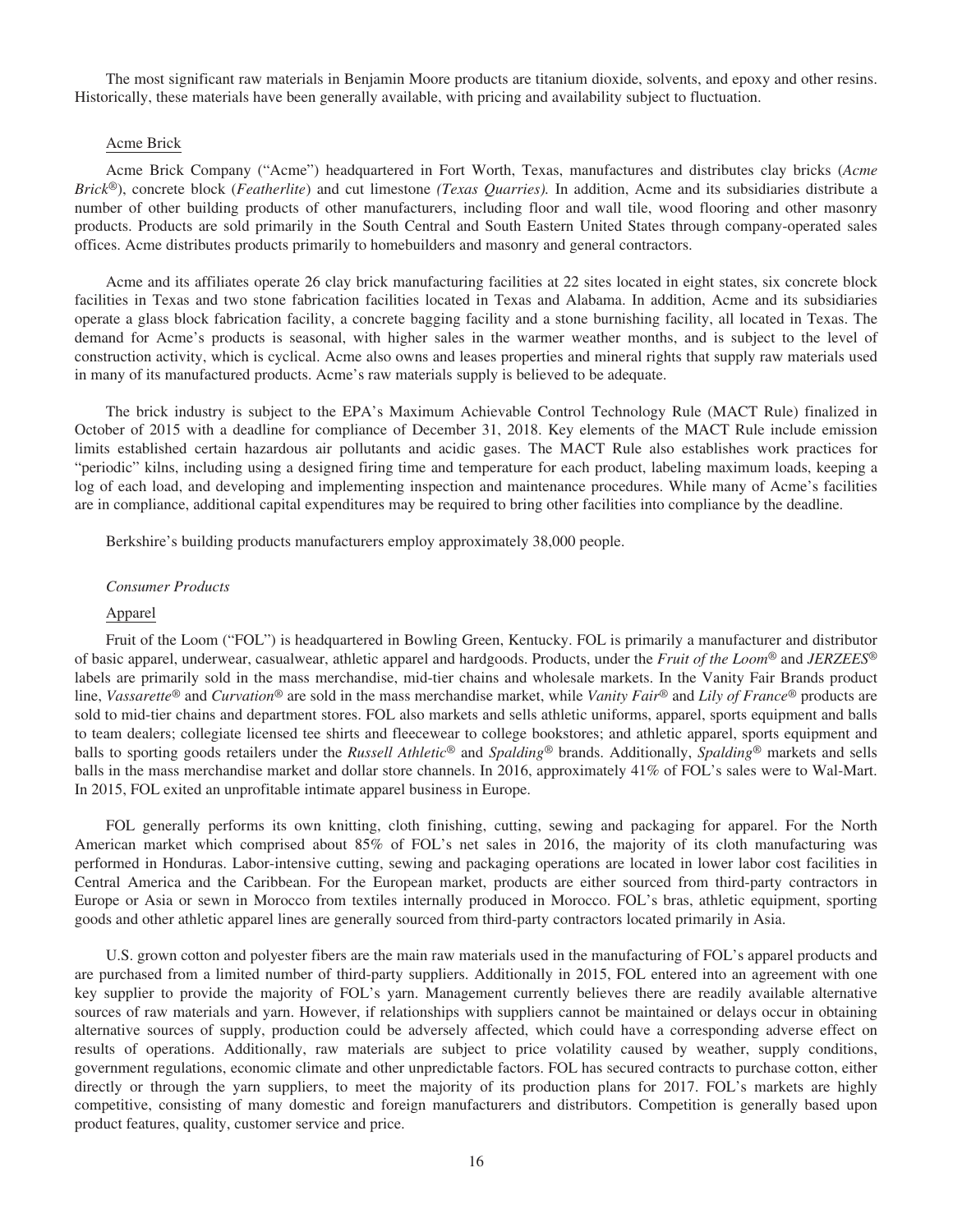Garan designs, manufactures, imports and sells apparel primarily for children, including boys, girls, toddlers and infants. Products are sold under its own trademark *Garanimals*® and customer private label brands. Garan also licenses its registered trademark *Garanimals*® to third parties for apparel and non-apparel products. Garan conducts its business through operating subsidiaries located in the United States, Central America and Asia. Substantially all of Garan's products are sold through its distribution centers in the United States with sales to Wal-Mart representing over 90% of its sales. Fechheimer Brothers manufactures, distributes and sells uniforms, principally for the public service and safety markets, including police, fire, postal and military markets. Fechheimer Brothers is based in Cincinnati, Ohio.

Justin Brands and H.H. Brown Shoe Group manufacture and distribute work, rugged outdoor and casual shoes and westernstyle footwear under a number of brand names, including *Justin, Tony Lama®, Nocona®, Chippewa®, BØRN®, B*•*Ø*•*C®, Carolina®, Söfft, Double-H Boots®, Eürosoft®,* and *Comfortiva®.* Brooks Sports markets and sells performance running footwear and apparel to specialty and national retailers and directly to consumers under the *Brooks®* brand. Since 2011, *Brooks*<sup>®</sup> has maintained a #1 market share position in the running specialty channel in the United States. A significant volume of the shoes sold by Berkshire's shoe businesses are manufactured or purchased from sources outside the United States. Products are sold worldwide through a variety of channels including department stores, footwear chains, specialty stores, catalogs and the Internet, as well as through company-owned retail stores.

#### Other consumer products

Forest River, Inc. ("Forest River") is a manufacturer of recreational vehicles ("RV"), utility cargo trailers, buses and pontoon boats, headquartered in Elkhart, Indiana with products sold in the United States and Canada through an independent dealer network. Forest River has numerous manufacturing facilities located in six states. Forest River is a leading manufacturer of RV with brand names such as Berkshire, Cardinal, Cedar Creek, Cherokee, Coachman, Dynamax, Flagstaff, Forester, Georgetown, Palomino, Prime Time Manufacturing, Puma, Rockwood, Salem, Sandpiper, Sierra, Sunseeker, Surveyor, Viking RV and Wildwood. Utility cargo trailers are sold under Cargo Mate, Continental, Rance and US Cargo brand names among others. Buses are sold under the Elkhart Coach, Glaval Bus, Starcraft Bus, and Startrans Bus brand names. Pontoon boats are sold under the Berkshire, South Bay, and Trifecta brand names. The RV industry, Forest River's principal market, is very competitive. Competition is based primarily on price, design, quality and service.

Berkshire acquired the Duracell Company ("Duracell'), on February 26, 2016 from the Proctor & Gamble Company. Duracell, headquartered in Chicago, Illinois, is a leading manufacturer of high performance alkaline batteries. Duracell manufactures batteries in the U.S., Europe and China and provides a network of worldwide sales and distribution centers. Costco and Walmart are significant customers, each representing 10% of Duracell's annual revenue. There are several competitors in the battery manufacturing market with Duracell holding an approximately 37% market share of the global alkaline battery market. Management believes there are sufficient sources of raw materials, which primarily include steel, zinc and manganese.

Albecca Inc. ("Albecca"), headquartered in Norcross, Georgia, does business primarily under the *Larson-Juhl*® name. Albecca designs, manufactures and distributes a complete line of high quality, branded custom framing products, including wood and metal moulding, matboard, foamboard, glass, equipment and other framing supplies in the U.S., Canada and 13 countries outside of North America.

Richline Group, Inc. is the business platform providing financial, operations and marketing support to its four independent strategic business units: Richline Jewelry, LeachGarner, Rio Grande and Inverness. Each business unit is uniquely a manufacturer and distributor of jewelry with precious metal and non-precious metal products to specific target markets including large jewelry chains, department stores, shopping networks, mass merchandisers, e-commerce retailers and artisans plus worldwide manufacturers and wholesalers.

Berkshire's consumer products manufacturers employ approximately 53,000 persons.

#### **Service and Retailing Businesses**

# *Service Businesses*

Berkshire's service businesses provide grocery and foodservice distribution, professional aviation training programs, fractional aircraft ownership programs and distribution of electronic components. Other service businesses include a variety of media related businesses (newspaper, television and information distribution), franchising and servicing a large system of quick service restaurants, as well as steel service and logistics businesses. Berkshire's service businesses employ approximately 22,000 people. Information concerning these activities follows.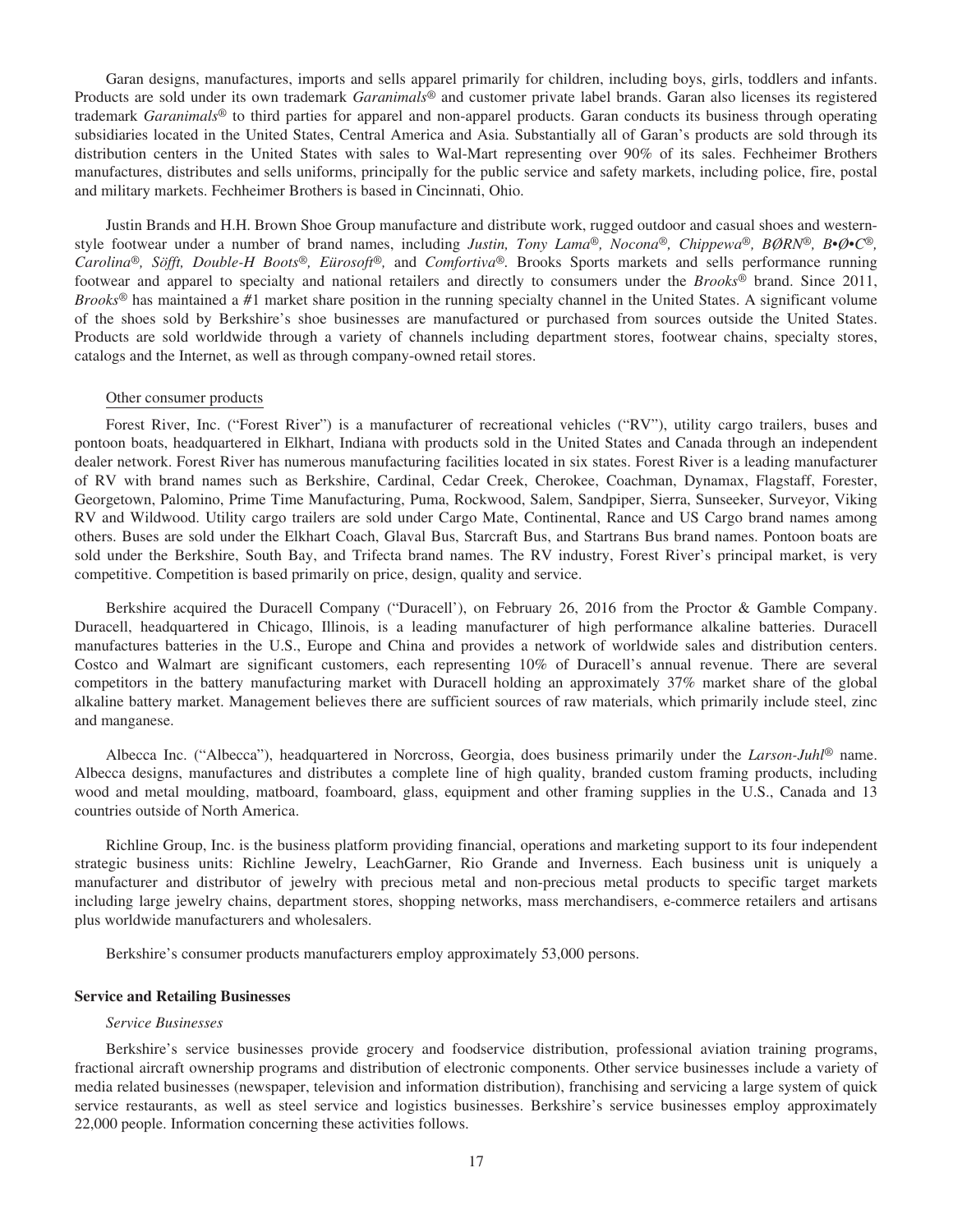# McLane Company

McLane Company, Inc. ("McLane") provides wholesale distribution services in all 50 states to customers that include convenience stores, discount retailers, wholesale clubs, drug stores, military bases, quick service restaurants and casual dining restaurants. McLane provides wholesale distribution services to Wal-Mart Stores, Inc. ("Wal-Mart"), which accounts for approximately 25% of McLane's revenues. McLane's other significant customers include 7-Eleven and Yum! Brands, each of which accounted for over 10% of McLane's revenues in 2016. A curtailment of purchasing by Wal-Mart or its other significant customers could have a material adverse impact on McLane's periodic revenues and earnings. McLane's business model is based on a high volume of sales, rapid inventory turnover and stringent expense controls. Operations are currently divided into three business units: grocery distribution, foodservice distribution and beverage distribution.

McLane's grocery distribution unit, based in Temple, Texas, maintains a dominant market share within the convenience store industry and serves most of the national convenience store chains and major oil company retail outlets. Grocery operations provide products to approximately 47,000 retail locations nationwide, including Wal-Mart. McLane's grocery distribution unit operates 23 facilities in 19 states.

McLane's foodservice distribution unit, based in Carrollton, Texas, focuses on serving the quick service restaurant industry with high quality, timely-delivered products. Operations are conducted through 18 facilities in 16 states. The foodservice distribution unit services approximately 22,000 chain restaurants nationwide. Additionally in 2012, McLane acquired Meadowbrook Meat Company (MBM), a large customized foodservice distributor for national restaurant chains operating from 34 distribution facilities in 14 states. MBM services approximately 14,000 chain restaurants nationwide.

Through its subsidiaries, McLane also operates several wholesale distributors of distilled spirits, wine and beer. Operations are conducted through 14 distribution centers in Georgia, North Carolina, Tennessee and Colorado. These beverage units, Empire Distributors, Horizon Wine & Spirits, Delta Wholesale Liquors, B&T Distributing and Baroness Small Estates, service approximately 26,000 retail locations in the Southeastern United States and Colorado.

# FlightSafety International

FlightSafety International Inc. ("FlightSafety"), headquartered at New York's LaGuardia Airport, is an industry leader in professional aviation training services to individuals, businesses (including certain commercial aviation companies) and the U.S. and foreign governments. FlightSafety primarily provides high technology training to pilots, aircraft maintenance technicians, flight attendants and dispatchers who operate and support a wide variety of business, commercial and military aircraft. FlightSafety operates a large fleet of advanced full flight simulators at its learning centers and training locations in the United States, Canada, China, France, Japan, Norway, Singapore, South Africa, the Netherlands, and the United Kingdom. The vast majority of FlightSafety's instructors, training programs and flight simulators are qualified by the United States Federal Aviation Administration and other aviation regulatory agencies around the world.

FlightSafety is also a leader in the design and manufacture of full flight simulators, visual systems, displays and other advanced technology training devices. This equipment is used to support FlightSafety training programs and is offered for sale to airlines and government and military organizations around the world. Manufacturing facilities are located in Oklahoma, Missouri and Texas. FlightSafety strives to maintain and manufacture simulators and develop courseware using state-of-the-art technology and invests in research and development as it builds new equipment and training programs.

# NetJets

NetJets Inc. ("NetJets") is the world's leading provider of fractional ownership programs for general aviation aircraft. NetJets' executive offices and U.S. operations are located in Columbus, Ohio, with most of its logistical and flight operations based at Port Columbus International Airport. NetJets' European operations are based in Lisbon, Portugal. The fractional ownership concept is designed to meet the needs of customers who cannot justify the purchase of an entire aircraft based upon expected usage. In addition, fractional ownership programs are available for corporate flight departments seeking to outsource their general aviation needs or add capacity for peak periods, and for others that previously chartered aircraft.

NetJets' fractional aircraft ownership programs permit customers to acquire a specific percentage of a certain aircraft type and allow customers to utilize the aircraft for a specified number of flight hours per annum. In addition, NetJets offers prepaid flight cards and aviation solutions that provide aircraft management, ground support and flight operation services under a number of programs including NetJets Shares™, NetJets Leases™ and the Marquis Jet Card®.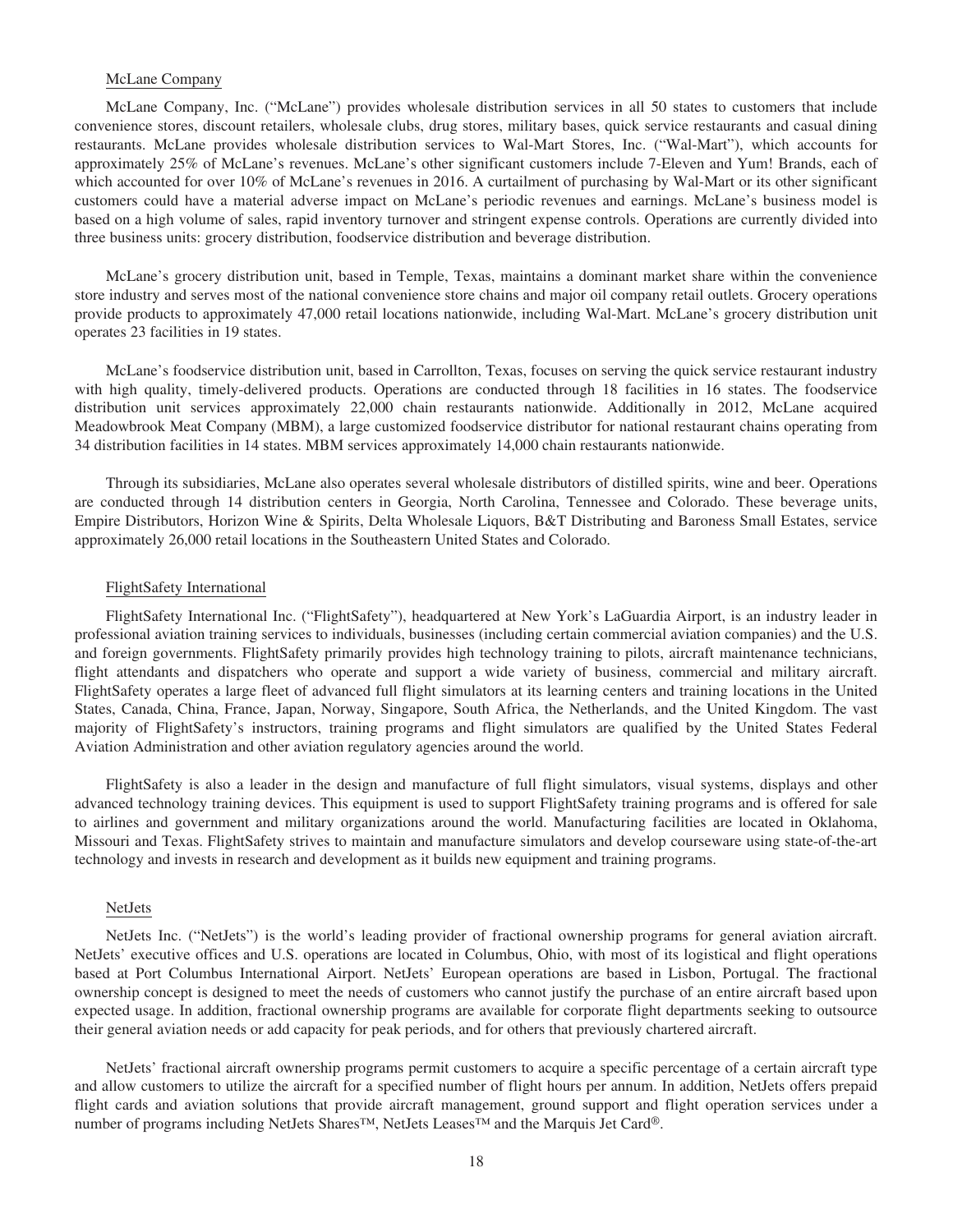NetJets is subject to the rules and regulations of the Federal Aviation Administration, the National Institute of Civil Aviation of Portugal and the European Aviation Safety Agency. Regulations address aircraft registration, maintenance requirements, pilot qualifications and airport operations, including flight planning and scheduling as well as security issues and other matters. NetJets places great emphasis on safety and customer service. Its programs are designed to offer customers guaranteed availability of aircraft, low and predictable operating costs and increased liquidity.

# TTI, Inc.

TTI, Inc. ("TTI"), headquartered in Fort Worth, Texas, is a global specialty distributor of passive, interconnect, electromechanical and discrete components used by customers in the manufacturing and assembling of electronic products. TTI's customer base includes original equipment manufacturers, electronic manufacturing services, original design manufacturers, military and commercial customers, as well as design and system engineers. TTI services a variety of industries including telecommunications, medical devices, computers and office equipment, military/aerospace, automotive and consumer electronics. TTI's business model covers design through production in the electronic component supply chain and consists of its core business, which supports high volume production business and its Mouser division, which supports a broader base of customers with lower volume purchases.

TTI's distribution agreements with the industry's leading suppliers allow it to uniquely leverage its product cost and to expand its business by providing new lines and products to its customers. TTI operates sales offices and distribution centers from more than 100 locations throughout North America, Europe, Asia and Israel. In 2012, TTI acquired Sager Electrical Supply Company, Inc. ("Sager"), a leading distributor of electronic components headquartered in Middleborough, Massachusetts. Sager's business is focused on becoming a power specialist in the electronics distribution market. During the past two years, PowerGate, LLC and Norvell Electronics, Inc. were acquired to strengthen Sager's value-added sales capabilities as well as market position as a power specialist in the North American market.

#### Other services

Business Wire provides electronic dissemination of full-text news releases to the media, online services and databases and the global investment community in 150 countries and in 45 languages. Approximately 88% of Business Wire's revenues derive from its core news distribution business. The Buffalo News and BH Media Group, Inc. are publishers of 32 daily and 46 weekly newspapers in upstate New York, New Jersey, Nebraska, Iowa, Oklahoma, Texas, Virginia, Tennessee, North Carolina, South Carolina, Alabama and Florida. The newspapers operate primarily in small to mid-sized markets with strong local community connections. In June 2014, Berkshire acquired WPLG, Inc. an ABC affiliate broadcast station in Miami, Florida.

International Dairy Queen develops and services a worldwide system of over 6,800 stores operating primarily under the names *DQ Grill and Chill®, Dairy Queen*® and *Orange Julius*® that offer various dairy desserts, beverages, prepared foods and blended fruit drinks. Precision Steel operates a metal service center and a manufacturer of tool room specialty and maintenance items both located in the Chicago metropolitan area. The service center buys stainless steel, low carbon sheet and strip steel, coated metals, spring steel and other metals, cuts these metals to order, and sells them to customers involved in a wide variety of industries. The manufacturer of tool room specialty and maintenance items sells its product through industrial distributors.

In December 2014, Berkshire acquired Charter Brokerage ("Charter"), a leading non-asset based third party logistics provider to the petroleum and chemical industries. Charter's service offerings include customs clearance, drawback of duties and taxes and fees, freight forwarding, marine logistics, trading and administration of foreign trade zone storage and distribution facilities. Charter's business activities are primarily subject to U.S. Customs laws and regulations, which deal with the import and export of goods and the assessment of related tariffs and taxes. Charter's offices are located in Connecticut, Texas, New York, Florida, Louisiana and Alberta, Canada.

Berkshire's service businesses employ approximately 45,500 employees.

#### *Retailing Businesses*

Berkshire's retailing businesses principally include automotive, home furnishings and several other operations that sell various consumer products. Information regarding each of these operations follows.

#### Berkshire Hathaway Automotive

In the first quarter of 2015, Berkshire acquired a group of affiliated companies referred to as the Berkshire Hathaway Automotive Group, Inc. (BHA). BHA is the  $4<sup>th</sup>$  largest automotive retailer in the United States, currently operating 109 new vehicle franchises through 83 dealerships located primarily in major metropolitan markets in the United States. The dealerships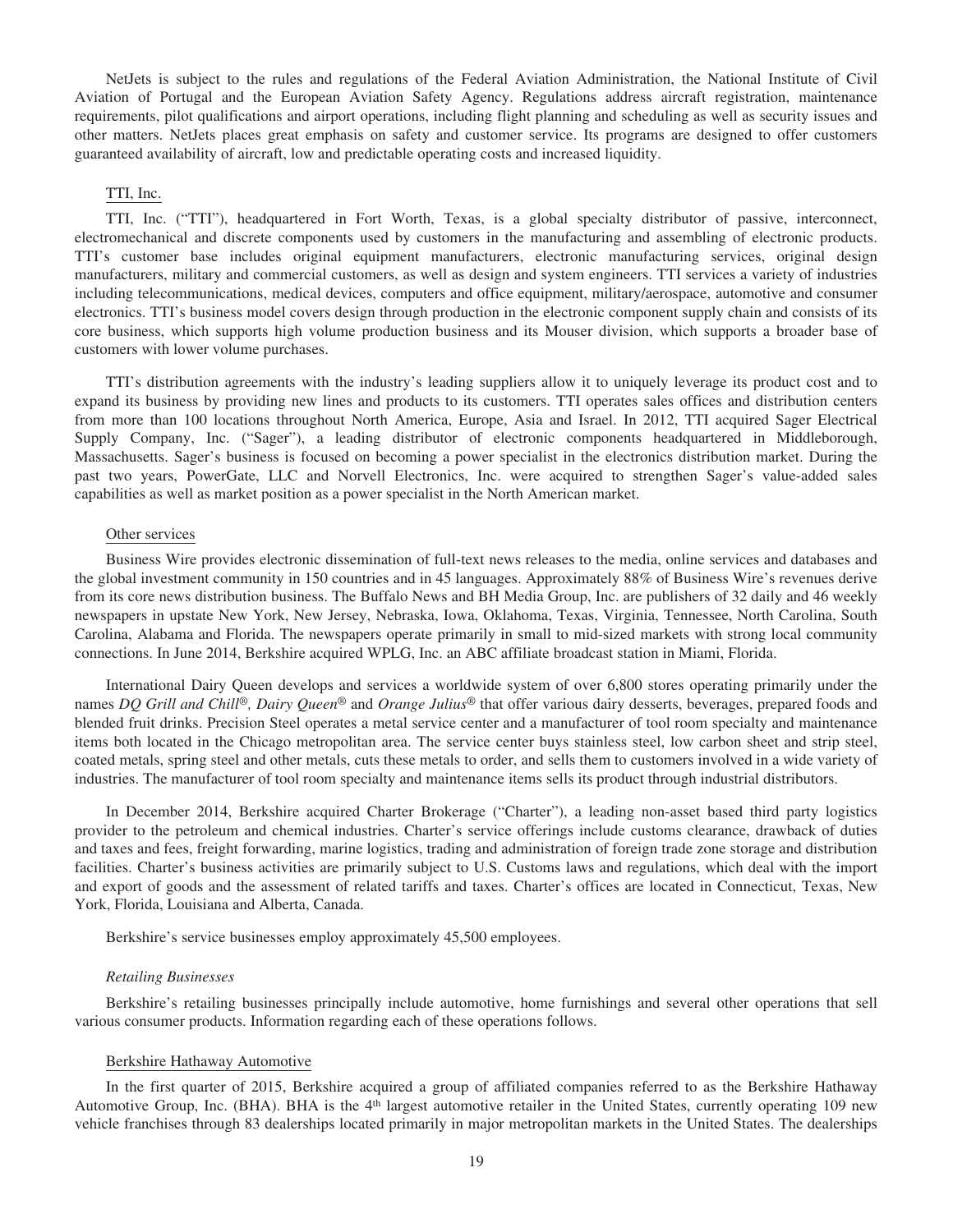sell new and used vehicles, vehicle maintenance and repair services, extended service contracts, vehicle protection products and other aftermarket products. BHA also arranges financing for its customers' through third-party lenders. BHA operates 31 collision service centers directly connected to the dealerships' operations and owns and operates two auto auctions and a fluid maintenance products distribution company.

Dealership operations are highly concentrated in the Arizona and Texas markets, with approximately 70% of dealershiprelated revenues derived from sales in these markets. BHA currently maintains franchise agreements with 27 different vehicle manufacturers, although it derives a significant portion of its revenue from the Toyota/Lexus, General Motors, Ford/Lincoln, Nissan/Infiniti and Honda/Acura brands. Over 85% of BHA's revenues are from dealerships representing these manufacturers.

The retail automotive industry is highly competitive. BHA faces competition from other large public and private dealership groups, as well as individual franchised dealerships and competition via the Internet. Given the pricing transparency available via the Internet, and the fact that franchised dealers acquire vehicles from the manufacturers on the same terms irrespective of volume, the location and quality of the dealership facility, customer service and transaction speed are key differentiators in attracting customers and driving revenue.

BHA's overall relationships with the automobile manufacturers are governed by framework agreements. The framework agreements contain provisions relating to the management, operation, acquisition and the ownership structure of franchised automotive dealerships. Failure to meet the terms of these agreements could adversely impact BHA's ability to make further acquisitions of such manufacturers' stores. Additionally, these agreements contain limitations on the number of dealerships from a specific manufacturer that may be acquired by BHA.

Individual dealerships operate under franchise agreements with the manufacturer, which grants the dealership entity a non-exclusive right to sell the manufacturer's brand of vehicles and offer related parts and service within a specified market area, as well as the right to the manufacturer's trademarks. The agreements contain various operational requirements and restrictions related to the management and operation of the franchised dealership and provide for termination of the agreement by the manufacturer or non-renewal for a variety of causes. The states generally have automotive dealership franchise laws that provide substantial protection to the franchisee, and it is very difficult for a manufacturer to terminate or not renew a franchise agreement outside of bankruptcy or with "good cause" under the applicable state franchise law.

BHA owns approximately 6.0 million square feet of buildings and approximately 945 acres of land that are utilized in the BHA dealership and related operations. BHA also develops, underwrites and administers the various vehicle protection plans, life and accident and health insurance plans sold to consumers through the dealerships on products sold by BHA's dealerships as well as third party dealerships. BHA also develops proprietary training programs and materials, and provides ongoing monitoring and training of the dealership's finance and insurance personnel.

# Home furnishings retailing

The home furnishings businesses are Nebraska Furniture Mart ("NFM"), R.C. Willey Home Furnishings ("R.C. Willey"), Star Furniture Company ("Star") and Jordan's Furniture, Inc. ("Jordan's"). These businesses offer a wide selection of furniture, bedding and accessories. In addition, NFM and R.C. Willey sell a full line of major household appliances, electronics, computers and other home furnishings. These businesses also offer customer financing to complement their retail operations. An important feature of each of these businesses is their ability to control costs and to produce high business volume by offering significant value to their customers.

NFM operates its business from three very large retail complexes with almost 2.8 million square feet of retail space and sizable warehouse and administrative facilities in Omaha, Nebraska, Kansas City, Kansas and The Colony, Texas. NFM is the largest furniture retailer in each of these markets. The Colony, Texas store opened in 2015 and includes retail space of approximately 560,000 square feet. NFM also owns Homemakers Furniture located in Des Moines, Iowa, which has approximately 215,000 square feet of retail space. R.C. Willey, based in Salt Lake City, Utah, is the dominant home furnishings retailer in the Intermountain West region of the United States. R.C. Willey currently operates 11 retail stores and three distribution centers. These facilities include approximately 1.3 million square feet of retail space with six stores located in Utah, one store in Idaho, three stores in Nevada and one store in California.

Star's retail facilities include about 700,000 square feet of retail space in 11 locations in Texas with eight in Houston. Star maintains a dominant position in each of its markets. Jordan's operates a furniture retail business from six locations with approximately 755,000 square feet of retail space in stores located in Massachusetts, New Hampshire, Rhode Island and a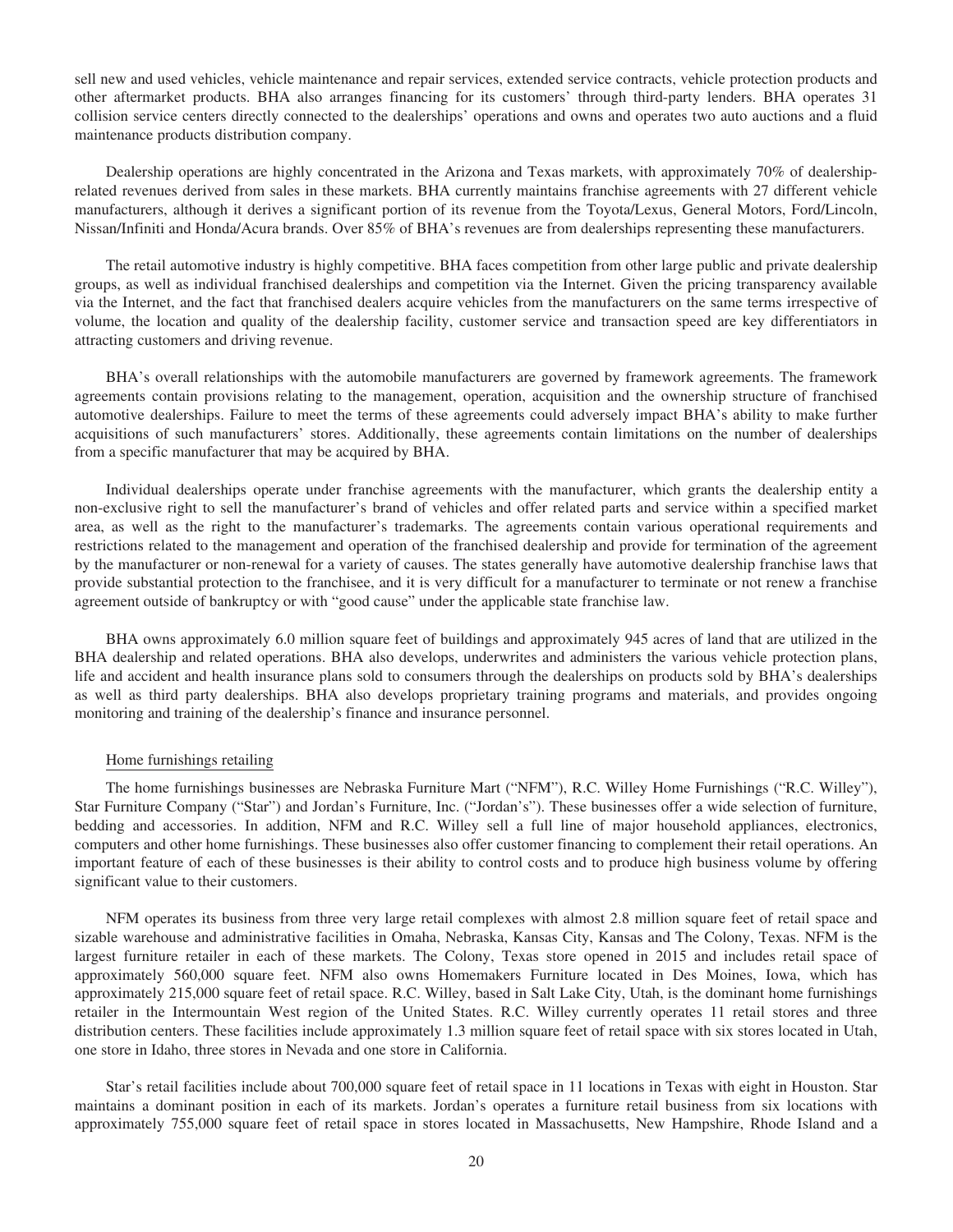newly-opened store in New Haven, Connecticut. The retail stores are supported by an 800,000 square foot distribution center in Taunton, Massachusetts. Jordan's is the largest furniture retailer, as measured by sales, in the Massachusetts and New Hampshire areas. Jordan's is well known in its markets for its unique store arrangements and advertising campaigns.

### Other retailing

Borsheim Jewelry Company, Inc. ("Borsheims") operates from a single store in Omaha, Nebraska. Borsheims is a high volume retailer of fine jewelry, watches, crystal, china, stemware, flatware, gifts and collectibles. Helzberg's Diamond Shops, Inc. ("Helzberg") is based in North Kansas City, Missouri, and operates a chain of 223 retail jewelry stores in 36 states, which includes approximately 500,000 square feet of retail space. Helzberg's stores are located in malls, lifestyle centers, power strip centers and outlet malls, and all stores operate under the name *Helzberg Diamonds*® or *Helzberg Diamonds Outlet*®. The Ben Bridge Corporation ("Ben Bridge Jeweler"), based in Seattle, Washington, operates a chain of 90 upscale retail jewelry stores located in 11 states primarily in the Western United States and in British Columbia, Canada. Thirty-six of its retail locations are concept stores that sell only PANDORA jewelry. Principal products include finished jewelry and timepieces. Ben Bridge Jeweler stores are located primarily in major shopping malls. Berkshire's retail jewelry operations are subject to seasonality with over one-third of annual revenues generally earned in the fourth quarter.

See's Candies ("See's") produces boxed chocolates and other confectionery products with an emphasis on quality and distinctiveness in two large kitchens in Los Angeles and San Francisco and one smaller facility in Burlingame, California. See's operates approximately 245 retail and quantity discount stores located mainly in California and other Western states. See's revenues are highly seasonal with nearly half of its annual revenues earned in the fourth quarter.

The Pampered Chef, Ltd. ("Pampered Chef") is a premier direct seller of distinctive high quality kitchenware products with operations in the United States, Canada and Germany. Pampered Chef's product portfolio consists of approximately 430 Pampered Chef branded kitchenware items in categories ranging from stoneware and cutlery to grilling and entertaining, all of which are curated to help the at-home cook save time. Pampered Chef's products are available online as well as through a sales force of independent cooking consultants.

Oriental Trading Company ("OTC") is a leading multi-channel retailer and online destination for value-priced party supplies, arts and crafts, toy novelties, school supplies, educational games and patient giveaways. OTC, headquartered in Omaha, Nebraska, serves a broad base of nearly four million customers annually, including consumers, schools, churches, non-profit organizations, medical and dental offices and other businesses. OTC operates a number of websites and utilizes sophisticated online and print marketing efforts to drive sales and customer satisfaction.

In April 2015, Berkshire acquired Detlev Louis Motorrad ("Louis") which is headquartered in Hamburg, Germany. Louis is a leading retailer of motorcycle apparel and equipment in Europe. Louis carries over 32,000 different products from more than 600 manufacturers, primarily covering the clothing, technical equipment and leisure markets. Louis has over 70 stores in Germany and Austria and also sells through catalogs and via the Internet throughout most of Europe. In 2016, Louis opened its first store in Switzerland.

Berkshire's retailing businesses employ approximately 30,000 people.

# **Finance and Financial Products**

Berkshire's finance and financial products activities include an integrated manufactured housing and finance business, leasing of transportation equipment, and furniture leasing. Berkshire's finance and financial products businesses employ approximately 24,000 people in the aggregate. Information concerning these activities follows.

#### Clayton Homes

Clayton Homes, Inc. ("Clayton"), headquartered near Knoxville, Tennessee, is a vertically integrated home building company. Clayton operates 38 manufacturing plants in 12 states. Clayton's homes are marketed in 48 states through a network of 1,923 retailers, including 341 company-owned home centers and 100 subdivisions. Financing is offered through its finance subsidiaries to purchasers of Clayton's manufactured homes as well as those purchasing homes from selected independent retailers.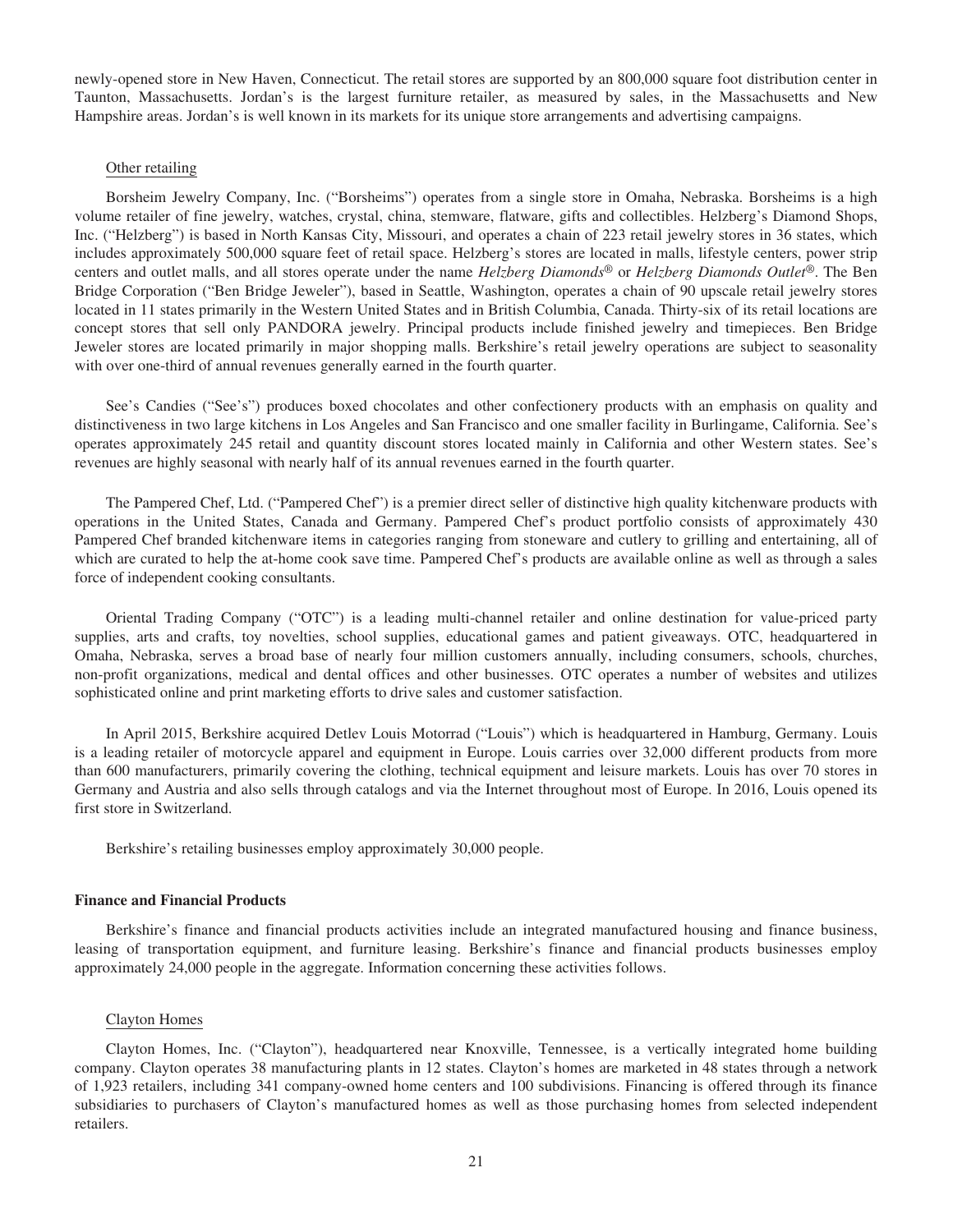Clayton competes at the manufacturing, retail and finance levels based on price, service, delivery capabilities and product performance and considers the ability to make financing available to retail purchasers a major factor affecting the market acceptance of its product. Retail sales are supported by Clayton's offering of various financing and insurance programs.

Financing programs support company-owned home centers and select independent retailers. Proprietary loan underwriting guidelines have been developed and include ability to repay calculations, including debt to income limits, consideration of residual income and credit score requirements, which are considered in evaluating loan applicants. Approximately 72% of the originations are home-only loans and the remaining 28% have land as additional collateral. The average down payment is approximately 15%, which may be from cash, trade or land equity. Certain loan types require an independent third-party valuation; additionally, if land is involved in the transaction it generally is independently appraised in order to establish the value of the land only or the home and the land as a package. Originations are all at fixed rates and for fixed terms. Loans outstanding include non-government originations, bulk purchases of contracts and notes from banks and other lenders. Clayton also provides inventory financing to certain independent retailers and community operators and services housing contracts and notes that were not purchased or originated. The bulk contract purchases and servicing arrangements may relate to the portfolios of other lenders or finance companies, governmental agencies, or other entities that purchase and hold housing contracts and notes. Clayton also acts as agent on physical damage insurance policies, homebuyer protection plan policies and other programs.

# Transportation Equipment Leasing

UTLX Company ("UTLX"), headquartered in Chicago, Illinois, operates railcar, crane, intermodal tank container, manufacturing and service businesses under several brand names. Union Tank Car is a leading designer, builder and full-service lessor of tank cars and other specialized railcars. Union Tank Car and its Canadian affiliate Procor own a fleet of over 134,000 railcars which they lease to chemical, petrochemical, energy and agricultural/food customers across North America, supported by railcar repair facilities and mobile units. Union Tank Car also manufactures tank cars in two U.S. plants. Sterling Crane in Canada and the U.S. and Freo Group in Australia are major mobile crane service providers with a total fleet of approximately 1,000 cranes primarily serving energy, mining and petrochemical markets. EXSIF Worldwide is a leading international lessor of intermodal tank containers with a fleet of approximately 47,000 units primarily serving chemical producers and logistics operators.

UTLX has a large number of customers diversified both geographically and across industries. UTLX, while subject to cyclicality and significant competition in all of its markets, successfully competes by offering a broad range of high quality products and services targeted at its niche markets from geographically strategic locations. Railcars and intermodal tank containers are usually leased for multiple-year terms and most of the leases are renewed upon expiration. As a result of selective ongoing capital investment and high maintenance standards, utilization rates (the number of units on lease to total units available) of UTLX's railcar, crane and intermodal tank container equipment are generally relatively high. While tank cars operate in a highly regulated environment in North America, regulatory changes are not expected to materially impact UTLX's operational capability, competitive position, or financial strength.

XTRA Corporation ("XTRA"), headquartered in St. Louis, Missouri, is a leading transportation equipment lessor operating under the XTRA Lease® brand name. XTRA manages a diverse fleet of approximately 78,000 units located at 51 facilities throughout the United States. The fleet includes over-the-road and storage trailers, chassis, temperature controlled vans and flatbed trailers. XTRA is one of the largest lessors (in terms of units available) of over-the-road trailers in North America. Transportation equipment customers lease equipment to cover cyclical, seasonal and geographic needs and as a substitute for purchasing equipment. Therefore, as a provider of marginal capacity of transportation equipment, XTRA's utilization rates and operating results tend to be cyclical. In addition, transportation providers often use leasing to maximize their asset utilization and reduce capital expenditures. By maintaining a large fleet, XTRA is able to provide customers with a broad selection of equipment and quick response times.

# Other financial activities

CORT Business Services Corporation is the leading national provider of rental relocation services including rental furniture, accessories and related services in the "rent-to-rent" market of the furniture rental industry. BH Finance LLC invests in fixed-income and equity instruments. Historically, BH Finance LLC also entered into derivative contracts involving foreign currency, equity price and credit default risk. However, such derivative contracts are currently comprised of equity index contracts that were written prior to 2009. BH Finance's activities are managed from Berkshire's corporate headquarters. Management recognizes and accepts that losses may occur due to the nature of these activities as well as the markets in general.

#### **Additional information with respect to Berkshire's businesses**

The amounts of revenue, earnings before taxes and identifiable assets attributable to the aforementioned business segments are included in Note 23 to Berkshire's Consolidated Financial Statements contained in Item 8, Financial Statements and Supplementary Data. Additional information regarding Berkshire's investments in fixed maturity securities, equity securities and other investments is included in Notes 3, 4 and 5 to Berkshire's Consolidated Financial Statements.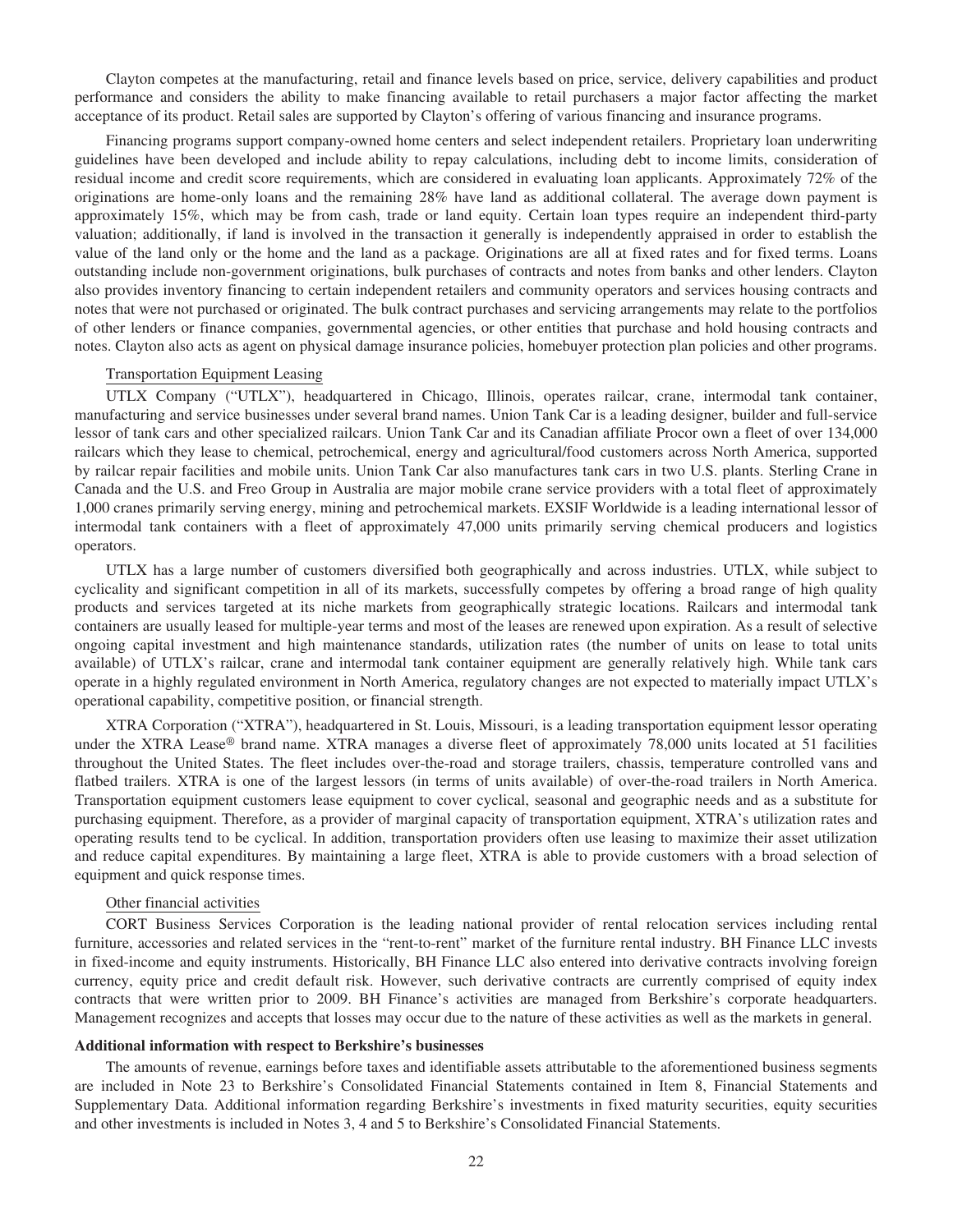Since June 2013, Berkshire has maintained significant investments in H.J. Heinz Holding Corporation (now The Kraft Heinz Company). Information concerning these investments is included in Note 6 to the Registrant's Consolidated Financial Statements. Kraft Heinz is one of the largest food and beverage companies in the world, with sales in approximately 190 countries and territories. Kraft Heinz manufactures and markets food and beverage products, including condiments and sauces, cheese and dairy products, meats, refreshment beverages, coffee and other grocery products under a number of brands, including *Kraft*, *Heinz, ABC, Capri Sun*, *Classico*, *Jell-O*, *Kool-Aid, Lunchables, Maxwell House, Ore-Ida, Oscar Mayer, Philadelphia, Planters, Plasmon*, *Quero, Weight Watchers Smart Ones* and *Velveeta*.

Berkshire maintains a website (*http://www.berkshirehathaway.com*) where its annual reports, certain corporate governance documents, press releases, interim shareholder reports and links to its subsidiaries' websites can be found. Berkshire's periodic reports filed with the SEC, which include Form 10-K, Form 10-Q, Form 8-K and amendments thereto, may be accessed by the public free of charge from the SEC and through Berkshire. Electronic copies of these reports can be accessed at the SEC's website (*http://www.sec.gov*) and indirectly through Berkshire's website (*http://www.berkshirehathaway.com*). Copies of these reports may also be obtained, free of charge, upon written request to: Berkshire Hathaway Inc., 3555 Farnam Street, Omaha, NE 68131, Attn: Corporate Secretary. The public may read or obtain copies of these reports from the SEC at the SEC's Public Reference Room at 450 Fifth Street N.W., Washington, D.C. 20549 (1-800-SEC-0330).

# **Item 1A. Risk Factors**

Berkshire and its subsidiaries (referred to herein as "we," "us," "our" or similar expressions) are subject to certain risks and uncertainties in its business operations which are described below. The risks and uncertainties described below are not the only risks we face. Additional risks and uncertainties that are presently unknown or are currently deemed immaterial may also impair our business operations.

## **We are dependent on a few key people for our major investment and capital allocation decisions.**

Major investment decisions and all major capital allocation decisions are made by Warren E. Buffett, Chairman of the Board of Directors and CEO, age 86, in consultation with Charles T. Munger, Vice Chairman of the Board of Directors, age 93. If for any reason the services of our key personnel, particularly Mr. Buffett, were to become unavailable, there could be a material adverse effect on our operations. However, Berkshire's Board of Directors has identified certain current Berkshire subsidiary managers who, in their judgment, are capable of succeeding Mr. Buffett. Berkshire's Board has agreed on a replacement for Mr. Buffett should a replacement be needed currently. The Board continually monitors this risk and could alter its current view regarding a replacement for Mr. Buffett in the future. We believe that the Board's succession plan, together with the outstanding managers running our numerous and highly diversified operating units helps to mitigate this risk.

#### **We need qualified personnel to manage and operate our various businesses.**

In our decentralized business model, we need qualified and competent management to direct day-to-day business activities of our operating subsidiaries. Our operating subsidiaries also need qualified and competent personnel in executing their business plans and serving their customers, suppliers and other stakeholders. Changes in demographics, training requirements and the unavailability of qualified personnel could negatively impact one or more of our significant operating subsidiaries ability to meet demands of customers to supply goods and services. Recruiting and retaining qualified personnel is important to all of our operations. Although we have adequate personnel for the current business environment, unpredictable increases in demand for goods and services may exacerbate the risk of not having sufficient numbers of trained personnel, which could have a negative impact on our operating results, financial condition and liquidity.

## **The past growth rate in Berkshire's book value per share is not an indication of future results.**

In the years since present management acquired control of Berkshire, our book value per share has grown at a highly satisfactory rate. Because of the large size of our capital base (Berkshire shareholders' equity was approximately \$283 billion as of December 31, 2016), our book value per share will very likely *not* increase in the future at a rate close to its past rate.

#### **Investments are unusually concentrated and fair values are subject to loss in value.**

We concentrate a high percentage of the investments of our insurance subsidiaries in a relatively small number of equity securities and diversify our investment portfolios far less than is conventional in the insurance industry. A significant decline in the fair values of our larger investments may produce a material decline in our consolidated shareholders' equity and our consolidated book value per share. Under certain circumstances, as required under existing GAAP, significant declines in the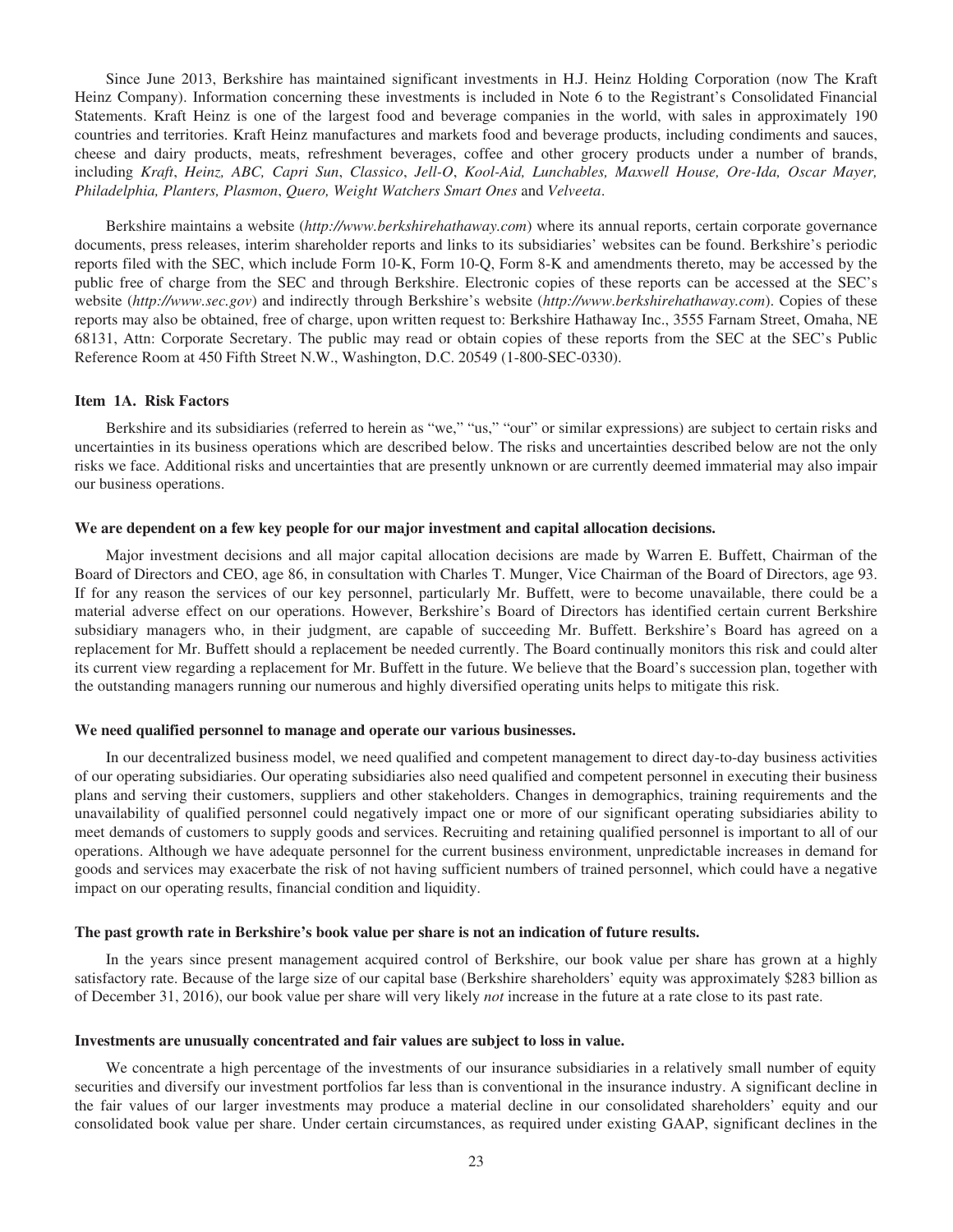fair values of these investments may require the recognition of other-than-temporary impairment losses. In addition, beginning in 2018 due to a pending change in GAAP, all changes in the fair values of these investments (whether realized or unrealized) will be recognized as gains or losses in our consolidated statement of earnings. Accordingly, periodic changes in reported earnings will likely be subject to significant variability.

Since a large percentage of our investments are held in our insurance subsidiaries, a decrease in the fair values of our investments could produce a large decline in statutory surplus. Our large statutory surplus is a competitive advantage, and a material decline could have a materially adverse affect on our claims-paying ability ratings and our ability to write new insurance business thus affecting our future underwriting profitability.

#### **Competition and technology may erode our business franchises and result in lower earnings.**

Each of our operating businesses face intense competitive pressures within markets in which they operate. While we manage our businesses with the objective of achieving long-term sustainable growth by developing and strengthening competitive advantages, many factors, including market and technology changes, may erode or prevent the strengthening of competitive advantages. Accordingly, future operating results will depend to some degree on whether our operating units are successful in protecting or enhancing their competitive advantages. If our operating businesses are unsuccessful in these efforts, our periodic operating results in the future may decline.

# **Deterioration of general economic conditions may significantly reduce our operating earnings and impair our ability to access capital markets at a reasonable cost.**

Our operating businesses are subject to normal economic cycles affecting the economy in general or the industries in which they operate. To the extent that the economy deteriorates for a prolonged period of time, one or more of our significant operations could be materially harmed. In addition, our utilities and energy businesses, our railroad business and our manufactured housing business regularly utilize debt as a component of their capital structures. These businesses depend on having access to borrowed funds through the capital markets at reasonable rates. To the extent that access to the capital markets is restricted or the cost of funding increases, these operations could be adversely affected.

#### **Terrorist acts against the United States could hurt our operating businesses.**

A successful (as defined by the aggressor) cyber, biological, nuclear or chemical attack against the United States could produce significant losses to our worldwide operations. Our business operations could be adversely affected directly through the loss of human resources or destruction of production facilities and information systems. This is a risk that we share with all U.S. based businesses.

#### **Regulatory changes may adversely impact our future operating results.**

In recent years, partially in response to financial markets crises, global economic recessions, and social and environmental issues, regulatory initiatives have accelerated in the United States and abroad. Such initiatives address for example, the regulation of banks and other major financial institutions, environmental and global-warming matters and health care reform. These initiatives impact not only our regulated insurance, energy and railroad transportation businesses, but also our manufacturing, services, retailing and financing businesses. Increased regulatory compliance costs could have a significant negative impact on our operating businesses, as well as on the businesses in which we have a significant but not controlling economic interest. We cannot predict whether such initiatives will have a material adverse impact on our consolidated financial position, results of operations or cash flows.

### **Cyber security risks**

We rely on information technology in virtually all aspects of our business. A significant disruption or failure of our information technology systems could result in service interruptions, safety failures, security violations, regulatory compliance failures, an inability to protect information and assets against intruders, and other operational difficulties. Attacks perpetrated against our information systems could result in loss of assets and critical information and exposes us to remediation costs and reputational damage.

Although we have taken steps intended to mitigate these risks, including business continuity planning, disaster recovery planning and business impact analysis, a significant disruption or cyber intrusion could lead to misappropriation of assets or data corruption and could adversely affect our results of operations, financial condition and liquidity. Additionally, if we are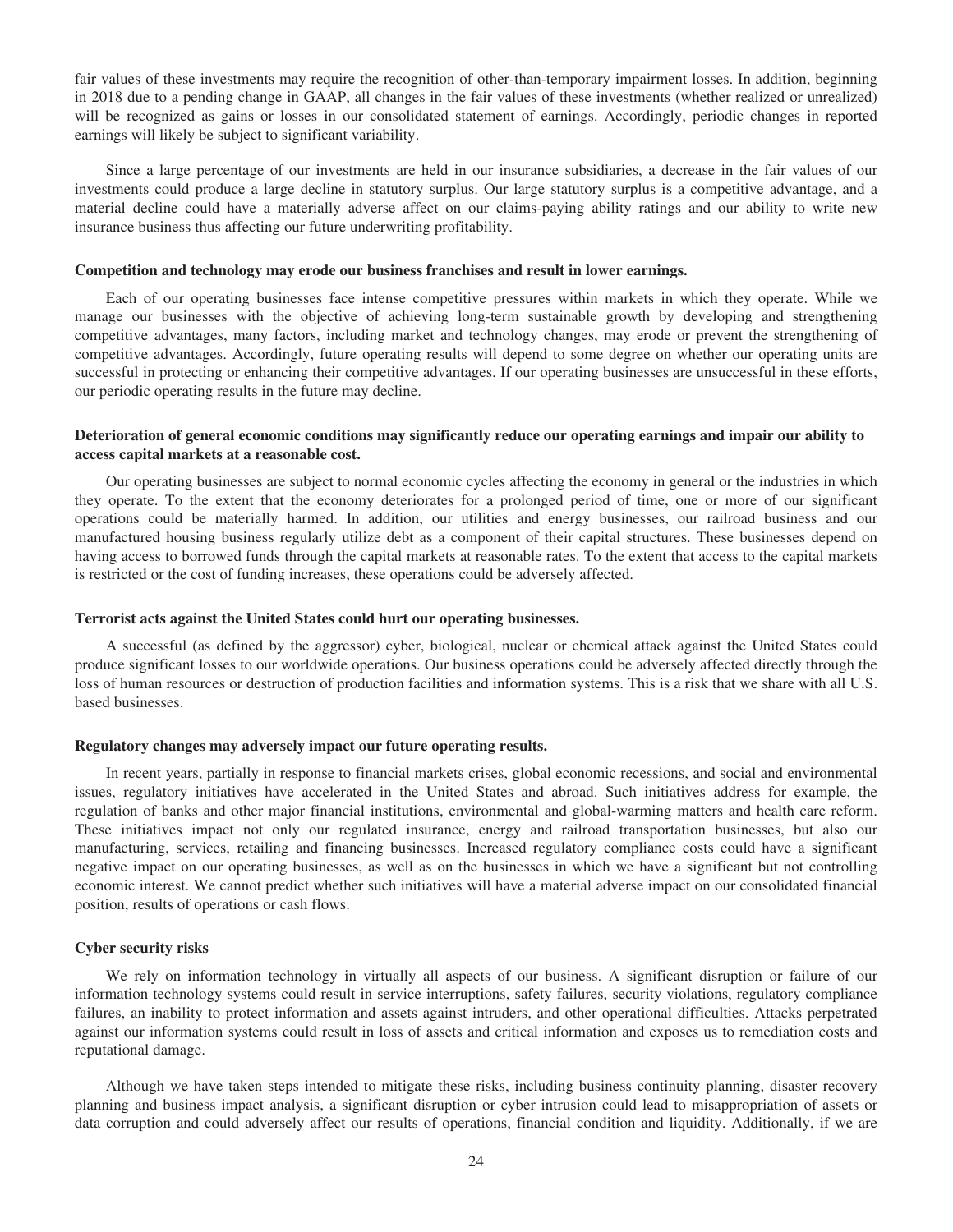unable to acquire or implement new technology, we may suffer a competitive disadvantage, which could also have an adverse effect on our results of operations, financial condition and liquidity.

Cyber attacks could further adversely affect our ability to operate facilities, information technology and business systems, or compromise confidential customer and employee information. Political, economic, social or financial market instability or damage to or interference with our operating assets, or our customers or suppliers may result in business interruptions, lost revenue, higher commodity prices, disruption in fuel supplies, lower energy consumption, unstable markets, increased security and repair or other costs, any of which may materially adversely affect us in ways that cannot be predicted at this time. Any of these risks could materially affect our consolidated financial results. Furthermore, instability in the financial markets as a result of terrorism, sustained or significant cyber attacks, or war could also materially adversely affect our ability to raise capital.

#### **Derivative contracts may require significant future cash settlement payments and result in significant losses.**

We have assumed the risk of potentially significant losses under equity index put option contracts. Although we received considerable premiums as compensation for accepting these risks, there is no assurance that the premiums we received will exceed our aggregate settlement payments. Risks of losses under our equity index put option contracts are based on declines in equity prices of stocks comprising certain major stock indexes. When these contracts expire beginning in 2018, we could be required to make significant payments if equity index prices are significantly below the strike prices specified in the contracts.

Equity index put option contracts are recorded at fair value in our Consolidated Balance Sheet and the periodic changes in fair values are reported in earnings. The valuations of these contracts and the impact on our periodic earnings can be particularly significant reflecting the inherent volatility of equity markets. Adverse changes in equity may result in material losses in periodic earnings.

# **Risks unique to our regulated businesses**

#### **Our tolerance for risk in our insurance businesses may result in significant underwriting losses.**

When properly paid for the risk assumed, we have been and will continue to be willing to assume more risk from a single event than any other insurer has knowingly assumed. Accordingly, we could incur a significant loss from a single event. We may also write coverages for losses arising from acts of terrorism. We attempt to take into account all possible correlations and avoid writing groups of policies from which pre-tax losses might aggregate above \$10 billion. Currently, we estimate that our aggregate exposure from a single event under outstanding policies is significantly below \$10 billion. However, despite our efforts, losses may aggregate in unanticipated ways. Our tolerance for significant insurance losses may result in lower reported earnings (or net losses) in a future period.

# **The degree of estimation error inherent in the process of estimating property and casualty insurance loss reserves may result in significant underwriting losses.**

The principal cost associated with the property and casualty insurance business is claims. In writing property and casualty insurance policies, we receive premiums today and promise to pay covered losses in the future. However, it will take decades before all claims that have occurred as of any given balance sheet date will be reported and settled. Although we believe that liabilities for unpaid losses are adequate, we will not know whether these liabilities or the premiums charged for the coverages provided were sufficient until well after the balance sheet date. Except for certain product lines, our objective is to generate underwriting profits over the long-term. Estimating insurance claim costs is inherently imprecise. Our estimated unpaid losses arising under contracts covering property and casualty insurance risks are large (\$77 billion at December 31, 2016) so even small percentage increases to the aggregate liability estimate can result in materially lower future periodic reported earnings.

# **Changes in regulations and regulatory actions can adversely affect our operating results and our ability to allocate capital.**

Our insurance businesses are subject to regulation in the jurisdictions in which we operate. Such regulations may relate to among other things, the types of business that can be written, the rates that can be charged for coverage, the level of capital that must be maintained, and restrictions on the types and size of investments that can be made. Regulations may also restrict the timing and amount of dividend payments to Berkshire by these businesses. Accordingly, changes in regulations related to these or other matters or regulatory actions imposing restrictions on our insurance companies may adversely impact our results of operations and restrict our ability to allocate capital.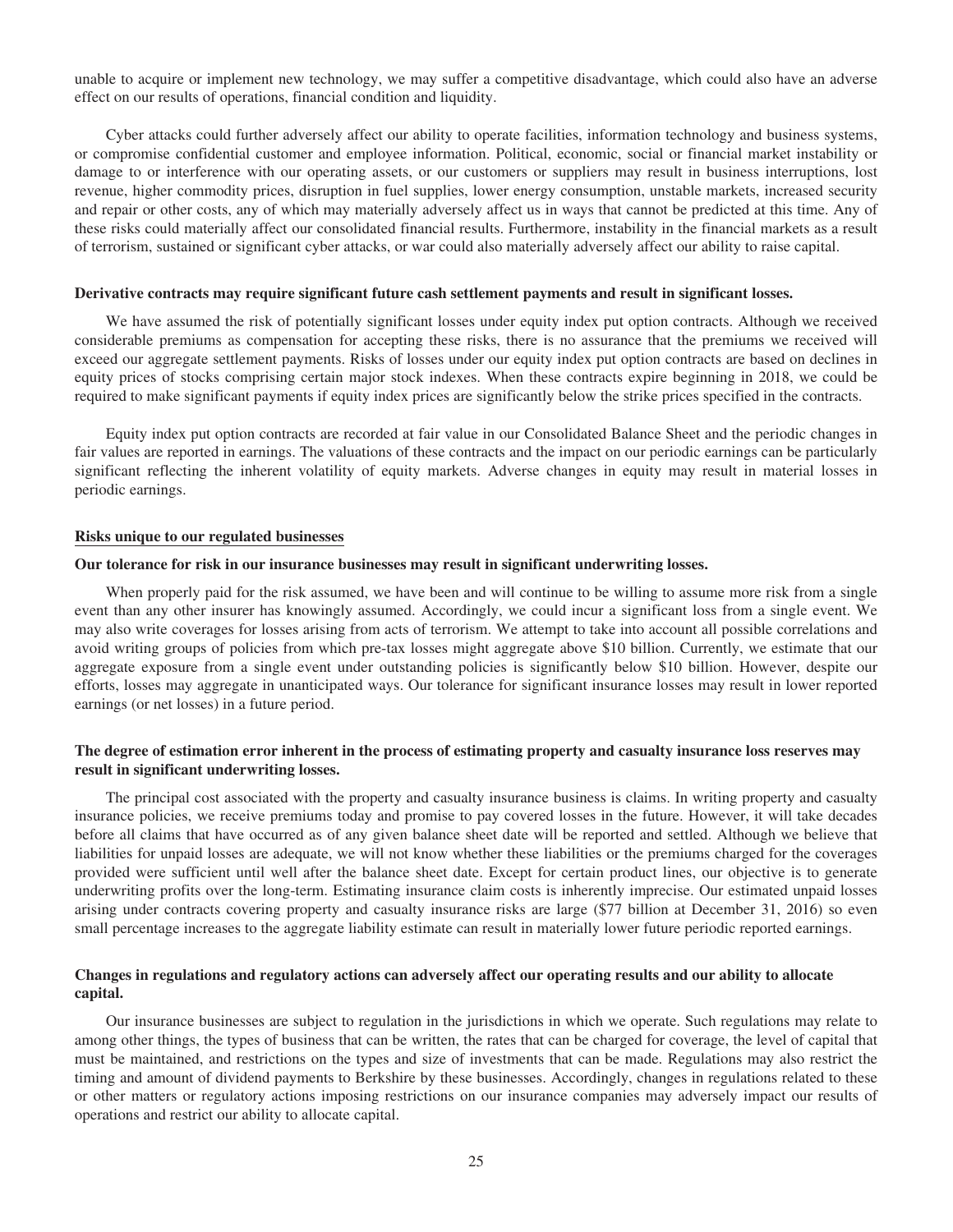Our railroad business conducted through BNSF is also subject to a significant number of governmental laws and regulations with respect to rates and practices, taxes, railroad operations and a variety of health, safety, labor, environmental and other matters. Failure to comply with applicable laws and regulations could have a material adverse effect on BNSF's business. Governments may change the legislative and/or regulatory framework within which BNSF operates without providing any recourse for any adverse effects that the change may have on the business. Federal legislation enacted in 2008 and amended in 2015 mandates the implementation of positive train control technology by December 31, 2018, on certain mainline track where intercity and commuter passenger railroads operate and where toxic-by-inhalation ("TIH") hazardous materials are transported. Further, federal regulations promulgated in 2015 mandate the implementation of electronically controlled pneumatic braking systems on certain crude oil trains by 2021 and all high-hazard flammable trains, as defined by the Pipeline and Hazardous Materials Safety Administration and Federal Railroad Administration, by 2023. These types of technology require further testing and deploying them across BNSF's railroad system and other railroads may pose significant operating and implementation risks and require significant capital expenditures.

BNSF derives significant amounts of revenue from the transportation of energy-related commodities. Low natural gas prices or oil prices could impact future energy-related commodities demand. To the extent that changes in government environmental policies limit or restrict the usage of coal as a source of fuel in generating electricity or alternate fuels, such as natural gas, displace coal on a competitive basis, revenues and earnings could be adversely affected. As a common carrier, BNSF is also required to transport TIH chemicals and other hazardous materials. An accidental release of hazardous materials could expose BNSF to significant claims, losses, penalties and environmental remediation obligations. Increased economic regulation of the rail industry could negatively impact BNSF's ability to determine prices for rail services and to make capital improvements to its rail network, resulting in an adverse effect on our results of operations, financial condition or liquidity.

Our utilities and energy businesses operated under BHE are highly regulated by numerous federal, state, local and foreign governmental authorities in the jurisdictions in which they operate. These laws and regulations are complex, dynamic and subject to new interpretations or change. Regulations affect almost every aspect of our utilities and energy businesses, have broad application and limit their management's ability to independently make and implement decisions regarding numerous matters, including acquiring businesses; constructing, acquiring or disposing of operating assets; operating and maintaining generating facilities and transmission and distribution system assets; complying with pipeline safety and integrity and environmental requirements; setting rates charged to customers; establishing capital structures and issuing debt or equity securities; transacting between our domestic utilities and our other subsidiaries and affiliates; and paying dividends or similar distributions. Failure to comply with or reinterpretations of existing regulations and new legislation or regulations, such as those relating to air and water quality, renewable portfolio standards, cyber security, emissions performance standards, climate change, coal combustion byproduct disposal, hazardous and solid waste disposal, protected species and other environmental matters, or changes in the nature of the regulatory process may have a significant adverse impact on our financial results.

Our railroad business requires significant ongoing capital investment to improve and maintain its railroad network so that transportation services can be safely and reliably provided to customers on a timely basis. Our utilities and energy businesses also require significant amounts of capital to construct, operate and maintain generation, transmission and distribution systems to meet their customers' needs and reliability criteria. Additionally, system assets may need to be operational for very long periods of time in order to justify the financial investment. The risk of operational or financial failure of capital projects is not necessarily recoverable through rates that are charged to customers. Further, a significant portion of costs of capital improvements are funded through debt issued by BNSF and BHE and their subsidiaries. Disruptions in debt capital markets that restrict access to funding when needed could adversely affect the results of operations, liquidity and capital resources of these businesses.

#### **Item 1B. Unresolved Staff Comments**

None.

# **Item 2. Description of Properties**

The properties used by Berkshire's business segments are summarized in this section. Berkshire's railroad and utilities and energy businesses, in particular, utilize considerable physical assets in their businesses.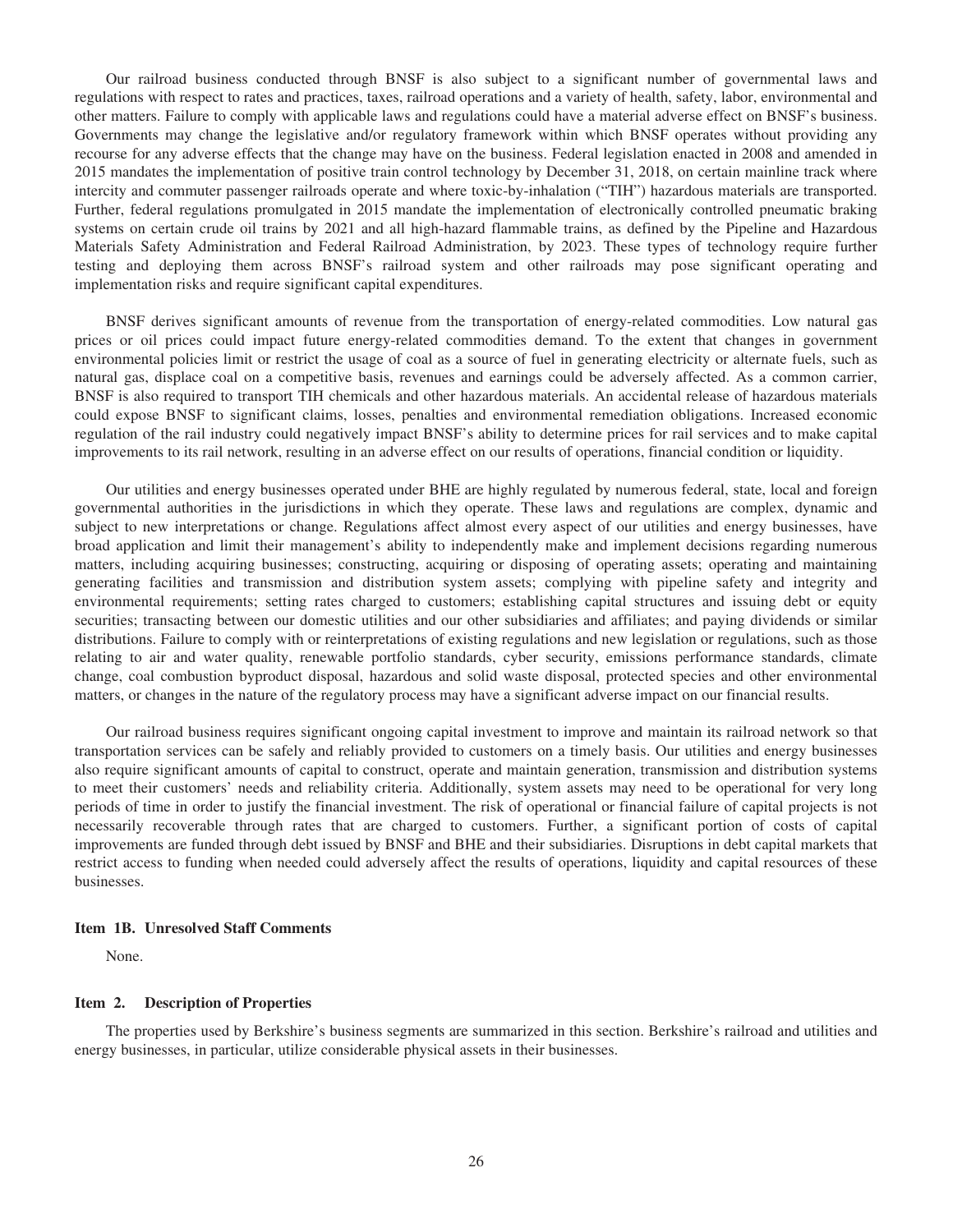# **Railroad Business—Burlington Northern Santa Fe**

Through BNSF Railway, BNSF operates one of the largest railroad networks in North America. BNSF Railway operates approximately 32,500 route miles of track (excluding multiple main tracks, yard tracks and sidings) in 28 states, and also operates in three Canadian provinces. BNSF owns over 23,000 route miles, including easements, and operates over 9,000 route miles of trackage rights that permit BNSF to operate its trains with its crews over other railroads' tracks. The total BNSF Railway system, including single and multiple main tracks, yard tracks and sidings, consists of over 50,000 operated miles of track, all of which are owned by or held under easement by BNSF except for over 10,000 miles operated under trackage rights.

BNSF operates various facilities and equipment to support its transportation system, including its infrastructure, locomotives and freight cars. It also owns or leases other equipment to support rail operations such as vehicles. Support facilities for rail operations include yards and terminals throughout its rail network, system locomotive shops to perform locomotive servicing and maintenance, a centralized network operations center for train dispatching and network operations monitoring and management in Fort Worth, Texas, regional dispatching centers, computers, telecommunications equipment, signal systems and other support systems. Transfer facilities are maintained for rail-to-rail as well as intermodal transfer of containers, trailers and other freight traffic and include approximately 25 intermodal hubs located across the system. BNSF owns or holds under non-cancelable leases exceeding one year approximately 8,000 locomotives and 72,000 freight cars, in addition to maintenance of way and other equipment.

In the ordinary course of business, BNSF makes significant capital investments to expand and improve its railroad network. BNSF incurs significant costs in repairing and maintaining its properties. In 2016, BNSF recorded approximately \$2 billion in repairs and maintenance expense.

# **Utilities and Energy Businesses—Berkshire Hathaway Energy**

BHE's energy properties consist of the physical assets necessary to support its electricity and natural gas businesses. Properties of BHE's electricity businesses include electric generation, transmission and distribution facilities, as well as coal mining assets that support certain of BHE's electric generating facilities. Properties of BHE's natural gas businesses include natural gas distribution facilities, interstate pipelines, storage facilities, compressor stations and meter stations. The transmission and distribution assets are primarily within each of BHE's utility service territories. In addition to these physical assets, BHE has rights-of-way, mineral rights and water rights that enable BHE to utilize its facilities. Pursuant to separate financing agreements, a majority of these properties are pledged or encumbered to support or otherwise provide the security for the related subsidiary debt. BHE or its affiliates own or have interests in the following types of electric generation facilities at December 31, 2016:

|                      |                                     |                                           | <b>Facility</b><br><b>Net</b><br>Capacity | <b>Net</b><br>Owned<br>Capacity |
|----------------------|-------------------------------------|-------------------------------------------|-------------------------------------------|---------------------------------|
| <b>Energy Source</b> | <b>Entity</b>                       | <b>Location by Significance</b>           | $(MW)^{(1)}$                              | $(MW)^{(1)}$                    |
| Natural gas          | PacifiCorp, MEC, NV Energy and BHE  | Nevada, Utah, Iowa, Illinois, Washington, |                                           |                                 |
|                      | Renewables                          | Oregon, Texas, New York, and Arizona      | 10.917                                    | 10,508                          |
| Coal                 | PacifiCorp, MEC and NV Energy       | Wyoming, Iowa, Utah, Arizona, Nevada,     |                                           |                                 |
|                      |                                     | Colorado and Montana                      | 16.485                                    | 9,412                           |
| Wind                 | PacifiCorp, MEC and BHE Renewables  | Iowa, Wyoming, Nebraska, Washington,      |                                           |                                 |
|                      |                                     | California, Texas, Oregon, Illinois and   |                                           |                                 |
|                      |                                     | <b>Kansas</b>                             | 6.199                                     | 6,190                           |
| Solar                | <b>BHE Renewables and NV Energy</b> | California, Arizona, Minnesota and Nevada | 1.464                                     | 1,316                           |
| Hydroelectric        | PacifiCorp, MEC and BHE Renewables  | Washington, Oregon, The Philippines,      |                                           |                                 |
|                      |                                     | Idaho, California, Utah, Hawaii,          |                                           |                                 |
|                      |                                     | Montana, Illinois and Wyoming             | 1,297                                     | 1,275                           |
| Nuclear              | <b>MEC</b>                          | <i>Illinois</i>                           | 1.824                                     | 456                             |
| Geothermal           | PacifiCorp and BHE Renewables       | California and Utah                       | 370                                       | 370                             |
|                      |                                     | Total                                     | 38,556                                    | 29,527                          |

*<sup>(1)</sup> Facility Net Capacity (MW) represents the lesser of nominal ratings or any limitations under applicable interconnection, power purchase, or other agreements for intermittent resources and the total net dependable capability available during summer conditions for all other units. An intermittent resource's nominal rating is the manufacturer's contractually specified capability (in MW) under specified conditions. Net Owned Capacity indicates BHE's ownership of Facility Net Capacity.*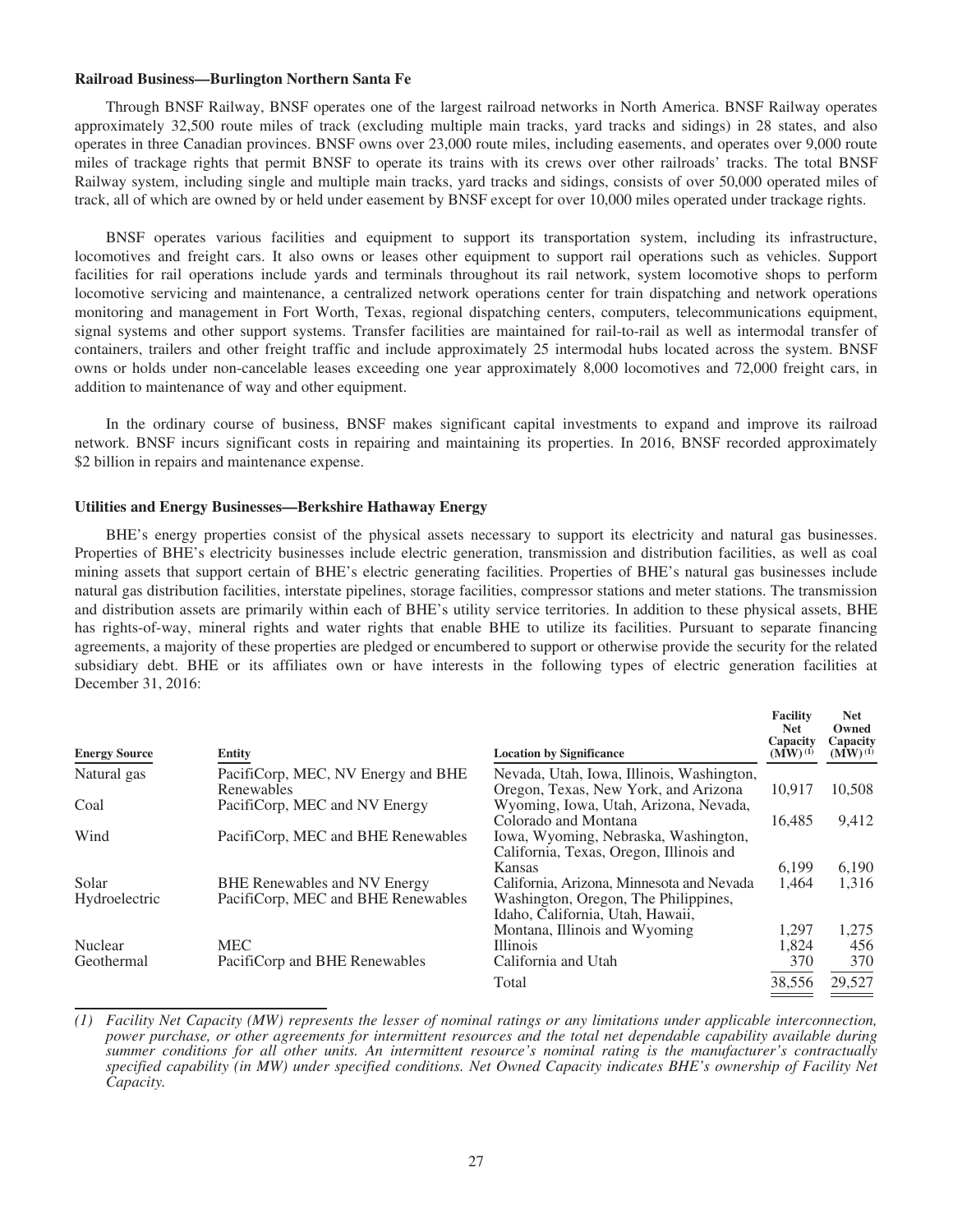As of December 31, 2016, BHE's subsidiaries also have electric generating facilities that are under construction in Iowa, and Minnesota having total Facility Net Capacity and Net Owned Capacity of 2,072 MW.

PacifiCorp, MEC and NV Energy own electric transmission and distribution systems, including approximately 24,700 miles of transmission lines and approximately 1,700 substations, gas distribution facilities, including approximately 26,600 miles of gas mains and service lines, and an estimated 44 million tons of recoverable coal reserves in mines owned or leased in Wyoming and Colorado.

Northern Powergrid (Northeast)'s and Northern Powergrid (Yorkshire)'s electricity distribution network includes approximately 18,000 miles of overhead lines, approximately 42,000 miles of underground cables and approximately 750 major substations. AltaLink's electricity transmission system includes approximately 8,200 miles of transmission lines and approximately 300 substations.

Northern Natural's pipeline system consists of approximately 14,700 miles of natural gas pipelines, including approximately 6,300 miles of mainline transmission pipelines and approximately 8,400 miles of branch and lateral pipelines. Northern Natural's end-use and distribution market area includes points in Iowa, Nebraska, Minnesota, Wisconsin, South Dakota, Michigan and Illinois and its natural gas supply and delivery service area includes points in Kansas, Texas, Oklahoma and New Mexico. Storage services are provided through the operation of one underground natural gas storage field in Iowa, two underground natural gas storage facilities in Kansas and two liquefied natural gas storage peaking units, one in Iowa and one in Minnesota.

Kern River's system consists of approximately 1,700 miles of natural gas pipelines, including approximately 1,400 miles of mainline section, including 100 miles of lateral pipelines, and approximately 300 miles of common facilities. Kern River owns the entire mainline section, which extends from the system's point of origination in Wyoming through the Central Rocky Mountains area into California.

# **Other Segments**

| <b>Business</b>         | Country    | Location                                                                               | <b>Type of Property/Facility</b> | <b>Number</b><br>of<br><b>Properties</b> | Owned/<br><b>Leased</b> |
|-------------------------|------------|----------------------------------------------------------------------------------------|----------------------------------|------------------------------------------|-------------------------|
| <b>Insurance Group:</b> |            |                                                                                        |                                  |                                          |                         |
| <b>GEICO</b>            | U.S.       | Chevy Chase, MD and 6 other states                                                     | Offices                          | 12                                       | Owned                   |
|                         |            | Various locations in 38 states                                                         | Offices                          | 107                                      | Leased                  |
| General Re              | U.S.       | Stamford, CT                                                                           | Offices                          |                                          | Owned                   |
|                         |            | Various locations                                                                      | Offices                          | 25                                       | Leased                  |
|                         | Non-U.S.   | Cologne, Germany                                                                       | <b>Offices</b>                   | 1                                        | Owned                   |
|                         |            | Various locations in 22 countries                                                      | <b>Offices</b>                   | 27                                       | Leased                  |
| <b>BHRG</b>             | U.S.       | Stamford, CT and 4 other states                                                        | <b>Offices</b>                   | 6                                        | Leased                  |
|                         | $Non-U.S.$ | Various locations in 5 countries                                                       | <b>Offices</b>                   | 9                                        | Leased                  |
| <b>BH Primary Group</b> | U.S.       | Omaha, NE, Fort Wayne, IN,<br>Princeton, NJ, Wilkes-Barre, PA<br>and Oklahoma City, OK | <b>Offices</b>                   | $\tau$                                   | Owned                   |
|                         |            | Various locations in 23 states                                                         | <b>Offices</b>                   | 74                                       | Leased                  |
|                         | $Non-U.S$  | Locations in 7 countries                                                               | <b>Offices</b>                   | 9                                        | Leased                  |
| Manufacturing           | U.S.       | Various locations                                                                      | Manufacturing plants             | 470                                      | Owned                   |
|                         |            |                                                                                        | Manufacturing plants             | 158                                      | Leased                  |
|                         |            |                                                                                        | Offices/Warehouses               | 214                                      | Owned                   |
|                         |            |                                                                                        | Offices/Warehouses               | 398                                      | Leased                  |
|                         |            |                                                                                        | Retail/Showroom                  | 21                                       | Owned                   |

The physical properties used by Berkshire's other significant business segments are summarized below:

Retail/Showroom

49 Leased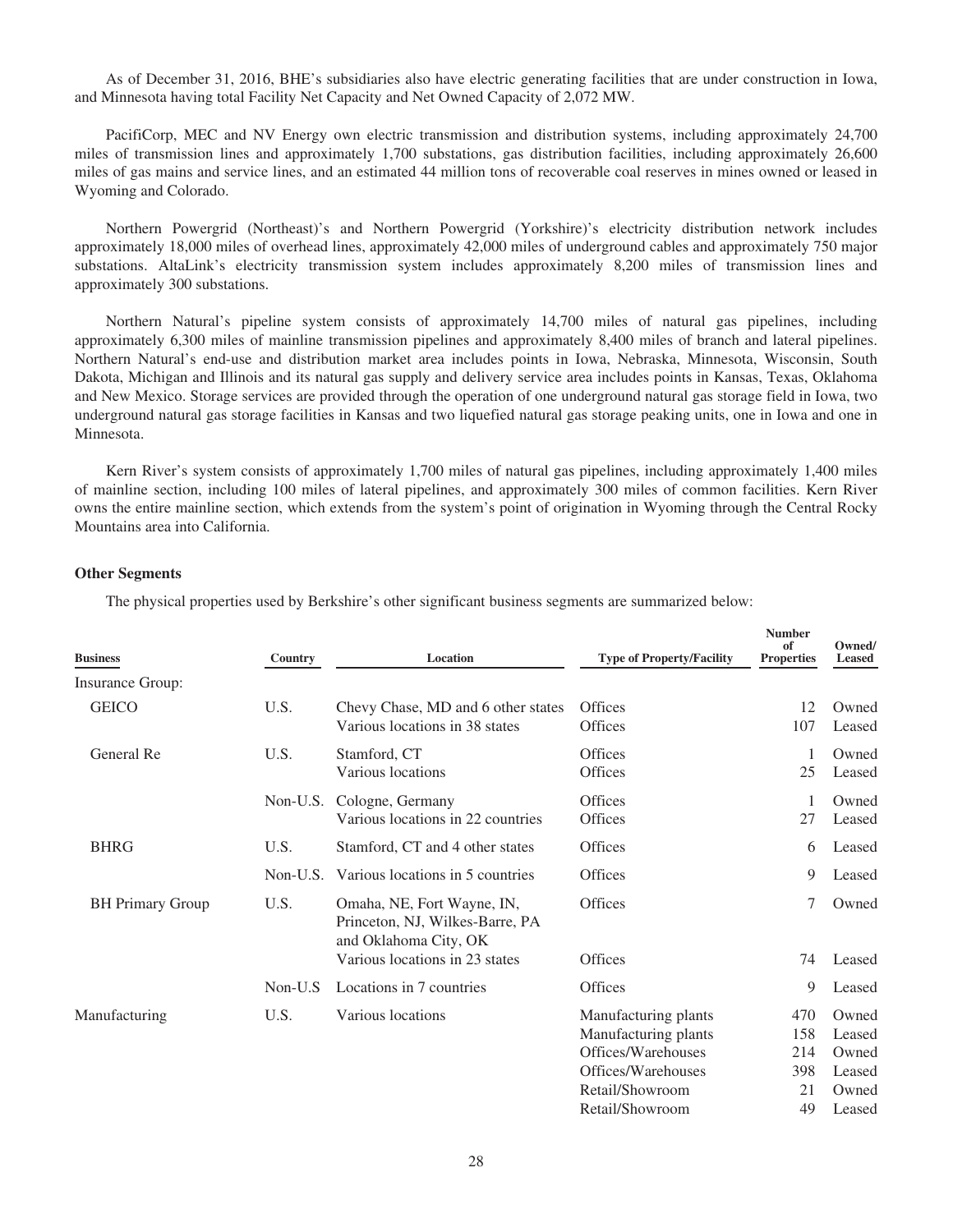| <b>Business</b>     | Country  | Location                                   | <b>Type of Property/Facility</b>                     | <b>Number</b><br>of<br><b>Properties</b> | Owned/<br><b>Leased</b> |
|---------------------|----------|--------------------------------------------|------------------------------------------------------|------------------------------------------|-------------------------|
|                     |          | Non-U.S. Various locations in over 60      | Manufacturing plants                                 | 218                                      | Owned                   |
|                     |          | countries                                  | Manufacturing plants                                 | 141                                      | Leased                  |
|                     |          |                                            | Offices/Warehouses                                   | 62                                       | Owned                   |
|                     |          |                                            | Offices/Warehouses                                   | 533                                      | Leased                  |
|                     |          |                                            | Retail/Showroom                                      | 4                                        | Leased                  |
| Service             | U.S.     | Various locations                          | Training facilities/Hangars                          | 19                                       | Owned                   |
|                     |          |                                            | Training facilities/Hangars                          | 120                                      | Leased                  |
|                     |          |                                            | Offices/Distribution                                 | 56                                       | Owned                   |
|                     |          |                                            | Offices/Distribution                                 | 175                                      | Leased                  |
|                     |          |                                            | Production facilities                                | 26                                       | Owned                   |
|                     |          |                                            | Production facilities                                | $\overline{2}$                           | Leased                  |
|                     |          | Non-U.S. Various locations in 34 countries | Offices/Distribution/<br>Hangars/Training facilities | 19                                       | Owned                   |
|                     |          |                                            | Offices/Distribution/<br>Hangars/Training facilities | 130                                      | Leased                  |
| McLane Company      | U.S.     | Various locations                          | Distribution centers/<br>Offices                     | 57                                       | Owned                   |
|                     |          |                                            | Distribution centers/<br>Offices                     | 36                                       | Leased                  |
| Retailing           | U.S.     | Various locations                          | Offices/Warehouses/Plants                            | 29                                       | Owned                   |
|                     |          |                                            | Offices/Warehouses                                   | 26                                       | Leased                  |
|                     |          |                                            | Retail/Showroom                                      | 143                                      | Owned                   |
|                     |          |                                            | Retail/Showroom                                      | 560                                      | Leased                  |
|                     | Non-U.S. | Germany                                    | Office/Warehouse                                     | $\mathbf{1}$                             | Owned                   |
|                     |          | Locations in 6 countries                   | Retail/Offices                                       | 89                                       | Leased                  |
| Finance & Financial | U.S.     | Various locations                          | Manufacturing plants                                 | 65                                       | Owned                   |
| Products            |          |                                            | Manufacturing plants                                 | 8                                        | Leased                  |
|                     |          |                                            | Offices/Warehouses                                   | 17                                       | Owned                   |
|                     |          |                                            | Offices/Warehouses                                   | 62                                       | Leased                  |
|                     |          |                                            | Leasing/Showroom/Retail                              | 229                                      | Owned                   |
|                     |          |                                            | Leasing/Showroom/Retail                              | 249                                      | Leased                  |
|                     |          |                                            | Housing communities                                  | 101                                      | Owned                   |
|                     |          | Non-U.S. Various locations in 12 countries | Manufacturing plants                                 | 22                                       | Owned                   |
|                     |          |                                            | Manufacturing plants                                 | 14                                       | Leased                  |
|                     |          |                                            | Offices/Warehouses                                   | 4                                        | Owned                   |
|                     |          |                                            | Offices/Warehouses                                   | 20                                       | Leased                  |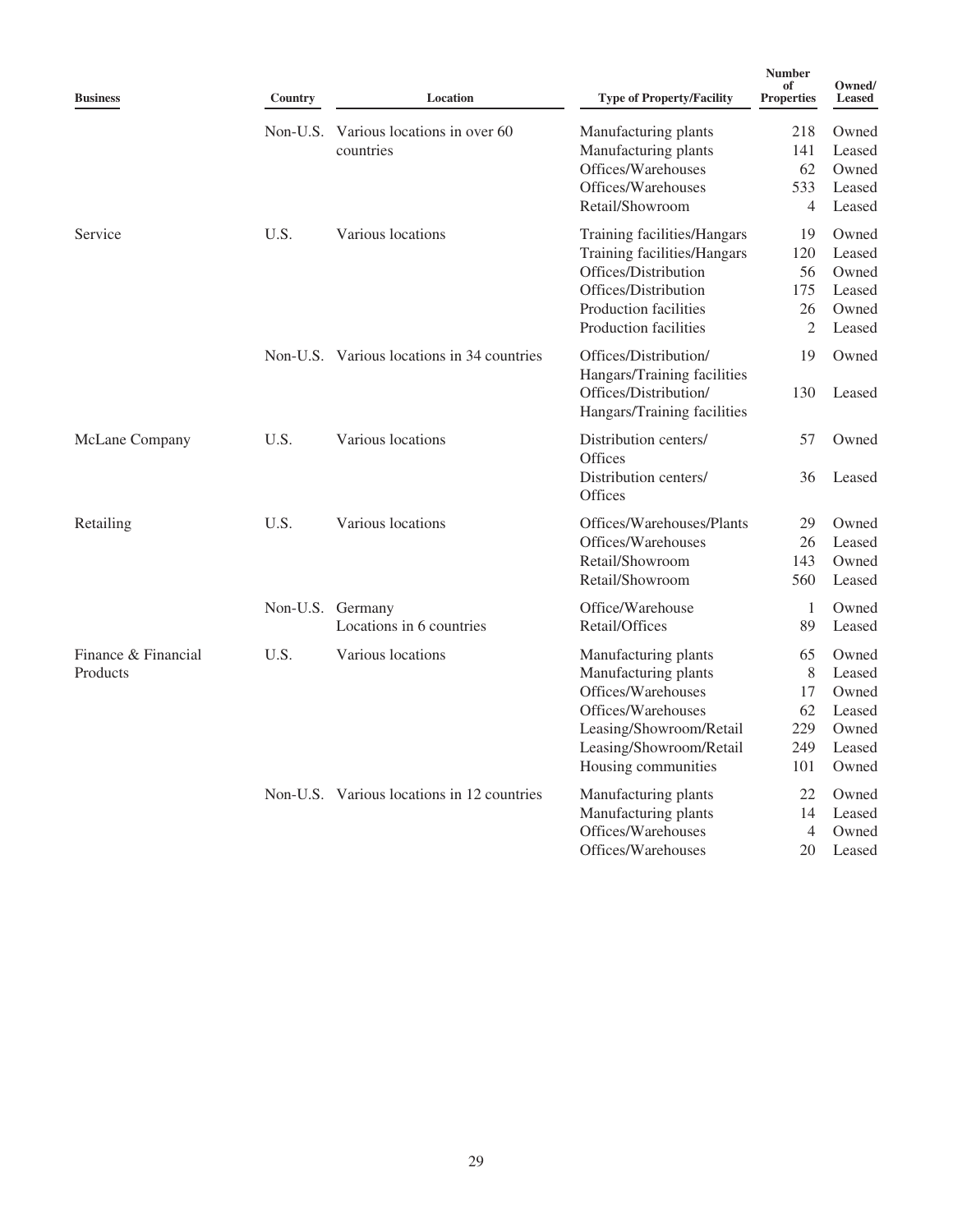# **Item 3. Legal Proceedings**

Berkshire and its subsidiaries are parties in a variety of legal actions that routinely arise out of the normal course of business, including legal actions seeking to establish liability directly through insurance contracts or indirectly through reinsurance contracts issued by Berkshire subsidiaries. Plaintiffs occasionally seek punitive or exemplary damages. We do not believe that such normal and routine litigation will have a material effect on our financial condition or results of operations. Berkshire and certain of its subsidiaries are also involved in other kinds of legal actions, some of which assert or may assert claims or seek to impose fines and penalties. We believe that any liability that may arise as a result of other pending legal actions will not have a material effect on our consolidated financial condition or results of operations.

# **Item 4. Mine Safety Disclosures**

Information regarding the Company's mine safety violations and other legal matters disclosed in accordance with Section 1503 (a) of the Dodd-Frank Reform Act is included in Exhibit 95 to this Form 10-K.

# **Executive Officers of the Registrant**

Following is a list of the Registrant's named executive officers:

| <b>Name</b><br>$\overline{\phantom{a}}$ | Age Position with Registrant | <b>Since</b><br>___ |
|-----------------------------------------|------------------------------|---------------------|
|                                         |                              | 1970                |
|                                         |                              | 1978                |

Each executive officer serves, in accordance with the by-laws of the Registrant, until the first meeting of the Board of Directors following the next annual meeting of shareholders and until a successor is chosen and qualified or until such executive officer sooner dies, resigns, is removed or becomes disqualified. Mr. Buffett and Mr. Munger also serve as directors of the Registrant.

# **Part II**

# **Item 5. Market for Registrant's Common Equity, Related Security Holder Matters and Issuer Purchases of Equity Securities**

# **Market Information**

Berkshire's Class A and Class B common stock are listed for trading on the New York Stock Exchange, trading symbol: BRK.A and BRK.B. The following table sets forth the high and low sales prices per share, as reported on the New York Stock Exchange Composite List during the periods indicated:

|                                                              | 2016           |         |                |        |         | 2015    |                |        |
|--------------------------------------------------------------|----------------|---------|----------------|--------|---------|---------|----------------|--------|
|                                                              | <b>Class A</b> |         | <b>Class B</b> |        | Class A |         | <b>Class B</b> |        |
|                                                              | High           | Low     | High           | Low    | High    | Low     | High           | Low    |
|                                                              |                |         |                |        |         |         |                |        |
| Second Quarter $\dots \dots \dots \dots \dots \dots$ 221,985 |                | 205.074 | 148.03         | 136.65 | 223,012 | 204,800 | 148.57         | 136.08 |
|                                                              |                | 211.500 | 151.05         | 140.95 | 217.100 | 190,007 | 144.69         | 125.50 |
| Fourth Quarter                                               | 250,786        | 213,030 | 167.25         | 141.92 | 207.780 | 192,200 | 138.62         | 127.46 |

# **Shareholders**

Berkshire had approximately 2,300 record holders of its Class A common stock and 20,200 record holders of its Class B common stock at February 15, 2017. Record owners included nominees holding at least 430,000 shares of Class A common stock and 1,300,000,000 shares of Class B common stock on behalf of beneficial-but-not-of-record owners.

### **Dividends**

Berkshire has not declared a cash dividend since 1967.

#### **Common Stock Repurchase Program**

Berkshire's Board of Directors ("Berkshire's Board") has approved a common stock repurchase program under which Berkshire may repurchase its Class A and Class B shares at prices no higher than a 20% premium over the book value of the shares. Berkshire may repurchase shares in the open market or through privately negotiated transactions. Berkshire's Board authorization does not specify a maximum number of shares to be repurchased. However, repurchases will not be made if they would reduce the total value of Berkshire's consolidated cash, cash equivalents and U.S. Treasury Bills holdings below \$20 billion. The repurchase program does not obligate Berkshire to repurchase any dollar amount or number of Class A or Class B shares and there is no expiration date to the program. There were no share repurchases under the program in 2016.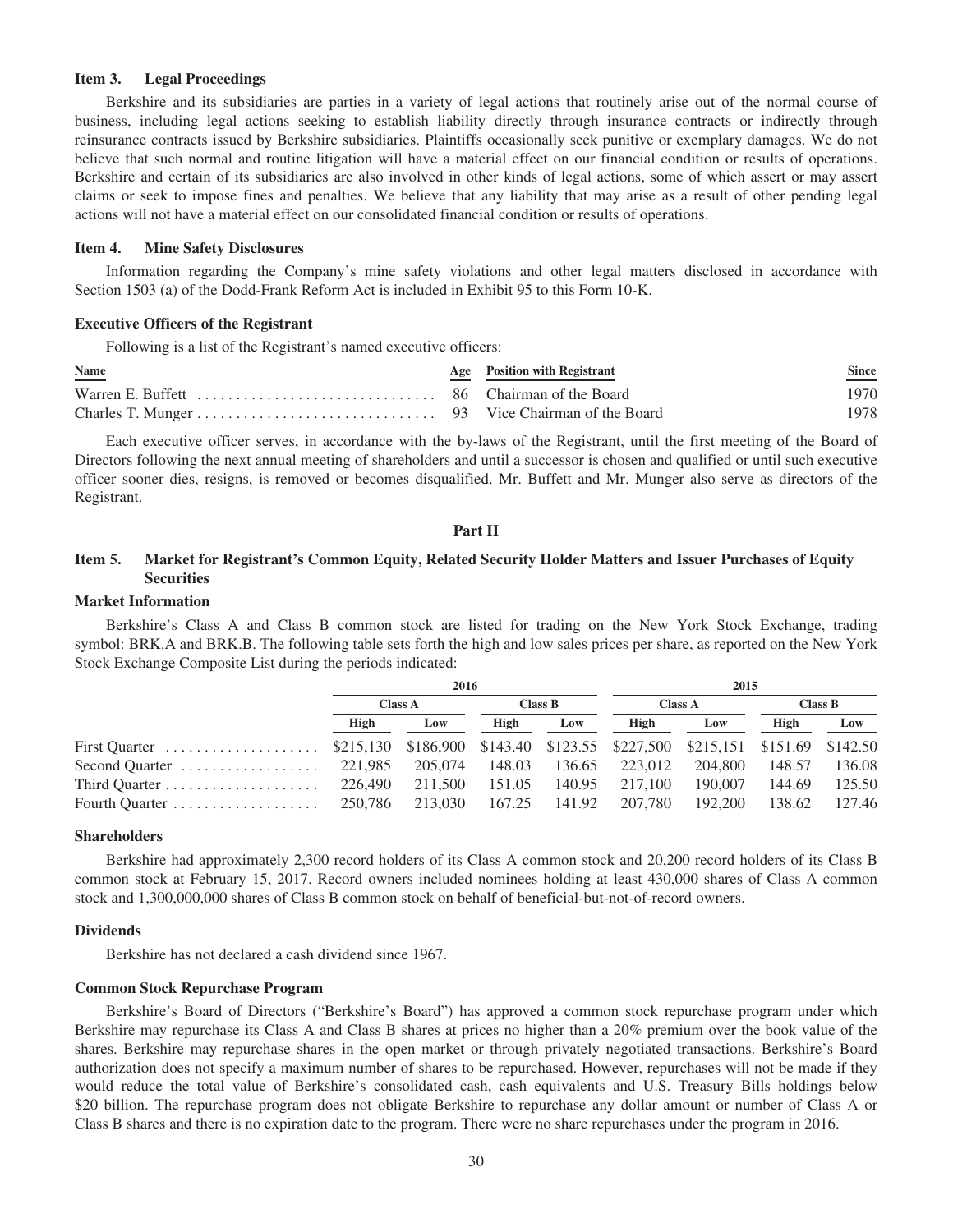# **Selected Financial Data for the Past Five Years**

*(dollars in millions except per-share data)*

| 2016                                                           | 2015      | 2014      | 2013      | 2012        |
|----------------------------------------------------------------|-----------|-----------|-----------|-------------|
|                                                                |           |           |           |             |
| \$45,881                                                       | \$41,294  | \$41,253  | \$ 36,684 | \$34,545    |
| 119.489                                                        | 107,001   | 97,097    | 92,993    | 81,447      |
| 37,542                                                         | 40,004    | 40,690    | 34,757    | 32,582      |
| 4,725                                                          | 5,357     | 5,052     | 5,196     | 4,532       |
|                                                                |           |           |           |             |
| 7,663                                                          | 6,940     | 6,526     | 6,109     | 5,932       |
| 8,304                                                          | 10,347    | 4,081     | 6,673     | 3,425       |
| \$223,604                                                      | \$210,943 | \$194,699 | \$182,412 | \$162,463   |
|                                                                |           |           |           |             |
| Net earnings attributable to Berkshire Hathaway <sup>(1)</sup> | \$24,083  | \$19,872  | \$19,476  | \$14,824    |
|                                                                |           |           |           |             |
| \$14,645                                                       | \$14,656  | \$12,092  | \$11,850  | 8,977<br>S. |
|                                                                |           |           |           |             |
| \$620,854                                                      | \$552,257 | \$525,867 | \$484,624 | \$427,252   |
|                                                                |           |           |           |             |
| 27,175                                                         | 14,599    | 11,854    | 12,396    | 12,970      |
| 59,085                                                         | 57,739    | 55,306    | 46,399    | 35,979      |
| 15,384                                                         | 11,951    | 12,730    | 13,122    | 13,587      |
| 283,001                                                        | 255,550   | 240,170   | 221,890   | 187,647     |
| 1,644                                                          | 1,643     | 1,643     | 1,644     | 1,643       |
|                                                                |           |           |           |             |
| \$172,108                                                      | \$155,501 | \$146,186 | \$134,973 | \$114,214   |
|                                                                |           | \$24,074  |           |             |

*(1) Includes after-tax investment and derivative gains/losses of \$6.5 billion in 2016, \$6.7 billion in 2015, \$3.3 billion in 2014, \$4.3 billion in 2013 and \$2.2 billion in 2012.*

*(2) Represents net earnings per equivalent Class A common share. Net earnings per Class B common share is equal to 1/1,500 of such amount.*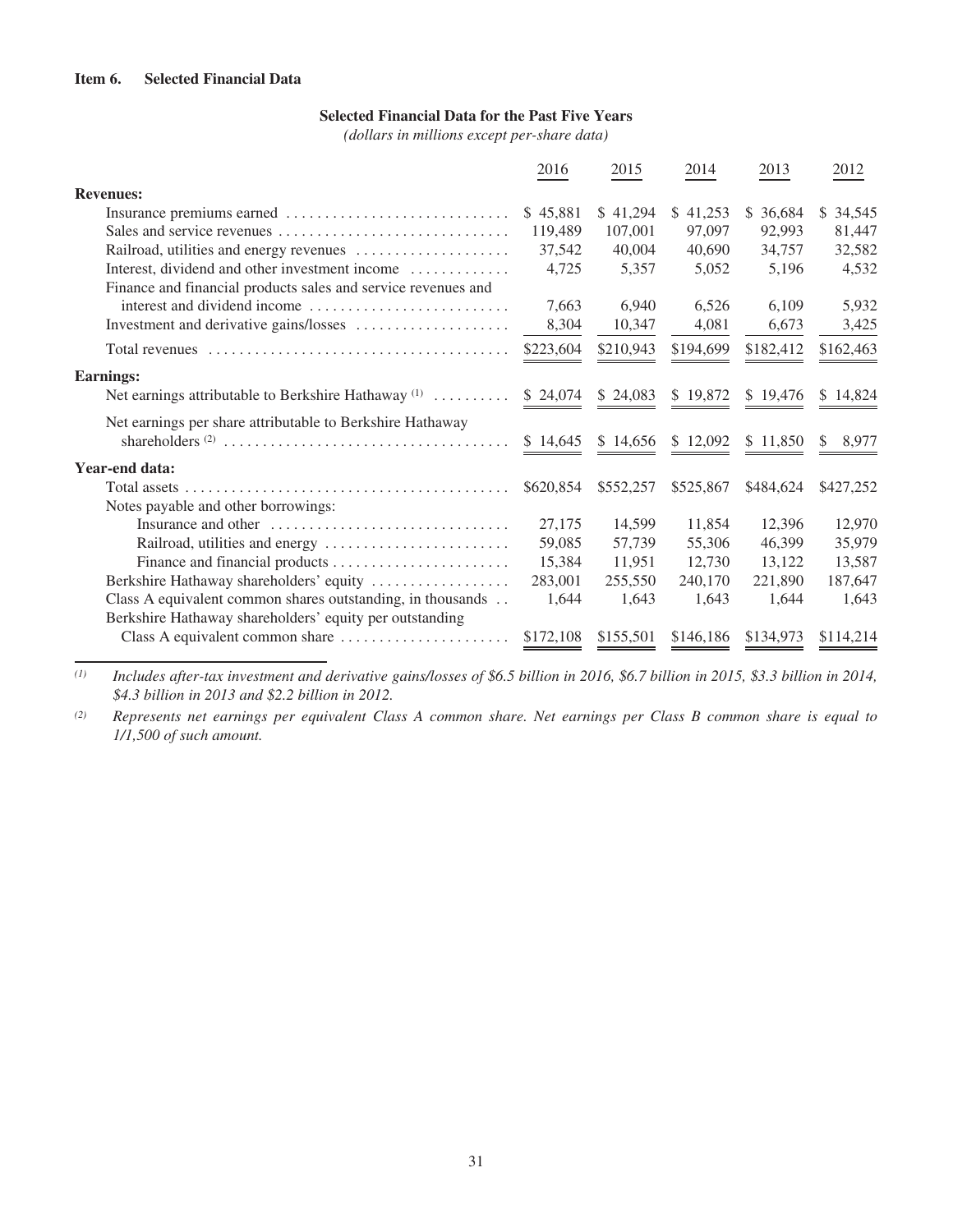## **Item 7. Management's Discussion and Analysis of Financial Condition and Results of Operations**

# **Results of Operations**

Net earnings attributable to Berkshire Hathaway shareholders for each of the past three years are disaggregated in the table that follows. Amounts are after deducting income taxes and exclude earnings attributable to noncontrolling interests (in millions).

|                                                                                                                                             | 2016  | 2015     | 2014     |
|---------------------------------------------------------------------------------------------------------------------------------------------|-------|----------|----------|
|                                                                                                                                             |       | \$1.162  | \$1,692  |
| $Insurance - investment income \dots \dots \dots \dots \dots \dots \dots \dots \dots \dots \dots \dots \dots \dots \dots \dots \dots \dots$ | 3.636 | 3.725    | 3.542    |
|                                                                                                                                             | 3.569 | 4.248    | 3.869    |
|                                                                                                                                             | 2.287 | 2.132    | 1.882    |
|                                                                                                                                             | 5.631 | 4.683    | 4.468    |
|                                                                                                                                             | 1.427 | 1.378    | 1.243    |
|                                                                                                                                             | 6.497 | 6.725    | 3.321    |
|                                                                                                                                             |       | 30       | (145)    |
|                                                                                                                                             |       | \$24,083 | \$19,872 |

Through our subsidiaries, we engage in a number of diverse business activities. We manage our operating businesses on an unusually decentralized basis. There are essentially no centralized or integrated business functions (such as sales, marketing, purchasing, legal or human resources) and there is minimal involvement by our corporate headquarters in the day-to-day business activities of the operating businesses. Our senior corporate management team participates in and is ultimately responsible for significant capital allocation decisions, investment activities and the selection of the Chief Executive to head each of the operating businesses. It also is responsible for establishing and monitoring Berkshire's corporate governance practices, including, but not limited to, communicating the appropriate "tone at the top" messages to employees and associates, monitoring governance efforts, including those at the operating businesses, and participating in the resolution of governancerelated issues as needed. The business segment data (Note 23 to the accompanying Consolidated Financial Statements) should be read in conjunction with this discussion.

Our insurance businesses generated after-tax earnings from underwriting of \$1.4 billion in 2016, an increase of \$208 million from 2015, primarily due to increased earnings from Berkshire Hathaway Reinsurance Group and General Re, partly offset by lower net underwriting gains from primary insurance. Our railroad business generated lower net earnings in 2016, primarily due to a 5.0% decline in unit volume. Earnings of our utilities and energy businesses increased in 2016, attributable to increased pre-tax earnings and a lower effective income tax rate. The increase in after-tax earnings in 2016 as compared to 2015 of our manufacturing, service and retailing businesses was primarily due to earnings from PCC, partly offset by comparatively lower overall earnings from the other businesses within this group.

Our insurance businesses generated after-tax earnings from underwriting of \$1.2 billion in 2015, a decline of \$530 million from 2014, which reflected rising claim costs at GEICO and lower earnings from our reinsurers, partially offset by increased earnings from our other primary insurance operations. Our railroad business generated a 9.8% increase in after-tax earnings in 2015 compared to 2014, reflecting improved service levels and lower fuel costs. After-tax earnings of our utilities and energy businesses in 2015 increased 13.3% over 2014, attributable to the acquisition of AltaLink in December 2014 and higher earnings from several of our other energy businesses. After-tax earnings of our manufacturing, service and retailing businesses in 2015 increased 4.8% over 2014. The positive impacts of business acquisitions and higher earnings from our building products businesses were partly offset by lower earnings from certain of our industrial products and service businesses.

After-tax investment and derivative gains were approximately \$6.5 billion in 2016, \$6.7 billion in 2015 and \$3.3 billion in 2014. After-tax investment gains in 2016 included approximately \$2.7 billion from the disposition or conversion of our Wrigley, Kraft Heinz and Dow preferred stock investments and non-cash gains of approximately \$1.9 billion related to the exchange of P&G common stock for 100% of the common stock of Duracell. After-tax investment and derivative gains in 2015 included non-cash holding gains of approximately \$4.4 billion in connection with our investment in Kraft Heinz common stock. In 2014, after-tax gains included approximately \$2.0 billion related to the exchanges of Phillips 66 common stock and Graham Holdings Company common stock for a specified subsidiary of each of those companies. Derivative contracts contributed after-tax gains of \$488 million in 2016, \$633 million in 2015 and \$329 million in 2014. We believe that investment and derivative gains/losses are often meaningless in terms of understanding our reported results or evaluating our economic performance. Investment and derivative gains and losses have caused and will likely continue to cause significant volatility in our periodic earnings.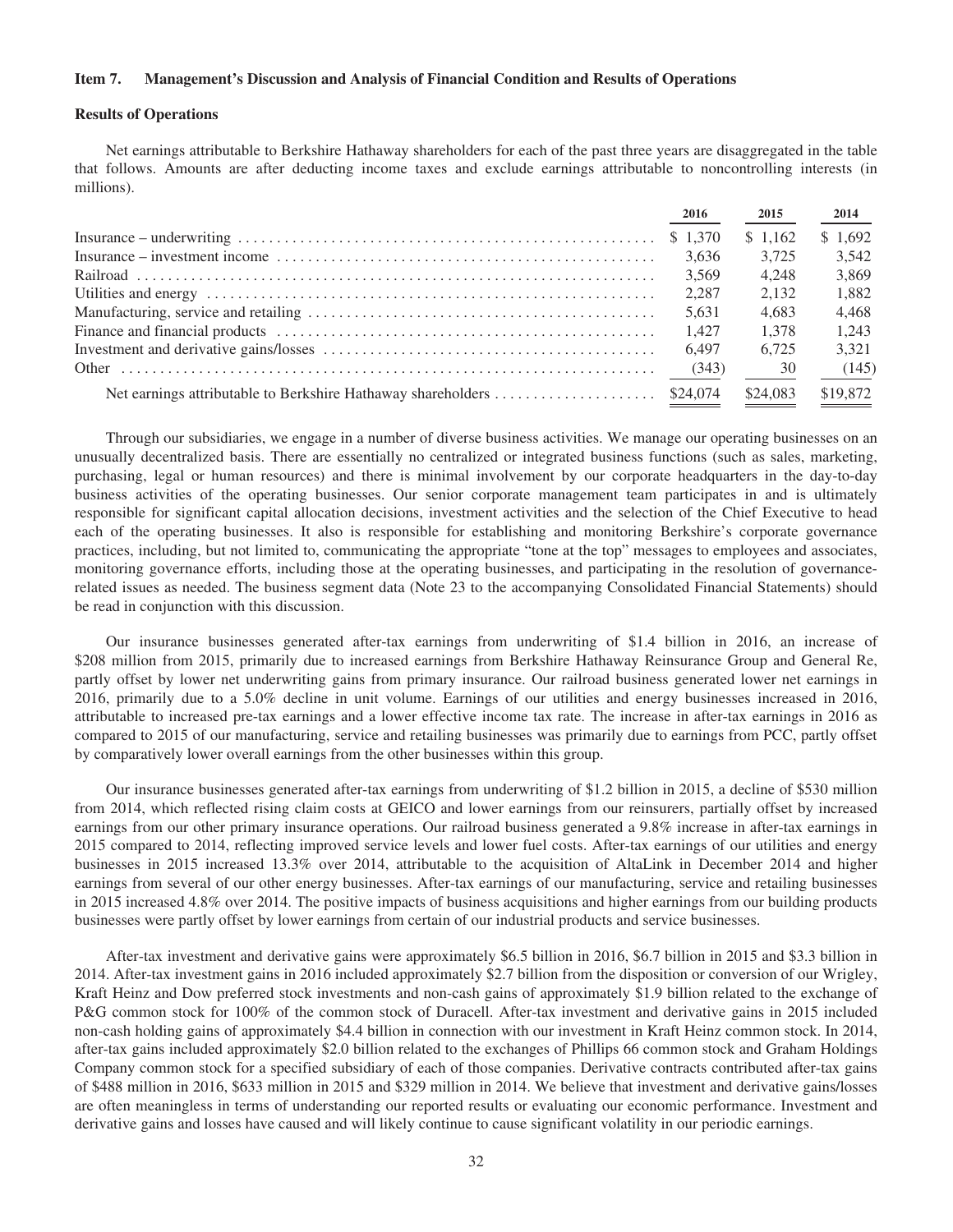# **Management's Discussion and Analysis** *(Continued)*

# *Insurance—Underwriting*

We engage in both primary insurance and reinsurance of property/casualty, life and health risks. In primary insurance activities, we assume defined portions of the risks of loss from persons or organizations that are directly subject to the risks. In reinsurance activities, we assume defined portions of similar or dissimilar risks that other insurers or reinsurers have subjected themselves to in their own insuring activities. Our insurance and reinsurance businesses are GEICO, General Re, Berkshire Hathaway Reinsurance Group ("BHRG") and Berkshire Hathaway Primary Group.

Our management views insurance businesses as possessing two distinct operations – underwriting and investing. Underwriting decisions are the responsibility of the unit managers; investing decisions, with limited exceptions, are the responsibility of Berkshire's Chairman and CEO, Warren E. Buffett. Accordingly, we evaluate performance of underwriting operations without any allocation of investment income or investment gains/losses.

The timing and amount of catastrophe losses can produce significant volatility in our periodic underwriting results, particularly with respect to BHRG and General Re. Our periodic underwriting results may be affected significantly by changes in estimates for unpaid losses and loss adjustment expenses, including amounts established for occurrences in prior years. Actual claim settlements and revised loss estimates will develop over time, which will likely differ from the liabilities recorded as of year-end 2016 of approximately \$76.9 billion. Accordingly, the unpaid loss estimates recorded as of December 31, 2016 will develop upward or downward in future periods, producing a corresponding decrease or increase to pre-tax earnings.

Our periodic underwriting results may also include significant foreign currency transaction gains and losses arising from the changes in the valuation of non-U.S. Dollar denominated reinsurance liabilities of our U.S. based insurance subsidiaries as a result of foreign currency exchange rate fluctuations. Foreign currency exchange rates can be volatile and the resulting impact on our underwriting earnings can be relatively significant.

Underwriting results of our insurance businesses are summarized below (in millions).

|                                    | 2016 | 2015  | 2014  |
|------------------------------------|------|-------|-------|
| Underwriting gain attributable to: |      |       |       |
|                                    |      |       |       |
|                                    | 190  | 132   | 2.77  |
|                                    |      | 421   | 606   |
|                                    |      | 824   | 626   |
|                                    |      | 1.837 | 2,668 |
|                                    |      |       | 976   |
|                                    |      |       |       |

# *GEICO*

GEICO writes private passenger automobile insurance, offering coverages to insureds in all 50 states and the District of Columbia. GEICO's policies are marketed mainly by direct response methods in which most customers apply for coverage directly to the company via the Internet or over the telephone. GEICO's underwriting results are summarized below (in millions).

| 2016   |       | 2015          |       | 2014     |       |
|--------|-------|---------------|-------|----------|-------|
| Amount | $\%$  | <b>Amount</b> | $\%$  | Amount   | $\%$  |
|        |       | \$23,378      |       | \$20,962 |       |
|        | 100.0 | \$22,718      | 100.0 | \$20,496 | 100.0 |
| 21,044 | 82.6  | 18.647        | 82.1  | 15.924   | 77.7  |
|        | 15.6  | 3,611 15.9    |       | 3,413    | 16.6  |
| 25,021 | 98.2  | 22.258        | 98.0  | 19.337   | 94.3  |
|        |       | 460           |       | \$1,159  |       |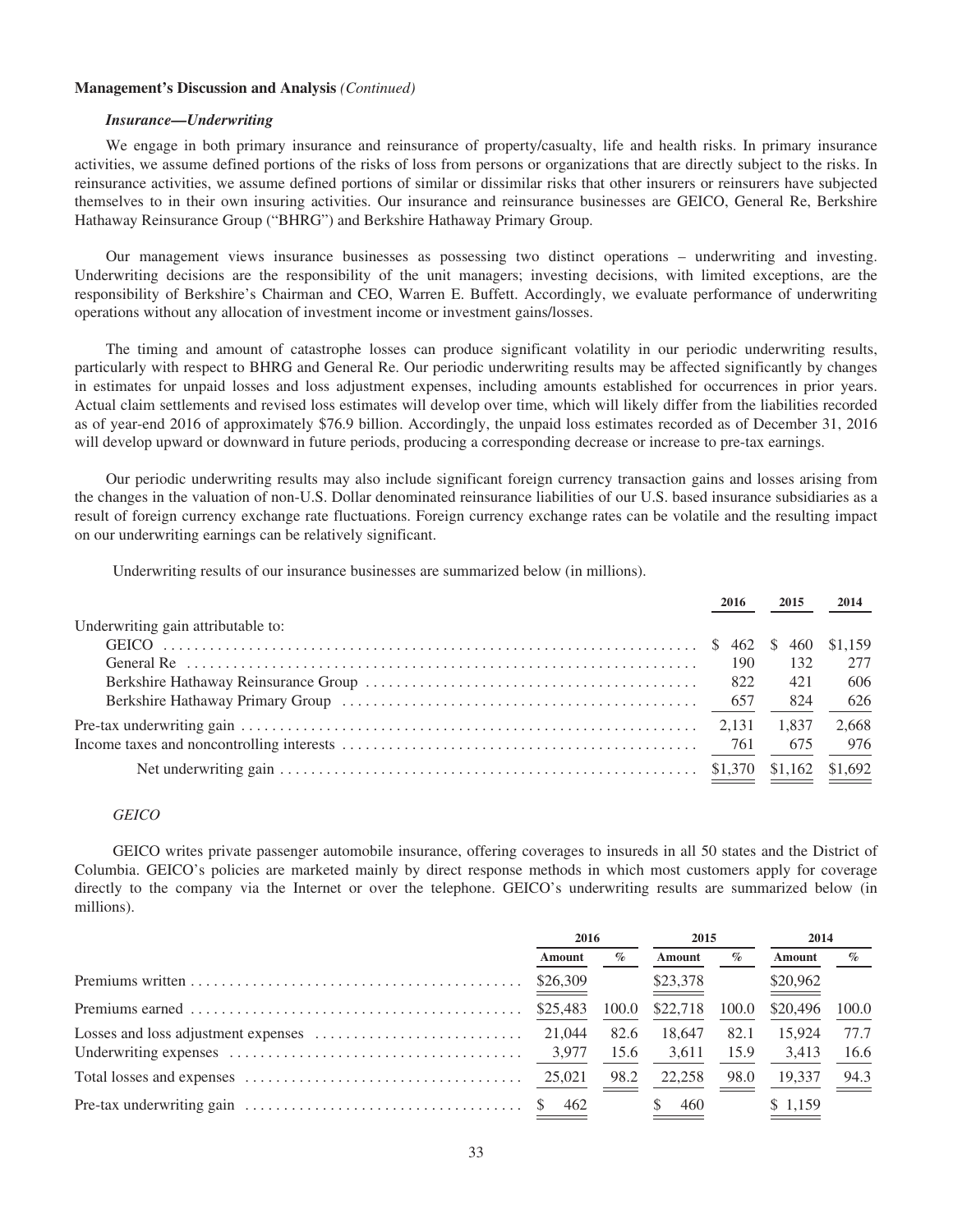# **Management's Discussion and Analysis** *(Continued)*

# *Insurance—Underwriting (Continued)*

Premiums written in 2016 increased 12.5% to \$26.3 billion and premiums earned increased approximately \$2.8 billion (12.2%) compared to 2015. These increases reflected voluntary auto policy-in-force growth of 7% and increased average premiums per auto policy resulting from rate increases, changes in coverage and state and risk mix. Voluntary auto new business sales in 2016 increased 10.9% compared to the prior year. The growth in voluntary auto new business accelerated over the last half of 2016 and, for the year, voluntary auto policies-in-force increased 974,000.

Losses and loss adjustment expenses incurred in 2016 increased \$2.4 billion (12.9%) to \$21.0 billion. In 2016, our loss ratio (the ratio of losses and loss adjustment expenses to earned premiums) increased 0.5 percentage points, reflecting increased storm losses and claims severity, partly offset by the aforementioned premium rate increases. Claims frequencies (claim counts per exposure unit) in 2016 for property damage, collision, bodily injury and personal injury protection (PIP) coverages were relatively unchanged from 2015. Average claims severities were higher in 2016 for bodily injury, physical damage and collision coverages (four to six percent range). In addition, storm-related losses (primarily from hail and flooding) in 2016 were approximately \$423 million compared to \$162 million in 2015.

Underwriting expenses in 2016 were \$4.0 billion, an increase of \$366 million (10.1%) over 2015. Our expense ratio (underwriting expenses to premiums earned) in 2016 decreased 0.3 percentage points compared to 2015. The largest components of underwriting expenses are employee-related expenses (salaries and benefits) and advertising costs. The increase in underwriting expenses reflected the increase in policies-in-force.

Premiums written and earned in 2015 increased 11.5% and 10.8% over 2014. The increases in premiums reflected growth in voluntary auto policies-in-force (5.4%) and rate increases. Voluntary auto new business sales in 2015 exceeded 2014 by about 1%. In 2015, our voluntary auto policies-in-force grew by 707,000 policies.

Losses and loss adjustment expenses incurred in 2015 increased \$2.7 billion (17.1%) over 2014. Our loss ratio was 82.1% in 2015 compared to 77.7% in 2014. Claims frequencies in 2015 increased in all major coverages over 2014, including property damage and collision coverages (three to five percent range), bodily injury coverage (four to six percent range) and PIP (one to two percent range). Average claims severities were also higher in 2015 for property damage and collision coverages (four to five percent range), bodily injury coverage (six to seven percent range) and PIP coverage (two to four percent range). We attributed these increases to miles driven, repair costs (parts and labor) and medical costs, as well as to weather conditions.

Underwriting expenses in 2015 increased 5.8% to \$3.6 billion. During 2015, advertising and employee-related costs grew at a slower rate than premiums. As a result, our expense ratio in 2015 declined 0.7 percentage points compared to 2014.

# *General Re*

General Re conducts a reinsurance business offering property and casualty coverages to clients worldwide through General Reinsurance Corporation, Germany-based General Reinsurance AG, Faraday Holdings in London and other wholly-owned affiliates. We write property and casualty reinsurance primarily on a direct basis, but is also written through brokers and intermediaries. We write life and health reinsurance primarily on a direct basis through General Re Life Corporation and General Reinsurance AG. We strive to generate underwriting profits in essentially all of our product lines. Our management does not evaluate underwriting performance based upon market share and our underwriters are instructed to reject inadequately priced risks. General Re's underwriting results are summarized in the following table (in millions).

| <b>Premiums written</b> |         | <b>Premiums earned</b> |                 |         | <b>Pre-tax underwriting gain (loss)</b> |       |       |       |
|-------------------------|---------|------------------------|-----------------|---------|-----------------------------------------|-------|-------|-------|
| 2016                    | 2015    | 2014                   | 2016            | 2015    | 2014                                    | 2016  | 2015  | 2014  |
| \$2,560 \$2,725         |         | \$3,257                | \$2,569         | \$2,805 | \$3,103                                 | \$117 | \$150 | \$204 |
| 3.069                   | 3.165   | 3.161                  | 3.068           | 3.170   | 3.161                                   |       | (18)  |       |
| \$5,629                 | \$5,890 |                        | \$6,418 \$5,637 | \$5,975 | \$6,264                                 | \$190 | \$132 | \$277 |
|                         |         |                        |                 |         |                                         |       |       |       |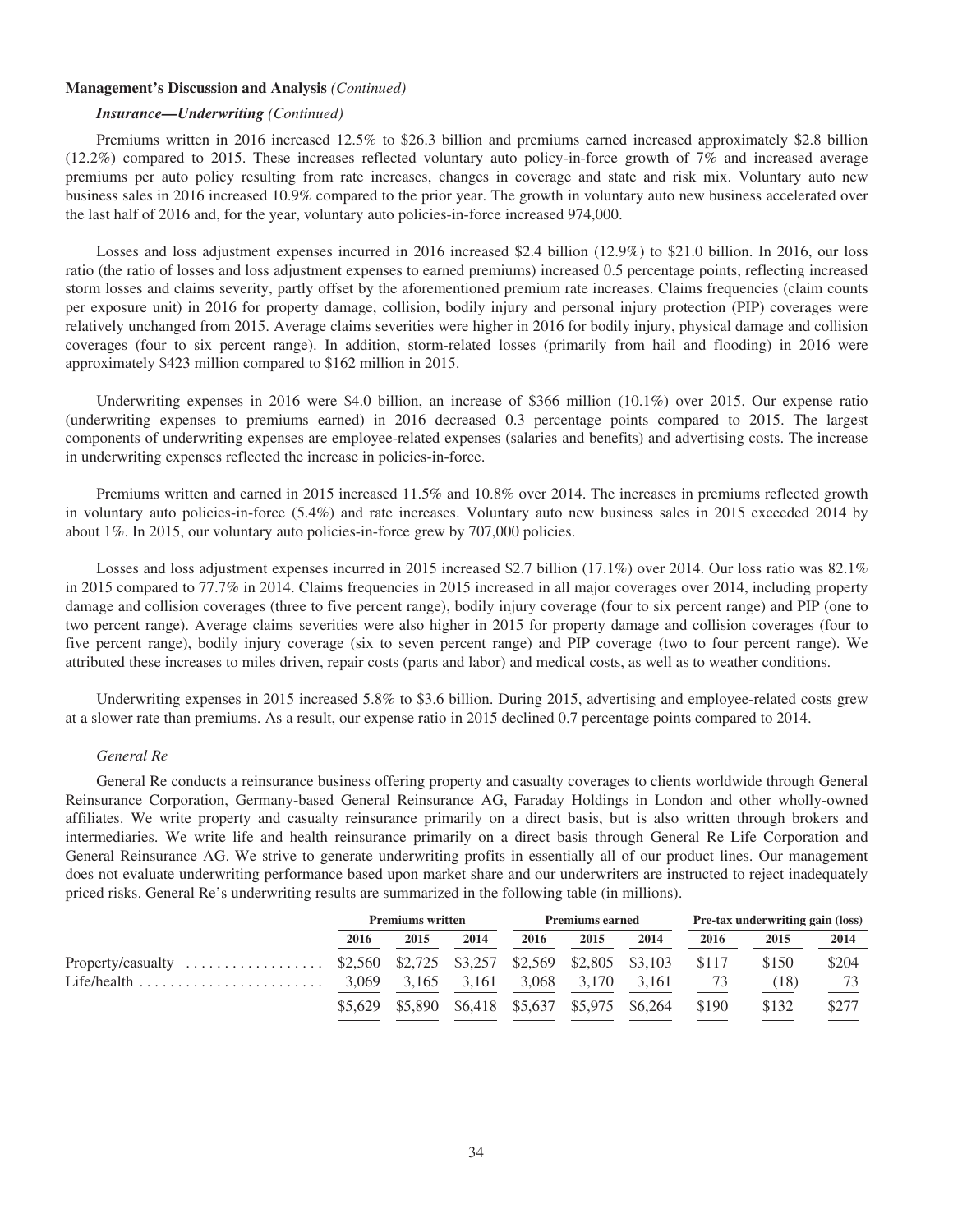### *Insurance—Underwriting (Continued)*

## *Property/casualty*

In 2016, property/casualty premiums written declined \$165 million (6%) and premiums earned declined \$236 million (8%) compared to 2015, primarily due to lower volume in direct and broker market business, and to a lesser degree, unfavorable foreign currency exchange rate changes. Insurance industry capacity remains high and price competition in most property/ casualty reinsurance markets persists. We continue to decline business when we believe prices are inadequate. However, we remain prepared to write substantially more business when appropriate prices can be attained.

Our property/casualty business produced pre-tax underwriting gains of \$117 million in 2016 and \$150 million in 2015. Results included pre-tax underwriting gains from property business of \$211 million in 2016, a decline of \$78 million compared to 2015. The decline was primarily due to lower gains from reductions of estimated losses on prior years' property business. There were no significant catastrophe or large property losses in each of the past three years.

Our casualty/workers' compensation business produced pre-tax underwriting losses of \$94 million in 2016 and \$139 million in 2015. Underwriting results in each year included net losses on current year business and charges for recurring discount accretion on workers' compensation liabilities and deferred charge amortization on retroactive reinsurance contracts, partially offset by gains from reductions of estimated losses on prior years' business. Discount accretion and deferred charge amortization produced pre-tax underwriting losses of \$89 million in 2016 and \$94 million in 2015. Casualty losses tend to be long-tailed and the favorable loss experience is not a guarantee that the current ultimate liability estimates will develop favorably in the future.

In 2015, property/casualty premiums written declined \$532 million (16%), while premiums earned decreased \$298 million (10%) compared to 2014. Adjusting for changes in foreign currency exchange rates, premiums written and earned in 2015 declined 9% and 2% compared to 2014. Our premium volume declined in both the direct and broker markets worldwide.

Our property/casualty business produced pre-tax underwriting gains of \$150 million in 2015 and \$204 million in 2014. In 2015, our property business generated pre-tax underwriting gains of \$289 million compared to \$445 million in 2014. The comparative decrease in underwriting gains reflected an increase in the current accident year loss ratio, primarily attributable to a relative increase in reported losses. Our casualty/workers' compensation business produced pre-tax underwriting losses of \$139 million in 2015 and \$241 million in 2014. Underwriting results in each year included net losses on current year business, partly offset by gains from reductions of estimated losses on prior years' business. The reductions of prior years' losses were net of recurring charges for discount accretion on workers' compensation liabilities and deferred charge amortization on retroactive reinsurance contracts of \$94 million in 2015 and \$97 million in 2014.

#### *Life/health*

Life/health premiums earned in 2016 decreased 3% compared to 2015. Adjusting for changes in foreign currency exchange rates, premiums earned in 2016 were relatively unchanged from 2015, as growth in the United Kingdom and Asia markets was offset by a decline in Canada. Our life/health business produced pre-tax underwriting gains of \$73 million in 2016 compared to losses of \$18 million in 2015. In 2016, underwriting results reflected increased underwriting gains from our international life business, lower claim severity in North America, and lower losses from changes in actuarial assumptions related to long-term care business.

Life/health premiums written and earned in 2015 were relatively unchanged from 2014. However, adjusting for changes in foreign currency exchange rates, premiums earned in 2015 increased \$266 million (8%) as compared to 2014. In 2015, life business increased across a number of non-U.S. markets, particularly in Canada and Asia. Our life/health business produced aggregate pre-tax underwriting losses in 2015 of \$18 million compared to gains of \$73 million in 2014. Our North American long-term care business generated increased underwriting losses of \$77 million in 2015 compared to 2014 due primarily to increased reserves from estimated premium deficiencies. We also experienced higher frequency and severity of losses in North American individual life business in 2015, partially offset by increased underwriting gains from international life business.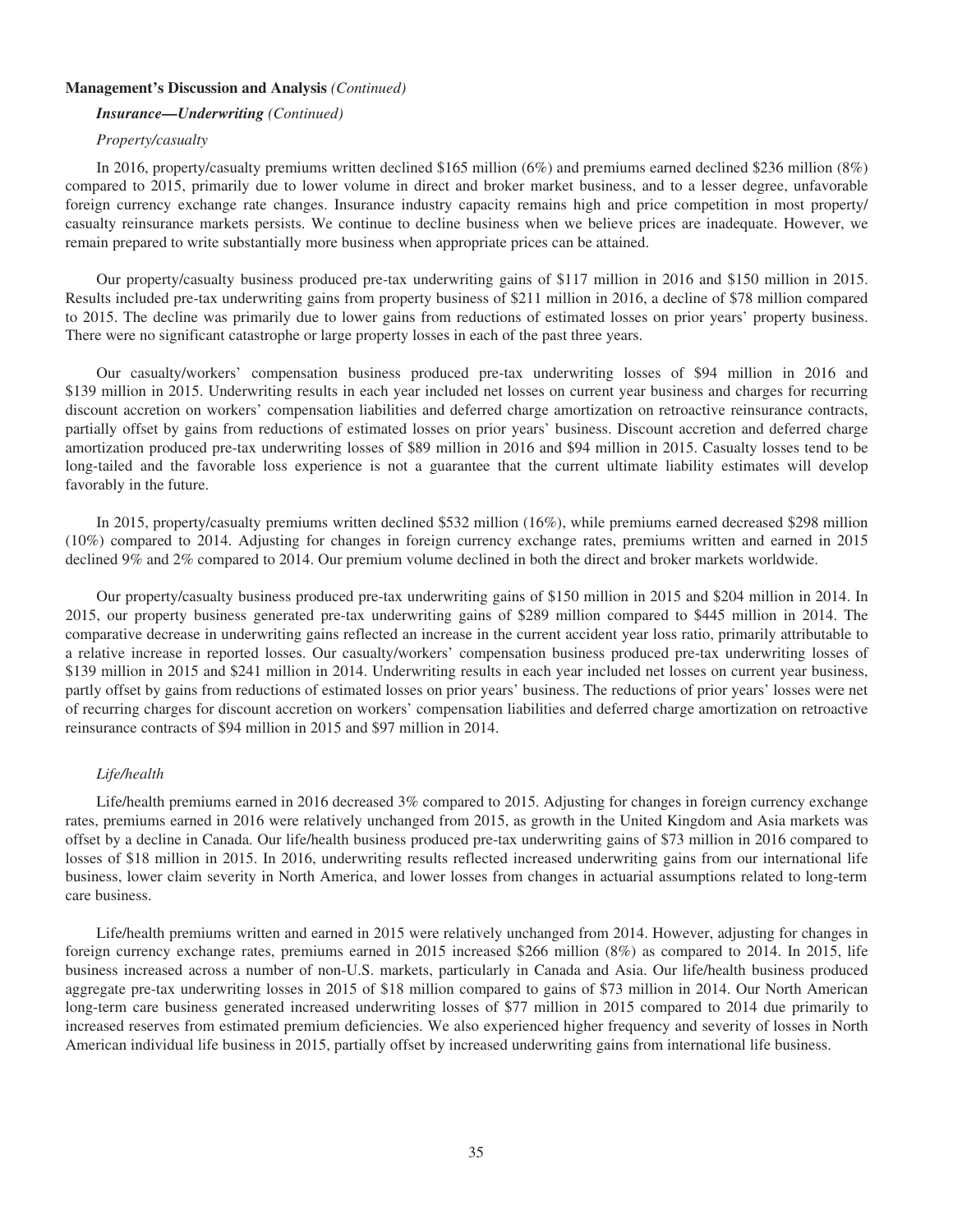## *Insurance—Underwriting (Continued)*

## *Berkshire Hathaway Reinsurance Group*

BHRG underwrites excess-of-loss reinsurance and quota-share coverages on property and casualty risks for insurers and reinsurers worldwide, including property catastrophe insurance and reinsurance. BHRG also writes retroactive reinsurance on property/casualty exposures as well as life reinsurance and periodic payment annuity business. A summary of BHRG's underwriting results follows (in millions).

|      | <b>Premiums written</b> |                                                         |      | <b>Premiums earned</b> |         |      | Pre-tax underwriting gain (loss) |        |
|------|-------------------------|---------------------------------------------------------|------|------------------------|---------|------|----------------------------------|--------|
| 2016 | 2015                    | 2014                                                    | 2016 | 2015                   | 2014    | 2016 | 2015                             | 2014   |
|      |                         |                                                         |      |                        |         |      | \$944 \$1.411                    |        |
|      |                         |                                                         |      |                        | 5 3,371 | (49) | (469)                            | (632)  |
|      |                         |                                                         |      |                        |         | 104  | (54)                             | (173)  |
|      |                         | \$8,288 \$7,493 \$10,149 \$8,504 \$7,207 \$10,116 \$822 |      |                        |         |      | \$421                            | \$ 606 |

## *Property/casualty*

Premiums earned in 2016 increased \$233 million (5.3%) reflecting an increase from the 10-year, 20% quota-share contract with Insurance Australia Group Ltd. ("IAG"), which became effective on July 1, 2015, partly offset by declines from property catastrophe and other quota-share business. The IAG quota-share contract represented 37% of our property/casualty earned premiums in 2016. Our premium volume is generally constrained for most property/casualty reinsurance coverages as rates, in our view, are generally inadequate. Consistent with General Re, we have the capacity and desire to write more business when appropriate pricing can be attained.

Our property/casualty business generated pre-tax underwriting gains of \$767 million in 2016 and \$944 million in 2015. The decline in pre-tax underwriting gains in 2016 was primarily due to a comparative decline in gains from reductions of estimated prior years' loss reserves. We experienced no significant catastrophe loss events during the last three years.

Premiums written and earned in 2015 increased \$605 million (15%) and \$352 million (9%), respectively, compared to 2014. These increases were primarily attributable to the IAG quota-share contract, partially offset by lower property catastrophe, property quota-share and London facilities volume. The property/casualty business generated pre-tax underwriting gains in 2015 of \$944 million compared to \$1.4 billion in 2014. Underwriting results in 2015 included comparatively lower gains from property catastrophe reinsurance and comparatively lower gains from reductions of estimated prior years' loss reserves.

## *Retroactive reinsurance*

We periodically write retroactive reinsurance contracts, which provide indemnification of losses and loss adjustment expenses with respect to past loss events. Retroactive reinsurance premiums earned in 2016 primarily derived from three new contracts, including \$670 million from a contract with Hartford Fire Insurance Company covering the adverse development of certain asbestos and pollution claims losses, subject to an aggregate limit of \$1.5 billion. Premiums earned in 2014 included \$3 billion from a contract with Liberty Mutual Insurance Company ("LMIC"), which covers claim liabilities from specified asbestos and environmental exposures under policies incepting before 2005, and workers' compensation occurrences arising before 2014.

Pre-tax underwriting results from certain retroactive reinsurance contracts include gains/losses associated with the re-measurement of foreign currency denominated liabilities due to changes in exchange rates. Such gains were \$392 million in 2016, \$150 million in 2015 and \$273 million in 2014 and primarily related to strengthening of the U.S. Dollar versus the Great Britain Pound ("GBP") and the Euro. Before such gains, retroactive reinsurance contracts produced pre-tax losses of \$441 million in 2016, \$619 million in 2015 and \$905 million in 2014, attributable to deferred charge amortization and changes in the timing and amount of ultimate losses.

The underwriting results of retroactive reinsurance include the periodic amortization of deferred charge assets established in connection with these contracts. At the inception of a contract, we recognize deferred charge assets for the excess, if any, of the estimated ultimate losses payable over the premiums earned. We subsequently amortize the deferred charges over the estimated claims payment period based on estimates of the timing and amount of future loss payments. Amortization charges and deferred charge adjustments resulting from changes to the estimated timing and amount of future loss payments are included in earnings.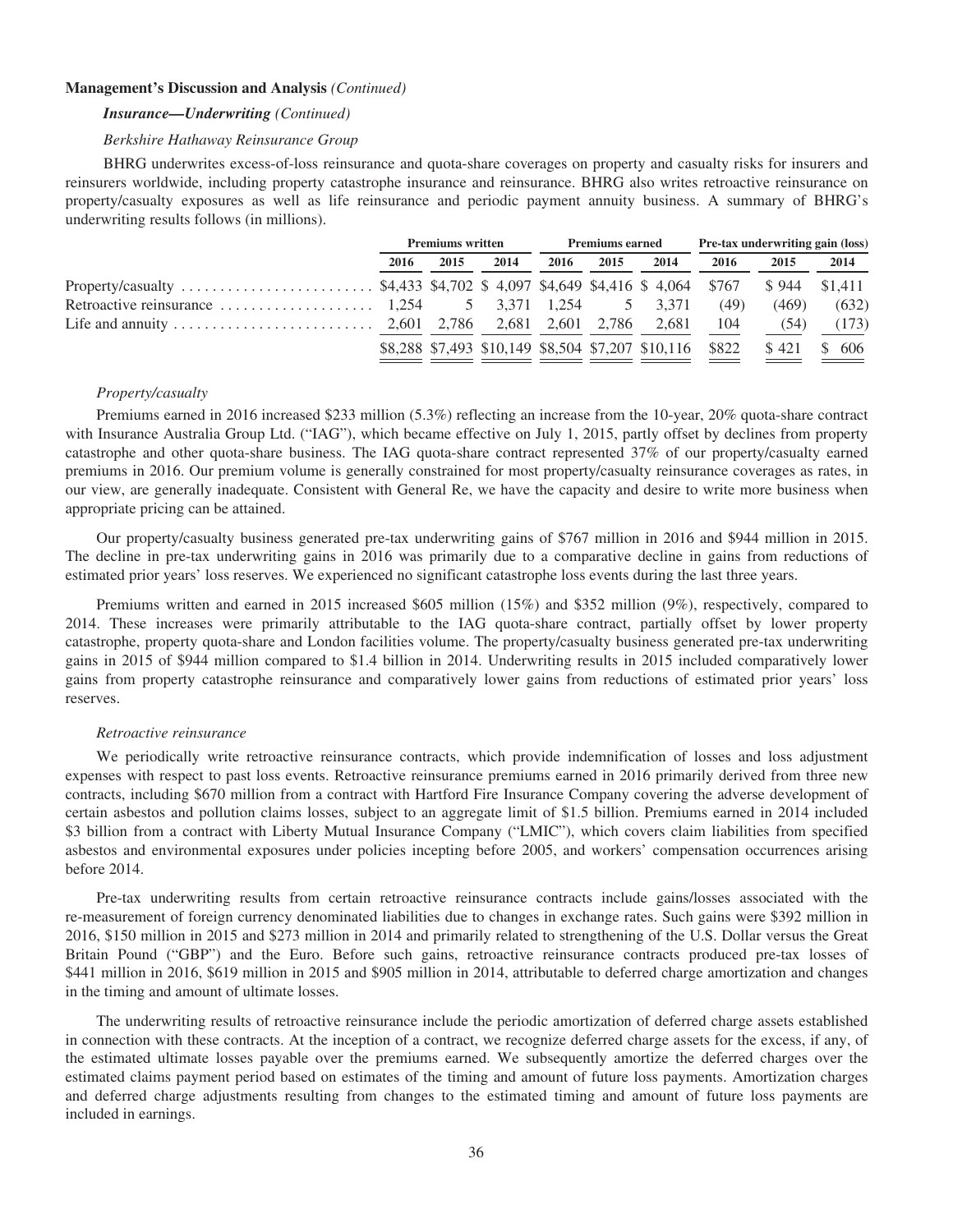*Insurance—Underwriting (Continued) Berkshire Hathaway Reinsurance Group (Continued) Retroactive reinsurance (Continued)*

Changes in estimated ultimate liabilities for contracts written in prior years were relatively insignificant in 2016, whereas during each of the prior two years, we increased estimated ultimate liabilities approximately \$550 million in 2015 and \$825 million in 2014 for contracts written in prior years. We also reevaluated the timing of future payments of remaining liabilities, which produced changes to unamortized deferred charges. These increases in estimated ultimate liabilities, net of related deferred charge adjustments, produced incremental pre-tax underwriting losses of approximately \$90 million in 2015 and \$450 million in 2014.

As discussed in Note 25 to the accompanying Consolidated Financial Statements, we entered into a retroactive reinsurance agreement with affiliates of American International Group, Inc. (collectively, "AIG") in January 2017. Our premiums with respect to this contract are about \$10 billion and our net aggregate limit is \$20 billion.

Gross unpaid losses assumed under retroactive reinsurance contracts were approximately \$24.7 billion at December 31, 2016 and \$23.7 billion at December 31, 2015. Unamortized deferred charges related to such reinsurance contracts were approximately \$8.0 billion at December 31, 2016 and \$7.6 billion at December 31, 2015. We currently estimate pre-tax losses in 2017 from deferred charge amortization of approximately \$950 million, including approximately \$375 million related to the new AIG agreement.

## *Life and annuity*

A summary BHRG's life and annuity underwriting results follows (in millions).

|      | <b>Pre-tax underwriting gain (loss)</b><br><b>Premiums earned</b> |                                   |      |           |         |
|------|-------------------------------------------------------------------|-----------------------------------|------|-----------|---------|
| 2016 | 2015                                                              | 2014                              | 2016 | 2015      | 2014    |
|      |                                                                   |                                   |      | $\$(202)$ | \$(197) |
|      |                                                                   |                                   |      | (45)      | (23)    |
|      | 19                                                                | 21                                | 231  | 193       | 47      |
|      |                                                                   | $$2,601$ $$2,786$ $$2,681$ $$104$ |      | \$ (54)   | \$(173) |

Premiums earned in 2016 from periodic payment annuity contracts decreased \$204 million (15.9%) compared to 2015. The decrease reflected the effect of a large reinsurance contract in 2015 that generated premiums of \$425 million, which more than offset a comparative increase in direct business. There were no periodic payment annuity reinsurance contracts in 2016.

Generally, we receive premiums under periodic payment annuity contracts in full at inception and we make annuity payments over time, often extending for decades. At inception, we discount annuity liabilities for time value and recognize no gains or losses in earnings. Pre-tax underwriting losses are recognized over the annuity payment period from the recurring accretion of discounted annuity liabilities.

Periodic payment annuity contracts generated pre-tax underwriting losses of \$128 million in 2016, \$202 million in 2015 and \$197 million in 2014. Liabilities under certain contracts of a U.S. subsidiary are denominated in foreign currencies, most significantly the GBP. Changes in the exchange rates produce changes in the values of related liabilities, which are reflected in underwriting results. Exchange rate changes resulted in pre-tax gains of \$313 million in 2016, \$103 million in 2015 and \$102 million in 2014.

Before foreign currency exchange rate changes, pre-tax underwriting losses from annuity contracts were \$441 million in 2016, \$305 million in 2015 and \$299 million in 2014. The increase in underwriting losses in 2016 reflected increased liabilities from new business and the impact of lower interest rates, which increased expected future loss payments under reinsurance contracts. Discounted annuity liabilities were approximately \$9.8 billion at December 31, 2016 and \$8.7 billion at December 31, 2015. The weighted average interest rate of these contracts was approximately 4.1% as of December 31, 2016.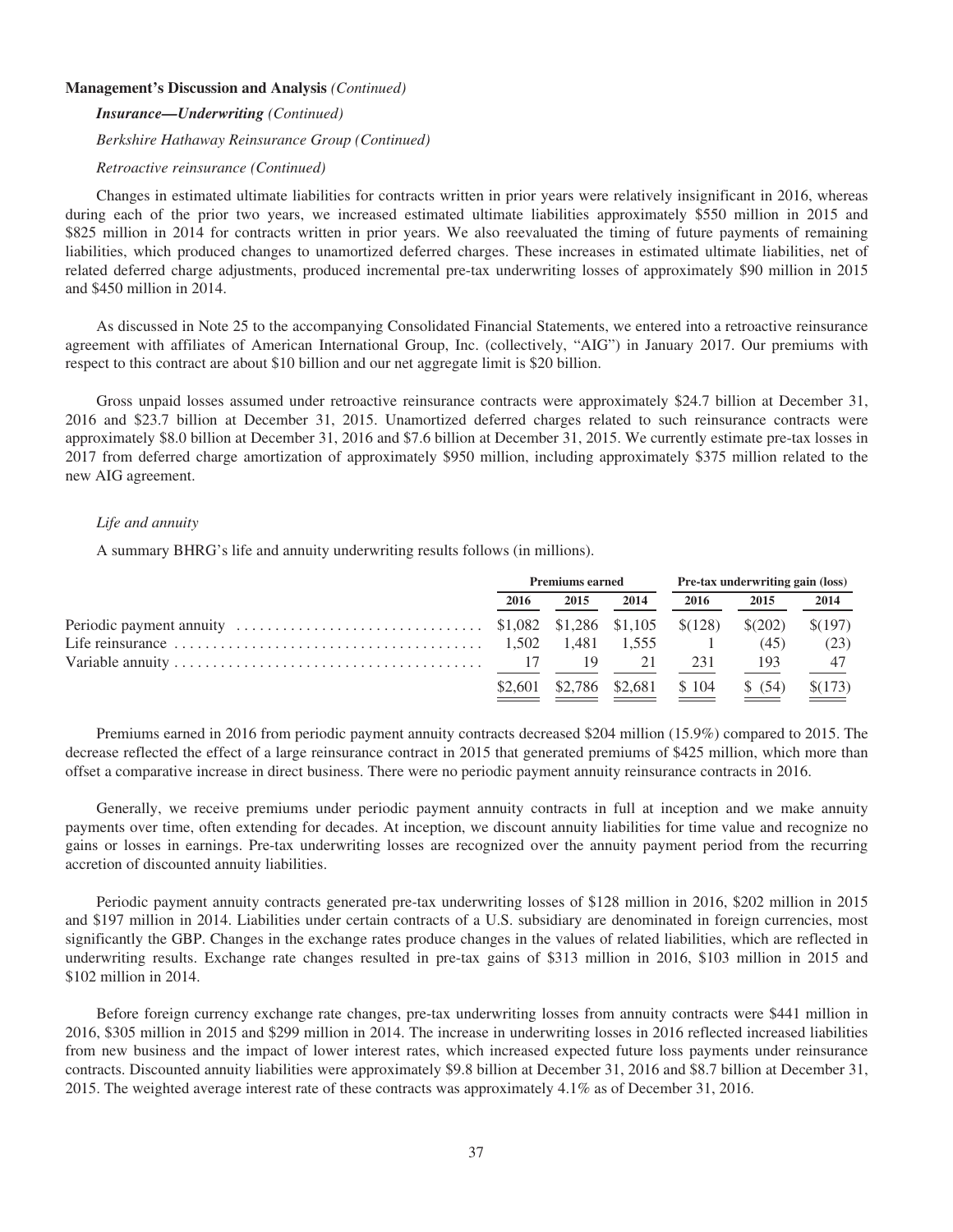### *Insurance—Underwriting (Continued)*

*Berkshire Hathaway Reinsurance Group (Continued)*

#### *Life and annuity (Continued)*

Life reinsurance premiums increased 1.4% in 2016 compared to 2015, which declined 4.8% compared to 2014. The life reinsurance business produced near break-even results in 2016 and a pre-tax loss of \$45 million in 2015. Underwriting losses in 2015 included losses of \$53 million incurred in connection with certain terminated business.

Our variable annuity business primarily consists of reinsurance contracts that provide guarantees on closed blocks of variable annuity business written by other insurers. Our pre-tax underwriting gains in each period of the past three years reflected changes in liabilities for guaranteed benefits, which were affected by changes in securities markets and interest rates, as well as from the periodic amortization of expected profit margins included in our liability estimates.

#### *Berkshire Hathaway Primary Group*

The Berkshire Hathaway Primary Group ("BH Primary") consists of a wide variety of independently managed insurance underwriting businesses that primarily provide a variety of commercial insurance solutions, including healthcare malpractice, workers' compensation, automobile, general liability, property and various specialty coverages for small, medium and large clients. The largest of these insurers include the MedPro Group, National Indemnity Company ("NICO Primary"), Berkshire Hathaway Homestate Companies ("BHHC"), Berkshire Hathaway Specialty Insurance ("BH Specialty") and Berkshire Hathaway GUARD Insurance Companies ("GUARD"). Other BH Primary insurers include U.S. Liability Insurance Company, Applied Underwriters and Central States Indemnity Company.

| 2016    |       | 2015          |                             | 2014    |       |
|---------|-------|---------------|-----------------------------|---------|-------|
| Amount  | $\%$  | <b>Amount</b> | $\mathcal{O}_{\mathcal{O}}$ | Amount  | $\%$  |
| \$6,684 |       | \$5,906       |                             | \$4,904 |       |
| \$6,257 | 100.0 | \$5,394       | 100.0                       | \$4,377 | 100.0 |
| 3.864   | 61.8  | 3.070         | 56.9                        | 2.608   | 59.6  |
|         | 27.7  | 1,500         | 27.8                        | 1,143   | 26.1  |
| 5,600   | 89.5  | 4.570         | 84.7                        | 3.751   | 85.7  |
|         |       | \$ 824        |                             | \$626   |       |

BH Primary premiums written and earned in 2016 increased 13.2% and 16.0%, respectively, compared to 2015. The increases were primarily attributable to volume increases from BH Specialty, MedPro Group, BHHC and GUARD. Premiums written and earned in 2015 increased 20.4% and 23.2%, respectively, over the prior year. The increases were primarily attributable to volume increases from BH Specialty, NICO Primary, BHHC and GUARD. BH Primary's combined loss ratios were 61.8% in 2016, 56.9% in 2015 and 59.6% in 2014. The comparative increase in the loss ratio in 2016 reflected comparative declines in favorable loss development of prior years' loss events and higher loss ratios on current year business. While our claims development has been favorable in recent years, our primary insurers write considerable amounts of healthcare malpractice, general liability and workers' compensation business, which can have extended claim-tails. It should not be assumed that the current claim experience or underwriting results will continue into the future.

#### *Insurance—Investment Income*

A summary of net investment income generated from investments held by our insurance operations follows (in millions).

|                                                                                                                                 | 2016 | 2015              | 2014    |
|---------------------------------------------------------------------------------------------------------------------------------|------|-------------------|---------|
| Interest income $\dots \dots \dots \dots \dots \dots \dots \dots \dots \dots \dots \dots \dots \dots \dots \dots$ \$ 930 \$ 888 |      |                   | \$1,009 |
|                                                                                                                                 |      | 3,662             | 3,348   |
|                                                                                                                                 |      | 4.550             | 4,357   |
|                                                                                                                                 |      | 825               | 815     |
|                                                                                                                                 |      | $$3,725$ $$3,542$ |         |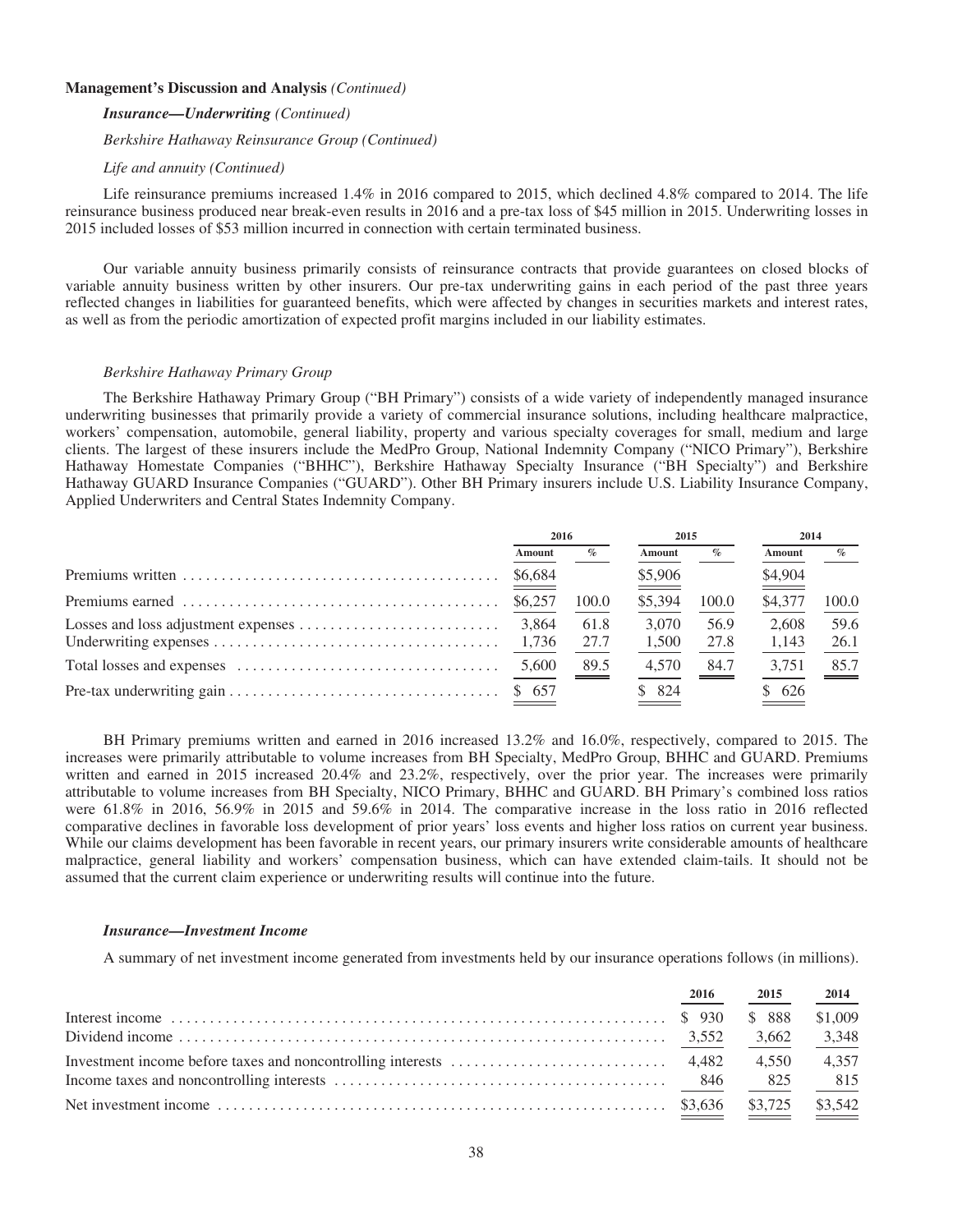## *Insurance—Investment Income (Continued)*

Pre-tax investment income declined \$68 million (1.5%) in 2016 compared to 2015, reflecting lower dividend income attributable to portfolio changes, partly offset by an increase in interest income. We continue to hold significant cash, cash equivalents and U.S. Treasury Bills earning very low yields, although such yields in 2016 were higher than in 2015. We believe that maintaining ample liquidity is paramount and we insist on safety over yield with respect to such balances. In December 2016, Dow exercised its option to convert our \$3 billion Dow preferred stock investment into common stock. Prior to its conversion, we received dividends of \$255 million per annum.

Interest earned declined \$121 million (12%) in 2015 versus 2014. The reduction reflected the maturities and dispositions of fixed maturity securities with higher interest rates. Dividend income increased \$314 million (9%) in 2015 versus 2014. Dividend income in 2015 included income from our investment in Restaurant Brands International, Inc. 9% Preferred Stock (\$3 billion stated value), which was acquired in December 2014.

Invested assets of our insurance businesses derive from shareholder capital, including reinvested earnings, and from net liabilities under insurance contracts or "float." The major components of float are unpaid losses, life, annuity and health benefit liabilities, unearned premiums and other liabilities to policyholders less premium and reinsurance receivables, deferred charges assumed under retroactive reinsurance contracts and deferred policy acquisition costs. Float approximated \$91 billion at December 31, 2016, \$88 billion at December 31, 2015 and \$84 billion at December 31, 2014. The cost of float was negative over the last three years as our insurance business generated pre-tax underwriting gains in each year.

A summary of cash and investments held in our insurance businesses as of December 31, 2016 and 2015 follows (in millions).

|           | December 31. |
|-----------|--------------|
| 2016      | 2015         |
|           | \$43,762     |
|           | 109.922      |
|           | 23.621       |
|           | 15,683       |
| \$205,810 | \$192,988    |

Fixed maturity investments as of December 31, 2016 were as follows (in millions).

| Amortized<br>cost | <b>Unrealized</b><br>gains/losses | Carrying<br>value |
|-------------------|-----------------------------------|-------------------|
|                   | S <sub>8</sub>                    | \$4.251           |
|                   | 57                                | 1.186             |
| 8.813             | 140                               | 8.953             |
| 5.457             | 459                               | 5.916             |
| 1.220             | 248                               | 1.468             |
| 886               | 118                               | 1,004             |
| \$21,748          | \$1,030                           | \$22,778          |

U.S. government obligations are rated AA+ or Aaa by the major rating agencies and approximately 87% of all state, municipal and political subdivisions, foreign government obligations and mortgage-backed securities were rated AA or higher. Non-investment grade securities represent securities rated below BBB- or Baa3. Foreign government securities include obligations issued or unconditionally guaranteed by national or provincial government entities.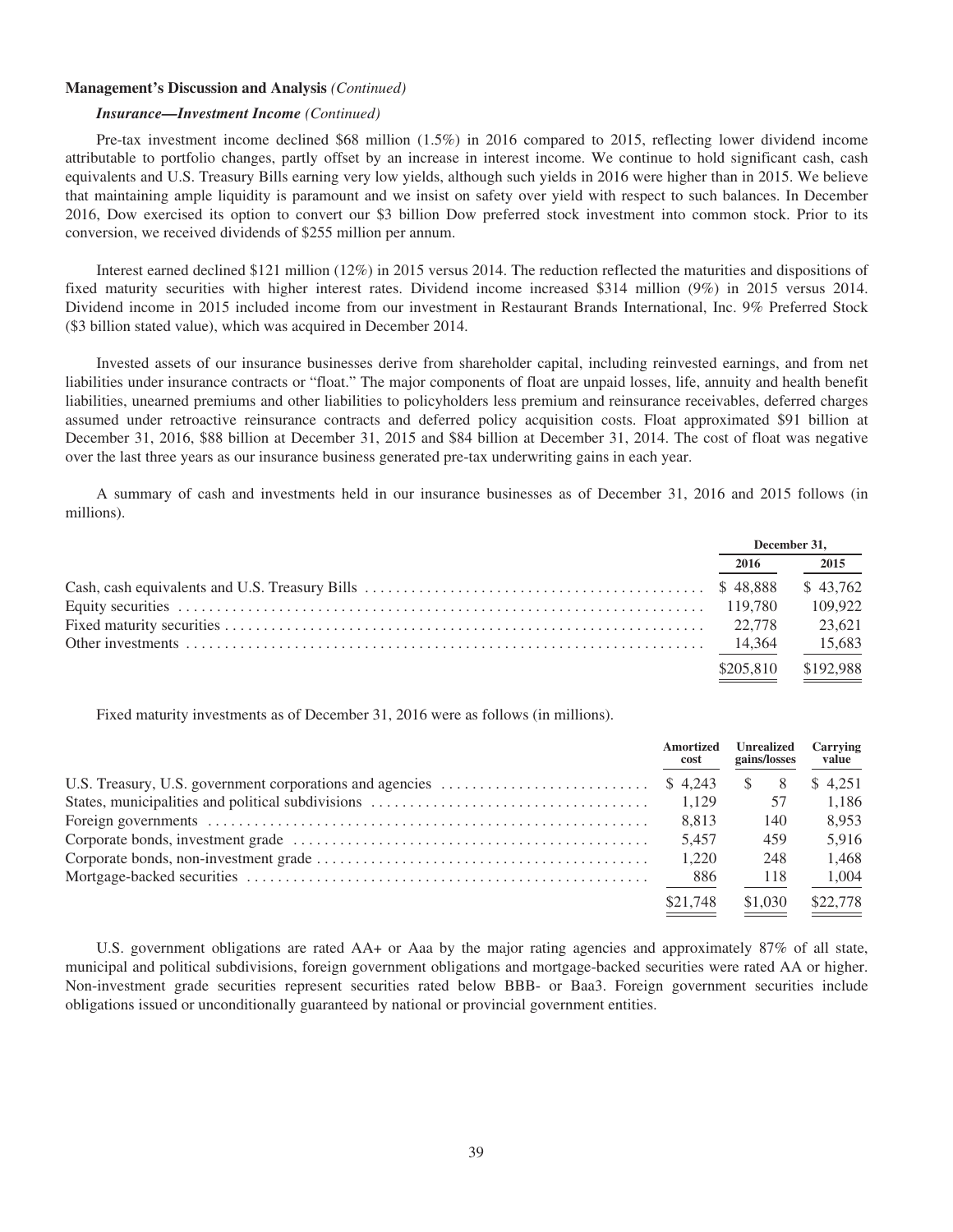## *Railroad ("Burlington Northern Santa Fe")*

Burlington Northern Santa Fe, LLC ("BNSF") operates one of the largest railroad systems in North America. BNSF operates approximately 32,500 route miles of track in 28 states and also operates in three Canadian provinces. BNSF's major business groups are classified by type of product shipped and include consumer products, coal, industrial products and agricultural products. A summary of BNSF's earnings follows (in millions).

|                     | 2016     | 2015     | 2014     |
|---------------------|----------|----------|----------|
|                     | \$19,829 | \$21,967 | \$23,239 |
| Operating expenses: |          |          |          |
|                     | 4.769    | 5.043    | 5.023    |
|                     | 1.934    | 2.656    | 4,478    |
|                     | 2.418    | 2,546    | 2,592    |
|                     | 2.128    | 2.001    | 2.123    |
|                     | 1,895    | 2,018    | 2,021    |
|                     | 13.144   | 14.264   | 16,237   |
|                     | 992      | 928      | 833      |
|                     | 14,136   | 15,192   | 17,070   |
|                     | 5.693    | 6.775    | 6.169    |
|                     | 2,124    | 2,527    | 2,300    |
|                     | \$3.569  | \$4.248  | \$3.869  |

Consolidated revenues were approximately \$19.8 billion in 2016, a decrease of \$2.1 billion (9.7%) compared to 2015. Pre-tax earnings were \$5.7 billion in 2016, a decrease of \$1.1 billion (16.0%) compared to 2015. Our total volume was approximately 9.8 million cars/units in 2016 compared to approximately 10.3 million in 2015. In 2016, we experienced declining demand, especially in our coal and crude oil categories. Coal had the largest decline, driven by structural changes in that business as well as competition from low natural gas prices. While natural gas prices and the amount of electricity burn will affect the demand for coal in 2017, our long-term demand outlook for U.S. and global coal consumption is lower.

Freight revenues reflected comparative declines in 2016 in average revenue per car/unit (5.2%) and volumes (5.0%). The decrease in average revenue per car/unit was primarily attributable to lower fuel surcharge revenue driven by lower fuel prices and to business mix changes. The fuel price impact on fuel surcharges generally lags its impact on fuel costs.

Freight revenues from consumer products were \$6.5 billion in 2016, a decline of 0.9% from 2015. The revenue decline reflected lower average revenue per car/unit, partially offset by volume increases of 1%. Consumer products volumes increased primarily due to higher domestic intermodal volumes and the addition of a new automotive customer. Lower international intermodal volumes attributable to soft economic activity and excess retail inventories partially offset these increases.

Freight revenues from industrial products were \$4.8 billion in 2016, a decline of 14.2% compared with 2015. The decrease reflects lower volumes, primarily for petroleum products, reflecting pipeline displacement of U.S. crude rail traffic and lower U.S. oil production. In addition, there was lower demand for steel and taconite, partially offset by increased plastics products volume. We expect low oil production and pipeline displacement will continue to negatively impact the demand for crude oil shipments in 2017.

Freight revenues from agricultural products remained relatively flat at \$4.2 billion. Agricultural product volume increased by 6.3% in 2016, primarily due to higher corn, soybean and wheat exports, offsetting a decrease in average revenue per car/unit.

Freight revenues from coal decreased 26.9% to \$3.4 billion in 2016 compared to 2015, reflecting a 21.1% decline in volumes and lower average rate per car/unit. Demand for coal has declined due to reduced energy consumption, coal unit retirements, high coal stockpiles and low natural gas prices.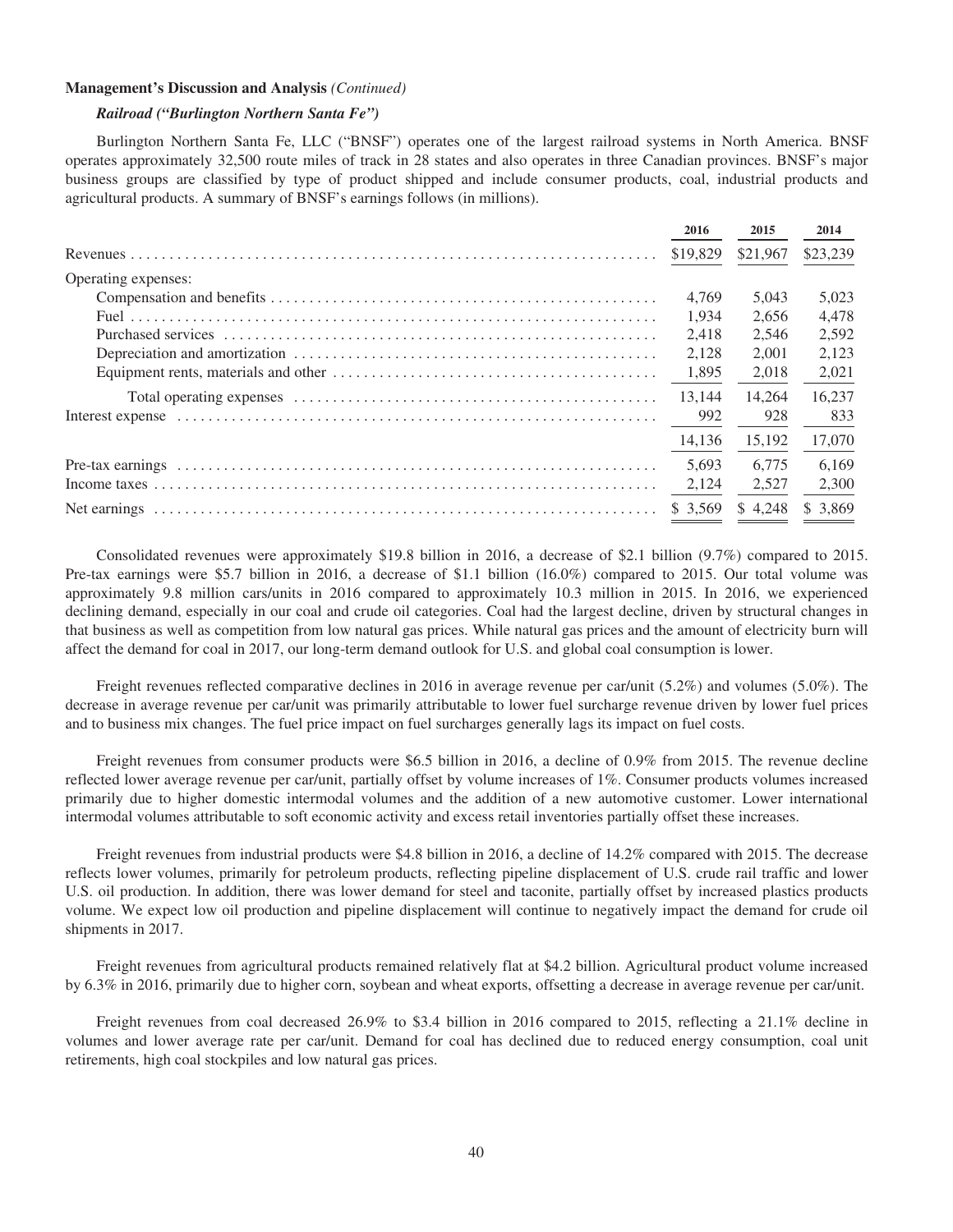## *Railroad ("Burlington Northern Santa Fe") (Continued)*

Operating expenses were \$13.1 billion in 2016, a decrease of \$1.1 billion (7.9%) compared to 2015, and our ratio of operating expenses to revenues increased 1.4 percentage points to 66.3%. Compensation and benefits expenses decreased \$274 million (5.4%) compared to 2015. The decline was primarily due to lower employment levels resulting from lower freight volumes and productivity improvements, partially offset by inflation. Fuel expenses declined \$722 million (27.2%) compared to 2015, due to lower average fuel prices and lower volumes. Purchased services declined \$128 million (5.0%) due to lower volumes and cost reductions. Depreciation and amortization expense increased \$127 million (6.3%) compared to 2015 due to increased assets in service reflecting our ongoing capital additions and improvement programs. Equipment rents, materials and other expense declined \$123 million (6.1%) compared to 2015, primarily due to lower freight volumes and productivity improvements.

Interest expense was \$992 million in 2016, an increase of \$64 million (6.9%) compared to 2015. Interest expense in 2015 was \$928 million, an increase of \$95 million (11%) compared to 2014. BNSF funds its capital expenditures with cash flow from operations and new debt issuances. The comparative increases in each period resulted from higher average outstanding debt.

Consolidated revenues were approximately \$22.0 billion in 2015, a decrease of \$1.3 billion (5%) compared to 2014. Pre-tax earnings were \$6.8 billion in 2015, an increase of \$606 million (10%) over 2014. Results in 2015 benefitted from significantly improved operating performance compared to substandard service during 2014. The operational improvements in 2015 reflected the capacity added in 2014 and 2015 through capital investments for line expansion, system improvement projects, other operational initiatives and more favorable winter weather conditions. Our total volume was approximately 10.3 million cars/units in 2015. During the second half of 2015 and particularly in the fourth quarter, we experienced declining demand, especially in coal and certain industrial products categories.

The decrease in consolidated revenues in 2015 reflected a 6% decline in average revenue per car/unit and a 0.1% decrease in volume. The decrease in average revenue per car/unit was attributable to a 55% decline in fuel surcharges (\$1.6 billion) versus 2014, primarily due to lower fuel prices. The impact of lower fuel surcharge revenues affected revenues of all product lines.

Freight revenues from industrial products decreased 11% in 2015 compared to 2014 to \$5.6 billion. The decrease reflected lower volumes for petroleum products, frac sand and steel products and lower average revenue per car/unit. Freight revenues from agricultural products increased 2% in 2015 to approximately \$4.2 billion as compared to revenues in 2014. The increase in 2015 was attributable to higher domestic grain shipments and milo exports.

Freight revenues from coal decreased 7% to \$4.6 billion in 2015 compared to 2014. The revenue decline was primarily due to lower average rates per car. Coal volume increased 1% primarily due to higher demand in the early part of the year as customers restocked coal inventories.

Freight revenues from consumer products were \$6.6 billion in 2015, a decline of 6% from 2014. The revenue decline reflected lower average rates per car/unit, partially offset by volume increases of 1%. In the first quarter of 2015, we experienced a decline in international intermodal volume attributable to diversions of freight from U.S. West Coast ports to other import gateways as a result of the port productivity slow-down from port labor disruptions. Over the remainder of 2015, we experienced increased volume, as port productivity improvements allowed the backlog to clear, as well as from higher demand.

Operating expenses were \$14.3 billion in 2015, a decrease of \$2 billion (12%) compared to 2014. The ratio of operating expenses to revenues declined 4.9 percentage points to 64.9% as compared to 2014. Compensation and benefits expenses were relatively flat versus 2014. In response to weakening customer demand in the latter half of 2015, employment levels were reduced. Fuel expenses declined \$1.8 billion (41%) compared to 2014, reflecting significantly lower average fuel prices, improved efficiency and lower gross ton miles volume. Depreciation and amortization expense decreased \$122 million (6%) compared to 2014 as a result of lower capitalized software amortization expenses, partially offset by increased depreciation expense attributable to increased levels of railroad assets in service.

### *Utilities and Energy ("Berkshire Hathaway Energy Company")*

We hold a 90% ownership interest in Berkshire Hathaway Energy Company ("BHE"), which operates a global energy business. BHE's domestic regulated utility interests are comprised of PacifiCorp, MidAmerican Energy Company ("MEC") and NV Energy. In Great Britain, BHE subsidiaries operate two regulated electricity distribution businesses referred to as Northern Powergrid. BHE also owns two domestic regulated interstate natural gas pipeline companies. Other energy businesses include AltaLink, L.P. ("AltaLink"), a regulated electricity transmission-only business in Alberta, Canada and a diversified portfolio of independent power projects. In addition, BHE also operates the second-largest residential real estate brokerage firm and one of the largest residential real estate brokerage franchise networks in the United States.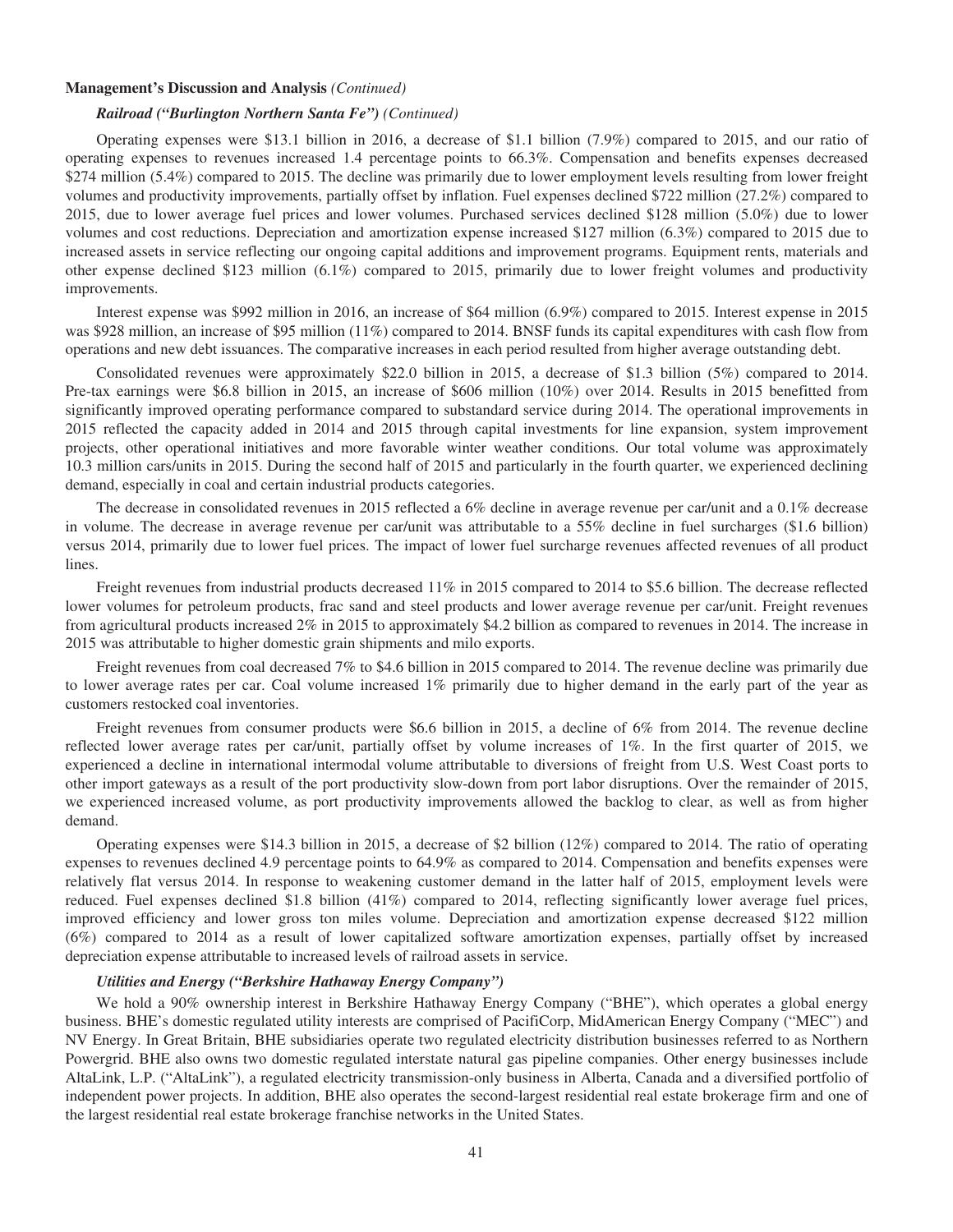## *Utilities and Energy ("Berkshire Hathaway Energy Company") (Continued)*

The rates our regulated businesses charge customers for energy and services are based, in large part, on the costs of business operations, including a return on capital, and are subject to regulatory approval. To the extent these operations are not allowed to include such costs in the approved rates, operating results will be adversely affected. Revenues and earnings of BHE are summarized below (in millions).

|                                                                      | <b>Revenues</b> |          |          |         | <b>Earnings</b> |         |  |
|----------------------------------------------------------------------|-----------------|----------|----------|---------|-----------------|---------|--|
|                                                                      | 2016            | 2015     | 2014     | 2016    | 2015            | 2014    |  |
|                                                                      | \$5,245         | \$5,279  | \$5,315  | \$1,105 | \$1,026         | \$1,010 |  |
|                                                                      | 2.668           | 2.554    | 2.900    | 392     | 292             | 270     |  |
|                                                                      | 2.925           | 3,382    | 3.279    | 559     | 586             | 549     |  |
|                                                                      | 997             | 1.141    | 1.284    | 367     | 460             | 527     |  |
|                                                                      | 986             | 1.018    | 1.093    | 413     | 401             | 379     |  |
|                                                                      | 2.223           | 2.321    | 1.582    | 377     | 394             | 264     |  |
|                                                                      | 2,815           | 2,536    | 2,161    | 225     | 191             | 139     |  |
|                                                                      | \$17,859        | \$18.231 | \$17.614 |         |                 |         |  |
| Earnings before corporate interest and income taxes ("EBIT") $\dots$ |                 |          |          | 3.438   | 3.350           | 3.138   |  |
|                                                                      |                 |          |          | 465     | 499             | 427     |  |
|                                                                      |                 |          |          | 686     | 719             | 829     |  |
| Net earnings attributable to Berkshire Hathaway shareholders         |                 |          |          | \$2,287 | \$2,132         | \$1,882 |  |

## *PacifiCorp*

PacifiCorp operates a regulated electric utility in portions of several Western states, including Utah, Oregon and Wyoming. PacifiCorp's revenues were \$5.25 billion in 2016, slightly lower than 2015. Revenues reflected increased retail revenues and lower wholesale and other operating revenues. The increase in retail revenues was primarily due to higher retail rates as volumes were relatively unchanged. The declines in wholesale revenues were attributable to lower volumes and average prices. EBIT in 2016 increased \$79 million (7.7%) from 2015, primarily due to increased gross margins (operating revenues less cost of sales), reflecting lower fuel prices and changes in fuel mix.

Revenues declined \$36 million (1%) in 2015 compared to 2014. Wholesale and other revenues declined \$129 million, principally due to lower wholesale prices and volumes and lower renewable energy credit revenue, while retail revenues increased compared to 2014, reflecting higher average rates partially offset by slightly lower volumes. EBIT increased \$16 million (2%) in 2015 compared to 2014. Gross margins increased \$109 million versus 2014, as energy costs declined more than revenues. The increase in gross margins substantially offset an increase in depreciation and amortization expense (\$35 million) due to increased plant-in-service, lower allowances for equity funds used during construction (\$18 million) and the impact of the recognition in 2014 of expected insurance recoveries on fire losses.

## *MidAmerican Energy Company*

MEC operates a regulated electric and natural gas utility primarily in Iowa and Illinois. Revenues increased \$114 million (4.5%) in 2016 compared to 2015. Revenues in 2016 included increased electric revenues (\$148 million), which were somewhat offset by lower natural gas revenues (\$24 million). The increase in electric revenues resulted primarily from a 3.8% increase in customer volumes and higher rates. Wholesale and other revenues increased primarily due to increased average wholesale prices and higher transmission revenue. The decline in natural gas revenues was primarily due to lower average per-unit costs of gas sold (\$42 million), which is offset in cost of sales, partly offset by higher wholesale volumes. EBIT increased \$100 million (34.2%) in 2016 from 2015. The increase in EBIT was primarily due to increased gross margins from electric revenues and lower operations and maintenance expenses, partially offset by higher depreciation and amortization from additional assets placed in service, and higher interest expense.

MEC's revenues declined \$346 million (12%) in 2015 from 2014. Regulated natural gas revenues declined \$335 million, which was primarily attributable to lower average per-unit cost of gas sold, which is substantially offset in lower cost of sales. Regulated electric revenues increased slightly, due primarily to higher retail rates in Iowa and higher volumes, partially offset by lower average wholesale prices. The increases in regulated electric rates in Iowa are attributable to higher retail rates and changes in rate structure approved in August 2014, which results in a greater differential between higher rates from June to September and lower rates in the remaining months.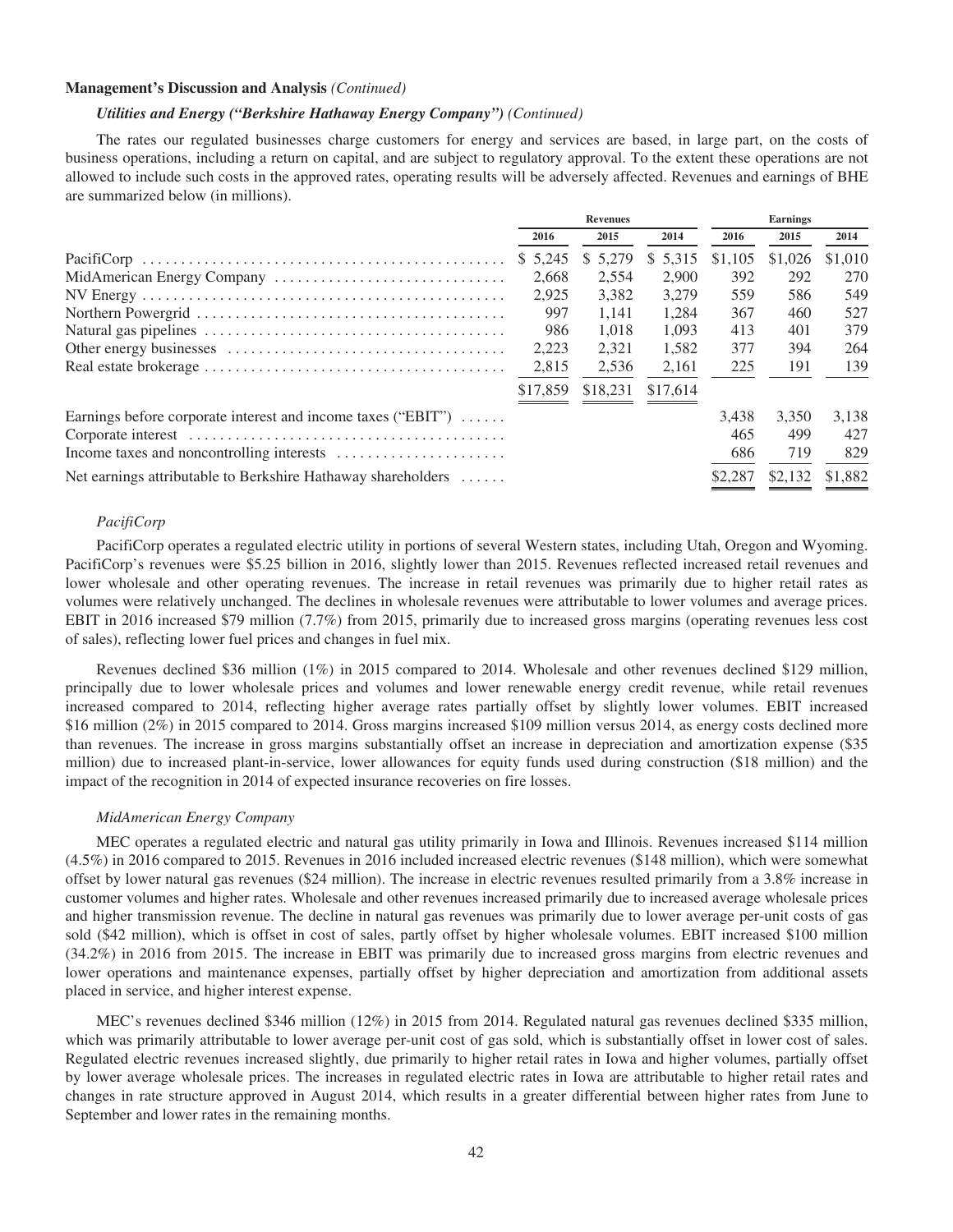## *Utilities and Energy ("Berkshire Hathaway Energy Company") (Continued)*

## *MidAmerican Energy Company (Continued)*

EBIT increased \$22 million (8%) in 2015 compared to 2014, reflecting an increase in gross margins (\$107 million), partially offset by increases in depreciation expense from new wind generation and other plant-in-service (\$56 million), interest expense (\$17 million) and lower allowances for equity funds used during construction (\$19 million). The increase in gross margins derived primarily from the regulated electric business, which benefitted from the aforementioned changes in Iowa rates and rate structure and lower fuel and purchased power costs. In addition, EBIT included a gain of \$13 million in 2015 from the sale of a generating facility lease.

#### *NV Energy*

NV Energy operates regulated electric and natural gas utilities in Nevada. Revenues were approximately \$2.9 billion in 2016, a decrease of \$457 million (13.5%) versus 2015. The decline was primarily attributable to lower electric retail rates resulting from lower energy costs. Electric retail volumes in 2016 were flat compared to 2015. EBIT fell \$27 million (4.6%) compared to 2015. The decline in revenues was substantially offset by a decline in energy costs. Operating expenses increased \$39 million (4%) and interest expense decreased \$17 million (6.6%). The increase in operating expenses reflected higher depreciation and amortization and reductions in certain accrued liabilities in 2015.

Revenues and EBIT were \$3.4 billion and \$586 million in 2015, representing increases of \$103 million (3%) and \$37 million (7%) over 2014. The increase in revenues was due primarily to higher retail electric revenues reflecting increased customers and higher volumes. The increase in EBIT was attributable to an increase in gross margins (\$82 million) and lower interest expense (\$22 million), partially offset by increased depreciation and amortization (\$31 million) and higher other operating expenses, including increased energy efficiency costs.

## *Northern Powergrid*

Revenues declined \$144 million (12.6%) to \$997 million in 2016, primarily due to the impact of a stronger U.S. Dollar (\$127 million) and lower distribution revenues. EBIT declined \$93 million (20.2%) to \$367 million. The decline was due to lower distribution revenues and the stronger U.S. Dollar, as well as increases in depreciation expense from increased assets in service and higher asset impairment charges.

Revenues declined \$143 million (11%) in 2015 versus 2014, reflecting the adverse impact of the stronger U.S. Dollar (\$90 million) and comparatively lower distribution revenues. The decline in distribution revenues reflected lower rates due mainly to the new price control period effective April 1, 2015. EBIT declined \$67 million (13%) compared to 2014, reflecting the adverse effects of the stronger U.S. Dollar and lower distribution revenues partially offset by lower interest expense (\$13 million).

#### *Natural Gas Pipelines*

Revenues declined \$32 million (3.1%) in 2016 as compared to 2015, primarily due to the impact of lower gas sales from balancing activities and lower transportation revenues from lower volumes and rates, in part due to comparatively milder temperatures in the first quarter of 2016. EBIT increased \$12 million (3.0%) versus 2015, reflecting lower interest expense, resulting from lower average debt balances and lower operating expenses, partly offset by the lower transportation revenues.

Revenues declined \$75 million (7%) in 2015 versus 2014, which was primarily due to lower gas sales as a result of reduced system and operational balancing activities, partially offset by higher transportation revenues. EBIT increased \$22 million (6%) as compared to 2014, as decreased costs of gas sold and lower operating expenses more than offset the decline in revenues.

#### *Other energy businesses*

Revenues declined \$98 million (4.2%) in 2016 compared to 2015. The decline in comparative revenues was principally attributable to lower revenues from AltaLink and from our unregulated retail services business. AltaLink's year-to-date revenue decline reflected the impact of a regulatory decision in the second quarter of 2016 that resulted in one-time net reductions in revenue, which more than offset increased revenues from additional assets placed in service. The regulatory decision changed the timing of when construction-in-progress expenditures included in the rate base are billable to customers and earned in revenues, but had no impact on net earnings, as one-time reductions in expenses offset the one-time revenue reduction. EBIT declined \$17 million (4.3%) compared to 2015, primarily due to lower earnings from our renewable energy businesses, primarily due to higher depreciation expense from additional assets placed in service.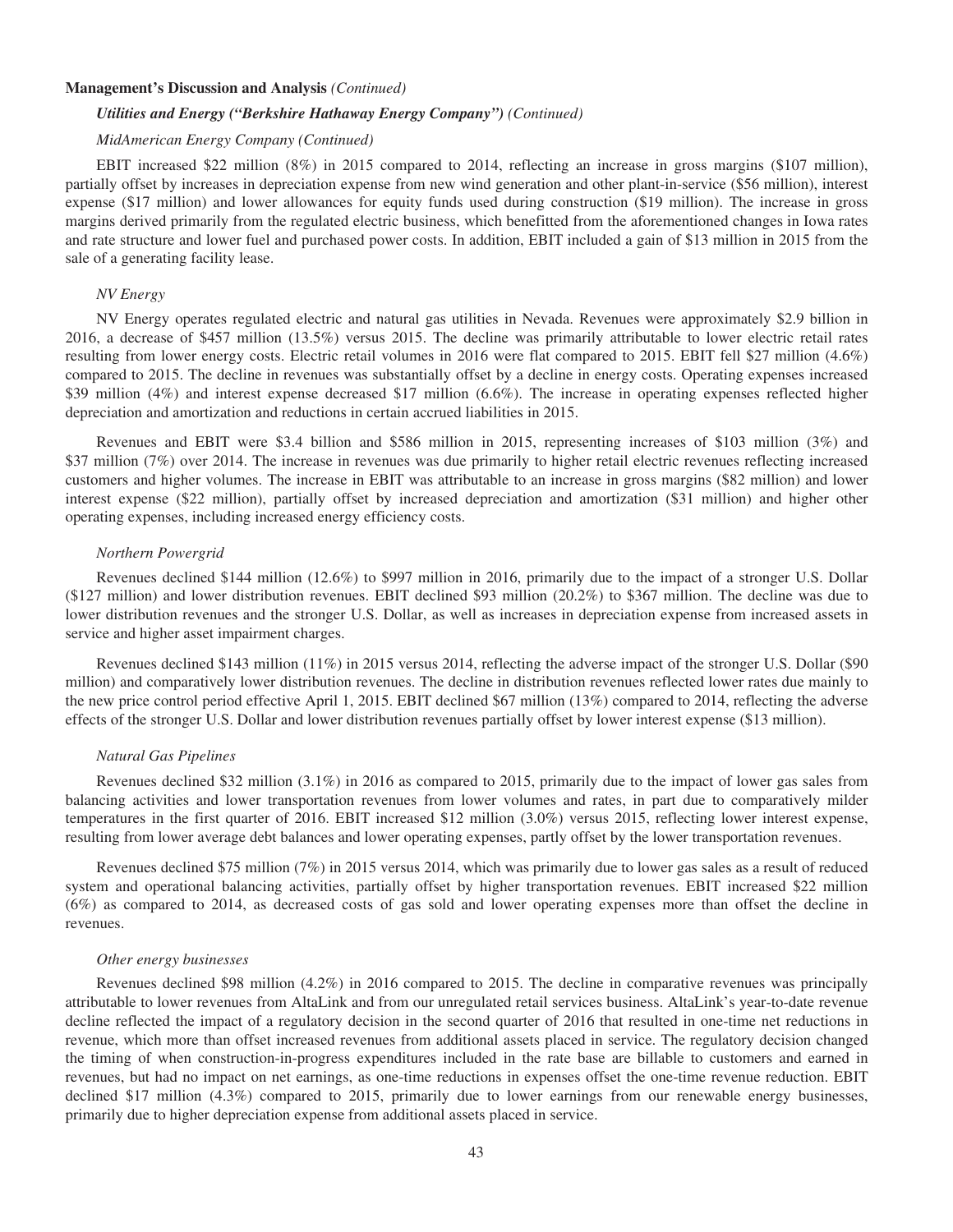## *Utilities and Energy ("Berkshire Hathaway Energy Company") (Continued)*

## *Other energy businesses (Continued)*

Revenues of other energy businesses increased \$739 million (46.7%) in 2015 over revenues in 2014, while EBIT increased \$130 million (49%) versus 2014. Revenues and EBIT in 2015 reflect the acquisition of AltaLink on December 1, 2014. AltaLink's revenues and EBIT in 2015 were \$621 million and \$170 million, respectively. The remaining increase in revenues was primarily due to an increase in solar capacity placed in service. Excluding the acquisition of AltaLink, the impact of higher revenues in 2015 was more than offset by higher operating, depreciation and interest expenses.

## *Real estate brokerage*

Revenues increased 11.0% to \$2.8 billion in 2016 compared to 2015. The increase was primarily attributable to increased closed brokerage transactions (primarily resulting from business acquisitions) and a 2% increase in average home sales prices, as well as higher mortgage revenues. EBIT increased \$34 million (17.8%) in 2016 compared to 2015, primarily due to the increases in mortgage revenues.

Real estate brokerage revenues and EBIT increased 17% and 37%, respectively, in 2015 compared to 2014. The revenue increase reflected comparative increases in closed transactions and average home prices and the impact of business acquisitions. The increase in EBIT was primarily due to the increased revenues, net of commission expense, as well as a lower operating expense to revenue ratio as compared to 2014.

#### *Corporate interest and income taxes*

Corporate interest includes interest on unsecured debt issued by BHE and borrowings from certain Berkshire insurance subsidiaries in connection with BHE's acquisitions of NV Energy and AltaLink. The decline in corporate interest in 2016 was primarily due to lower average borrowings from Berkshire insurance subsidiaries. In 2015, corporate interest expense increased over the prior year due to new borrowings in connection with the AltaLink acquisition.

BHE's consolidated effective income tax rates were approximately 14% in 2016, 16% in 2015, and 23% in 2014. BHE's effective income tax rates regularly reflect significant production tax credits from wind-powered electricity generation placed in service. In addition, pre-tax earnings of Northern Powergrid and AltaLink are taxed at lower statutory rates in the United Kingdom and Canada compared to the U.S. statutory tax rate. BHE's effective rates in 2016 and 2015 also included reductions in deferred income tax liabilities resulting from enacted statutory income tax rate decreases in the United Kingdom and deferred state income tax benefits.

## *Manufacturing, Service and Retailing*

A summary of revenues and earnings of our manufacturing, retailing and service businesses follows (in millions).

|                                           |           | <b>Revenues</b> |          |         | Earnings* |         |
|-------------------------------------------|-----------|-----------------|----------|---------|-----------|---------|
|                                           | 2016      | 2015            | 2014     | 2016    | 2015      | 2014    |
|                                           |           | \$ 36,136       | \$36,773 | \$6,211 | \$4,893   | \$4,811 |
|                                           | 73,553    | 71.689          | 60,916   | 2,251   | 2.222     | 1,981   |
|                                           | \$120,059 | \$107,825       | \$97,689 |         |           |         |
|                                           |           |                 |          | 8.462   | 7.115     | 6,792   |
| Income taxes and noncontrolling interests |           |                 |          | 2,831   | 2,432     | 2,324   |
|                                           |           |                 |          | \$5,631 | \$4,683   | \$4,468 |

*\* Excludes certain acquisition accounting expenses, which were primarily from the amortization of identified intangible assets recorded in connection with our business acquisitions. The after-tax acquisition accounting expenses excluded from earnings above were \$771 million in 2016, \$476 million in 2015 and \$496 million in 2014. These expenses are included in "other" in the summary of earnings on page 32 and in the "other" earnings section on page 51.*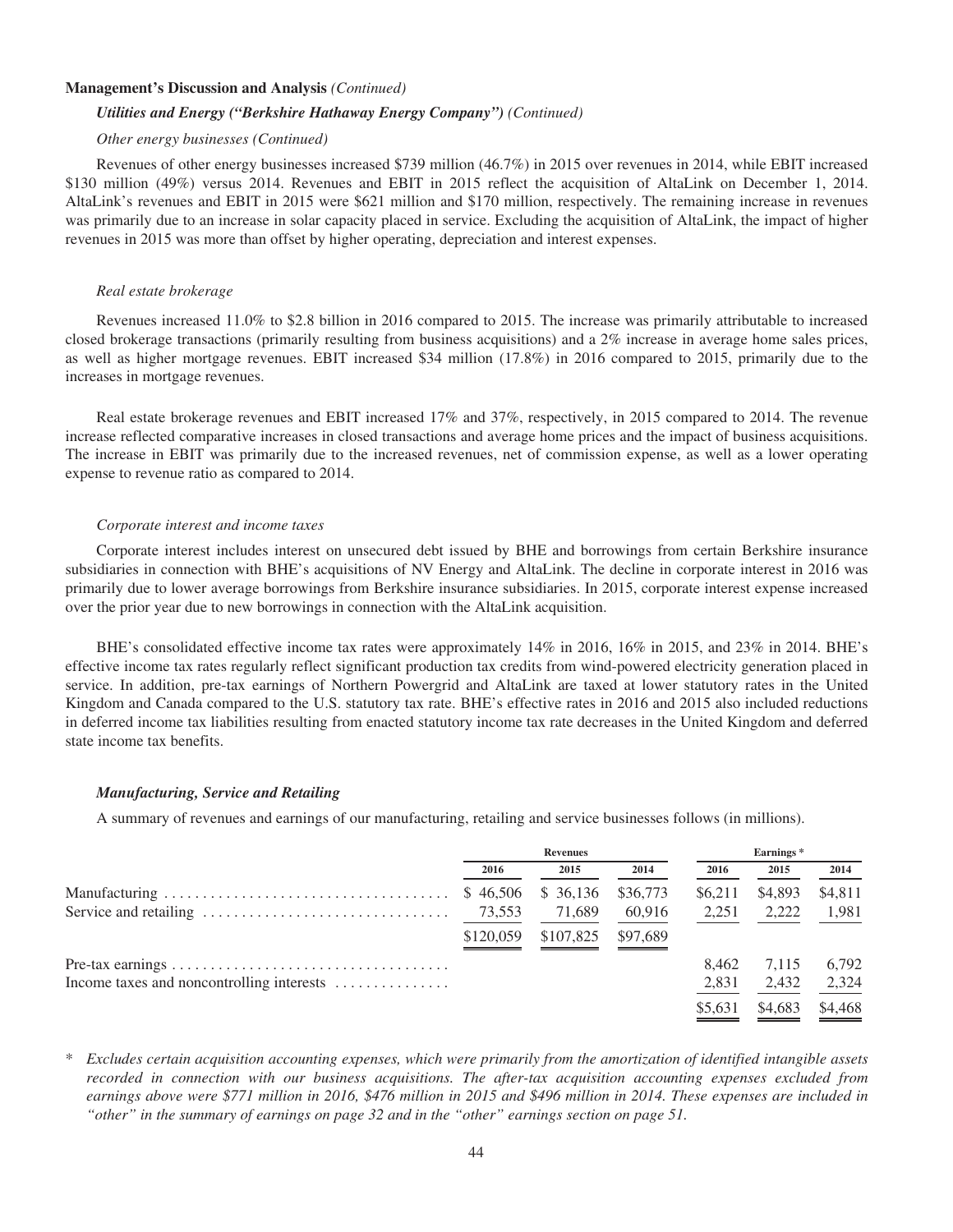## *Manufacturing, Service and Retailing (Continued)*

## *Manufacturing*

Our manufacturing group includes a variety of businesses that produce industrial, building and consumer products. Industrial products businesses include specialty chemicals (The Lubrizol Corporation ("Lubrizol")), metal cutting tools/systems (IMC International Metalworking Companies ("IMC")), equipment and systems for the livestock and agricultural industries (CTB International), and a variety of industrial products for diverse markets (Marmon and Scott Fetzer). Beginning on January 29, 2016, our industrial products group also includes Precision Castparts Corp. ("PCC"), a leading manufacturer of complex metal products for aerospace, power and general industrial markets.

Our building products businesses include flooring (Shaw), insulation, roofing and engineered products (Johns Manville), bricks and masonry products (Acme Building Brands), paint and coatings (Benjamin Moore), and residential and commercial construction and engineering products and systems (MiTek). Our consumer products businesses include leisure vehicles (Forest River), several apparel and footwear operations (including Fruit of the Loom, Garan, H.H. Brown Shoe Group and Brooks Sports), and beginning February 29, 2016, the Duracell Company ("Duracell"), a leading manufacturer of high performance alkaline batteries. This group also includes custom picture framing products (Larson Juhl) and jewelry products (Richline). A summary of revenues and pre-tax earnings of our manufacturing operations follows (in millions).

| <b>Revenues</b> |                                                    | Pre-tax earnings |      |      |       |
|-----------------|----------------------------------------------------|------------------|------|------|-------|
| 2016            | 2015                                               | 2014             | 2016 | 2015 | 2014  |
|                 |                                                    |                  |      |      |       |
|                 |                                                    |                  |      |      | -896  |
|                 |                                                    |                  |      |      | - 756 |
|                 | \$46,506 \$36,136 \$36,773 \$6,211 \$4,893 \$4,811 |                  |      |      |       |

Aggregate revenues in 2016 were approximately \$46.5 billion, an increase of approximately \$10.4 billion (28.7%) over 2015. Pre-tax earnings were approximately \$6.2 billion in 2016, an increase of \$1.3 billion (26.9%) compared to 2015. Excluding PCC and Duracell, manufacturing revenues were flat and pre-tax earnings declined compared to 2015.

## *Industrial products*

Industrial products revenues increased approximately \$7.9 billion (47.4%) in 2016 versus 2015, primarily due to the inclusion of PCC, partially offset by revenue declines of \$859 million (5.1%) across our other businesses. Sales volumes of our other businesses declined compared to 2015, reflecting sluggish demand for many product categories, particularly for products sold to businesses in the oil and gas and heavy equipment industries. In addition, lower average costs of oil-based raw materials and metals and increased competitive pressures continued to lower average selling prices.

Pre-tax earnings increased \$1.2 billion (40.6%) in 2016 compared to 2015, reflecting the inclusion of PCC, partially offset by comparative earnings declines from our other businesses. Lubrizol's earnings in 2016 included pre-tax losses of \$365 million in 2016 related to the disposition in the fourth quarter of an underperforming business. Earnings from several of Marmon's manufacturing businesses and Lubrizol's continuing operations declined, while earnings from IMC increased slightly. Generally, our industrial products manufacturers experienced a combination of weaker customer demand, sales price and mix changes, and increased restructuring costs, which were partly offset by benefits from cost containment initiatives and lower average material prices.

Revenues declined \$862 million (5%) in 2015 versus 2014. The foreign currency translation impact of a stronger U.S. Dollar produced approximately \$782 million of the comparative revenue decline. In addition, commodity cost deflation in petroleum and metals used in certain of our products resulted in lower average selling prices, in particular for specialty chemicals, metal cutting tools, copper wire and plumbing products. Certain of our businesses experienced slowing customer demand over the last half of 2015 as the decline in oil prices and competitive pressures resulted in significantly lower sales volumes to customers in or related to the oil and gas industry. These negative factors were partly offset by revenues from bolt-on acquisitions of Lubrizol.

Pre-tax earnings declined \$165 million (5%) in 2015 compared to 2014. The comparative declines in earnings reflected the adverse impact of the stronger U.S. Dollar, partially offset by earnings from bolt-on acquisitions, lower average commoditybased material costs, and actions taken in response to the slowing sales volumes previously referenced. Such actions address cost structures and exiting lower margin business.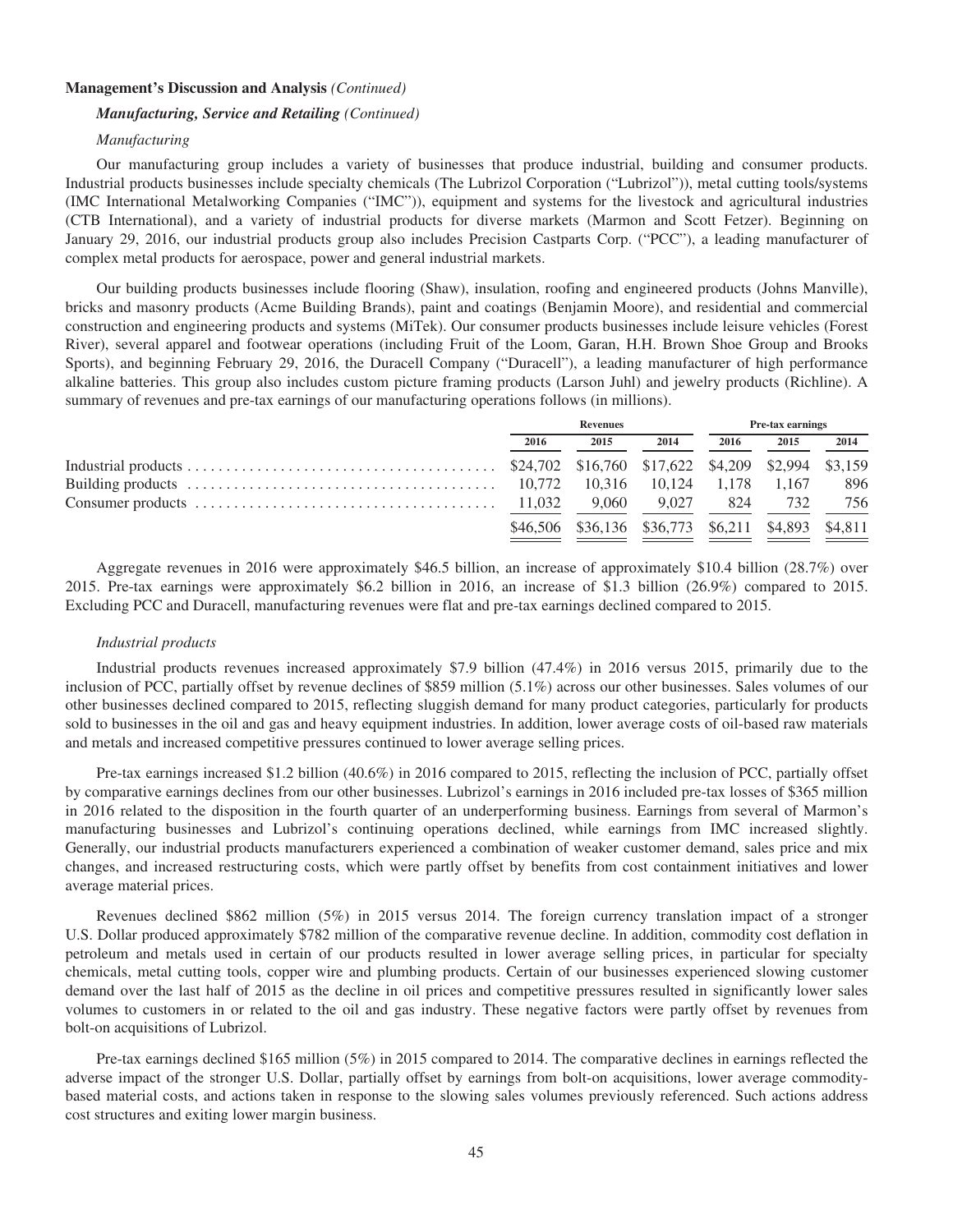## *Manufacturing, Service and Retailing (Continued)*

## *Building products*

Building products revenues increased \$456 million (4.4%) in 2016 compared to 2015, reflecting volume-driven revenue increases by MiTek, Johns Manville, Acme and Shaw, as well as revenues from bolt-on acquisitions by Shaw and MiTek. The revenue increase reflected increased unit sales across several product categories, partly offset by lower average sales prices and changes in product mix. Pre-tax earnings increased \$11 million (0.9%) in 2016 compared to 2015. The favorable effects of increased sales volume and lower manufacturing costs in 2016 (attributable to deflation in certain commodity unit costs) were offset by increased charges for asset impairments, pension settlements and environmental claims.

Revenues increased \$192 million (2%) in 2015 compared to 2014. The revenue increase reflected sales volume increases at Shaw, Johns Manville and MiTek, as well as the impact of bolt-on business acquisitions, partially offset by the unfavorable foreign currency translation from a stronger U.S. Dollar (\$165 million). Pre-tax earnings increased \$271 million (30%) compared to 2014. The overall increase in earnings was primarily attributable to the aforementioned increases in revenues and lower average raw material and energy costs, partially offset by the negative impact of foreign currency translation and increased restructuring charges. Shaw, Johns Manville and Benjamin Moore generated most of the comparative increase in earnings.

## *Consumer products*

Consumer products revenues were approximately \$11.0 billion in 2016, an increase of approximately \$2.0 billion (21.8%) compared to 2015. The increase reflected the inclusion of Duracell and a 12% increase in Forest River's revenues, which was primarily attributable to increased unit sales. Apparel revenues in 2016 declined \$81 million (1.9%) compared to 2015, reflecting lower footwear sales and the impact of a divestiture by Fruit of the Loom in 2015.

Consumer products pre-tax earnings increased \$92 million (12.6%) in 2016 compared to 2015. The earnings increase reflected increased earnings from Forest River and apparel and footwear businesses, partly offset by pre-tax losses of Duracell. From its acquisition date, Duracell incurred approximately \$109 million in transition, business integration and restructuring costs. Forest River generated a pre-tax earnings increase of 28%, primarily due to increased sales volumes and higher gross margins. Earnings of our apparel businesses increased 22% in 2016, primarily attributable to lower restructuring costs and a loss in 2015 from the disposition of a Fruit of the Loom operation, partly offset by lower earnings from our footwear businesses.

Revenues of our consumer products manufacturers were approximately \$9.1 billion in 2015, relatively unchanged from 2014. Forest River's revenues increased 6% compared to 2014, due to a 4% increase in unit sales and increased average prices. Apparel revenues in 2015 declined 4% compared to 2014. The decline in apparel revenues was attributable to lower volume and the negative impact of foreign currency translation resulting from a stronger U.S. Dollar. Pre-tax earnings declined \$24 million (3%) in 2015 compared to 2014. The decline was primarily due to a pre-tax loss in 2015 from the disposition of an unprofitable Fruit of the Loom operation and lower earnings from our footwear businesses, partially offset by higher earnings from Forest River.

## *Service and retailing*

Our service and retailing businesses are comprised of a large group of independently managed businesses engaged in a variety of activities. A summary of revenues and pre-tax earnings of these operations follows (in millions).

| <b>Revenues</b> |        |                                                    |      | <b>Pre-tax earnings</b> |      |
|-----------------|--------|----------------------------------------------------|------|-------------------------|------|
| 2016            | 2015   | 2014                                               | 2016 | 2015                    | 2014 |
|                 |        |                                                    |      |                         |      |
|                 |        |                                                    | 659  | 564                     | 344  |
|                 | 48.223 | 46.640 431                                         |      | 502                     | 435  |
|                 |        | \$73,553 \$71,689 \$60,916 \$2,251 \$2,222 \$1,981 |      |                         |      |

#### *Service*

Our service businesses offer fractional ownership programs for general aviation aircraft (NetJets) and high technology training to operators of aircraft (FlightSafety). We also distribute electronic components (TTI) and franchise and service a network of quick service restaurants (Dairy Queen). Services also include the electronic distribution of corporate news, multimedia and regulatory filings (Business Wire), publication of newspapers and other publications (Buffalo News and the BH Media Group) and operation of a television station in Miami, Florida (WPLG). We also offer third party logistics services that primarily serve the petroleum and chemical industries (Charter Brokerage).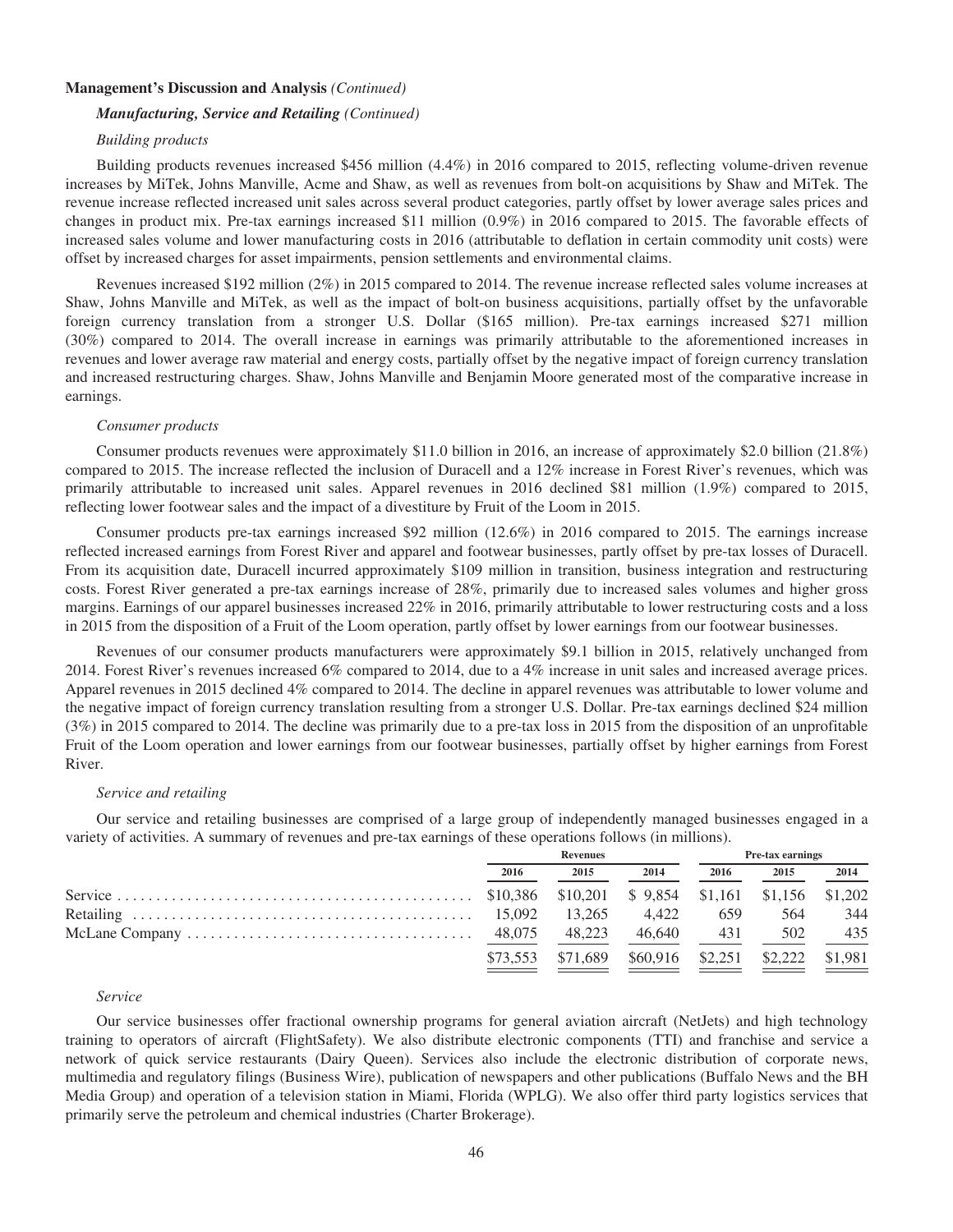## *Manufacturing, Service and Retailing (Continued)*

## *Service (Continued)*

Service revenues increased 1.8% to approximately \$10.4 billion in 2016 compared to 2015, primarily due to revenue increases from TTI and Charter Brokerage partly offset by a revenue decrease from NetJets. TTI's revenues increased 7.2%, primarily due to sales volume increases in Asia, Europe and through the Internet, while the increase from Charter Brokerage primarily derived from a commodity trading business launched in 2015. NetJets' revenues decreased 2.0% reflecting lower aircraft sales.

Pre-tax earnings were \$1.2 billion in 2016, relatively unchanged versus 2015, reflecting increased earnings from NetJets and lower earnings from our newspaper operations. NetJets' earnings increased 19%, primarily due to lower subcontracting expense and a decline in losses from aircraft impairments and dispositions, partly offset by increases in depreciation and restructuring charges and reduced aircraft sale margins. TTI's earnings were relatively unchanged, as changes in geographic sales mix and price competition produced lower gross margin rates, substantially offsetting the aforementioned revenue increase.

Revenues increased \$347 million (3.5%) in 2015 as compared to 2014. The increase included a 5% increase in NetJets' revenues and the impact of the acquisitions of Charter Brokerage and WPLG during 2014, partly offset by reduced revenues from our newspaper operations. The increase in NetJets' revenues was attributable to a 50% increase in aircraft sales, partially offset by lower flight operations revenue.

Pre-tax earnings declined \$46 million in 2015 compared to 2014. Earnings benefitted from the WPLG and Charter Brokerage acquisitions, which were more than offset by lower earnings from NetJets. Earnings declined at NetJets as the impact of increased aircraft sales margins was more than offset by increased personnel, aircraft subcontracting and maintenance expenses. A portion of the increase in personnel costs pertained to lump-sum payments made in connection with a collective bargaining agreement reached with our pilots in the fourth quarter of 2015.

### *Retailing*

Our retailing businesses include four distinct home furnishings retailing businesses (Nebraska Furniture Mart, R.C. Willey, Star Furniture and Jordan's), which sell furniture, appliances, flooring and electronics. Our retailers also include Berkshire Hathaway Automotive ("BHA"), which we acquired in the first quarter of 2015. BHA currently includes 83 auto dealerships. BHA sells new and pre-owned automobiles, offering repair and other related services and products, and also includes two related insurance businesses, two auto auctions and a distributor of automotive fluid maintenance products.

Our other retailing businesses include three jewelry retailing businesses (Borsheims, Helzberg and Ben Bridge), See's Candies (confectionary products), Pampered Chef (high quality kitchen tools), Oriental Trading Company (party supplies, school supplies and toys and novelties) and Detlev Louis Motorrad ("Louis"), a Germany-based retailer of motorcycle accessories acquired in the second quarter of 2015.

Retailing revenues increased \$1.8 billion (13.8%) in 2016 to \$15.1 billion as compared to 2015. The increase in revenues reflected the impact of the BHA and Louis acquisitions during 2015, which accounted for approximately \$1.6 billion of the comparative increase. Home furnishings revenues increased \$227 million (7.8%), primarily due to new stores opened in 2015 by Nebraska Furniture Mart and Jordan's, as well as modest organic growth. Pre-tax earnings increased \$95 million (16.8%) in 2016 compared to 2015. The increase reflected the impact of the BHA and Louis acquisitions and increased earnings from most of our other retailers, which benefitted from a combination of revenue increases and cost savings initiatives.

Revenues increased approximately \$8.8 billion in 2015 as compared to 2014. The increase reflected the impact of the BHA and Louis acquisitions, which together contributed revenues of approximately \$8.3 billion. Revenues of our home furnishings retailers increased \$572 million (24%) over 2014, driven by Nebraska Furniture Mart, which opened a new store in March 2015 and from increases at R.C. Willey and Jordan's. Pre-tax earnings increased \$220 million (64%) compared to 2014. The increase was primarily due to the impact of the BHA and Louis acquisitions.

## *McLane Company*

McLane operates a wholesale distribution business that provides grocery and non-food consumer products to retailers and convenience stores ("grocery") and to restaurants ("foodservice"). McLane also operates businesses that are wholesale distributors of distilled spirits, wine and beer ("beverage"). The grocery and foodservice businesses generate high sales volumes and very low profit margins and have several significant customers, including Wal-Mart, 7-Eleven and Yum! Brands. A curtailment of purchasing by any of its significant customers could have an adverse impact on McLane's periodic revenues and earnings.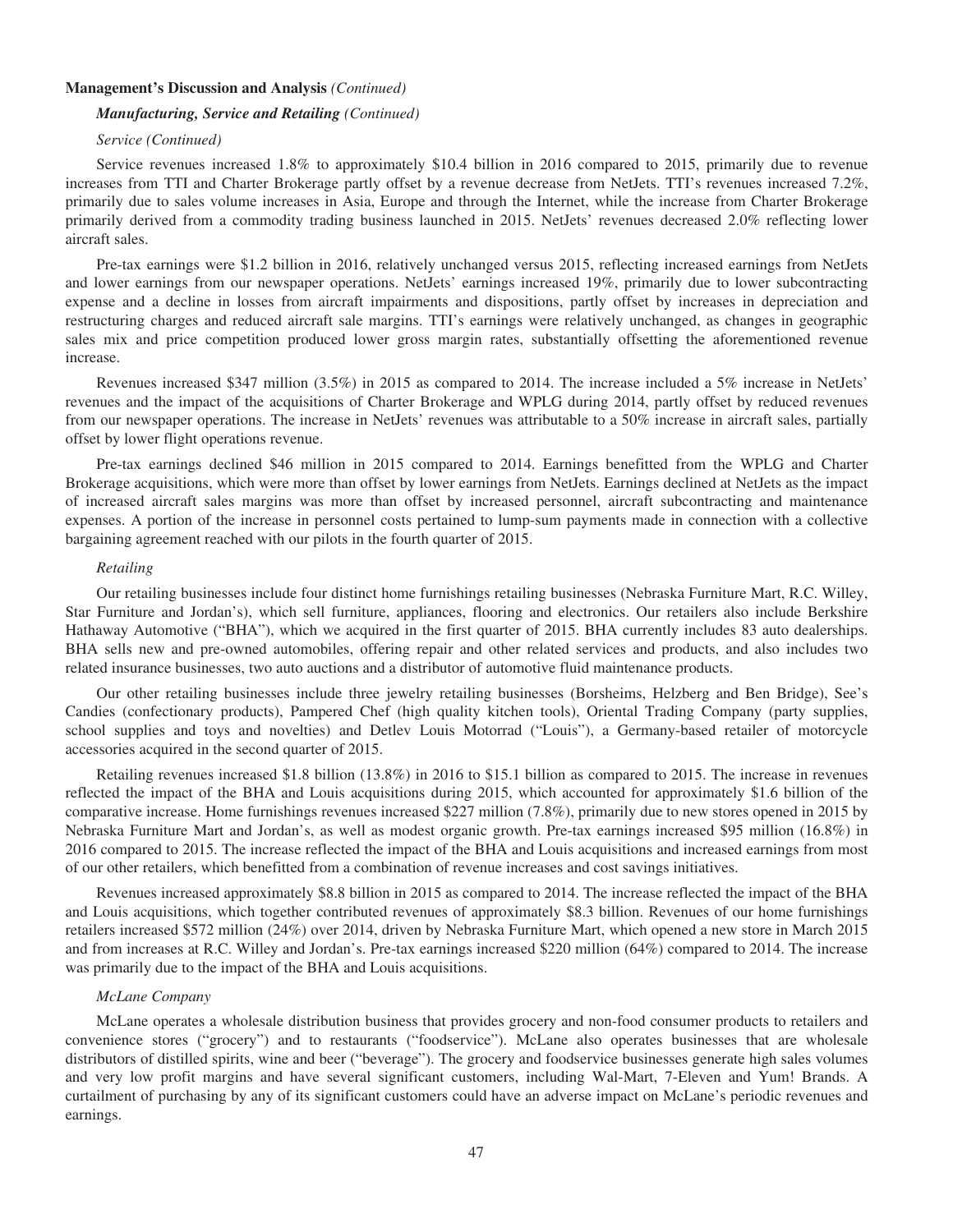## *Manufacturing, Service and Retailing (Continued)*

## *McLane Company (Continued)*

Revenues were \$48.1 billion in 2016, a decline of \$148 million (0.3%) relative to 2015. In 2016, we experienced a comparative decline in grocery revenues, partly offset by an increase in foodservice revenues. Earnings were \$431 million in 2016, a decrease of \$71 million (14%) compared to 2015. The reduced earnings was primarily due to a reduction in McLane's operating margin (ratio of earnings to revenues). The decline was primarily due to increased employee related costs. Competition in our grocery and foodservice businesses has been and will likely continue to be intense and our ability to control operating costs is a key factor in maintaining profitability. Additionally, earnings in 2015 included a gain of \$19 million from the disposition of a subsidiary.

Revenues increased \$1.6 billion (3%) in 2015 compared to 2014, reflecting revenue increases in the foodservice unit (6%), beverage unit (8%) and grocery unit (2%). Pre-tax earnings increased \$67 million (15%) in 2015 versus 2014. Pre-tax earnings in 2015 included the aforementioned gain from the sale of a subsidiary and otherwise benefitted from lower fuel and trucking costs.

#### *Finance and Financial Products*

Our finance and financial products businesses include manufactured housing and finance (Clayton Homes), transportation equipment manufacturing and leasing businesses (UTLX and XTRA, and together, "transportation equipment leasing"), as well as other leasing and financing activities. A summary of revenues and earnings from our finance and financial products businesses follows (in millions).

|         | <b>Revenues</b> |         |         | <b>Earnings</b> |         |
|---------|-----------------|---------|---------|-----------------|---------|
| 2016    | 2015            | 2014    | 2016    | 2015            | 2014    |
| \$4,230 | \$3,576         | \$3,310 | \$ 744  | \$ 706          | \$558   |
| 2,650   | 2.540           | 2.427   | 959     | 909             | 827     |
| 795     | 848             | 789     | 427     | 471             | 454     |
| \$7,675 | \$6,964         | \$6,526 |         |                 |         |
|         |                 |         | 2.130   | 2.086           | 1,839   |
|         |                 |         | 703     | 708             | 596     |
|         |                 |         | \$1,427 | \$1,378         | \$1,243 |
|         |                 |         |         |                 |         |

#### *Manufactured housing and finance*

Clayton Homes' revenues increased \$654 million (18%) in 2016 compared to 2015, attributable to a 30% increase in revenues from home sales, primarily due to a 25% increase in units sold and product mix changes. Interest and other financial service income increased 1.8% from 2015. Pre-tax earnings increased \$38 million (5.4%) compared to 2015. Earnings benefitted from increased home sales and improved manufacturing and retailing operating margins, partly offset by lower earnings from lending and financial services, which were negatively impacted by increased insurance losses. A significant portion of Clayton's earnings are generated from lending activities, which in recent years benefitted from relatively low delinquency rates and loan losses and from declining borrowing costs attributable to lower average interest rates. As of December 31, 2016, Clayton Homes' installment loan portfolio was approximately \$13.3 billion and approximately 94% of the loan balances were current in terms of payment status.

Revenues and pre-tax earnings increased \$266 million (8%) and \$148 million (27%) in 2015, respectively, as compared to 2014. The revenue increase was primarily due to a 9% increase in home unit sales. The increase in earnings was primarily due to lower interest expense, improved manufacturing results, relatively low delinquency rates and lower loss rates on loan foreclosures. The decline in interest expense was primarily due to lower interest rates and to a lesser extent lower average balances.

#### *Transportation equipment leasing*

Transportation equipment leasing revenues increased \$110 million (4.3%) in 2016 compared to 2015. The increase derived primarily from the acquisition of General Electric Company's ("GE") tank car fleet and its railcar repair services business in 2015 and increased rates and tank car additions. These increases were partly offset by lower utilization rates, unfavorable foreign currency effects, lower crane lease demand in North America and reduced volume related to oil and gas markets.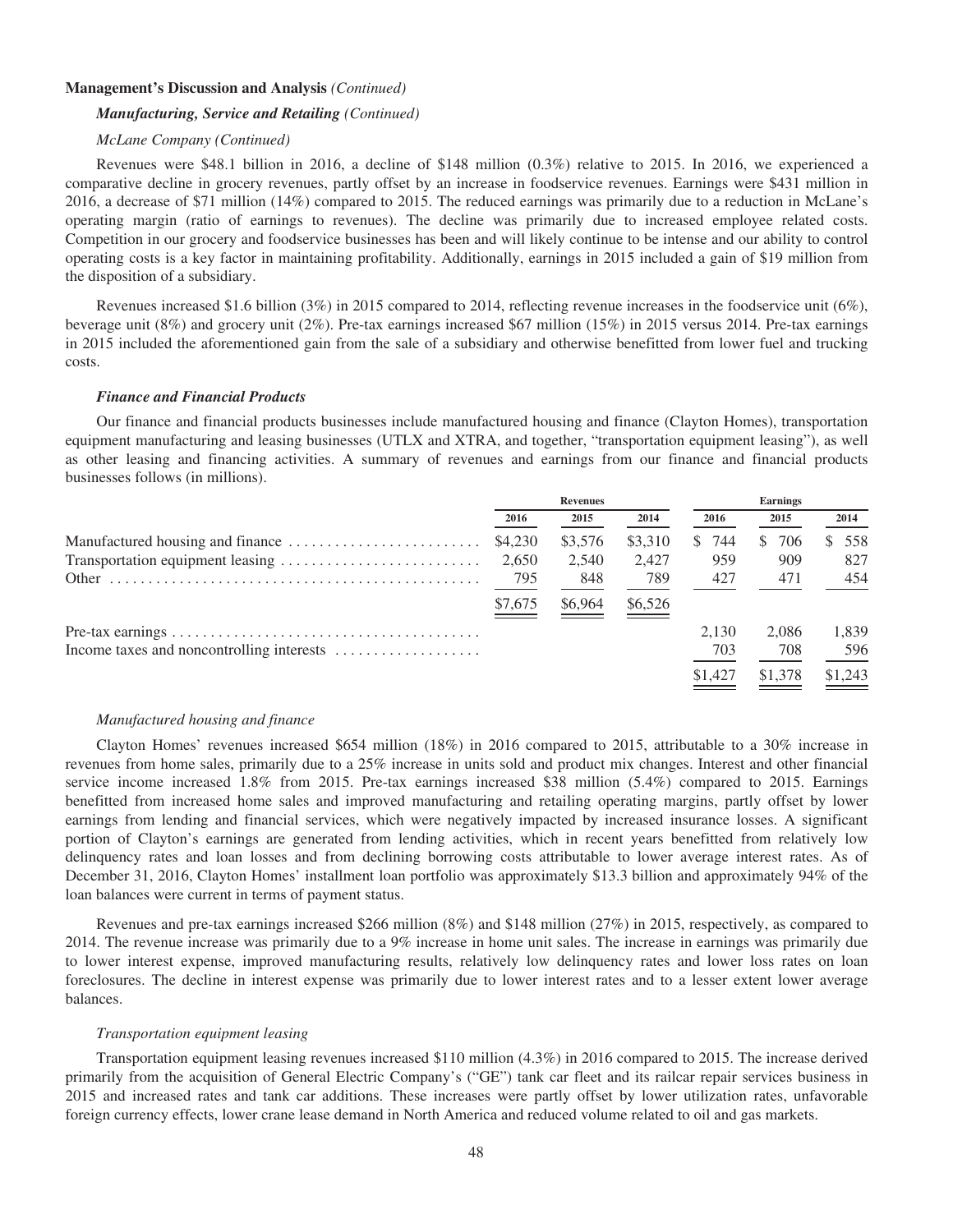## *Finance and Financial Products (Continued)*

## *Transportation equipment leasing (Continued)*

Pre-tax earnings increased \$50 million (5.5%) in 2016 compared to 2015. The increase was primarily attributable to revenue growth and lower depreciation rates on certain tank car assets, partially offset by higher repair costs and interest expense on new borrowings from a Berkshire financing subsidiary. Significant portions of transportation leasing expenses, such as depreciation, do not vary proportionately to revenue changes and therefore changes in revenues can disproportionately impact earnings.

Revenues increased 5% in 2015 compared to 2014. The increase reflected increased railcar lease rates, a larger fleet of railcars, higher volumes in our Australian crane business, increased over-the-road trailers on lease and gains on dispositions of trailers. These increases were partially offset by the unfavorable effects of foreign currency exchange attributable to a stronger U.S. Dollar and lower volumes in our North American crane leasing business due to declines in oil drilling activity. As previously mentioned, we acquired GE's tank car fleet on September 30, 2015, which included approximately 25,000 tank cars. We also acquired several railcar repair and maintenance facilities at the end of 2015.

Pre-tax earnings increased \$82 million (10%) in 2015 compared to 2014. The increase was primarily attributable to the positive impact of the revenue growth discussed above, which more than offset the unfavorable impact of foreign currency translation and higher railcar repair and warranty costs and depreciation attributable to a larger fleet size.

#### *Other*

Other finance activities include CORT furniture leasing, our share of the earnings of a commercial mortgage servicing business ("Berkadia") in which we own a 50% interest, and interest and dividends from a portfolio of investments. Other earnings decreased \$44 million in 2016 compared to 2015, reflecting lower earnings from investment securities, partly offset by increased earnings from CORT and Berkadia. Other earnings also includes income from interest rate spreads charged on borrowings by a Berkshire financing subsidiary that are used to finance Clayton Homes' installment loans and beginning in 2016, UTLX's fleet of rail/tank cars held for lease. Offsetting expenses (\$74 million in 2016, \$62 million in 2015 and \$68 million in 2014) were included in Clayton Homes' and UTLX's results.

## *Investment and Derivative Gains/Losses*

A summary of investment and derivative gains and losses and other-than-temporary impairment losses on investments follows (in millions).

| 2016 | 2015         | $\frac{2014}{201}$ |
|------|--------------|--------------------|
|      |              |                    |
| (82) | (26)         | (697)              |
|      | 974          | 506                |
|      | 10.347 4.081 |                    |
|      |              | 760                |
|      |              |                    |

#### *Investment gains/losses*

Investment gains/losses arise primarily from the sale, redemption or exchange of investments. The timing of gains or losses can have a material effect on periodic earnings. Investment gains and losses included in earnings usually have minimal impact on the periodic changes in our consolidated shareholders' equity since most of our investments are recorded at fair value with the unrealized gains and losses included in shareholders' equity as a component of accumulated other comprehensive income.

We believe the amount of investment gains/losses included in earnings in any given period typically has little analytical or predictive value. Our decisions to sell securities are not motivated by the impact that the resulting gains or losses will have on our reported earnings. Although we do not consider investment gains and losses as necessarily meaningful or useful in evaluating our periodic results, we are providing information to explain the nature of such gains and losses when reflected in our earnings.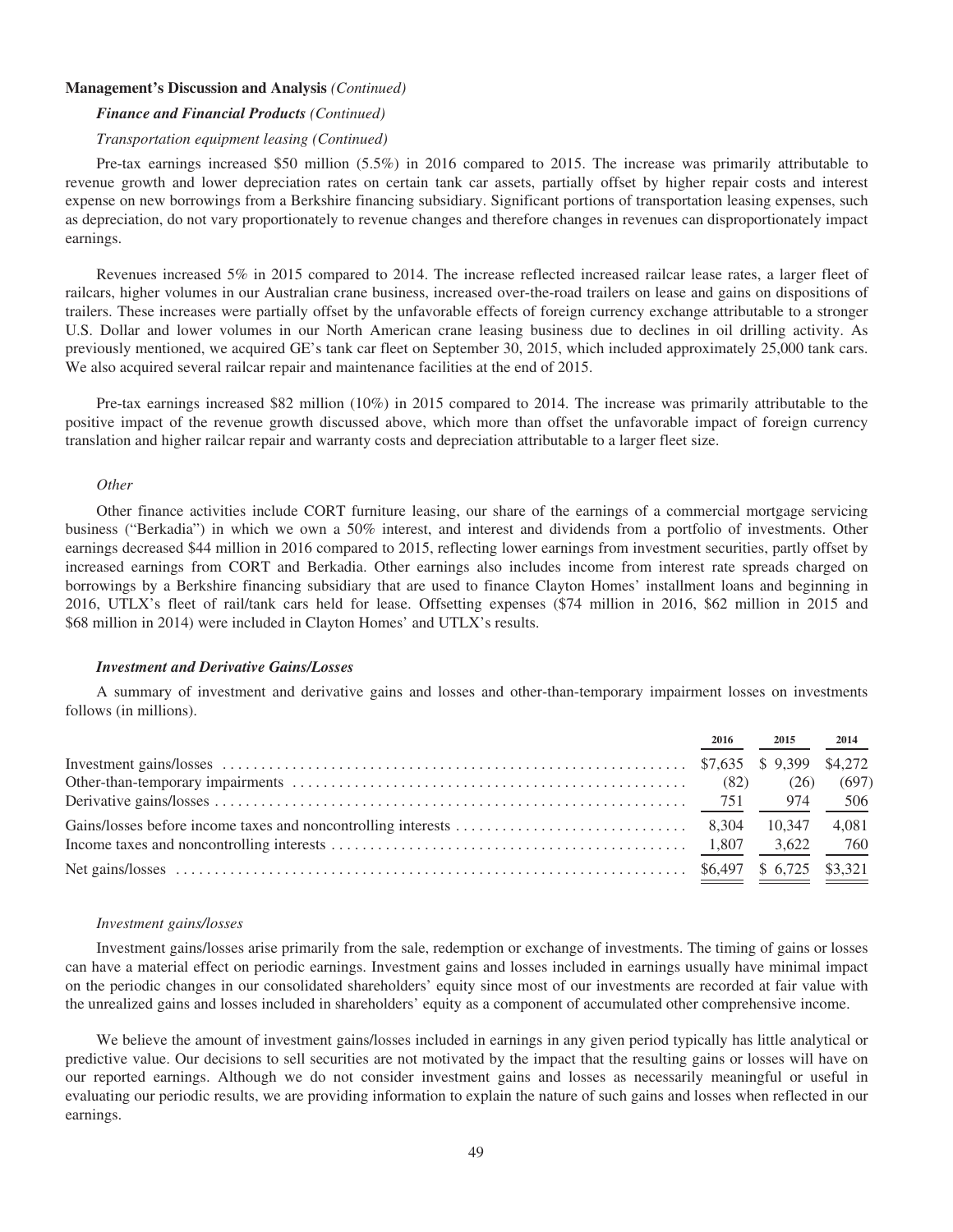## *Investment and Derivative Gains/Losses (Continued)*

## *Investment gains/losses (Continued)*

Pre-tax investment gains were \$7.6 billion in 2016 and included gains of \$2.4 billion from the sale to Mars Inc. of our Wrigley preferred stock investment, \$610 million from the Kraft Heinz Preferred Stock redemption, \$1.2 billion from the Dow Preferred Stock conversion into common stock, and \$1.1 billion from the exchange of shares of P&G common stock for 100% of the common stock of Duracell. Income tax expense allocated to investment gains included a benefit from the reduction of certain deferred income tax liabilities in connection with the exchange of P&G common stock for Duracell. Pre-tax investment gains included non-cash holding gains related to our investment in Kraft Heinz of \$6.8 billion in 2015. In connection with its acquisition of Kraft Foods on July 2, 2015, Kraft Heinz issued new shares of its common stock in exchange for the outstanding shares of Kraft Foods common stock, thus reducing Berkshire's ownership interest in Kraft Heinz by approximately 50%. Under the equity method of accounting, such transactions are treated by the investor as if it sold a portion of its interests.

Pre-tax investment gains were \$4.3 billion in 2014, which included gains of approximately \$2.1 billion realized in connection with the exchanges of common stock of Phillips 66 and Graham Holdings Company for 100% of the common stock of a specified subsidiary of each of those companies. Each exchange transaction in 2016 and 2014 was structured as a tax-free reorganization under the Internal Revenue Code. As a result, no income taxes are payable on the excess of the fair value of the businesses received over the tax-basis of the common stock exchanged.

## *Other-than-temporary impairments ("OTTI")*

OTTI charges in 2016 and 2015 were not significant and in 2014 were \$697 million, predominantly relating to our investment in equity securities of Tesco PLC. Although we have periodically recorded OTTI charges in earnings in past years, we continue to hold some of those securities. If the market values of those investments increase following the date we recorded OTTI charges, the increases are included in shareholders' equity as a component of accumulated other comprehensive income and not in earnings. When recorded, OTTI charges have no impact whatsoever on the asset values otherwise recorded in our Consolidated Balance Sheets or on our consolidated shareholders' equity. In addition, the recognition of such losses in earnings rather than in accumulated other comprehensive income does not necessarily indicate that sales are planned and sales ultimately may not occur for a number of years. Furthermore, the recognition of OTTI charges does not necessarily indicate that the loss in value of the security is permanent or that the market price of the security will not subsequently increase to and ultimately exceed our original cost.

#### *Derivative gains/losses*

Derivative gains/losses primarily represented the changes in fair value of our credit default and equity index put option contract liabilities. The periodic changes in the fair values of these liabilities are recorded in earnings and can be significant, reflecting the volatility of underlying credit and equity markets and the changes in the inputs used to measure such liabilities.

Changes in the values of our equity index put option contract liabilities produced pre-tax gains of \$662 million in 2016, which were primarily due to increases in the index values, favorable foreign currency exchange rate changes and shorter remaining contract durations, partly offset by lower interest rates. Our equity index put option contracts produced pre-tax gains of approximately \$1.0 billion in 2015, which were primarily attributable to a stronger U.S. Dollar and shorter remaining durations. These contracts produced pre-tax gains of \$108 million in 2014. Such gains reflected the favorable impact of foreign currency exchange rate changes and generally higher index values, partially offset by the effect of lower interest rate assumptions.

As of December 31, 2016, the aggregate intrinsic value of our equity put option contracts was approximately \$1.0 billion and our recorded liability was approximately \$2.9 billion. Our ultimate payment obligations, if any, under our equity index put option contracts will be determined as of the contract expiration dates (beginning in 2018), and will be based on the intrinsic value as defined under the contracts.

In July 2016, our remaining credit default contract was terminated by mutual agreement with the counterparty and we paid the counterparty \$195 million. This contract produced pre-tax earnings of \$89 million in 2016, pre-tax losses of \$34 million in 2015 and pre-tax earnings of \$397 million in 2014. We have no further exposure to losses under credit default contracts.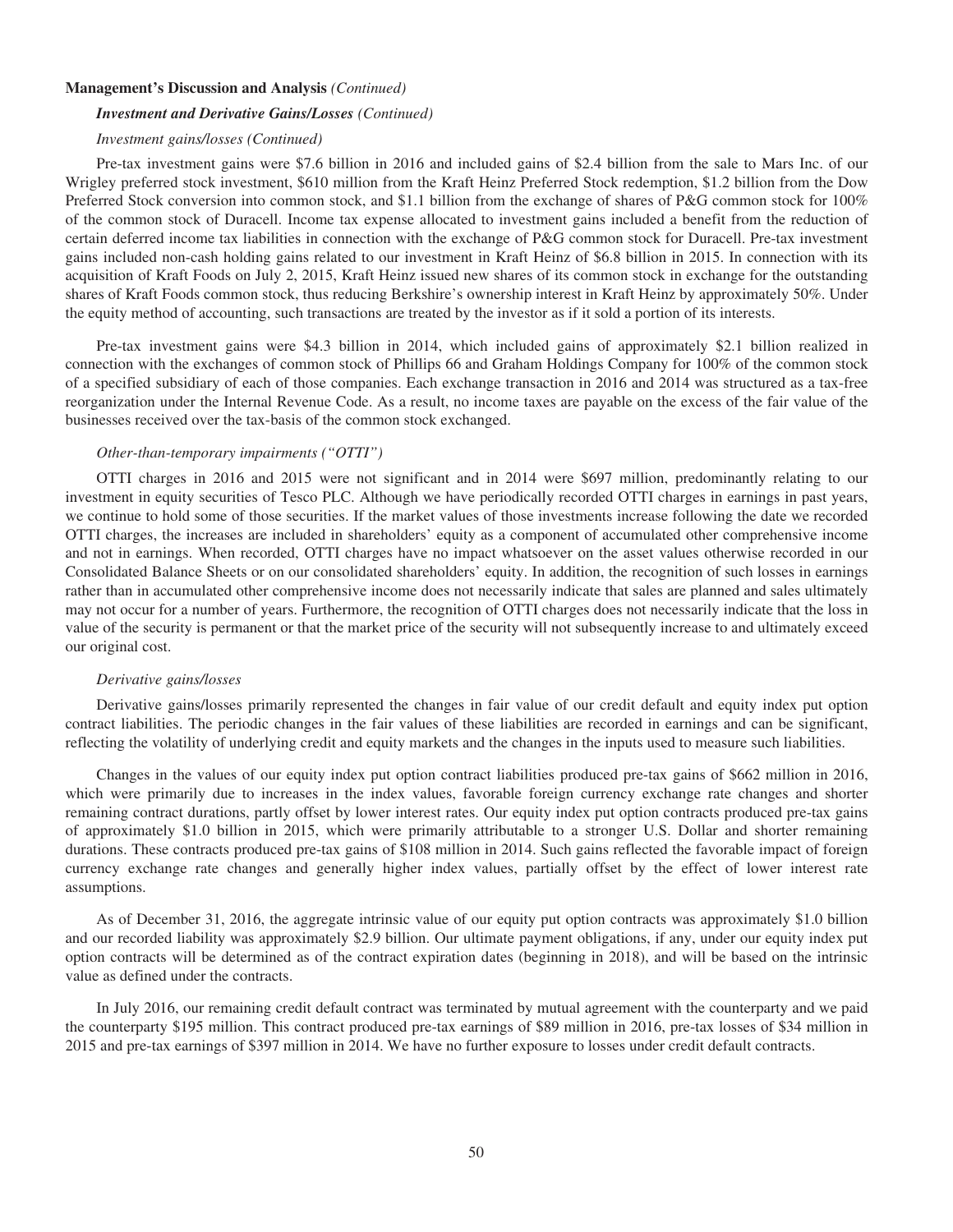## *Other*

A summary of after-tax other earnings (losses) which include corporate income (including income from our investments in Kraft Heinz), expenses and income taxes not allocated to operating businesses is summarized below (in millions).

| 2016  | 2015                | 2014                  |
|-------|---------------------|-----------------------|
|       | \$841               | \$653                 |
| (846) | (515)               | (531)                 |
| (97)  | (191)               | (153)                 |
| (106) | (105)               | (114)                 |
|       | $\underline{\$ 30}$ | $\frac{\{(145)}{2}\}$ |

The reduced earnings in 2016 from our investments in Kraft Heinz were due to lower dividends from our Preferred Stock investment, which was redeemed in June 2016, somewhat offset by increased equity method earnings from our common stock investment. Other earnings also include charges from the application of the acquisition method in connection with Berkshire's business acquisitions. Such charges were primarily from the amortization of intangible assets recorded in connection with those business acquisitions, which we view as corporate expenses. Corporate interest expense includes after-tax foreign exchange gains of \$159 million in 2016 and losses of \$45 million in 2015 with respect to Euro denominated debt issued by Berkshire in March 2015 ( $\epsilon$ 3.0 billion par) and March 2016 ( $\epsilon$ 2.75 billion par). Excluding foreign currency effects, after-tax corporate interest expense was \$256 million in 2016 and \$146 million in 2015. The increase in 2016 was attributable to increased average outstanding debt.

#### **Financial Condition**

Our balance sheet continues to reflect significant liquidity and a strong capital base. Our consolidated shareholders' equity at December 31, 2016 was \$283.0 billion, an increase of \$27.5 billion since December 31, 2015. Net earnings attributable to Berkshire shareholders in 2016 were \$24.1 billion. At December 31, 2016, our insurance and other businesses held cash, cash equivalents and U.S. Treasury Bills of \$70.9 billion, and investments (excluding our investment in Kraft Heinz) of \$158.3 billion.

In January 2016, we used cash of approximately \$32.1 billion to fund the acquisition of PCC, which we funded through a combination of cash on hand and \$10 billion borrowed under a 364-day revolving credit agreement. We repaid these borrowings following our issuance in March 2016, of €2.75 billion and \$5.5 billion of senior unsecured notes. In August 2016, we issued \$750 million of senior unsecured notes to replace \$750 million of maturing notes. In January 2017, Berkshire issued new senior notes aggregating €1.1 billion and repaid \$1.1 billion of maturing senior notes. There are no other parent company term debt maturities in 2017.

Our railroad, utilities and energy businesses (conducted by BNSF and BHE) maintain very large investments in capital assets (property, plant and equipment) and will regularly make significant capital expenditures in the normal course of business. In 2016, capital expenditures included \$5.1 billion by BHE and \$3.8 billion by BNSF. Aggregate capital expenditures of these businesses are forecasted to be \$8.6 billion in 2017. We expect future capital expenditures will be funded by cash flows from operations and debt issuances.

BNSF's outstanding debt was approximately \$22.0 billion as of December 31, 2016, an increase of \$307 million from December 31, 2015. Outstanding borrowings of BHE and its subsidiaries, excluding its borrowings from Berkshire insurance subsidiaries, were approximately \$37.0 billion as of December 31, 2016, an increase of approximately \$1.0 billion from December 31, 2015. BNSF and BHE debt maturities in 2017 will be \$3.6 billion. Berkshire does not guarantee the repayment of debt issued by BNSF, BHE or any of their subsidiaries and is not committed to provide capital to support BNSF or BHE or any of their subsidiaries.

Finance and financial products assets were approximately \$41.7 billion as of December 31, 2016, an increase of approximately \$2.7 billion since December 31, 2015. Finance assets consist primarily of loans and finance receivables, various types of property held for lease, and cash, cash equivalents, U.S. Treasury Bills and other investments. In September 2016, a Berkshire finance subsidiary received approximately \$4.6 billion from the sale of its Wrigley preferred stock investment.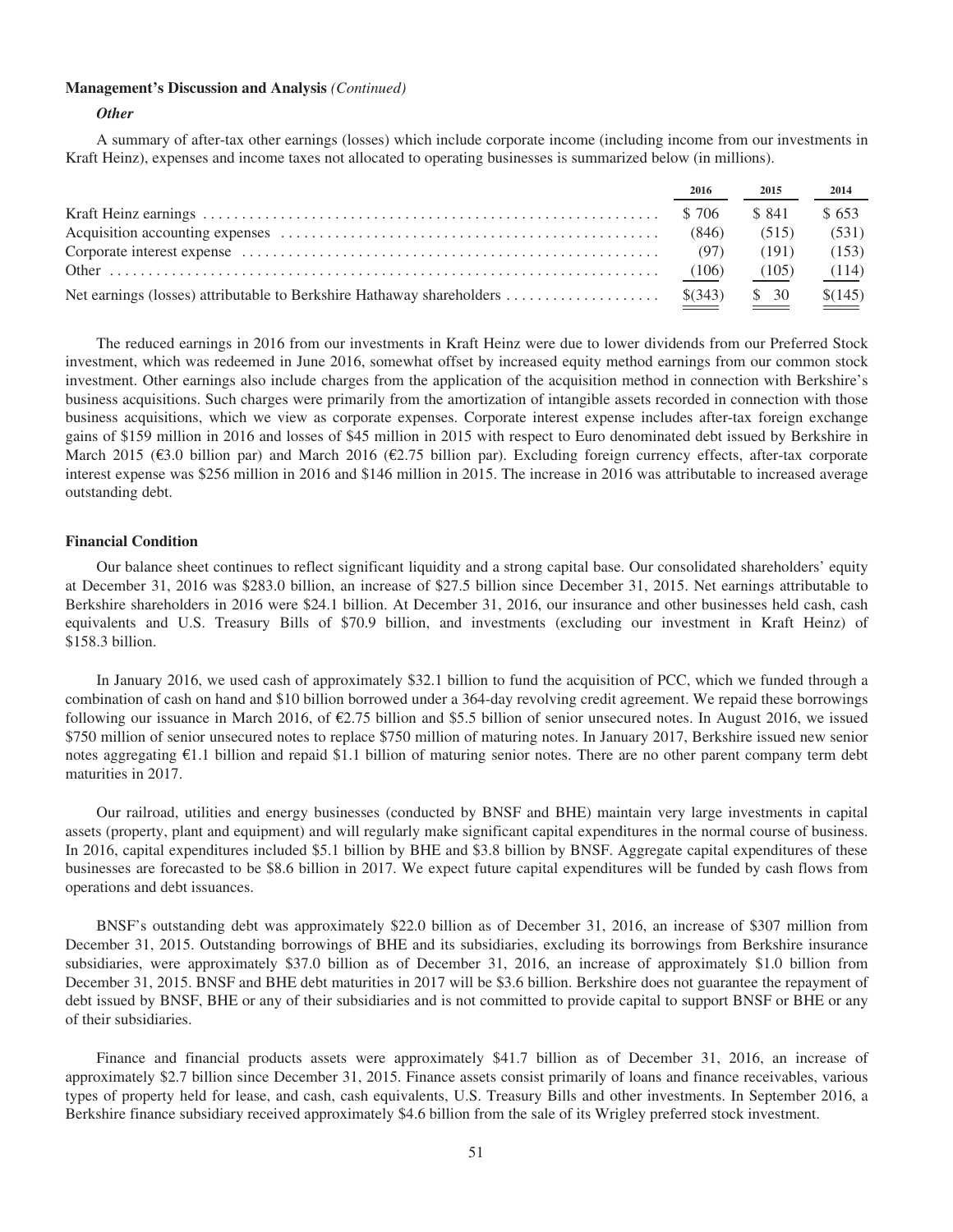### **Financial Condition** *(Continued)*

Finance and financial products liabilities were approximately \$19.7 billion as of December 31, 2016, an increase of approximately \$2.5 billion compared to December 31, 2015. The increase was attributable to \$3.5 billion of debt issued by Berkshire Hathaway Finance Corporation ("BHFC") in March, partly offset by lower derivative contract liabilities. The debt proceeds were used to fund loans originated and acquired by Clayton Homes and to fund a portion of existing assets held for lease by our UTLX railcar leasing business. In January 2017, BHFC issued new senior notes aggregating \$1.3 billion due in 2019 and 2020 and repaid \$1.05 billion of maturing notes. Over the remainder of 2017, an additional \$1.75 billion of BHFC senior notes will mature. While we currently intend to have BHFC issue additional notes in 2017 to replace the maturing debt, the amount to be issued will be based on prevailing market conditions.

Berkshire's Board of Directors has authorized Berkshire to repurchase its Class A and Class B common shares at prices no higher than a 20% premium over the book value of the shares. Berkshire may repurchase shares at management's discretion and there is no obligation to repurchase any shares. We expect the program to continue indefinitely. We will not repurchase shares if it reduces the total amount of Berkshire's consolidated cash, cash equivalents and U.S. Treasury Bills holdings below \$20 billion. Financial strength and redundant liquidity will always be of paramount importance at Berkshire. There were no share repurchases under the program in 2016.

#### **Contractual Obligations**

We are party to contracts associated with ongoing business and financing activities, which will result in cash payments to counterparties in future periods. Certain obligations are included in our Consolidated Balance Sheets, such as notes payable, which require future payments on contractually specified dates and in fixed and determinable amounts. Other obligations pertain to the acquisition of goods or services in the future, such as minimum rentals under operating leases and certain purchase obligations, and are not currently reflected in the financial statements, but will be recognized in future periods as the goods are delivered or services are provided.

The timing and/or amount of the payments under certain contracts are contingent upon the outcome of future events. Actual payments will likely vary, perhaps significantly, from estimates reflected in the table that follows. Most significantly, the timing and amount of future payments arising under property and casualty insurance and reinsurance contracts are contingent upon the outcome of claim settlement activities or events. In addition, obligations arising under life, annuity and health insurance benefits are contingent on future premiums, allowances, mortality, morbidity, expenses and policy lapse rates, as applicable. These amounts are included in the following table based on the liability estimates reflected in our Consolidated Balance Sheet as of December 31, 2016. Although certain insurance losses and loss adjustment expenses and life, annuity and health benefits are recoverable under reinsurance contracts, those receivables recorded in the Consolidated Balance Sheet are not reflected in the table.

A summary of contractual obligations as of December 31, 2016 follows (in millions).

|                                                                               | Estimated payments due by period |          |           |           |                   |  |
|-------------------------------------------------------------------------------|----------------------------------|----------|-----------|-----------|-------------------|--|
|                                                                               | Total                            | 2017     | 2018-2019 | 2020-2021 | <b>After 2021</b> |  |
| Notes payable and other borrowings, including interest $\dots\dots\dots\dots$ | \$152,519                        | \$14,038 | \$26,047  | \$14,396  | \$98,038          |  |
|                                                                               | 8.285                            | 1.337    | 2.168     | 1.610     | 3.170             |  |
|                                                                               | 38.189                           | 11.072   | 7.560     | 4.937     | 14.620            |  |
|                                                                               | 78.351                           | 17.591   | 17.684    | 9.791     | 33.285            |  |
|                                                                               | 30,705                           | 1.299    | 323       | 490       | 28.593            |  |
|                                                                               | 13.173                           | 2.221    | 909       | 1.639     | 8.404             |  |
|                                                                               | \$321.222                        | \$47.558 | \$54.691  | \$32,863  | \$186,110         |  |

*(1) Primarily obligations of BHE, BNSF and NetJets.*

*(2) Before reserve discounts of \$1.4 billion.*

*<sup>(3)</sup> Amounts represent estimated undiscounted benefits, net of estimated future premiums, as applicable.*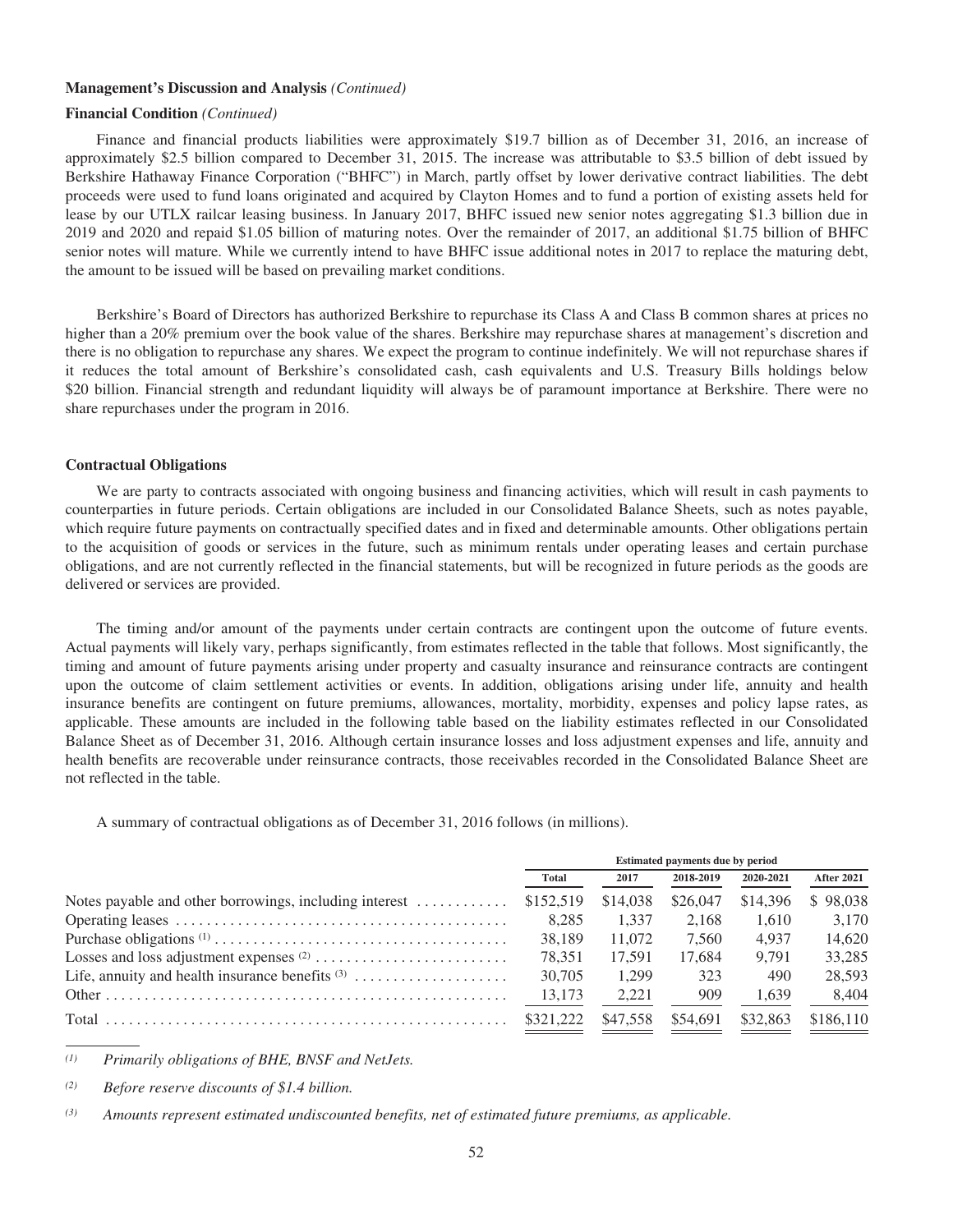## **Critical Accounting Policies**

Certain accounting policies require us to make estimates and judgments that affect the amounts reflected in the Consolidated Financial Statements. Such estimates and judgments necessarily involve varying, and possibly significant, degrees of uncertainty. Accordingly, certain amounts currently recorded in the financial statements will likely be adjusted in the future based on new available information and changes in other facts and circumstances.

#### *Property and casualty losses*

We record liabilities for unpaid losses and loss adjustment expenses based upon estimates of the ultimate amounts payable for losses occurring on or before the balance sheet date. Except for certain workers' compensation reinsurance claims, we record all liabilities for unpaid losses and loss adjustment expenses (referred to in this section as "gross unpaid losses") in the Consolidated Balance Sheets without discounting for time value. The timing and amount of ultimate loss payments are contingent upon, among other things, the timing of claim reporting from insureds and ceding companies and the final determination of the loss amount through the loss adjustment process. We use a variety of techniques in establishing liabilities and all techniques require significant judgments and assumptions. We believe the processes and techniques utilized best suit the underlying claims and available data.

As of any balance sheet date, recorded liabilities include provisions for reported claims, as well as claims not yet reported and the development of reported claims. The period between the loss occurrence date and loss settlement date is the "claimtail." Property claims usually have relatively short claim-tails, absent litigation. Casualty claims usually have longer claim-tails, occasionally extending for decades. Casualty claims may be more susceptible to litigation and the impact of changing contract interpretations. The legal environment and judicial process further contributes to extending claim-tails. Our liabilities as of December 31, 2016 were \$76.9 billion, of which 85% related to GEICO, General Re and BHRG. Additional information regarding significant uncertainties inherent in the processes and techniques of GEICO, General Re and BHRG follows.

## *GEICO*

GEICO predominantly writes private passenger auto insurance. As of December 31, 2016, GEICO's gross unpaid losses and loss adjustment expenses were \$15.5 billion and unpaid losses net of reinsurance recoverable were \$14.4 billion.

GEICO's claim reserving methodologies produce liability estimates based upon the individual claims. The key assumptions affecting our liability estimates include projections of ultimate claim counts ("frequency") and average loss per claim ("severity"). We utilize a combination of several actuarial estimation methods, including Bornhuetter-Ferguson and chain-ladder methodologies.

Liability estimates for automobile liability coverages (such as bodily injury ("BI"), uninsured motorists, and personal injury protection) are more uncertain due to the longer claim-tails, so we establish additional case development estimates. As of December 31, 2016, case development liabilities averaged approximately 25% of the case reserves. We select case development factors through analysis of the overall adequacy of historical case liabilities.

For unreported claims, IBNR liabilities are based on projections of the ultimate number of claims expected (reported and unreported) for each significant coverage. We use historical claim count data to develop age-to-age projections of the ultimate counts by quarterly accident period, from which we deduct reported claims to produce the number of unreported claims. We estimate the average costs per unreported claim and apply such estimates to the unreported claim counts, producing an IBNR liability estimate. We may record additional IBNR estimates when actuarial techniques are difficult to apply.

For significant coverages, we test the adequacy of the aggregate liabilities for unpaid losses using one or more actuarial projections based on claim closure models, and paid and incurred loss triangles. Each type of projection analyzes loss occurrence data for claims occurring in a given period and projects the ultimate cost.

Unpaid loss and loss adjustment expense liability estimates recorded at the end of 2015 developed downward by \$61 million when reevaluated through December 31, 2016, which produced a corresponding increase to pre-tax earnings in 2016. We modified the assumptions used to estimate liabilities at December 31, 2016 as appropriate to reflect the most recent frequency and severity results. Future development of recorded liabilities will depend on whether actual frequency and severity are more or less than anticipated.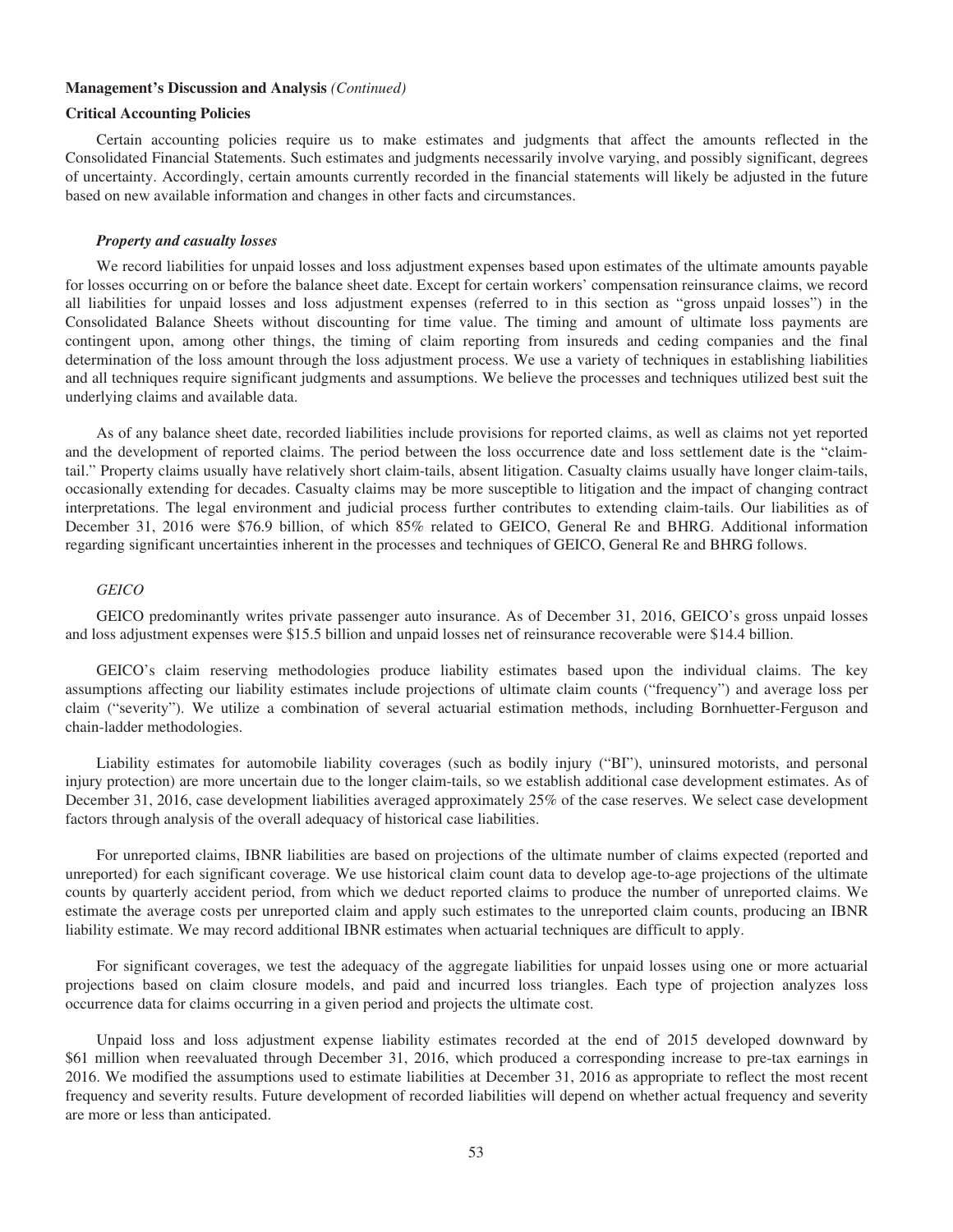### *Property and casualty losses (Continued)*

## *GEICO (Continued)*

With respect to liabilities for BI claims, our most significant claim category, we believe it is reasonably possible that average severities will change by at least one percentage point from the severities used in establishing the recorded liabilities at December 31, 2016. We estimate that a one percentage point increase or decrease in BI severities would produce a \$240 million increase or decrease in recorded liabilities, with a corresponding decrease or increase in pre-tax earnings. Many of the same economic forces that would likely cause BI severity to differ from expectations would likely also cause severities for other injury coverages to differ in the same direction.

## *General Re and BHRG*

Liabilities for unpaid property and casualty losses and loss adjustment expenses of General Re and BHRG derive primarily from reinsurance contracts. In connection with reinsurance contracts, the nature, extent, timing and perceived reliability of information received from ceding companies varies widely depending on the type of coverage and the contractual reporting terms. Contract terms, conditions and coverages also tend to lack standardization and may evolve more rapidly than primary insurance policies.

The nature and extent of loss information provided under many facultative (individual risk), per occurrence excess or retroactive reinsurance contracts may not differ significantly from the information received under a primary insurance contract if reinsurer personnel either work closely with the ceding company in settling individual claims or manage the claims themselves. However, loss information is often less detailed with respect to aggregate excess-of-loss and quota-share contracts. Additionally, loss information we receive through periodic reports is often in a summary format rather than on an individual claim basis. Loss data includes recoverable paid losses, as well as case loss estimates. Ceding companies infrequently provide IBNR estimates to reinsurers.

Loss reporting to reinsurers is typically slower in comparison to primary insurers. Periodic premium and claims reports are required from ceding companies. In the U.S., such reports are generally required at quarterly intervals ranging from 30 to 90 days after the end of the accounting period. Outside of the U.S., reinsurance reporting practices may vary further. In certain countries, clients report annually, often 90 to 180 days after the end of the annual period. In some instances, reinsurers assume and cede underlying risks thereby creating multiple contractual intermediaries between us and the primary insured potentially compounding the claim reporting delays. The relative impact of reporting delays on the reinsurer may vary depending on the type of coverage, contractual reporting terms and the magnitude of the claim relative to the attachment point of the reinsurance contract and for other reasons.

The premium and loss data we receive is through at least one intermediary (the primary insurer), so there is a risk that the loss data reported is incomplete, inaccurate or the claim is outside the coverage terms. When received, we review the information for completeness and compliance with the contract terms. Generally, our reinsurance contracts permit us to access the ceding company's books and records with respect to the subject business, thus providing the ability to audit the reported information.

In the normal course of business, disputes occasionally arise concerning whether claims are covered by our reinsurance policies. We resolve most coverage disputes through negotiation with the client. If disputes cannot be resolved, our contracts generally provide arbitration, litigation or alternative dispute resolution processes. There are no coverage disputes at this time for which an adverse resolution would likely have a material impact on our consolidated results of operations or financial condition.

## *General Re*

Information concerning General Re's gross and net unpaid losses and loss adjustment expenses as of December 31, 2016 follows (in millions).

| <b>Type</b>                                                     | Line of business |  |
|-----------------------------------------------------------------|------------------|--|
|                                                                 |                  |  |
|                                                                 |                  |  |
|                                                                 |                  |  |
| Reinsurance recoverable and deferred charges $\dots$ (693)      |                  |  |
| Net unpaid losses and loss adjustment expenses $\dots$ \$12,727 |                  |  |

*(1) Net of discounts of approximately \$1.4 billion.*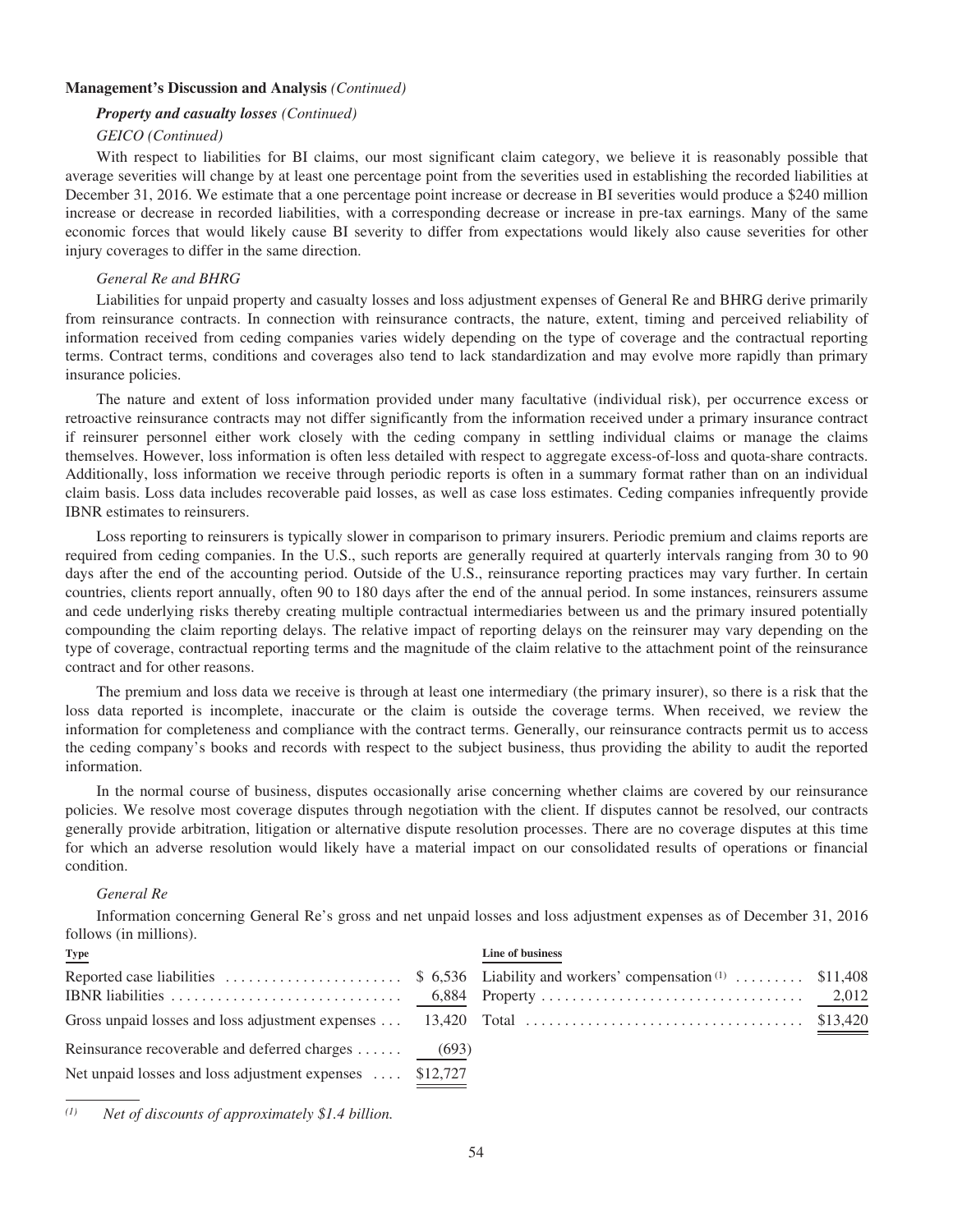## *Property and casualty losses (Continued)*

## *General Re (Continued)*

For General Re, the critical processes involved in estimating unpaid losses and loss adjustment expenses include the establishment of case liability estimates, the determination of expected loss ratios, which drive IBNR liability estimates, and the comparison of reported loss trends to the expected loss reporting patterns. Recorded liabilities are subject to "tail risk" where reported losses are beyond the expected loss emergence period.

Our process for estimating unpaid losses and loss adjustment expenses begins with case loss estimates made by the ceding company. Upon notification of a reinsurance claim from a ceding company, we independently evaluate the case losses reported and if appropriate, we use our own case liability estimate. As of December 31, 2016, our case loss estimates exceeded ceding company estimates by approximately \$2.2 billion, which were concentrated in the workers' compensation line. We also periodically conduct detailed reviews of individual client claims, which may cause us to adjust our case estimates.

In estimating IBNR liabilities, we consider expected case loss emergence and development patterns, together with expected loss ratios by year. In this process, we classify all loss and premium data into segments ("cells") based primarily on product type (e.g., treaty, facultative and program), line of business (e.g., auto liability, property and workers' compensation) and geographic jurisdiction. For each cell, we aggregate premiums and losses by accident year, policy year or underwriting year and analyze the data over time. There are several hundred cells. We use loss triangles to determine the expected development of reported claims for most coverages, which, together with the expected loss ratios, are used to calculate IBNR liability estimates. We select expected loss ratios by cell and by year based upon indicated ultimate loss ratios and forecasted losses obtained from pricing statistics. Indicated ultimate loss ratios are determined from the selected loss emergence pattern, reported losses and earned premiums. Factors affecting our loss development triangles include, but are not limited to, changes in the following: client claims practices; the frequency of client company claim reviews; policy terms and coverage (such as loss retention levels and occurrence and aggregate policy limits); loss trends, and legal trends that result in unanticipated losses. Collectively, these factors influence our selections of expected loss emergence patterns.

Once the IBNR liabilities are determined, we estimate the expected case loss emergence for the upcoming calendar year, based on the prior year-end expected loss emergence patterns and expected loss ratios. We allocate the expected losses into interim estimates, which we compare to actual reported losses. This comparison provides a test of the adequacy of prior year-end IBNR liabilities and forms the basis for possibly changing IBNR liability assumptions during the course of the year.

During 2016, we reduced net losses for prior years' occurrences by \$280 million in the aggregate. This reduction produced a corresponding increase in pre-tax earnings.

Reported claims for prior years' property loss events were less than expected and we reduced our estimated ultimate liabilities by \$157 million. However, property losses incurred during any given period may be more volatile because of the effect of catastrophe and large individual property loss events.

In 2016, reported nominal losses for prior years' workers' compensation were less than expected, which after reevaluating expected remaining IBNR estimates, resulted in a reduction of nominal liabilities by \$165 million. However, we discount workers' compensation liabilities and after adjusting for changes in discounts, workers' compensation losses for prior years' occurrences had a minimal impact on pre-tax earnings. An increase of ten percent in the tail of the expected loss emergence pattern and an increase of ten percent in the expected loss ratios would produce a net increase in discounted workers' compensation IBNR liabilities of approximately \$889 million, producing a corresponding decrease in pre-tax earnings. We believe it is reasonably possible for these assumptions to increase at these rates.

Other casualty and general liability reported losses (excluding mass tort losses) were less than expected in 2016, resulting in a \$205 million increase in pre-tax earnings. However, casualty losses tend to be long-tailed and it should not be assumed that favorable loss experience in a given period will continue in the future. For our significant casualty and general liability cells, we estimate that an increase of five percent in the claim-tails of the expected loss emergence patterns and a five percent increase in expected loss ratios would produce a net increase in our nominal IBNR liabilities and a corresponding reduction in pre-tax earnings of approximately \$900 million. While we believe it is reasonably possible for these assumptions to increase at these rates, more likely outcomes are less than \$900 million given the diversification in worldwide business.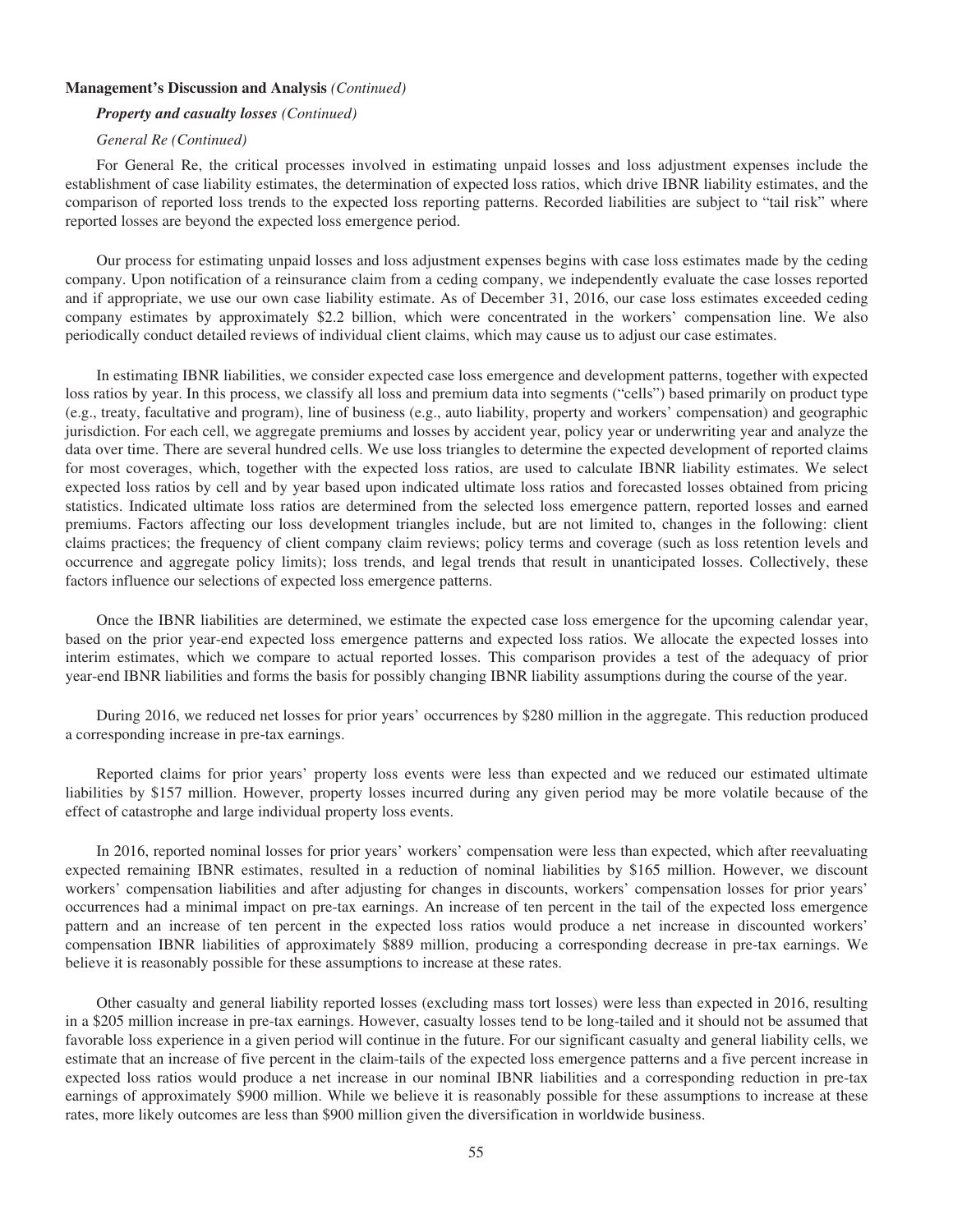## *Property and casualty losses (Continued)*

## *General Re (Continued)*

Overall industry-wide loss experience data and informed judgment are used when internal loss data is of limited reliability, such as for mass tort, asbestos and hazardous waste (collectively, "mass tort") liability estimates. General Re's net liability for such losses at December 31, 2016, was approximately \$1.2 billion, which included an increase in estimated ultimate losses of \$98 million during 2016, which produced a corresponding reduction in pre-tax earnings. Mass tort loss estimations are difficult to determine due to the changing legal environment, and increases may be required in the future if new exposures or claimants are identified, new claims are reported or new theories of liability emerge. In addition to the previously described methodologies, we consider "survival ratios", which is the average net claim payments in recent years in relation to net unpaid losses, as a rough guide to reserve adequacy. General Re's survival ratio was approximately 15 years as of December 31, 2016.

#### *BHRG*

A summary of BHRG's unpaid losses and loss adjustment expenses as of December 31, 2016 follows (in millions).

|  | <b>Property</b> Casualty | Total    |
|--|--------------------------|----------|
|  |                          |          |
|  | 4.831 7.735              |          |
|  |                          | 24,675   |
|  |                          | 36,365   |
|  |                          | (8,509)  |
|  |                          | \$27,856 |

We use a variety of actuarial methodologies to establish unpaid losses and loss adjustment expenses. Certain methodologies, such as paid and incurred loss development techniques, incurred and paid loss Bornhuetter-Ferguson techniques and frequency and severity techniques, are utilized, as well as ground-up techniques when appropriate.

A large percentage of BHRG's unpaid losses and loss adjustment expenses derive from retroactive reinsurance contracts, which relate to loss events occurring before the contract inception date. Gross liabilities with respect to such contracts were approximately \$24.7 billion at December 31, 2016, and were predominately for casualty and liability coverages. We expect the claim-tail related to certain of these contracts to be very long.

We establish aggregate liability estimates by individual contract, considering exposure and development trends. In establishing retroactive reinsurance liabilities, we often analyze historical aggregate loss payment patterns and project expected losses under various scenarios. We assign judgmental probability factors to these scenarios and an expected outcome is determined. We then monitor loss payment activity and review ceding company reports and other information concerning the underlying losses, and we re-estimate expected ultimate losses when significant events are reported or revealed.

Certain of our contracts include significant exposures to asbestos, environmental and other latent injury claims. We estimate that our liabilities for such claims were approximately \$13.7 billion at December 31, 2016. We do not receive consistently reliable information regarding asbestos, environmental and latent injury claims data from all ceding companies, particularly with respect to multi-line or aggregate excess-of-loss policies. Periodically, we conduct a detailed analysis of the underlying loss data to make an estimate of ultimate reinsured losses. When detailed loss information is unavailable, we develop estimates by applying recent industry trends and projections to aggregate client data. Judgments in these areas necessarily consider the stability of the legal and regulatory environment under which we expect these claims will be adjudicated. Legal reform and legislation could also have a significant impact on our ultimate liabilities.

Changes in ultimate estimated liabilities for prior years' retroactive reinsurance contracts were relatively insignificant in 2016, as were changes in the estimated timing and amount of remaining unpaid losses. In 2016, we paid losses and loss adjustment expenses of approximately \$1.1 billion with respect to these contracts.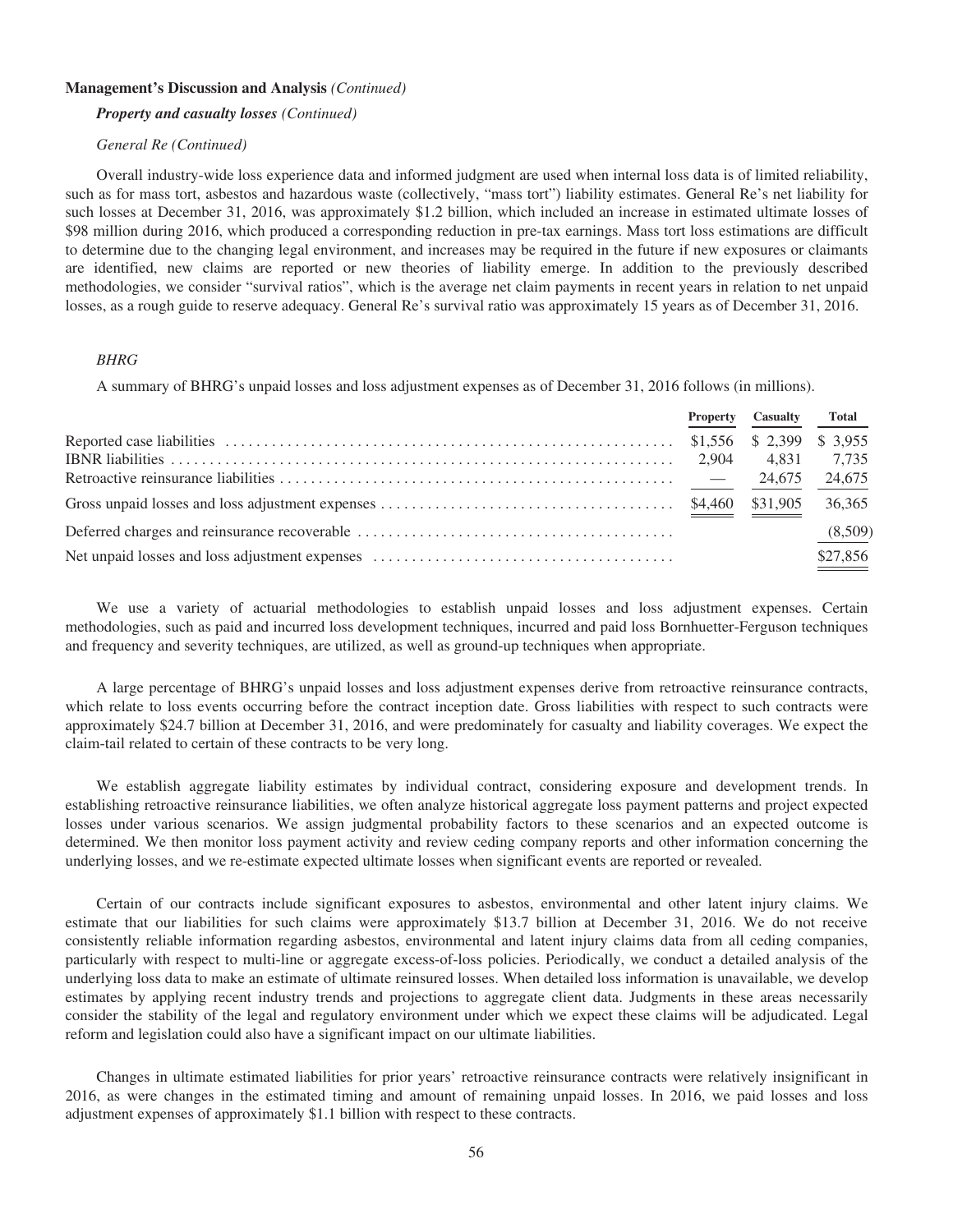## *Property and casualty losses (Continued)*

## *BHRG (Continued)*

We currently believe that maximum losses payable under our retroactive policies will not exceed \$40 billion due to the aggregate contract limits that are applicable to most of these contracts. Absent significant judicial or legislative changes affecting asbestos, environmental or latent injury exposures, we also currently believe it unlikely that losses will develop upward to the maximum loss payable or downward by more than 15% of our year-end estimate.

We also record deferred charges with respect to our retroactive reinsurance contracts, which at contract inception represents the excess, if any, of the estimated ultimate liability for unpaid losses over premiums. Unamortized deferred charges were approximately \$8.0 billion at December 31, 2016, which will be amortized and charged to pre-tax earnings in the future based on the expected timing and amount of loss payments. Significant changes in such estimates may have a significant effect on unamortized deferred charges and the amount of periodic amortization. Based on the contracts in effect as of December 31, 2016, and the new AIG contract we currently estimate that amortization expense in 2017 will approximate \$950 million.

Gross unpaid losses and loss adjustment expense liabilities related to property and casualty contracts, other than retroactive reinsurance, were approximately \$11.7 billion as of December 31, 2016 and consisted primarily of traditional property and casualty coverages written primarily under excess-of-loss and quota-share treaties. These coverages included catastrophe and aviation contracts that tend to generate low frequency/high severity losses, although such liabilities have diminished in recent years due to declines in business written. Reserving techniques for catastrophe and individual risk contracts generally rely more on a per-policy assessment of the ultimate cost associated with the individual loss event rather than with an analysis of the historical development patterns of past losses.

We generally establish liabilities for unpaid losses and loss adjustments expenses for these contracts based upon loss estimates reported by ceding companies and IBNR reserves that are primarily a function of reported losses from ceding companies and anticipated loss ratios established on a portfolio basis, supplemented by management's estimates of the impact of major catastrophe events as they become known. In 2016, we decreased estimated ultimate losses for prior years' occurrences by approximately \$585 million, which primarily derived from lower than expected losses reported by ceding companies. The decrease produced a corresponding increase in pre-tax earnings.

#### *Derivative contract liabilities*

We measure derivative contract liabilities at fair value. Our most significant derivative contract exposures relate to equity index put option contracts written between 2004 and 2008. We believe that the fair values produced for long-duration options are inherently subjective. Actual values in an exchange may differ significantly from the values produced by any mathematical model, as transaction values may also reflect perceptions of individual buyers and sellers as well as other changes in market conditions.

We determine the fair value of equity index put option contracts using a Black-Scholes based option valuation model. Inputs to the model include the current index value, strike price, interest rate, dividend rate and contract expiration date. The weighted average interest and dividend rates used as of December 31, 2016 were 1.2% and 3.3%, respectively. The interest rates were approximately 57 basis points (on a weighted average basis) over benchmark interest rates at the end of 2016 and represented our estimate of our nonperformance risk. We believe that the most significant economic risks under these contracts relate to changes in the index value component and, to a lesser degree, the foreign currency component.

The Black-Scholes based model also incorporates volatility estimates that measure potential price changes over time. Our contracts have an average remaining maturity of about four years. The weighted average volatility used as of December 31, 2016 was approximately 20.2%. We determine the weighted average volatilities based on the volatility input for each contract weighted by the contract's notional value. The volatility input for each contract reflects our expectation of future price volatility. The potential impact from changes in our volatility assumptions are as follows. (Dollars in millions).

|                                   | \$2.890                        |
|-----------------------------------|--------------------------------|
| Hypothetical change in volatility | <b>Hypothetical fair value</b> |
|                                   | \$3,098                        |
|                                   | 3.319                          |
|                                   | 2.695                          |
|                                   | 2.516                          |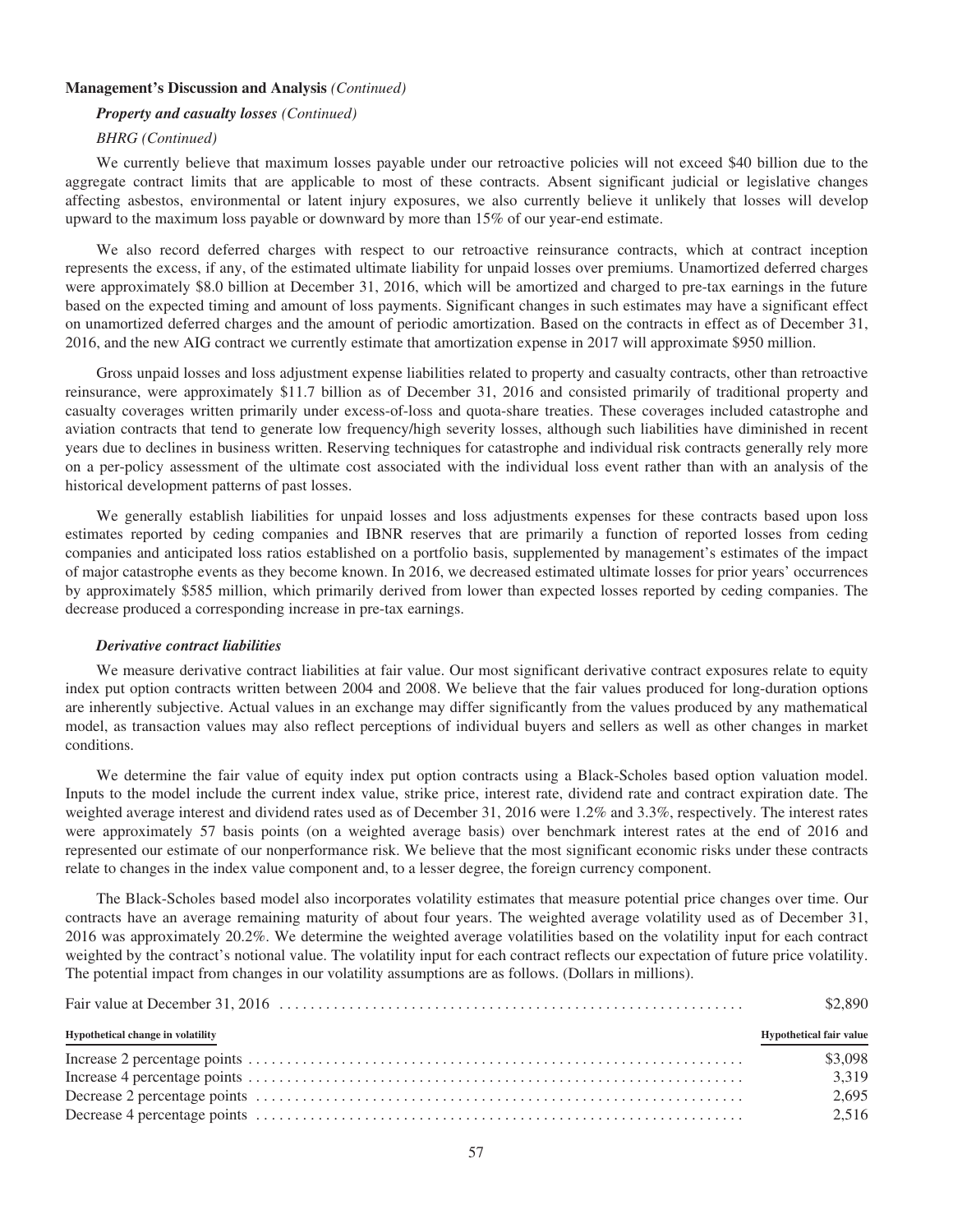## *Other Critical Accounting Policies*

Our Consolidated Balance Sheet at December 31, 2016 included goodwill of acquired businesses of \$79.5 billion. We evaluate goodwill for impairment at least annually and we conducted our most recent annual review during the fourth quarter of 2016. Our review includes determining the estimated fair values of our reporting units. There are several methods of estimating a reporting unit's fair value, including market quotations, underlying asset and liability fair value determinations and other valuation techniques, such as discounted projected future net earnings or net cash flows and multiples of earnings. We primarily use discounted projected future earnings or cash flow methods. The key assumptions and inputs used in such methods may include forecasting revenues and expenses, operating cash flows and capital expenditures, as well as an appropriate discount rate and other inputs. A significant amount of judgment is required in estimating the fair value of a reporting unit and in performing goodwill impairment tests. Due to the inherent uncertainty in forecasting cash flows and earnings, actual results may vary significantly from the forecasts. If the carrying amount of a reporting unit, including goodwill, exceeds the estimated fair value, then, as required by GAAP, we estimate the fair values of the identifiable assets and liabilities of the reporting unit. The excess of the estimated fair value of the reporting unit over the estimated fair value of its net assets establishes the implied value of goodwill. The excess of the recorded amount of goodwill over the implied goodwill value is charged to earnings as an impairment loss.

#### **Market Risk Disclosures**

Our Consolidated Balance Sheets include substantial amounts of assets and liabilities whose fair values are subject to market risks. Our significant market risks are primarily associated with equity prices, interest rates, foreign currency exchange rates and commodity prices. The fair values of our investment portfolios and equity index put option contracts remain subject to considerable volatility. The following sections address the significant market risks associated with our business activities.

## *Equity Price Risk*

Historically, equity securities have represented a significant portion of our investment portfolio. Strategically, we strive to invest in businesses that possess excellent economics and able and honest management and at sensible prices, and we prefer to invest a meaningful amount in each investee. Consequently, equity investments are concentrated in relatively few issuers. At December 31, 2016, approximately 60% of the total fair value of equity securities and other investments was concentrated in five issuers.

We often hold our equity investments for long periods and short-term price volatility has and will occur. We are not necessarily disturbed by market price declines provided the underlying business, economic and management characteristics of the investees remain favorable. We strive to maintain significant levels of shareholder capital and ample liquidity to provide a margin of safety against short-term price volatility.

Market prices for equity securities are subject to fluctuation and consequently, the amount realized in the subsequent sale of an investment may significantly differ from the reported market value. Fluctuation in the market price of a security may result from perceived changes in the underlying economic characteristics of the investee, the relative price of alternative investments and general market conditions.

We are also subject to equity price risk with respect to our equity index put option contracts. While our ultimate liability with respect to these contracts is determined from the movement of the underlying stock index between the contract inception date and expiration date, fair values of these contracts are also affected by changes in other factors such as interest rates, expected dividend rates and the remaining duration of the contract.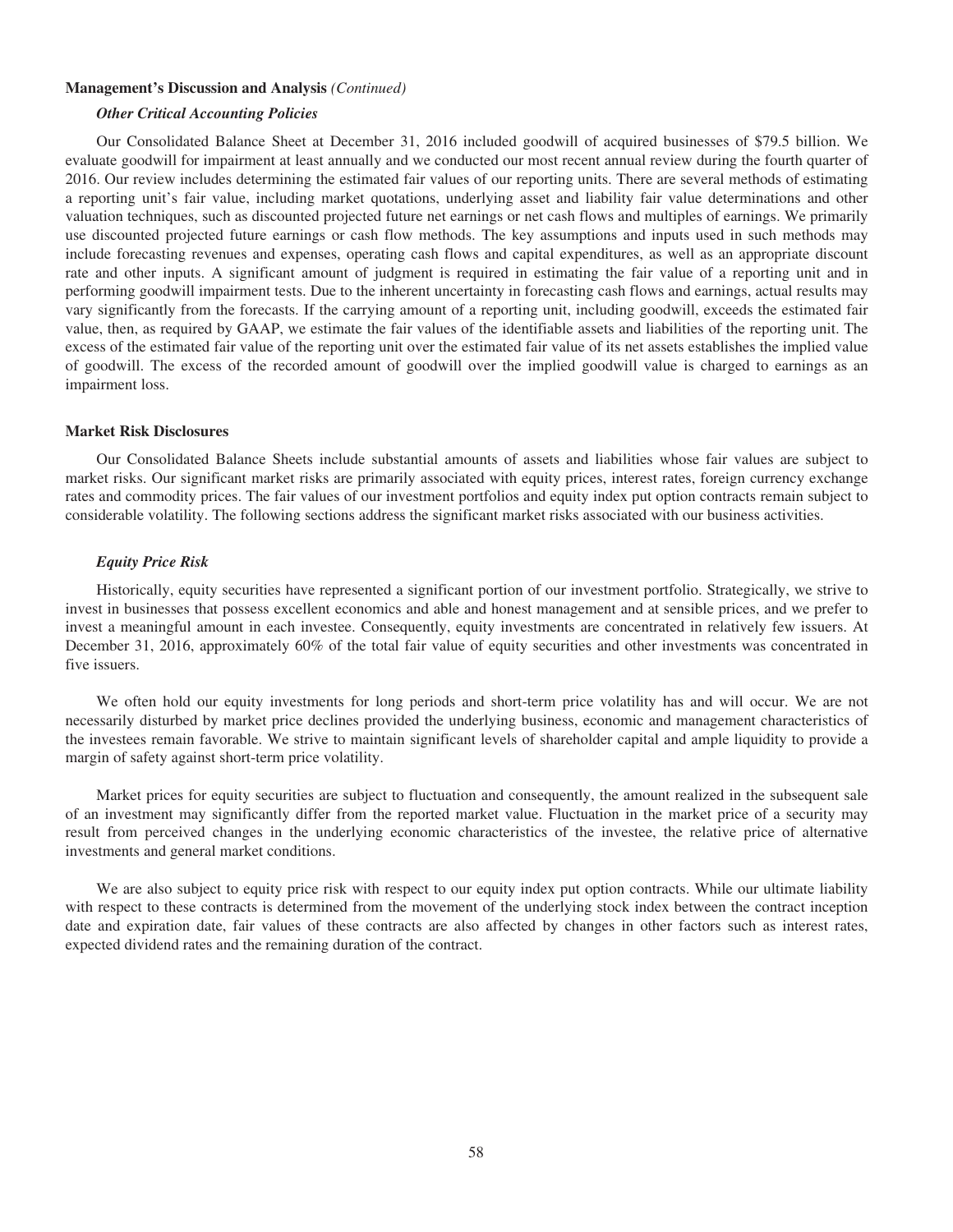## *Equity Price Risk (Continued)*

The following table summarizes our equity securities and other investments and derivative contract liabilities with significant equity price risk as of December 31, 2016 and 2015. We also show the effects of a hypothetical 30% increase and a 30% decrease in market prices as of those dates. The selected 30% hypothetical changes does not reflect the best or worst case scenarios. Indeed, results could be far worse due both to the nature of equity markets and the aforementioned concentrations existing in our equity investment portfolio. Dollar amounts are in millions.

|                                                               | <b>Fair Value</b> | <b>Hypothetical</b><br><b>Price Change</b> | <b>Estimated</b><br><b>Fair Value after</b><br><b>Hypothetical</b><br><b>Change in Prices</b> | <b>Hypothetical</b><br>Percentage<br>Increase (Decrease) in<br><b>Shareholders' Equity</b> |
|---------------------------------------------------------------|-------------------|--------------------------------------------|-----------------------------------------------------------------------------------------------|--------------------------------------------------------------------------------------------|
| December 31, 2016                                             |                   |                                            |                                                                                               |                                                                                            |
| Assets:                                                       |                   |                                            |                                                                                               |                                                                                            |
| Equity securities $\dots \dots \dots \dots \dots \dots \dots$ | \$122,032         | 30% increase                               | \$158,642                                                                                     | 8.4                                                                                        |
|                                                               |                   | 30% decrease                               | 85,422                                                                                        | (8.4)                                                                                      |
| Other investments $(1)$                                       | 9,597             | 30% increase                               | 13,699                                                                                        | 0.9                                                                                        |
|                                                               |                   | 30% decrease                               | 5,677                                                                                         | (0.9)                                                                                      |
| Liabilities:                                                  |                   |                                            |                                                                                               |                                                                                            |
| Equity index put option contracts $\dots\dots\dots$           | 2,890             | 30% increase                               | 1,602                                                                                         | 0.3                                                                                        |
|                                                               |                   | 30% decrease                               | 5,572                                                                                         | (0.6)                                                                                      |
| December 31, 2015                                             |                   |                                            |                                                                                               |                                                                                            |
| Assets:                                                       |                   |                                            |                                                                                               |                                                                                            |
| Equity securities                                             | \$112,137         | 30% increase                               | \$145,778                                                                                     | 8.6                                                                                        |
|                                                               |                   | 30% decrease                               | 78,496                                                                                        | (8.6)                                                                                      |
| Other investments $(1)$                                       | 13,839            | 30% increase                               | 17,985                                                                                        | 1.1                                                                                        |
|                                                               |                   | 30% decrease                               | 9,385                                                                                         | (1.1)                                                                                      |
| Liabilities:                                                  |                   |                                            |                                                                                               |                                                                                            |
| Equity index put option contracts $\dots\dots\dots$           | 3,552             | 30% increase                               | 2,044                                                                                         | 0.4                                                                                        |
|                                                               |                   | 30% decrease                               | 6,561                                                                                         | (0.8)                                                                                      |
|                                                               |                   |                                            |                                                                                               |                                                                                            |

*(1) Excludes other investments that do not possess significant equity price risk.*

### *Interest Rate Risk*

We regularly invest in bonds, loans or other interest rate sensitive instruments. Our strategy is to acquire securities that are attractively priced relative to the perceived credit risk. Our management recognizes and accepts that losses may occur. We also issue debt in the ordinary course of business to fund business operations, business acquisitions and for other general purposes. We strive to maintain high credit ratings so as to minimize the cost of our debt. We rarely utilize derivative products, such as interest rate swaps, to manage interest rate risks.

The fair values of our fixed maturity investments and notes payable and other borrowings will fluctuate in response to changes in market interest rates. In addition, changes in interest rate assumptions used in our equity index put option contract models cause changes in reported liabilities with respect to those contracts. Increases and decreases in interest rates generally translate into decreases and increases in fair values of those instruments. Additionally, fair values of interest rate sensitive instruments may be affected by the creditworthiness of the issuer, prepayment options, relative values of alternative investments, the liquidity of the instrument and other general market conditions. The fair values of fixed interest rate instruments are usually more sensitive to interest rate changes than variable rate instruments.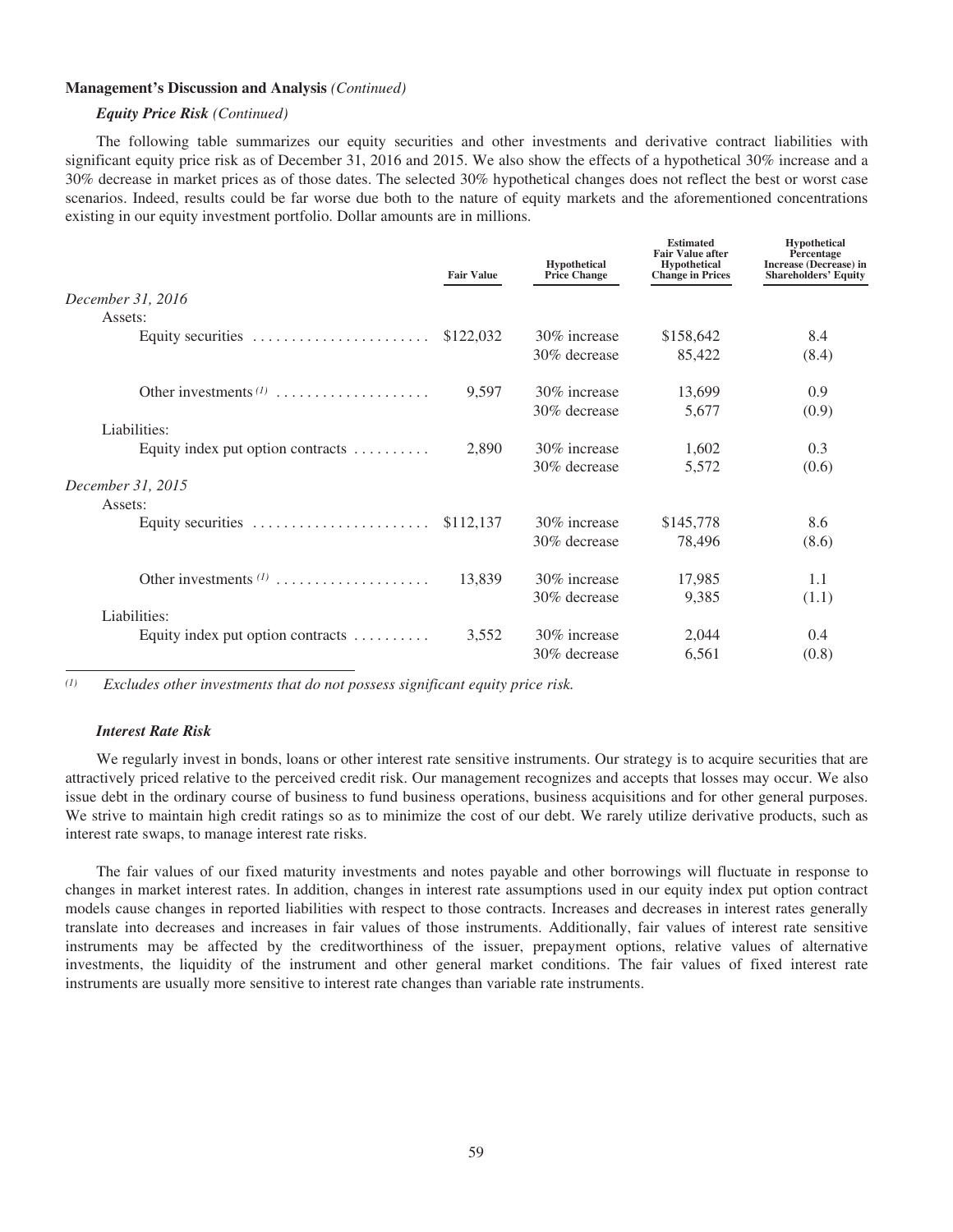## *Interest Rate Risk (Continued)*

The following table summarizes the estimated effects of hypothetical changes in interest rates on our significant assets and liabilities that are subject to interest rate risk. We assumed that the interest rate changes occur immediately and uniformly to each category of instrument containing interest rate risk, and that there are no significant changes to other factors used to determine the value of the instrument. The hypothetical changes in interest rates do not reflect the best or worst case scenarios. Variations in interest rates could produce significant changes in the timing of repayments due to prepayment options available to the issuer. For these reasons, actual results might differ from those reflected in the table. Dollars are in millions.

|                                          |                   | <b>Hypothetical Change in Interest Rates</b> |                                           |                      |                    |
|------------------------------------------|-------------------|----------------------------------------------|-------------------------------------------|----------------------|--------------------|
|                                          | <b>Fair Value</b> | 100 <sub>bp</sub><br>decrease                | (bp=basis points)<br>$100$ bp<br>increase | $200$ bp<br>increase | 300 bp<br>increase |
| December 31, 2016                        |                   |                                              |                                           |                      |                    |
| Assets:                                  |                   |                                              |                                           |                      |                    |
| Investments in fixed maturity securities | \$23,465          | \$24,120                                     | \$22,893                                  | \$22,428             | \$21,985           |
|                                          | 7,659             | 8,095                                        | 7,213                                     | 6,780                | 6,367              |
|                                          | 13.717            | 14,230                                       | 13,237                                    | 12,790               | 12,370             |
| Liabilities:                             |                   |                                              |                                           |                      |                    |
| Notes payable and other borrowings:      |                   |                                              |                                           |                      |                    |
|                                          | 27,712            | 29,475                                       | 26,154                                    | 24,770               | 23,533             |
| Railroad, utilities and energy           | 65,774            | 72,261                                       | 60,302                                    | 55,634               | 51,624             |
| Finance and financial products           | 15,825            | 16,408                                       | 15,318                                    | 14,872               | 14,476             |
| Equity index put option contracts        | 2,890             | 3,287                                        | 2,533                                     | 2,213                | 1,928              |
| December 31, 2015                        |                   |                                              |                                           |                      |                    |
| Assets:                                  |                   |                                              |                                           |                      |                    |
| Investments in fixed maturity securities | \$26,027          | \$26,618                                     | \$25,351                                  | \$24,733             | \$24,164           |
|                                          | 11,394            | 11,571                                       | 10,664                                    | 10,228               | 9,814              |
|                                          | 13,112            | 13,594                                       | 12,661                                    | 12,240               | 11,844             |
| Liabilities:                             |                   |                                              |                                           |                      |                    |
| Notes payable and other borrowings:      |                   |                                              |                                           |                      |                    |
|                                          | 14,773            | 15,589                                       | 13,979                                    | 13,287               | 12,679             |
| Railroad, utilities and energy           | 62,471            | 68,625                                       | 57,279                                    | 52,833               | 49,006             |
| Finance and financial products           | 12,363            | 12.942                                       | 11,860                                    | 11,420               | 11,032             |
| Equity index put option contracts        | 3,552             | 4,110                                        | 3,059                                     | 2,624                | 2,242              |

*(1) Excludes other investments that are not subject to a significant level of interest rate risk.*

#### *Foreign Currency Risk*

Certain of our subsidiaries operate in foreign jurisdictions and we transact business in foreign currencies. In addition, we hold investments in common stocks of major multinational companies, such as The Coca-Cola Company, who have significant foreign business and foreign currency risk of their own. We generally do not attempt to match assets and liabilities by currency and do not use derivative contracts to hedge or manage foreign currency price changes in any meaningful way. Our net assets subject to financial statement translation into U.S. Dollars are primarily in our insurance, utilities and energy and certain manufacturing and services subsidiaries. This translation related impact may be offset by gains or losses related to net liabilities of Berkshire and certain of its U.S. subsidiaries that are denominated in foreign currencies, including gains and losses from the remeasurement of such liabilities due to changes in exchange rates.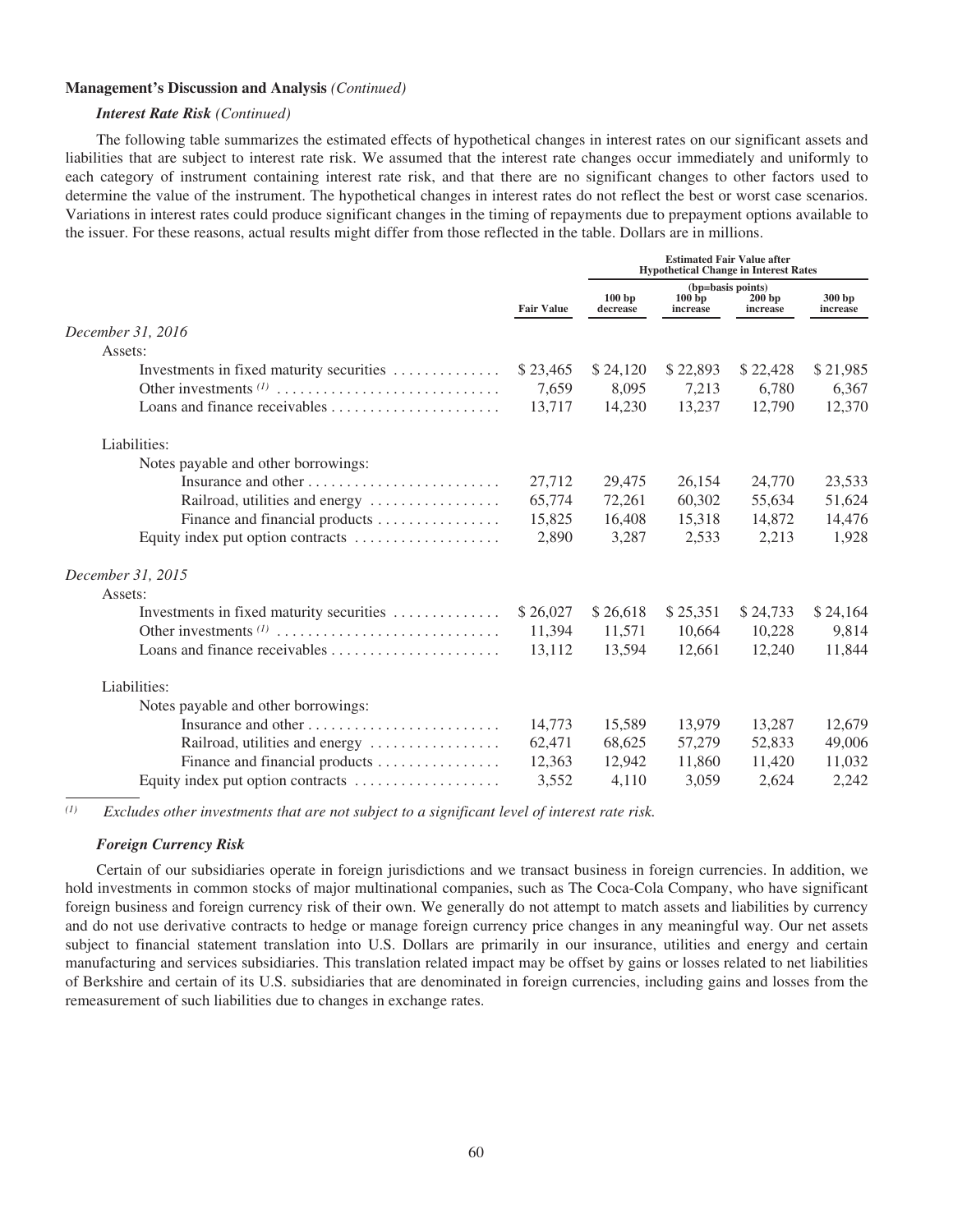## *Commodity Price Risk*

Our subsidiaries use commodities in various ways in manufacturing and providing services. As such, we are subject to price risks related to various commodities. In most instances, we attempt to manage these risks through the pricing of our products and services to customers. To the extent that we are unable to sustain price increases in response to commodity price increases, our operating results will likely be adversely affected. We utilize derivative contracts to manage commodity price risks at BHE.

BHE's exposures to commodities include variations in the price of fuel required to generate electricity, wholesale electricity purchased and sold and natural gas supply for customers. Commodity prices are subject to wide price swings as supply and demand are impacted by, among many other unpredictable items, weather, market liquidity, generating facility availability, customer usage, storage and transmission and transportation constraints.

To mitigate a portion of the price volatility, BHE uses derivative instruments, including forwards, futures, options, swaps and other agreements, to effectively secure future supply or sell future production generally at fixed prices. The settled cost of these contracts is generally recoverable from customers in regulated rates. Financial results would be negatively impacted if the costs of wholesale electricity, fuel or natural gas are greater than what is permitted to be recovered in rates. The table that follows summarizes commodity price risk on energy derivative contracts of BHE as of December 31, 2016 and 2015 and shows the effects of a hypothetical 10% increase and a 10% decrease in forward market prices by the expected volumes for these contracts as of each date. The selected hypothetical change does not reflect the best or worst case scenarios. Dollars are in millions.

| <b>Fair Value</b><br><b>Net Assets</b><br>(Liabilities) | <b>Hypothetical Price Change</b> | <b>Estimated Fair Value after</b><br><b>Hypothetical Change in</b><br>Price |
|---------------------------------------------------------|----------------------------------|-----------------------------------------------------------------------------|
| \$ (87)                                                 | 10\% increase                    | \$(18)                                                                      |
|                                                         | 10\% decrease                    | (156)                                                                       |
| $$^{(233)}$                                             | $10\%$ increase                  | \$(152)                                                                     |
|                                                         | 10% decrease                     | (313)                                                                       |

### **FORWARD-LOOKING STATEMENTS**

Investors are cautioned that certain statements contained in this document as well as some statements in periodic press releases and some oral statements of Berkshire officials during presentations about Berkshire or its subsidiaries are "forwardlooking" statements within the meaning of the Private Securities Litigation Reform Act of 1995 (the "Act"). Forward-looking statements include statements which are predictive in nature, which depend upon or refer to future events or conditions, which include words such as "expects," "anticipates," "intends," "plans," "believes," "estimates" or similar expressions. In addition, any statements concerning future financial performance (including future revenues, earnings or growth rates), ongoing business strategies or prospects and possible future Berkshire actions, which may be provided by management, are also forward-looking statements as defined by the Act. Forward-looking statements are based on current expectations and projections about future events and are subject to risks, uncertainties and assumptions about Berkshire and its subsidiaries, economic and market factors and the industries in which we do business, among other things. These statements are not guarantees of future performance and we have no specific intention to update these statements.

Actual events and results may differ materially from those expressed or forecasted in forward-looking statements due to a number of factors. The important risk factors that could cause our actual performance and future events and actions to differ materially from such forward-looking statements include, but are not limited to, changes in market prices of our investments in fixed maturity and equity securities, losses realized from derivative contracts, the occurrence of one or more catastrophic events, such as an earthquake, hurricane, act of terrorism or cyber attack that causes losses insured by our insurance subsidiaries and/or losses to our business operations, changes in laws or regulations affecting our insurance, railroad, utilities and energy and finance subsidiaries, changes in federal income tax laws, and changes in general economic and market factors that affect the prices of securities or the industries in which we do business.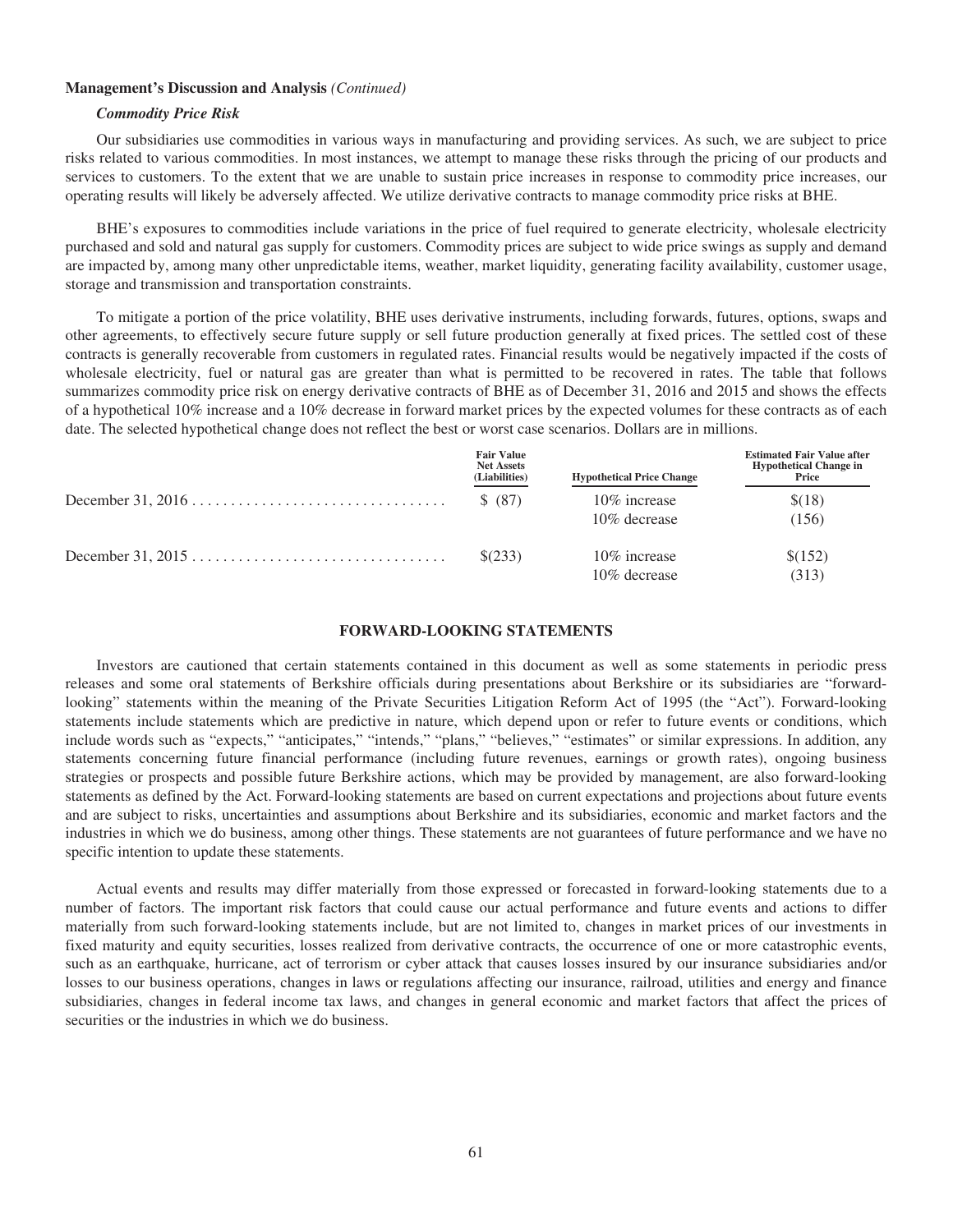## **Item 7A. Quantitative and Qualitative Disclosures About Market Risk**

See "Market Risk Disclosures" contained in Item 7 "Management's Discussion and Analysis of Financial Condition and Results of Operations."

## **Management's Report on Internal Control Over Financial Reporting**

Management of Berkshire Hathaway Inc. is responsible for establishing and maintaining adequate internal control over financial reporting, as such term is defined in the Securities Exchange Act of 1934 Rule 13a-15(f). Under the supervision and with the participation of our management, including our principal executive officer and principal financial officer, we conducted an evaluation of the effectiveness of the Company's internal control over financial reporting as of December 31, 2016 as required by the Securities Exchange Act of 1934 Rule 13a-15(c). In making this assessment, we used the criteria set forth in the framework in *Internal Control—Integrated Framework* (2013) issued by the Committee of Sponsoring Organizations of the Treadway Commission. Based on our evaluation under the framework in *Internal Control—Integrated Framework* (2013), our management concluded that our internal control over financial reporting was effective as of December 31, 2016.

The effectiveness of our internal control over financial reporting as of December 31, 2016 has been audited by Deloitte  $\&$ Touche LLP, an independent registered public accounting firm, as stated in their report which appears on page 63.

Berkshire Hathaway Inc. February 24, 2017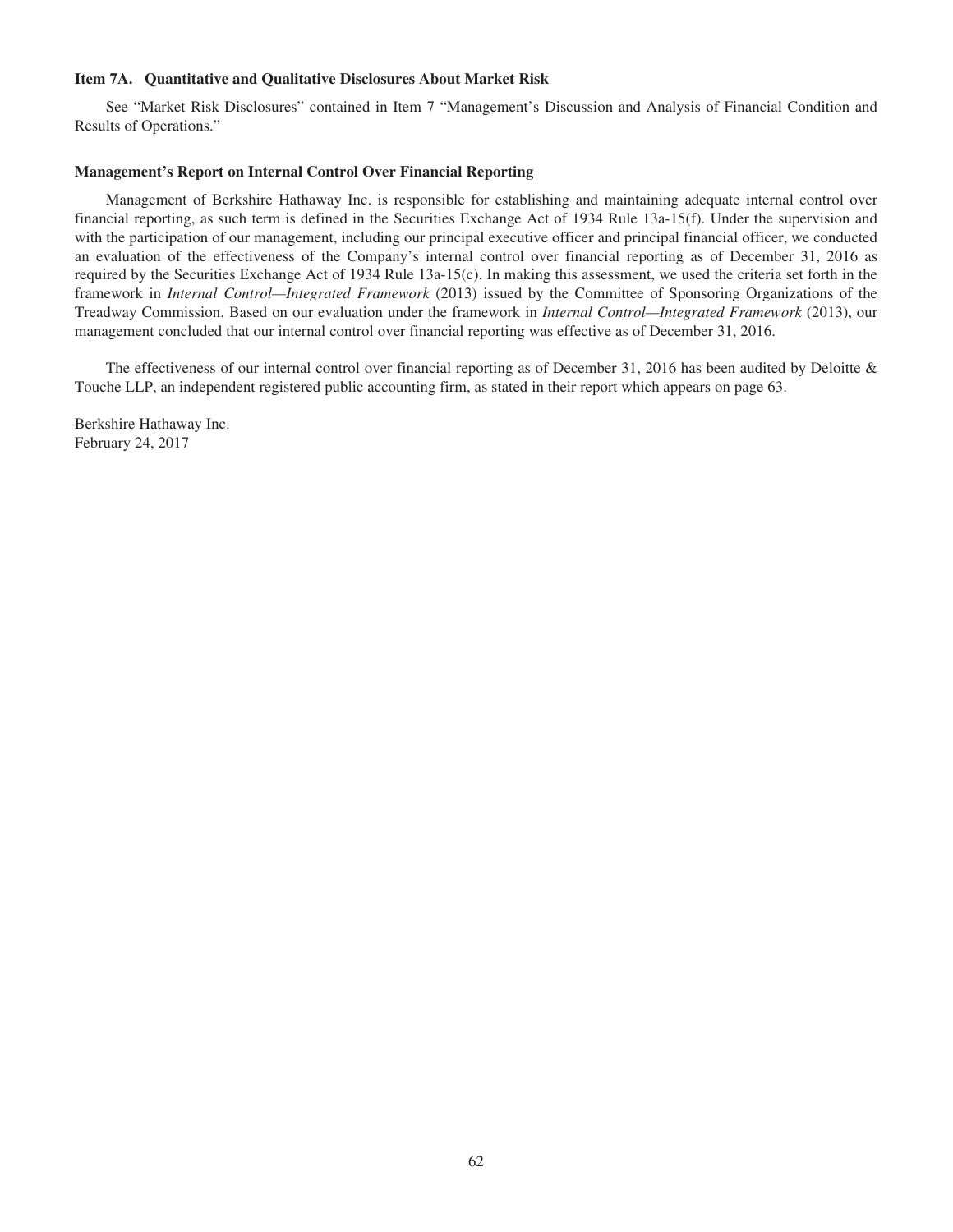#### **Item 8. Financial Statements and Supplementary Data**

## **REPORT OF INDEPENDENT REGISTERED PUBLIC ACCOUNTING FIRM**

To the Board of Directors and Shareholders of Berkshire Hathaway Inc. Omaha, Nebraska

We have audited the accompanying consolidated balance sheets of Berkshire Hathaway Inc. and subsidiaries (the "Company") as of December 31, 2016 and 2015, and the related consolidated statements of earnings, comprehensive income, changes in shareholders' equity, and cash flows for each of the three years in the period ended December 31, 2016. We also have audited the Company's internal control over financial reporting as of December 31, 2016, based on criteria established in *Internal Control—Integrated Framework (2013)* issued by the Committee of Sponsoring Organizations of the Treadway Commission. The Company's management is responsible for these financial statements, for maintaining effective internal control over financial reporting, and for its assessment of the effectiveness of internal control over financial reporting, included in the accompanying Management's Report on Internal Control over Financial Reporting. Our responsibility is to express an opinion on these financial statements and an opinion on the Company's internal control over financial reporting based on our audits.

We conducted our audits in accordance with the standards of the Public Company Accounting Oversight Board (United States). Those standards require that we plan and perform the audit to obtain reasonable assurance about whether the financial statements are free of material misstatement and whether effective internal control over financial reporting was maintained in all material respects. Our audits of the financial statements included examining, on a test basis, evidence supporting the amounts and disclosures in the financial statements, assessing the accounting principles used and significant estimates made by management, and evaluating the overall financial statement presentation. Our audit of internal control over financial reporting included obtaining an understanding of internal control over financial reporting, assessing the risk that a material weakness exists, and testing and evaluating the design and operating effectiveness of internal control based on the assessed risk. Our audits also included performing such other procedures as we considered necessary in the circumstances. We believe that our audits provide a reasonable basis for our opinions.

A company's internal control over financial reporting is a process designed by, or under the supervision of, the company's principal executive and principal financial officers, or persons performing similar functions, and effected by the company's board of directors, management, and other personnel to provide reasonable assurance regarding the reliability of financial reporting and the preparation of financial statements for external purposes in accordance with generally accepted accounting principles. A company's internal control over financial reporting includes those policies and procedures that (1) pertain to the maintenance of records that, in reasonable detail, accurately and fairly reflect the transactions and dispositions of the assets of the company; (2) provide reasonable assurance that transactions are recorded as necessary to permit preparation of financial statements in accordance with generally accepted accounting principles, and that receipts and expenditures of the company are being made only in accordance with authorizations of management and directors of the company; and (3) provide reasonable assurance regarding prevention or timely detection of unauthorized acquisition, use, or disposition of the company's assets that could have a material effect on the financial statements.

Because of the inherent limitations of internal control over financial reporting, including the possibility of collusion or improper management override of controls, material misstatements due to error or fraud may not be prevented or detected on a timely basis. Also, projections of any evaluation of the effectiveness of the internal control over financial reporting to future periods are subject to the risk that the controls may become inadequate because of changes in conditions, or that the degree of compliance with the policies or procedures may deteriorate.

In our opinion, the consolidated financial statements referred to above present fairly, in all material respects, the financial position of Berkshire Hathaway Inc. and subsidiaries as of December 31, 2016 and 2015, and the results of their operations and their cash flows for each of the three years in the period ended December 31, 2016, in conformity with accounting principles generally accepted in the United States of America. Also, in our opinion, the Company maintained, in all material respects, effective internal control over financial reporting as of December 31, 2016, based on the criteria established in *Internal Control—Integrated Framework (2013)* issued by the Committee of Sponsoring Organizations of the Treadway Commission.

/s/ Deloitte & Touche LLP

Omaha, Nebraska February 24, 2017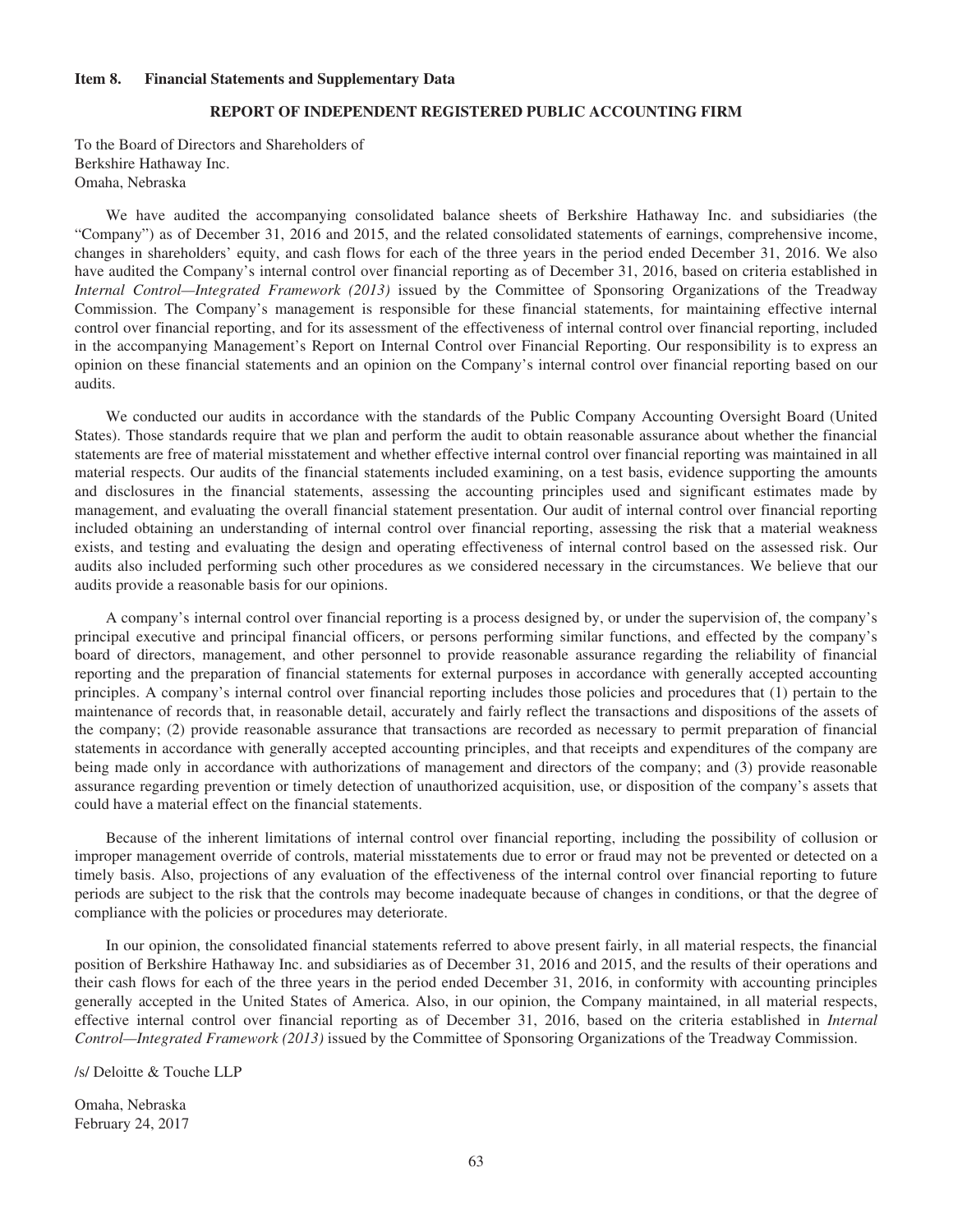# **CONSOLIDATED BALANCE SHEETS**

*(dollars in millions)*

|                                                                                       |           | December 31, |
|---------------------------------------------------------------------------------------|-----------|--------------|
|                                                                                       | 2016      | 2015         |
| <b>ASSETS</b>                                                                         |           |              |
| <b>Insurance and Other:</b>                                                           |           |              |
| Cash and cash equivalents and U.S. Treasury Bills:                                    |           |              |
|                                                                                       | \$23,581  | \$56,612     |
|                                                                                       | 47,338    | 4,569        |
|                                                                                       | 70,919    | 61,181       |
| Investments:                                                                          |           |              |
|                                                                                       | 23,432    | 25,988       |
|                                                                                       | 120,471   | 110,527      |
|                                                                                       | 14,364    | 15,683       |
| Investments in The Kraft Heinz Company (Fair Value: $2016 - $28,418, 2015 - $32,042)$ | 15,345    | 23,424       |
|                                                                                       | 27,097    | 23,303       |
|                                                                                       | 15,727    | 11,916       |
|                                                                                       | 19,325    | 15,540       |
|                                                                                       | 53,994    | 37,188       |
|                                                                                       | 33,481    | 9,148        |
|                                                                                       | 8,047     | 7,687        |
|                                                                                       | 7,126     | 6,697        |
|                                                                                       | 409,328   | 348,282      |
| <b>Railroad, Utilities and Energy:</b>                                                |           |              |
|                                                                                       | 3,939     | 3,437        |
|                                                                                       | 123,759   | 120,279      |
|                                                                                       | 24,111    | 24,178       |
|                                                                                       | 4,457     | 4,285        |
|                                                                                       | 13,550    | 12,833       |
|                                                                                       | 169,816   | 165,012      |
| <b>Finance and Financial Products:</b>                                                |           |              |
| Cash and cash equivalents and U.S. Treasury Bills:                                    |           |              |
|                                                                                       | 528       | 7.112        |
|                                                                                       | 10,984    |              |
|                                                                                       | 11,512    | 7,112        |
|                                                                                       | 408       | 411          |
|                                                                                       | 2,892     | 5,719        |
|                                                                                       | 13,300    | 12,772       |
|                                                                                       | 9,689     | 9,347        |
|                                                                                       | 1,381     | 1,342        |
|                                                                                       | 2,528     | 2,260        |
|                                                                                       | 41,710    | 38,963       |
|                                                                                       | \$620,854 | \$552,257    |
|                                                                                       |           |              |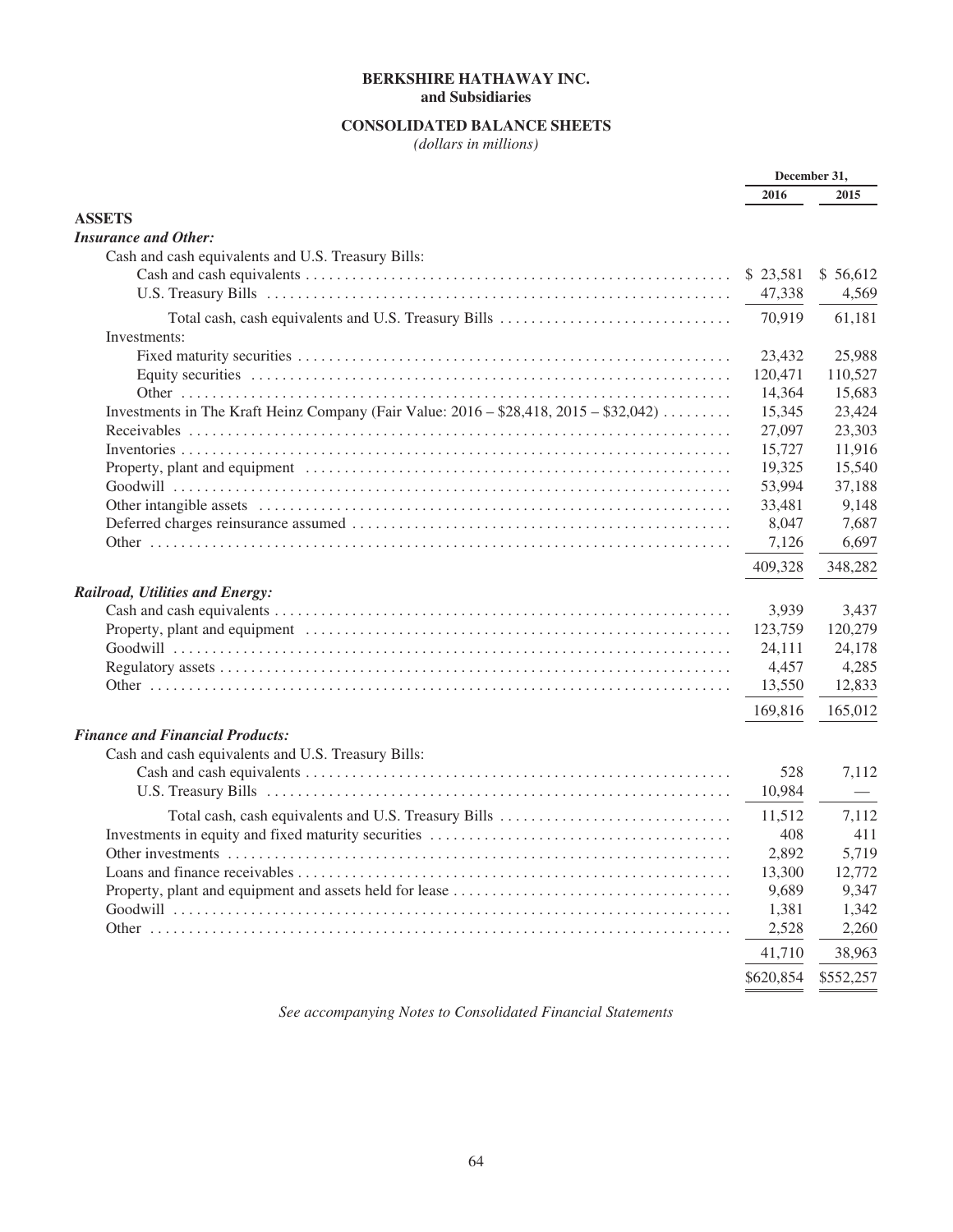# **CONSOLIDATED BALANCE SHEETS**

*(dollars in millions)*

|                                             | December 31, |           |
|---------------------------------------------|--------------|-----------|
|                                             | 2016         | 2015      |
| <b>LIABILITIES AND SHAREHOLDERS' EQUITY</b> |              |           |
| <b>Insurance and Other:</b>                 |              |           |
|                                             | \$76,918     | \$73,144  |
|                                             | 14,245       | 13,311    |
|                                             | 15,977       | 14,497    |
|                                             | 6,714        | 7,123     |
|                                             | 22,164       | 17,879    |
|                                             | 27,175       | 14,599    |
|                                             | 163,193      | 140,553   |
| Railroad, Utilities and Energy:             |              |           |
|                                             | 11,434       | 11,994    |
|                                             | 3,121        | 3,033     |
|                                             | 59,085       | 57,739    |
|                                             | 73,640       | 72,766    |
| <b>Finance and Financial Products:</b>      |              |           |
|                                             | 1,444        | 1,398     |
|                                             | 2,890        | 3,836     |
|                                             | 15,384       | 11,951    |
|                                             | 19,718       | 17,185    |
|                                             | 77,944       | 63,126    |
|                                             | 334,495      | 293,630   |
| Shareholders' equity:                       |              |           |
|                                             | 8            | 8         |
|                                             | 35,681       | 35,620    |
|                                             | 37,298       | 33,982    |
|                                             | 211,777      | 187,703   |
|                                             | (1,763)      | (1,763)   |
|                                             | 283,001      | 255,550   |
|                                             | 3,358        | 3,077     |
|                                             | 286,359      | 258,627   |
|                                             | \$620,854    | \$552,257 |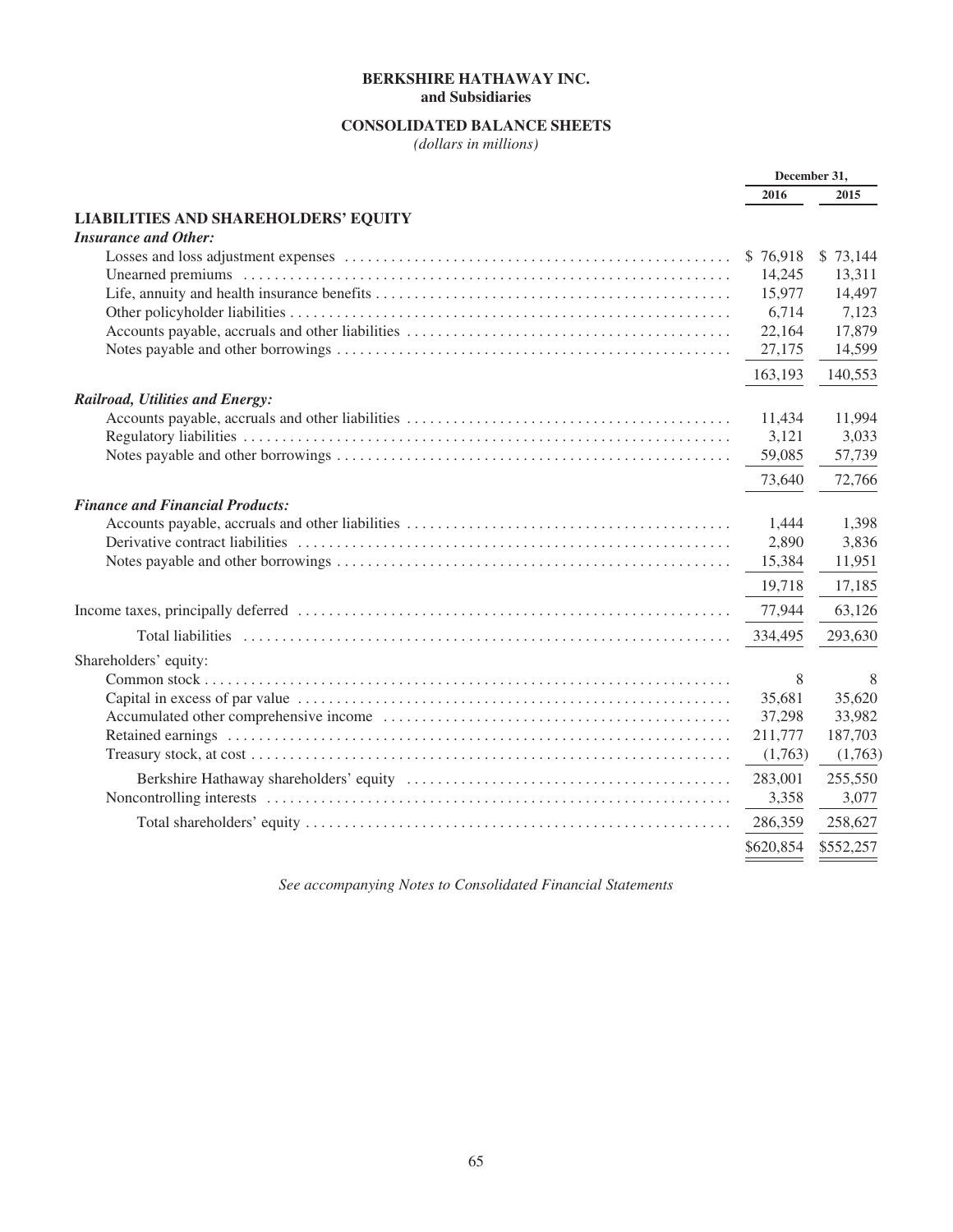## **CONSOLIDATED STATEMENTS OF EARNINGS**

*(dollars in millions except per-share amounts)*

|                                                                                                          |    | <b>Year Ended December 31,</b> |               |                     |                           |  |
|----------------------------------------------------------------------------------------------------------|----|--------------------------------|---------------|---------------------|---------------------------|--|
|                                                                                                          |    | 2016                           |               | 2015                | 2014                      |  |
| <b>Revenues:</b>                                                                                         |    |                                |               |                     |                           |  |
| <b>Insurance and Other:</b>                                                                              |    |                                |               |                     |                           |  |
|                                                                                                          | S  | 45,881                         | <sup>\$</sup> | 41,294              | \$<br>41,253              |  |
|                                                                                                          |    | 119,489                        |               | 107,001             | 97,097                    |  |
| Interest, dividend and other investment income                                                           |    | 4,725                          |               | 5,357               | 5,052                     |  |
|                                                                                                          |    | 5,128                          |               | 9,363               | 3,503                     |  |
|                                                                                                          |    | 175,223                        |               | 163,015             | 146,905                   |  |
| <b>Railroad, Utilities and Energy:</b>                                                                   |    |                                |               |                     |                           |  |
|                                                                                                          |    | 37,542                         |               | 40,004              | 40,690                    |  |
|                                                                                                          |    |                                |               |                     |                           |  |
| <b>Finance and Financial Products:</b>                                                                   |    |                                |               |                     |                           |  |
|                                                                                                          |    | 6,208                          |               | 5,430               | 5,094                     |  |
| Interest, dividend and other investment income                                                           |    | 1,455                          |               | 1,510               | 1,432                     |  |
|                                                                                                          |    | 2,425<br>751                   |               | 10<br>974           | 72<br>506                 |  |
|                                                                                                          |    |                                |               |                     |                           |  |
|                                                                                                          |    | 10,839                         |               | 7,924               | 7,104                     |  |
|                                                                                                          |    | 223,604                        |               | 210,943             | 194,699                   |  |
| <b>Costs and expenses:</b>                                                                               |    |                                |               |                     |                           |  |
| <b>Insurance and Other:</b>                                                                              |    |                                |               |                     |                           |  |
|                                                                                                          |    | 30,906                         |               | 26,527              | 26,406                    |  |
|                                                                                                          |    | 5,131                          |               | 5,413               | 5,181                     |  |
|                                                                                                          |    | 7,713                          |               | 7,517               | 6,998                     |  |
|                                                                                                          |    | 95,754                         |               | 87,029              | 78,873                    |  |
|                                                                                                          |    | 16,478                         |               | 13,723              | 12,198                    |  |
|                                                                                                          |    | 445                            |               | 460                 | 419                       |  |
|                                                                                                          |    | 156,427                        |               | 140,669             | 130,075                   |  |
| <b>Railroad, Utilities and Energy:</b>                                                                   |    |                                |               |                     |                           |  |
|                                                                                                          |    | 26,194                         |               | 27,650              | 29,378                    |  |
|                                                                                                          |    | 2,642                          |               | 2,653               | 2,378                     |  |
|                                                                                                          |    | 28,836                         |               | 30,303              | 31,756                    |  |
| <b>Finance and Financial Products:</b>                                                                   |    |                                |               |                     |                           |  |
|                                                                                                          |    | 3,448                          |               | 2,915               | 2,758                     |  |
|                                                                                                          |    | 1,739                          |               | 1,586               | 1,523                     |  |
|                                                                                                          |    | 410                            |               | 402                 | 456                       |  |
|                                                                                                          |    | 5,597                          |               | 4,903               | 4,737                     |  |
|                                                                                                          |    | 190,860                        |               | 175,875             | 166,568                   |  |
| Earnings before income taxes and equity in earnings of Kraft Heinz Company                               |    | 32,744                         |               | 35,068              | 28,131                    |  |
| Equity in earnings (losses) of Kraft Heinz Company                                                       |    | 923                            |               | (122)               | (26)                      |  |
|                                                                                                          |    | 33,667                         |               | 34,946              | 28,105                    |  |
|                                                                                                          |    | 9,240                          |               | 10,532              | 7,935                     |  |
|                                                                                                          |    | 24,427                         |               | 24,414              | 20,170                    |  |
| Less: Earnings attributable to noncontrolling interests                                                  |    | 353                            |               | 331                 | 298                       |  |
| Net earnings attributable to Berkshire Hathaway shareholders                                             |    | 24,074                         | \$            | 24,083              | \$<br>19,872              |  |
|                                                                                                          |    |                                |               |                     |                           |  |
| Net earnings per equivalent Class A share outstanding*<br>Average equivalent Class A shares outstanding* | \$ | 14,645<br>1,643,826            | \$            | 14,656<br>1,643,183 | \$<br>12,092<br>1,643,456 |  |

*\* Equivalent Class B shares outstanding are 1,500 times the equivalent Class A amount. Net earnings per equivalent Class B share outstanding are one-fifteen-hundredth of the equivalent Class A amount or \$9.76 for 2016, \$9.77 for 2015 and \$8.06 for 2014.*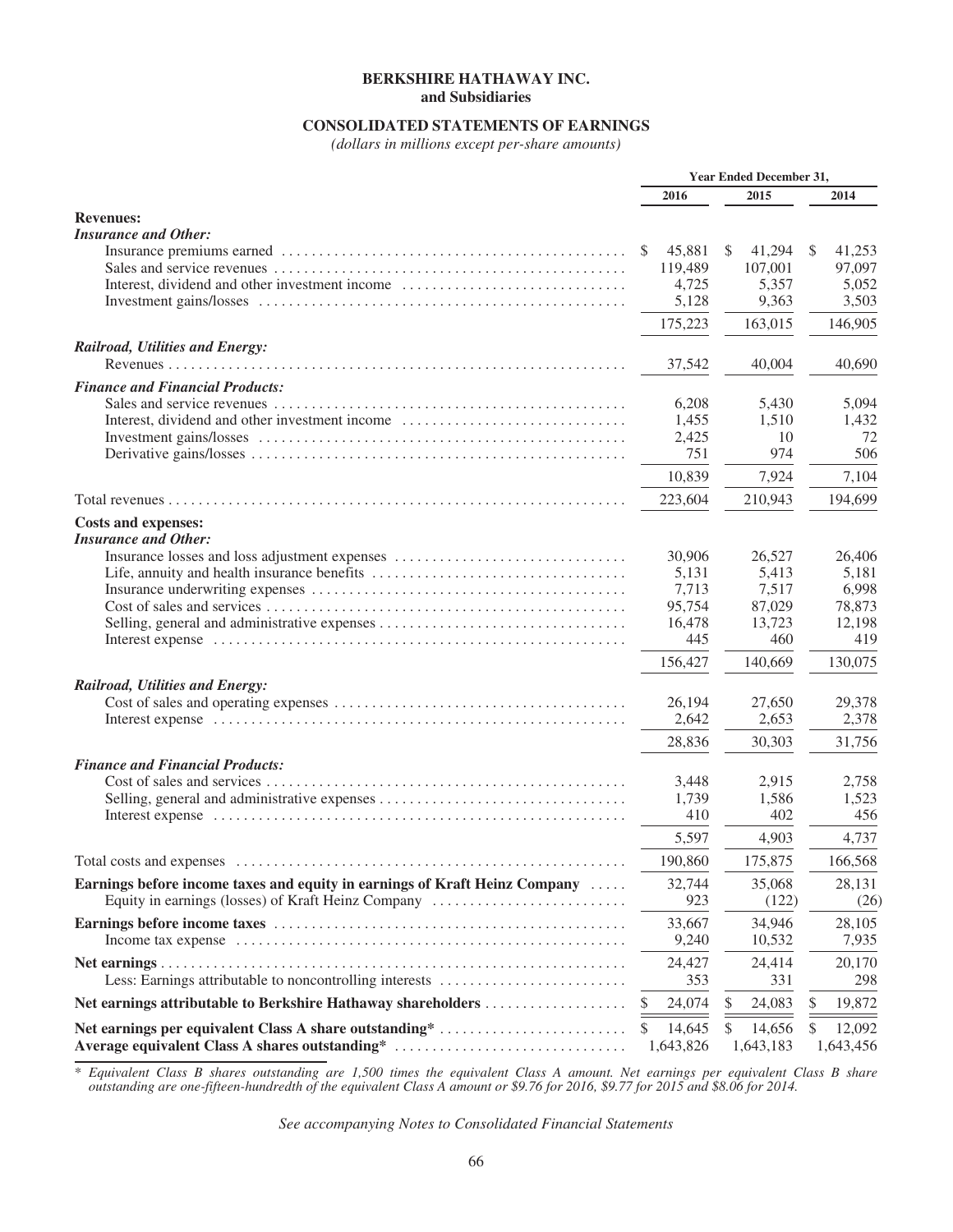## **CONSOLIDATED STATEMENTS OF COMPREHENSIVE INCOME**

*(dollars in millions)*

|                                                                                | <b>Year Ended December 31,</b> |          |          |
|--------------------------------------------------------------------------------|--------------------------------|----------|----------|
|                                                                                | 2016                           | 2015     | 2014     |
|                                                                                | \$24,427                       | \$24,414 | \$20,170 |
| Other comprehensive income:                                                    |                                |          |          |
|                                                                                | 13,858                         | (8,520)  | 5,831    |
|                                                                                | (4,846)                        | 3,014    | (2,062)  |
|                                                                                | (6,820)                        | (2,332)  | (3,360)  |
|                                                                                | 2,387                          | 816      | 1,176    |
|                                                                                | (1,541)                        | (1,931)  | (2,032)  |
|                                                                                | 66                             | (43)     | 183      |
| Prior service cost and actuarial gains/losses of defined benefit pension plans | 354                            | 424      | (1,703)  |
|                                                                                | (187)                          | (140)    | 624      |
|                                                                                | (17)                           | (94)     | -8       |
|                                                                                | 3,254                          | (8,806)  | (1,335)  |
|                                                                                | 27.681                         | 15,608   | 18.835   |
|                                                                                | 291                            | 275      | 256      |
|                                                                                | \$27,390                       | \$15,333 | \$18,579 |

# **CONSOLIDATED STATEMENTS OF CHANGES IN SHAREHOLDERS' EQUITY**

*(dollars in millions)*

|                                                                | <b>Berkshire Hathaway shareholders' equity</b>                  |                                                        |                             |                          |                                         |              |
|----------------------------------------------------------------|-----------------------------------------------------------------|--------------------------------------------------------|-----------------------------|--------------------------|-----------------------------------------|--------------|
|                                                                | <b>Common stock</b><br>and capital in<br>excess of par<br>value | <b>Accumulated</b><br>other<br>comprehensive<br>income | <b>Retained</b><br>earnings | <b>Treasurv</b><br>stock | Non-<br>controlling<br><i>interests</i> | <b>Total</b> |
| Balance December 31, 2013                                      | \$35,480                                                        | \$44,025                                               | \$143,748                   | \$(1,363)                | \$2,595                                 | \$224,485    |
| Net earnings                                                   |                                                                 |                                                        | 19,872                      |                          | 298                                     | 20,170       |
| Other comprehensive income, net                                |                                                                 | (1,293)                                                |                             |                          | (42)                                    | (1,335)      |
| Issuance (acquisition) of common stock                         | 118                                                             |                                                        |                             | (400)                    |                                         | (282)        |
| Transactions with noncontrolling interests                     | (17)                                                            |                                                        |                             |                          | 6                                       | (11)         |
| Balance December 31, 2014                                      | 35,581                                                          | 42,732                                                 | 163,620                     | (1,763)                  | 2,857                                   | 243,027      |
| Net earnings $\dots \dots \dots \dots \dots \dots \dots \dots$ |                                                                 |                                                        | 24,083                      |                          | 331                                     | 24,414       |
| Other comprehensive income, net                                |                                                                 | (8,750)                                                |                             |                          | (56)                                    | (8,806)      |
| Issuance of common stock                                       | 53                                                              |                                                        |                             |                          |                                         | 53           |
| Transactions with noncontrolling interests                     | (6)                                                             |                                                        |                             |                          | (55)                                    | (61)         |
| Balance December 31, 2015                                      | 35,628                                                          | 33,982                                                 | 187,703                     | (1,763)                  | 3,077                                   | 258,627      |
| Net earnings $\dots \dots \dots \dots \dots \dots \dots \dots$ |                                                                 |                                                        | 24,074                      |                          | 353                                     | 24,427       |
| Other comprehensive income, net                                |                                                                 | 3,316                                                  |                             |                          | (62)                                    | 3,254        |
| Issuance of common stock                                       | 119                                                             |                                                        |                             |                          |                                         | 119          |
| Transactions with noncontrolling interests                     | (58)                                                            |                                                        |                             |                          | (10)                                    | (68)         |
| Balance December 31, 2016                                      | \$35,689                                                        | \$37,298                                               | \$211,777                   | \$(1,763)                | \$3,358                                 | \$286,359    |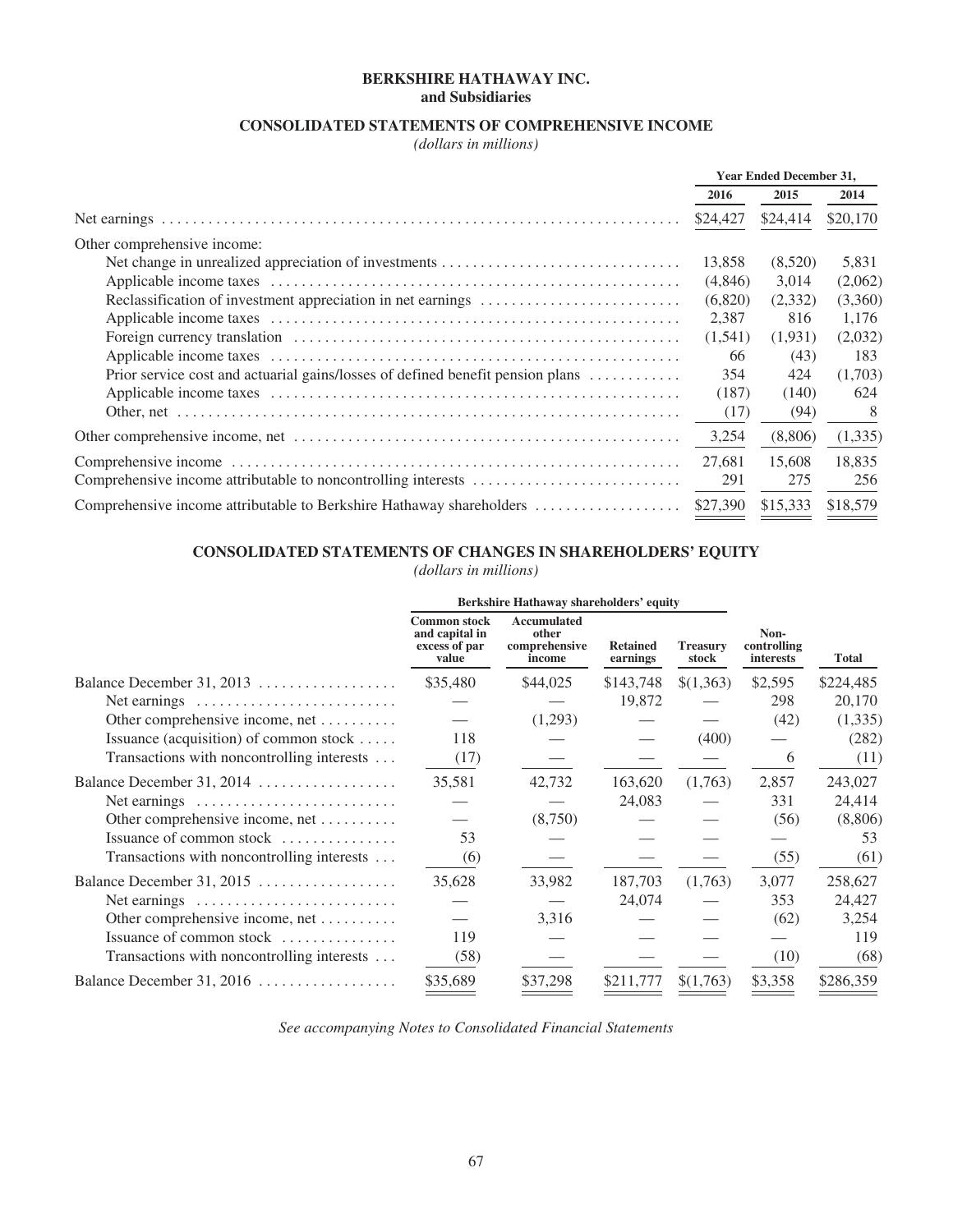# **CONSOLIDATED STATEMENTS OF CASH FLOWS**

*(dollars in millions)*

|                                                                                 | <b>Year Ended December 31,</b> |           |           |
|---------------------------------------------------------------------------------|--------------------------------|-----------|-----------|
|                                                                                 | 2016                           | 2015      | 2014      |
| Cash flows from operating activities:                                           |                                |           |           |
|                                                                                 | \$24,427                       | \$24,414  | \$ 20,170 |
| Adjustments to reconcile net earnings to operating cash flows:                  |                                |           |           |
|                                                                                 | (7,553)                        | (9,373)   | (3,575)   |
|                                                                                 | 8,901                          | 7,779     | 7,370     |
|                                                                                 | (161)                          | 751       | (341)     |
| Changes in operating assets and liabilities:                                    |                                |           |           |
|                                                                                 | 4,372                          | 2,262     | 7,404     |
|                                                                                 | (360)                          | 84        | (3,413)   |
|                                                                                 | 968                            | 1,392     | 1,159     |
|                                                                                 | (3,302)                        | (1,650)   | (1,890)   |
|                                                                                 | (946)                          | (974)     | (520)     |
|                                                                                 | 4,044                          | 5,718     | 4,905     |
|                                                                                 | 2,145                          | 1,088     | 741       |
|                                                                                 | 32,535                         | 31,491    | 32,010    |
|                                                                                 |                                |           |           |
| <b>Cash flows from investing activities:</b>                                    |                                |           |           |
|                                                                                 | (96, 568)                      | (17, 891) | (12,562)  |
|                                                                                 | (16,508)                       | (10,220)  | (10,014)  |
|                                                                                 | $\overline{\phantom{m}}$       | (5,258)   |           |
|                                                                                 | 18,757                         | 2,471     | 2,038     |
| Redemptions and maturities of U.S. Treasury Bills and fixed maturity securities | 26,177                         | 14,656    | 10,285    |
|                                                                                 | 28,464                         | 8,747     | 8,896     |
|                                                                                 | (307)                          | (179)     | (181)     |
|                                                                                 | 490                            | 492       | 885       |
|                                                                                 | (31,399)                       | (4,902)   | (4,824)   |
|                                                                                 | (12,954)                       | (16,082)  | (15, 185) |
|                                                                                 | (419)                          | 165       | 336       |
|                                                                                 | (84,267)                       | (28,001)  | (20, 326) |
| <b>Cash flows from financing activities:</b>                                    |                                |           |           |
|                                                                                 | 9,431                          | 3,358     | 845       |
| Proceeds from borrowings of railroad, utilities and energy businesses           | 3,077                          | 5,479     | 5,765     |
|                                                                                 | 4,741                          | 1,045     | 1,148     |
| Repayments of borrowings of insurance and other businesses                      | (1,264)                        | (1,916)   | (1,289)   |
| Repayments of borrowings of railroad, utilities and energy businesses           | (2,123)                        | (1,725)   | (1,862)   |
|                                                                                 | (1,313)                        | (1,827)   | (1, 543)  |
|                                                                                 | 130                            | (378)     | 932       |
| Acquisitions of noncontrolling interests and other                              | 112                            | (233)     | (1,265)   |
|                                                                                 | 12,791                         | 3,803     | 2,731     |
|                                                                                 | (172)                          | (165)     | (289)     |
|                                                                                 | (39, 113)                      | 7,128     | 14,126    |
|                                                                                 | 67,161                         | 60,033    | 45,907    |
|                                                                                 | \$28,048                       | \$67,161  | \$60,033  |
| * Cash and cash equivalents at end of year are comprised of the following:      |                                |           |           |
|                                                                                 | \$23,581                       | \$56,612  | \$54,738  |
|                                                                                 | 3,939                          | 3,437     | 3,001     |
|                                                                                 | 528                            | 7,112     | 2,294     |
|                                                                                 |                                |           |           |
|                                                                                 | \$28,048                       | \$67,161  | \$60,033  |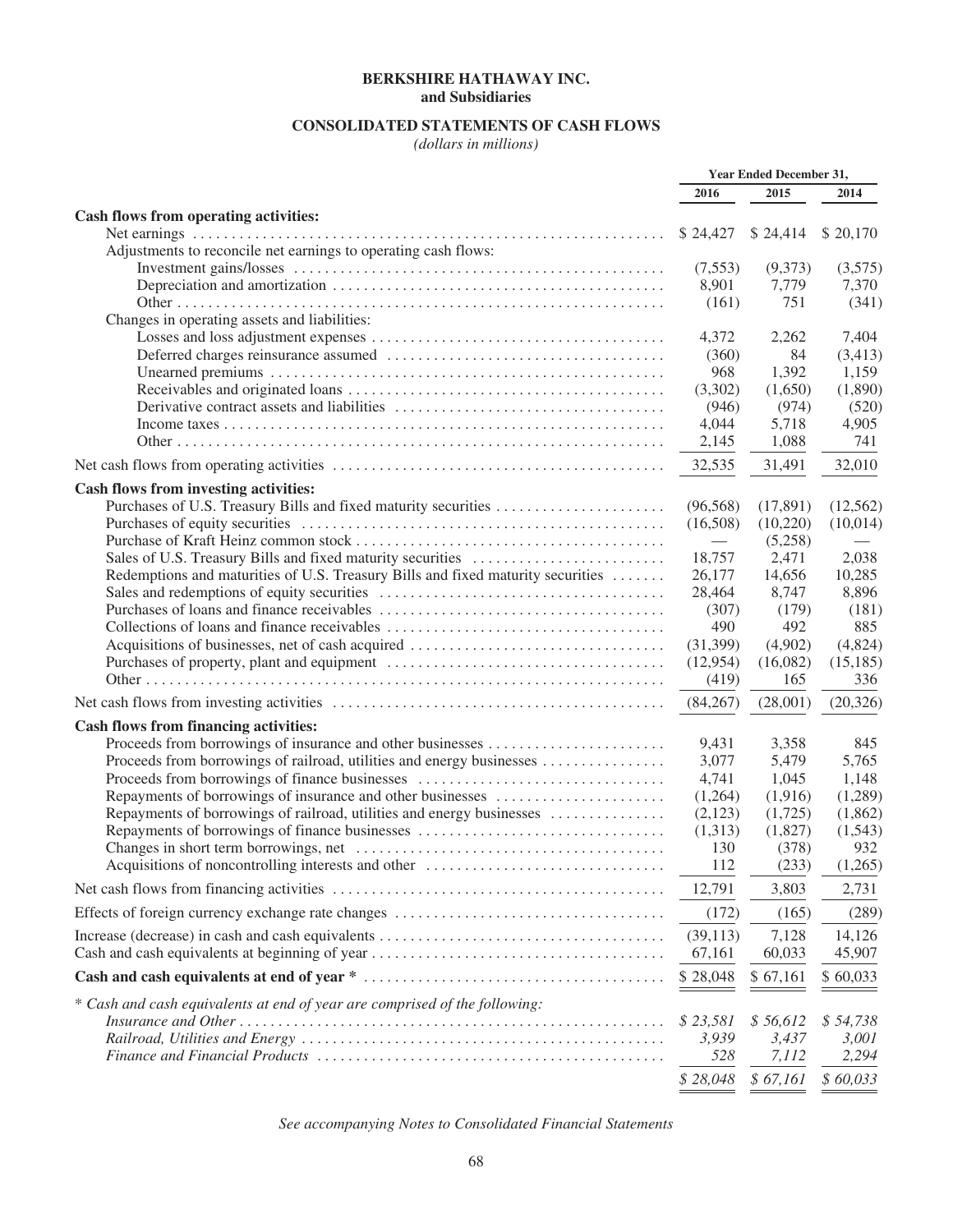## **NOTES TO CONSOLIDATED FINANCIAL STATEMENTS December 31, 2016**

## **(1) Significant accounting policies and practices**

#### *(a) Nature of operations and basis of consolidation*

Berkshire Hathaway Inc. ("Berkshire") is a holding company owning subsidiaries engaged in a number of diverse business activities, including insurance and reinsurance, freight rail transportation, utilities and energy, manufacturing, service, retailing and finance. In these notes the terms "us," "we," or "our" refer to Berkshire and its consolidated subsidiaries. Further information regarding our reportable business segments is contained in Note 23. Significant business acquisitions completed over the past three years are discussed in Note 2.

The accompanying Consolidated Financial Statements include the accounts of Berkshire consolidated with the accounts of all subsidiaries and affiliates in which we hold a controlling financial interest as of the financial statement date. Normally a controlling financial interest reflects ownership of a majority of the voting interests. We consolidate a variable interest entity ("VIE") when we possess both the power to direct the activities of the VIE that most significantly impact its economic performance and we are either obligated to absorb the losses that could potentially be significant to the VIE or we hold the right to receive benefits from the VIE that could potentially be significant to the VIE.

Intercompany accounts and transactions have been eliminated.

#### *(b) Use of estimates in preparation of financial statements*

The preparation of our Consolidated Financial Statements in conformity with accounting principles generally accepted in the United States ("GAAP") requires us to make estimates and assumptions that affect the reported amounts of assets and liabilities at the date of the financial statements and the reported amounts of revenues and expenses during the period. In particular, estimates of unpaid losses and loss adjustment expenses and related reinsurance recoverable are subject to considerable estimation error due to the inherent uncertainty in projecting ultimate claim costs. In addition, estimates and assumptions associated with the amortization of deferred charges on retroactive reinsurance contracts, determinations of fair values of certain financial instruments and evaluations of goodwill and identifiable intangible assets for impairment require considerable judgment. Actual results may differ from the estimates used in preparing our Consolidated Financial Statements.

## *(c) Cash and cash equivalents and U.S Treasury Bills*

Cash equivalents consist of demand deposit and money market accounts, U.S. Treasury Bills with a maturity of three months or less when purchased and other investments with a maturity of three months or less when purchased. During 2016, we acquired significant amounts of U.S. Treasury Bills with maturity dates more than three months from their purchase dates. In prior years, such investments were not material and were classified as cash equivalents. We believe that in substance these U.S. Treasury Bills are like cash as they are readily convertible to known amounts of cash and present an insignificant risk of change in value because of changes in interest rates. In determining the appropriate accounting classification under GAAP, we considered the relevant accounting literature. We also consulted with our independent auditors who shared with us certain insights into commonly applied practice today. We have concluded that, notwithstanding our view of the substance of such instruments, these U.S. Treasury Bills technically do not meet a "bright line" definition of cash equivalents under GAAP. Accordingly, we are now presenting all U.S. Treasury Bills with maturity dates greater than three months from their purchase dates separately in the accompanying Consolidated Balance Sheets. Additionally, we have revised the 2014 and 2015 Consolidated Statements of Cash Flows to reflect this change. We believe that these changes have no effect whatsoever on our financial condition.

*(d) Investments*

We determine the appropriate classification of investments in fixed maturity and equity securities at the acquisition date and re-evaluate the classification at each balance sheet date. Held-to-maturity investments are carried at amortized cost, reflecting the ability and intent to hold the securities to maturity. Trading investments are securities acquired with the intent to sell in the near term and are carried at fair value. All other securities are classified as available-for-sale and are carried at fair value with net unrealized gains or losses reported as a component of accumulated other comprehensive income. Substantially all of our investments in equity and fixed maturity securities are classified as available-for-sale.

We utilize the equity method to account for investments when we possess the ability to exercise significant influence, but not control, over the operating and financial policies of the investee. The ability to exercise significant influence is presumed when an investor possesses more than 20% of the voting interests of the investee. This presumption may be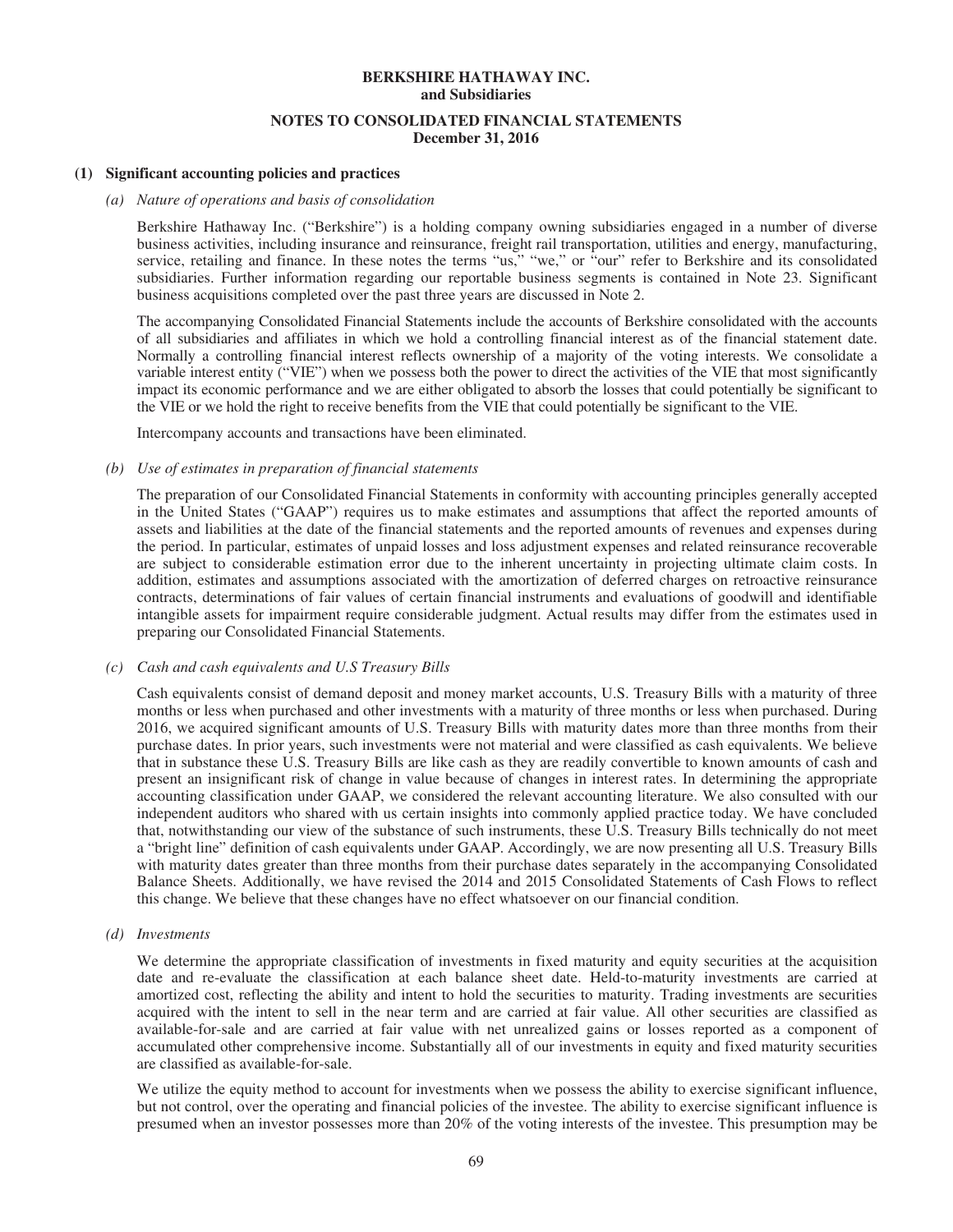## **Notes to Consolidated Financial Statements** *(Continued)*

## **(1) Significant accounting policies and practices** *(Continued)*

*(d) Investments (Continued)*

overcome based on specific facts and circumstances that demonstrate that the ability to exercise significant influence is restricted. We apply the equity method to investments in common stock and to other investments when such other investments possess substantially identical subordinated interests to common stock.

In applying the equity method, we record the investment at cost and subsequently increase or decrease the carrying amount of the investment by our proportionate share of the net earnings or losses and other comprehensive income of the investee. We record dividends or other equity distributions as reductions in the carrying value of the investment. In the event that net losses of the investee reduce the carrying amount to zero, additional net losses may be recorded if other investments in the investee are at-risk, even if we have not committed to provide financial support to the investee. Such additional equity method losses, if any, are based upon the change in our claim on the investee's book value.

Investment gains and losses arise when investments are sold (as determined on a specific identification basis) or are other-than-temporarily impaired. If a decline in the value of an investment below cost is deemed other than temporary, the cost of the investment is written down to fair value, with a corresponding charge to earnings. Factors considered in determining whether an impairment is other than temporary include: the financial condition, business prospects and creditworthiness of the issuer, the relative amount of the decline, our ability and intent to hold the investment until the fair value recovers and the length of time that fair value has been less than cost. With respect to an investment in a fixed maturity security, we recognize an other-than-temporary impairment if we (a) intend to sell or expect to be required to sell the security before its amortized cost is recovered or (b) do not expect to ultimately recover the amortized cost basis even if we do not intend to sell the security. Under scenario (a), we recognize losses in earnings and under scenario (b), we recognize the credit loss component in earnings and the difference between fair value and the amortized cost basis net of the credit loss in other comprehensive income.

## *(e) Receivables, loans and finance receivables*

Receivables of the insurance and other businesses are stated net of estimated allowances for uncollectible balances. Allowances for uncollectible balances are provided when it is probable counterparties or customers will be unable to pay all amounts due based on the contractual terms. Receivables are generally written off against allowances after all reasonable collection efforts are exhausted.

Loans and finance receivables of the finance and financial products businesses are predominantly manufactured housing installment loans. These loans are stated at amortized cost based on our ability and intent to hold such loans to maturity and are stated net of allowances for uncollectible accounts. The carrying value of acquired loans represents acquisition costs, plus or minus origination and commitment costs paid or fees received, which together with acquisition premiums or discounts, are deferred and amortized as yield adjustments over the life of the loans. Substantially all loans are secured by real or personal property or other assets of the borrower.

Allowances for credit losses on loans include estimates of losses on loans currently in foreclosure and losses on loans not currently in foreclosure. Estimates of losses on loans in foreclosure are based on historical experience and collateral recovery rates. Estimates of losses on loans not currently in foreclosure consider historical default rates, collateral recovery rates and prevailing economic conditions. Allowances for credit losses also incorporate the historical average time elapsed from the last payment until foreclosure.

Loans are considered delinquent when payments are more than 30 days past due. Loans over 90 days past due are placed on nonaccrual status and accrued but uncollected interest is reversed. Subsequent collections on the loans are first applied to the principal and interest owed for the most delinquent amount. Interest income accruals resume once a loan is less than 90 days delinquent.

Loans in the foreclosure process are considered non-performing. Once a loan is in foreclosure, interest income is not recognized unless the foreclosure is cured or the loan is modified. Once a modification is complete, interest income is recognized based on the terms of the new loan. Foreclosed loans are charged off when the collateral is sold. Loans not in foreclosure are evaluated for charge off based on individual circumstances concerning the future collectability of the loan and the condition of the collateral securing the loan.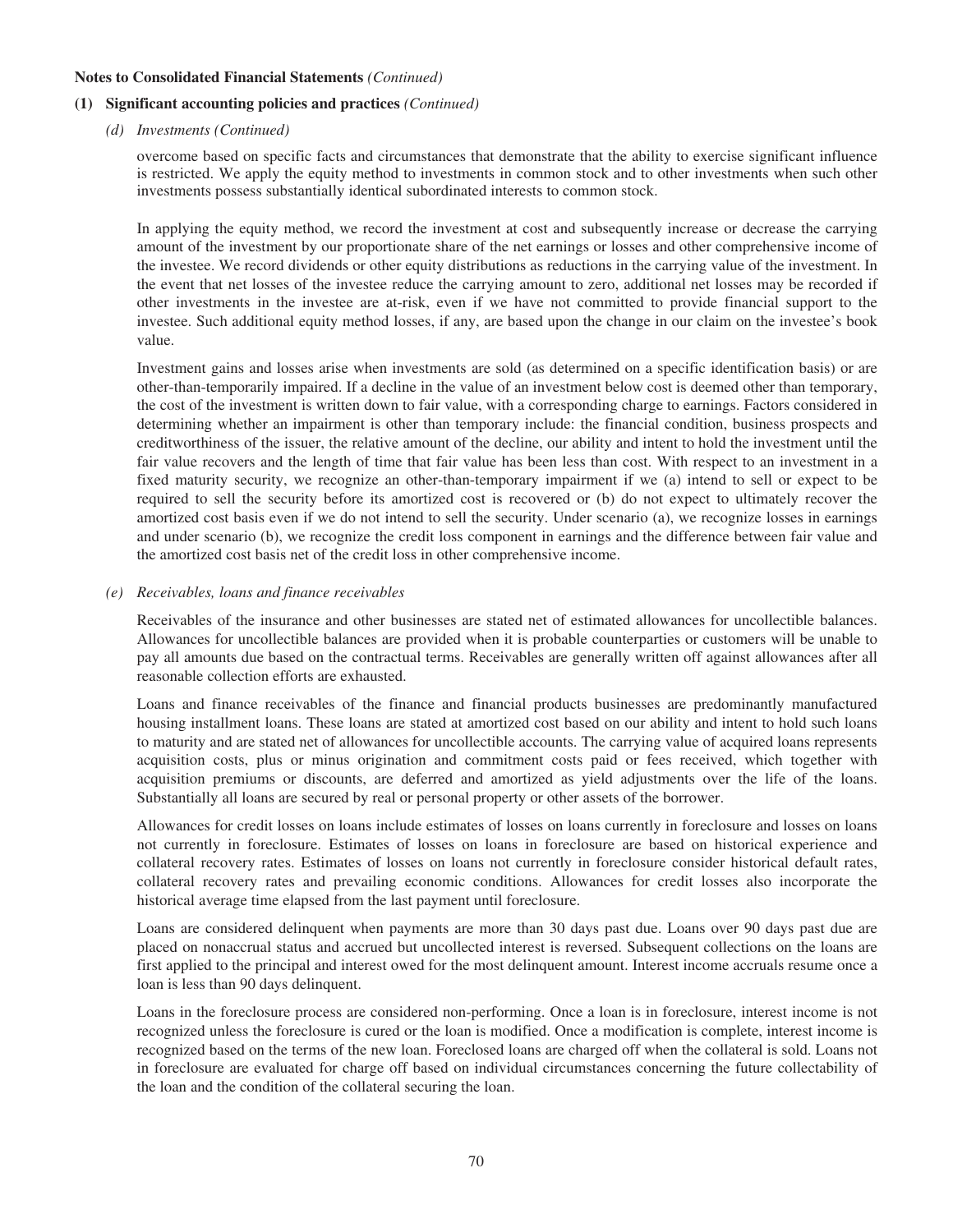# **(1) Significant accounting policies and practices** *(Continued)*

### *(f) Derivatives*

We carry derivative contracts in our Consolidated Balance Sheets at fair value, net of reductions permitted under master netting agreements with counterparties. The changes in fair value of derivative contracts that do not qualify as hedging instruments for financial reporting purposes are recorded in earnings or by our regulated utilities businesses as regulatory assets or liabilities when recovery through regulated rates is probable.

### *(g) Fair value measurements*

As defined under GAAP, fair value is the price that would be received to sell an asset or paid to transfer a liability between market participants in the principal market or in the most advantageous market when no principal market exists. Adjustments to transaction prices or quoted market prices may be required in illiquid or disorderly markets in order to estimate fair value. Alternative valuation techniques may be appropriate under the circumstances to determine the value that would be received to sell an asset or paid to transfer a liability in an orderly transaction. Market participants are assumed to be independent, knowledgeable, able and willing to transact an exchange and not acting under duress. Our nonperformance or credit risk is considered in determining the fair value of liabilities. Considerable judgment may be required in interpreting market data used to develop the estimates of fair value. Accordingly, estimates of fair value presented herein are not necessarily indicative of the amounts that could be realized in a current or future market exchange.

## *(h) Inventories*

Inventories consist of manufactured goods and goods acquired for resale. Manufactured inventory costs include raw materials, direct and indirect labor and factory overhead. Inventories are stated at the lower of cost or market. As of December 31, 2016, approximately 55% of our consolidated inventory cost was determined using the last-in-first-out ("LIFO") method,  $28\%$  using the first-in-first-out ("FIFO") method, and the remainder primarily using the average cost method. The difference between costs determined under LIFO and current costs was not significant as of December 31, 2016.

## *(i) Property, plant and equipment and leased assets*

Additions to property, plant and equipment used in operations and leased assets are recorded at cost and consist of major additions, improvements and betterments. With respect to constructed assets, all construction related material, direct labor and contract services as well as certain indirect costs are capitalized. Indirect costs include interest over the construction period. With respect to constructed assets of our regulated utility and energy subsidiaries that are subject to authoritative guidance for regulated operations, capitalized costs also include an equity allowance for funds used during construction, which represents the cost of equity funds used to finance the construction of the regulated facilities. Also see Note  $1(q)$ .

Normal repairs and maintenance and other costs that do not improve the property, extend the useful life or otherwise do not meet capitalization criteria are charged to expense as incurred. Rail grinding costs related to our railroad properties are expensed as incurred.

Property, plant and equipment and leased assets are depreciated to estimated salvage value primarily using the straight-line method over estimated useful lives or mandated recovery periods as prescribed by regulatory authorities. Depreciation of assets of our regulated utilities and railroad is generally determined using group depreciation methods where rates are based on periodic depreciation studies approved by the applicable regulator. Under group depreciation, a single depreciation rate is applied to the gross investment in a particular class of property, despite differences in the service life or salvage value of individual property units within the same class. When our regulated utilities or railroad retires or sells a component of the assets accounted for using group depreciation methods, no gain or loss is recognized. Gains or losses on disposals of all other assets are recorded through earnings.

We evaluate property, plant and equipment for impairment when events or changes in circumstances indicate that the carrying value of such assets may not be recoverable or when the assets are held for sale. Upon the occurrence of a triggering event, we assess whether the estimated undiscounted cash flows expected from the use of the asset and the residual value from the ultimate disposal of the asset exceeds the carrying value. If the carrying value exceeds the estimated recoverable amounts, we reduce the carrying value to fair value and record an impairment loss in earnings, except with respect to impairment of assets of our regulated utility and energy subsidiaries when the impacts of regulation are considered in evaluating the carrying value of regulated assets.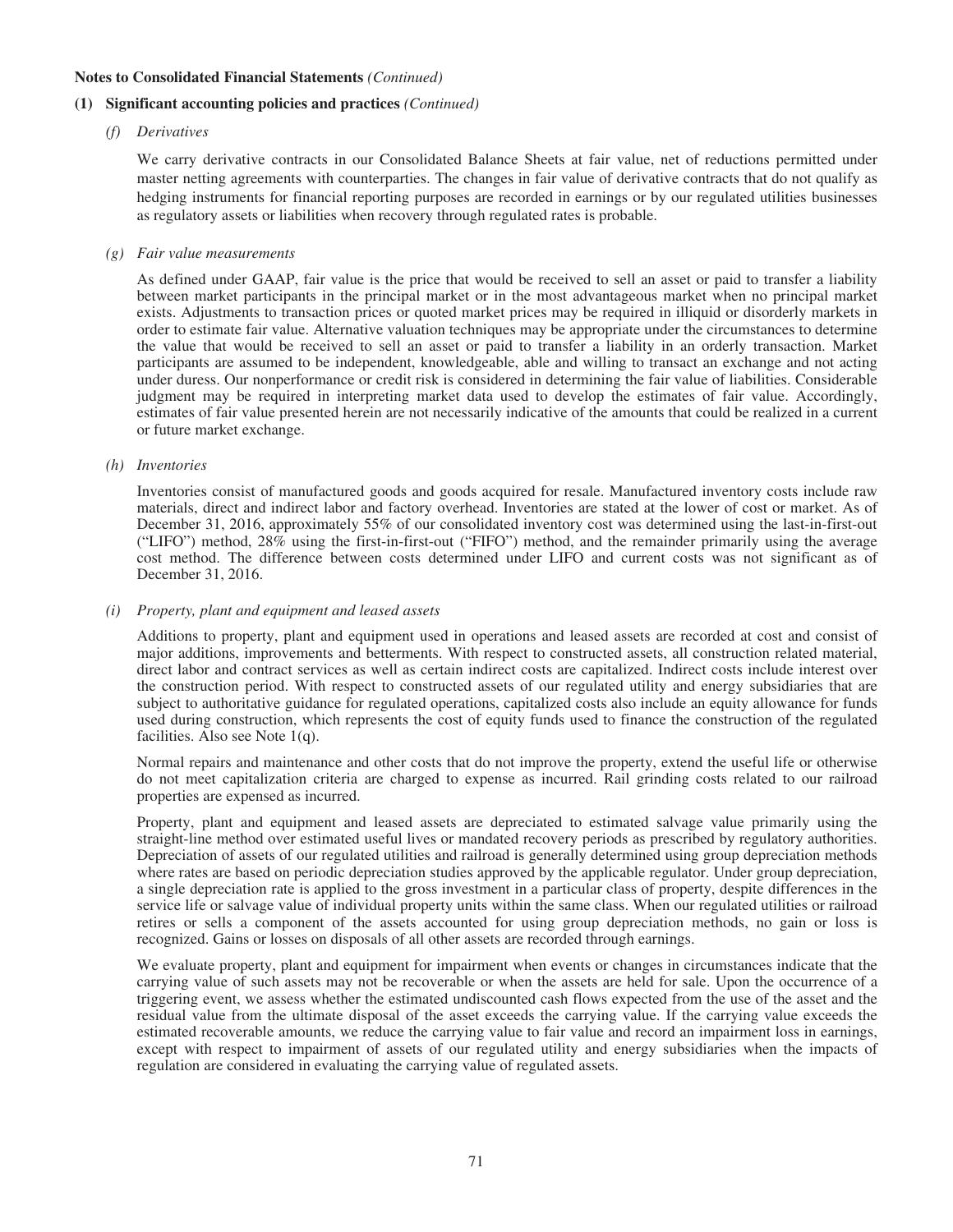# **(1) Significant accounting policies and practices** *(Continued)*

### *(j) Goodwill and other intangible assets*

Goodwill represents the excess of the acquisition price of a business over the fair value of identified net assets of that business. We evaluate goodwill for impairment at least annually. When evaluating goodwill for impairment, we estimate the fair value of the reporting unit. There are several methods that may be used to estimate a reporting unit's fair value, including market quotations, asset and liability fair values and other valuation techniques, including, but not limited to, discounted projected future net earnings or net cash flows and multiples of earnings. If the carrying amount of a reporting unit, including goodwill, exceeds the estimated fair value, then the identifiable assets and liabilities of the reporting unit are estimated at fair value as of the current testing date. The excess of the estimated fair value of the reporting unit over the current estimated fair value of net assets establishes the implied value of goodwill. The excess of the recorded goodwill over the implied goodwill value is charged to earnings as an impairment loss. Significant judgment is required in estimating the fair value of the reporting unit and performing goodwill impairment tests.

Intangible assets with finite lives are amortized based on the estimated pattern in which the economic benefits are expected to be consumed or on a straight-line basis over their estimated economic lives. Intangible assets with finite lives are reviewed for impairment when events or changes in circumstances indicate that the carrying amount may not be recoverable. Intangible assets with indefinite lives are tested for impairment at least annually and when events or changes in circumstances indicate that it is more likely than not that the asset is impaired.

### *(k) Revenue recognition*

Insurance premiums for prospective property/casualty insurance and reinsurance are earned over the loss exposure or coverage period in proportion to the level of protection provided. In most cases, premiums are recognized as revenues ratably over the term of the contract with unearned premiums computed on a monthly or daily pro-rata basis. Premiums for retroactive property/casualty reinsurance policies are earned at the inception of the contracts, as all of the underlying loss events covered by these policies occurred in the past. Premiums for life reinsurance and annuity contracts are earned when due. Premiums earned are stated net of amounts ceded to reinsurers. For contracts containing experience rating provisions, premiums earned reflect estimated loss experience under contracts.

Sales revenues derive from the sales of manufactured products and goods acquired for resale. Revenues from sales are recognized upon passage of title to the customer, which generally coincides with customer pickup, product delivery or acceptance, depending on terms of the sales arrangement.

Service revenues are recognized as the services are performed. Services provided pursuant to a contract are either recognized over the contract period or upon completion of the elements specified in the contract depending on the terms of the contract. Revenues related to the sales of fractional ownership interests in aircraft are recognized ratably over the term of the related management services agreement, as the transfer of ownership interest in the aircraft is inseparable from the management services agreement.

Leasing revenue is generally recognized ratably over the term of the lease. A substantial portion of our leases are classified as operating leases.

Operating revenues from the distribution and sale of electricity and natural gas to customers are recognized when the services are rendered or the energy is delivered. Revenues include unbilled as well as billed amounts. Rates charged are generally subject to federal and state regulation or established under contractual arrangements. When preliminary rates are permitted to be billed prior to final approval by the applicable regulator, certain revenue collected may be subject to refund and a liability for estimated refunds is recorded.

Railroad transportation revenues are recognized based upon the proportion of service provided as of the balance sheet date. Customer incentives, which are primarily provided for shipping a specified cumulative volume or shipping to/ from specific locations, are recorded as pro-rata reductions to revenue based on actual or projected future customer shipments. When using projected shipments, we rely on historic trends as well as economic and other indicators to estimate the recorded liability for customer incentives.

### *(l) Losses and loss adjustment expenses*

Liabilities for losses and loss adjustment expenses are established under property/casualty insurance and reinsurance contracts issued by our insurance subsidiaries for loss events that have occurred as of the balance sheet date. The liabilities for losses and loss adjustment expenses are recorded at the estimated ultimate payment amounts, except that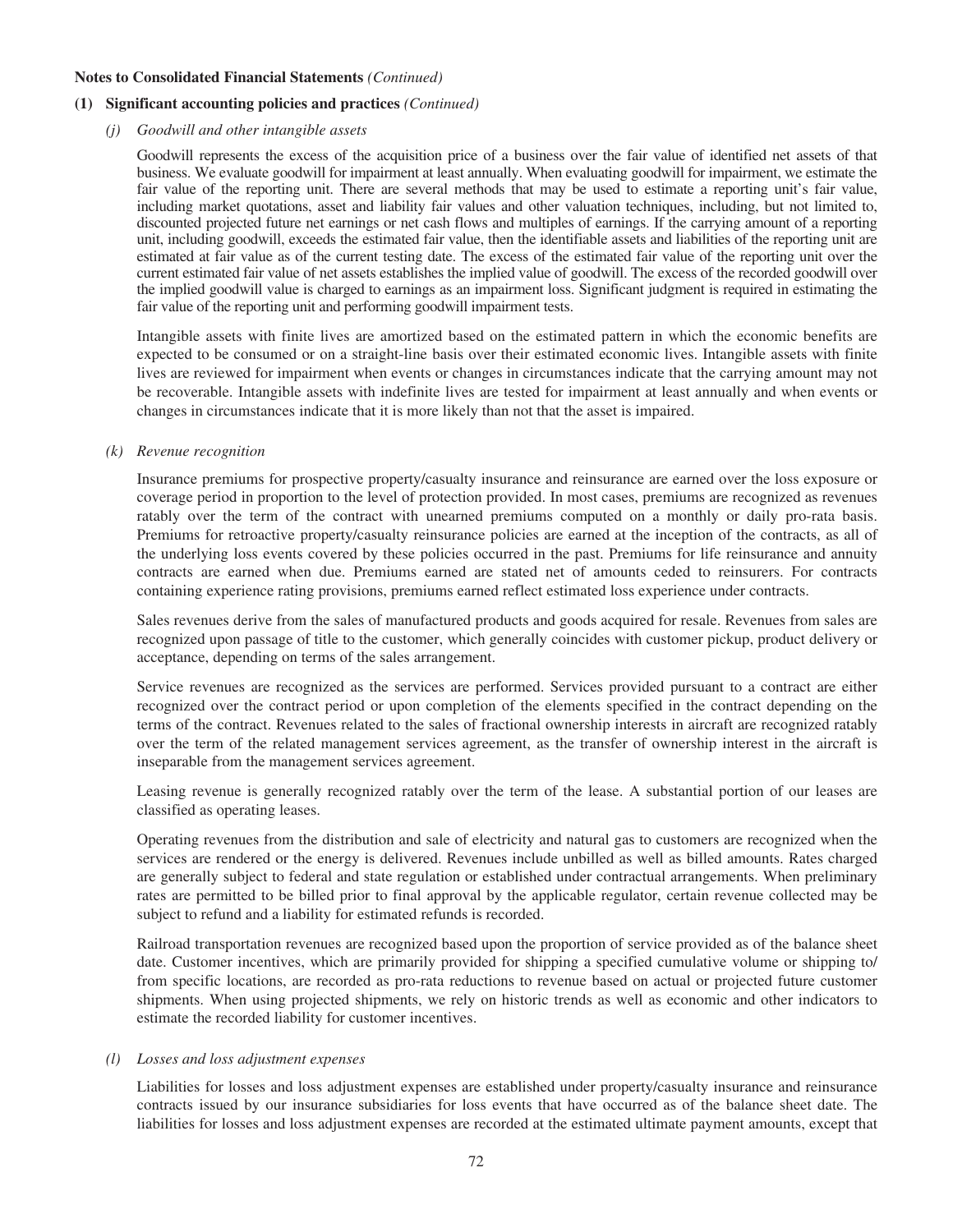## **(1) Significant accounting policies and practices** *(Continued)*

*(l) Losses and loss adjustment expenses (Continued)*

amounts arising from certain workers' compensation reinsurance contracts are discounted. Estimated ultimate payment amounts are based upon (1) reports of losses from policyholders, (2) individual case estimates and (3) estimates of incurred but not reported losses.

Provisions for losses and loss adjustment expenses are charged to earnings after deducting amounts recovered and estimates of recoverable amounts under ceded reinsurance contracts. Reinsurance contracts do not relieve the ceding company of its obligations to indemnify policyholders with respect to the underlying insurance and reinsurance contracts.

The estimated liabilities of workers' compensation claims assumed under certain reinsurance contracts are discounted based upon an annual discount rate of 4.5% for claims arising prior to January 1, 2003 and 1% for claims arising thereafter, consistent with insurance statutory accounting principles. The change in such discounts, including the periodic discount accretion is included in earnings as a component of losses and loss adjustment expenses.

### *(m) Deferred charges reinsurance assumed*

The excess, if any, of the estimated ultimate liabilities for claims and claim settlement costs over the premiums earned with respect to retroactive property/casualty reinsurance contracts is recorded as a deferred charge at inception of the contract. Deferred charges are subsequently amortized using the interest method over the expected claim settlement periods. Changes to the estimated timing or amount of future loss payments also produce changes in unamortized deferred charges. Changes in such estimates are applied retrospectively and the resulting changes in deferred charge balances are included in insurance losses and loss adjustment expenses in the period of the change.

### *(n) Insurance policy acquisition costs*

Incremental costs that are directly related to the successful acquisition of insurance contracts are capitalized, subject to ultimate recoverability, and are subsequently amortized to underwriting expenses as the related premiums are earned. Direct incremental acquisition costs include commissions, premium taxes, and certain other costs associated with successful efforts. All other underwriting costs are expensed as incurred. The recoverability of capitalized insurance policy acquisition costs generally reflects anticipation of investment income. The unamortized balances are included in other assets and were \$1,991 million and \$1,920 million at December 31, 2016 and 2015, respectively.

### *(p) Life and annuity insurance benefits*

Liabilities for insurance benefits under life contracts are computed based upon estimated future investment yields, expected mortality, morbidity, and lapse or withdrawal rates and reflect estimates for future premiums and expenses under the contracts. These assumptions, as applicable, also include a margin for adverse deviation and may vary with the characteristics of the contract's date of issuance, policy duration and country of risk. The interest rate assumptions used may vary by contract or jurisdiction. Periodic payment annuity liabilities are discounted based on the implicit rate as of the inception of the contracts such that the present value of the liabilities equals the premiums. Discount rates range from less than 1% to 7%.

### *(q) Regulated utilities and energy businesses*

Certain energy subsidiaries prepare their financial statements in accordance with authoritative guidance for regulated operations, reflecting the economic effects of regulation from the ability to recover certain costs from customers and the requirement to return revenues to customers in the future through the regulated rate-setting process. Accordingly, certain costs are deferred as regulatory assets and certain income is accrued as regulatory liabilities. Regulatory assets and liabilities will be amortized into operating expenses and revenues over various future periods.

Regulatory assets and liabilities are continually assessed for probable future inclusion in regulatory rates by considering factors such as applicable regulatory or legislative changes and recent rate orders received by other regulated entities. If future inclusion in regulatory rates ceases to be probable, the amount no longer probable of inclusion in regulatory rates is charged or credited to earnings (or other comprehensive income, if applicable) or returned to customers.

*(r) Foreign currency*

The accounts of our non-U.S. based subsidiaries are measured, in most instances, using functional currencies other than the U.S. Dollar. Revenues and expenses of these subsidiaries are translated into U.S. Dollars at the average exchange rate for the period and assets and liabilities are translated at the exchange rate as of the end of the reporting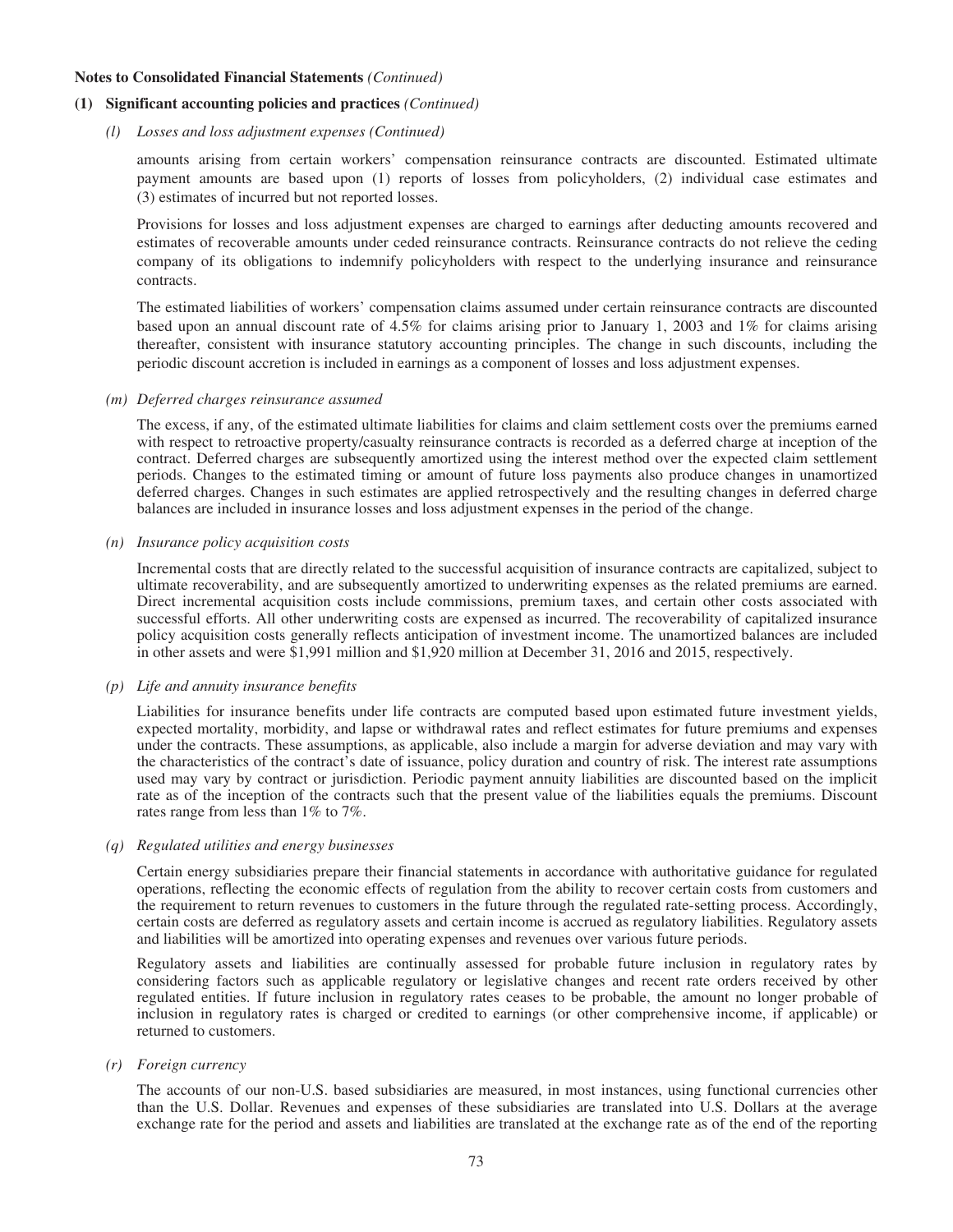# **(1) Significant accounting policies and practices** *(Continued)*

*(r) Foreign currency (Continued)*

period. Gains or losses from translating the financial statements of these subsidiaries are included in shareholders' equity as a component of accumulated other comprehensive income. Gains and losses arising from transactions denominated in a currency other than the functional currency of the reporting entity, including gains and losses from the remeasurement of assets and liabilities due to changes in exchange rates, are included in earnings.

*(s) Income taxes*

Berkshire files a consolidated federal income tax return in the United States, which includes eligible subsidiaries. In addition, we file income tax returns in state, local and foreign jurisdictions as applicable. Provisions for current income tax liabilities are calculated and accrued on income and expense amounts expected to be included in the income tax returns for the current year. Income taxes reported in earnings also include deferred income tax provisions.

Deferred income tax assets and liabilities are computed on differences between the financial statement bases and tax bases of assets and liabilities at the enacted tax rates. Changes in deferred income tax assets and liabilities that are associated with components of other comprehensive income are charged or credited directly to other comprehensive income. Otherwise, changes in deferred income tax assets and liabilities are included as a component of income tax expense. The effect on deferred income tax assets and liabilities attributable to changes in enacted tax rates are charged or credited to income tax expense in the period of enactment. Valuation allowances are established for certain deferred tax assets when realization is not likely.

Assets and liabilities are established for uncertain tax positions taken or positions expected to be taken in income tax returns when such positions, in our judgment, do not meet a "more-likely-than-not" threshold based on the technical merits of the positions. Estimated interest and penalties related to uncertain tax positions are included as a component of income tax expense.

### *(t) New accounting pronouncements to be adopted subsequent to December 31, 2016*

In May 2014, the FASB issued ASU 2014-09 "Revenue from Contracts with Customers." ASU 2014-09 applies to contracts with customers, excluding, most notably, insurance and leasing contracts. ASU 2014-09 prescribes a framework in accounting for revenues from contracts within its scope, including (a) identifying the contract, (b) identifying the performance obligations under the contract, (c) determining the transaction price, (d) allocating the transaction price to the identified performance obligations and (e) recognizing revenues as the identified performance obligations are satisfied. ASU 2014-09 also prescribes additional financial statement presentations and disclosures. We currently expect to adopt ASU 2014-09 as of January 1, 2018, under the modified retrospective method where the cumulative effect is recognized at the date of initial application. Our evaluation of ASU 2014-09 is ongoing and not complete. The FASB has issued and may issue in the future, interpretative guidance, which may cause our evaluation to change. While we anticipate some changes to revenue recognition for certain customer contracts, we do not currently believe the adoption of ASU 2014-09 will have a material effect on our Consolidated Financial Statements.

In January 2016, the FASB issued ASU 2016-01 "Financial Instruments—Recognition and Measurement of Financial Assets and Financial Liabilities." ASU 2016-01 generally requires that equity investments (excluding equity method investments) be measured at fair value with changes in fair value recognized in net income. Under existing GAAP, changes in fair value of available-for-sale equity investments are recorded in other comprehensive income. Given the current magnitude of our equity investments, the adoption of ASU 2016-01 will likely have a significant impact on the periodic net earnings reported in our Consolidated Statement of Earnings, although it will not significantly impact our comprehensive income or shareholders' equity. ASU 2016-01 is effective for reporting periods beginning after December 15, 2017, with the cumulative effect of the adoption made to the balance sheet as of the date of adoption. Thus, the adoption will result in a reclassification of the related accumulated unrealized appreciation currently included in accumulated other comprehensive income to retained earnings, with no impact on Berkshire's shareholders' equity.

In February 2016, the FASB issued ASU 2016-02 "Leases." ASU 2016-02 requires a lessee to recognize in the statement of financial position a liability to make lease payments and a right-of-use asset representing its right to use the underlying asset for the lease term, along with additional qualitative and quantitative disclosures. ASU 2016-02 is effective for reporting periods beginning after December 15, 2018, with early adoption permitted. We are currently evaluating the effect this standard will have on our Consolidated Financial Statements.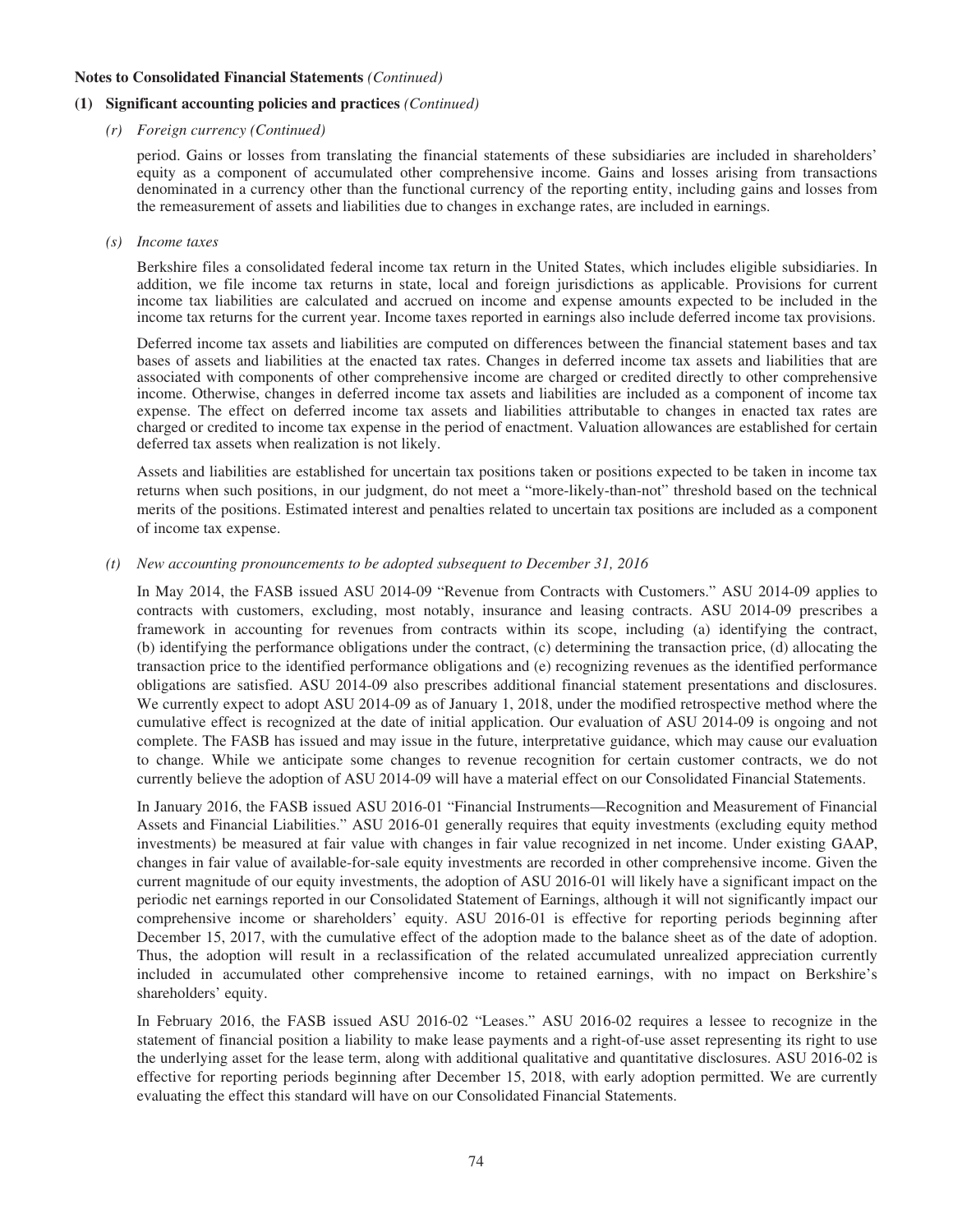## **(1) Significant accounting policies and practices** *(Continued)*

*(t) New accounting pronouncements to be adopted subsequent to December 31, 2016 (Continued)*

In June 2016, the FASB issued ASU 2016-13 "Financial Instruments—Credit Losses," which provides for the recognition and measurement at the reporting date of all expected credit losses for financial assets held at amortized cost and available-for-sale debt securities. Currently credit losses are recognized and measured when such losses become probable based on the prevailing facts and circumstances. ASU 2016-13 is effective for reporting periods beginning after December 15, 2019. We are currently evaluating the effect this standard will have on our Consolidated Financial Statements.

In January 2017, the FASB issued ASU 2017-04 "Simplifying the Test for Goodwill Impairment." ASU 2017-04 eliminates the requirement to determine implied goodwill in measuring an impairment loss. Upon adoption, a goodwill impairment will be measured as the excess of the reporting unit's carrying value over fair value, limited to the amount of goodwill. ASU 2017-04 is effective for goodwill impairment tests in fiscal years beginning after December 15, 2019 and early adoption is permitted. We are currently evaluating the effect this standard will have on our Consolidated Financial Statements.

#### **(2) Significant business acquisitions**

Our long-held acquisition strategy is to acquire businesses at sensible prices that have consistent earning power, good returns on equity and able and honest management. Financial results attributable to business acquisitions are included in our Consolidated Financial Statements beginning on their respective acquisition dates.

On January 29, 2016, Berkshire acquired all outstanding common stock of Precision Castparts Corp. ("PCC") for \$235 per share in cash pursuant to a definitive merger agreement dated August 8, 2015. The aggregate consideration paid was approximately \$32.7 billion, which included the value of PCC shares we already owned. We funded the acquisition with a combination of existing cash balances and proceeds from a short-term credit facility. PCC is a worldwide, diversified manufacturer of complex metal components and products. It serves the aerospace, power and general industrial markets. PCC is a market leader in manufacturing complex structural investment castings and forged components for aerospace markets, machined airframe components and highly engineered critical fasteners for aerospace applications, and in manufacturing airfoil castings for the aerospace and industrial gas turbine markets. PCC also is a leading producer of titanium and nickel superalloy melted and mill products for the aerospace, chemical processing, oil and gas and pollution control industries, and manufactures extruded seamless pipe, fittings and forgings for power generation and oil and gas applications.

On February 29, 2016, we acquired the Duracell business from The Procter & Gamble Company ("P&G") pursuant to a definitive agreement entered into in November 2014. Duracell is a leading manufacturer of high-performance alkaline batteries and is an innovator in wireless charging technologies. Pursuant to the agreement, we received a recapitalized Duracell Company in exchange for shares of P&G common stock held by Berkshire subsidiaries, which had a fair value of approximately \$4.2 billion.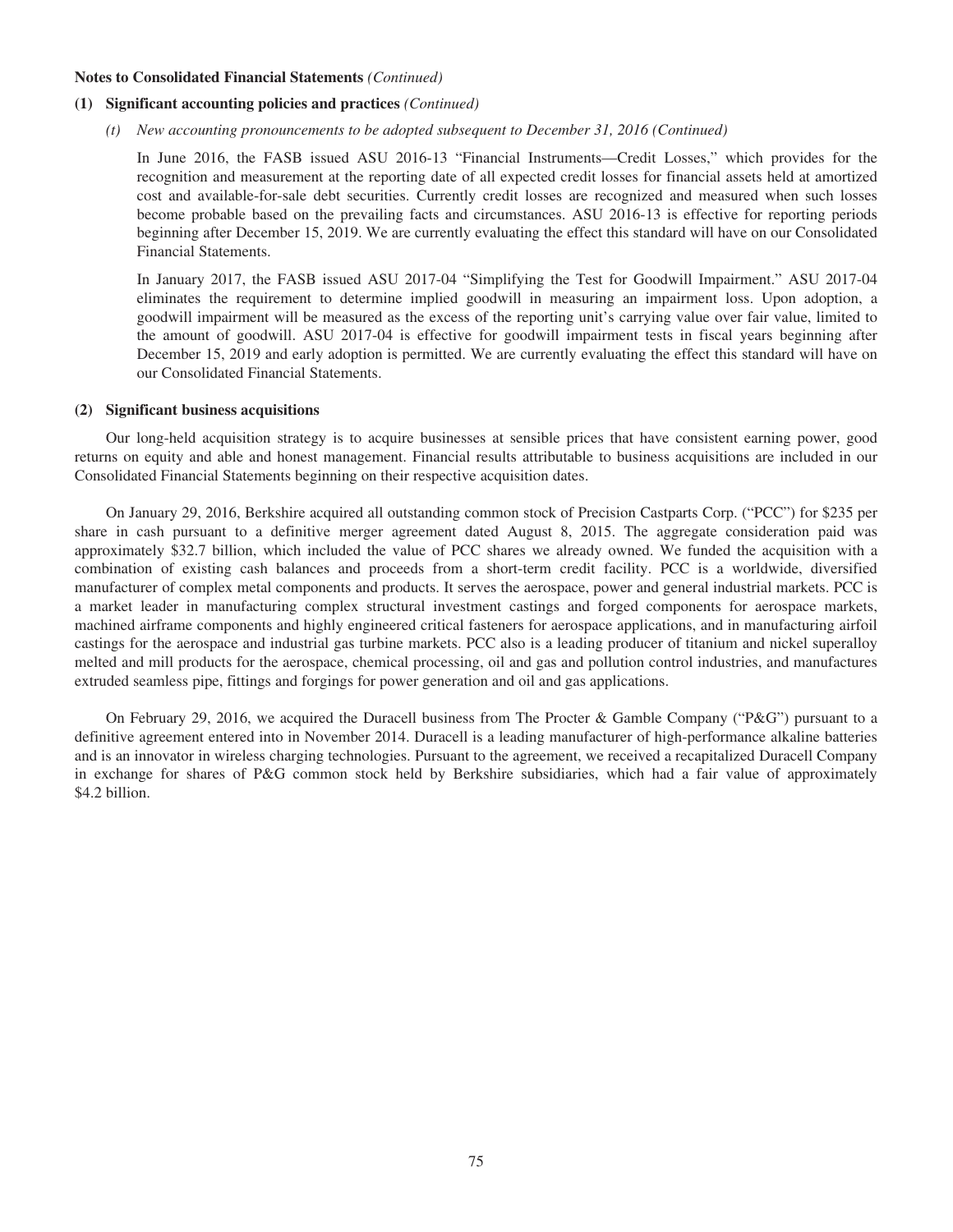### **(2) Significant business acquisitions** *(Continued)*

During the fourth quarter of 2016, we revised the previously reported acquisition date fair values of certain identified assets and liabilities of PCC and Duracell, which primarily resulted in decreases in the amounts of identified intangible assets and deferred income tax liabilities, offset by increases in the amounts of goodwill. These revisions were immaterial to our Consolidated Financial Statements. Goodwill from these acquisitions is not amortizable for income tax purposes. The fair values of identified assets acquired and liabilities assumed and residual goodwill of PCC and Duracell at their respective acquisition dates are summarized as follows (in millions).

|                                                                                                                                                                                                                                                            | <b>PCC</b> | <b>Duracell</b> |
|------------------------------------------------------------------------------------------------------------------------------------------------------------------------------------------------------------------------------------------------------------|------------|-----------------|
| Cash and cash equivalents $\ldots$ $\ldots$ $\ldots$ $\ldots$ $\ldots$ $\ldots$ $\ldots$ $\ldots$ $\ldots$ $\ldots$ $\ldots$ $\ldots$ $\ldots$ $\ldots$ $\ldots$ $\ldots$ $\ldots$ $\ldots$ $\ldots$ $\ldots$ $\ldots$ $\ldots$ $\ldots$ $\ldots$ $\ldots$ |            | \$1,807         |
|                                                                                                                                                                                                                                                            | 3.430      | 319             |
|                                                                                                                                                                                                                                                            | 2.765      | 359             |
|                                                                                                                                                                                                                                                            |            | 866             |
|                                                                                                                                                                                                                                                            | 23.527     | 1.550           |
|                                                                                                                                                                                                                                                            |            | 242             |
|                                                                                                                                                                                                                                                            |            | \$5,143         |
|                                                                                                                                                                                                                                                            |            | \$410           |
|                                                                                                                                                                                                                                                            | 5.251      | $\sim$          |
|                                                                                                                                                                                                                                                            |            | $-$ 494         |
|                                                                                                                                                                                                                                                            |            |                 |
|                                                                                                                                                                                                                                                            |            | \$4,239         |

The following table sets forth certain unaudited pro forma consolidated earnings data for the year ending December 31, 2015 as if the PCC and Duracell acquisitions were consummated on the same terms at the beginning of 2015 (in millions, except per share amount). Pro forma data for 2016 was not materially different from the amounts reflected in the accompanying Consolidated Financial Statements.

| 2015 |
|------|
|      |
|      |
|      |

In the first quarter of 2015, we acquired the Van Tuyl Group (now named Berkshire Hathaway Automotive), which included 81 automotive dealerships and two related insurance businesses, two auto auctions and a distributor of automotive fluid maintenance products. In addition to selling new and pre-owned automobiles, the Berkshire Hathaway Automotive group offers repair and other services and products, including extended warranty services and other automotive protection plans. Consideration paid for the acquisition was \$4.1 billion. On December 1, 2014, we acquired AltaLink, L.P. ("AltaLink") for a cash purchase price of C\$3.1 billion (approximately \$2.7 billion). AltaLink is a regulated electric transmission-only business, headquartered in Calgary, Alberta. The goodwill related to the AltaLink acquisition is not amortizable for income tax purposes, while substantially all of the goodwill related to Berkshire Hathaway Automotive is amortizable for income tax purposes.

The fair values of identified assets acquired and liabilities assumed and residual goodwill of Berkshire Hathaway Automotive and AltaLink at their respective acquisition dates are summarized as follows (in millions).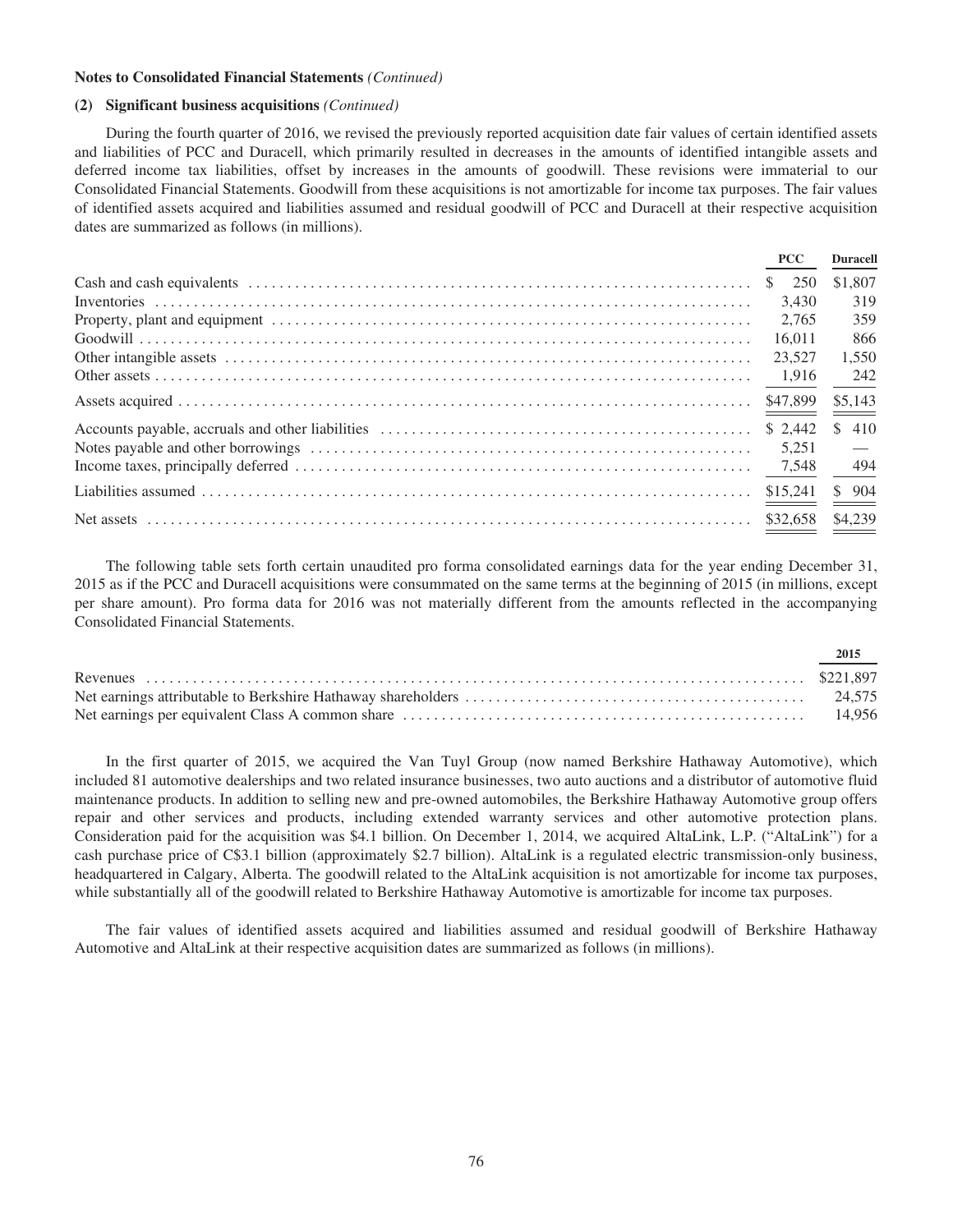### **(2) Significant business acquisitions** *(Continued)*

| <b>Berkshire Hathaway</b><br><b>Automotive</b> | <b>AltaLink</b>                     |
|------------------------------------------------|-------------------------------------|
| \$1,274                                        | $\frac{15}{2}$                      |
| 1.045                                          | 5.610                               |
| 1.833                                          | 1.744                               |
| 2,488                                          | 300                                 |
| \$6,640<br>$\sim$                              | \$7,669<br>$\overline{\phantom{a}}$ |
| \$1,399                                        | \$1,090                             |
| 1,129                                          | 3,851                               |
| $\underline{\$2,528}$                          | $\underbrace{84,941}$               |
| \$4,112                                        | \$2,728                             |

On January 1, 2014, we acquired the beverage dispensing equipment manufacturing and merchandising business of British engineering company, IMI plc for approximately \$1.12 billion. On February 25, 2014, we acquired 100% of the outstanding common stock of Phillips Specialty Products Inc. ("PSPI"), a company providing oil flow improvement products to customers worldwide, from Phillips 66 ("PSX") in exchange for 17,422,615 shares of PSX common stock with an aggregate fair value of \$1.35 billion. On June 30, 2014, we acquired WPLG, Inc. ("WPLG") from Graham Holding Company ("GHC") in exchange for 1,620,190 shares of GHC common stock with an aggregate fair value of \$1.13 billion. WPLG operates a Miami, Florida, ABC affiliated television station. At their respective acquisition dates, assets of PSPI and WPLG included cash of \$778 million. WPLG assets also included 2,107 shares of Berkshire Hathaway Class A and 1,278 shares of Class B common stock. The aggregate fair value of the identified net assets related to these acquisitions was approximately \$2.2 billion and the residual goodwill was approximately \$1.4 billion.

During the last three years, we also completed several smaller-sized business acquisitions, primarily "bolt-on" acquisitions by our existing business operations. Aggregate consideration paid for these other business acquisitions was approximately \$1.4 billion in 2016, \$1.1 billion in 2015 and \$1.8 billion in 2014. We do not believe that these acquisitions were material to our Consolidated Financial Statements.

#### **(3) Investments in fixed maturity securities**

Investments in securities with fixed maturities as of December 31, 2016 and 2015 are summarized by type below (in millions).

|                                                                                      | <b>Amortized</b><br>Cost | <b>Unrealized</b><br>Gains | <b>Unrealized</b><br><b>Losses</b> | Fair<br>Value |
|--------------------------------------------------------------------------------------|--------------------------|----------------------------|------------------------------------|---------------|
| December 31, 2016                                                                    |                          |                            |                                    |               |
| U.S. Treasury, U.S. government corporations and agencies $\dots\dots\dots\dots\dots$ | \$4.519                  | <sup>\$</sup><br>16        | \$.<br>(8)                         | \$4,527       |
| States, municipalities and political subdivisions                                    | 1.159                    | 58                         | (1)                                | 1.216         |
|                                                                                      | 8.860                    | 207                        | (66)                               | 9,001         |
|                                                                                      | 6.899                    | 714                        | (9)                                | 7.604         |
|                                                                                      | 997                      | 126                        | (6)                                | 1,117         |
|                                                                                      | \$22,434                 | \$1.121                    | \$ (90)                            | \$23,465      |
| December 31, 2015                                                                    |                          |                            |                                    |               |
| U.S. Treasury, U.S. government corporations and agencies                             | \$ 3.425                 | S.<br>10                   | \$.<br>(8)                         | \$ 3,427      |
| States, municipalities and political subdivisions                                    | 1.695                    | 71                         | (2)                                | 1.764         |
|                                                                                      | 11.327                   | 226                        | (85)                               | 11.468        |
|                                                                                      | 7.323                    | 632                        | (29)                               | 7.926         |
|                                                                                      | 1,279                    | 168                        | (5)                                | 1,442         |
|                                                                                      | \$25,049                 | \$1,107                    | \$(129)                            | \$26,027      |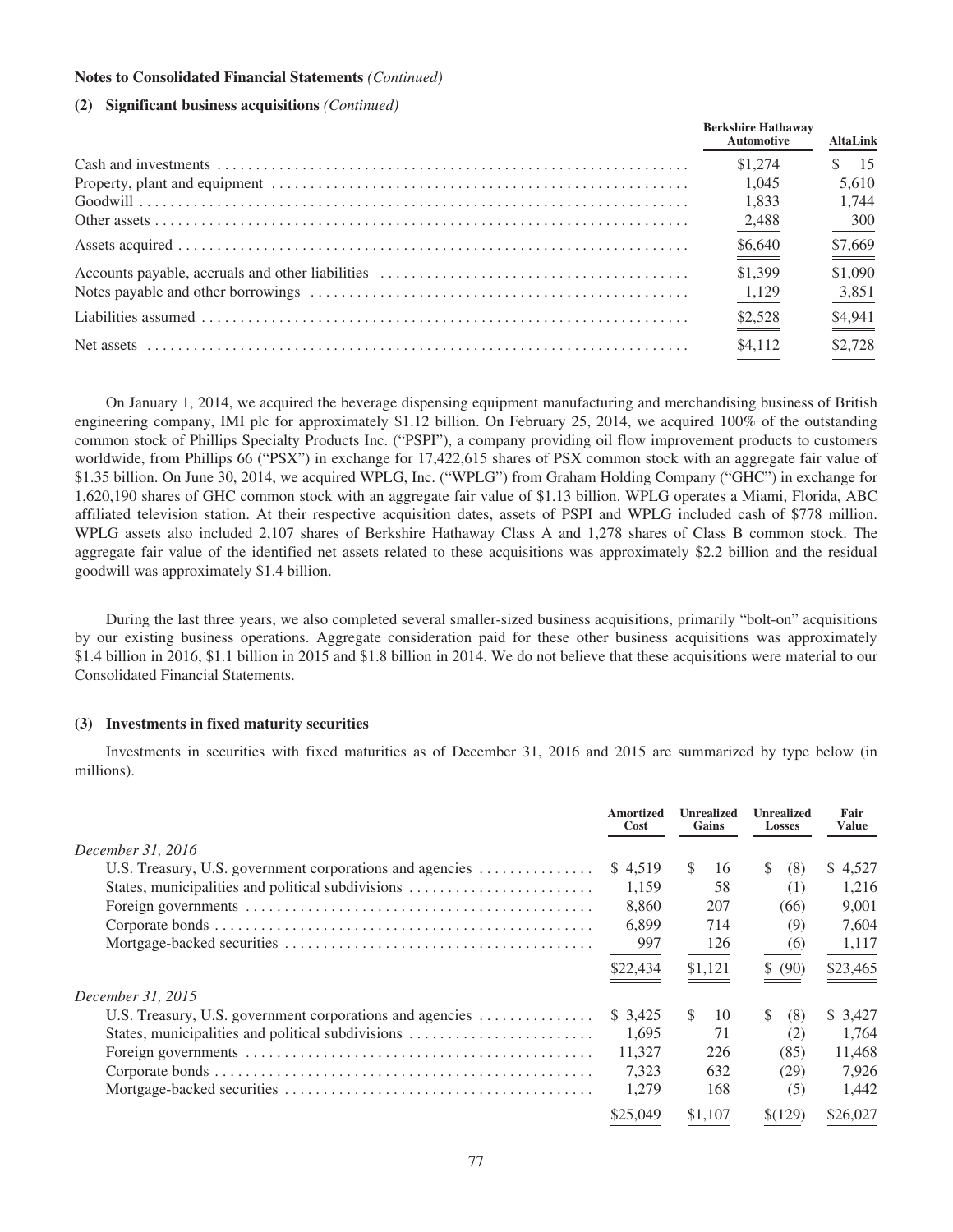### **(3) Investments in fixed maturity securities** *(Continued)*

Investments in fixed maturity securities are reflected in our Consolidated Balance Sheets as follows (in millions).

| December 31.      |      |
|-------------------|------|
| 2016              | 2015 |
| \$23,432 \$25,988 |      |
|                   | 39   |
| \$23,465 \$26,027 |      |

Investments in foreign government securities include securities issued by national and provincial government entities as well as instruments that are unconditionally guaranteed by such entities. As of December 31, 2016, approximately 92% of foreign government holdings were rated AA or higher by at least one of the major rating agencies. Approximately 81% of foreign government holdings were issued or guaranteed by the United Kingdom, Germany, Australia or Canada.

The amortized cost and estimated fair value of securities with fixed maturities at December 31, 2016 are summarized below by contractual maturity dates. Actual maturities may differ from contractual maturities due to early call or prepayment rights held by issuers. Amounts are in millions.

|                                                                                          | Due in one<br>vear or less | five years ten years | Due after one Due after five<br>year through years through Due after | ten years | Mortgage-<br>backed<br>securities | Total  |
|------------------------------------------------------------------------------------------|----------------------------|----------------------|----------------------------------------------------------------------|-----------|-----------------------------------|--------|
|                                                                                          |                            |                      | \$805                                                                |           | \$2,238 \$997 \$22,434            |        |
| Fair value $\ldots \ldots \ldots \ldots \ldots \ldots \ldots \ldots \ldots \ldots$ 8.573 |                            | 10.219               | 872                                                                  |           | 2.684 1.117                       | 23.465 |

### **(4) Investments in equity securities**

Investments in equity securities as of December 31, 2016 and 2015 are summarized based on the primary industry of the investee in the table below (in millions).

|                      | <b>Cost Basis</b> | Unrealized<br>Gains | <b>Unrealized</b><br><b>Losses</b> | Fair<br><b>Value</b>        |
|----------------------|-------------------|---------------------|------------------------------------|-----------------------------|
| December 31, $2016*$ |                   |                     |                                    |                             |
|                      |                   |                     |                                    |                             |
|                      | 10.657            | 16.760              | (9)                                | 27,408                      |
|                      | 35,868            | 9.033               | (701)                              | 44,200                      |
|                      | \$66,377          | \$56,365            |                                    | $\frac{\$(710)}{\$122.032}$ |

*\* Approximately 56% of the aggregate fair value was concentrated in the equity securities of four companies (American Express Company—\$11.2 billion; Wells Fargo & Company—\$27.6 billion; International Business Machines Corporation ("IBM")—\$13.5 billion; and The Coca-Cola Company—\$16.6 billion).*

|                      | <b>Cost Basis</b> | Unrealized<br>Gains | Unrealized<br><b>Losses</b>  | Fair<br><b>Value</b> |
|----------------------|-------------------|---------------------|------------------------------|----------------------|
| December 31, $2015*$ |                   |                     |                              |                      |
|                      |                   |                     |                              |                      |
|                      | 7.147             | 18.057              |                              | 25,203               |
|                      | 35.417            | 6.785               | (3.238)                      | 38,964               |
|                      | \$62,590          | \$52,807            | $\{(3,260) \quad $112,137\}$ |                      |

*\* Approximately 59% of the aggregate fair value was concentrated in the equity securities of four companies (American Express Company—\$10.5 billion; Wells Fargo & Company—\$27.2 billion; IBM—\$11.2 billion; and The Coca-Cola Company—\$17.2 billion).*

As of December 31, 2016 and 2015, we concluded that the unrealized losses shown in the tables above were temporary. Our conclusions were based on: (a) our ability and intent to hold the securities to recovery; (b) our assessment that the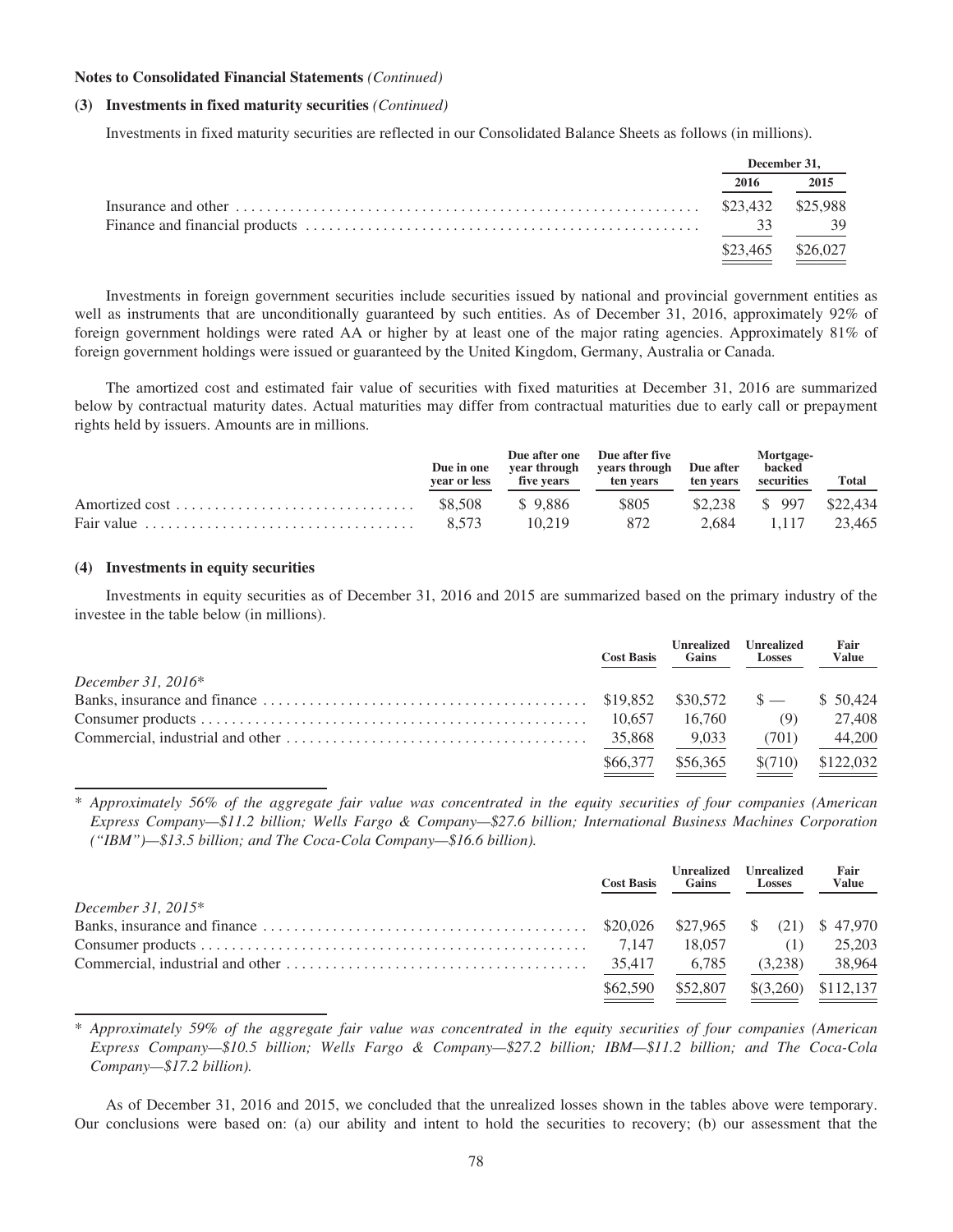### **(4) Investments in equity securities** *(Continued)*

underlying business and financial condition of each of these issuers was favorable; (c) our opinion that the relative price declines were not significant; and (d) our belief that market prices will increase to and exceed our cost. As of December 31, 2016 and 2015, unrealized losses on equity securities in a continuous unrealized loss position for more than twelve consecutive months were \$551 million and \$989 million, respectively.

Investments in equity securities are reflected in our Consolidated Balance Sheets as follows (in millions).

| December 31.        |      |
|---------------------|------|
| 2016                | 2015 |
|                     |      |
|                     |      |
|                     |      |
| \$122,032 \$112,137 |      |

*\* Included in other assets.*

### **(5) Other investments**

Other investments include preferred stock of Bank of America Corporation ("BAC"), warrants to purchase common stock of BAC and preferred stock of Restaurant Brands International, Inc. ("RBI") and in 2015 also included preferred stock of Wm. Wrigley Jr. Company ("Wrigley") and The Dow Chemical Company ("Dow"). Other investments are classified as available-for-sale and carried at fair value and are shown in our Consolidated Balance Sheets as follows (in millions).

| Cost         |      | <b>Fair Value</b>                  |              |
|--------------|------|------------------------------------|--------------|
| December 31. |      |                                    | December 31. |
| 2016         | 2015 | 2016                               | 2015         |
|              |      |                                    |              |
|              |      |                                    |              |
|              |      | \$7,720 \$12,742 \$17,256 \$21,402 |              |

In 2008, we purchased \$2.1 billion of Wrigley preferred stock pursuant to a shareholder agreement in conjunction with Mars Incorporated's ("Mars") acquisition of Wrigley. Pursuant to certain put and call provisions in the shareholder agreement, up to 50% of our original investment was redeemable over a 90-day period scheduled to begin on October 6, 2016. In September 2016, pursuant to an agreement entered into in August 2016, Mars acquired all of our Wrigley preferred stock for approximately \$4.56 billion, which included a prorated dividend that would have otherwise been payable in October 2016.

In 2009, we acquired 3,000,000 shares of Series A Cumulative Convertible Perpetual Preferred Stock of Dow ("Dow Preferred") for approximately \$3 billion. In December 2016, Dow exercised its option to convert the Dow Preferred into 72.6 million shares of common stock. As of December 31, 2016, all shares of common stock received upon the conversion had been sold. The Dow Preferred was entitled to dividends at a rate of 8.5% per annum.

We currently own 50,000 shares of 6% Non-Cumulative Perpetual Preferred Stock of BAC ("BAC Preferred") with a liquidation value of \$100,000 per share and warrants to purchase 700,000,000 shares of common stock of BAC ("BAC Warrants"). The BAC Preferred is redeemable at the option of BAC beginning on May 7, 2019 at a redemption price of \$105,000 per share (or \$5.25 billion in aggregate). The BAC Warrants expire in 2021 and are exercisable for an additional aggregate cost of \$5 billion (\$7.142857/share).

We currently own Class A 9% Cumulative Compounding Perpetual Preferred Shares of RBI ("RBI Preferred") having a stated value of \$3 billion. RBI, domiciled in Canada, is the ultimate parent company of Burger King and Tim Hortons. The RBI Preferred is entitled to dividends on a cumulative basis of 9% per annum plus an additional amount, if necessary, to produce an after-tax yield to Berkshire as if the dividends were paid by a U.S.-based company. The RBI Preferred is redeemable at the option of RBI beginning on December 12, 2017. If not redeemed prior to December 12, 2024, we can cause RBI to redeem the RBI Preferred. In either case, the redemption price will be 109.9% of the stated value of such shares.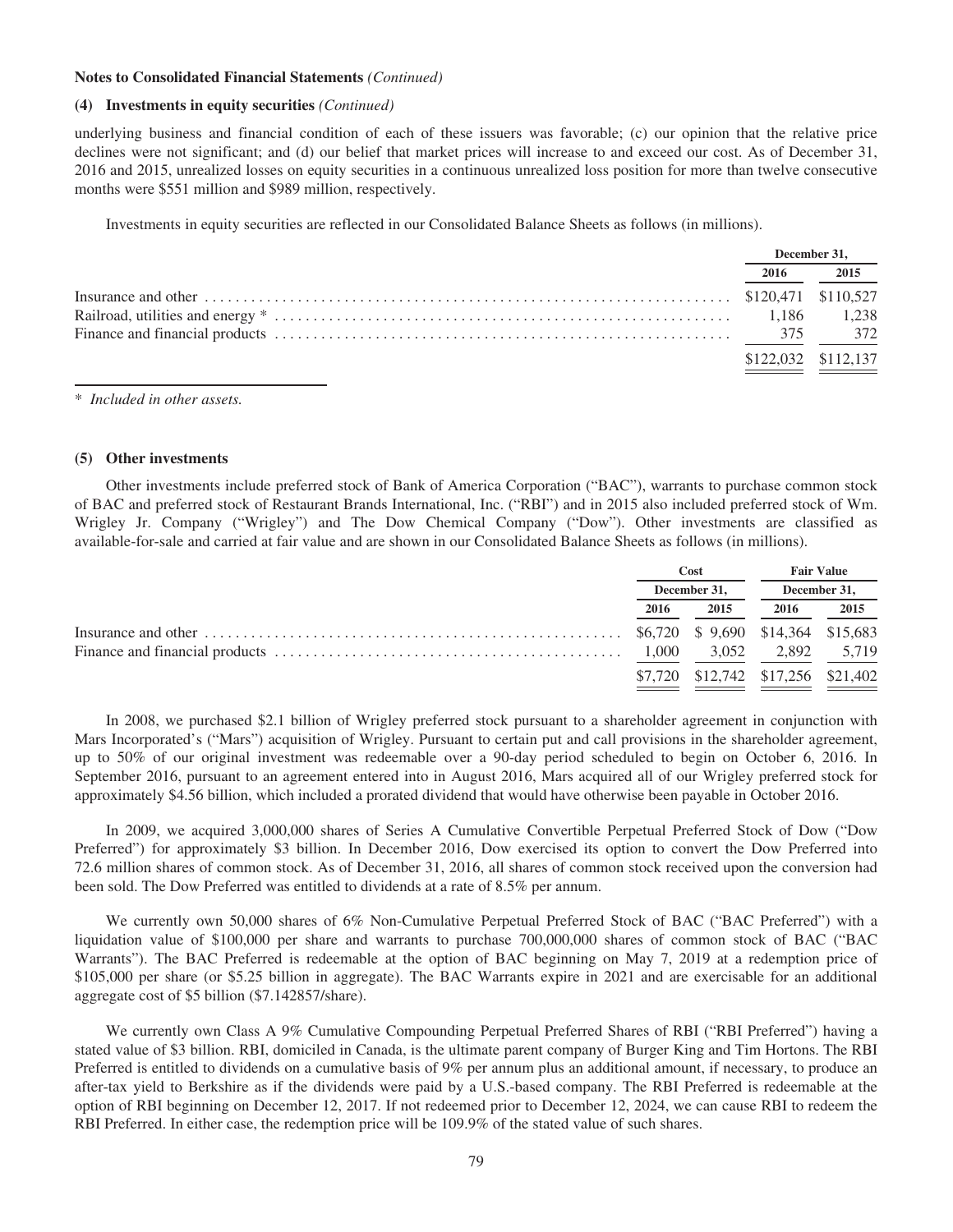#### **(6) Investments in The Kraft Heinz Company**

On June 7, 2013, Berkshire and an affiliate of the global investment firm 3G Capital (such affiliate, "3G"), each made equity investments in H.J. Heinz Holding Corporation ("Heinz Holding"), which, together with debt financing obtained by Heinz Holding, was used to acquire H. J. Heinz Company ("Heinz"). Berkshire's initial investments consisted of 425 million shares of Heinz Holding common stock; warrants, which we exercised in June 2015, to acquire approximately 46 million additional shares of common stock at one cent per share; and cumulative compounding preferred stock ("Preferred Stock") with a liquidation preference of \$8 billion. The aggregate cost of our investments was \$12.25 billion. 3G also acquired 425 million shares of Heinz Holding common stock for \$4.25 billion. On June 7, 2016, our Preferred Stock investment was redeemed for cash of \$8.32 billion. Prior to its redemption, the Preferred Stock was entitled to dividends at 9% per annum. Dividends earned on the Preferred Stock were \$180 million in 2016, \$852 million in 2015 and \$720 million in 2014 and are included in interest, dividends and other investment income.

On July 1, 2015, Berkshire acquired 262.9 million shares of newly issued common stock of Heinz Holding for \$5.26 billion and 3G acquired 237.1 million shares of newly issued common stock of Heinz Holding for \$4.74 billion. Immediately thereafter, Heinz Holding executed a reverse stock split at a rate of 0.443332 of a share for each share. As of that date, Berkshire owned 52.5% of Heinz Holding's outstanding common stock.

On July 2, 2015, Heinz Holding acquired Kraft Foods Group, Inc. ("Kraft"). Upon completion of the acquisition, Heinz Holding was renamed The Kraft Heinz Company ("Kraft Heinz"). Kraft Heinz is one of the world's largest manufacturers and marketers of food and beverage products, including condiments and sauces, cheese and dairy products, meats, refreshment beverages, coffee, and other grocery products. Kraft Heinz's leading brands include *Kraft, Heinz, ABC, Capri Sun, Classico, Jell-O, Kool-Aid, Lunchables, Maxwell House, Ore-Ida, Oscar Mayer, Philadelphia, Planters, Plasmon, Quero, Weight Watchers Smart Ones and Velveeta.*

In connection with the acquisition of Kraft, its shareholders received one share of newly issued Kraft Heinz common stock for each share of Kraft common stock and a special cash dividend of \$16.50 per share. Following the issuance of these additional shares, Berkshire and 3G together owned approximately 51% of the outstanding Kraft Heinz common stock, with Berkshire owning approximately 26.8% and 3G owning 24.2%. We accounted for our investment in Heinz Holding common stock and continue to account for our investment in Kraft Heinz common stock on the equity method. In applying the equity method, the investor treats an investee's issuance of shares as if the investor had sold a proportionate share of its investment. As a result, we recorded a non-cash pre-tax holding gain of approximately \$6.8 billion in 2015, representing the excess of the fair value of Kraft Heinz common stock at the date of the merger over the carrying value associated with the reduction in our ownership.

A summary of our investments in Kraft Heinz follows (in millions).

| <b>Carrying Value</b> |                      |  |
|-----------------------|----------------------|--|
| December 31.<br>2016  | December 31,<br>2015 |  |
| \$15.345              | \$15.714             |  |
|                       | 7,710                |  |
| \$15,345              | :23 424              |  |

Our equity method earnings (losses) on the common stock were \$923 million in 2016, \$(122) million in 2015 and \$(26) million in 2014. Common stock dividends received were \$952 million in 2016 and \$366 million in 2015.

Summarized consolidated financial information of Kraft Heinz follows (in millions).

|                                                         |                                  | December 31, 2016                     | <b>January 3, 2016</b>           |
|---------------------------------------------------------|----------------------------------|---------------------------------------|----------------------------------|
|                                                         |                                  | \$120,480<br>62.906                   | \$122,973<br>56,737              |
|                                                         |                                  |                                       |                                  |
|                                                         | Year ending<br>December 31, 2016 | Year ending<br><b>January 3, 2016</b> | Year ending<br>December 28, 2014 |
|                                                         | \$26,487<br>______               | \$18,338<br>______                    | \$10,922<br>______               |
|                                                         | $\frac{$3,632}{}$                | - 634                                 | 657                              |
| Net earnings (loss) attributable to common shareholders | \$3,452                          | (266)                                 | (63)                             |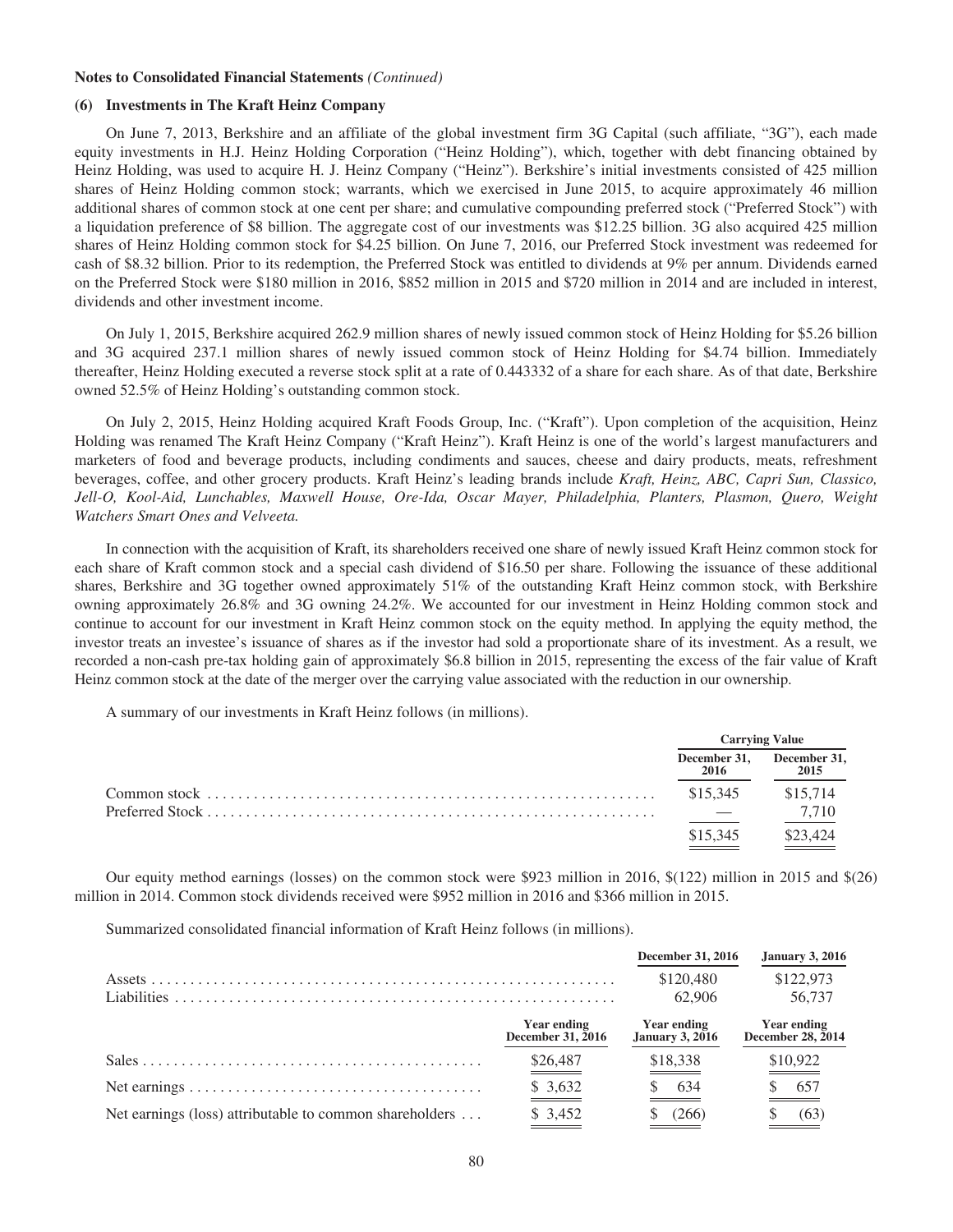### **(7) Investment gains/losses**

Investment gains/losses, including other-than-temporary impairment ("OTTI") losses, for each of the three years ending December 31, 2016 are summarized below (in millions).

|                            | 2016    | 2015    | 2014    |
|----------------------------|---------|---------|---------|
| Fixed maturity securities- |         |         |         |
|                            |         |         |         |
|                            |         | (171)   | (89)    |
| Equity securities—         |         |         |         |
|                            |         | 9.526   | 4,016   |
|                            | (334)   | (103)   | (125)   |
|                            | (82)    | (26)    | (697)   |
|                            | 108     | 43      | - 110   |
|                            | \$7.553 | \$9.373 | \$3,575 |

Gains from sales and redemptions of equity securities in 2016 included approximately \$2.4 billion from the disposition of our investment in Wrigley preferred stock, \$610 million from the redemption of our investment in Kraft Heinz Preferred Stock, \$1.2 billion upon the conversion of our investment in Dow Preferred and a non-cash holding gain of approximately \$1.1 billion from the exchange of our P&G common stock in the acquisition of Duracell. The non-cash gain from the P&G/Duracell exchange represented the excess of the fair value of net assets of Duracell over the cost basis of the P&G stock exchanged.

Gains from sales and redemptions of equity securities in 2015 included a non-cash holding gain of approximately \$6.8 billion in connection with our investment in Kraft Heinz common stock (see Note 6). Gains from sales and redemptions of equity securities during 2014 included non-cash holding gains of approximately \$2.1 billion from the exchange of Phillips 66 ("PSX") common stock in connection with the acquisition of Phillips Specialty Products Inc. (currently named LiquidPower Specialty Products Inc. ("LSPI")) and the exchange of Graham Holding Company ("GHC") common stock for WPLG, Inc. ("WPLG"). These holding gains represented the excess of the respective fair value of the net assets of LSPI and WPLG received over the respective cost basis of the PSX and GHC shares exchanged.

We record investments in equity and fixed maturity securities classified as available-for-sale at fair value and record the difference between fair value and cost in other comprehensive income. OTTI losses recognized in earnings represent reductions in the cost basis of the investment, but not the fair value. Accordingly, such losses that are included in earnings are generally offset by a credit to other comprehensive income, producing no net effect on shareholders' equity as of the balance sheet date. In 2014, we recorded an OTTI charge of \$678 million related to our investment in equity securities of Tesco PLC.

### **(8) Inventories**

Inventories are comprised of the following (in millions).

|      | December 31.      |
|------|-------------------|
| 2016 | 2015              |
|      |                   |
|      |                   |
|      |                   |
|      |                   |
|      | \$15,727 \$11,916 |

Inventories at December 31, 2016 included approximately \$3.5 billion related to PCC and Duracell.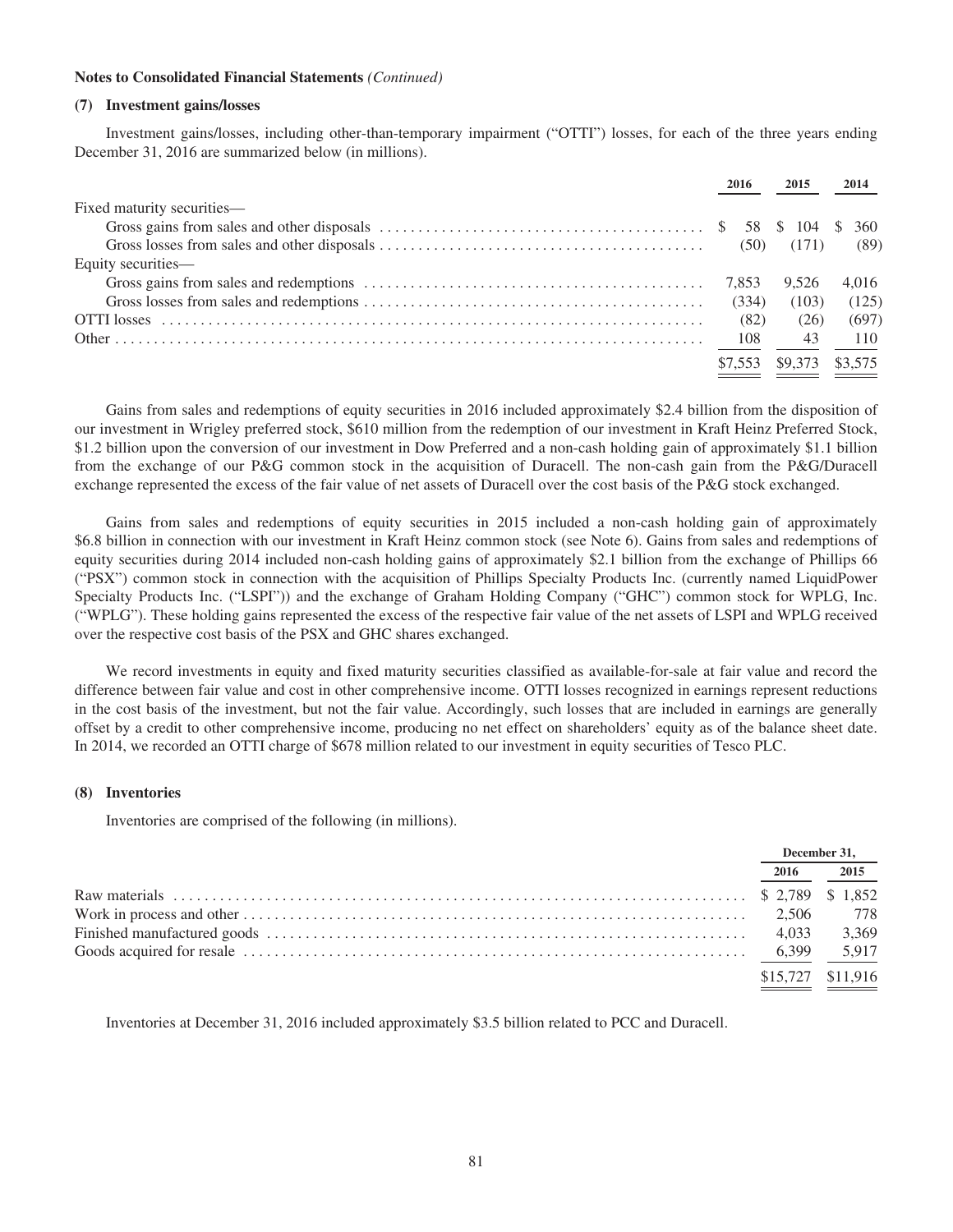### **(9) Receivables**

Receivables of insurance and other businesses are comprised of the following (in millions).

|                                                                                                                                                                       | December 31.      |       |
|-----------------------------------------------------------------------------------------------------------------------------------------------------------------------|-------------------|-------|
|                                                                                                                                                                       | 2016              | 2015  |
| Insurance premiums receivable $\dots \dots \dots \dots \dots \dots \dots \dots \dots \dots \dots \dots \dots \dots \dots \dots \dots \dots \dots \$ \$10,462 \$ 8,843 |                   |       |
|                                                                                                                                                                       |                   |       |
|                                                                                                                                                                       |                   |       |
|                                                                                                                                                                       |                   | (368) |
|                                                                                                                                                                       | \$27,097 \$23,303 |       |

Trade and other receivables at December 31, 2016 included approximately \$1.8 billion related to PCC and Duracell.

Loans and finance receivables of finance and financial products businesses are summarized as follows (in millions).

|                         | December 31,      |      |
|-------------------------|-------------------|------|
|                         | 2016              | 2015 |
|                         |                   |      |
| (182) (182) (182) (182) |                   |      |
|                         |                   |      |
|                         | \$13,300 \$12,772 |      |

Loans and finance receivables are predominantly installment loans originated or acquired by our manufactured housing business. Provisions for loan losses for 2016 and 2015 were \$144 million and \$148 million, respectively. Loan charge-offs, net of recoveries, were \$144 million in 2016 and \$177 million in 2015. At December 31, 2016, approximately 98% of the loan balances were evaluated collectively for impairment. As part of the evaluation process, credit quality indicators are reviewed and loans are designated as performing or non-performing. At December 31, 2016, approximately 98% of the loan balances were determined to be performing and approximately 94% of the loan balances were current as to payment status.

# **(10) Property, plant and equipment and assets held for lease**

A summary of property, plant and equipment of our insurance and other businesses follows (in millions).

| Ranges of             | December 31, |          |
|-----------------------|--------------|----------|
| estimated useful life | 2016         | 2015     |
|                       | \$ 2.108     | 1,689    |
| $5 - 40$ years        | 8.360        | 7.329    |
| $3 - 25$ years        | 20.463       | 17,054   |
| $2 - 15$ years        | 4,080        | 3,545    |
|                       | 35,011       | 29,617   |
|                       | (15,686)     | (14,077) |
|                       | \$19.325     | \$15,540 |
|                       |              |          |

Property, plant and equipment at December 31, 2016 included approximately \$3.3 billion related to PCC and Duracell.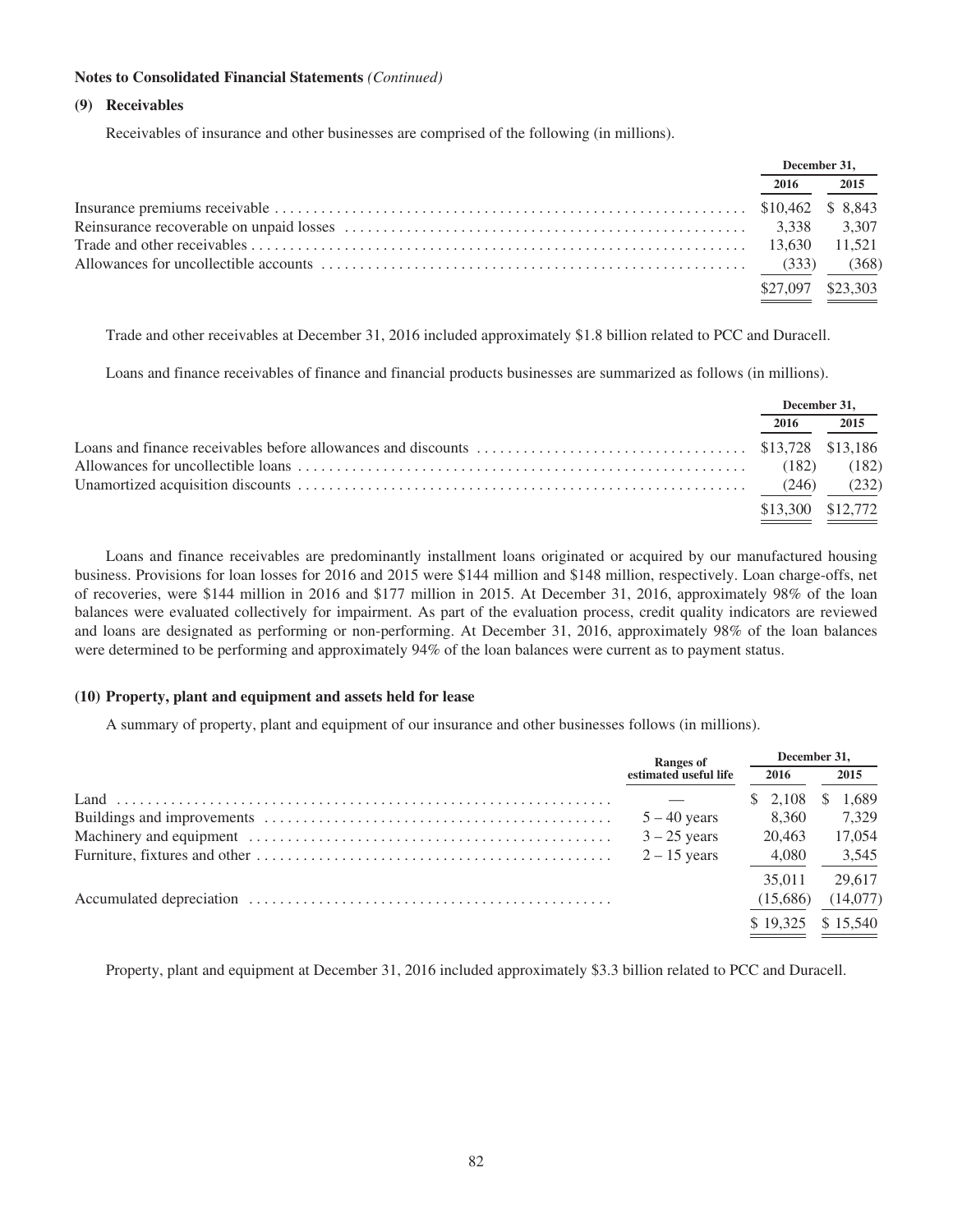### **(10) Property, plant and equipment and assets held for lease** *(Continued)*

A summary of property, plant and equipment of our railroad and our utilities and energy businesses follows (in millions).

|                                                           | <b>Ranges of</b>      | December 31, |              |
|-----------------------------------------------------------|-----------------------|--------------|--------------|
|                                                           | estimated useful life | 2016         | 2015         |
| Railroad:                                                 |                       |              |              |
|                                                           |                       | S.<br>6,063  | 6,037<br>\$. |
|                                                           | $7 - 100$ years       | 48,277       | 45,967       |
| Locomotives, freight cars and other equipment             | $6 - 40$ years        | 12,075       | 11,320       |
|                                                           |                       | 965          | 1,031        |
|                                                           |                       | 67,380       | 64,355       |
|                                                           |                       | (6,130)      | (4,845)      |
|                                                           |                       | 61,250       | 59,510       |
| Utilities and energy:                                     |                       |              |              |
| Utility generation, transmission and distribution systems | $5 - 80$ years        | 71,536       | 69,248       |
|                                                           | $3 - 80$ years        | 6,942        | 6,755        |
|                                                           | $3 - 30$ years        | 6,596        | 5,626        |
|                                                           |                       | 2,098        | 2,627        |
|                                                           |                       | 87,172       | 84,256       |
|                                                           |                       | (24, 663)    | (23, 487)    |
|                                                           |                       | 62,509       | 60,769       |
|                                                           |                       | \$123,759    | \$120,279    |

The utility generation, transmission and distribution systems and interstate natural gas pipeline assets are owned by regulated public utility and natural gas pipeline subsidiaries.

Assets held for lease and property, plant and equipment of our finance and financial products businesses are summarized below (in millions).

| Ranges of $\qquad \qquad \text{December 31,}$ |         |         |
|-----------------------------------------------|---------|---------|
| estimated useful life                         | 2016    | 2015    |
| $5 - 35$ years $$11,902$ \$11,317             |         |         |
|                                               | 224     | 220     |
| $3 - 50$ years                                | 1,302   | 1,207   |
|                                               | 13.428  | 12,744  |
|                                               | (3,739) | (3,397) |
|                                               | \$9,689 | \$9,347 |

Assets held for lease includes railcars, intermodal tank containers, cranes, over-the-road trailers, storage units and furniture. As of December 31, 2016, the minimum future lease rentals to be received on assets held for lease (including rail cars leased from others) were as follows (in millions): 2017 – \$1,251; 2018 – \$992; 2019 – \$744; 2020 – \$543; 2021 – \$358; and thereafter – \$525.

Depreciation expense for each of the three years ending December 31, 2016 is summarized below (in millions).

|                                                                                                                                               | 2016 | 2015 2014               |  |
|-----------------------------------------------------------------------------------------------------------------------------------------------|------|-------------------------|--|
| Insurance and other $\dots \dots \dots \dots \dots \dots \dots \dots \dots \dots \dots \dots \dots \dots \dots \dots$ \$2,148 \$1,680 \$1,632 |      |                         |  |
|                                                                                                                                               |      |                         |  |
|                                                                                                                                               |      |                         |  |
|                                                                                                                                               |      | \$7,411 \$6,673 \$6,215 |  |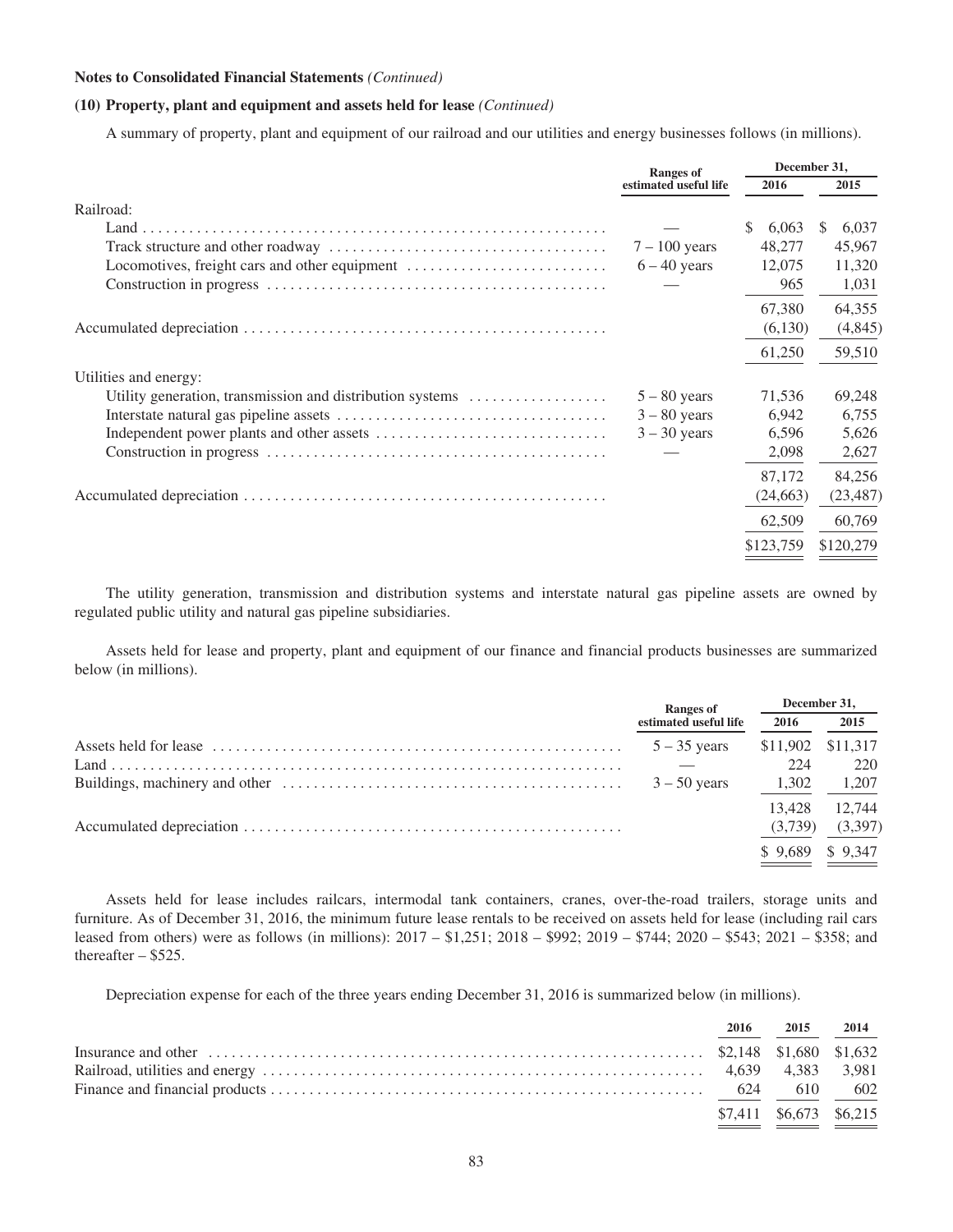### **(11) Goodwill and other intangible assets**

A reconciliation of the change in the carrying value of goodwill is as follows (in millions).

| December 31, |       |
|--------------|-------|
| 2016         | 2015  |
|              |       |
|              | 2.563 |
|              | (569) |
|              |       |

Other intangible assets are summarized as follows (in millions).

| <b>December 31, 2016</b>        |                             | December 31, 2015               |                                    |
|---------------------------------|-----------------------------|---------------------------------|------------------------------------|
| <b>Gross carrying</b><br>amount | Accumulated<br>amortization | <b>Gross carrying</b><br>amount | <b>Accumulated</b><br>amortization |
| \$39,976                        | \$6,495                     | \$14,610                        | \$5,462                            |
| 898                             | 293                         | 888                             | 239                                |
| \$40,874                        | \$6,788                     | \$15,498                        | $\frac{$5,701}{2}$                 |
| \$5.175                         | \$616                       | \$ 3.041                        | \$ 765                             |
| 4.341                           | 2.328                       | 4.252                           | 2,050                              |
| 28.243                          | 2.879                       | 5.474                           | 2.131                              |
| 3,115                           | 965                         | 2,731                           | $\frac{755}{2}$                    |
| \$40,874                        | \$6,788                     | \$15,498                        | \$5,701                            |

Amortization expense was \$1,490 million in 2016, \$1,106 million in 2015 and \$1,155 million in 2014. Estimated amortization expense over the next five years is as follows (in millions): 2017 – \$1,383; 2018 – \$1,349; 2019 – \$1,229; 2020 –  $$1,131$  and  $2021 - $1,042$ . Intangible assets with indefinite lives as of December 31, 2016 and 2015 were \$18,705 million and \$2,964 million, respectively. Other intangible assets at December 31, 2016 included assets of PCC and Duracell of approximately \$24.8 billion, which included approximately \$13.6 billion in customer relationships and \$2.3 billion in trade names that were determined to have indefinite lives.

### **(12) Derivative contracts**

Derivative contracts have been entered into primarily through our finance and financial products and our utilities and energy businesses. A summary of the liabilities and related notional values of derivative contracts of our finance and financial products businesses follows (in millions).

| <b>December 31, 2016</b> |                                 | December 31, 2015  |                                 |
|--------------------------|---------------------------------|--------------------|---------------------------------|
| <b>Liabilities</b>       | <b>Notional</b><br><b>Value</b> | <b>Liabilities</b> | <b>Notional</b><br><b>Value</b> |
|                          |                                 |                    |                                 |
|                          |                                 | 284                | 7.792                           |
| \$2.890                  |                                 | \$3,836            |                                 |

*<sup>(1)</sup> Represents the aggregate undiscounted amounts payable assuming that the value of each index is zero at each contract's expiration date. Certain of these contracts are denominated in foreign currencies. Notional amounts are based on the foreign currency exchange rates as of each balance sheet date.*

The derivative contract liabilities of our finance and financial products businesses are recorded at fair value and the changes in the fair values of such contracts are reported in earnings as derivative gains/losses. We entered into these contracts

*<sup>(2)</sup> In July 2016, our remaining credit default contract was terminated by mutual agreement with the counterparty. We no longer have any exposure to losses under credit default contracts.*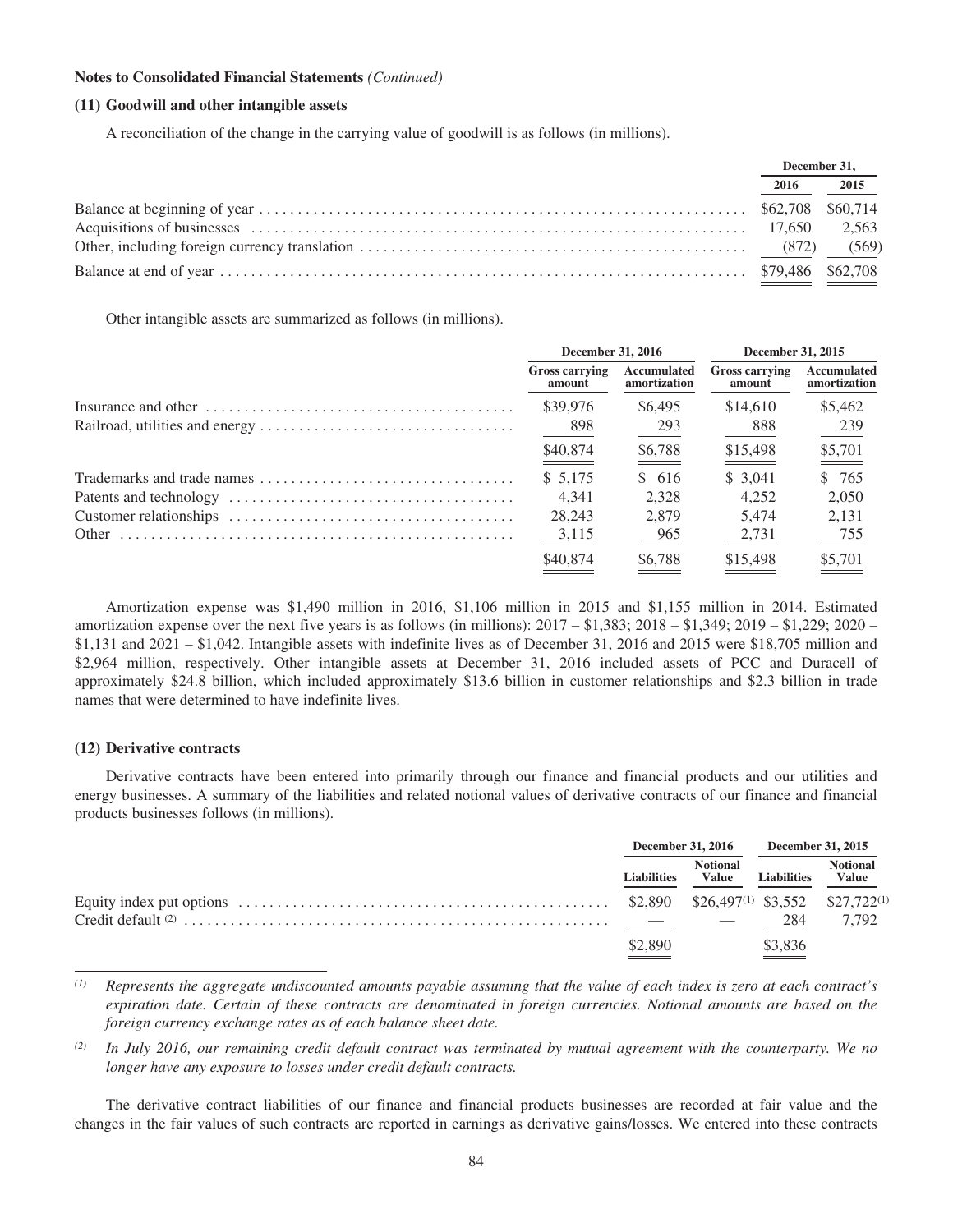#### **(12) Derivative contracts** *(Continued)*

with the expectation that the premiums received would exceed the amounts ultimately paid to counterparties. A summary of the derivative gains/losses included in our Consolidated Statements of Earnings in each of the three years ending December 31, 2016 follows (in millions).

| 2016 | 2015 2014          |  |
|------|--------------------|--|
|      |                    |  |
|      |                    |  |
|      | \$751 \$ 974 \$506 |  |

The equity index put option contracts are European style options written between 2004 and 2008 on four major equity indexes. These contracts expire between June 2018 and January 2026. Future payments, if any, under any given contract will be required if the prevailing index value is below the contract strike price at the expiration date. We received the premiums on these contracts at the inception dates and therefore we have no counterparty credit risk.

The aggregate intrinsic value (the undiscounted liability assuming the contracts are settled based on the index values and foreign currency exchange rates as of the balance sheet date) of our equity index put option contracts was approximately \$1.0 billion at December 31, 2016 and \$1.1 billion at December 31, 2015. However, these contracts may not be unilaterally terminated or fully settled before the expiration dates. Therefore, the ultimate amount of cash basis gains or losses on these contracts will not be determined for several years. The remaining weighted average life of all contracts was approximately four years at December 31, 2016.

A limited number of our equity index put option contracts contain collateral posting requirements with respect to changes in the fair value or intrinsic value of the contracts and/or a downgrade of Berkshire's credit ratings. As of December 31, 2016, we did not have any collateral posting requirements. If Berkshire's credit ratings (currently AA from Standard & Poor's and Aa2 from Moody's) are downgraded below either A- by Standard & Poor's or A3 by Moody's, collateral of up to \$1.1 billion could be required to be posted.

Our regulated utility subsidiaries are exposed to variations in the prices of fuel required to generate electricity, wholesale electricity purchased and sold and natural gas supplied for customers. Derivative instruments, including forward purchases and sales, futures, swaps and options, are used to manage a portion of these price risks. Derivative contract assets are included in other assets and were \$142 million as of December 31, 2016 and \$103 million as of December 31, 2015. Derivative contract liabilities are included in accounts payable, accruals and other liabilities and were \$145 million as of December 31, 2016 and \$237 million as of December 31, 2015. Net derivative contract assets or liabilities of our regulated utilities that are probable of recovery through rates, are offset by regulatory liabilities or assets. Unrealized gains or losses on contracts accounted for as cash flow or fair value hedges are recorded in other comprehensive income or in net earnings, as appropriate.

#### **(13) Supplemental cash flow information**

A summary of supplemental cash flow information for each of the three years ending December 31, 2016 is presented in the following table (in millions).

**2016 2015 2014**

| Cash paid during the period for:                                     |        |                                   |                          |
|----------------------------------------------------------------------|--------|-----------------------------------|--------------------------|
|                                                                      |        |                                   |                          |
| Interest:                                                            |        |                                   |                          |
|                                                                      | 555    | 346                               | 360                      |
|                                                                      | 2.788  | 2.717                             | 2.487                    |
|                                                                      | 389    | 403                               | 465                      |
| Non-cash investing and financing activities:                         |        |                                   |                          |
|                                                                      | 16.555 | 2.812                             | 6.334                    |
| Equity securities exchanged in connection with business acquisitions |        | $4.239 -$                         | 2.478                    |
|                                                                      |        | and the state of the state of the | 400                      |
|                                                                      | 4.154  | 1.597                             | $\overline{\phantom{a}}$ |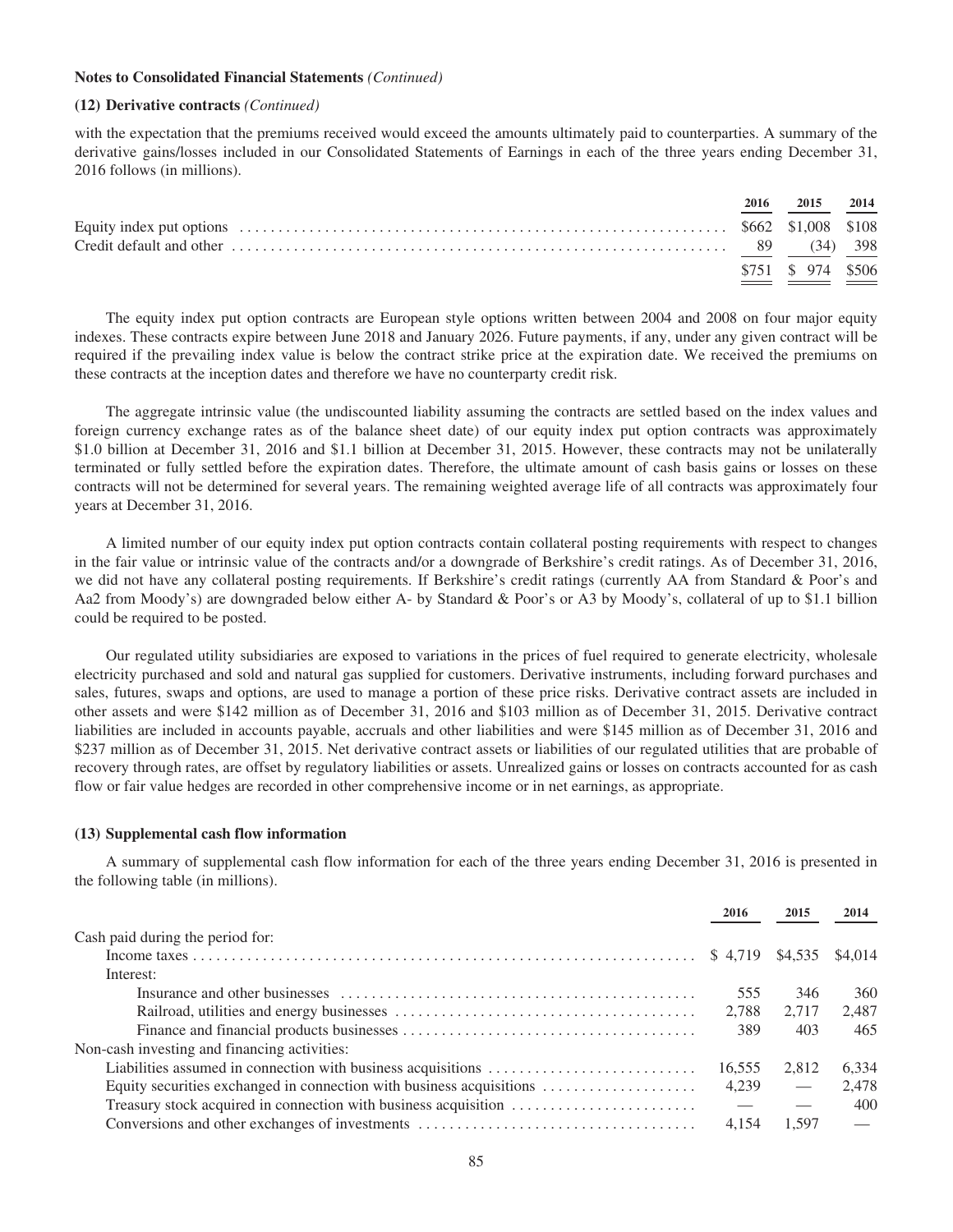#### **(14) Unpaid losses and loss adjustment expenses**

The liabilities for unpaid losses and loss adjustment expenses (also referred to as "claim liabilities") under our short duration property and casualty insurance and reinsurance contracts are based upon estimates of the ultimate claim costs associated with claim occurrences as of the balance sheet date and include estimates for incurred-but-not-reported ("IBNR") claims. A reconciliation of the changes in claim liabilities for each of the three years ending December 31, 2016 is as follows (in millions).

|                                                                           | 2016     | 2015      | 2014     |
|---------------------------------------------------------------------------|----------|-----------|----------|
| Unpaid losses and loss adjustment expenses—beginning of year:             |          |           |          |
|                                                                           | \$73.144 | \$71,477  | \$64,866 |
| Reinsurance recoverable and deferred charges                              | (10,994) | (10,888)  | (7, 414) |
|                                                                           | 62,150   | 60,589    | 57,452   |
| Incurred losses and loss adjustment expenses recorded during the year:    |          |           |          |
|                                                                           | 30,636   | 27,829    | 24,335   |
|                                                                           | (1,512)  | (2,014)   | (2,280)  |
| Retroactive reinsurance and discount accretion                            | 1,782    | 712       | 4,351    |
| Total incurred losses and loss adjustment expenses                        | 30,906   | 26,527    | 26,406   |
| Paid losses and loss adjustment expenses during the year with respect to: |          |           |          |
|                                                                           | (14,898) | (13,070)  | (11,291) |
|                                                                           | (10,958) | (10,268)  | (10,297) |
|                                                                           | (1,130)  | (1,151)   | (1,082)  |
|                                                                           | (26,986) | (24, 489) | (22,670) |
|                                                                           | (537)    | (545)     | (666)    |
|                                                                           |          | 68        | 67       |
| Unpaid losses and loss adjustment expenses—end of year:                   |          |           |          |
|                                                                           | 65,533   | 62,150    | 60,589   |
| Reinsurance recoverable and deferred charges                              | 11,385   | 10,994    | 10,888   |
|                                                                           | \$76,918 | \$73,144  | \$71,477 |

Incurred losses and loss adjustment expenses in the preceding table reflect the losses and loss adjustment expenses recorded in earnings in each year related to insured events occurring in the current year and in prior years. We present incurred and paid losses under retroactive reinsurance contracts and discount accretion separately. Such amounts relate to prior years' underlying loss events. Additionally, we discount unpaid losses from certain workers' compensation reinsurance contracts. Discounted workers' compensation liabilities at December 31, 2016 and 2015 were approximately \$1.9 billion and \$2.0 billion, respectively, reflecting net discounts of \$1.4 billion and \$1.6 billion.

Incurred losses and loss adjustment expenses reflected reductions for prior years' insured events of approximately \$1.5 billion in 2016, \$2.0 billion in 2015 and \$2.3 billion in 2014. In each year, these reductions derived from our direct insurance business (including private passenger automobile and medical malpractice and workers' compensation coverages), as well as from reinsurance business. The reductions for our reinsurance business were primarily attributable to lower than expected reported losses from ceding companies with respect to property coverages.

Estimated claim liabilities for environmental, asbestos and other latent injury exposures, net of reinsurance recoverables, were approximately \$15.3 billion at December 31, 2016 and \$14.0 billion at December 31, 2015, and included approximately \$13.7 billion at December 31, 2016 and \$12.4 billion at December 31, 2015 from retroactive reinsurance contracts. Retroactive reinsurance contracts are generally subject to aggregate policy limits and thus, our exposure to such claims under these contracts is likewise limited. We monitor evolving case law and its effect on environmental and other latent injury claims. Changing government regulations, newly identified toxins, newly reported claims, new theories of liability, new contract interpretations and other factors could result in increases in these liabilities. Such development could be material to our results of operations. We are unable to reliably estimate the amount of additional net loss or the range of net loss that is reasonably possible.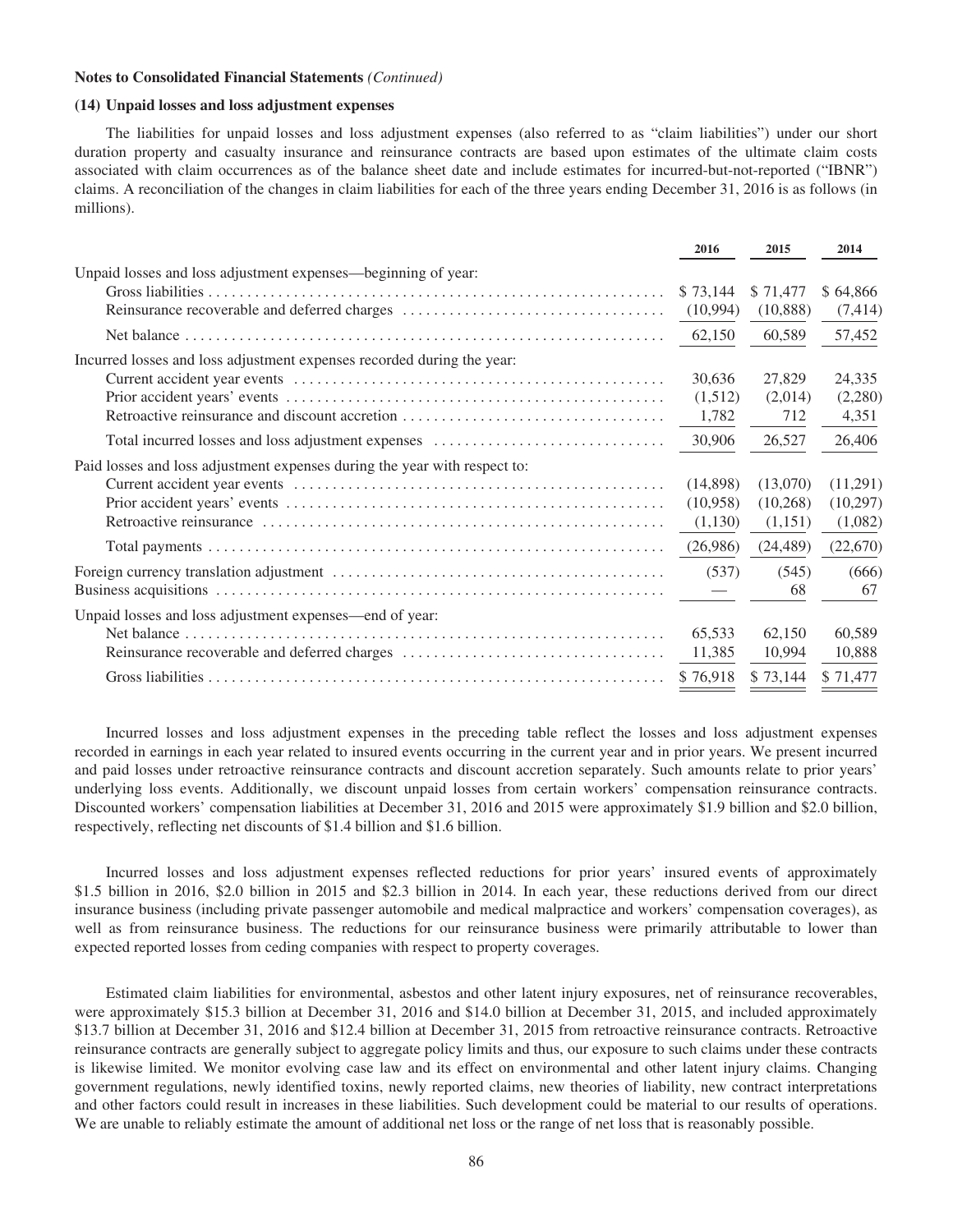### **(14) Unpaid losses and loss adjustment expenses** *(Continued)*

A reconciliation of certain net unpaid losses and allocated loss adjustment expenses (the latter referred to as "ALAE") of GEICO, General Re, Berkshire Hathaway Reinsurance Group ("BHRG") and Berkshire Hathaway Primary Group ("BH Primary") to our consolidated unpaid losses and loss adjustment expenses as of December 31, 2016, along with a discussion regarding each group's liability estimation processes, follows.

|                                                         | December 31, 2016<br>(in millions) |          |
|---------------------------------------------------------|------------------------------------|----------|
| Unpaid losses and ALAE, net of reinsurance recoverable: |                                    |          |
|                                                         | \$12,981                           |          |
|                                                         | 13,973                             |          |
|                                                         | 10.172                             |          |
|                                                         | 10,173                             | \$47,299 |
| Reinsurance recoverable:                                |                                    |          |
|                                                         | 1.084                              |          |
|                                                         | 611                                |          |
|                                                         | 121                                |          |
|                                                         | 1,099                              | 2.915    |
|                                                         |                                    | 24,675   |
|                                                         |                                    | 1.390    |
|                                                         |                                    | (1,433)  |
|                                                         |                                    | 2,072    |
|                                                         |                                    | \$76,918 |

### *GEICO*

For GEICO, we establish and evaluate unpaid claim liabilities using standard actuarial loss development methods and techniques. The actuarial methods utilize historical claims data, adjusted when deemed appropriate to reflect perceived changes in loss patterns.

We establish average liabilities based on expected severities for newly reported physical damage and liability claims prior to establishing an individual case reserve when we have insufficient time and information to make specific claim estimates and for a large number of minor physical damage claims that are paid shortly after being reported. We establish liability case loss estimates, which includes loss adjustment expenses, once the facts and merits of the claim are evaluated.

Estimates for liability coverages are more uncertain primarily due to the longer claim-tails, the greater chance of protracted litigation and the incompleteness of facts at the time the case estimate is first established. The "claim-tail" is the time period between the claim occurrence date and settlement date. As a result, we establish additional case development liabilities, which are usually percentages of the case liabilities. For unreported claims, IBNR liabilities are estimated by projecting the ultimate number of claims expected (reported and unreported) for each significant coverage and deducting reported claims to produce estimated unreported claims. The product of the average cost per unreported claim and the number of unreported claims produces the IBNR liability estimate. We may record supplemental IBNR liabilities in certain situations when actuarial techniques are difficult to apply.

GEICO's claims are counted when accidents that may result in a liability are reported and are based on policy coverage. Each claim event may generate claims under multiple coverages, and thus may result in multiple counts. The "Cumulative Number of Reported Claims" in the table which follows includes the combined number of reported claims for all policy coverages and excludes projected IBNR claims.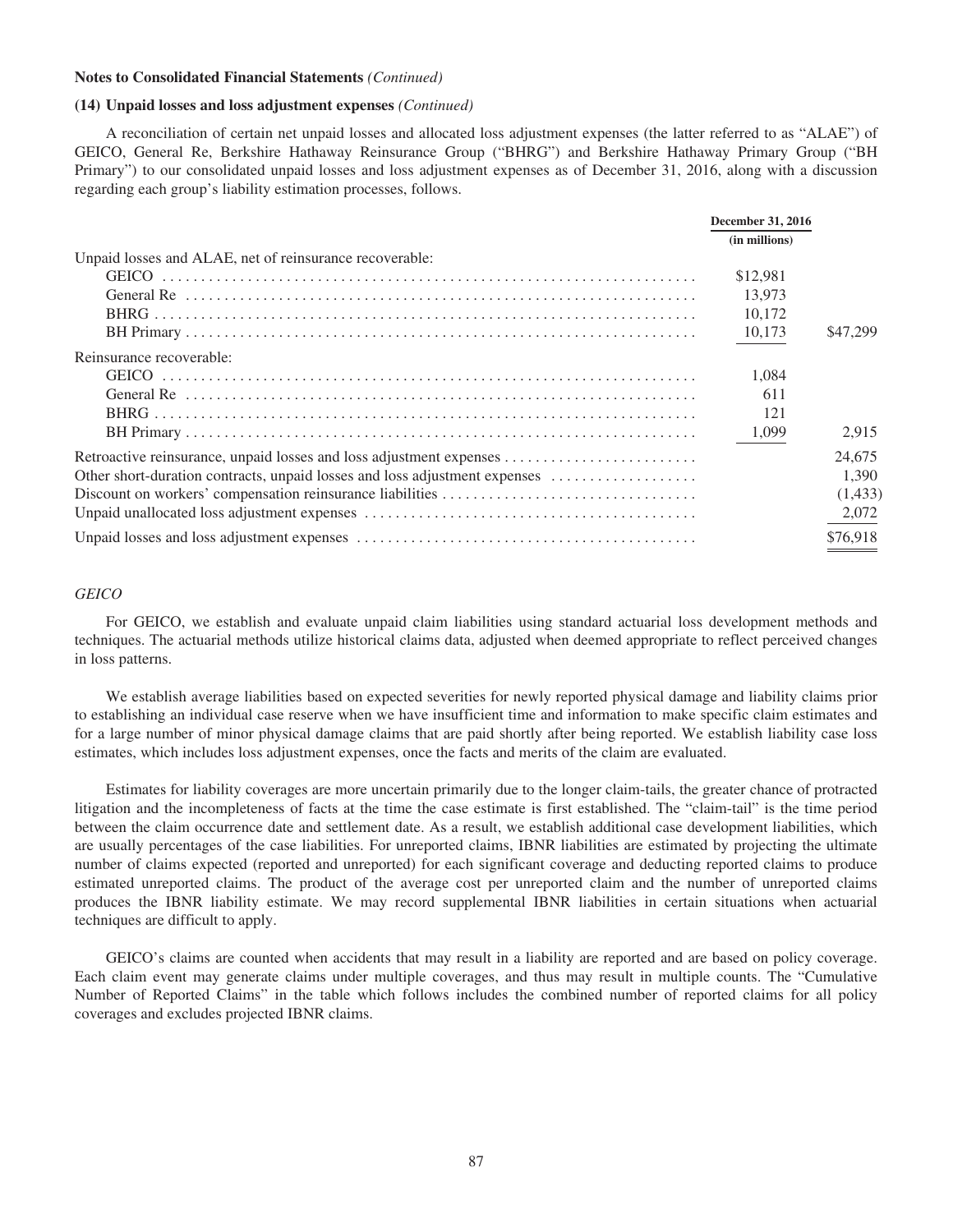### **(14) Unpaid losses and loss adjustment expenses** *(Continued)*

GEICO's claim liabilities predominantly relate to various types of private passenger auto liability and physical damage claims. Aggregate incurred and paid loss and ALAE data by accident year for these claims, net of reinsurance, follows. IBNR and case development liabilities are as of December 31, 2016. Dollars are in millions.

|                      |         |         | Incurred Losses and ALAE through December 31, | <b>IBNR</b> and Case<br>Development | <b>Cumulative</b><br>Number of<br><b>Reported Claims</b> |                    |                |  |
|----------------------|---------|---------|-----------------------------------------------|-------------------------------------|----------------------------------------------------------|--------------------|----------------|--|
| <b>Accident Year</b> | $2012*$ | $2013*$ | $2014*$                                       |                                     | 2016                                                     | <b>Liabilities</b> | (in thousands) |  |
|                      |         |         |                                               |                                     |                                                          | - 79               | 6.459          |  |
|                      |         | 12.990  | 12.815                                        | 12.859                              | 12.837                                                   | 184                | 7.102          |  |
|                      |         |         | 14.597                                        | 14.488                              | 14.477                                                   | 539                | 7.965          |  |
|                      |         |         |                                               | 16.807                              | 16.798                                                   | 1.394              | 8.891          |  |
|                      |         |         |                                               |                                     | 18.982                                                   | 3.132              | 9.336          |  |
|                      |         |         | Incurred losses and ALAE \$74,994             |                                     |                                                          |                    |                |  |

|                                                            | <b>Cumulative Paid Losses and ALAE through December 31,</b> |         |                            |          |          |  |  |  |  |  |  |
|------------------------------------------------------------|-------------------------------------------------------------|---------|----------------------------|----------|----------|--|--|--|--|--|--|
| <b>Accident Year</b>                                       | $2012*$                                                     | $2013*$ | $2014*$                    | $2015*$  | 2016     |  |  |  |  |  |  |
|                                                            | \$7,550                                                     | \$9,832 | \$10,744                   | \$11,311 | \$11,609 |  |  |  |  |  |  |
|                                                            |                                                             | 7.944   | 10.494                     | 11,569   | 12,174   |  |  |  |  |  |  |
|                                                            |                                                             |         | 9.133                      | 11.956   | 13,060   |  |  |  |  |  |  |
|                                                            |                                                             |         |                            | 10.543   | 13,785   |  |  |  |  |  |  |
|                                                            |                                                             |         |                            |          | 11,927   |  |  |  |  |  |  |
|                                                            |                                                             |         | Paid losses and ALAE       |          | 62,555   |  |  |  |  |  |  |
| Net unpaid losses and ALAE for 2012—2016 accident years    |                                                             |         |                            |          | 12.439   |  |  |  |  |  |  |
| Net unpaid losses and ALAE for accident years before 2012* |                                                             |         |                            |          | 542      |  |  |  |  |  |  |
|                                                            |                                                             |         | Net unpaid losses and ALAE |          | \$12.981 |  |  |  |  |  |  |

\* *Unaudited supplemental information*

### *General Re*

General Re's liabilities for unpaid losses and loss adjustment expenses include case and IBNR estimates and primarily relate to casualty and workers' compensation coverages. Case losses are reported under reinsurance contracts either individually or in bulk as provided under the terms of the contracts. We independently evaluate reported loss amounts and if deemed appropriate, we establish case liabilities based on our estimates.

We primarily use Bornhuetter—Ferguson methods to estimate IBNR amounts for claims liabilities. The expected case loss emergence patterns and expected loss ratios are the critical assumptions applicable to these estimates. Once the annual IBNR liabilities are determined, we estimate the expected case loss emergence for the next calendar year based on the prior year-end expected loss emergence patterns and expected loss ratios. Liability estimates also include estimates of the impact of major catastrophe events as they become known, which rely more on a per-policy assessment of the ultimate cost associated with the individual loss event. Claim count data is excluded, as such information is not provided consistently by ceding companies under our contracts or is otherwise considered unreliable.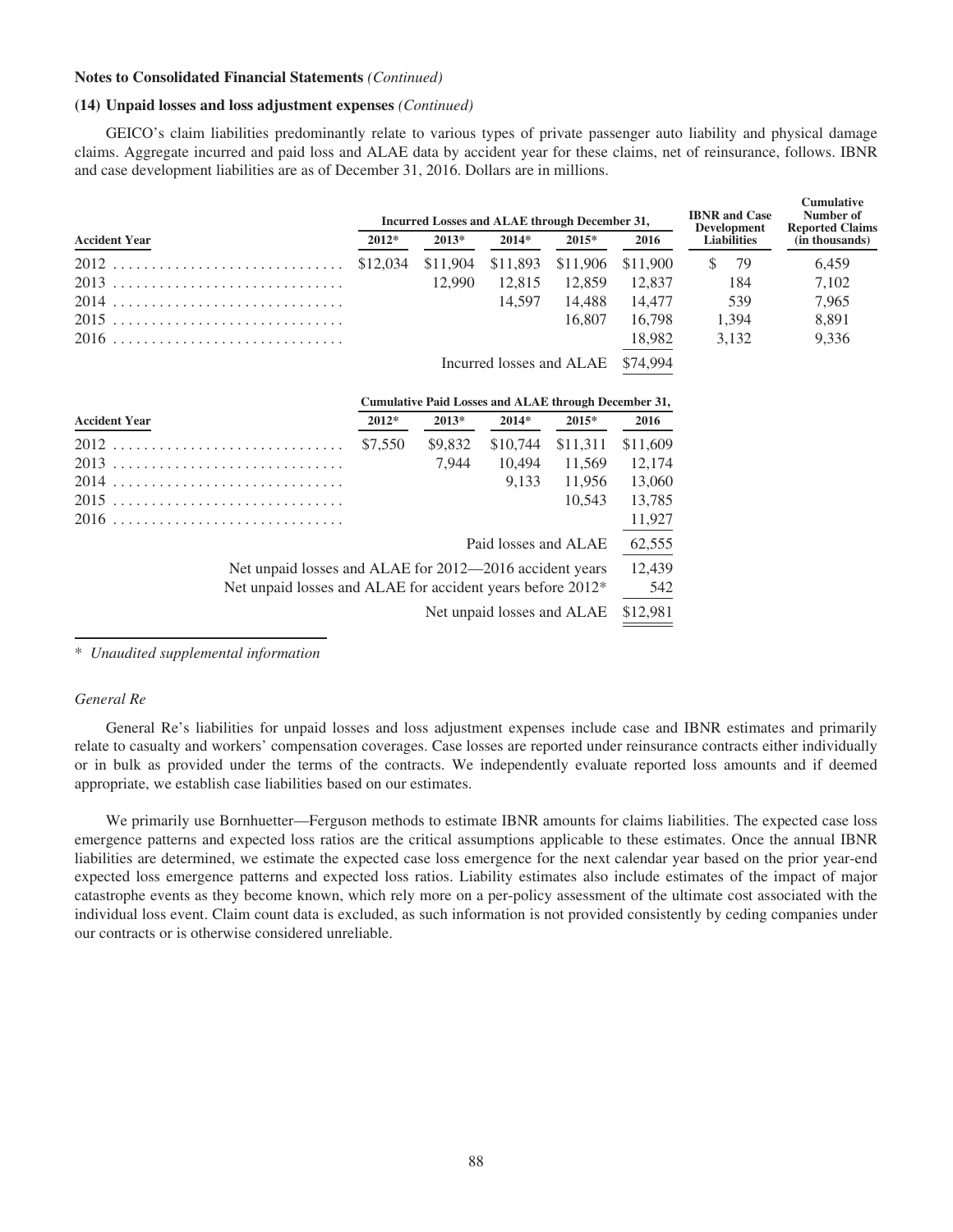### **(14) Unpaid losses and loss adjustment expenses** *(Continued)*

General Re's incurred and paid loss and ALAE data by accident year, net of reinsurance, is presented in the following tables. IBNR and case development liabilities are as of December 31, 2016. Dollars are in millions.

|                      | <b>Incurred Losses and ALAE through December 31,</b> |         |         |         |         |                                                             |         |                                                            |         |          |                                   |
|----------------------|------------------------------------------------------|---------|---------|---------|---------|-------------------------------------------------------------|---------|------------------------------------------------------------|---------|----------|-----------------------------------|
| <b>Accident Year</b> | 2007*                                                | 2008*   | 2009*   | 2010*   | $2011*$ | $2012*$                                                     | 2013*   | 2014*                                                      | 2015*   | 2016     | Development<br><b>Liabilities</b> |
| 2007                 | \$1,857                                              | \$1,915 | \$1,852 | \$1,746 | \$1,673 | \$1,619                                                     | \$1,574 | \$1,559                                                    | \$1,535 | \$1,512  | \$<br>73                          |
| 2008<br>.            |                                                      | 1,920   | 2,011   | 1,903   | 1,818   | 1,746                                                       | 1,713   | 1,669                                                      | 1,648   | 1,635    | 93                                |
| 2009<br>.            |                                                      |         | 1,703   | 1,790   | 1,704   | 1,601                                                       | 1,523   | 1,490                                                      | 1,471   | 1,431    | 125                               |
| 2010<br>.            |                                                      |         |         | 1,881   | 2,055   | 1,939                                                       | 1,845   | 1,757                                                      | 1,712   | 1,674    | 156                               |
| 2011<br>.            |                                                      |         |         |         | 2,102   | 2,126                                                       | 1,897   | 1,792                                                      | 1,744   | 1,669    | 208                               |
| 2012<br>.            |                                                      |         |         |         |         | 1,810                                                       | 1,850   | 1,707                                                      | 1,603   | 1,535    | 335                               |
| $2013$               |                                                      |         |         |         |         |                                                             | 1,945   | 2,095                                                      | 1,994   | 1,854    | 417                               |
| 2014<br>.            |                                                      |         |         |         |         |                                                             |         | 1,740                                                      | 1,843   | 1,794    | 578                               |
| 2015                 |                                                      |         |         |         |         |                                                             |         |                                                            | 1,811   | 1,999    | 777                               |
| 2016                 |                                                      |         |         |         |         |                                                             |         |                                                            |         | 1,715    | 1,173                             |
|                      |                                                      |         |         |         |         |                                                             |         | Incurred losses and ALAE                                   |         | \$16,818 |                                   |
|                      |                                                      |         |         |         |         | <b>Cumulative Paid Losses and ALAE through December 31,</b> |         |                                                            |         |          |                                   |
| <b>Accident Year</b> | 2007*                                                | 2008*   | 2009*   | 2010*   | $2011*$ | 2012*                                                       | 2013*   | 2014*                                                      | 2015*   | 2016     |                                   |
| 2007                 | \$282                                                | \$821   | \$1,020 | \$1,132 | \$1,195 | \$1,238                                                     | \$1,291 | \$1,309                                                    | \$1,322 | \$1,335  |                                   |
| 2008<br>.            |                                                      | 330     | 894     | 1,074   | 1,187   | 1,246                                                       | 1,289   | 1,315                                                      | 1,330   | 1,354    |                                   |
| 2009<br>.            |                                                      |         | 264     | 734     | 897     | 994                                                         | 1,065   | 1,115                                                      | 1,145   | 1,161    |                                   |
| 2010<br>.            |                                                      |         |         | 247     | 782     | 997                                                         | 1,147   | 1,243                                                      | 1,304   | 1,359    |                                   |
| 2011<br>.            |                                                      |         |         |         | 302     | 841                                                         | 1,086   | 1,190                                                      | 1,259   | 1,317    |                                   |
| 2012<br>.            |                                                      |         |         |         |         | 199                                                         | 664     | 829                                                        | 916     | 991      |                                   |
| $2013$               |                                                      |         |         |         |         |                                                             | 275     | 829                                                        | 1,060   | 1,162    |                                   |
| $2014$               |                                                      |         |         |         |         |                                                             |         | 171                                                        | 666     | 864      |                                   |
| 2015                 |                                                      |         |         |         |         |                                                             |         |                                                            | 207     | 693      |                                   |
| 2016<br>.            |                                                      |         |         |         |         |                                                             |         |                                                            |         | 171      |                                   |
|                      |                                                      |         |         |         |         |                                                             |         | Paid losses and ALAE                                       |         | 10,407   |                                   |
|                      |                                                      |         |         |         |         |                                                             |         | Net unpaid losses and ALAE for 2007—2016 accident years    |         | 6,411    |                                   |
|                      |                                                      |         |         |         |         |                                                             |         | Net unpaid losses and ALAE for accident years before 2007* |         | 7,562    |                                   |
|                      |                                                      |         |         |         |         |                                                             |         | Net unpaid losses and ALAE                                 |         | \$13.973 |                                   |

*\* Unaudited supplemental information*

### *BHRG*

BHRG's liabilities for losses and ALAE are principally a function of reported losses from ceding companies and IBNR and case development liability estimates which are based on expected loss ratios established on a portfolio basis. Liability estimates also include estimates of the impact of major catastrophe events, as they become known, which rely more on a per-policy assessment of the ultimate cost associated with the individual loss event. The expected loss ratios are based upon management's judgment considering the type of business covered, analysis of each ceding company's loss history and evaluation of the portion of the underlying contracts that we reinsure. Claim count data is excluded, as such information is not provided consistently by ceding companies under our contracts or is otherwise considered unreliable.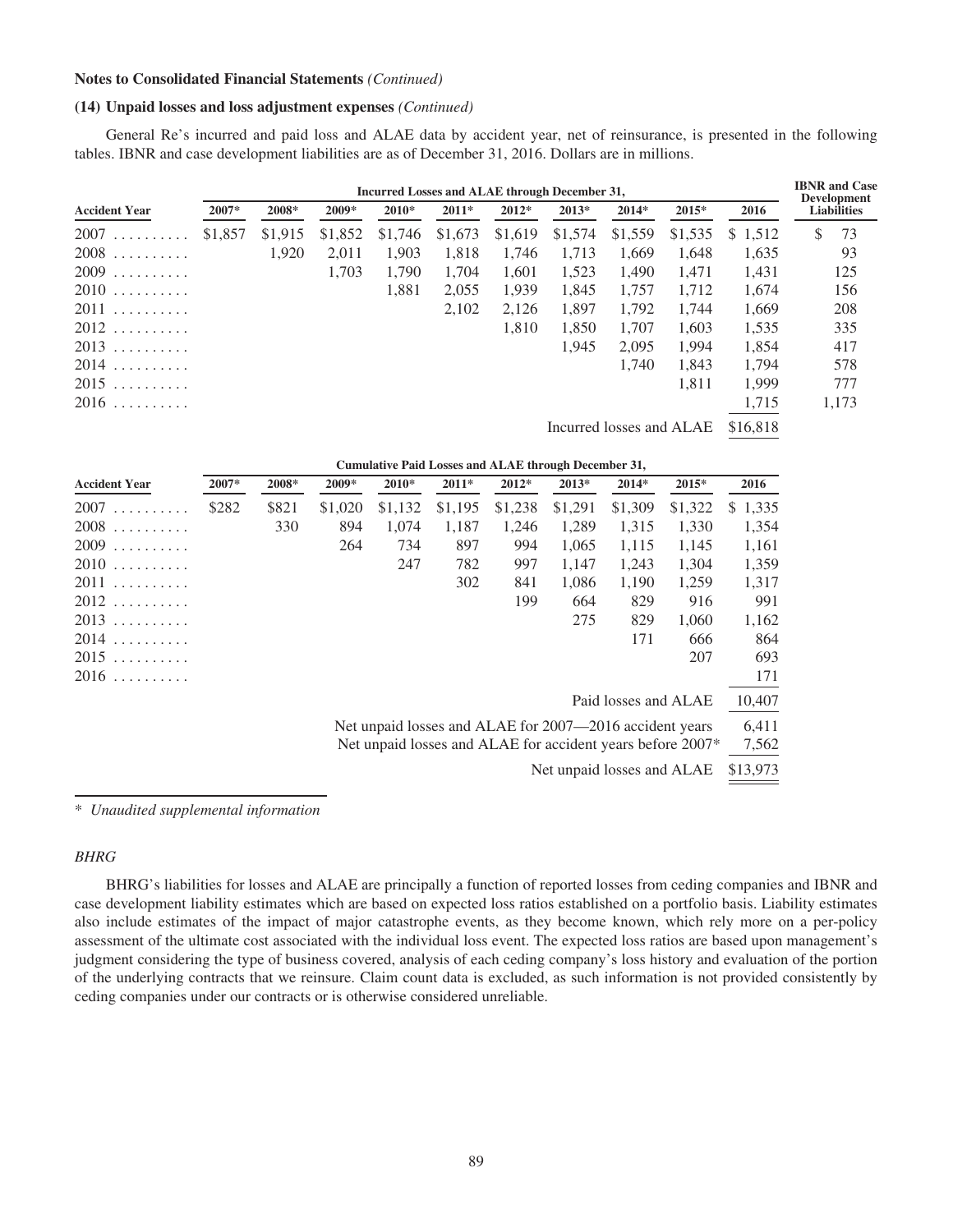### **(14) Unpaid losses and loss adjustment expenses** *(Continued)*

BHRG's incurred and paid loss and ALAE data by accident year, net of reinsurance, is presented in the following tables. IBNR and case development liabilities are as of December 31, 2016. Dollars are in millions.

|                      | Incurred Losses and ALAE through December 31,** |         |         |         |         |         |         |         |         |         |                                   |  |  |
|----------------------|-------------------------------------------------|---------|---------|---------|---------|---------|---------|---------|---------|---------|-----------------------------------|--|--|
| <b>Accident Year</b> | 2007*                                           | 2008*   | $2009*$ | $2010*$ | $2011*$ | $2012*$ | $2013*$ | $2014*$ | 2015*   | 2016    | Development<br><b>Liabilities</b> |  |  |
| 2007<br>.            | \$1,810                                         | \$1,756 | \$1,659 | \$1,658 | \$1,652 | \$1,590 | \$1,583 | \$1,560 | \$1,500 | \$1.471 | 133<br>S.                         |  |  |
| $2008$               |                                                 | 3,388   | 3.130   | 2.988   | 2.903   | 2.835   | 2.748   | 2.683   | 2.605   | 2,578   | 244                               |  |  |
| $2009$               |                                                 |         | 2.974   | 2,858   | 2,989   | 2.926   | 2,847   | 2.759   | 2,691   | 2,668   | 215                               |  |  |
| 2010                 |                                                 |         |         | 2.876   | 2.974   | 2,883   | 2,771   | 2.610   | 2,575   | 2,551   | 238                               |  |  |
| $2011$               |                                                 |         |         |         | 4,418   | 4.544   | 4,358   | 4.440   | 4,389   | 4,365   | 452                               |  |  |
| $2012$               |                                                 |         |         |         |         | 4.054   | 3,878   | 3,648   | 3,583   | 3,531   | 694                               |  |  |
| $2013$               |                                                 |         |         |         |         |         | 3.326   | 3,144   | 2,935   | 2,832   | 733                               |  |  |
| $2014$               |                                                 |         |         |         |         |         |         | 2,688   | 2,585   | 2,492   | 736                               |  |  |
| 2015                 |                                                 |         |         |         |         |         |         |         | 3.207   | 3,070   | 1,113                             |  |  |
| $2016$               |                                                 |         |         |         |         |         |         |         |         | 3,390   | 1,907                             |  |  |

Incurred losses and ALAE \$28,948

| <b>Accident Year</b> | 2007*                                                   | 2008* | 2009*     | $2010*$   | $2011*$ | $2012*$ | $2013*$ | $2014*$ | 2015*   | 2016        |  |  |
|----------------------|---------------------------------------------------------|-------|-----------|-----------|---------|---------|---------|---------|---------|-------------|--|--|
| 2007<br>.            | \$171                                                   | \$677 | 891<br>S. | 993<br>S. | \$1,055 | \$1,120 | \$1,170 | \$1,196 | \$1,211 | 1,221<br>S. |  |  |
| 2008                 |                                                         | 364   | 1,146     | 1,617     | 1,836   | 1,976   | 2,056   | 2,131   | 2,205   | 2,228       |  |  |
| 2009                 |                                                         |       | 372       | 1,182     | 1,605   | 1,937   | 2.147   | 2,306   | 2,336   | 2,363       |  |  |
| 2010                 |                                                         |       |           | 193       | 889     | 1.414   | 1.736   | 2,041   | 2.119   | 2,177       |  |  |
| 2011                 |                                                         |       |           |           | 552     | 2,130   | 2,872   | 3,315   | 3,475   | 3,600       |  |  |
| $2012$               |                                                         |       |           |           |         | 360     | 1,279   | 2,080   | 2,350   | 2,519       |  |  |
| $2013$               |                                                         |       |           |           |         |         | 516     | 1.070   | 1,555   | 1,774       |  |  |
| $2014$               |                                                         |       |           |           |         |         |         | 437     | 1,031   | 1,319       |  |  |
| 2015                 |                                                         |       |           |           |         |         |         |         | 550     | 1,354       |  |  |
| $2016$               |                                                         |       |           |           |         |         |         |         |         | 778         |  |  |
| Paid losses and ALAE |                                                         |       |           |           |         |         |         |         |         | 19,333      |  |  |
|                      | Net unpaid losses and ALAE for 2007—2016 accident years |       |           |           |         |         |         |         |         |             |  |  |

Net unpaid losses and ALAE for accident years before  $2007*$  557

Net unpaid losses and ALAE \$10,172

*\* Unaudited supplemental information*

*\*\* Excludes retroactive reinsurance losses and ALAE*

### *BH Primary*

BH Primary's liabilities for unpaid losses and ALAE primarily derive from workers' compensation, medical professional and other liability insurance. Other liability insurance includes commercial auto and general liability policies. We periodically evaluate ultimate unpaid loss and ALAE estimates for the workers' compensation and general liability lines using a combination of commonly accepted actuarial methodologies, such as the Bornhuetter—Ferguson and chain-ladder approaches using paid and incurred loss data. Paid and incurred loss data is segregated into groups such as coverages, territories or other characteristics. We establish case liabilities for reported claims based upon the facts and circumstances of the claim. The excess of the ultimate projected losses, including the expected development of case estimates, and the case-basis liabilities is included in IBNR liabilities. For medical professional liabilities, we use a combination of the aforementioned methods, as well as other loss severity based methods. From these estimates, we determine our best estimate. Periodically, we study developments in older accident years and adjust initial loss estimates to reflect recent development based upon claim age, coverage and litigation experience. The cumulative number of reported claims reflects the number of individual claimants, and includes claim that ultimately result in no liability or payment.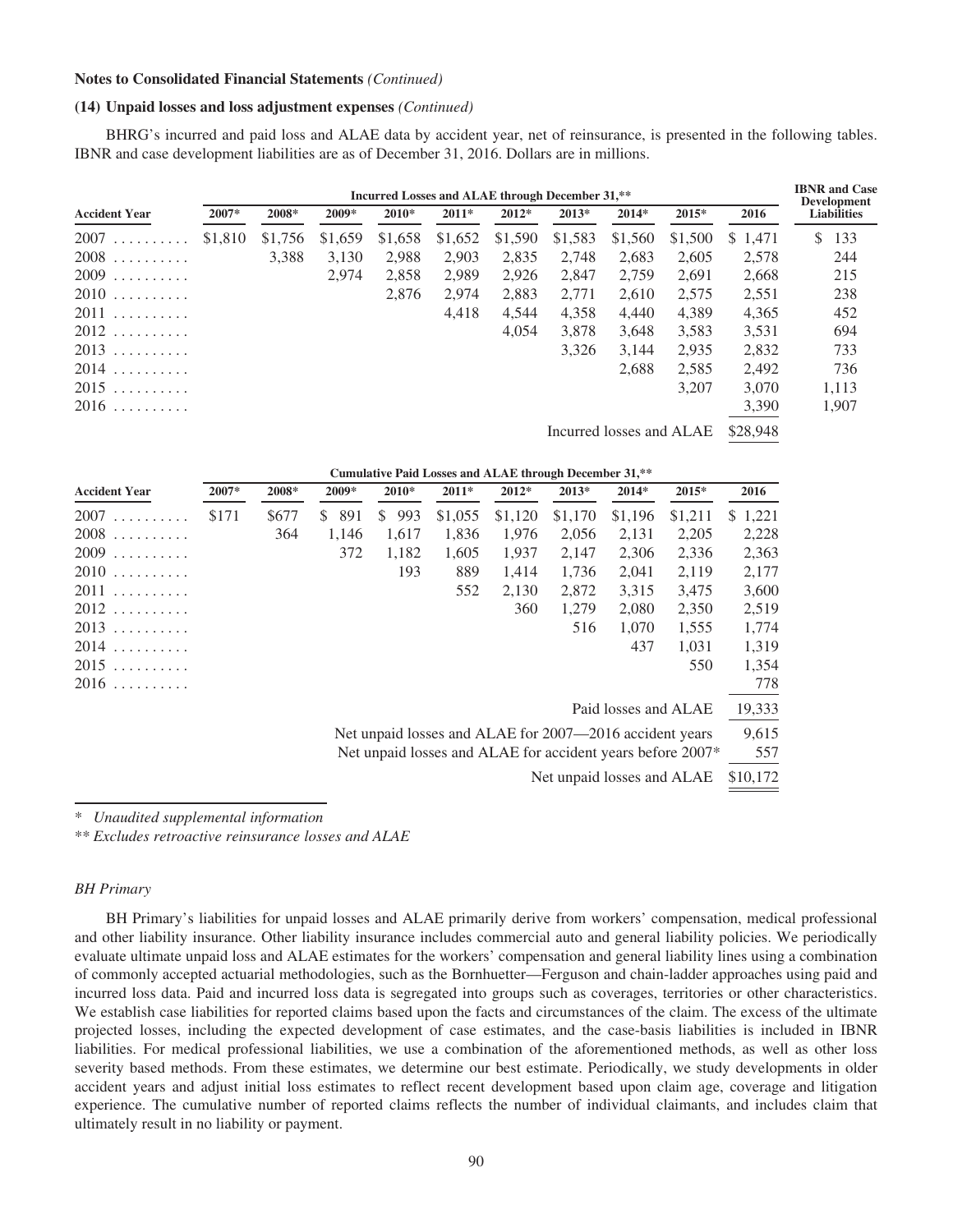### **(14) Unpaid losses and loss adjustment expenses** *(Continued)*

BH Primary's incurred and paid loss and ALAE data by accident year, net of reinsurance, is presented in the following tables. IBNR and case development liabilities are as of December 31, 2016. Dollars are in millions.

|                          |                                                            |                                        |         |                  |        |       | Incurred Losses and ALAE through December 31, |                |        |                                   | <b>IBNR</b> and<br>Case<br><b>Development</b> | <b>Cumulative</b><br>Number of<br><b>Reported</b><br><b>Claims</b> |  |
|--------------------------|------------------------------------------------------------|----------------------------------------|---------|------------------|--------|-------|-----------------------------------------------|----------------|--------|-----------------------------------|-----------------------------------------------|--------------------------------------------------------------------|--|
| <b>Accident Year</b>     | 2007*<br>2008*<br>$2010*$<br>$2011*$<br>$2012*$<br>$2009*$ |                                        | $2013*$ | 2015*<br>$2014*$ |        | 2016  | <b>Liabilities</b>                            | (in thousands) |        |                                   |                                               |                                                                    |  |
| 2007                     |                                                            | $$1,328$ $$1,233$ $$1,174$ $$1,090$ \$ |         |                  | 955 \$ | 901   | 852 \$<br><sup>S</sup>                        | 817 \$         | 788 \$ | 775                               | \$<br>46                                      | 137                                                                |  |
| 2008                     |                                                            | 1.349                                  | 1,273   | 1,228            | 1.168  | 1.081 | 1.015                                         | 979            | 948    | 920                               | 80                                            | 136                                                                |  |
| 2009                     |                                                            |                                        | 1.298   | 1,211            | 1,180  | 1,159 | 1.068                                         | 1.020          | 966    | 936                               | 99                                            | 117                                                                |  |
| $2010$                   |                                                            |                                        |         | 1.268            | 1,186  | 1,191 | 1.129                                         | 1.062          | 994    | 956                               | 150                                           | 111                                                                |  |
| $2011$                   |                                                            |                                        |         |                  | 1.888  | 1.633 | 1,605                                         | 1,452          | 1,375  | 1,297                             | 223                                           | 109                                                                |  |
| $2012\ldots\ldots\ldots$ |                                                            |                                        |         |                  |        | 2.129 | 2.079                                         | 2.017          | 1.944  | 1.903                             | 453                                           | 135                                                                |  |
| $2013$                   |                                                            |                                        |         |                  |        |       | 2.294                                         | 2,213          | 2,133  | 2,060                             | 595                                           | 150                                                                |  |
| $2014$                   |                                                            |                                        |         |                  |        |       |                                               | 2.967          | 2.780  | 2.730                             | 1.027                                         | 177                                                                |  |
| $2015\ldots\ldots\ldots$ |                                                            |                                        |         |                  |        |       |                                               |                | 3.575  | 3.458                             | 1,631                                         | 188                                                                |  |
| 2016                     |                                                            |                                        |         |                  |        |       |                                               |                |        | 4,149                             | 2,682                                         | 135                                                                |  |
|                          |                                                            |                                        |         |                  |        |       |                                               |                |        | Incurred losses and ALAE \$19,184 |                                               |                                                                    |  |

|               | Cumulative Paid Losses and ALAE through December 31, |       |       |       |       |       |                                                                                                                                   |       |                      |                                     |  |  |  |  |
|---------------|------------------------------------------------------|-------|-------|-------|-------|-------|-----------------------------------------------------------------------------------------------------------------------------------|-------|----------------------|-------------------------------------|--|--|--|--|
| Accident Year | 2007*                                                | 2008* | 2009* | 2010* | 2011* | 2012* | 2013*                                                                                                                             | 2014* | 2015*                | 2016                                |  |  |  |  |
| $2007$        | \$128                                                | \$284 | \$409 | \$510 | \$578 | \$628 | \$660                                                                                                                             | \$679 | 696 \$<br>\$.        | 705                                 |  |  |  |  |
| $2008$        |                                                      | 174   | 333   | 464   | 578   | 662   | 728                                                                                                                               | 772   | 795                  | 810                                 |  |  |  |  |
| $2009$        |                                                      |       | 147   | 305   | 445   | 569   | 655                                                                                                                               | 726   | 771                  | 798                                 |  |  |  |  |
| $2010$        |                                                      |       |       | 146   | 313   | 458   | 570                                                                                                                               | 657   | 722                  | 758                                 |  |  |  |  |
| 2011          |                                                      |       |       |       | 163   | 396   | 602                                                                                                                               | 753   | 898                  | 973                                 |  |  |  |  |
| 2012          |                                                      |       |       |       |       | 211   | 598                                                                                                                               | 844   | 1,053                | 1,208                               |  |  |  |  |
| $2013$        |                                                      |       |       |       |       |       | 350                                                                                                                               | 706   | 985                  | 1,197                               |  |  |  |  |
| 2014          |                                                      |       |       |       |       |       |                                                                                                                                   | 453   | 896                  | 1,247                               |  |  |  |  |
| 2015          |                                                      |       |       |       |       |       |                                                                                                                                   |       | 502                  | 1,078                               |  |  |  |  |
| $2016$        |                                                      |       |       |       |       |       |                                                                                                                                   |       |                      | 634                                 |  |  |  |  |
|               |                                                      |       |       |       |       |       |                                                                                                                                   |       | Paid losses and ALAE | 9,408                               |  |  |  |  |
|               |                                                      |       |       |       |       |       | Net unpaid losses and ALAE for 2007—2016 accident years<br>Net unpaid losses and ALAE for accident years before 2007 <sup>*</sup> |       |                      | 9,776<br>397                        |  |  |  |  |
|               |                                                      |       |       |       |       |       |                                                                                                                                   |       |                      | Net unpaid losses and ALAE \$10,173 |  |  |  |  |

# *\* Unaudited supplemental information*

Supplemental unaudited average historical claims duration information based on the net losses and ALAE incurred and paid accident year data in the preceding tables follows. The percentages show the average portions of net losses and ALAE paid by each succeeding year, with year 1 representing the current accident year.

|                                      | Average Annual Percentage Payout of Incurred Losses by Age, Net of Reinsurance |  |  |                      |  |  |  |  |  |  |  |  |
|--------------------------------------|--------------------------------------------------------------------------------|--|--|----------------------|--|--|--|--|--|--|--|--|
| In Years<br>$\overline{\phantom{a}}$ |                                                                                |  |  | 1 2 3 4 5 6 7 8 9 10 |  |  |  |  |  |  |  |  |
|                                      |                                                                                |  |  |                      |  |  |  |  |  |  |  |  |
|                                      |                                                                                |  |  |                      |  |  |  |  |  |  |  |  |
|                                      |                                                                                |  |  |                      |  |  |  |  |  |  |  |  |
|                                      |                                                                                |  |  |                      |  |  |  |  |  |  |  |  |

#### *Retroactive Reinsurance*

BHRG's retroactive reinsurance contracts cover underlying loss events that occurred prior to the contract inception date, which are paid immediately after the contract date or once a contractual retention amount has been reached. As of December 31, 2016 approximately 83% of gross unpaid losses pertained to underlying loss events that occurred prior to January 2007. We do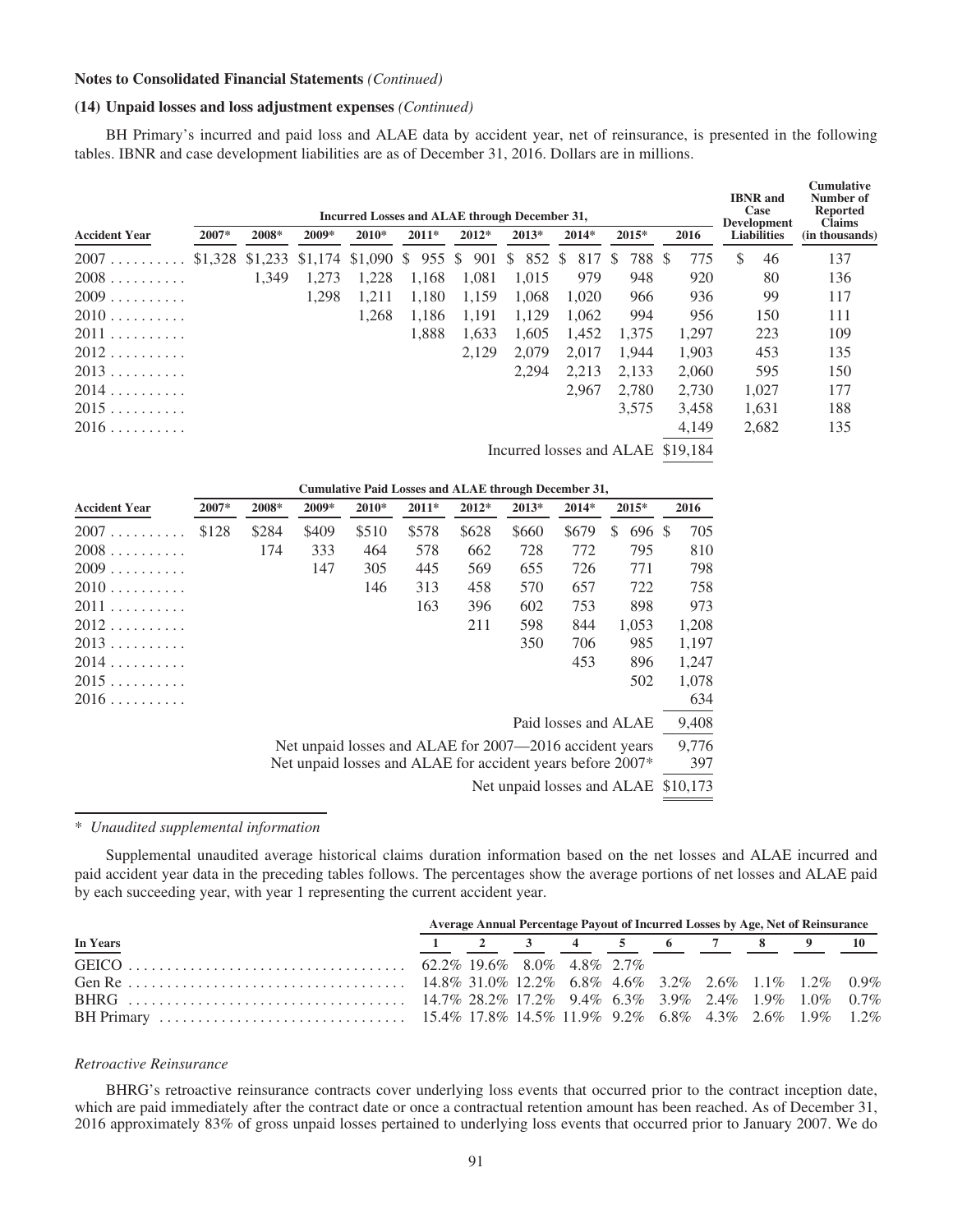#### **(14) Unpaid losses and loss adjustment expenses** *(Continued)*

not believe that analysis of losses incurred and paid by accident year of the underlying event is relevant or meaningful given that our exposure to losses incepts when the contract incepts. Further, we believe the classifications of reported claims and case development liabilities has no practical analytical value.

In establishing retroactive reinsurance liabilities, we often analyze historical aggregate loss payment patterns and project losses into the future under various scenarios. We expect the claim-tail to be very long for many contracts, with some lasting several decades. We assign judgmental probability factors to these aggregate loss payment scenarios and an expectancy outcome is determined. We monitor claim payment activity and review ceding company reports and other information concerning the underlying losses. Since the expected claim-tails are often very long, we reassess and revise the expected timing and amounts of ultimate losses periodically or when significant events are revealed through our monitoring and review processes.

Incurred losses and loss adjustment expenses attributable to retroactive reinsurance contracts included \$1.26 billion in 2016 and \$3.43 billion in 2014 from new contracts written in those years. Incurred losses related to retroactive reinsurance contracts written in prior years were \$440 million in 2016, \$631 million in 2015 and \$831 million in 2014, which included recurring amortization of deferred charges and the effect of changes in the timing and amount of expected future loss payments.

#### **(15) Notes payable and other borrowings**

Notes payable and other borrowings are summarized below (in millions). The weighted average interest rates and maturity date ranges shown in the following tables are based on borrowings as of December 31, 2016.

|                             | Weighted<br>Average  | December 31.     |          |
|-----------------------------|----------------------|------------------|----------|
|                             | <b>Interest Rate</b> | 2016             | 2015     |
| <i>Insurance and other:</i> |                      |                  |          |
|                             | $2.2\%$              | \$17,703 \$9.799 |          |
|                             | $2.5\%$              | 2.094            | 1.989    |
|                             | $4.0\%$              | 7.378            | 2.811    |
|                             |                      | \$27.175         | \$14,599 |
|                             |                      |                  |          |

In January 2016, Berkshire entered into a \$10 billion 364-day revolving credit agreement and, in connection with the PCC acquisition, borrowed \$10 billion. In March 2016, Berkshire issued €2.75 billion and \$5.5 billion in senior unsecured notes. The notes consisted of €1.0 billion of 0.50% notes due in 2020, €1.0 billion of 1.30% notes due in 2024, €750 million of 2.15% notes due in 2028, \$1.0 billion of 2.20% notes due in 2021, \$2.0 billion of 2.75% notes due in 2023 and \$2.5 billion of 3.125% notes due in 2026. The proceeds from these debt issues were used in the repayment of all outstanding borrowings under the aforementioned credit agreement, which was subsequently terminated. In August 2016, Berkshire issued \$750 million in senior unsecured notes consisting of \$500 million of 1.15% notes due in 2018 and \$250 million of floating rate notes due in 2018, to replace \$750 million of maturing debt. Other subsidiary borrowings at December 31, 2016 included \$4.5 billion attributable to PCC.

|                                                                           | Weighted             | December 31.    |          | Average |  |
|---------------------------------------------------------------------------|----------------------|-----------------|----------|---------|--|
|                                                                           | <b>Interest Rate</b> | 2016            | 2015     |         |  |
| Railroad, utilities and energy:                                           |                      |                 |          |         |  |
| Issued by Berkshire Hathaway Energy Company ("BHE") and its subsidiaries: |                      |                 |          |         |  |
|                                                                           | 5.1%                 | \$7.818 \$7.814 |          |         |  |
|                                                                           | $4.7\%$              | 29.223          | 28.188   |         |  |
|                                                                           | $4.8\%$              | 22,044          | 21.737   |         |  |
|                                                                           |                      | \$59,085        | \$57,739 |         |  |

BHE subsidiary debt represents amounts issued pursuant to separate financing agreements. Substantially all of the assets of certain BHE subsidiaries are, or may be, pledged or encumbered to support or otherwise secure debt. These borrowing arrangements generally contain various covenants including, but not limited to, leverage ratios, interest coverage ratios and debt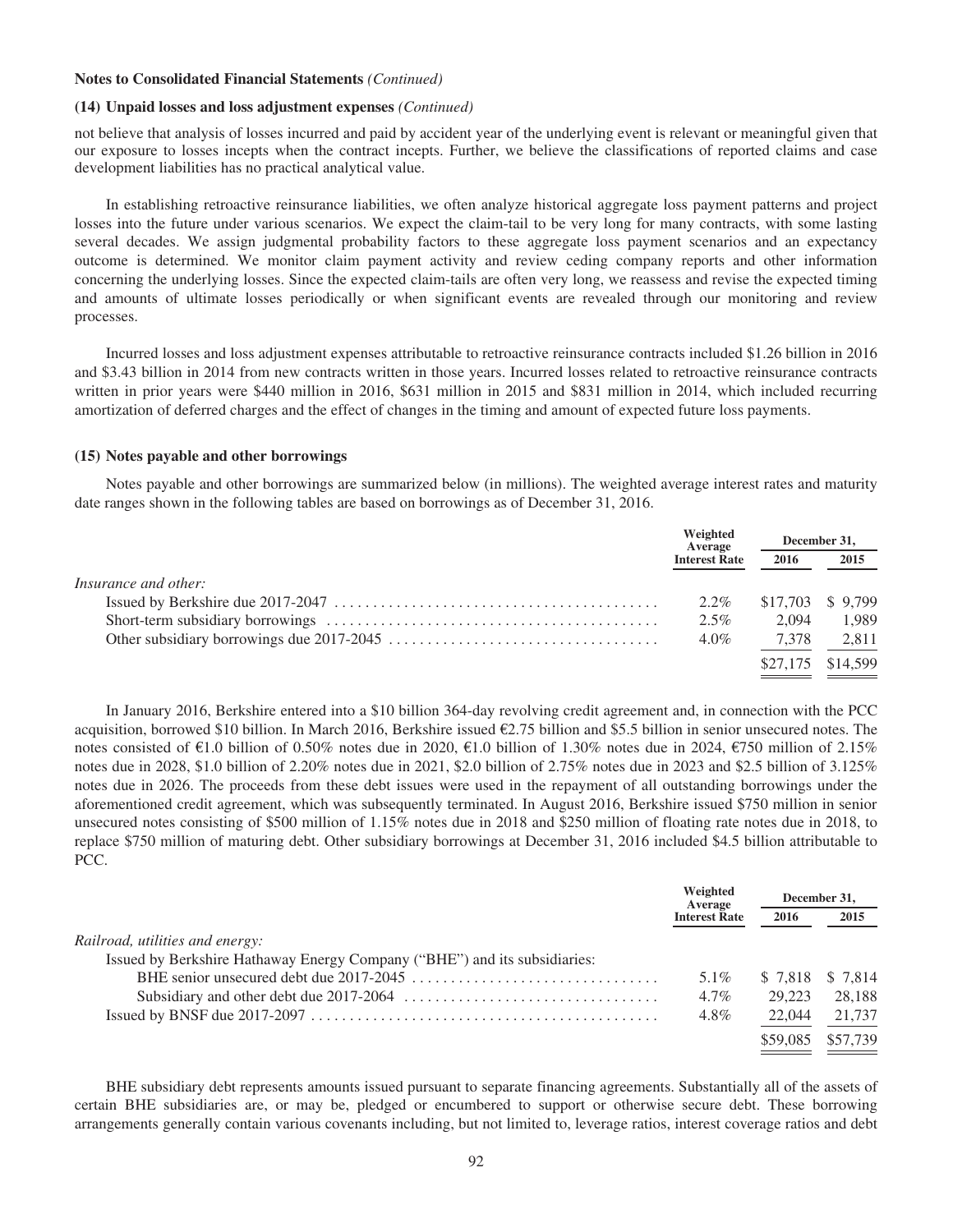### **(15) Notes payable and other borrowings** *(Continued)*

service coverage ratios. In 2016, BHE subsidiaries issued approximately \$1.8 billion of debt with maturity dates ranging from 2025 to 2046 and a weighted average interest rate of 3.0%.

BNSF's borrowings are primarily senior unsecured debentures. In 2016, BNSF issued \$750 million of senior unsecured 3.9% debentures due in 2046. As of December 31, 2016, BNSF, BHE and their subsidiaries were in compliance with all applicable debt covenants. Berkshire does not guarantee any debt, borrowings or lines of credit of BNSF, BHE or their subsidiaries.

|                                                                         | Weighted<br>Average  |                   | December 31, |
|-------------------------------------------------------------------------|----------------------|-------------------|--------------|
|                                                                         | <b>Interest Rate</b> | 2016              | 2015         |
| Finance and financial products:                                         |                      |                   |              |
| Issued by Berkshire Hathaway Finance Corporation ("BHFC") due 2017-2043 | $2.5\%$              | \$14,423 \$10,679 |              |
|                                                                         | $4.9\%$              | 961               | 1,272        |
|                                                                         |                      | \$15,384          | \$11,951     |

In March 2016, BHFC issued \$3.5 billion of senior notes consisting of \$750 million of 1.45% notes due in 2018, \$1.0 billion of floating rate notes due in 2018, \$1.25 billion of 1.70% notes due in 2019 and \$500 million of floating rate notes due in 2019. In August 2016, BHFC issued \$1.25 billion of senior notes consisting of \$1 billion of 1.30% notes due in 2019 and \$250 million of floating rate notes due in 2019, primarily to replace \$1 billion of maturing debt. The borrowings of BHFC, a wholly owned finance subsidiary of Berkshire, are fully and unconditionally guaranteed by Berkshire.

As of December 31, 2016, our subsidiaries had unused lines of credit and commercial paper capacity aggregating approximately \$7.6 billion to support short-term borrowing programs and provide additional liquidity. Such unused lines of credit included about \$4.0 billion related to BHE and its subsidiaries. In addition to BHFC's borrowings, at December 31, 2016, Berkshire guaranteed approximately \$3.3 billion of other subsidiary borrowings. Generally, Berkshire's guarantee of a subsidiary's debt obligation is an absolute, unconditional and irrevocable guarantee for the full and prompt payment when due of all payment obligations.

Principal repayments expected during each of the next five years are as follows (in millions).

| 2017 | 2018 2019                                 | 2020 | 2021 |
|------|-------------------------------------------|------|------|
|      |                                           |      |      |
|      |                                           |      |      |
|      |                                           |      |      |
|      | \$10,256 \$12,011 \$7,396 \$4,389 \$4,342 |      |      |
|      |                                           |      |      |

### **(16) Income taxes**

The liabilities for income taxes reflected in our Consolidated Balance Sheets are as follows (in millions).

|          | December 31. |
|----------|--------------|
| 2016     | 2015         |
|          |              |
| 76 959   | 63.199       |
| 485      | 570          |
| \$77.944 | \$63.126     |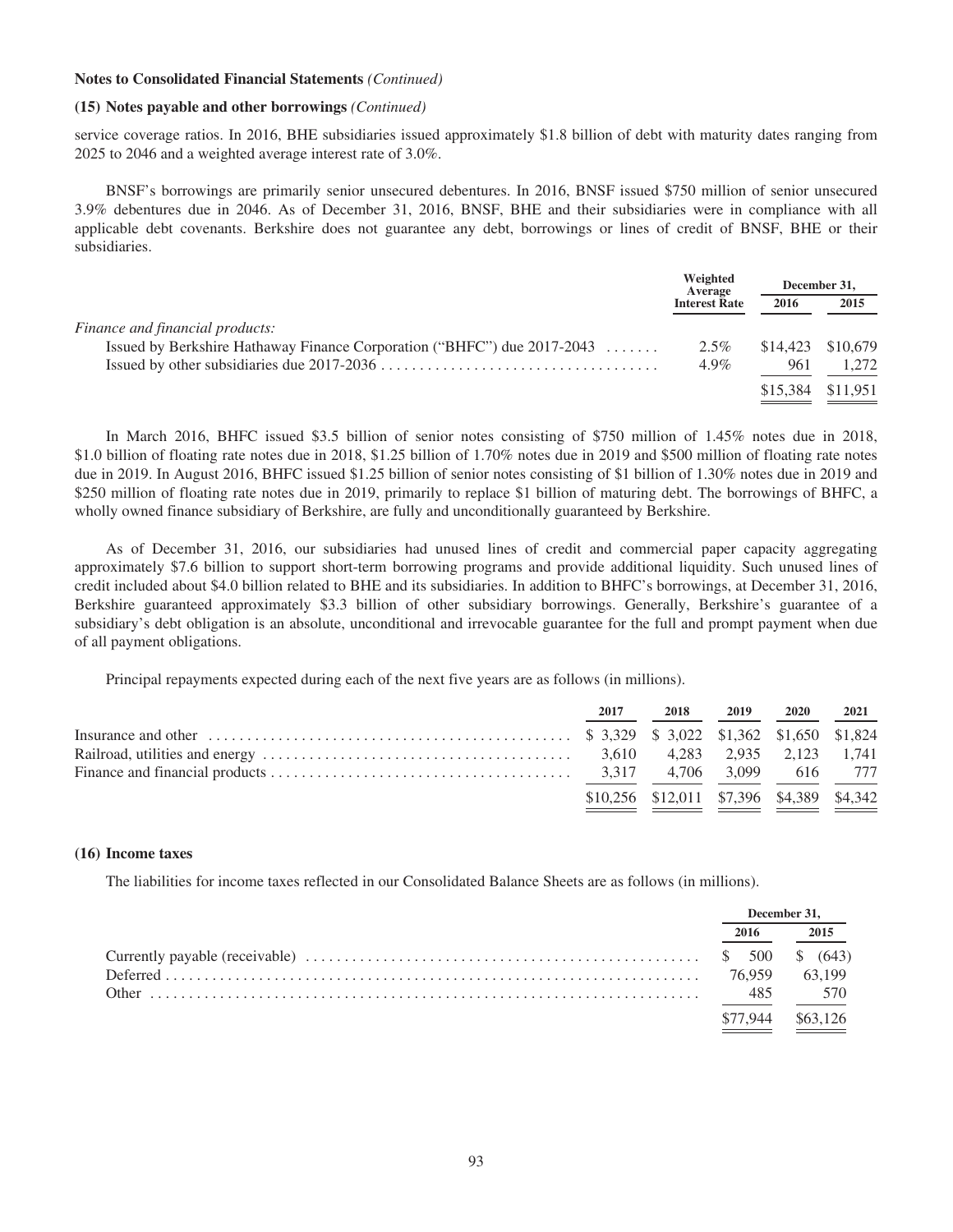### **(16) Income taxes** *(Continued)*

The tax effects of temporary differences that give rise to significant portions of deferred tax assets and deferred tax liabilities are shown below (in millions).

|                                                                | December 31, |          |
|----------------------------------------------------------------|--------------|----------|
|                                                                | 2016         | 2015     |
| Deferred tax liabilities:                                      |              |          |
| Investments—unrealized appreciation and cost basis differences | \$27,669     | \$25,117 |
|                                                                | 2.876        | 2,798    |
|                                                                | 39.345       | 36,770   |
|                                                                | 11,344       | 2.770    |
|                                                                | 5,550        | 4,555    |
|                                                                | 86,784       | 72,010   |
| Deferred tax assets:                                           |              |          |
|                                                                | (861)        | (887)    |
|                                                                | (1,021)      | (927)    |
|                                                                | (3,821)      | (3,487)  |
|                                                                | (4,122)      | (3,510)  |
|                                                                | (9,825)      | (8,811)  |
|                                                                | \$76,959     | \$63,199 |

We have not established deferred income taxes on accumulated undistributed earnings of certain foreign subsidiaries. Such earnings were approximately \$12.4 billion as of December 31, 2016 and are expected to remain reinvested indefinitely. Upon distribution as dividends or otherwise, such amounts would be subject to taxation in the U.S. and potentially in other countries. However, U.S. income tax liabilities would be offset, in whole or in part, by allowable tax credits deriving from income taxes previously paid to foreign jurisdictions. Further, repatriation of all accumulated earnings of foreign subsidiaries would be impracticable to the extent that such earnings represent capital needed to support normal business operations. As a result, we currently believe that any incremental U.S. income tax liabilities arising from the repatriation of distributable earnings of foreign subsidiaries would not be material.

Income tax expense reflected in our Consolidated Statements of Earnings for each of the three years ending December 31, 2016 is as follows (in millions).

| 2016    | 2015     | 2014                                |
|---------|----------|-------------------------------------|
| \$7,796 | \$9.253  | \$6,447                             |
| 556     | 578      | 560                                 |
| - 888   | 701      | 928                                 |
| \$9,240 | \$10,532 | \$7,935<br>$\overline{\phantom{a}}$ |
| \$6,565 | \$5,426  | \$3,302                             |
| 2,675   | 5.106    | 4,633                               |
| SQ 240  | \$10,532 | \$7,935                             |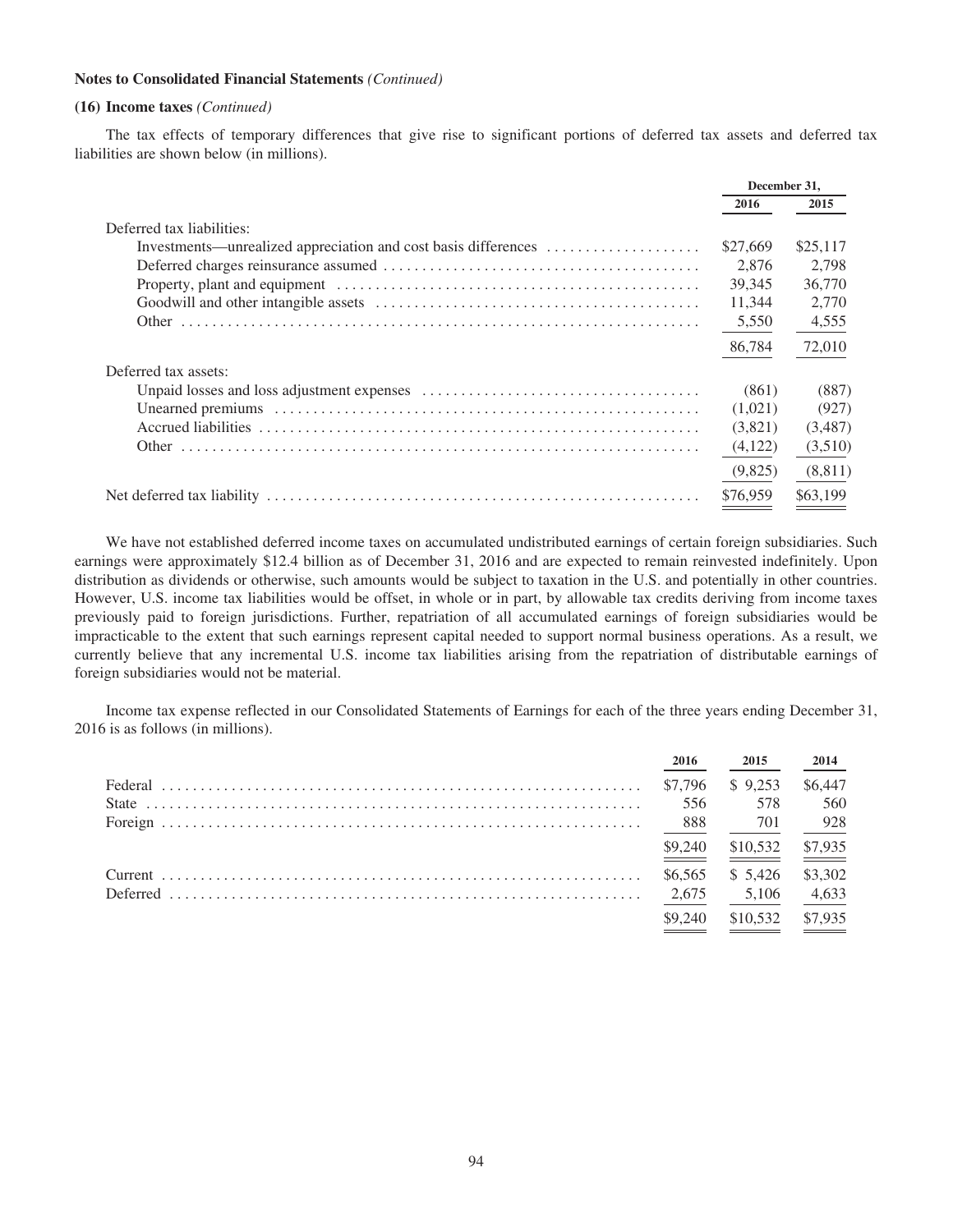### **(16) Income taxes** *(Continued)*

Income tax expense is reconciled to hypothetical amounts computed at the U.S. federal statutory rate for each of the three years ending December 31, 2016 in the table below (in millions).

| 2016     | 2015                     | 2014     |
|----------|--------------------------|----------|
| \$33,667 | \$34,946                 | \$28,105 |
|          | \$12,231                 | \$9,837  |
| (789)    | (1,146)                  | (820)    |
| 361      | 374                      | 364      |
| (421)    | (459)                    | (252)    |
| (518)    | (461)                    | (333)    |
| (1,143)  | $\overline{\phantom{a}}$ | (679)    |
| (33)     | (7)                      | (182)    |
| \$9,240  | \$10.532                 | \$7.935  |

We file income tax returns in the United States and in state, local and foreign jurisdictions. We are under examination by the taxing authorities in many of these jurisdictions. We have settled income tax liabilities with U.S. federal taxing authorities for years before 2010. The IRS continues to audit Berkshire's consolidated U.S. federal income tax returns for the 2010 through 2013 tax years. We are also under audit or subject to audit with respect to income taxes in many state and foreign jurisdictions. It is reasonably possible that certain income tax examinations will be settled within the next twelve months. We currently do not believe that the outcome of unresolved issues or claims will be material to our Consolidated Financial Statements.

At December 31, 2016 and 2015, net unrecognized tax benefits were \$485 million and \$570 million, respectively. Included in the balance at December 31, 2016, were \$369 million of tax positions that, if recognized, would impact the effective tax rate. The remaining balance in net unrecognized tax benefits principally relates to tax positions where the ultimate recognition is highly certain but there is uncertainty about the timing of such recognition. Because of the impact of deferred tax accounting, the differences in recognition periods would not affect the annual effective tax rate but would accelerate the payment of cash to the taxing authority to an earlier period. As of December 31, 2016, we do not expect any material changes to the estimated amount of unrecognized tax benefits in the next twelve months.

### **(17) Dividend restrictions—Insurance subsidiaries**

Payments of dividends by our insurance subsidiaries are restricted by insurance statutes and regulations. Without prior regulatory approval, our principal insurance subsidiaries may declare up to approximately \$13 billion as ordinary dividends during 2017.

Combined shareholders' equity of U.S. based insurance subsidiaries determined pursuant to statutory accounting rules (Surplus as Regards Policyholders) was approximately \$136 billion at December 31, 2016 and \$124 billion at December 31, 2015. Statutory surplus differs from the corresponding amount based on GAAP due to differences in accounting for certain assets and liabilities. For instance, deferred charges reinsurance assumed, deferred policy acquisition costs, unrealized gains on certain investments and related deferred income taxes are recognized for GAAP but not for statutory reporting purposes. In addition, the carrying values of certain assets, such as goodwill and the values of non-insurance entities owned by our insurance subsidiaries, are not fully recognized for statutory reporting purposes.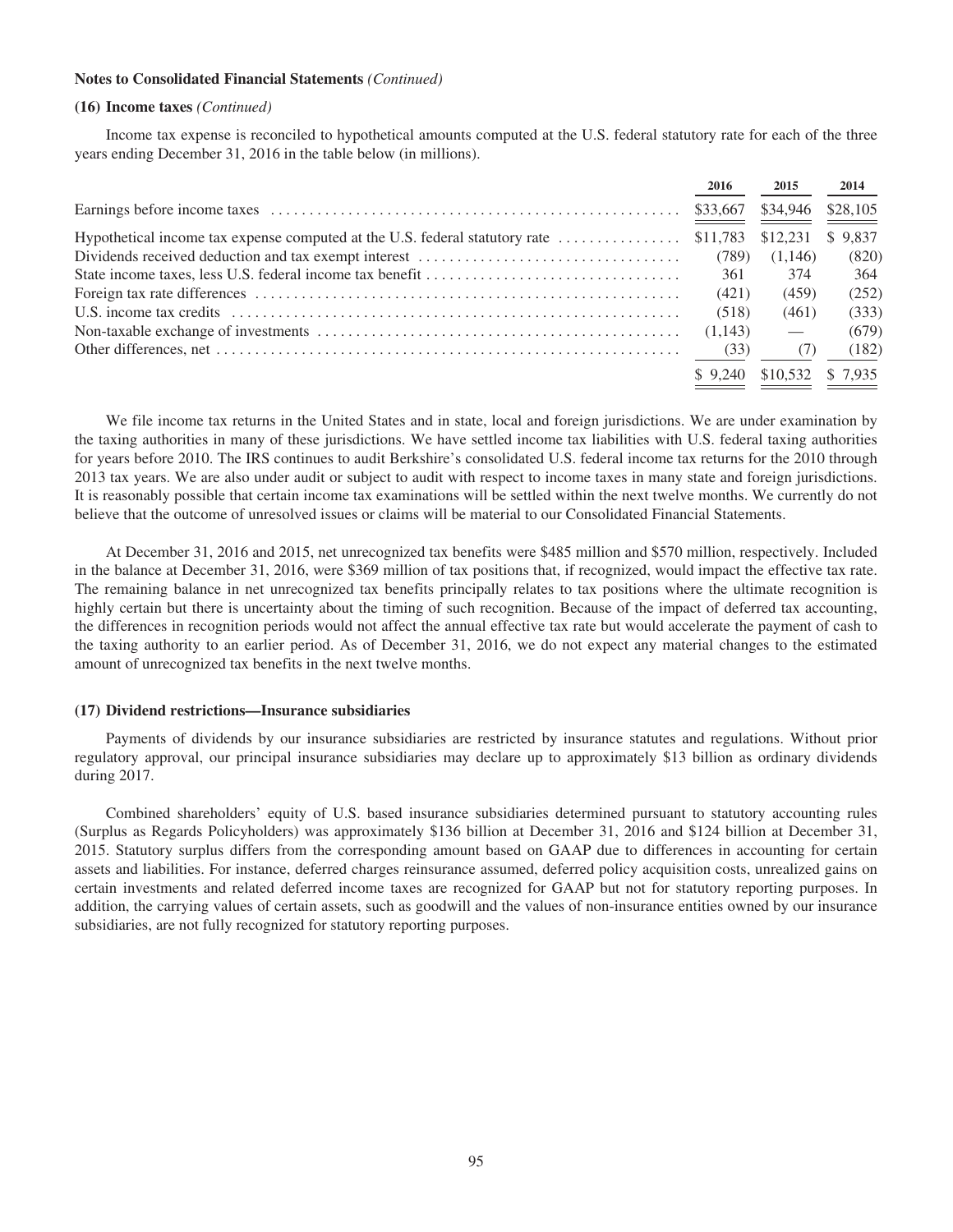### **(18) Fair value measurements**

Our financial assets and liabilities are summarized below as of December 31, 2016 and December 31, 2015 with fair values shown according to the fair value hierarchy (in millions). The carrying values of cash and cash equivalents, U.S. Treasury Bills, receivables and accounts payable, accruals and other liabilities are considered to be reasonable estimates of their fair values.

|                                                                            | Carrying<br>Value | <b>Fair Value</b>      | Quoted<br><b>Prices</b><br>(Level 1) | <b>Significant Other</b><br><b>Observable Inputs</b><br>(Level 2) | <b>Significant</b><br><b>Unobservable Inputs</b><br>(Level 3) |
|----------------------------------------------------------------------------|-------------------|------------------------|--------------------------------------|-------------------------------------------------------------------|---------------------------------------------------------------|
| December 31, 2016                                                          |                   |                        |                                      |                                                                   |                                                               |
| Investments in fixed maturity securities:                                  |                   |                        |                                      |                                                                   |                                                               |
| U.S. Treasury, U.S. government corporations                                |                   |                        |                                      |                                                                   |                                                               |
| and agencies                                                               | \$<br>4,527       | 4,527<br><sup>\$</sup> | <sup>\$</sup><br>3,099               | \$1,428                                                           | \$                                                            |
| States, municipalities and political                                       |                   |                        |                                      |                                                                   |                                                               |
| subdivisions                                                               | 1,216             | 1,216                  |                                      | 1,216                                                             |                                                               |
| Foreign governments                                                        | 9,001             | 9,001                  | 7,237                                | 1,764                                                             |                                                               |
| Corporate bonds                                                            | 7,604             | 7,604                  | $\overline{\phantom{0}}$             | 7,540                                                             | 64                                                            |
| Mortgage-backed securities                                                 | 1,117             | 1,117                  | $\equiv$                             | 1,117                                                             |                                                               |
| Investments in equity securities                                           | 122,032           | 122,032                | 122,031                              |                                                                   | -1                                                            |
| Investment in Kraft Heinz common stock                                     | 15,345            | 28,418                 | 28,418                               |                                                                   |                                                               |
| Other investments                                                          | 17,256            | 17,256                 |                                      |                                                                   | 17,256                                                        |
| Loans and finance receivables                                              | 13,300            | 13,717                 |                                      | 13                                                                | 13,704                                                        |
| Derivative contract assets $(1)$                                           | 142               | 142                    | 5                                    | 43                                                                | 94                                                            |
| Derivative contract liabilities:                                           |                   |                        |                                      |                                                                   |                                                               |
| Railroad, utilities and energy $(1)$                                       | 145               | 145                    | 3                                    | 114                                                               | 28                                                            |
| Equity index put options                                                   | 2,890             | 2,890                  |                                      |                                                                   | 2,890                                                         |
| Notes payable and other borrowings:                                        |                   |                        |                                      |                                                                   |                                                               |
| Insurance and other                                                        | 27,175            | 27,712                 |                                      | 27,712                                                            |                                                               |
| Railroad, utilities and energy                                             | 59,085            | 65,774                 |                                      | 65,774                                                            |                                                               |
| Finance and financial products                                             | 15,384            | 15,825                 |                                      | 15,469                                                            | 356                                                           |
| December 31, 2015                                                          |                   |                        |                                      |                                                                   |                                                               |
| Investments in fixed maturity securities:                                  |                   |                        |                                      |                                                                   |                                                               |
| U.S. Treasury, U.S. government corporations                                |                   |                        |                                      |                                                                   |                                                               |
| and agencies                                                               | \$<br>3,427       | $\mathcal{S}$<br>3,427 | 2,485<br>S                           | \$<br>942                                                         | \$                                                            |
| States, municipalities and political                                       |                   |                        |                                      |                                                                   |                                                               |
| subdivisions                                                               | 1,764             | 1,764                  |                                      | 1,764                                                             |                                                               |
| Foreign governments                                                        | 11,468            | 11,468                 | 9,188                                | 2,280                                                             |                                                               |
| Corporate bonds                                                            | 7,926             | 7,926                  |                                      | 7,826                                                             | 100                                                           |
|                                                                            | 1,442             | 1,442                  | $\overline{\phantom{0}}$             | 1,442                                                             |                                                               |
| Mortgage-backed securities                                                 |                   |                        | 112,101                              | 35                                                                | -1                                                            |
| Investments in equity securities<br>Investment in Kraft Heinz common stock | 112,137           | 112,137                |                                      |                                                                   |                                                               |
|                                                                            | 15,714            | 23,679                 | 23,679                               |                                                                   |                                                               |
| Investment in Kraft Heinz Preferred Stock                                  | 7,710             | 8,363                  |                                      |                                                                   | 8,363                                                         |
| Other investments                                                          | 21,402            | 21,402                 |                                      |                                                                   | 21,402                                                        |
| Loans and finance receivables                                              | 12,772            | 13,112                 |                                      | 16                                                                | 13,096                                                        |
| Derivative contract assets <sup>(1)</sup>                                  | 103               | 103                    |                                      | 5                                                                 | 98                                                            |
| Derivative contract liabilities:                                           |                   |                        |                                      |                                                                   |                                                               |
| Railroad, utilities and energy $(1)$                                       | 237               | 237                    | 13                                   | 177                                                               | 47                                                            |
| Finance and financial products:                                            |                   |                        |                                      |                                                                   |                                                               |
| Equity index put options                                                   | 3,552             | 3,552                  |                                      |                                                                   | 3,552                                                         |
| Credit default                                                             | 284               | 284                    |                                      |                                                                   | 284                                                           |
| Notes payable and other borrowings:                                        |                   |                        |                                      |                                                                   |                                                               |
| Insurance and other                                                        | 14,599            | 14,773                 |                                      | 14,773                                                            |                                                               |
| Railroad, utilities and energy                                             | 57,739            | 62,471                 |                                      | 62,471                                                            |                                                               |
| Finance and financial products                                             | 11,951            | 12,363                 |                                      | 11,887                                                            | 476                                                           |

*(1) Assets are included in other assets and liabilities are included in accounts payable, accruals and other liabilities.*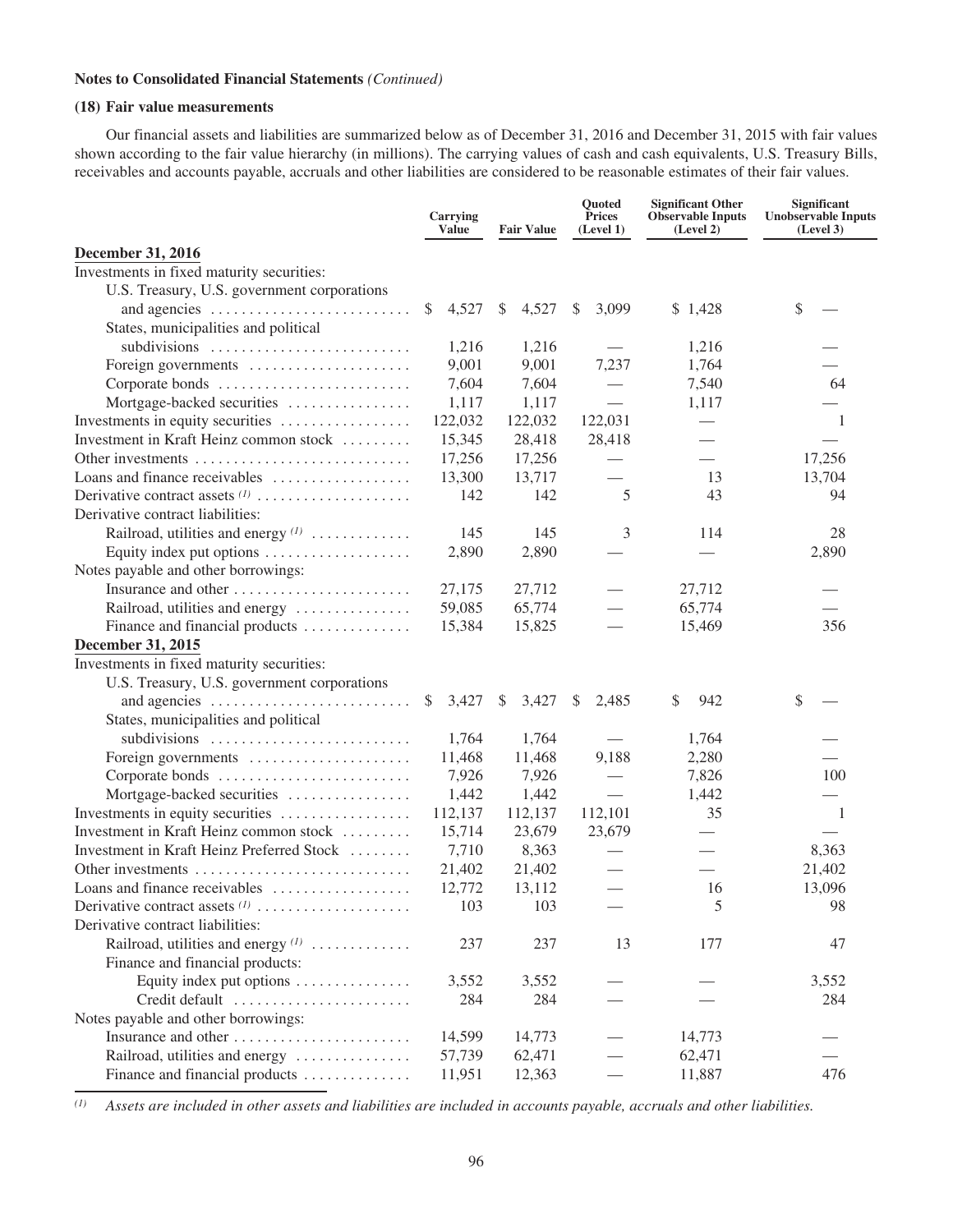### **(18) Fair value measurements** *(Continued)*

The fair values of substantially all of our financial instruments were measured using market or income approaches. Considerable judgment may be required in interpreting market data used to develop the estimates of fair value. Accordingly, the fair values presented are not necessarily indicative of the amounts that could be realized in an actual current market exchange. The use of alternative market assumptions and/or estimation methodologies may have a material effect on the estimated fair value. The hierarchy for measuring fair value consists of Levels 1 through 3, which are described below.

Level 1—Inputs represent unadjusted quoted prices for identical assets or liabilities exchanged in active markets.

Level 2—Inputs include directly or indirectly observable inputs (other than Level 1 inputs) such as quoted prices for similar assets or liabilities exchanged in active or inactive markets; quoted prices for identical assets or liabilities exchanged in inactive markets; other inputs that may be considered in fair value determinations of the assets or liabilities, such as interest rates and yield curves, volatilities, prepayment speeds, loss severities, credit risks and default rates; and inputs that are derived principally from or corroborated by observable market data by correlation or other means. Pricing evaluations generally reflect discounted expected future cash flows, which incorporate yield curves for instruments with similar characteristics, such as credit ratings, estimated durations and yields for other instruments of the issuer or entities in the same industry sector.

Level 3—Inputs include unobservable inputs used in the measurement of assets and liabilities. Management is required to use its own assumptions regarding unobservable inputs because there is little, if any, market activity in the assets or liabilities and it may be unable to corroborate the related observable inputs. Unobservable inputs require management to make certain projections and assumptions about the information that would be used by market participants in valuing assets or liabilities.

Reconciliations of assets and liabilities measured and carried at fair value on a recurring basis with the use of significant unobservable inputs (Level 3) for each of the three years ending December 31, 2016 follow (in millions).

|                             | <b>Investments</b><br>in fixed<br>maturity<br>securities | <b>Investments</b><br>in equity<br>securities<br>and other<br>investments | <b>Net</b><br>derivative<br>contract<br><b>liabilities</b> |
|-----------------------------|----------------------------------------------------------|---------------------------------------------------------------------------|------------------------------------------------------------|
|                             | \$372                                                    | \$17,958                                                                  | \$(5,255)                                                  |
| Gains (losses) included in: |                                                          |                                                                           |                                                            |
|                             |                                                          |                                                                           | 524                                                        |
|                             | 13                                                       | 1.373                                                                     |                                                            |
|                             | $\overbrace{\phantom{aaaaa}}$                            |                                                                           | 5                                                          |
|                             |                                                          | 3,000                                                                     |                                                            |
|                             | (2)                                                      |                                                                           |                                                            |
|                             | (375)                                                    | (335)                                                                     | (35)                                                       |
| Gains (losses) included in: | 8                                                        | 21,996                                                                    | (4,759)                                                    |
|                             |                                                          |                                                                           | 1,080                                                      |
|                             | (2)                                                      | (593)                                                                     | (7)                                                        |
|                             |                                                          |                                                                           | (19)                                                       |
|                             | 101                                                      |                                                                           |                                                            |
|                             | (7)                                                      |                                                                           | (83)                                                       |
|                             |                                                          |                                                                           | 3                                                          |
| Gains (losses) included in: | 100                                                      | 21,403                                                                    | (3,785)                                                    |
|                             |                                                          | 3,593                                                                     | 880                                                        |
|                             | (4)                                                      | 876                                                                       | (2)                                                        |
|                             |                                                          |                                                                           | (11)                                                       |
|                             | 10                                                       |                                                                           |                                                            |
|                             | (41)                                                     | (8,615)                                                                   | (101)                                                      |
|                             | (1)                                                      |                                                                           | 195                                                        |
|                             | - 64<br>S.                                               | \$17,257                                                                  | \$(2,824)                                                  |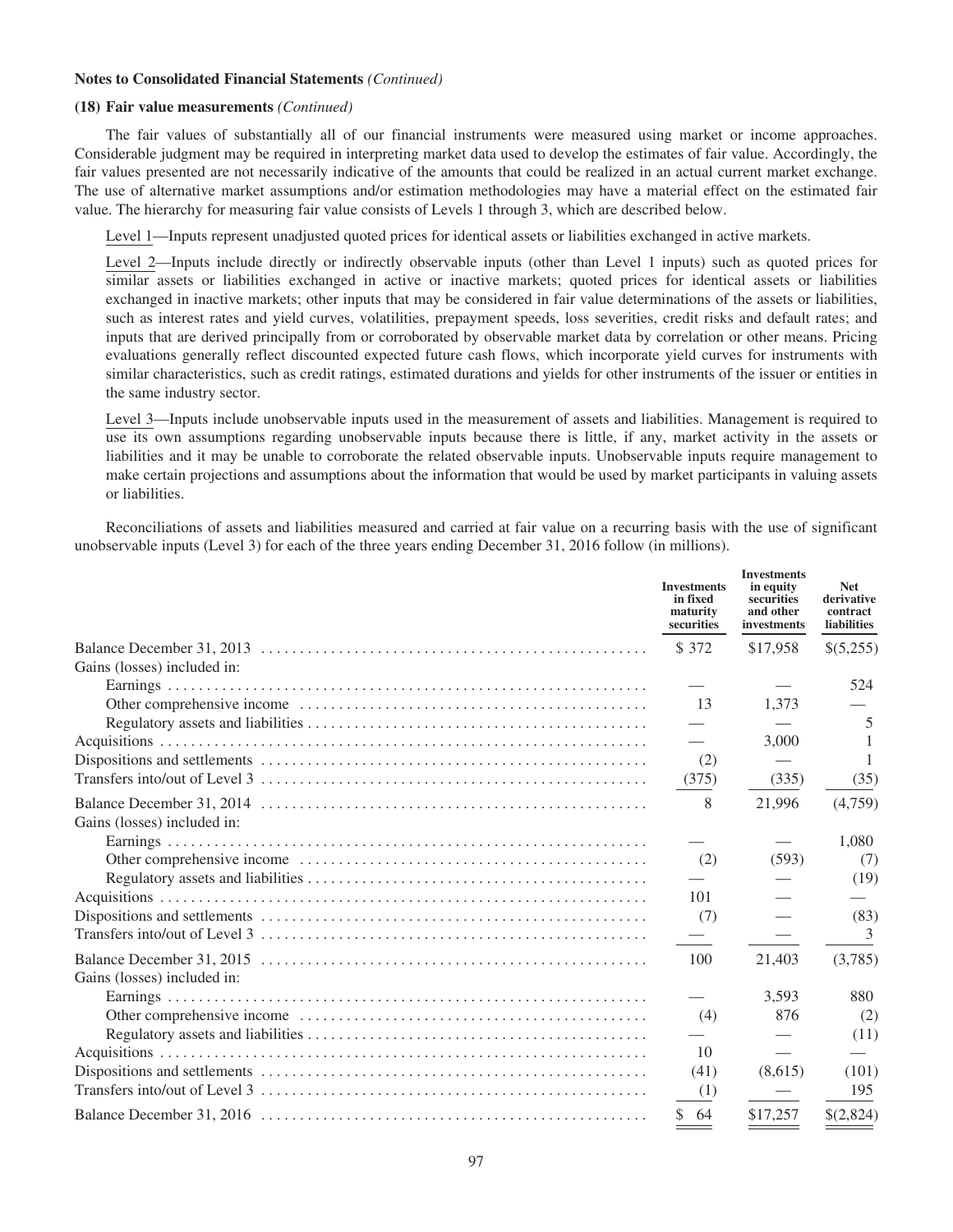### **(18) Fair value measurements** *(Continued)*

Gains and losses included in earnings are included as components of investment gains/losses, derivative gains/losses and other revenues, as appropriate and are primarily related to changes in the values of derivative contracts and settlement transactions. Gains and losses included in other comprehensive income are primarily the net change in unrealized appreciation of investments and the reclassification of investment appreciation in net earnings, as appropriate in our Consolidated Statements of Comprehensive Income. In 2016, our Wrigley preferred stock investment was disposed and our Dow preferred stock investment was converted into Dow common stock.

Quantitative information as of December 31, 2016, with respect to assets and liabilities measured and carried at fair value on a recurring basis with the use of significant unobservable inputs (Level 3) follows (in millions).

|                                        | Fair<br><b>Value</b> | Principal<br><b>Valuation Techniques</b> | <b>Unobservable Inputs</b>                                     | Weighted<br>Average |
|----------------------------------------|----------------------|------------------------------------------|----------------------------------------------------------------|---------------------|
| Other investments:                     |                      |                                          |                                                                |                     |
| Preferred stocks                       | \$7,659              | Discounted cash flow                     | Expected duration                                              | 7 years             |
|                                        |                      |                                          | Discount for transferability<br>restrictions and subordination | 145 basis points    |
| Common stock warrants                  | 9.597                | Warrant pricing model                    | Discount for transferability<br>and hedging restrictions       | 5%                  |
| Derivative liabilities:                |                      |                                          |                                                                |                     |
| Equity index put options $\dots \dots$ | 2,890                | Option pricing model                     | Volatility                                                     | 20%                 |

Our other investments currently include preferred stocks and common stock warrants that we acquired in private placement transactions. These investments are subject to contractual restrictions on transferability and may contain provisions that prevent us from economically hedging our investments. In applying discounted estimated cash flow techniques in valuing the preferred stocks, we made assumptions regarding the expected durations of the investments, as the issuers may have redemption rights. We also made estimates regarding the impact of subordination, as the preferred stocks have a lower priority in liquidation than debt instruments of the issuers. In valuing the common stock warrants, we used a warrant valuation model. While most of the inputs to the model are observable, we are subject to the aforementioned contractual restrictions and we have applied discounts with respect to such restrictions. Increases or decreases to these inputs would result in decreases or increases to the fair values of the investments.

Our equity index put option contracts are illiquid and contain contract terms that are not standard in derivatives markets. For example, we are not required to post collateral under most of our contracts and certain of the contracts have relatively long durations. For these and other reasons, we classified these contracts as Level 3. The methods we use to value these contracts are those that we believe market participants would use in determining exchange prices with respect to our contracts.

We value equity index put option contracts based on the Black-Scholes option valuation model. Inputs to this model include index price, contract duration and dividend and interest rate inputs (including a Berkshire non-performance input) which are observable. However, we believe that the valuation of long-duration options using any model is inherently subjective and, given the lack of observable transactions and prices, acceptable values may be subject to wide ranges. Volatility inputs represent our expectations, which consider the remaining duration of each contract and assume that the contracts will remain outstanding until the expiration dates. Increases or decreases in the volatility inputs will produce increases or decreases in the fair values of the liabilities.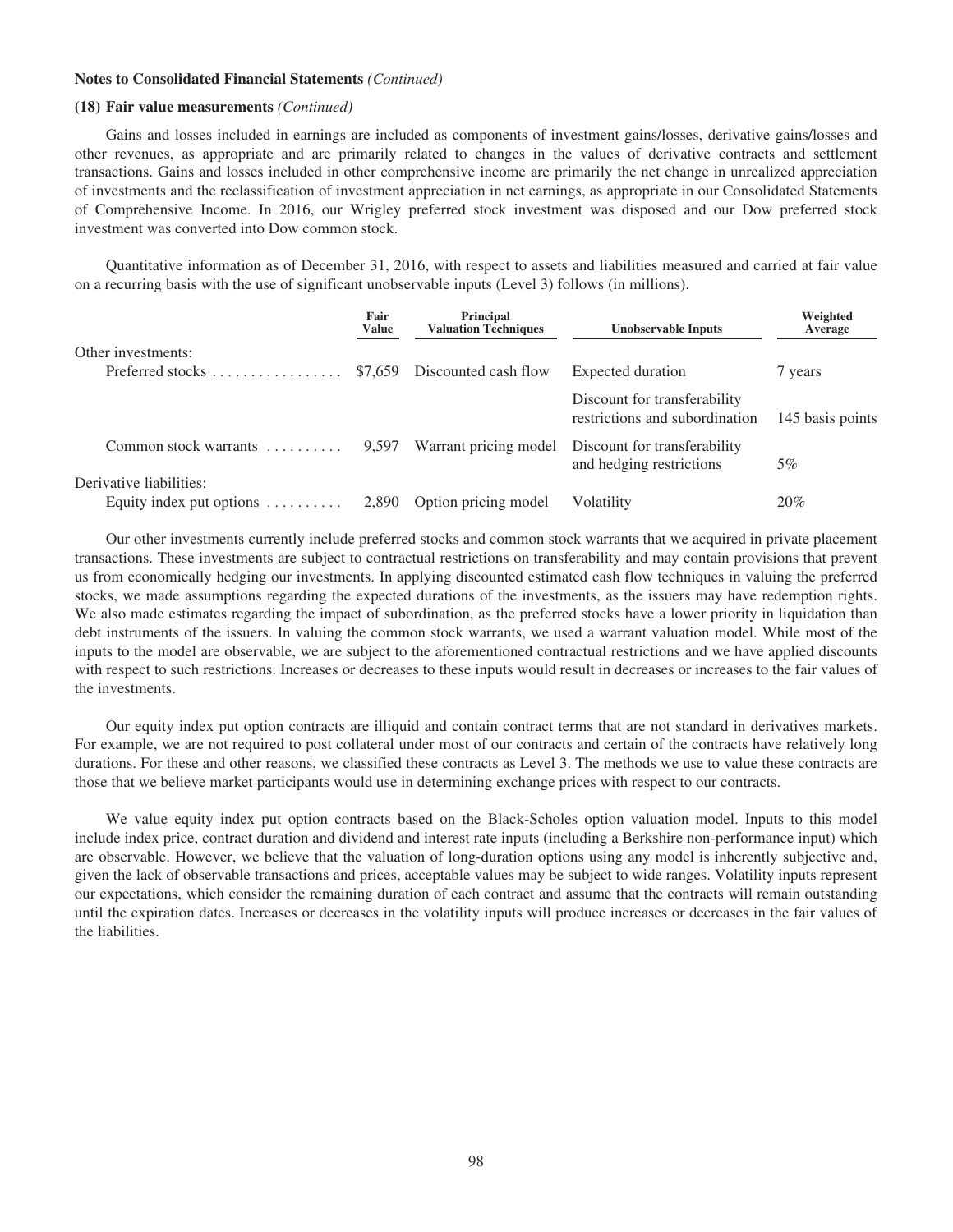### **(19) Common stock**

Changes in Berkshire's issued, treasury and outstanding common stock during the three years ending December 31, 2016 are shown in the table below.

|                                                                                                                                                         | Class A, \$5 Par Value<br>$(1,650,000$ shares authorized) |                 |             | Class B, \$0.0033 Par Value<br>$(3,225,000,000$ shares authorized) |                 |                             |
|---------------------------------------------------------------------------------------------------------------------------------------------------------|-----------------------------------------------------------|-----------------|-------------|--------------------------------------------------------------------|-----------------|-----------------------------|
|                                                                                                                                                         | <b>Issued</b>                                             | <b>Treasury</b> | Outstanding | <b>Issued</b>                                                      | <b>Treasury</b> | Outstanding                 |
| Balance December 31, $2013$<br>Conversions of Class A common stock to<br>Class B common stock and exercises of<br>replacement stock options issued in a | 868,616                                                   | (9,573)         | 859,043     | 1,178,775,092                                                      | (1,408,484)     | 1,177,366,608               |
| business acquisition $\ldots \ldots \ldots \ldots \ldots$                                                                                               | (30,597)                                                  |                 | (30, 597)   | 47,490,158                                                         |                 | 47,490,158                  |
| Treasury shares acquired $\dots\dots\dots\dots\dots\dots$                                                                                               |                                                           | (2,107)         | (2,107)     |                                                                    | (1,278)         | (1,278)                     |
| Balance December 31, 2014<br>Conversions of Class A common stock to<br>Class B common stock and exercises of<br>replacement stock options issued in a   | 838,019                                                   | (11,680)        | 826,339     | 1,226,265,250                                                      |                 | $(1,409,762)$ 1,224,855,488 |
| business acquisition $\ldots \ldots \ldots \ldots \ldots$                                                                                               | (17,917)                                                  |                 | (17, 917)   | 27,601,348                                                         |                 | 27,601,348                  |
| Balance December 31, $2015$<br>Conversions of Class A common stock to<br>Class B common stock and exercises of<br>replacement stock options issued in a | 820,102                                                   | (11,680)        | 808,422     | 1,253,866,598                                                      |                 | $(1,409,762)$ 1,252,456,836 |
| business acquisition $\ldots \ldots \ldots \ldots \ldots$                                                                                               | (32,044)                                                  |                 | (32,044)    | 49,457,329                                                         |                 | 49, 457, 329                |
| Balance December 31, 2016 $\dots$                                                                                                                       | 788,058                                                   | (11,680)        | 776,378     | 1,303,323,927                                                      | (1,409,762)     | 1,301,914,165               |

Each Class A common share is entitled to one vote per share. Class B common stock possesses dividend and distribution rights equal to one-fifteen-hundredth (1/1,500) of such rights of Class A common stock. Each Class B common share possesses voting rights equivalent to one-ten-thousandth (1/10,000) of the voting rights of a Class A share. Unless otherwise required under Delaware General Corporation Law, Class A and Class B common shares vote as a single class. Each share of Class A common stock is convertible, at the option of the holder, into 1,500 shares of Class B common stock. Class B common stock is not convertible into Class A common stock. On an equivalent Class A common stock basis, there were 1,644,321 shares outstanding as of December 31, 2016 and 1,643,393 shares outstanding as of December 31, 2015. In addition to our common stock, 1,000,000 shares of preferred stock are authorized, but none are issued.

Berkshire's Board of Directors ("Berkshire's Board") has approved a common stock repurchase program under which Berkshire may repurchase its Class A and Class B shares at prices no higher than a 20% premium over the book value of the shares. Berkshire may repurchase shares in the open market or through privately negotiated transactions. Berkshire's Board authorization does not specify a maximum number of shares to be repurchased. However, repurchases will not be made if they would reduce the total value of Berkshire's consolidated cash, cash equivalents and U.S. Treasury Bills holdings below \$20 billion. The repurchase program does not obligate Berkshire to repurchase any dollar amount or number of Class A or Class B shares and there is no expiration date to the program. There were no share repurchases under the program over the last three years. In 2014, we acquired WPLG, whose assets included 2,107 shares of Berkshire Hathaway Class A Common Stock and 1,278 shares of Class B Common Stock, which are included in treasury stock.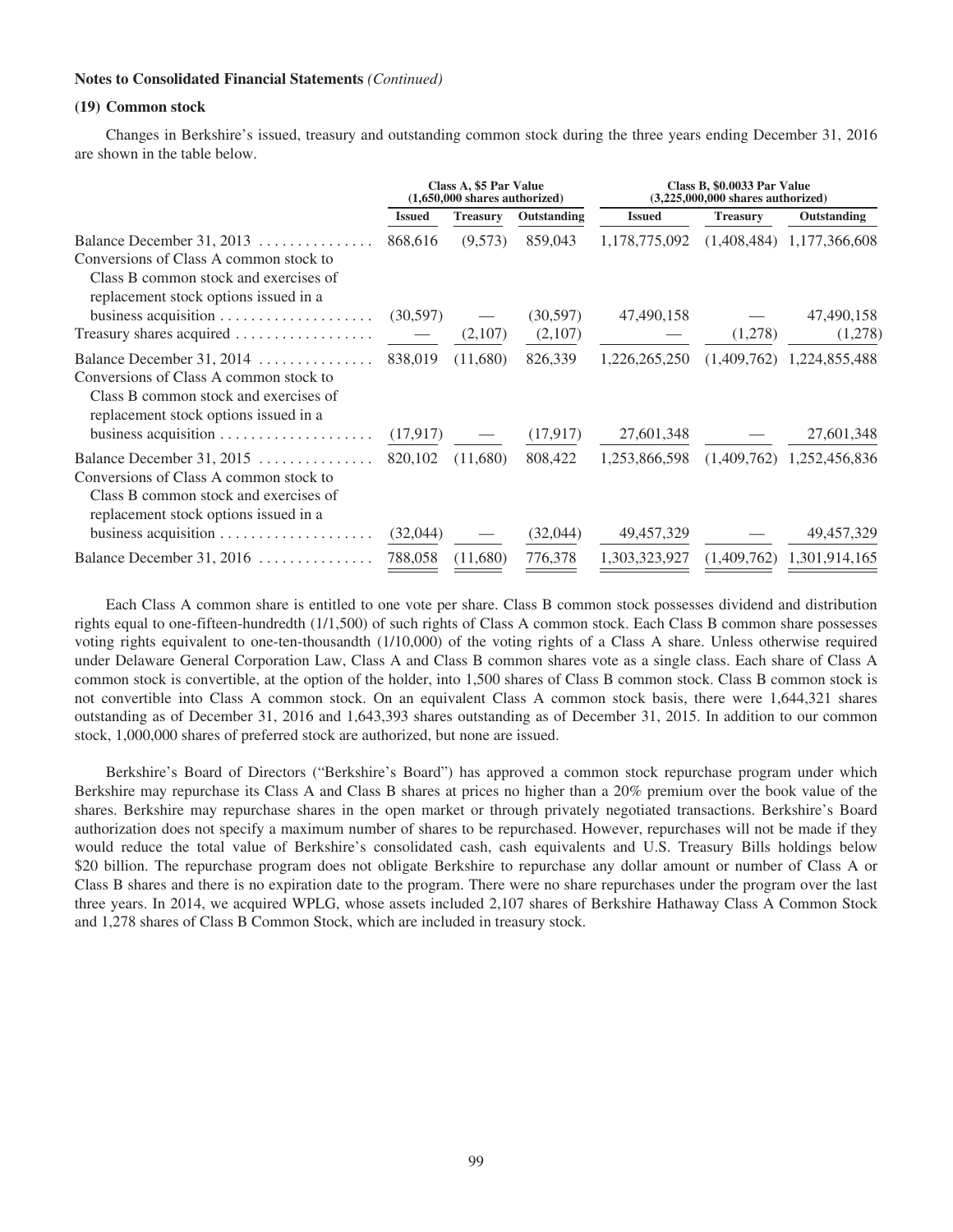### **(20) Accumulated other comprehensive income**

A summary of the net changes in after-tax accumulated other comprehensive income attributable to Berkshire Hathaway shareholders and significant amounts reclassified out of accumulated other comprehensive income for each of the three years ending December 31, 2016 follows (in millions).

|                                                                                                                                                 | <b>Unrealized</b><br>appreciation of<br>investments, net | Foreign<br>currency<br>translation | <b>Prior service</b><br>and actuarial<br>gains/losses of<br>defined benefit<br>pension plans | Other                 | Accumulated<br>other<br>comprehensive<br>income |
|-------------------------------------------------------------------------------------------------------------------------------------------------|----------------------------------------------------------|------------------------------------|----------------------------------------------------------------------------------------------|-----------------------|-------------------------------------------------|
| Balance December 31, 2013                                                                                                                       | \$44,042                                                 | \$(146)                            | \$<br>46                                                                                     | \$<br>83              | \$44,025                                        |
| Other comprehensive income, net before reclassifications<br>Reclassifications from accumulated other comprehensive                              | 3,778                                                    | (1,877)                            | (1,130)                                                                                      | 31                    | 802                                             |
|                                                                                                                                                 | (2,184)                                                  | 66                                 | 45                                                                                           | (22)                  | (2,095)                                         |
| Balance December 31, 2014<br>Other comprehensive income, net before reclassifications<br>Reclassifications from accumulated other comprehensive | 45,636<br>(5,522)                                        | (1,957)<br>(2,027)                 | (1,039)<br>191                                                                               | 92<br>(112)           | 42,732<br>(7, 470)                              |
| $income \dots \dots \dots \dots \dots \dots \dots \dots \dots \dots \dots \dots \dots \dots \dots \dots$                                        | (1,516)                                                  | 128                                | 86                                                                                           | 22                    | (1,280)                                         |
| Balance December 31, 2015                                                                                                                       | 38,598                                                   | (3,856)                            | (762)                                                                                        | 2                     | 33,982                                          |
| Other comprehensive income, net before reclassifications<br>Reclassifications from accumulated other comprehensive                              | 9,011                                                    | (1,412)                            | 94                                                                                           | (48)                  | 7,645                                           |
| $income \dots \dots \dots \dots \dots \dots \dots \dots \dots \dots \dots \dots \dots \dots \dots \dots$                                        | (4, 433)                                                 |                                    | 75                                                                                           | 29                    | (4,329)                                         |
|                                                                                                                                                 | \$43,176                                                 | \$(5,268)                          | (593)<br>\$                                                                                  | \$(17)                | \$37,298                                        |
| Reclassifications from other comprehensive income into net<br>earnings:<br>Year ending December 31, 2014:                                       |                                                          |                                    |                                                                                              |                       |                                                 |
| Investment gains/losses                                                                                                                         | \$(3,360)                                                | \$<br>75                           | \$<br>58                                                                                     | $\sqrt{s}$ —<br>(39)  | \$(3,360)<br>94                                 |
| Reclassifications before income taxes                                                                                                           | (3,360)<br>(1, 176)                                      | 75<br>9                            | 58<br>13                                                                                     | (39)<br>(17)          | (3,266)<br>(1,171)                              |
|                                                                                                                                                 | \$(2,184)                                                | \$<br>66                           | \$<br>45                                                                                     | \$ (22)               | \$(2,095)                                       |
| Year ending December 31, 2015:<br>Investment gains/losses                                                                                       | \$(2,332)                                                | \$<br>197                          | \$<br>129                                                                                    | $\frac{\ }{s-}$<br>35 | \$(2,135)<br>164                                |
| Reclassifications before income taxes<br>Applicable income taxes                                                                                | (2, 332)<br>(816)                                        | 197<br>69                          | 129<br>43                                                                                    | 35<br>13              | (1,971)<br>(691)                                |
|                                                                                                                                                 | \$(1,516)                                                | \$<br>128                          | \$<br>86                                                                                     | \$<br>22              | \$(1,280)                                       |
| Year ending December 31, 2016:                                                                                                                  |                                                          |                                    |                                                                                              |                       |                                                 |
| Investment gains/losses                                                                                                                         | \$(6,820)                                                | \$                                 | \$<br>104                                                                                    | $s-$<br>51            | \$(6,820)<br>155                                |
| Reclassifications before income taxes                                                                                                           | (6,820)<br>(2, 387)                                      |                                    | 104<br>29                                                                                    | 51<br>22              | (6,665)<br>(2, 336)                             |
|                                                                                                                                                 | \$(4,433)                                                | \$                                 | \$<br>75                                                                                     | \$<br>29              | \$(4,329)                                       |

### **(21) Pension plans**

Several of our subsidiaries sponsor defined benefit pension plans covering certain employees. Benefits under the plans are generally based on years of service and compensation, although benefits under certain plans are based on years of service and fixed benefit rates. Our subsidiaries may make contributions to the plans to meet regulatory requirements and may also make discretionary contributions.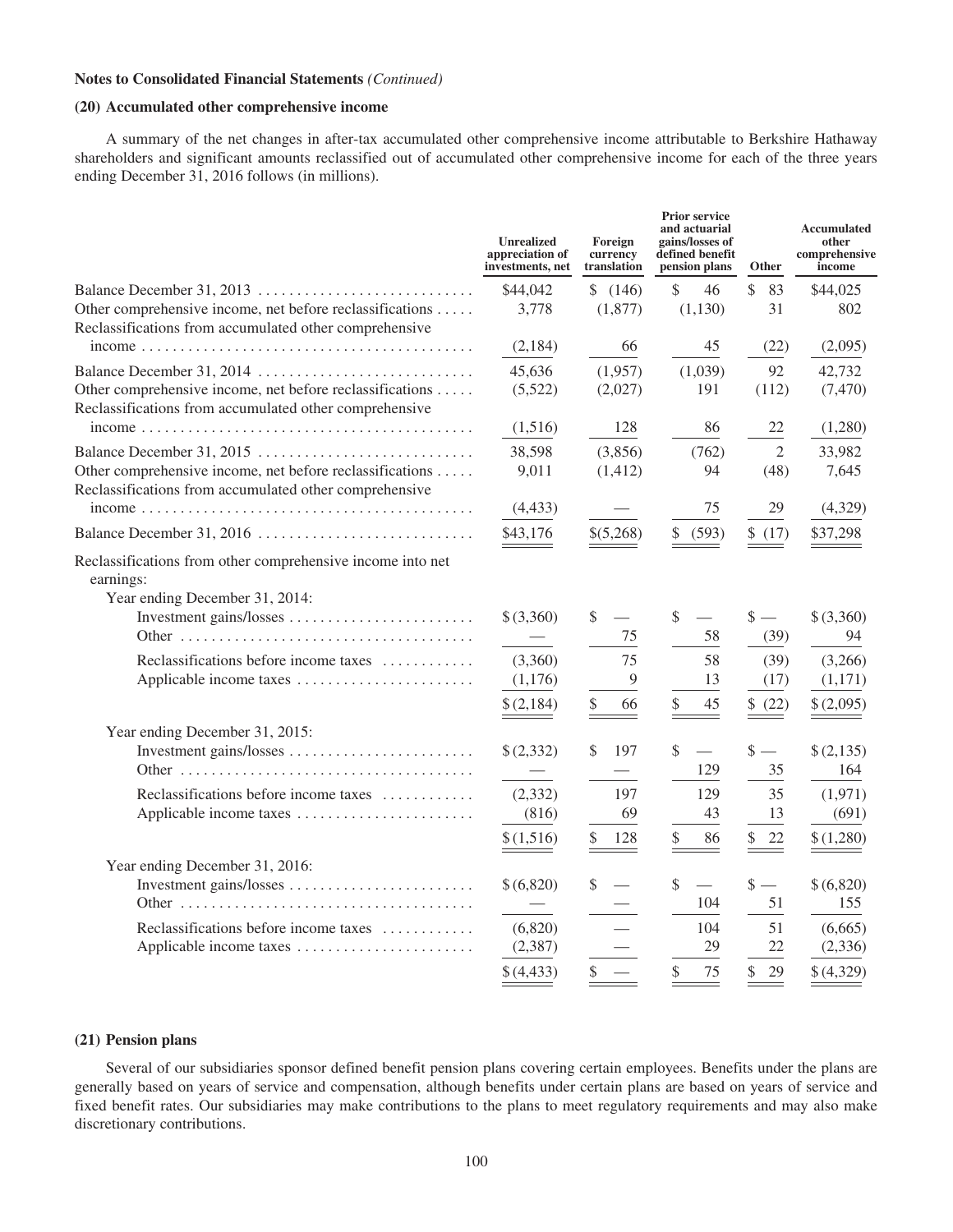### **(21) Pension plans** *(Continued)*

The components of net periodic pension expense for each of the three years ending December 31, 2016 are as follows (in millions).

|  | $\frac{2016}{ }$ $\frac{2015}{ }$ $\frac{2014}{ }$ |  |
|--|----------------------------------------------------|--|
|  |                                                    |  |
|  |                                                    |  |
|  |                                                    |  |
|  |                                                    |  |
|  |                                                    |  |

The accumulated benefit obligation is the actuarial present value of benefits earned based on service and compensation prior to the valuation date. The projected benefit obligation ("PBO") is the actuarial present value of benefits earned based upon service and compensation prior to the valuation date and, if applicable, includes assumptions regarding future compensation levels. Benefit obligations under qualified U.S. defined benefit pension plans are funded through assets held in trusts. Pension obligations under certain non-U.S. plans and non-qualified U.S. plans are unfunded and the aggregate PBO of such plans was approximately \$1.2 billion as of December 31, 2016 and 2015.

Reconciliations of the changes in plan assets and PBOs related to BHE's pension plans and all other pension plans for each of the two years ending December 31, 2016 are in the following tables (in millions). The costs of pension plans covering employees of certain regulated subsidiaries of BHE are generally recoverable through the regulated rate making process.

|                                                                                       | 2016                 |           |                     | 2015       |           |              |  |
|---------------------------------------------------------------------------------------|----------------------|-----------|---------------------|------------|-----------|--------------|--|
|                                                                                       | <b>BHE</b>           | All other | <b>Consolidated</b> | <b>BHE</b> | All other | Consolidated |  |
| <b>Benefit obligations</b>                                                            |                      |           |                     |            |           |              |  |
| Accumulated benefit obligation end of year                                            | \$4,787              | \$11,912  | \$16,699            | \$4,797    | \$9,264   | \$14,061     |  |
|                                                                                       | \$5,076              | \$10,183  | \$15,259            | \$5,398    | \$10,489  | \$15,887     |  |
| Service cost                                                                          | 49                   | 233       | 282                 | 57         | 209       | 266          |  |
| Interest cost $\ldots \ldots \ldots \ldots \ldots \ldots \ldots \ldots \ldots \ldots$ | 198                  | 493       | 691                 | 200        | 391       | 591          |  |
| Benefits paid                                                                         | (309)                | (705)     | (1,014)             | (316)      | (518)     | (834)        |  |
| Business acquisitions $\ldots \ldots \ldots \ldots \ldots \ldots \ldots \ldots$       |                      | 2,684     | 2,684               |            | 165       | 165          |  |
| Actuarial (gains) or losses and other                                                 | 63                   | (215)     | (152)               | (263)      | (553)     | (816)        |  |
|                                                                                       | \$5,077              | \$12,673  | \$17,750            | \$5,076    | \$10,183  | \$15,259     |  |
| <b>Plan assets</b>                                                                    |                      |           |                     |            |           |              |  |
|                                                                                       | \$4,765              | \$ 8,066  | \$12,831            | \$5,086    | \$8,280   | \$13,366     |  |
| Employer contributions                                                                | 133                  | 214       | 347                 | 90         | 116       | 206          |  |
|                                                                                       | (309)                | (705)     | (1,014)             | (316)      | (518)     | (834)        |  |
|                                                                                       | 512                  | 1,083     | 1,595               | 31         | 80        | 111          |  |
|                                                                                       |                      | 2,314     | 2,314               |            | 167       | 167          |  |
|                                                                                       | (407)                | (269)     | (676)               | (126)      | (59)      | (185)        |  |
|                                                                                       | \$4,694              | \$10,703  | \$15,397            | \$4,765    | \$8,066   | \$12,831     |  |
|                                                                                       | 383<br><sup>\$</sup> | \$1,970   | \$2,353             | \$311      | \$2,117   | \$2,428      |  |

The funded status of our defined benefit pension plans at December 31, 2016 was reflected in other assets (\$644 million) and liabilities (\$2,997 million). At December 31, 2015, the funded status was included in other assets (\$456 million) and liabilities (\$2,884 million).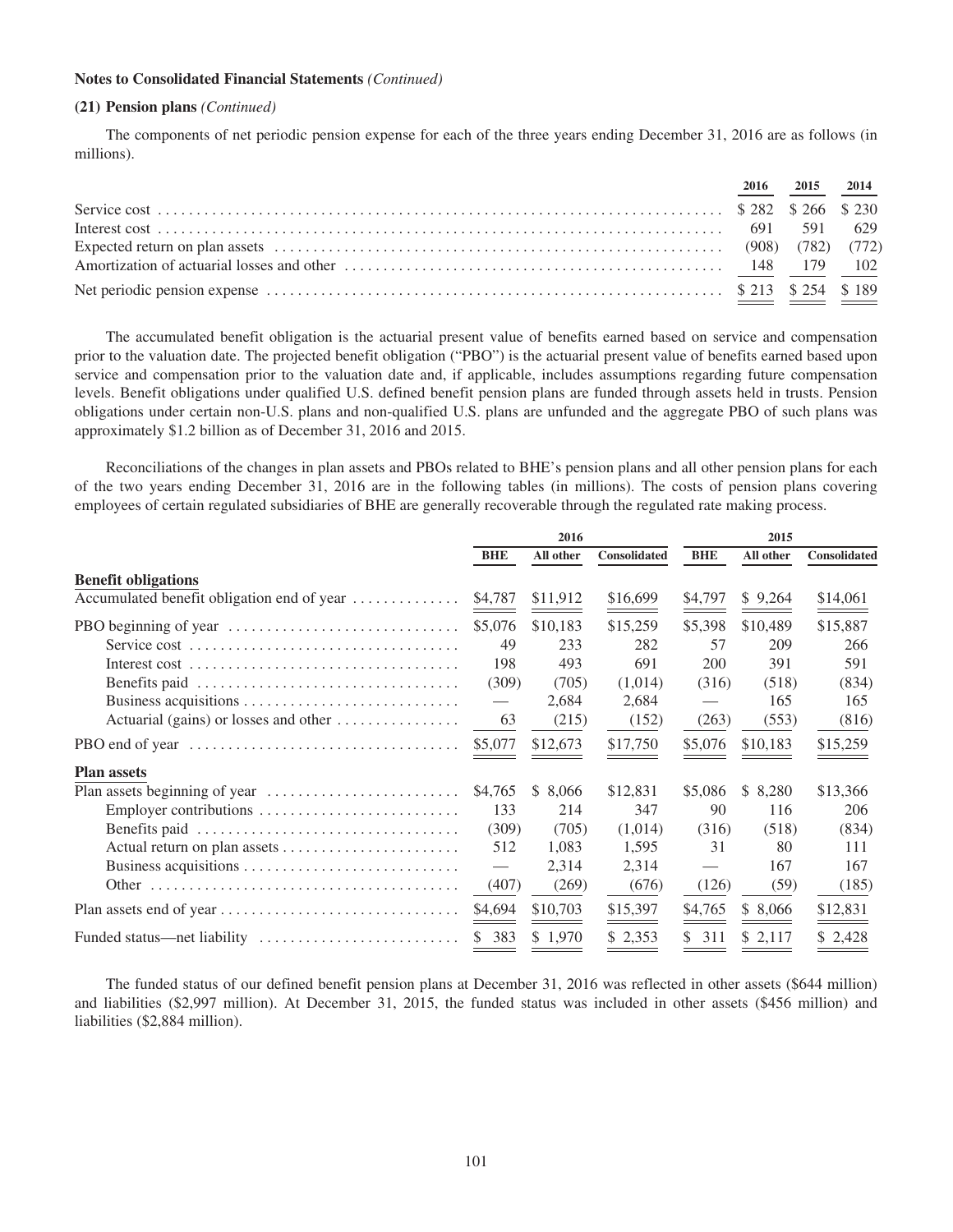#### **(21) Pension plans** *(Continued)*

Weighted average interest rate assumptions used in determining PBOs and net periodic pension expense were as follows.

|                                                  | 2016    | 2015   | 2014 |
|--------------------------------------------------|---------|--------|------|
| Applicable to pension benefit obligations:       |         |        |      |
|                                                  | $3.8\%$ | $41\%$ | 3.8% |
| Expected long-term rate of return on plan assets | 6.1     | 6.5    | 6.7  |
|                                                  | 3.0     | 3.4    | 3.4  |
|                                                  | 4.2     | 3.8    | 4.6  |

Benefits payments expected over the next ten years are as follows (in millions): 2017—\$992; 2018—\$1,007; 2019—\$987; 2020—\$1,003; 2021—\$994; and 2022 to 2026—\$5,043. Sponsoring subsidiaries expect to contribute \$224 million to defined benefit pension plans in 2017.

Fair value measurements of plan assets as of December 31, 2016 and 2015 follow (in millions).

|                                                                                    |              | <b>Fair Value</b>    | <b>Investment funds</b><br>and partnerships at |              |                 |
|------------------------------------------------------------------------------------|--------------|----------------------|------------------------------------------------|--------------|-----------------|
|                                                                                    | <b>Total</b> | <b>Level 1</b>       | <b>Level 2</b>                                 | Level 3      | net asset value |
| December 31, 2016                                                                  |              |                      |                                                |              |                 |
| Cash and equivalents $\dots \dots \dots \dots \dots \dots \dots \dots \dots \dots$ | 847          | <sup>\$</sup><br>637 | S.<br>210                                      | $S-$         | \$              |
|                                                                                    | 8.645        | 8.476                | 27                                             | 142          |                 |
|                                                                                    | 1.291        | 1.076                | 215                                            |              |                 |
|                                                                                    | 770          | 144                  | 595                                            | 31           |                 |
|                                                                                    | 3,844        | 233                  | 1,434                                          | 153          | 2,024           |
|                                                                                    | \$15,397     | \$10,566             | \$2,481                                        | \$326        | \$2,024         |
| December 31, 2015                                                                  |              |                      |                                                |              |                 |
| Cash and equivalents $\dots \dots \dots \dots \dots \dots \dots \dots \dots$ \$    | 839          | - \$<br>544          | S.<br>295                                      | $\mathbf{s}$ |                 |
|                                                                                    | 7.319        | 7.305                | 14                                             |              |                 |
|                                                                                    | 786          | 726                  | 60                                             |              |                 |
|                                                                                    | 990          | 87                   | 903                                            |              |                 |
| Investment funds and other $\dots\dots\dots\dots\dots\dots\dots\dots\dots\dots$    | 2,897        | 272                  | 1,446                                          | 228          | 951             |
|                                                                                    | \$12,831     | \$8,934              | \$2,718                                        | \$228        | 951<br>S        |

Refer to Note 18 for a discussion of the three levels in the hierarchy of fair values. Plan assets are generally invested with the long-term objective of producing earnings to adequately cover expected benefit obligations, while assuming a prudent level of risk. Allocations may change as a result of changing market conditions and investment opportunities. The expected rates of return on plan assets reflect subjective assessments of expected invested asset returns over a period of several years. Generally, past investment returns are not given significant consideration when establishing assumptions for expected long-term rates of return on plan assets. Actual experience will differ from the assumed rates.

A reconciliation of the pre-tax accumulated other comprehensive income (loss) related to defined benefit pension plans for each of the two years ending December 31, 2016 follows (in millions).

|                                                                                                                                                       | 2016 2015 |  |
|-------------------------------------------------------------------------------------------------------------------------------------------------------|-----------|--|
| Balance beginning of year $\dots \dots \dots \dots \dots \dots \dots \dots \dots \dots \dots \dots \dots \dots \dots \dots \dots$ \$(1,193) \$(1,617) |           |  |
|                                                                                                                                                       |           |  |
|                                                                                                                                                       |           |  |
|                                                                                                                                                       |           |  |

Several of our subsidiaries also sponsor defined contribution retirement plans, such as 401(k) or profit sharing plans. Employee contributions are subject to regulatory limitations and the specific plan provisions. Several plans provide for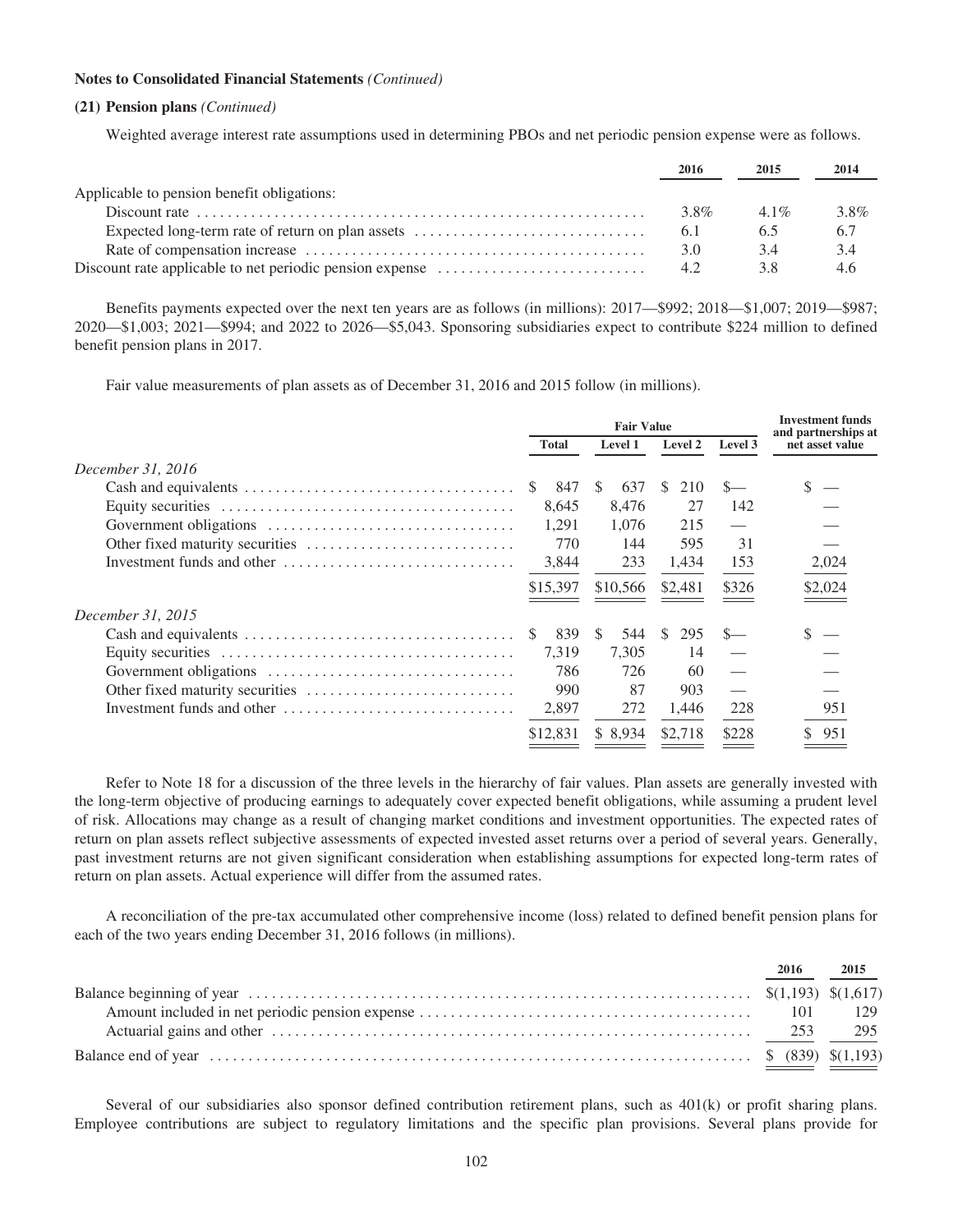#### **(21) Pension plans** *(Continued)*

employer matching contributions up to levels specified in the plans and provide for additional discretionary contributions as determined by management. Employer contributions expensed with respect to our defined contribution plans were \$944 million in 2016, \$739 million in 2015 and \$737 million in 2014.

#### **(22) Contingencies and Commitments**

We are parties in a variety of legal actions that routinely arise out of the normal course of business, including legal actions seeking to establish liability directly through insurance contracts or indirectly through reinsurance contracts issued by Berkshire subsidiaries. Plaintiffs occasionally seek punitive or exemplary damages. We do not believe that such normal and routine litigation will have a material effect on our financial condition or results of operations. Berkshire and certain of its subsidiaries are also involved in other kinds of legal actions, some of which assert or may assert claims or seek to impose fines and penalties. We believe that any liability that may arise as a result of other pending legal actions will not have a material effect on our consolidated financial condition or results of operations.

We lease certain manufacturing, warehouse, retail and office facilities as well as certain equipment. Rent expense under operating leases was \$1,573 million in 2016, \$1,516 million in 2015 and \$1,484 million in 2014. Future minimum rental payments for operating leases having non-cancellable terms in excess of one year are as follows (in millions).

| 2017    | 2018 | 2019    | 2020  | 2021 | Anter<br>2021 | Total   |
|---------|------|---------|-------|------|---------------|---------|
| \$1,337 | 162  | \$1.005 | \$88: | ے :  |               | \$8,285 |

**After**

Our subsidiaries regularly make commitments in the ordinary course of business to purchase goods and services used in their businesses. The most significant of these relate to our railroad, utilities and energy businesses and our fractional aircraft ownership business. As of December 31, 2016, estimated future payments under such arrangements are as follows: \$11.1 billion in 2017, \$4.1 billion in 2018, \$3.5 billion in 2019, \$2.9 billion in 2020, \$2.0 billion in 2021 and \$14.6 billion after 2021.

We own a 50% interest in a joint venture, Berkadia Commercial Mortgage LLC ("Berkadia"), with Leucadia National Corporation ("Leucadia") owning the other 50% interest. Berkadia is a servicer of commercial real estate loans in the U.S., performing primary, master and special servicing functions for U.S. government agency programs, commercial mortgagebacked securities transactions, banks, insurance companies and other financial institutions. A significant source of funding for Berkadia's operations is through the issuance of commercial paper, which is supported by a surety policy issued by a Berkshire insurance subsidiary. Leucadia is obligated to indemnify us for one-half of any losses incurred under the policy. Berkadia's maximum outstanding balance of commercial paper borrowings is currently limited to \$1.5 billion. On December 31, 2016, Berkadia's commercial paper outstanding was \$1.47 billion.

In the third quarter of 2016, our wholly-owned subsidiary, National Indemnity Company ("NICO") entered into a definitive agreement to acquire Medical Liability Mutual Insurance Company ("MLMIC"), a writer of medical professional liability insurance domiciled in New York. MLMIC's assets and policyholders' surplus determined under statutory accounting principles as of June 30, 2016 were approximately \$5.5 billion and \$1.9 billion, respectively. The acquisition price will be an amount equal to the sum of: (i) the tangible book value of MLMIC at the closing date (determined under U.S. GAAP); plus (ii) \$100 million. The acquisition will involve the conversion of MLMIC from a mutual company to a stock company. The closing of the transaction is subject to various regulatory approvals, customary closing conditions and the approval of the MLMIC policyholders eligible to vote on the proposed demutualization and sale. The transaction is expected to be completed in late 2017.

Pursuant to the terms of agreements with noncontrolling shareholders in our less than wholly-owned subsidiaries, we may be obligated to acquire their equity ownership interests. If we had acquired all outstanding noncontrolling interests as of December 31, 2016, we estimate the cost would have been approximately \$5.0 billion. However, the timing and the amount of any such future payments that might be required are contingent on future actions of the noncontrolling owners.

#### **(23) Business segment data**

Our operating businesses include a large and diverse group of insurance, finance, manufacturing, service and retailing businesses. Our reportable business segments are organized in a manner that reflects how management views those business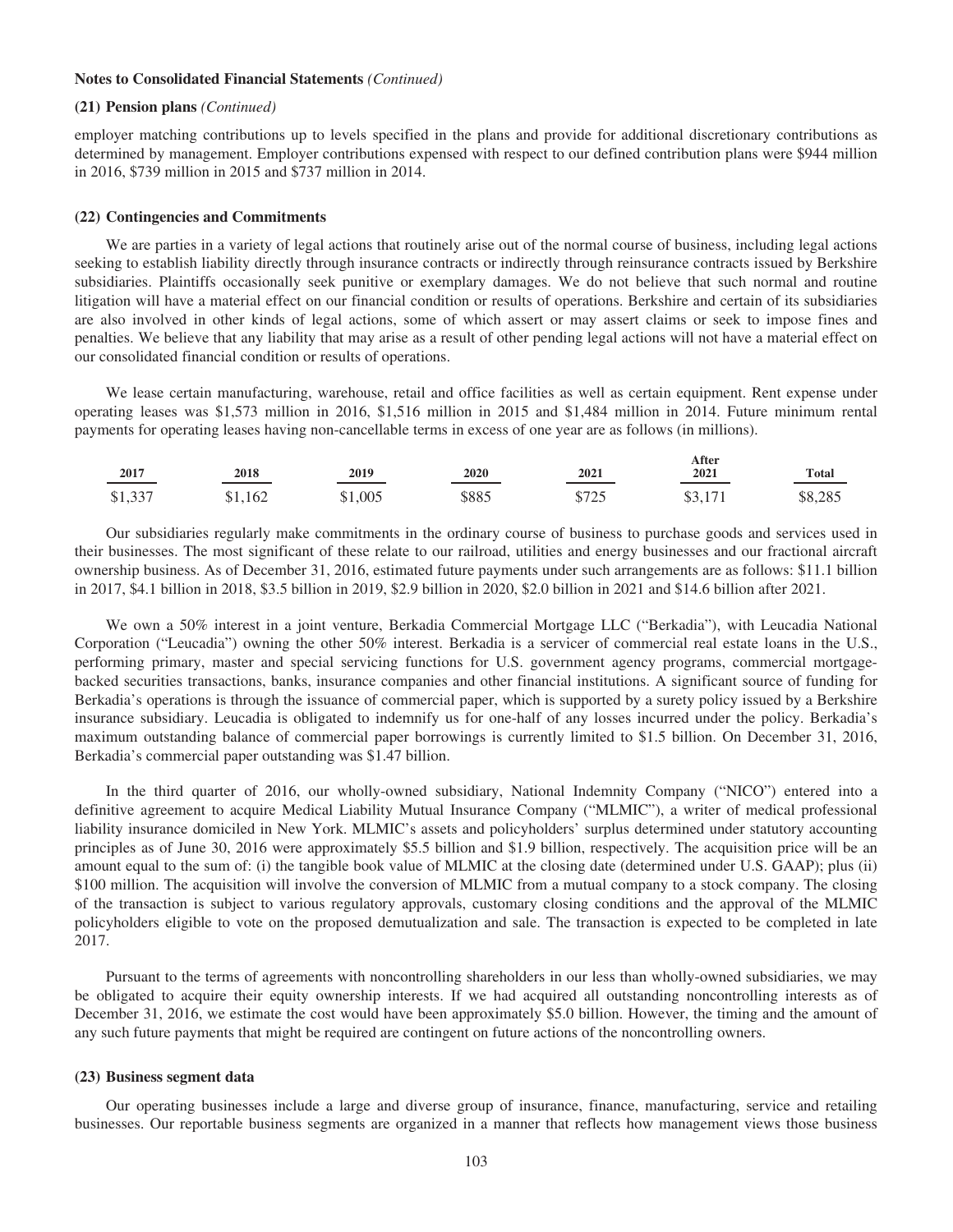# **(23) Business segment data** *(Continued)*

activities. Certain businesses have been grouped together for segment reporting based upon similar products or product lines, marketing, selling and distribution characteristics, even though those business units are operated under separate local management.

The tabular information that follows shows data of reportable segments reconciled to amounts reflected in our Consolidated Financial Statements. Intersegment transactions are not eliminated from segment results when management considers those transactions in assessing the results of the respective segments. Furthermore, our management does not consider investment and derivative gains/losses or amortization of certain purchase accounting adjustments related to Berkshire's business acquisitions in assessing the performance of reporting units. Collectively, these items are included in reconciliations of segment amounts to consolidated amounts.

| <b>Business Identity</b>             | <b>Business Activity</b>                                                                                                                                                                                                 |
|--------------------------------------|--------------------------------------------------------------------------------------------------------------------------------------------------------------------------------------------------------------------------|
| Insurance:                           |                                                                                                                                                                                                                          |
| <b>GEICO</b>                         | Underwriting private passenger automobile insurance mainly<br>by direct response methods                                                                                                                                 |
| Berkshire Hathaway Primary Group     | Underwriting multiple lines of property and casualty<br>insurance policies for primarily commercial accounts                                                                                                             |
| General Re                           | Underwriting excess-of-loss, quota-share and facultative<br>reinsurance worldwide                                                                                                                                        |
| Berkshire Hathaway Reinsurance Group | Underwriting excess-of-loss and quota-share reinsurance for<br>insurers and reinsurers worldwide                                                                                                                         |
| BNSF                                 | Operation of one of the largest railroad systems in North<br>America                                                                                                                                                     |
| Berkshire Hathaway Energy            | Regulated electric and gas utility, including power generation<br>and distribution activities and real estate brokerage activities                                                                                       |
| Manufacturing                        | Manufacturers of numerous products including industrial,<br>consumer and building products                                                                                                                               |
| McLane Company                       | Wholesale distribution of groceries and non-food items                                                                                                                                                                   |
| Service and retailing                | Providers of numerous services including fractional aircraft<br>ownership programs, aviation pilot training, electronic<br>components distribution and various retailing businesses,<br>including automotive dealerships |
| Finance and financial products       | Manufactured housing and related consumer financing,<br>transportation equipment, manufacturing and leasing, and<br>furniture leasing                                                                                    |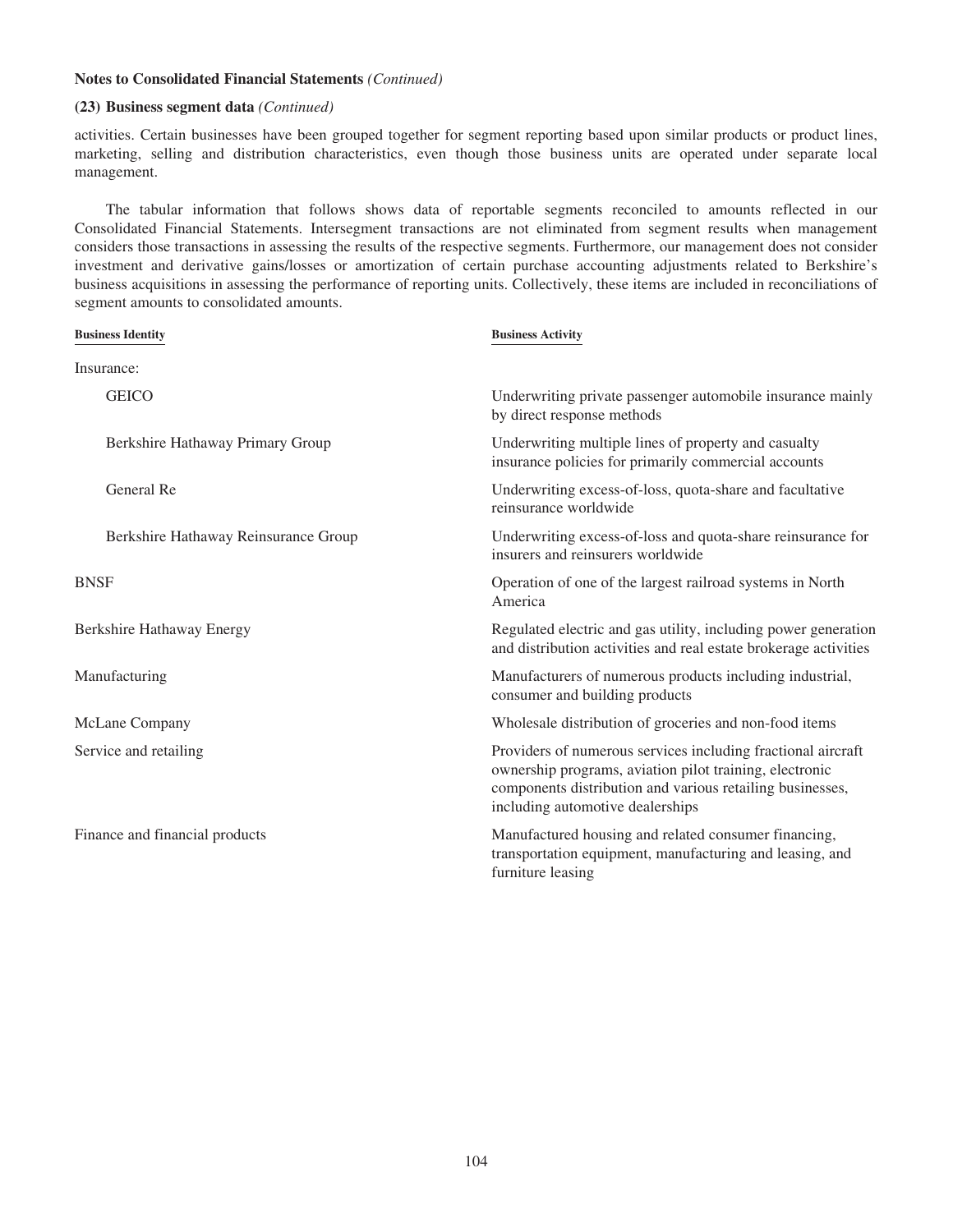# **(23) Business segment data** *(Continued)*

A disaggregation of our consolidated data for each of the three most recent years is presented in the tables which follow (in millions).

|                                                                                     | <b>Revenues</b> |           |           | <b>Earnings before income taxes</b> |                      |                       |
|-------------------------------------------------------------------------------------|-----------------|-----------|-----------|-------------------------------------|----------------------|-----------------------|
|                                                                                     | 2016            | 2015      | 2014      | 2016                                | 2015                 | 2014                  |
| <b>Operating Businesses:</b>                                                        |                 |           |           |                                     |                      |                       |
| Insurance:                                                                          |                 |           |           |                                     |                      |                       |
| Underwriting:                                                                       |                 |           |           |                                     |                      |                       |
|                                                                                     | \$25,483        | \$22,718  | \$ 20,496 | 462<br><sup>\$</sup>                | <sup>\$</sup><br>460 | 1,159<br>$\mathbb{S}$ |
|                                                                                     | 6,257           | 5,394     | 4.377     | 657                                 | 824                  | 626                   |
| General Re                                                                          | 5,637           | 5,975     | 6,264     | 190                                 | 132                  | 277                   |
| <b>BHRG</b>                                                                         | 8,504           | 7,207     | 10,116    | 822                                 | 421                  | 606                   |
| Total underwriting $\ldots \ldots \ldots \ldots \ldots \ldots \ldots \ldots \ldots$ | 45,881          | 41,294    | 41,253    | 2,131                               | 1,837                | 2,668                 |
| Investment income $\dots\dots\dots\dots\dots\dots\dots\dots\dots\dots\dots$         | 4,522           | 4,562     | 4,370     | 4,482                               | 4,550                | 4,357                 |
|                                                                                     | 50,403          | 45,856    | 45.623    | 6.613                               | 6,387                | 7,025                 |
|                                                                                     | 19.829          | 21,967    | 23.239    | 5,693                               | 6,775                | 6,169                 |
|                                                                                     | 17,859          | 18,231    | 17.614    | 2,973                               | 2,851                | 2,711                 |
|                                                                                     | 46,506          | 36,136    | 36,773    | 6,211                               | 4,893                | 4,811                 |
|                                                                                     | 48,075          | 48,223    | 46,640    | 431                                 | 502                  | 435                   |
|                                                                                     | 25,478          | 23,466    | 14,276    | 1,820                               | 1,720                | 1,546                 |
|                                                                                     | 7,675           | 6,964     | 6,526     | 2,130                               | 2,086                | 1,839                 |
|                                                                                     | 215,825         | 200,843   | 190,691   | 25,871                              | 25,214               | 24,536                |
| <b>Reconciliation to consolidated amount:</b>                                       |                 |           |           |                                     |                      |                       |
| Investment and derivative gains/losses                                              | 8,304           | 10,347    | 4.081     | 8.304                               | 10,347               | 4,081                 |
| Interest expense, not allocated to segments                                         |                 |           |           | (230)                               | (374)                | (313)                 |
| Investments in Kraft Heinz                                                          | 180             | 852       | 720       | 1.103                               | 730                  | 694                   |
|                                                                                     | (705)           | (1,099)   | (793)     | (1,381)                             | (971)                | (893)                 |
|                                                                                     | \$223,604       | \$210,943 | \$194,699 | \$33,667                            | \$34,946             | \$28,105              |

|                                               | <b>Interest expense</b>                         |                                |              | Income tax expense |          |         |  |
|-----------------------------------------------|-------------------------------------------------|--------------------------------|--------------|--------------------|----------|---------|--|
|                                               | 2016                                            | 2015                           | 2014         | 2016               | 2015     | 2014    |  |
| <b>Operating Businesses:</b>                  |                                                 |                                |              |                    |          |         |  |
|                                               | $\mathbb{S}$<br>$\hspace{0.1mm}-\hspace{0.1mm}$ | -S<br>$\overline{\phantom{m}}$ | $\sqrt{s}$ — | \$1,585            | \$1,475  | \$1,768 |  |
|                                               | 992                                             | 928                            | 833          | 2.124              | 2.527    | 2,300   |  |
|                                               | 1,715                                           | 1,830                          | 1,623        | 403                | 450      | 589     |  |
|                                               | 164                                             | 50                             | 69           | 1.945              | 1.548    | 1,544   |  |
|                                               |                                                 | 13                             | 14           | 169                | 195      | 169     |  |
|                                               | 50                                              | 40                             | 11           | 669                | 651      | 576     |  |
|                                               | 411                                             | 384                            | 463          | 702                | 708      | 597     |  |
|                                               | 3,332                                           | 3,245                          | 3.013        | 7,597              | 7,554    | 7,543   |  |
| <b>Reconciliation to consolidated amount:</b> |                                                 |                                |              |                    |          |         |  |
|                                               |                                                 |                                |              | 1.807              | 3.622    | 760     |  |
|                                               | 230                                             | 374                            | 313          | (81)               | (131)    | (110)   |  |
|                                               |                                                 |                                |              | 397                | (111)    | 41      |  |
|                                               | (65)                                            | (104)                          | (73)         | (480)              | (402)    | (299)   |  |
|                                               | \$3,497                                         | \$3.515                        | \$3,253      | \$9,240            | \$10,532 | \$7.935 |  |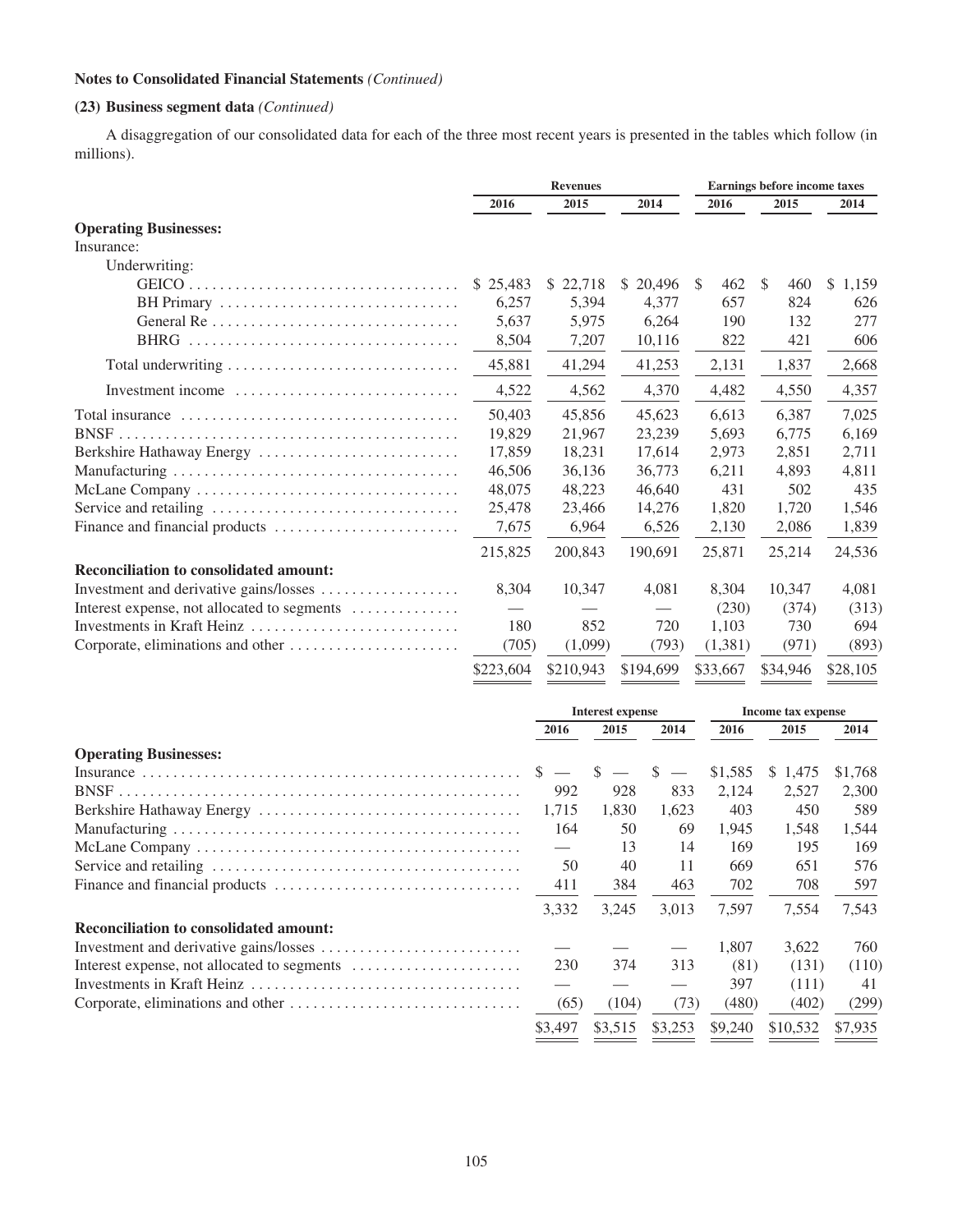# **(23) Business segment data** *(Continued)*

|                              |              | Capital expenditures |                           | Depreciation of tangible assets |         |         |  |
|------------------------------|--------------|----------------------|---------------------------|---------------------------------|---------|---------|--|
|                              | 2016<br>2015 |                      | 2014                      |                                 | 2015    | 2014    |  |
| <b>Operating Businesses:</b> |              |                      |                           |                                 |         |         |  |
|                              |              |                      |                           | 94 \$<br>85 S                   | 77 S    | -69     |  |
|                              | 3.819        | 5.651                | 5.243                     | 2.079                           | 1.932   | 1.804   |  |
|                              | 5.090        | 5.875                | 6.555                     | 2.560                           | 2.451   | 2.177   |  |
|                              | 1.813        | 1.292                | 1.324                     | 1.287                           | 938     | 943     |  |
|                              | 258          | 338                  | 241                       | 165                             | 161     | 159     |  |
|                              | 804          | 574                  | 591                       | 611                             | 504     | 461     |  |
|                              | 1.042        | 2.237                | 1.137                     | 624                             | 610     | 602     |  |
|                              | \$12.954     |                      | \$16,082 \$15,185 \$7,411 |                                 | \$6,673 | \$6.215 |  |

|                                               |          | Goodwill<br>at year-end |           | <b>Identifiable assets</b> |           |
|-----------------------------------------------|----------|-------------------------|-----------|----------------------------|-----------|
|                                               | 2016     | 2015                    | 2016      | 2015                       | 2014      |
| <b>Operating Businesses:</b>                  |          |                         |           |                            |           |
| Insurance:                                    |          |                         |           |                            |           |
|                                               | \$ 1,471 | \$ 1,471                | \$55,041  | \$48,291                   | \$45,439  |
|                                               | 13.494   | 13.527                  | 30,321    | 26,478                     | 28,692    |
|                                               | 509      | 538                     | 148,675   | 144,682                    | 151,301   |
|                                               | 15,474   | 15,536                  | 234,037   | 219,451                    | 225,432   |
|                                               | 14.845   | 14,845                  | 69,277    | 66,613                     | 62,840    |
|                                               | 9,266    | 9,333                   | 76,428    | 74.221                     | 71,285    |
|                                               | 32,041   | 14.833                  | 69,900    | 34.141                     | 34,509    |
|                                               | 734      | 656                     | 5,896     | 5,871                      | 5,419     |
|                                               | 5,745    | 6,163                   | 17,450    | 16,299                     | 11,303    |
|                                               | 1,381    | 1,342                   | 40,329    | 37,621                     | 32,158    |
|                                               | \$79,486 | \$62,708                | 513,317   | 454,217                    | 442,946   |
| <b>Reconciliation to consolidated amount:</b> |          |                         |           |                            |           |
|                                               |          |                         | 28,051    | 35,332                     | 22,207    |
|                                               |          |                         | 79.486    | 62,708                     | 60,714    |
|                                               |          |                         | \$620,854 | \$552,257                  | \$525,867 |

Premiums written and earned by the property/casualty and life/health insurance businesses are summarized below (in millions).

|                   | <b>Property/Casualty</b> |          |                                           | Life/Health |         |         |
|-------------------|--------------------------|----------|-------------------------------------------|-------------|---------|---------|
|                   | 2016                     | 2015     | 2014                                      | 2016        | 2015    | 2014    |
| Premiums Written: |                          |          |                                           |             |         |         |
|                   | \$34.001                 | \$30.544 | \$27.541                                  | \$1,060     | \$ 821  | \$ 879  |
|                   | 8.037                    | 7.049    | 9.889                                     | 4.672       | 5.187   | 5.030   |
|                   | (798)                    | (877)    | (839)                                     | (62)        | (57)    | (67)    |
|                   | \$41.240                 |          | \$36,716 \$36,591                         | \$5,670     | \$5.951 | \$5,842 |
| Premiums Earned:  |                          |          |                                           |             |         |         |
|                   |                          |          | \$29,608 \$26,389 \$1,060 \$ 821          |             |         | \$ 879  |
|                   | 7.848                    | 6.584    | 9.872                                     | 4.671       | 5.192   | 5.030   |
|                   | (843)                    | (854)    | (850)                                     | (62)        | (57)    | (67)    |
|                   | \$40.212                 |          | \$35,338 \$35,411 \$5,669 \$5,956 \$5,842 |             |         |         |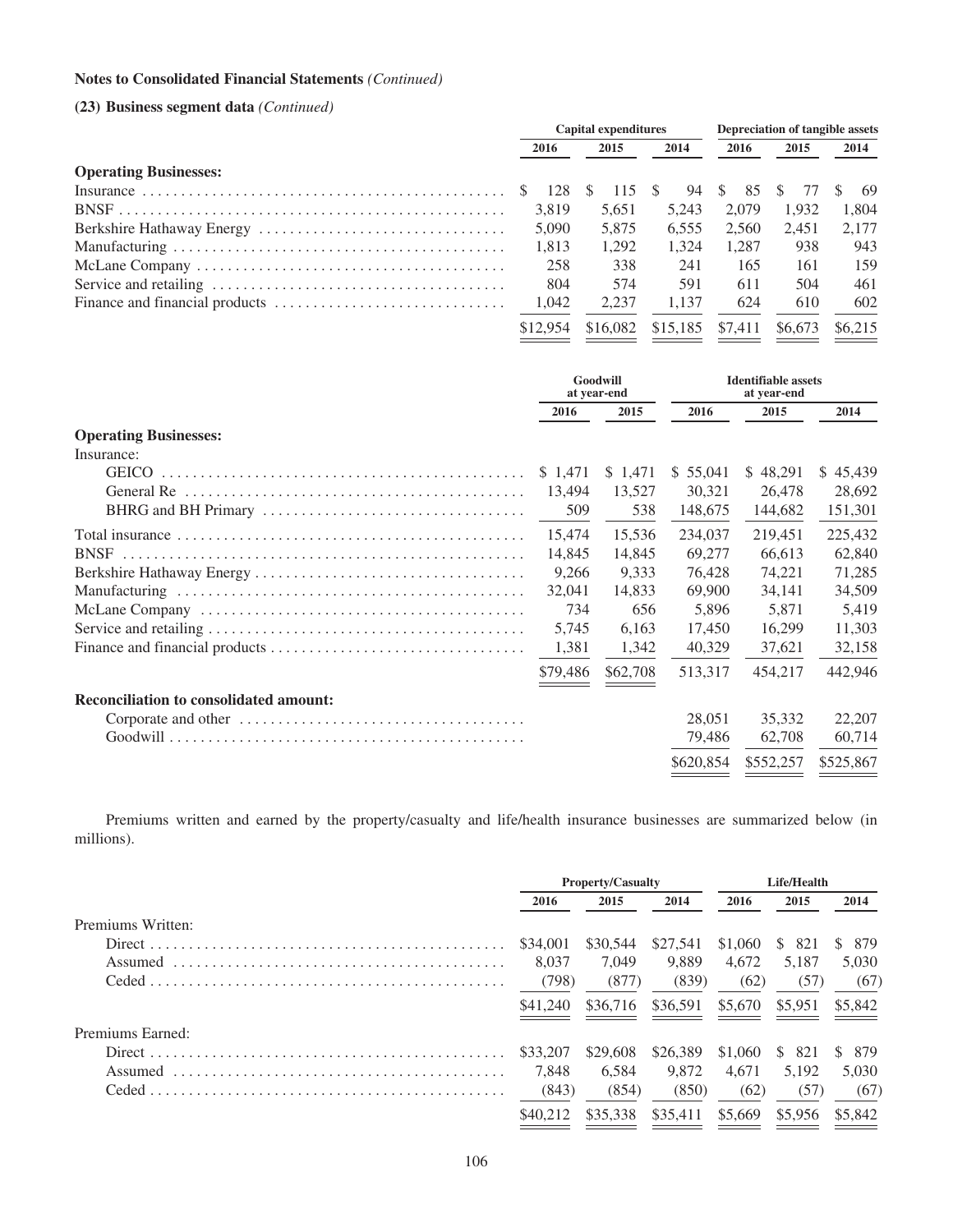#### **Notes to Consolidated Financial Statements** *(Continued)*

#### **(23) Business segment data** *(Continued)*

Insurance premiums written by geographic region (based upon the domicile of the insured or reinsured) are summarized below. Dollars are in millions.

| <b>Property/Casualty</b> |                                                    |                             | Life/Health |      |      |
|--------------------------|----------------------------------------------------|-----------------------------|-------------|------|------|
| 2016                     | 2015                                               | 2014                        | 2016        | 2015 | 2014 |
|                          |                                                    |                             |             |      |      |
| 3.616                    |                                                    | 3.472 1.953 715 673         |             |      | 651  |
|                          |                                                    | 1.638 2.424 822 1.263 1.135 |             |      |      |
| 340                      | 435                                                | 852                         | 660         | 768  | 654  |
|                          | \$41,240 \$36,716 \$36,591 \$5,670 \$5,951 \$5,842 |                             |             |      |      |

Consolidated sales and service revenues were \$125.7 billion in 2016, \$112.4 billion in 2015 and \$102.2 billion in 2014. In 2016, 85% of such revenues were attributable to the United States compared to 87% in 2015 and 85% in 2014. The remainder of sales and service revenues were primarily in Europe, Canada and the Asia Pacific. Consolidated sales and service revenues included sales to Wal-Mart Stores, Inc. of approximately \$14 billion in 2016 and \$13 billion in 2015 and 2014. Approximately 95% of our revenues for each of the last three years from railroad, utilities and energy businesses were in the United States. At December 31, 2016, approximately 89% of our consolidated net property, plant and equipment was located in the United States with the remainder primarily in Canada and Europe.

#### **(24) Quarterly data**

A summary of revenues and earnings by quarter for each of the last two years is presented in the following table. This information is unaudited. Dollars are in millions, except per share amounts.

|                                                                                   | 1st<br><b>Ouarter</b> | 2nd<br><b>Ouarter</b> | 3rd<br><b>Ouarter</b> | 4 <sup>th</sup><br>Quarter |
|-----------------------------------------------------------------------------------|-----------------------|-----------------------|-----------------------|----------------------------|
| 2016                                                                              |                       |                       |                       |                            |
|                                                                                   | \$52,163              | \$54,254              | \$58,843              | \$58,344                   |
| Net earnings attributable to Berkshire shareholders *                             | 5.589                 | 5.001                 | 7.198                 | 6.286                      |
| Net earnings attributable to Berkshire shareholders per equivalent Class A common |                       |                       |                       |                            |
| share                                                                             | 3.401                 | 3.042                 | 4.379                 | 3.823                      |
| 2015                                                                              |                       |                       |                       |                            |
|                                                                                   | \$48,593              | \$51.549              | \$59,070              | \$51,731                   |
| Net earnings attributable to Berkshire shareholders *                             | 5.164                 | 4.013                 | 9.428                 | 5.478                      |
| Net earnings attributable to Berkshire shareholders per equivalent Class A common |                       |                       |                       |                            |
| share                                                                             | 3.143                 | 2.442                 | 5.737                 | 3.333                      |

*\* Includes investment and derivative gains/losses. After-tax investment and derivative gains/losses for the periods presented above are as follows (in millions):*

|  | $1$ st $2$ nd $3$ rd $4$ th<br>Quarter Quarter Quarter Quarter |  |
|--|----------------------------------------------------------------|--|
|  |                                                                |  |
|  |                                                                |  |

#### **(25) Subsequent event**

In January 2017, NICO entered into a retroactive reinsurance agreement with various subsidiaries of American International Group, Inc. (collectively, "AIG"). Under the agreement, NICO agreed to indemnify AIG for 80% of up to \$25 billion, excess of \$25 billion retained by AIG, of losses and allocated loss adjustment expenses with respect to certain commercial insurance loss events occurring in years prior to 2016 for a premium of about \$10 billion. Berkshire has agreed to guarantee all amounts due to AIG under the agreement.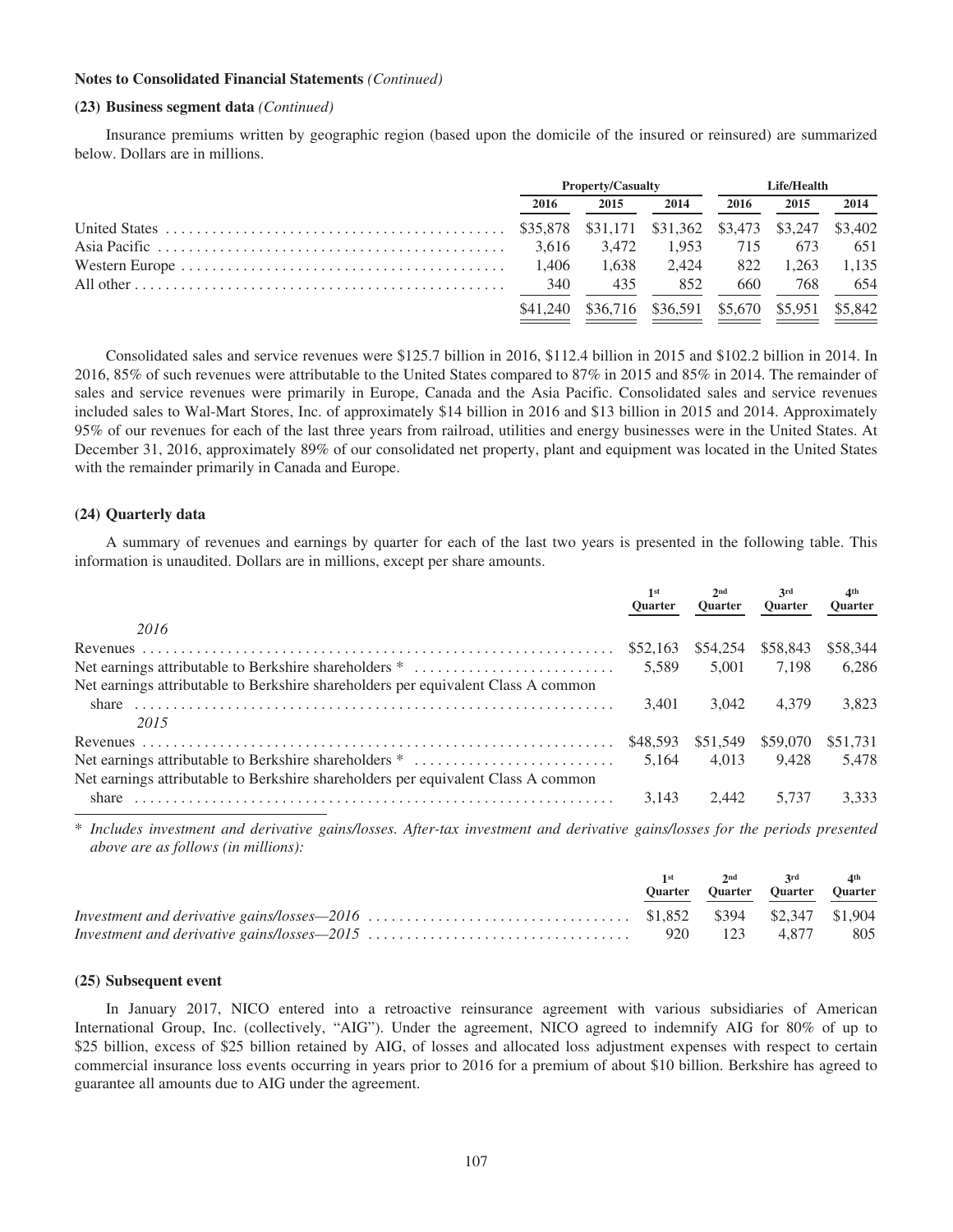#### **Item 9. Changes in and Disagreements with Accountants on Accounting and Financial Disclosure**

None

#### **Item 9A. Controls and Procedures**

At the end of the period covered by this Annual Report on Form 10-K, the Corporation carried out an evaluation, under the supervision and with the participation of the Corporation's management, including the Chairman (Chief Executive Officer) and the Senior Vice President (Chief Financial Officer), of the effectiveness of the design and operation of the Corporation's disclosure controls and procedures pursuant to Exchange Act Rule 13a-15. Based upon that evaluation, the Chairman (Chief Executive Officer) and the Senior Vice President (Chief Financial Officer) concluded that the Corporation's disclosure controls and procedures are effective in timely alerting them to material information relating to the Corporation (including its consolidated subsidiaries) required to be included in the Corporation's periodic SEC filings. The report called for by Item 308(a) of Regulation S-K is incorporated herein by reference to Management's Report on Internal Control Over Financial Reporting, included on page 62 of this report. The attestation report called for by Item 308(b) of Regulation S-K is incorporated herein by reference to Report of Independent Registered Public Accounting Firm, included on page 63 of this report. There has been no change in the Corporation's internal control over financial reporting during the quarter ended December 31, 2016 that has materially affected, or is reasonably likely to materially affect, the Corporation's internal control over financial reporting.

#### **Item 9B. Other Information**

None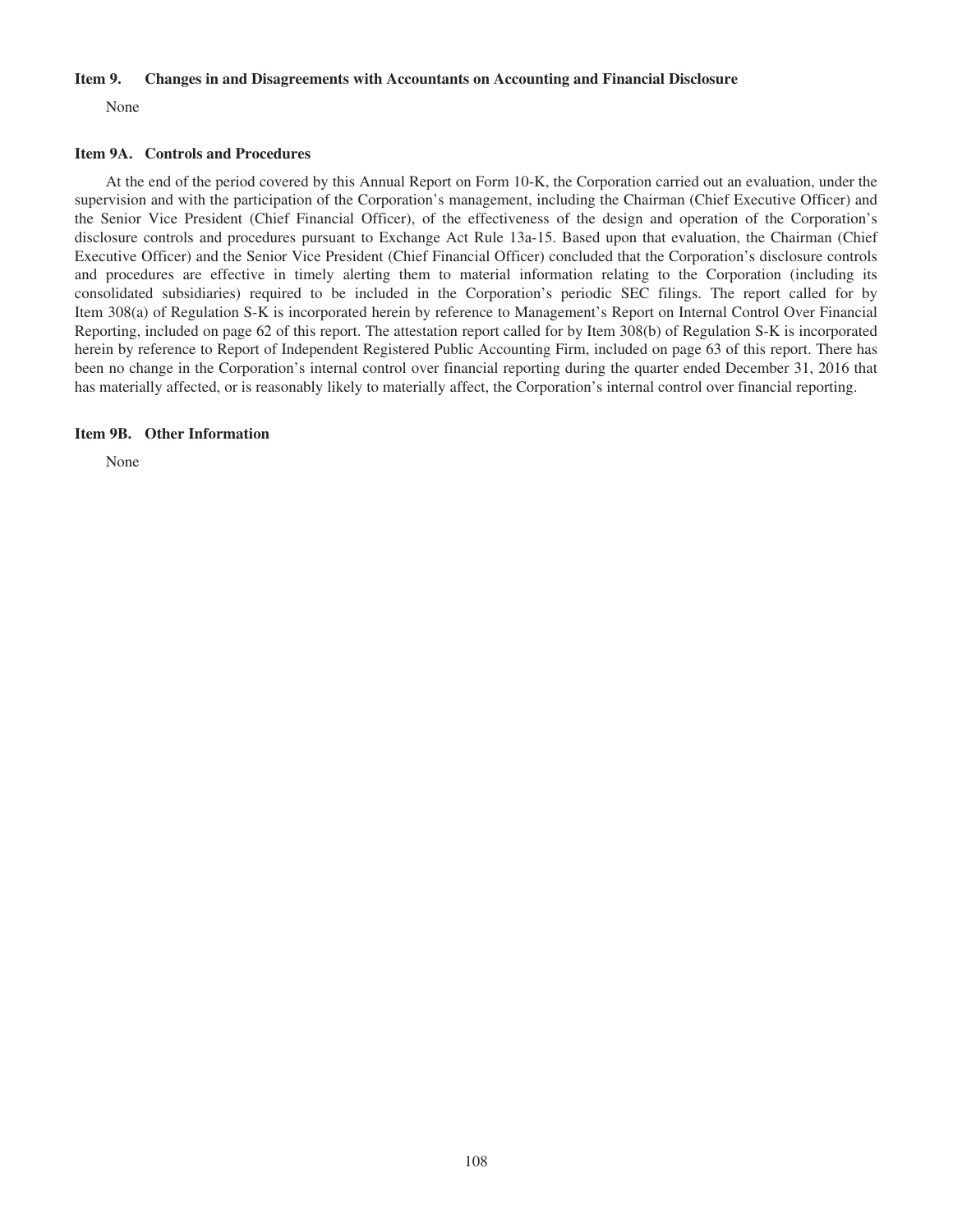# **Part III**

Except for the information set forth under the caption "Executive Officers of the Registrant" in Part I hereof, information required by this Part (Items 10, 11, 12, 13 and 14) is incorporated by reference from the Registrant's definitive proxy statement, filed pursuant to Regulation 14A, for the Annual Meeting of Shareholders of the Registrant to be held on May 6, 2017, which meeting will involve the election of directors.

#### **Part IV**

## **Item 15. Exhibits and Financial Statement Schedules**

#### (a)1. *Financial Statements*

The following Consolidated Financial Statements, as well as the Report of Independent Registered Public Accounting Firm, are included in Part II Item 8 of this report:

**PAGE**

|                                                                                                                          | PAGE |
|--------------------------------------------------------------------------------------------------------------------------|------|
|                                                                                                                          | 63   |
| Consolidated Balance Sheets-                                                                                             |      |
|                                                                                                                          | 64   |
| Consolidated Statements of Earnings-                                                                                     |      |
|                                                                                                                          | 66   |
| Consolidated Statements of Comprehensive Income-                                                                         |      |
|                                                                                                                          | 67   |
| Consolidated Statements of Changes in Shareholders' Equity-                                                              |      |
|                                                                                                                          | 67   |
| Consolidated Statements of Cash Flows—                                                                                   |      |
|                                                                                                                          | 68   |
|                                                                                                                          | 69   |
| 2. Financial Statement Schedule                                                                                          |      |
|                                                                                                                          | 111  |
| Schedule I-Parent Company Condensed Financial Information                                                                |      |
| Balance Sheets as of December 31, 2016 and 2015, Statements of Earnings and Comprehensive Income and Cash                |      |
| Flows for the years ended December 31, 2016, December 31, 2015 and December 31, 2014 and Note to                         |      |
|                                                                                                                          | 112  |
| Other schedules are omitted because they are not required, information therein is not applicable, or is reflected in the |      |
| Consolidated Financial Statements or notes thereto.                                                                      |      |

#### (b) *Exhibits*

See the "Exhibit Index" at page 115.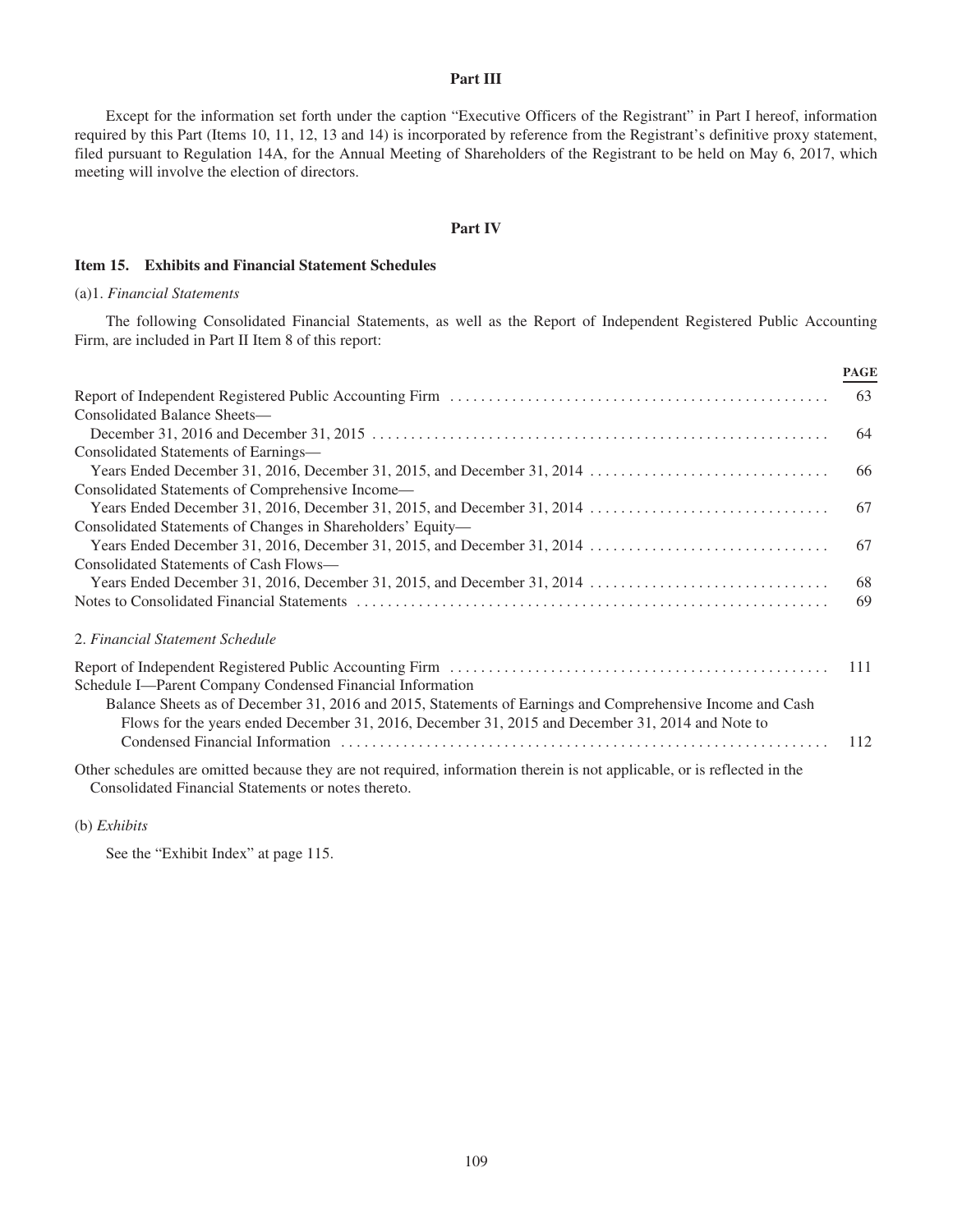# **SIGNATURES**

Pursuant to the requirements of Section 13 or 15(d) of the Securities Exchange Act of 1934, the Registrant has duly caused this report to be signed on its behalf by the undersigned thereunto duly authorized.

# BERKSHIRE HATHAWAY INC.

Date: February 24, 2017 /s/ MARC D. HAMBURG

**Marc D. Hamburg Senior Vice President and Principal Financial Officer**

Pursuant to the requirements of the Securities Exchange Act of 1934, this report has been signed below by the following persons on behalf of the Registrant and in the capacities and on the dates indicated.

| <b>WARREN E. BUFFETT</b><br>/s/<br><b>Warren E. Buffett</b>      | Chairman of the Board of<br>Directors—Chief Executive Officer | February 24, 2017<br>Date |
|------------------------------------------------------------------|---------------------------------------------------------------|---------------------------|
| HOWARD G. BUFFETT<br>/s/                                         | Director                                                      | February 24, 2017         |
| <b>Howard G. Buffett</b>                                         |                                                               | Date                      |
| <b>STEPHEN B. BURKE</b><br>$\sqrt{s}$<br><b>Stephen B. Burke</b> | Director                                                      | February 24, 2017<br>Date |
|                                                                  |                                                               |                           |
| <b>SUSAN L. DECKER</b><br>$\sqrt{s}$                             | Director                                                      | February 24, 2017         |
| <b>Susan L. Decker</b>                                           |                                                               | Date                      |
| WILLIAM H. GATES III<br>/s/                                      | Director                                                      | February 24, 2017         |
| William H. Gates III                                             |                                                               | Date                      |
| DAVID S. GOTTESMAN<br>$\sqrt{s}$                                 | Director                                                      | February 24, 2017         |
| David S. Gottesman                                               |                                                               | Date                      |
| <b>CHARLOTTE GUYMAN</b><br>/s/                                   | Director                                                      | February 24, 2017         |
| <b>Charlotte Guyman</b>                                          |                                                               | Date                      |
| <b>CHARLES T. MUNGER</b><br>/s/                                  | Vice Chairman of the Board of Directors                       | February 24, 2017         |
| <b>Charles T. Munger</b>                                         |                                                               | Date                      |
| THOMAS S. MURPHY<br>$\sqrt{s}$                                   | Director                                                      | February 24, 2017         |
| <b>Thomas S. Murphy</b>                                          |                                                               | Date                      |
| RONALD L. OLSON<br>$\sqrt{s}$                                    | Director                                                      | February 24, 2017         |
| Ronald L. Olson                                                  |                                                               | Date                      |
| WALTER SCOTT, JR.<br>$\sqrt{s}$                                  | Director                                                      | February 24, 2017         |
| Walter Scott, Jr.                                                |                                                               | Date                      |
| MERYL B. WITMER<br>$\sqrt{s}$                                    | Director                                                      | February 24, 2017         |
| Meryl B. Witmer                                                  |                                                               | Date                      |
| MARC D. HAMBURG<br>/s/                                           | Senior Vice President—Principal Financial Officer             | February 24, 2017         |
| Marc D. Hamburg                                                  |                                                               | Date                      |
| <b>DANIEL J. JAKSICH</b><br>$\sqrt{s}$                           | Vice President—Principal Accounting Officer                   | February 24, 2017         |
| Daniel J. Jaksich                                                |                                                               | Date                      |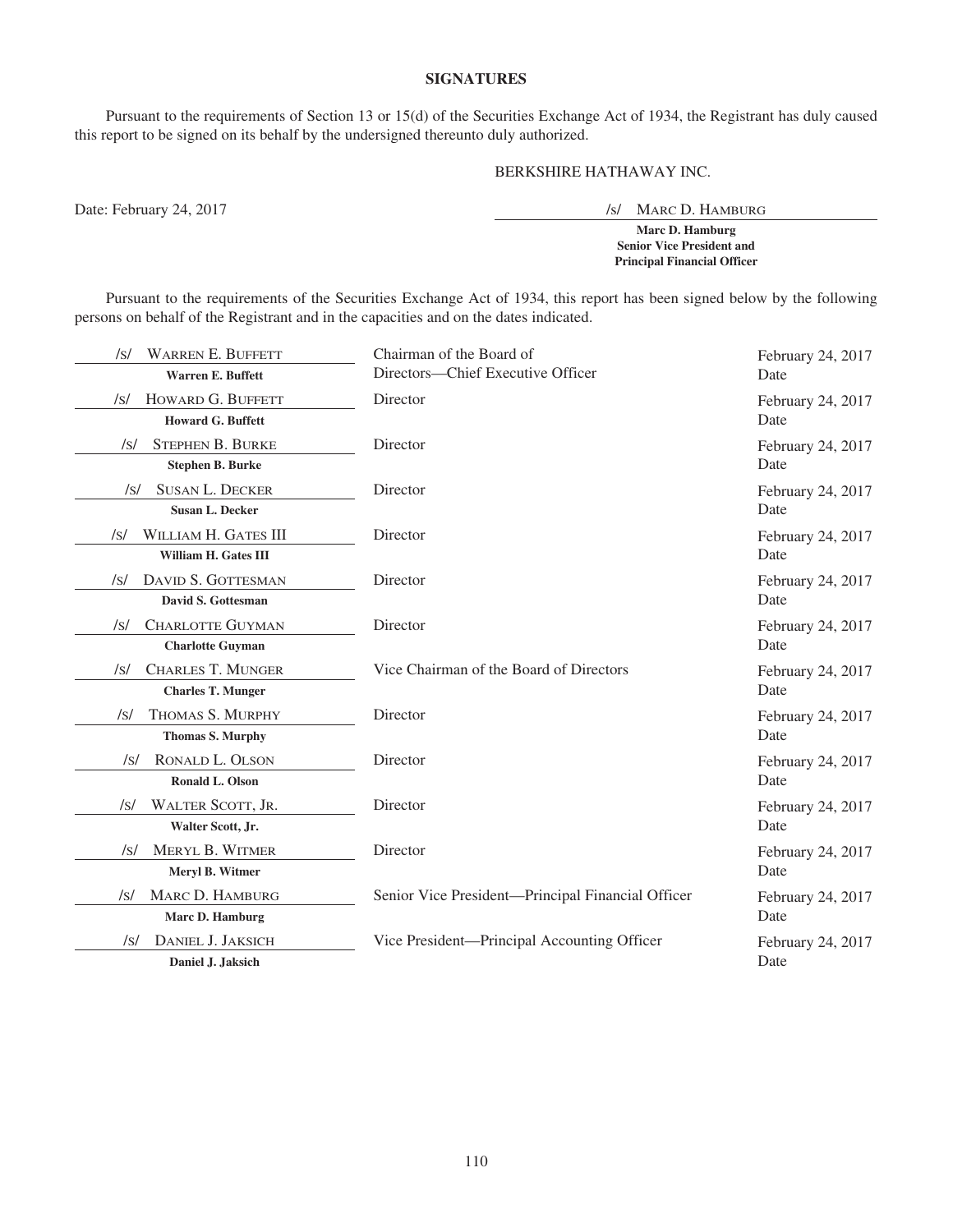## **REPORT OF INDEPENDENT REGISTERED PUBLIC ACCOUNTING FIRM**

To the Board of Directors and Shareholders of Berkshire Hathaway Inc. Omaha, Nebraska

We have audited the consolidated financial statements of Berkshire Hathaway Inc. and subsidiaries (the "Company") as of December 31, 2016 and 2015, and for each of the three years in the period ended December 31, 2016, and the Company's internal control over financial reporting as of December 31, 2016, and have issued our report thereon dated February 24, 2017; such consolidated financial statements and report are included elsewhere in this Form 10-K. Our audits also included the financial statement schedule of the Company listed in Item 15. This financial statement schedule is the responsibility of the Company's management. Our responsibility is to express an opinion based on our audits. In our opinion, such financial statement schedule, when considered in relation to the basic consolidated financial statements taken as a whole, presents fairly, in all material respects, the information set forth therein.

/s/ Deloitte & Touche LLP

Omaha, Nebraska February 24, 2017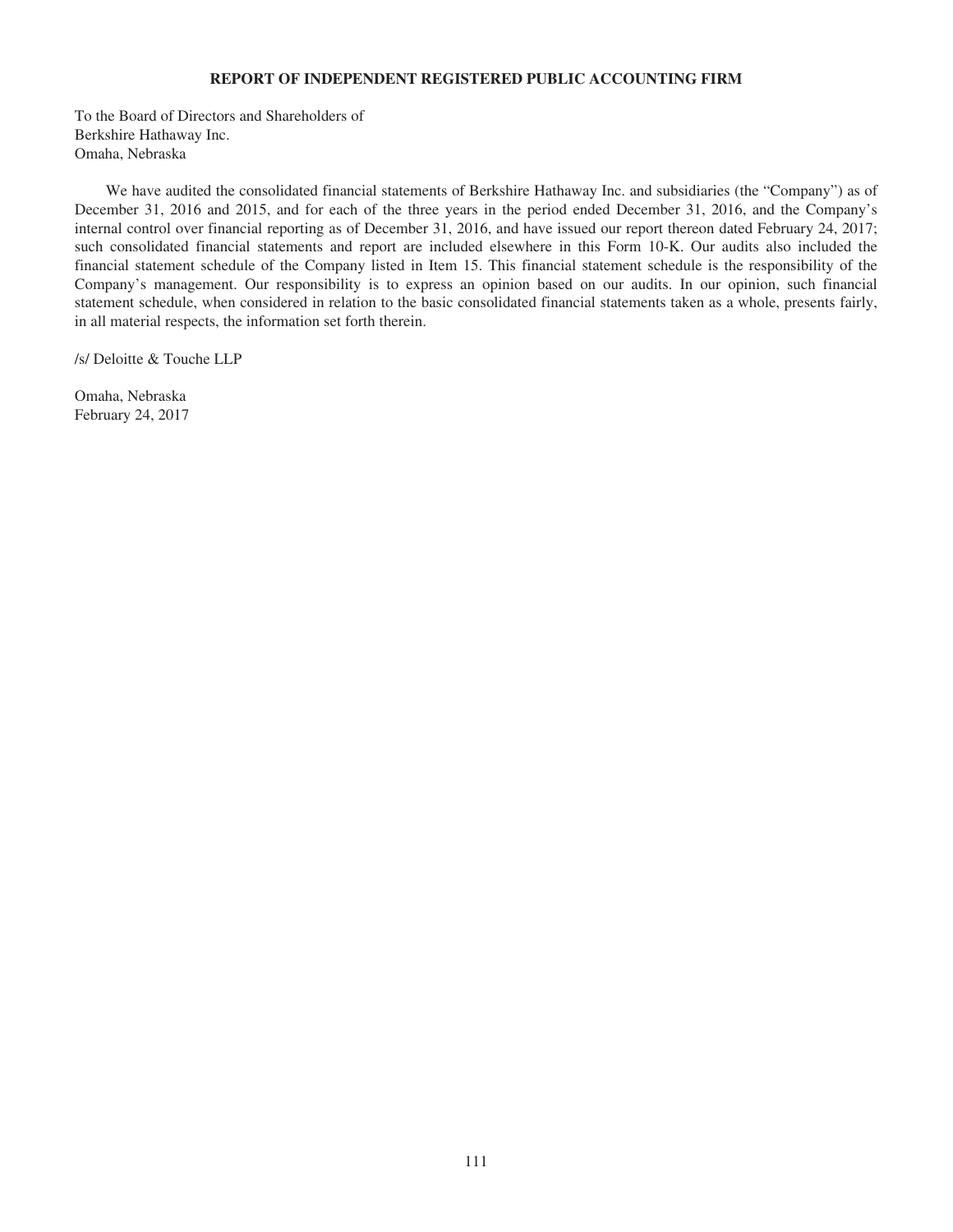# **BERKSHIRE HATHAWAY INC.**

# **(Parent Company) Condensed Financial Information (Dollars in millions)**

## **Schedule I**

## **Balance Sheets**

|                                                                      |             | December 31, |
|----------------------------------------------------------------------|-------------|--------------|
|                                                                      | 2016        | 2015         |
| Assets:                                                              |             |              |
| Cash and cash equivalents and U.S. Treasury Bills:                   |             |              |
|                                                                      | 3,221<br>S. | 10.609<br>S. |
|                                                                      | 8,220       |              |
|                                                                      | 11,441      | 10,609       |
| Investments in fixed maturity and equity securities and other assets | 59          | 113          |
|                                                                      | 277,398     | 233,977      |
|                                                                      | 15,345      | 23,424       |
|                                                                      | \$304,243   | \$268,123    |
| Liabilities and Shareholders' Equity:                                |             |              |
|                                                                      | 182         | 111<br>-S    |
|                                                                      | 3,357       | 2,663        |
|                                                                      | 17,703      | 9,799        |
|                                                                      | 21,242      | 12,573       |
|                                                                      | 283,001     | 255,550      |
|                                                                      | \$304,243   | \$268,123    |
|                                                                      |             |              |

# **Statements of Earnings and Comprehensive Income**

|                                                                            | Year ended December 31, |          |          |
|----------------------------------------------------------------------------|-------------------------|----------|----------|
|                                                                            | 2016                    | 2015     | 2014     |
| Income items:                                                              |                         |          |          |
| From consolidated subsidiaries:                                            |                         |          |          |
|                                                                            | \$9,862                 | \$10,519 | \$4,969  |
|                                                                            | 13,264                  | 8,508    | 14,496   |
|                                                                            | 23,126                  | 19,027   | 19,465   |
|                                                                            | 700                     | 6,854    |          |
| Equity in net earnings of The Kraft Heinz Company                          | 923                     | (122)    | (26)     |
|                                                                            | 262                     | 963      | 784      |
|                                                                            | 25,011                  | 26,722   | 20,223   |
| Cost and expense items:                                                    |                         |          |          |
|                                                                            | 80                      | 73       | (1)      |
|                                                                            | 208                     | 302      | 236      |
|                                                                            | 649                     | 2,264    | 116      |
|                                                                            | 937                     | 2,639    | 351      |
|                                                                            | 24,074                  | 24,083   | 19,872   |
| Other comprehensive income attributable to Berkshire Hathaway shareholders | 3,316                   | (8,750)  | (1,293)  |
| Comprehensive income attributable to Berkshire Hathaway shareholders       | \$27,390                | \$15,333 | \$18,579 |

*See Note to Condensed Financial Information*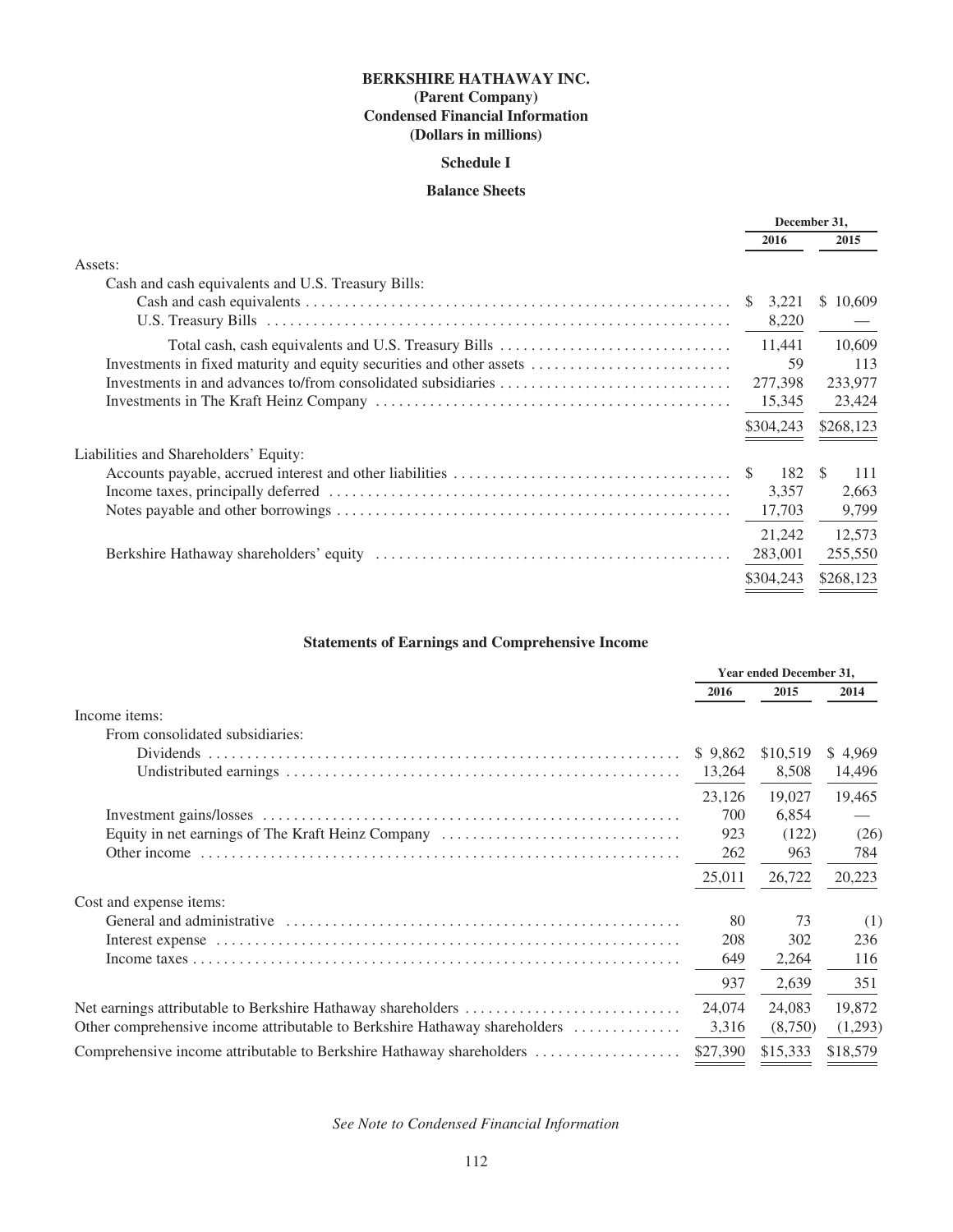#### **BERKSHIRE HATHAWAY INC. (Parent Company) Condensed Financial Information (Dollars in millions) Schedule I (continued) Statements of Cash Flows**

|                                                                                                                         | Year ended December 31,               |                                        |                                |
|-------------------------------------------------------------------------------------------------------------------------|---------------------------------------|----------------------------------------|--------------------------------|
|                                                                                                                         | 2016                                  | 2015                                   | 2014                           |
| Cash flows from operating activities:<br>Adjustments to reconcile net earnings to cash flows from operating activities: | \$24,074                              | \$24,083                               | \$19,872                       |
|                                                                                                                         | (700)<br>(13,264)<br>629              | (6,854)<br>(8,508)<br>(3,938)<br>2,227 | (14, 496)<br>136               |
|                                                                                                                         | (161)                                 | 222                                    | (75)                           |
|                                                                                                                         | 10,578                                | 7,232                                  | 5,437                          |
| Cash flows from investing activities:<br>Redemption (purchase) of Kraft Heinz investments                               | 8,320<br>(26,398)<br>(9,350)<br>1,145 | (5,258)<br>(2,274)                     | 1,673                          |
|                                                                                                                         | (26, 283)                             | (7, 532)                               | 1.673                          |
| Cash flows from financing activities:                                                                                   | 9,278<br>(1,125)<br>(2)<br>166        | 3.165<br>(1,775)<br>(10)<br>80         | 832<br>(792)<br>(1,231)<br>118 |
|                                                                                                                         | 8,317                                 | 1,460                                  | (1,073)                        |
|                                                                                                                         | (7,388)<br>10,609                     | 1.160<br>9,449                         | 6.037<br>3,412                 |
|                                                                                                                         | \$3,221                               | \$10,609                               | \$9,449                        |
| Other cash flow information:                                                                                            | \$3.583<br>307                        | \$3.180<br>206<br>3,938                | 2,512<br>\$.<br>233            |

#### **Note to Condensed Financial Information**

In 2013, Berkshire Hathaway Inc. ("Berkshire") invested \$12.25 billion in H.J. Heinz Holding Corporation ("Heinz Holding"), an entity formed to acquire H.J. Heinz Company. Berkshire's investments included common stock and warrants and cumulative compounding preferred stock. In 2015, Berkshire exercised the common stock warrants and acquired additional shares of Kraft Heinz common stock for approximately \$5.3 billion. Thereafter, Heinz Holding and Kraft Foods Group, Inc. completed a merger, and Heinz Holding was renamed The Kraft Heinz Company ("Kraft Heinz"). Kraft Heinz issued additional common stock to Kraft Food holders, reducing Berkshire's ownership from 52.5% to 26.8%. Berkshire accounted for its investment in Heinz Holding common stock and continues to account for its investment in Kraft Heinz common stock under the equity method. In applying the equity method, the investor treats the issuance of shares by an investee as if the investor had sold a proportionate share of its investment. As a result, Berkshire recorded a non-cash pre-tax holding gain of approximately \$6.8 billion in 2015. In 2016, Kraft Heinz redeemed the preferred stock for cash of \$8.32 billion.

On January 8, 2016, Berkshire entered into a \$10 billion 364-day revolving credit agreement and Berkshire borrowed \$10 billion under the agreement in connection with the acquisition of Precision Castparts Corp. on January 29. In March 2016, Berkshire issued €2.75 billion and \$5.5 billion in senior unsecured notes. The notes consisted of €1.0 billion of 0.50% notes due in 2020, €1.0 billion of 1.30% notes due in 2024, €750 million of 2.15% notes due in 2028, \$1.0 billion of 2.20% notes due in 2021, \$2.0 billion of 2.75% notes due in 2023 and \$2.5 billion of 3.125% notes due in 2026. The proceeds from these debt issues were used to repay all outstanding borrowings under the aforementioned credit agreement, which was subsequently terminated. In August 2016, Berkshire issued \$750 million in senior unsecured notes consisting of \$500 million of 1.15% notes due in 2018 and \$250 million of floating rate notes due in 2018, to replace \$750 million of maturing debt. Notes payable and borrowings at December 31, 2016 mature over the next five years as follows: 2017—\$1,101 million; 2018—\$1,551 million; 2019—\$754 million; 2020—\$1,054 million and 2021—\$1,500 million.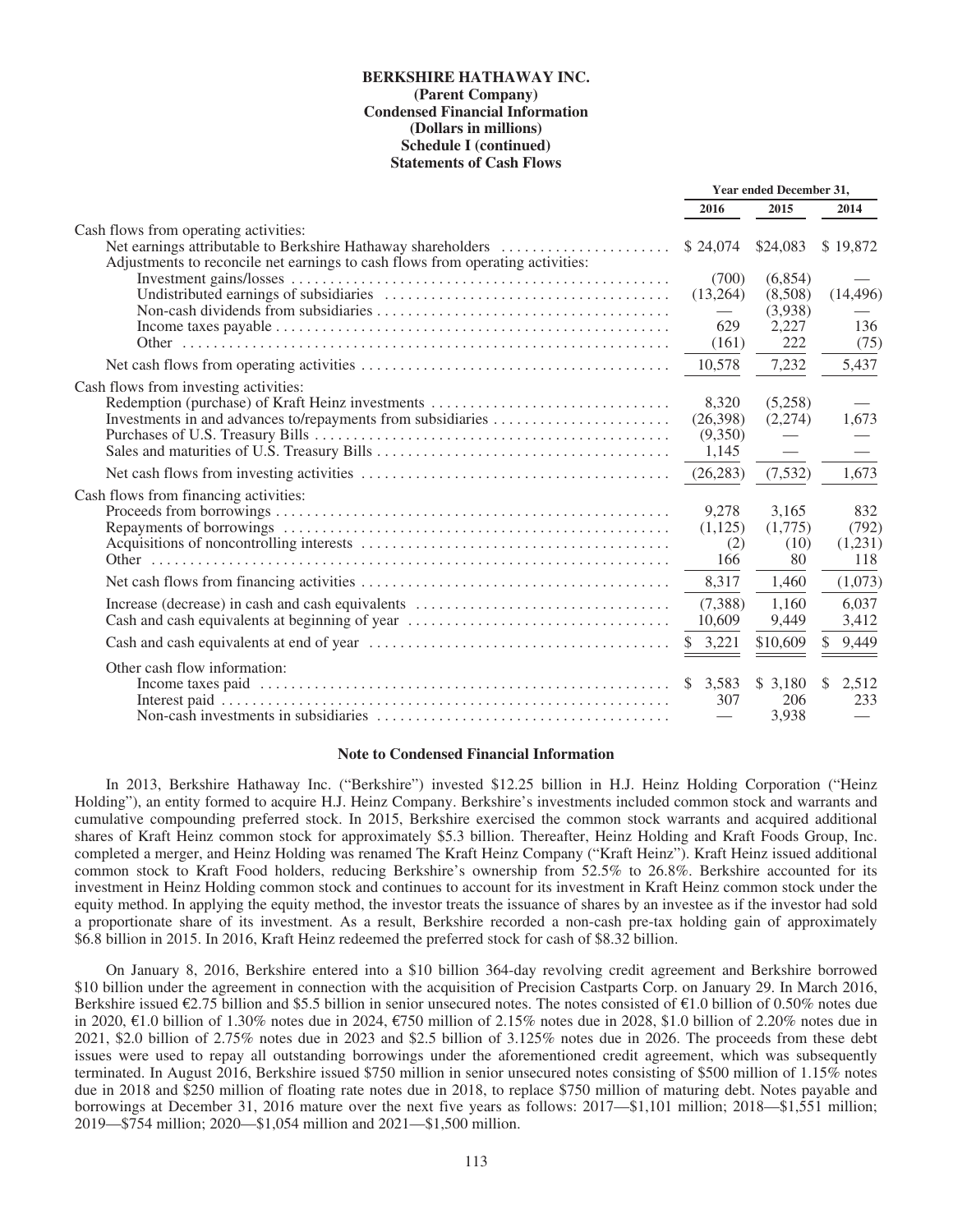Berkshire guarantees debt obligations of certain of its subsidiaries, which as of December 31, 2016, totaled approximately \$17.7 billion. Berkshire's guarantee of subsidiary debt is an absolute, unconditional and irrevocable guarantee for the full and prompt payment when due of all present and future payment obligations. Berkshire also provides guarantees in connection with equity index put option contracts of a subsidiary. The estimated fair value of liabilities recorded under such contracts was approximately \$2.9 billion as of December 31, 2016. The amount of subsidiary payments under these contracts, if any, is contingent upon future events.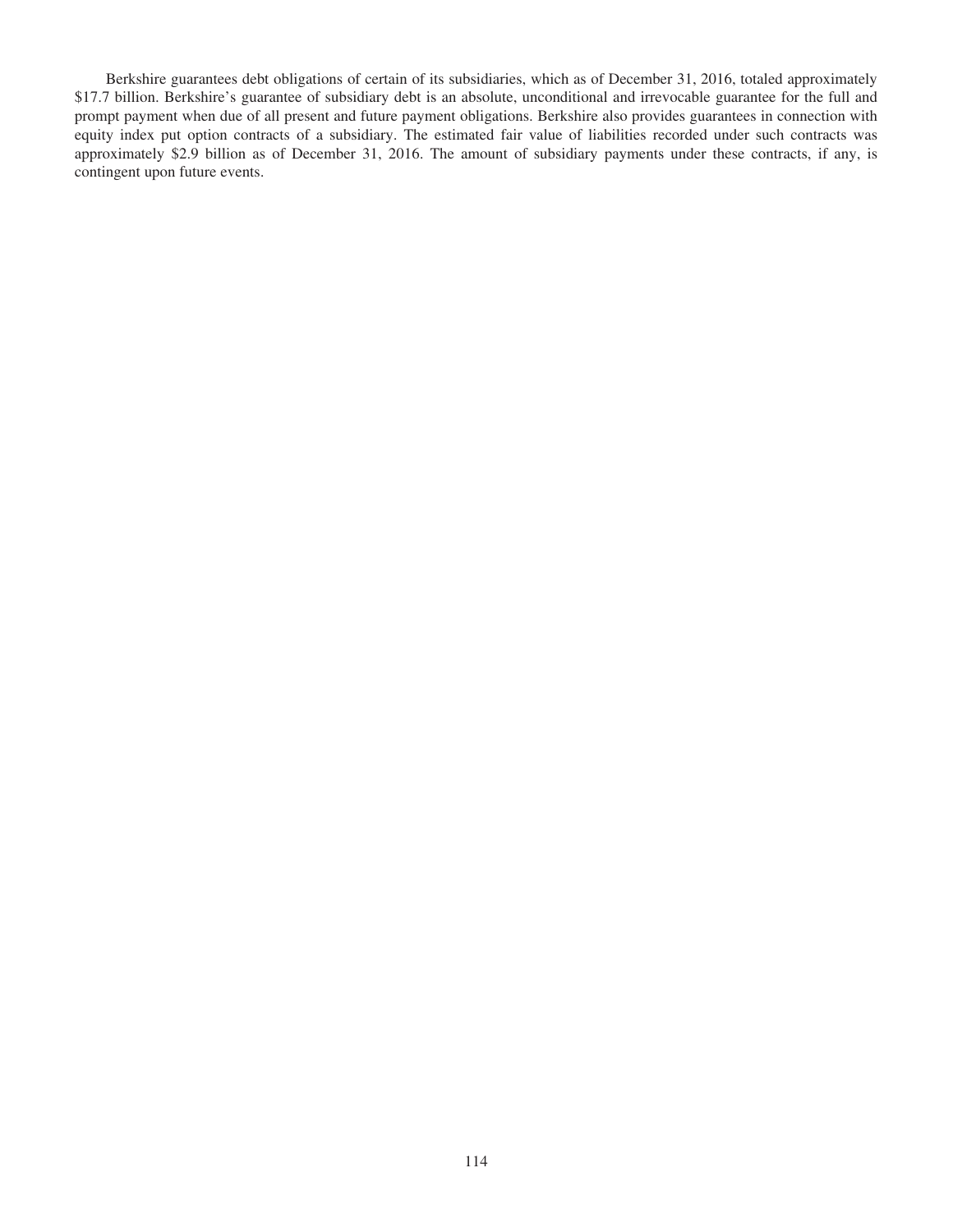# **EXHIBIT INDEX**

| <b>Exhibit No.</b> |                                                                                                                                                                                                                                                                                                                                                                                                                                                                                                                                                                                                                                                                                                                                                                                 |
|--------------------|---------------------------------------------------------------------------------------------------------------------------------------------------------------------------------------------------------------------------------------------------------------------------------------------------------------------------------------------------------------------------------------------------------------------------------------------------------------------------------------------------------------------------------------------------------------------------------------------------------------------------------------------------------------------------------------------------------------------------------------------------------------------------------|
| 2(i)               | Agreement and Plan of Merger dated as of June 19, 1998 between Berkshire and General Re Corporation.<br>Incorporated by reference to Annex I to Registration Statement No. 333-61129 filed on Form S-4.                                                                                                                                                                                                                                                                                                                                                                                                                                                                                                                                                                         |
| 2(ii)              | Agreement and Plan of Merger dated as of November 2, 2009 by and among Berkshire, R Acquisition Company,<br>LLC and BNSF. Incorporated by reference to Annex A to Registration Statement No. 333-163343 on<br>Form S-4.                                                                                                                                                                                                                                                                                                                                                                                                                                                                                                                                                         |
| 2(iii)             | Agreement and Plan of Merger dated August 8, 2015, by and among Berkshire, NW Merger Sub Inc. and<br>Precision Castparts Corporation ("PCC")<br>Incorporated by reference to Exhibit 2.1 to PCC's Current Report on Form 8-K filed on August 10, 2015<br>(SEC File No. 001-10348)                                                                                                                                                                                                                                                                                                                                                                                                                                                                                               |
| 3(i)               | Restated Certificate of Incorporation<br>Incorporated by reference to Exhibit 3(i) to Form 10-K filed on March 2, 2015.                                                                                                                                                                                                                                                                                                                                                                                                                                                                                                                                                                                                                                                         |
| 3(ii)              | By-Laws<br>Incorporated by reference to Exhibit 3(ii) to Form 8-K filed on May 4, 2016.                                                                                                                                                                                                                                                                                                                                                                                                                                                                                                                                                                                                                                                                                         |
| 4.1                | Indenture, dated as of December 22, 2003, between Berkshire Hathaway Finance Corporation, Berkshire<br>Hathaway Inc. and The Bank of New York Mellon Trust Company, N.A. (as successor to J.P. Morgan Trust<br>Company, National Association), as trustee.<br>Incorporated by reference to Exhibit 4.1 on Form S-4 of Berkshire Hathaway Finance Corporation and<br>Berkshire Hathaway Inc. filed on February 4, 2004. SEC File No. 333-112486                                                                                                                                                                                                                                                                                                                                  |
| 4.2                | Indenture, dated as of February 1, 2010, among Berkshire Hathaway Inc., Berkshire Hathaway Finance<br>Corporation and The Bank of New York Mellon Trust Company, N.A., as trustee.<br>Incorporated by reference to Exhibit 4.1 to Berkshire's Registration Statement on Form S-3 filed on<br>February 1, 2010. SEC File No. 333-164111                                                                                                                                                                                                                                                                                                                                                                                                                                          |
| 4.3                | Indenture, dated as of January 26, 2016, by and among Berkshire Hathaway Inc., Berkshire Hathaway Finance<br>Corporation and The Bank of New York Mellon Trust Company, N.A., as trustee.<br>Incorporated by reference to Exhibit 4.1 to Berkshire's Registration Statement on Form S-3 filed on<br>January 26, 2016. SEC File No. 333-209122                                                                                                                                                                                                                                                                                                                                                                                                                                   |
| 4.4                | Indenture, dated as of December 1, 1995, between BNSF and The First National Bank of Chicago, as trustee.<br>Incorporated by reference to Exhibit 4 on Form S-3 of BNSF filed on February 8, 1999.                                                                                                                                                                                                                                                                                                                                                                                                                                                                                                                                                                              |
| 4.5                | Indenture, dated as of October 4, 2002, by and between MidAmerican Energy Holdings Company and The Bank<br>of New York, Trustee.<br>Incorporated by reference to Exhibit 4.1 to the Berkshire Hathaway Energy Company Registration<br>Statement No. 333-101699 dated December 6, 2002.<br>Other instruments defining the rights of holders of long-term debt of Registrant and its subsidiaries are<br>not being filed since the total amount of securities authorized by all other such instruments does not exceed<br>10% of the total assets of the Registrant and its subsidiaries on a consolidated basis as of December 31,<br>2016. The Registrant hereby agrees to furnish to the Commission upon request a copy of any such debt<br>instrument to which it is a party. |
| 10.1               | Equity Commitment Letter of Berkshire Hathaway Inc. with Hawk Acquisition Holding Corporation dated<br>February 13, 2013.<br>Incorporated by reference to Exhibit 10.1 on Form 8-K of Berkshire Hathaway Inc. filed on February 14,<br>2013.                                                                                                                                                                                                                                                                                                                                                                                                                                                                                                                                    |
| 12                 | Calculation of Ratio of Consolidated Earnings to Consolidated Fixed Charges                                                                                                                                                                                                                                                                                                                                                                                                                                                                                                                                                                                                                                                                                                     |
| 14                 | Code of Ethics<br>Berkshire's Code of Business Conduct and Ethics is posted on its Internet website at<br>www.berkshirehathaway.com                                                                                                                                                                                                                                                                                                                                                                                                                                                                                                                                                                                                                                             |
| 21                 | Subsidiaries of Registrant                                                                                                                                                                                                                                                                                                                                                                                                                                                                                                                                                                                                                                                                                                                                                      |
| 23                 | Consent of Independent Registered Public Accounting Firm                                                                                                                                                                                                                                                                                                                                                                                                                                                                                                                                                                                                                                                                                                                        |
| 31                 | Rule $13a-14(a)/15d-14(a)$ Certifications                                                                                                                                                                                                                                                                                                                                                                                                                                                                                                                                                                                                                                                                                                                                       |
| 32                 | Section 1350 Certifications                                                                                                                                                                                                                                                                                                                                                                                                                                                                                                                                                                                                                                                                                                                                                     |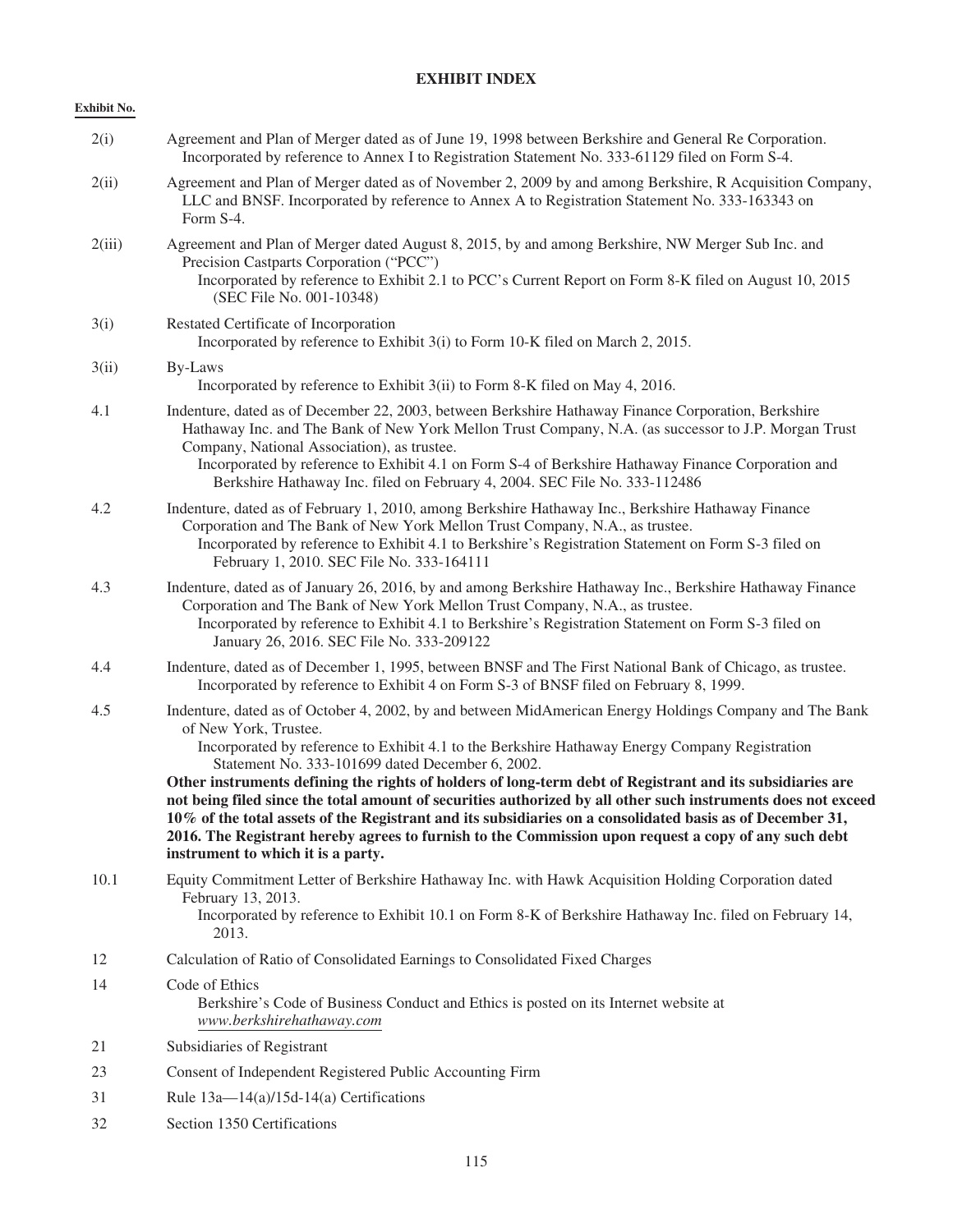#### **Exhibit No.**

## 95 Mine Safety Disclosures

101 The following financial information from Berkshire Hathaway Inc.'s Annual Report on Form 10-K for the year ended December 31, 2016, formatted in XBRL (Extensible Business Reporting Language) includes: (i) the Consolidated Balance Sheets as of December 31, 2016 and 2015, (ii) the Consolidated Statements of Earnings for each of the three years ended December 31, 2016, 2015 and 2014, (iii) Consolidated Statements of Comprehensive Income for each of the three years ended December 31, 2016, 2015 and 2014, (iv) the Consolidated Statements of Changes in Shareholders' Equity for each of the three years ended December 31, 2016, 2015 and 2014, (v) the Consolidated Statements of Cash Flows for each of the three years ended December 31, 2016, 2015 and 2014 and (vi) the Notes to Consolidated Financial Statements and Schedule I, tagged in summary and detail.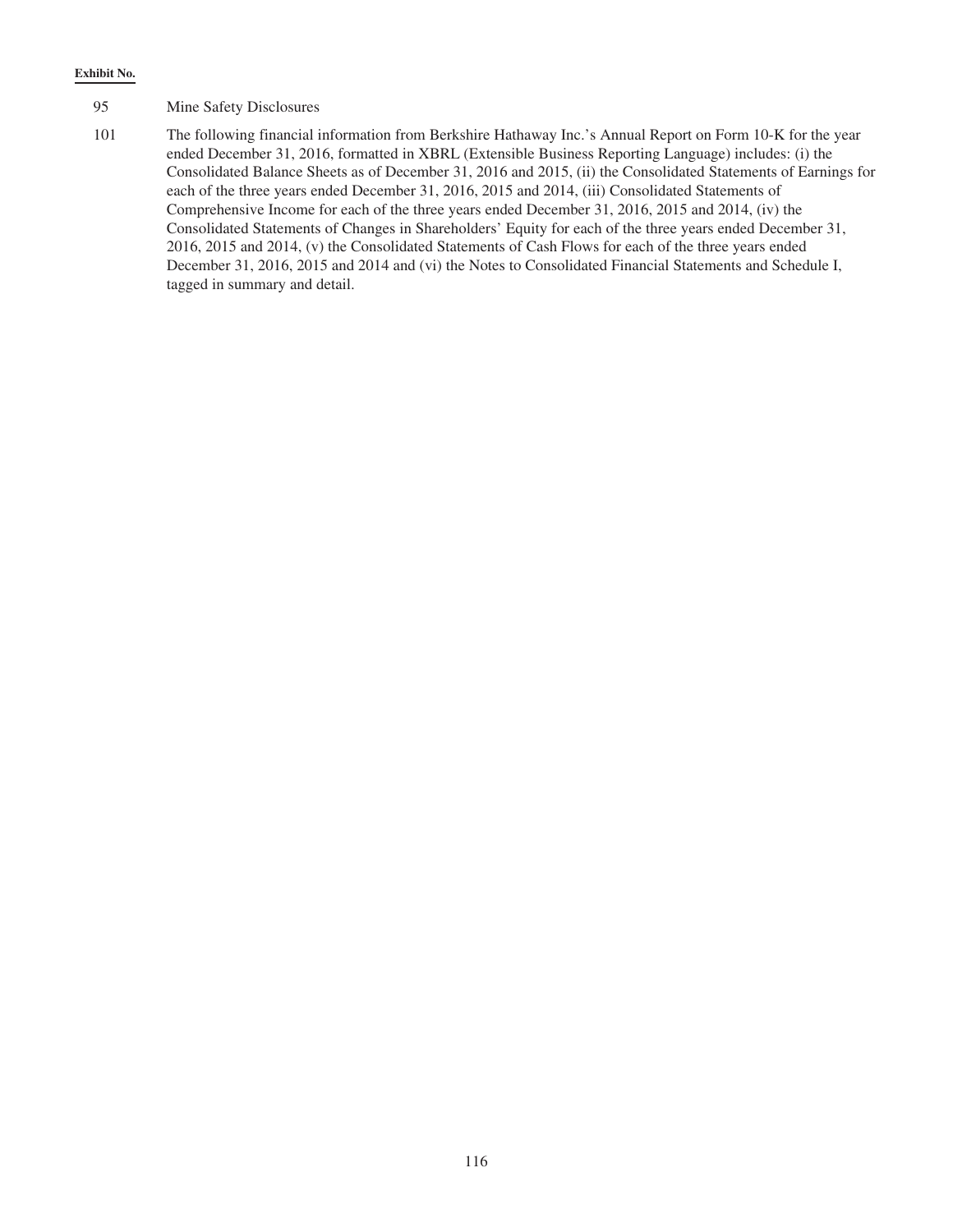# **BERKSHIRE HATHAWAY INC. Calculation of Ratio of Consolidated Earnings to Consolidated Fixed Charges (Dollars in millions)**

|                                                                              | <b>Year Ended December 31,</b> |          |          |          |          |  |
|------------------------------------------------------------------------------|--------------------------------|----------|----------|----------|----------|--|
|                                                                              | 2016                           | 2015     | 2014     | 2013     | 2012     |  |
| Net earnings attributable to Berkshire Hathaway                              |                                |          |          |          |          |  |
|                                                                              | \$24,074                       | \$24,083 | \$19,872 | \$19,476 | \$14,824 |  |
| Income tax expense $\dots\dots\dots\dots\dots\dots\dots\dots\dots\dots\dots$ | 9.240                          | 10,532   | 7,935    | 8,951    | 6,924    |  |
| Earnings attributable to noncontrolling interests                            | 353                            | 331      | 298      | 369      | 488      |  |
| Equity in net (earnings) loss of Kraft Heinz                                 |                                |          |          |          |          |  |
| Company                                                                      | (923)                          | 122      | 26       | 262      |          |  |
| Dividends from Kraft Heinz Company                                           | 952                            | 366      |          |          |          |  |
| Fixed charges                                                                | 4,195                          | 4,134    | 3,882    | 3,386    | 3,304    |  |
| Earnings available for fixed charges                                         | \$37,891                       | \$39,568 | \$32,013 | \$32,444 | \$25,540 |  |
| Fixed charges                                                                |                                |          |          |          |          |  |
| Interest expense, including amortization $(1)$                               | \$ 3,497                       | \$ 3,515 | \$3,253  | \$ 2,801 | \$2,744  |  |
| Rentals representing interest and capitalized interest                       | 698                            | 619      | 629      | 585      | 560      |  |
|                                                                              | \$4,195                        | \$4,134  | \$3,882  | \$3,386  | \$3,304  |  |
| Ratio of earnings to fixed charges $\dots\dots\dots\dots\dots\dots\dots$     | 9.03x                          | 9.57x    | 8.25x    | 9.58x    | 7.73x    |  |

*(1) Includes non-cash foreign currency exchange gains of \$244 million in 2016 and losses of \$69 million in 2015 with respect to Berkshire's Euro denominated debt.*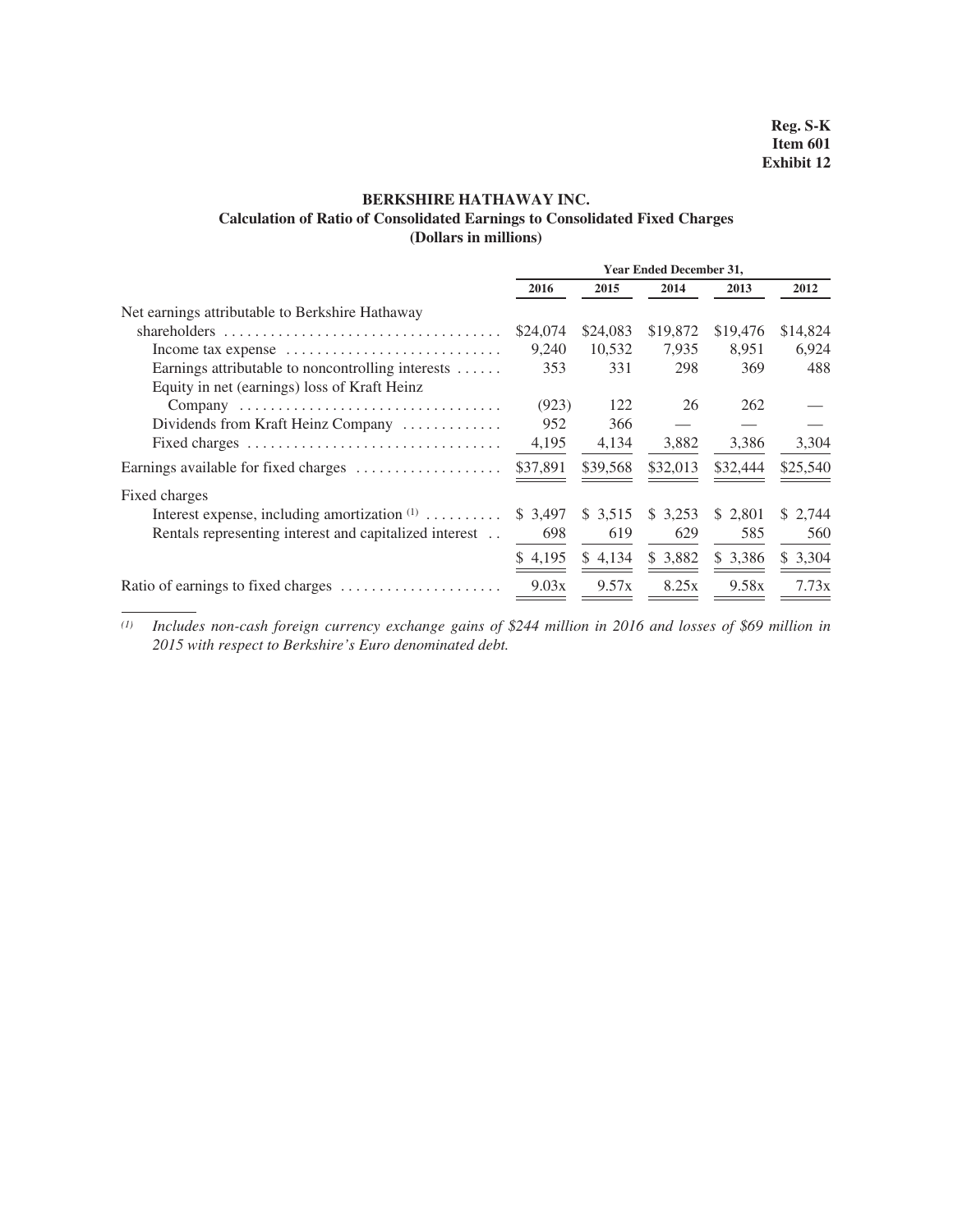## **BERKSHIRE HATHAWAY INC. Subsidiaries of Registrant (1) December 31, 2016**

**Company Name Domicile or State of Incorporation** Acme Brick Company Delaware<br>
Acme Building Brands, Inc.<br>
Delaware Acme Building Brands, Inc.<br>
Albecca Inc. Delaware Contains and Contains and Contains and Contains and Contains and Contains and Contains and Contains and Contains and Contains and Contains and Contains and Contains and Con Albecca Inc. Georgia<br>AltaLink, L.P. Georgia AltaLink, L.P. Canada<br>AltaLink Holdings, L.P. Canada AltaLink Holdings, L.P. AltaLink Investments, L.P. Canada Applied Underwriters, Inc. Nebraska Ben Bridge Corporation Washington Ben Bridge Jeweler, Inc. Washington Benjamin Moore & Co. New Jersey Benjamin Moore & Co., Limited Canada Canada Benson Industries, Inc.<br>
Benson Industries, Inc.<br>
Derkshire Hathaway Assurance Corporation<br>
Oregon New York Berkshire Hathaway Assurance Corporation New York<br>Berkshire Hathaway Automotive Inc. Delaware Berkshire Hathaway Automotive Inc.<br>
Berkshire Hathaway Credit Corporation<br>
Nebraska Berkshire Hathaway Credit Corporation<br>Berkshire Hathaway Energy Company Nebraska News News Berkshire Hathaway Energy Company Berkshire Hathaway Finance Corporation<br>
Berkshire Hathaway Homestate Insurance Company<br>
Nebraska Berkshire Hathaway Homestate Insurance Company Nebraska<br>
Berkshire Hathaway International Insurance Limited<br>
United Kingdom Berkshire Hathaway International Insurance Limited View Company of Nebraska<br>Berkshire Hathaway Life Insurance Company of Nebraska<br>Nebraska Berkshire Hathaway Life Insurance Company of Nebraska<br>
Berkshire Hathaway Specialty Insurance Company Mehraska<br>
Nebraska Berkshire Hathaway Specialty Insurance Company Nebraska<br>BH Media Group. Inc. Delaware BH Media Group, Inc.<br>BHE Canada. LLC<br>Delaware BHE Canada, LLC<br>BHE Canada Holdings Corporation BHE Canada Holdings Corporation<br>BHE AltaLink Ltd. Canada BHE AltaLink Ltd. Canada Canada Canada Canada Canada Canada Canada Canada Canada Canada Canada Canada Canada Canada Canada Canada Canada Canada Canada Canada Canada Canada Canada Canada Canada Canada Canada Canada Canada C BHE U.S. Transmission, LLC<br>
BHE Renewables. I.I.C.<br>
Delaware BHE Renewables, LLC<br>BHSF. Inc. Delaware BHSF, Inc. Delaware BH Finance LLC<br>BH Shoe Holdings. Inc. 2008 BH Shoe Holdings, Inc.<br>
BNSF Railway Company<br>
Delaware BNSF Railway Company Delaware Company Delaware Company Delaware Delaware Delaware Delaware Delaware Delaware Delaware Delaware Delaware Delaware Delaware Delaware Delaware Delaware Delaware Delaware Delaware Delaware Delaw Boat America Corporation Virginia<br>Borsheim Jewelry Company, Inc. Nebraska Borsheim Jewelry Company, Inc.<br>Brooks Sports, Inc. Nebraska<br>Washington Brooks Sports, Inc. Washington Washington Washington Washington Washington Washington Washington Washington Washington Washington Washington Washington Washington Washington Washington Washington Washington Washington Wash The Buffalo News, Inc.<br>
Burlington Northern Santa Fe. LLC<br>
Delaware Burlington Northern Santa Fe, LLC<br>Bushwick Metals LLC<br>Delaware Bushwick Metals LLC<br>Business Wire. Inc. Delaware Business Wire, Inc.<br>
California Insurance Company<br>
California Insurance Company California Insurance Company California Campbell Hausfeld, LLC<br>
Cannon-Muskegon Corporation<br>
Michigan Cannon-Muskegon Corporation and a series of the Michigan Muslim Michigan Carlton Forge Works (California) Carlton Forge Works California Central States Indemnity Co. of Omaha Nebraska<br>
Central States of Omaha Companies. Inc.<br>
Nebraska Central States of Omaha Companies, Inc. Nebraska Cerro Flow Products LLC<br>
Cerro Wire LLC<br>
Delaware Cerro Wire LLC<br>
Charter Brokerage Holdings Corp.<br>
Delaware Delaware Charter Brokerage Holdings Corp.<br>
Chemtool Incorporated Delaware<br>
Delaware Chemtool Incorporated Delaware<br>Clayton Homes. Inc. Delaware Clayton Homes, Inc. CMH Homes, Inc. Tennessee CMH Manufacturing, Inc. Tennessee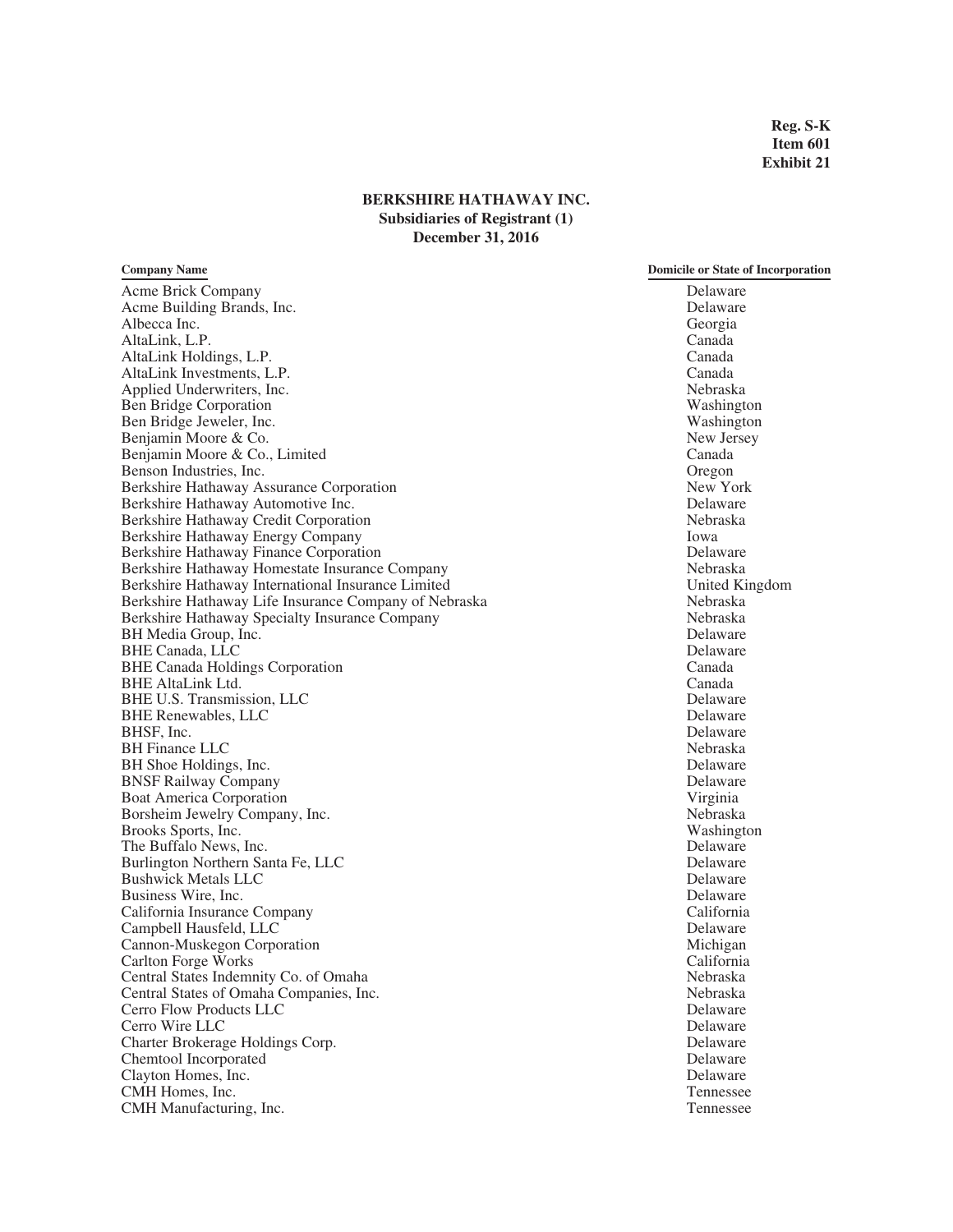## **BERKSHIRE HATHAWAY INC. Subsidiaries of Registrant (1) December 31, 2016**

**Company Name Domicile or State of Incorporation** CMH Parks, Inc. Tennessee<br>Columbia Insurance Company and the settlement of the settlement of the Second Second Second Second Second Second Second Second Second Second Second Second Second Second Second Second Second Second Columbia Insurance Company Nebraska<br>
Cornelius. Inc. Minnesota Cornelius, Inc. Minnesota<br>
CORT Business Services Corporation<br>
Delaware CORT Business Services Corporation Delaware CORT Business Services Corporation Delaware Delaware Delaware Delaware Delaware Delaware Delaware Delaware Delaware Delaware Delaware Delaware Delaware Delaware Delaware Delaware CTB International Corp. Cubic Designs, Inc. Wisconsin Cypress Insurance Company California Designed Metal Connections, Inc. Delaware Detlev Louis Motorrad-Vertriebsgesellschaft GmbH Germany Duracell Batteries BVBA Belgium Duracell (China) Limited China China<br>
The Duracell Company China China China<br>
Delaware The Duracell Company<br>
Delaware Company<br>
Delaware Switzerland<br>
Switzerland<br>
Switzerland Duracell International Operations Sàrl Switzerland Switzerland Switzerland Switzerland Switzerland Switzerland<br>
Delaware Switzerland Schware Schware Switzerland Switzerland Switzerland Switzerland Switzerland Switzerland S Duracell Manufacturing, Inc.<br>
Delaware Duracell U.S. Holding LLC<br>
Delaware Duracell U.S. Holding LLC<br>
Duracell U.S. Operations. Inc.<br>
Delaware Duracell U.S. Operations, Inc. Ecowater Systems LLC Delaware Empire Distributors, Inc.<br>
Empire Distributors of North Carolina, Inc.<br>
Georgia Empire Distributors of North Carolina, Inc. Georgia EXSIF Worldwide, Inc.<br>
Faraday Underwriting Limited<br>
Faraday United Kingdom Faraday Underwriting Limited United Kingdom United Kingdom United Kingdom United Kingdom United Kingdom United Ki The Fechheimer Brothers Company Delaware<br>
FlightSafety International Inc. New York FlightSafety International Inc.<br>
FlightSafety Services Corporation<br>
Delaware FlightSafety Services Corporation<br>
Forest River. Inc. Delaware Delaware Delaware Delaware Delaware Delaware Delaware Delaware Delaware Delaware Forest River, Inc.<br>
Free Group Ptv Ltd Australia Freo Group Pty Ltd Australia<br> **Fruit of the Loom**, Inc. Security 1988 and 2009 and 2009 and 2009 and 2009 and 2009 and 2009 and 2009 and 2009<br> **Example 2009** Fruit of the Loom, Inc.<br>
Garan, Incorporated Virginia Garan, Incorporated Virginia (Garan, Incorporated Virginia (Garan, Incorporated Virginia (Garan, Incorporated Virginia (Garan, Incorporated Virginia (Garan, Incorporated Virginia (Garan, Incorporated Virginia (Garan, Incor GEICO Advantage Insurance Company and the second second second second second second second second second second second second second second second second second second second second second second second second second secon GEICO Casualty Company<br>GEICO Choice Insurance Company and the second second second second second second second second second second second second second second second second second second second second second second second GEICO Choice Insurance Company Nebraska<br>GEICO Corporation Delaware GEICO Corporation Delaware<br>GEICO General Insurance Company and the company of the company of the company of the company of the company of the company of the company of the company of the company of the company of the compa GEICO General Insurance Company Maryland<br>GEICO Indemnity Company Maryland<br>Maryland GEICO Indemnity Company<br>GEICO Secure Insurance Company Maryland<br>Nebraska GEICO Secure Insurance Company<br>
GRD Holdings Corporation<br>
Delaware GRD Holdings Corporation<br>
Gen Re Intermediaries Corporation<br>
New York Gen Re Intermediaries Corporation<br>
General Re Life Corporation<br>
Connecticut<br>
Connecticut General Re Life Corporation Connecticut Connecticut Connecticut Connecticut Connecticut Connecticut Connecticut Connecticut Connecticut Connecticut Connecticut Connecticut Connecticut Connecticut Connecticut Connecticut Co General Re Corporation<br>
General Re Financial Products Corporation<br>
Delaware General Re Financial Products Corporation<br>
General Reinsurance Corporation<br>
Delaware General Reinsurance Corporation<br>
General Star Indemnity Company<br>
Delaware General Star Indemnity Company<br>
General Star National Insurance Company<br>
Delaware General Star National Insurance Company Delaware<br>
General Reinsurance AG<br>
Germany General Reinsurance AG Germany<br>
General Reinsurance Africa Ltd. South Africa General Reinsurance Africa Ltd.<br>
General Reinsurance Australia Ltd<br>
Australia General Reinsurance Australia Ltd Australia General Reinsurance Life Australia Ltd.<br>
Genesis Insurance Company<br>
Delaware Genesis Insurance Company<br>
Global Cranes Pty Ltd<br>
Australia Global Cranes Pty Ltd Government Employees Insurance Company Maryland Helzberg's Diamond Shops, Inc. Missouri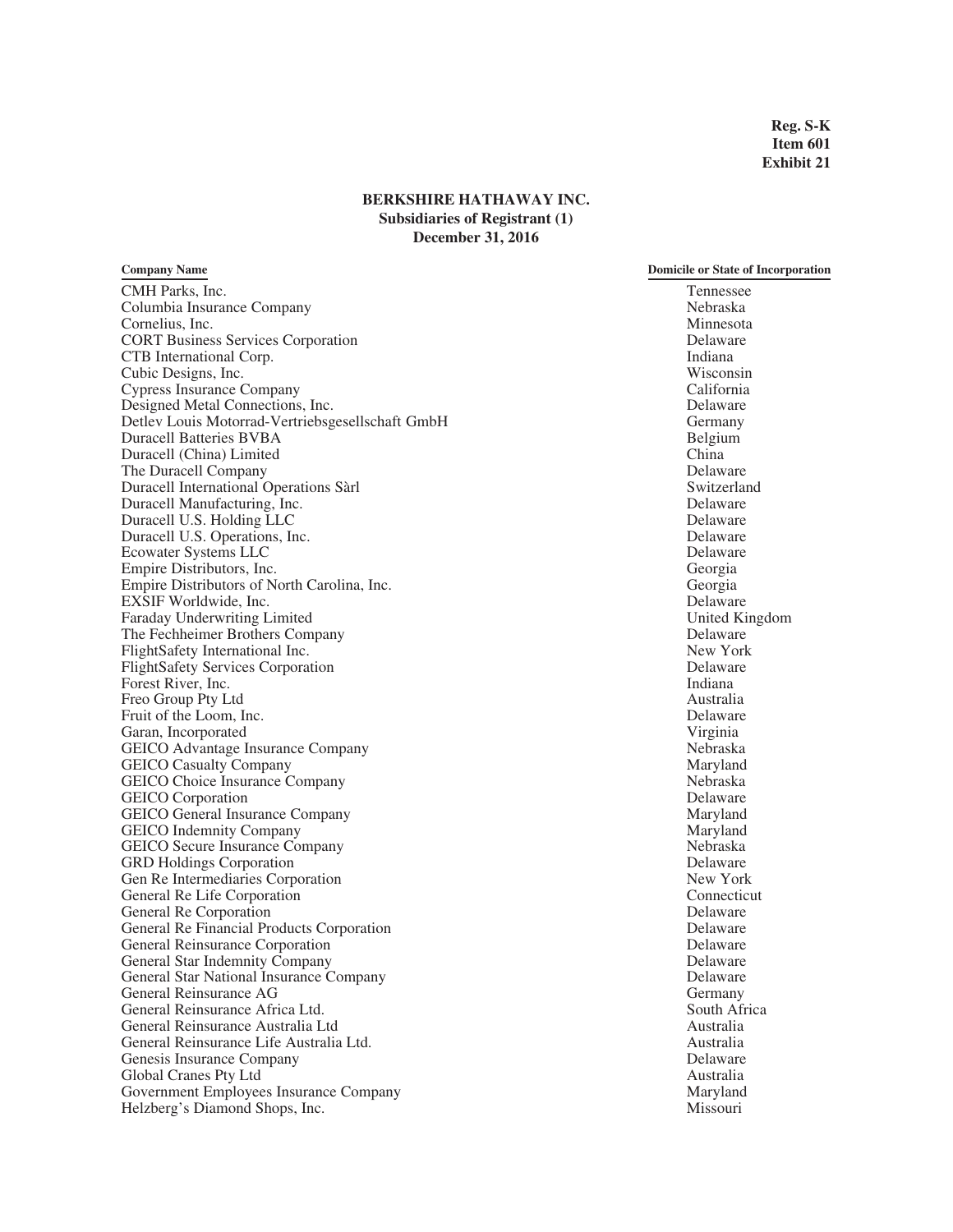## **BERKSHIRE HATHAWAY INC. Subsidiaries of Registrant (1) December 31, 2016**

H. H. Brown Shoe Company, Inc.<br>
Homemakers Plaza. Inc.<br>
Iowa Homemakers Plaza, Inc.<br>
HomeServices of America. Inc.<br>
Delaware HomeServices of America, Inc.<br>
Huntington Alloys Corporation<br>
Delaware Huntington Alloys Corporation<br>
International Dairy Oueen. Inc.<br>
Delaware Delaware International Dairy Queen, Inc. IMC International Metalworking Companies B.V. Netherlands IMC (Germany) Holdings GmbH Germany Germany Germany Ingersoll Cutting Tool Company Delaware Ingersoll Werkzeuge GmbH Germany Iscar Ltd. Israel Johns Manville Delaware Delaware Delaware Delaware Delaware Delaware Delaware Delaware Delaware Delaware Delaware Delaware Delaware Delaware Delaware Delaware Delaware Delaware Delaware Delaware Delaware Delaware Delaware Johns Manville Corporation<br>
Johns Manville Slovakia, a.s.<br>
Slovakia Johns Manville Slovakia, a.s. Slovakia Jordan's Furniture, Inc.<br>
Justin Brands. Inc.<br>
Delaware Justin Brands, Inc. Justin Industries, Inc. Texas Kahn Ventures, Inc.<br>
Kern River Gas Transmission Company<br>
Texas Kern River Gas Transmission Company Texas<br>
KR Holding. LLC Delaware KR Holding, LLC<br>
L. A. Darling Company LLC<br>
Delaware Delaware L. A. Darling Company LLC<br>
Larson-Juhl US LLC<br>
Georgia Larson-Juhl US LLC Georgia and Second Contract Contract Georgia and Second Contract Contract Georgia and Second Contract Contract Contract Contract Contract Contract Contract Contract Contract Contract Contract Contract Co Lipotec, S.A. Spain<br>
Lubrizol Advanced Materials Europe BVBA and the settlement of the Spain Belgium Lubrizol Advanced Materials Europe BVBA<br>
Lubrizol Advanced Materials International, LLC<br>
Delaware Lubrizol Advanced Materials International, LLC<br>
Lubrizol Advanced Materials. Inc.<br>
Delaware Lubrizol Advanced Materials, Inc.<br>
The Lubrizol Cornoration<br>
Ohio The Lubrizol Corporation<br>
Lubrizol France SAS<br>
France SAS Lubrizol France SAS France Lubrizol (Gibraltar) Limited Gibraltar Lubrizol (Gibraltar) Limited Luxembourg SCS Luxembourg Luxembourg SCS Luxembourg 1 (Gibraltar) Luxembourg SCS Luxembourg SCS Luxembourg 1 (Gibraltar) and the United Side of the United Side of the United Side of the United Lubrizol (Gibraltar) Minority Limited<br>
Lubrizol Holdings France SAS<br>
France Lubrizol Holdings France SAS<br>
Lubrizol International, Inc. Sanction Cayman Islands Lubrizol International, Inc. Cayman Islam<br>
Lubrizol Luxembourg S.a.r.l. Cayman Islam<br>
Luxembourg S.a.r.l. Cayman Islam Lubrizol Luxembourg S.a.r.l. Luxembourg Lubrizol Overseas Trading Corporation Delaware Lubrizol Specialty Products, Inc.<br>
M&M Manufacturing. Inc.<br>
Delaware M&M Manufacturing, Inc.<br>
Marmon Crane Services. Inc.<br>
Delaware between the Delaware of Delaware Marmon Crane Services, Inc.<br>
Marmon Energy Services Company<br>
Delaware Company Marmon Energy Services Company<br>
Marmon Engineered Components Company<br>
Delaware Marmon Engineered Components Company<br>
Marmon Food. Beverage & Water Technologies Company LLC<br>
Delaware Marmon Food, Beverage & Water Technologies Company LLC<br>Marmon Holdings. Inc. Delaware Marmon Holdings, Inc.<br>
Marmon Retail Technologies Company<br>
Delaware Delaware Marmon Retail Technologies Company<br>
Marmon Transportation Services LLC<br>
Delaware Marmon Transportation Services LLC<br>
The Marmon Group of Canada Ltd. Canada Canada The Marmon Group of Canada Ltd. Canada Canada Canada Canada Canada Canada Canada Canada Canada Canada Canada Canada Canada Canada Canada Canada Canada Canada Canada Canada Canada Canada Canada Canada Canada Canada Canada C Marmon/Keystone LLC<br>
Marquis Jet Holdings. Inc.<br>
Delaware between the Delaware Delaware Marquis Jet Holdings, Inc. Delaware Marquis Jet Partners, Inc. Delaware McLane Company, Inc. Texas<br>
McLane Foodservice. Inc. Texas McLane Foodservice, Inc.<br>
Meadowbrook Meat Company. Inc.<br>
Meadowbrook Meat Company. Inc. Meadowbrook Meat Company, Inc. The Medical Protective Company Indiana

**Company Name Domicile or State of Incorporation**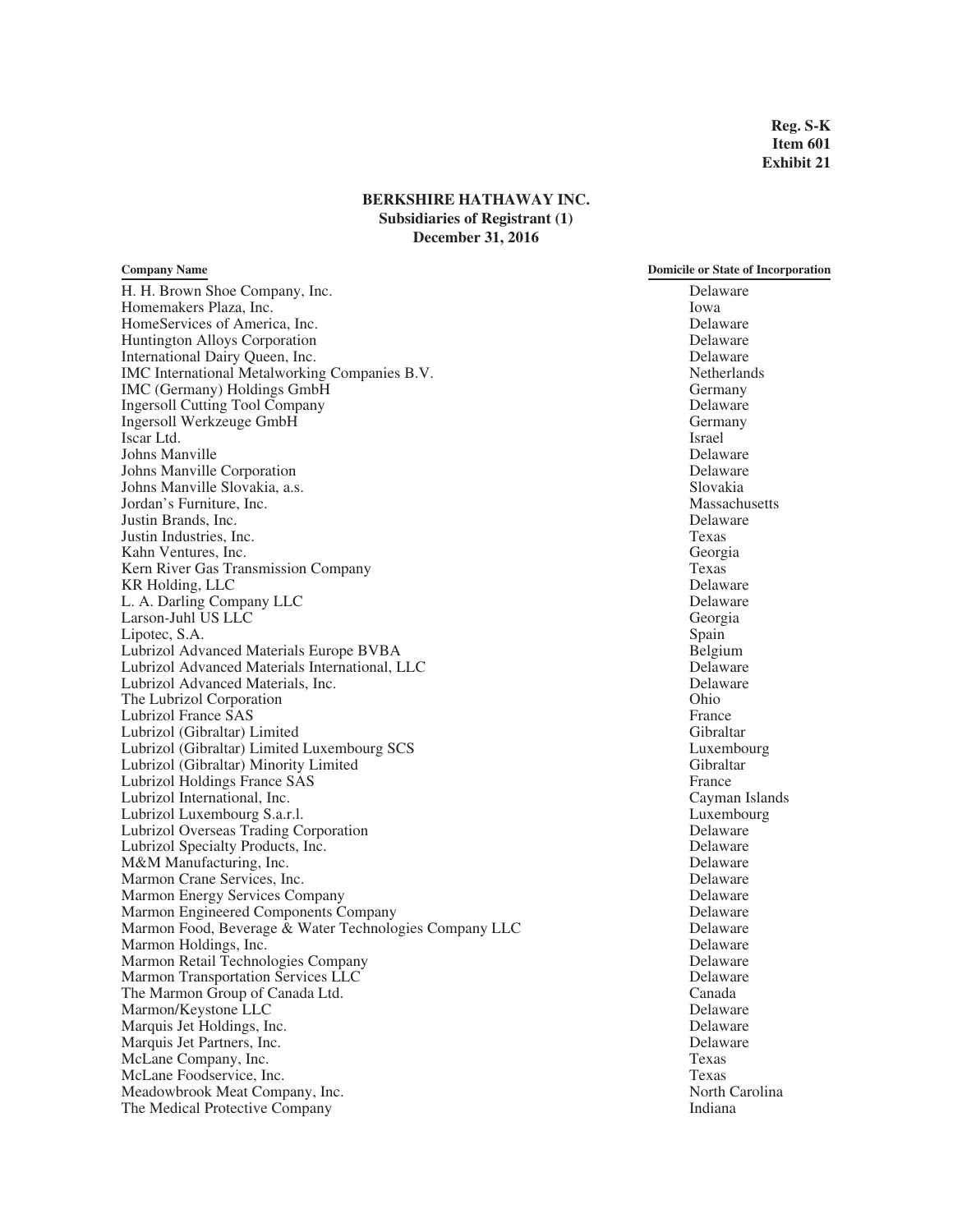## **BERKSHIRE HATHAWAY INC. Subsidiaries of Registrant (1) December 31, 2016**

**Company Name Domicile or State of Incorporation** MedPro Group Inc Indiana Meyn Holding B.V.<br>
Meyn Food Processing Technology B.V.<br>
Netherlands<br>
Netherlands Meyn Food Processing Technology B.V.<br>MHC Inc. Netherlands and the MHC Inc. MHC Inc. **Iowa** MidAmerican Energy Company Iowa MidAmerican Funding, LLC Iowa MiTek Industries, Inc. 2008 and 2008 and 2008 and 2008 and 2008 and 2008 and 2008 and 2008 and 2008 and 2008 and 2008 and 2008 and 2008 and 2008 and 2008 and 2008 and 2008 and 2008 and 2008 and 2008 and 2008 and 2008 and 2 Mount Vernon Fire Insurance Company Pennsylvania Mouser Electronics, Inc.<br>
National Fire & Marine Insurance Company<br>
Nebraska<br>
Nebraska National Fire & Marine Insurance Company<br>
Nebraska<br>
Nebraska<br>
Nebraska<br>
Nebraska National Indemnity Company<br>
National Indemnity Company of the South<br>
Florida National Indemnity Company of the South National Indemnity Company of Mid-America<br>
National Liability & Fire Insurance Company Connecticut<br>
Connecticut National Liability & Fire Insurance Company Connecticute Connecticute Connecticute Connecticute Connecticute Connecticute Connecticute Connecticute Connecticute Connecticute Connecticute Connecticute Connecticute Connectic Nebraska Furniture Mart, Inc.<br>
Nebraska Nederlandse Reassurantie Groep N.V.<br>
Netherlands Nederlandse Reassurantie Groep N.V. NetJets Inc. Delaware Nevada Power Company Nevada and Service Services and Services and Services and Nevada and Nevada and Nevada and Nevada and Nevada and Nevada and Nevada and Nevada and Nevada and Nevada and Nevada and Nevada and Nevada and NFM of Kansas, Inc. Kansas and Santa Control of Kansas and Santa Control of Kansas and Santa Control of Table 2011 and Santa Control of Table 2011 and Santa Control of Table 2012 and Santa Control of Table 2012 and Santa C NNGC Acquisition, LLC<br>
Northern Electric plc.<br>
United Kingdom Northern Electric plc. Northern Natural Gas Company<br>
Northern Powergrid (Northeast) Limited<br>
United Kingdom<br>
United Kingdom Northern Powergrid (Northeast) Limited United United Kingdom<br>
Northern Powergrid (Yorkshire) plc. United Kingdom Northern Powergrid (Yorkshire) plc. United Kingdom Northern Powergrid Holdings Company United Kingdom Northern Powergrid Limited<br>
Northern Powergrid UK Holdings<br>
United Kingdom<br>
United Kingdom Northern Powergrid UK Holdings<br>
NV Energy, Inc. Nevada NV Energy, Inc. Nevada<br>NVE Holdings. LLC NVE Holdings, LLC<br>
Oak River Insurance Company<br>
Oak River Insurance Company Oak River Insurance Company<br>
Old United Casualty Company<br>
Kansas Old United Casualty Company **Kansas**<br>
Old United Life Insurance Company **Access 2018** Old United Life Insurance Company and Arizona and Arizona Arizona and Arizona and Arizona and Arizona and Arizona and Arizona and Arizona and Arizona and Arizona and Arizona and Arizona and Arizona and Arizona and Arizona OTC Worldwide Holdings, Inc.<br>
Oriental Trading Company. Inc.<br>
Delaware Oriental Trading Company, Inc.<br>
PacifiCorp<br>
Oregon<br>
Oregon PacifiCorp **Oregon** The Pampered Chef, Ltd. Illinois<br>
PCC Airfoils LLC Mexico PCC Airfoils LLC Mexico PCC Structurals, Inc. Oregon Princeton Insurance Company New Jersey<br>PLICO. Inc. (2008) 2014 PLICO, Inc. **Oklahoma** PPW Holdings LLC Delaware Precision Castparts Corp. Communication Constants Corp. Communication Constants Corp. Communication Constants Corp. Communication Constants Corp. Communication Constants Corp. Communication Constants Corp. Communication Co Precision Steel Warehouse, Inc.<br>
Primus International Inc.<br>
Washington Primus International Inc. Washington Washington Canada Number of the Washington Canada Canada Canada Canada Canada Canada Canada Canada Canada Canada Canada Canada Canada Canada Canada Canada Canada Canada Canada Canada Ca Procor Limited Canada Canada Canada Canada Canada Canada Canada Canada Canada Canada Canada Canada Canada Canada Canada Canada Canada Canada Canada Canada Canada Canada Canada Canada Canada Canada Canada Canada Canada Cana Procrane Holdings, Inc.<br>
Railsplitter Holdings Corporation<br>
Delaware Railsplitter Holdings Corporation Railsplitter Holdings Corporation<br>
R. C. Willey Home Furnishings<br>
Utah R. C. Willey Home Furnishings<br>
Redwood Fire and Casualty Insurance Company<br>
Nebraska Redwood Fire and Casualty Insurance Company Richline Group, Inc. 2008. The Second Second Second Second Second Second Second Second Second Second Second Second Second Second Second Second Second Second Second Second Second Second Second Second Second Second Second Se RSCC Wire & Cable LLC Delaware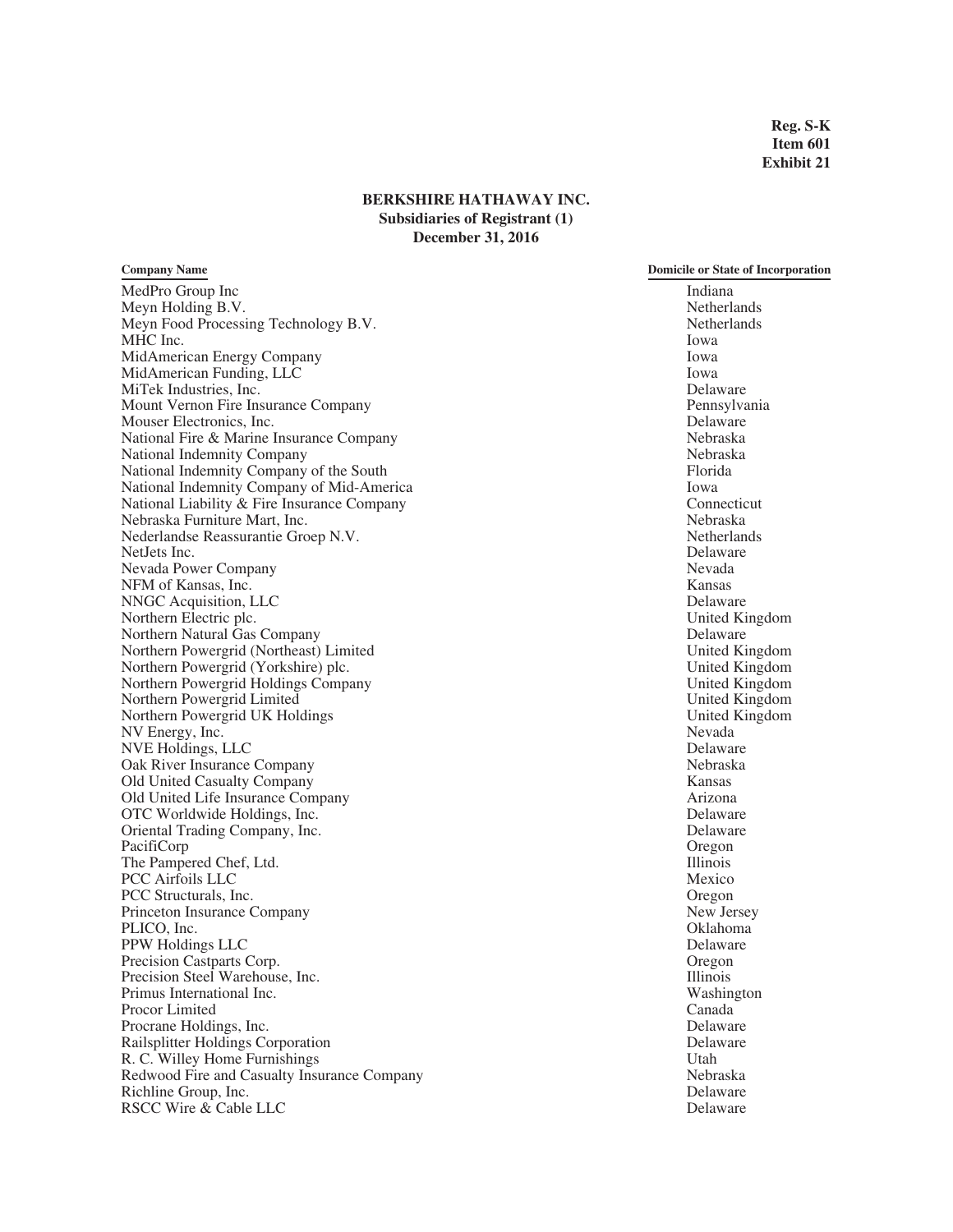# **BERKSHIRE HATHAWAY INC. Subsidiaries of Registrant (1) December 31, 2016**

# Russell Brands, LLC Delaware Sager Electrical Supply Co. Inc **Massachusetts** Massachusetts Schuller GmbH Germany Scott Fetzer Company Delaware Scott Fetzer Financial Group, Inc. Delaware See's Candies, Inc. California See's Candy Shops, Inc. California Shaw Contract Flooring Services, Inc. **Georgia** Georgia Shaw Industries Group, Inc. Georgia Sierra Pacific Power Company Nevada Söfft Shoe Company, LLC Delaware Special Metals Corporation Delaware SPS Technologies, LLC Pennsylvania Star Furniture Company Texas Sterling Crane LLC Delaware TaeguTec Ltd. Korea Titanium Metals Corporation Delaware TTI, Inc. Delaware Tungaloy Corporation Japan Unarco Industries LLC Delaware Union Tank Car Company Delaware Union Underwear Company, Inc. **Delaware** Delaware United States Liability Insurance Company Pennsylvania U.S. Investment Corporation Pennsylvania U.S. Underwriters Insurance Company North Dakota UTLX Company Delaware Vanderbilt Mortgage and Finance, Inc. Tennessee 21st Mortgage Corporation Delaware Vanity Fair Brands, LP Delaware Webb Wheel Products, Inc.  $\Box$ Wells Lamont LLC Delaware WestGUARD Insurance Company **Pennsylvania** Pennsylvania World Book/Scott Fetzer Company, Inc. Nebraska Wyman-Gordon Company Massachusetts Wyman-Gordon Forgings, Inc. **Delaware Delaware Delaware** WPLG, Inc. Delaware XTRA Corporation Delaware XTRA Finance Corporation Delaware XTRA Lease LLC Delaware XTRA LLC Maine Yorkshire Electricity Group plc. United Kingdom Yorkshire Power Group Limited United Kingdom

**Company Name Domicile or State of Incorporation** 

(1) Each of the named subsidiaries is not necessarily a "significant subsidiary" as defined in Rule 1-02(w) of Regulation S-X, and Berkshire has several additional subsidiaries not named above. The unnamed subsidiaries, considered in the aggregate as a single subsidiary, would not constitute a "significant subsidiary" at the end of the year covered by this report.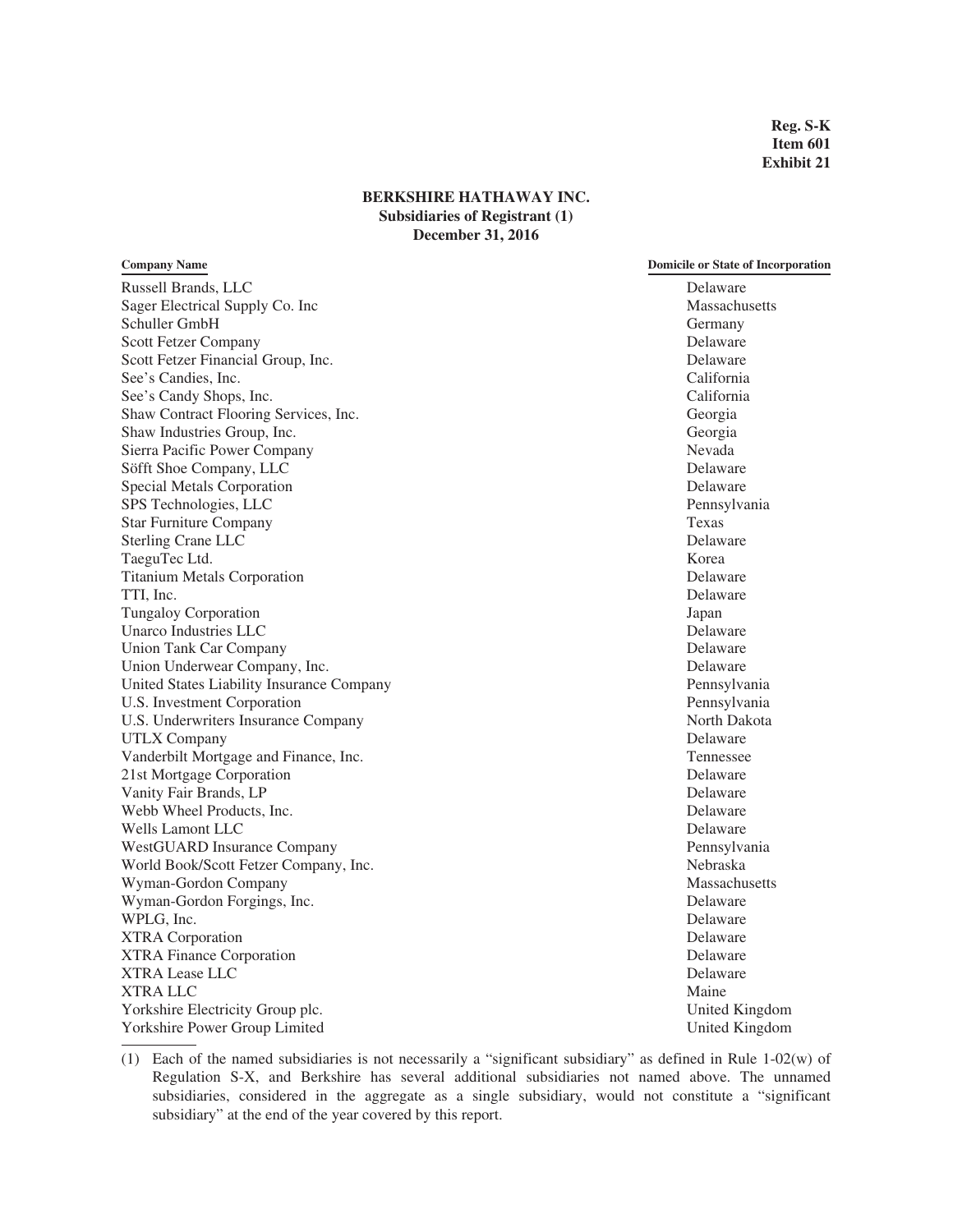## **CONSENT OF INDEPENDENT REGISTERED PUBLIC ACCOUNTING FIRM**

We consent to the incorporation by reference in Registration Statement Nos. 333-186257 and 333-209122 on Form S-3 and Registration Statement Nos. 333-53046, 333-64284, 333-70609, 333-74312, 333-75612, 333-101662, 333-164961, 333-164959, 333-164958, 333-111614, 333-179855, 333-194948, 333-203130 and 333-215556 on Form S-8 of our reports dated February 24, 2017, relating to the consolidated financial statements and financial statement schedule of Berkshire Hathaway Inc., and the effectiveness of Berkshire Hathaway Inc.'s internal control over financial reporting, appearing in this Annual Report on Form 10-K of Berkshire Hathaway Inc. for the year ended December 31, 2016.

/s/ Deloitte & Touche LLP

Omaha, Nebraska February 24, 2017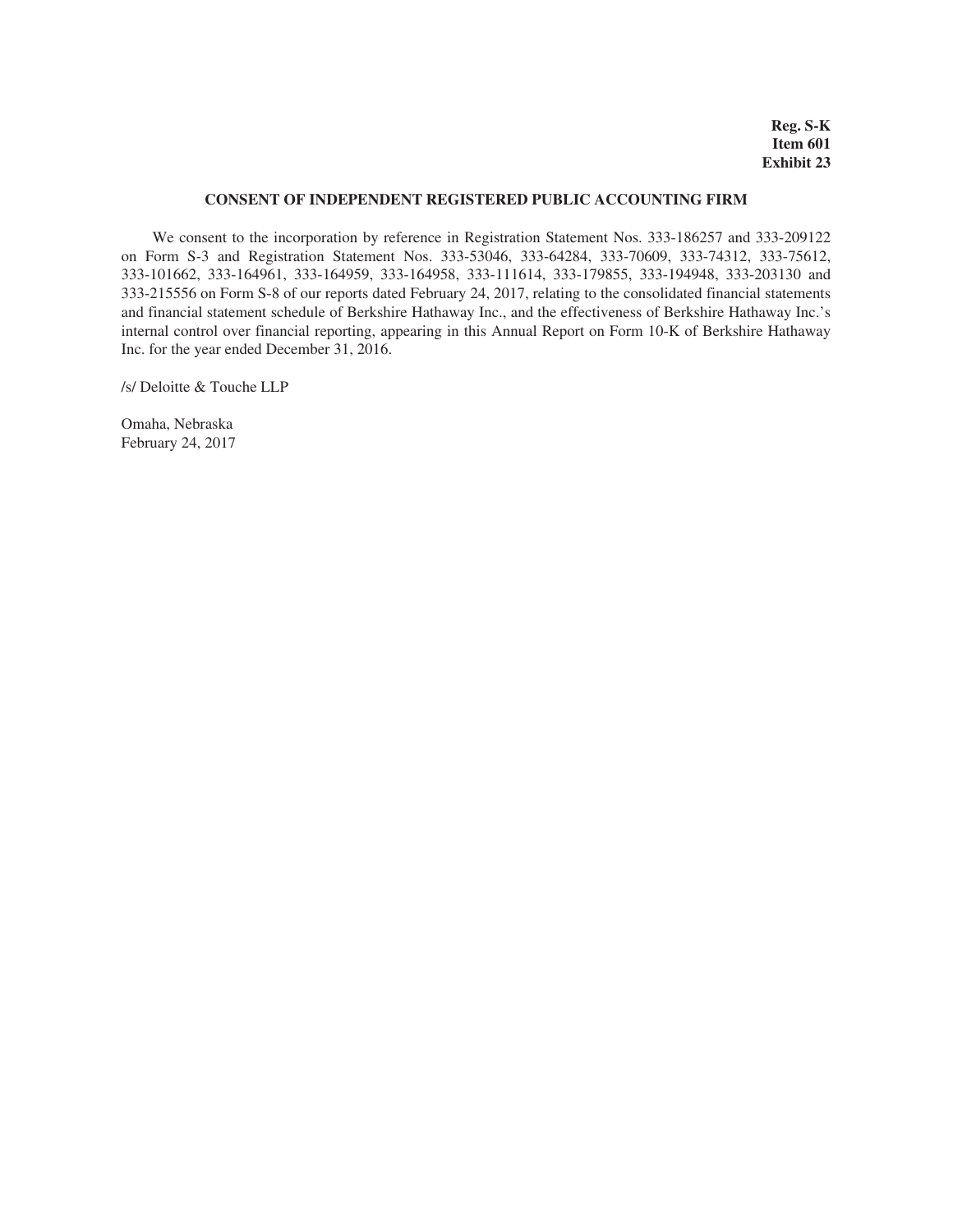#### **EXHIBIT 31.1**

#### **FORM 10-K**

#### **Year ended December 31, 2016**

# **Rule 13a-14(a)/15d-14(a) Certifications**

## **CERTIFICATIONS**

I, Warren E. Buffett, certify that:

- 1. I have reviewed this annual report on Form 10-K of Berkshire Hathaway Inc.;
- 2. Based on my knowledge, this report does not contain any untrue statement of a material fact or omit to state a material fact necessary to make the statements made, in light of the circumstances under which such statements were made, not misleading with respect to the period covered by this report;
- 3. Based on my knowledge, the financial statements, and other financial information included in this report, fairly present in all material respects the financial condition, results of operations and cash flows of the registrant as of, and for, the periods presented in this report;
- 4. The registrant's other certifying officer(s) and I are responsible for establishing and maintaining disclosure controls and procedures (as defined in Exchange Act Rules 13a-15(e) and 15d-15(e)) and internal control over financial reporting (as defined in Exchange Act Rules 13a-15(f) and 15d-15(f)) for the registrant and have:
	- a) Designed such disclosure controls and procedures, or caused such disclosure controls and procedures to be designed under our supervision, to ensure that material information relating to the registrant, including its consolidated subsidiaries, is made known to us by others within those entities, particularly during the period in which this report is being prepared;
	- b) Designed such internal control over financial reporting, or caused such internal control over financial reporting to be designed under our supervision, to provide reasonable assurance regarding the reliability of financial reporting and the preparation of financial statements for external purposes in accordance with generally accepted accounting principles;
	- c) Evaluated the effectiveness of the registrant's disclosure controls and procedures and presented in this report our conclusions about the effectiveness of the disclosure controls and procedures, as of the end of the period covered by this report based on such evaluation; and
	- d) Disclosed in this report any change in the registrant's internal control over financial reporting that occurred during the registrant's most recent fiscal quarter (the registrant's fourth fiscal quarter in the case of an annual report) that has materially affected, or is reasonably likely to materially affect, the registrant's internal control over financial reporting; and
- 5. The registrant's other certifying officer(s) and I have disclosed, based on our most recent evaluation of internal control over financial reporting, to the registrant's auditors and the audit committee of the registrant's board of directors (or persons performing the equivalent functions):
	- a) All significant deficiencies and material weaknesses in the design or operation of internal control over financial reporting which are reasonably likely to adversely affect the registrant's ability to record, process, summarize and report financial information; and
	- b) Any fraud, whether or not material, that involves management or other employees who have a significant role in the registrant's internal control over financial reporting.

Date: February 24, 2017

/s/ WARREN E. BUFFETT

**Chairman—Principal Executive Officer**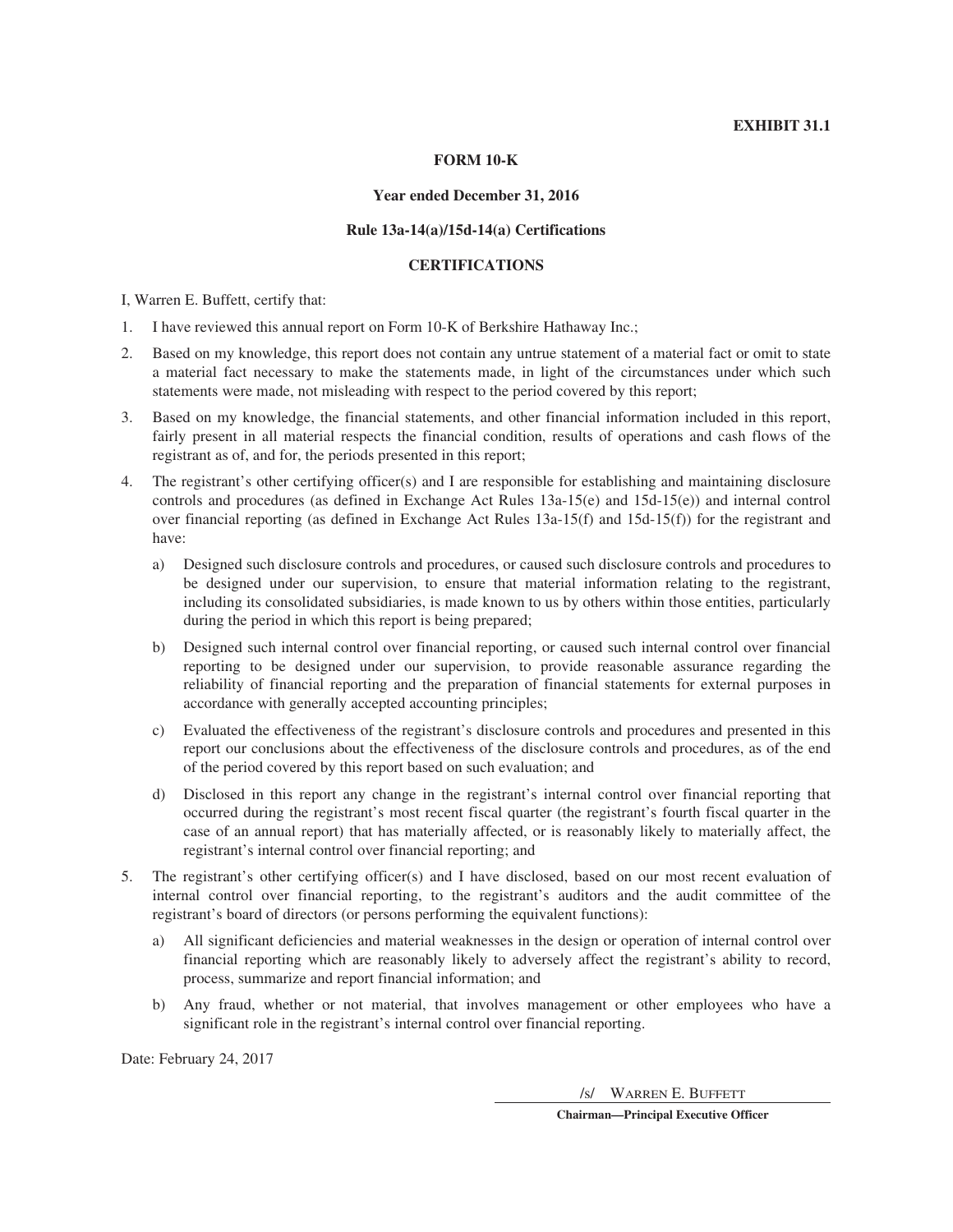#### **FORM 10-K**

#### **Year ended December 31, 2016**

## **Rule 13a-14(a)/15d-14(a) Certifications**

## **CERTIFICATIONS**

I, Marc D. Hamburg, certify that:

- 1. I have reviewed this annual report on Form 10-K of Berkshire Hathaway Inc.;
- 2. Based on my knowledge, this report does not contain any untrue statement of a material fact or omit to state a material fact necessary to make the statements made, in light of the circumstances under which such statements were made, not misleading with respect to the period covered by this report;
- 3. Based on my knowledge, the financial statements, and other financial information included in this report, fairly present in all material respects the financial condition, results of operations and cash flows of the registrant as of, and for, the periods presented in this report;
- 4. The registrant's other certifying officer(s) and I are responsible for establishing and maintaining disclosure controls and procedures (as defined in Exchange Act Rules 13a-15(e) and 15d-15(e)) and internal control over financial reporting (as defined in Exchange Act Rules 13a-15(f) and 15d-15(f)) for the registrant and have:
	- a) Designed such disclosure controls and procedures, or caused such disclosure controls and procedures to be designed under our supervision, to ensure that material information relating to the registrant, including its consolidated subsidiaries, is made known to us by others within those entities, particularly during the period in which this report is being prepared;
	- b) Designed such internal control over financial reporting, or caused such internal control over financial reporting to be designed under our supervision, to provide reasonable assurance regarding the reliability of financial reporting and the preparation of financial statements for external purposes in accordance with generally accepted accounting principles;
	- c) Evaluated the effectiveness of the registrant's disclosure controls and procedures and presented in this report our conclusions about the effectiveness of the disclosure controls and procedures, as of the end of the period covered by this report based on such evaluation; and
	- d) Disclosed in this report any change in the registrant's internal control over financial reporting that occurred during the registrant's most recent fiscal quarter (the registrant's fourth fiscal quarter in the case of an annual report) that has materially affected, or is reasonably likely to materially affect, the registrant's internal control over financial reporting; and
- 5. The registrant's other certifying officer(s) and I have disclosed, based on our most recent evaluation of internal control over financial reporting, to the registrant's auditors and the audit committee of the registrant's board of directors (or persons performing the equivalent functions):
	- a) All significant deficiencies and material weaknesses in the design or operation of internal control over financial reporting which are reasonably likely to adversely affect the registrant's ability to record, process, summarize and report financial information; and
	- b) Any fraud, whether or not material, that involves management or other employees who have a significant role in the registrant's internal control over financial reporting.

Date: February 24, 2017

/s/ MARC D. HAMBURG

**Senior Vice President—Principal Financial Officer**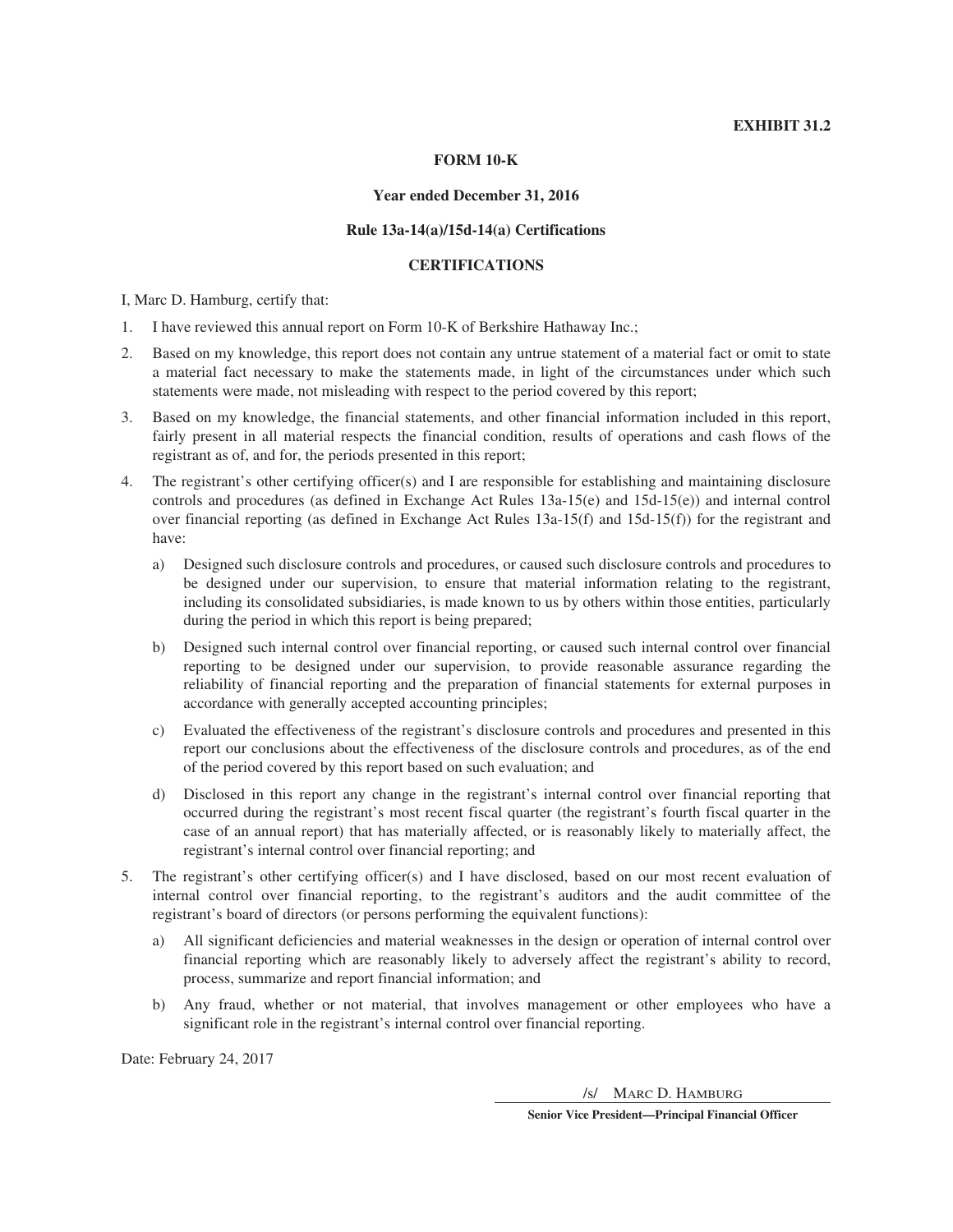## **EXHIBIT 32.1**

## **FORM 10-K**

#### **Section 1350 Certifications**

#### **Year ended December 31, 2016**

I, Warren E. Buffett, Chairman and Chief Executive Officer of Berkshire Hathaway Inc. (the "Company"), certify, pursuant to Section 906 of the Sarbanes-Oxley Act of 2002, 18 U.S.C. Section 1350, that to the best of my knowledge:

- (1) the Annual Report on Form 10-K of the Company for the period ended December 31, 2016 (the "Report") fully complies with the requirements of Section 13(a) or 15(d) of the Securities Exchange Act of 1934 (15 U.S.C. 78m or 78o(d)); and
- (2) the information contained in the Report fairly presents, in all material respects, the financial condition and results of operations of the Company.

Dated: February 24, 2017

/s/ WARREN E. BUFFETT

**Warren E. Buffett Chairman and Chief Executive Officer**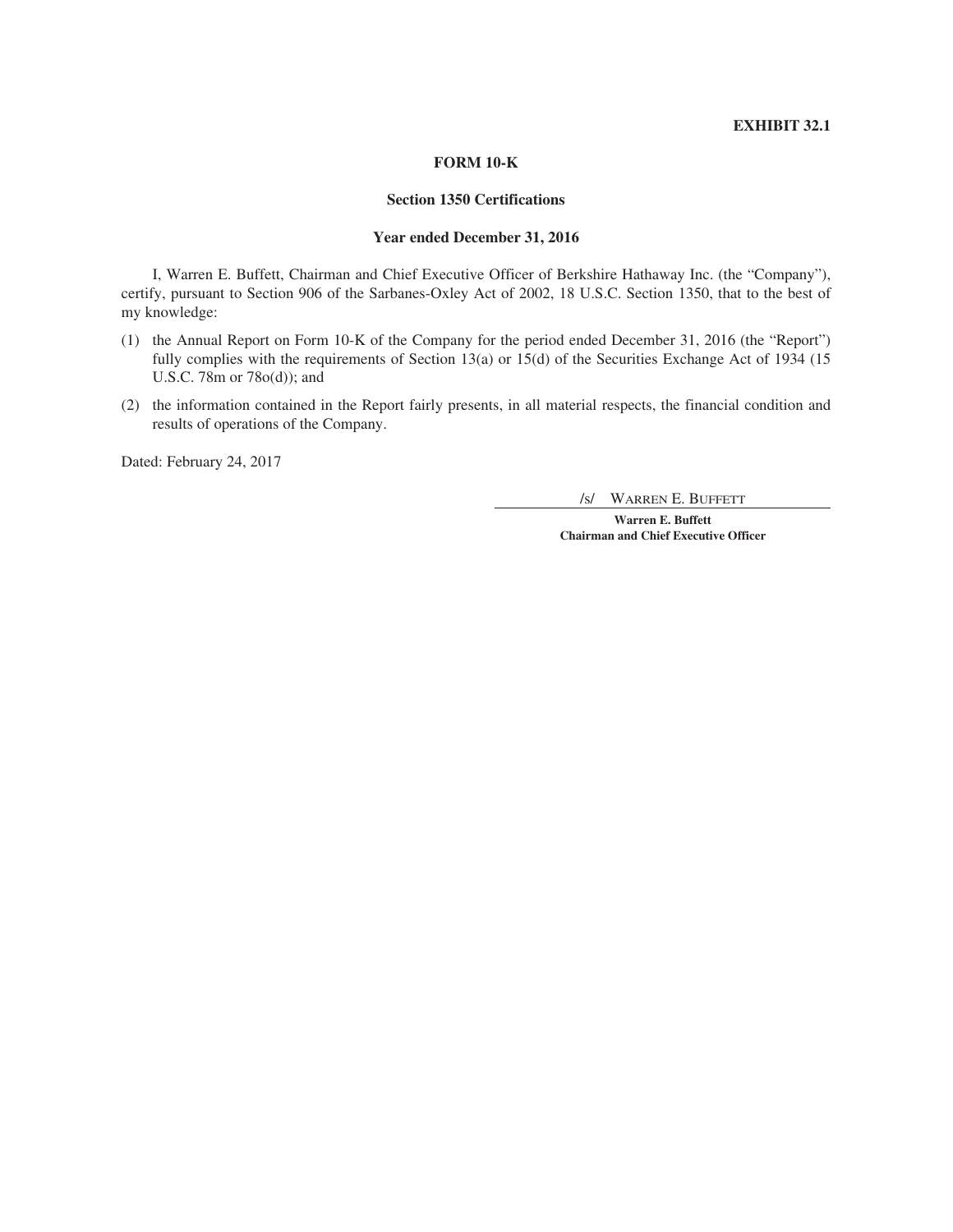## **EXHIBIT 32.2**

## **FORM 10-K**

#### **Section 1350 Certifications**

#### **Year ended December 31, 2016**

I, Marc D. Hamburg, Senior Vice President and Chief Financial Officer of Berkshire Hathaway Inc. (the "Company"), certify, pursuant to Section 906 of the Sarbanes-Oxley Act of 2002, 18 U.S.C. Section 1350, that to the best of my knowledge:

- (1) the Annual Report on Form 10-K of the Company for the period ended December 31, 2016 (the "Report") fully complies with the requirements of Section 13(a) or 15(d) of the Securities Exchange Act of 1934 (15 U.S.C. 78m or 78o(d)); and
- (2) the information contained in the Report fairly presents, in all material respects, the financial condition and results of operations of the Company.

Dated: February 24, 2017

/s/ MARC D. HAMBURG

**Marc D. Hamburg Senior Vice President and Chief Financial Officer**